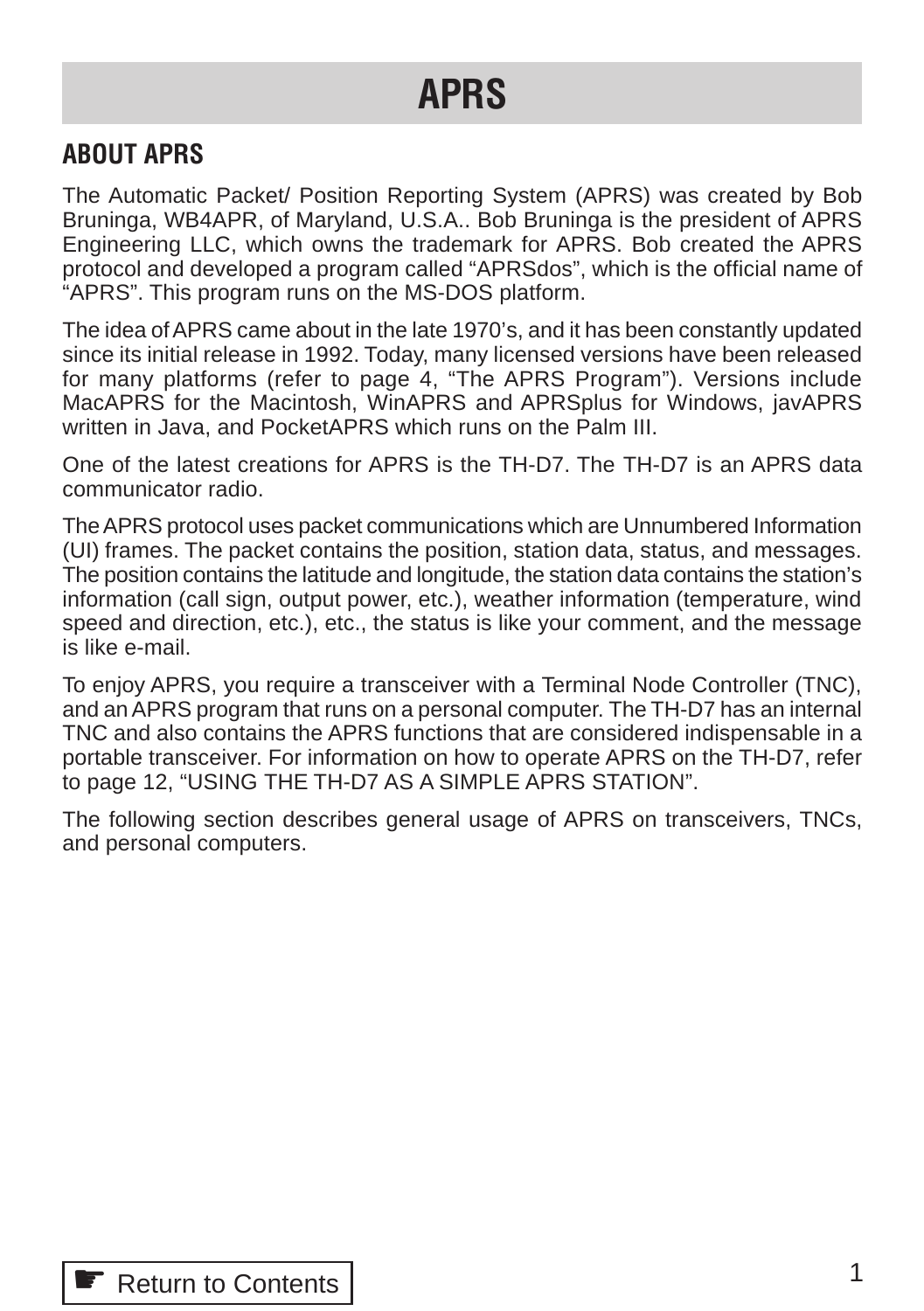# **APRS STATION CONFIGURATION**

A basic APRS station configuration is as follows. The transceiver connects to a TNC and the TNC connects to the serial port of a personal computer which must have the APRS program installed.



The configuration of a weather station consists of a weather observation instrument connected to one serial port on the personal computer, and the TNC connected to another serial port.

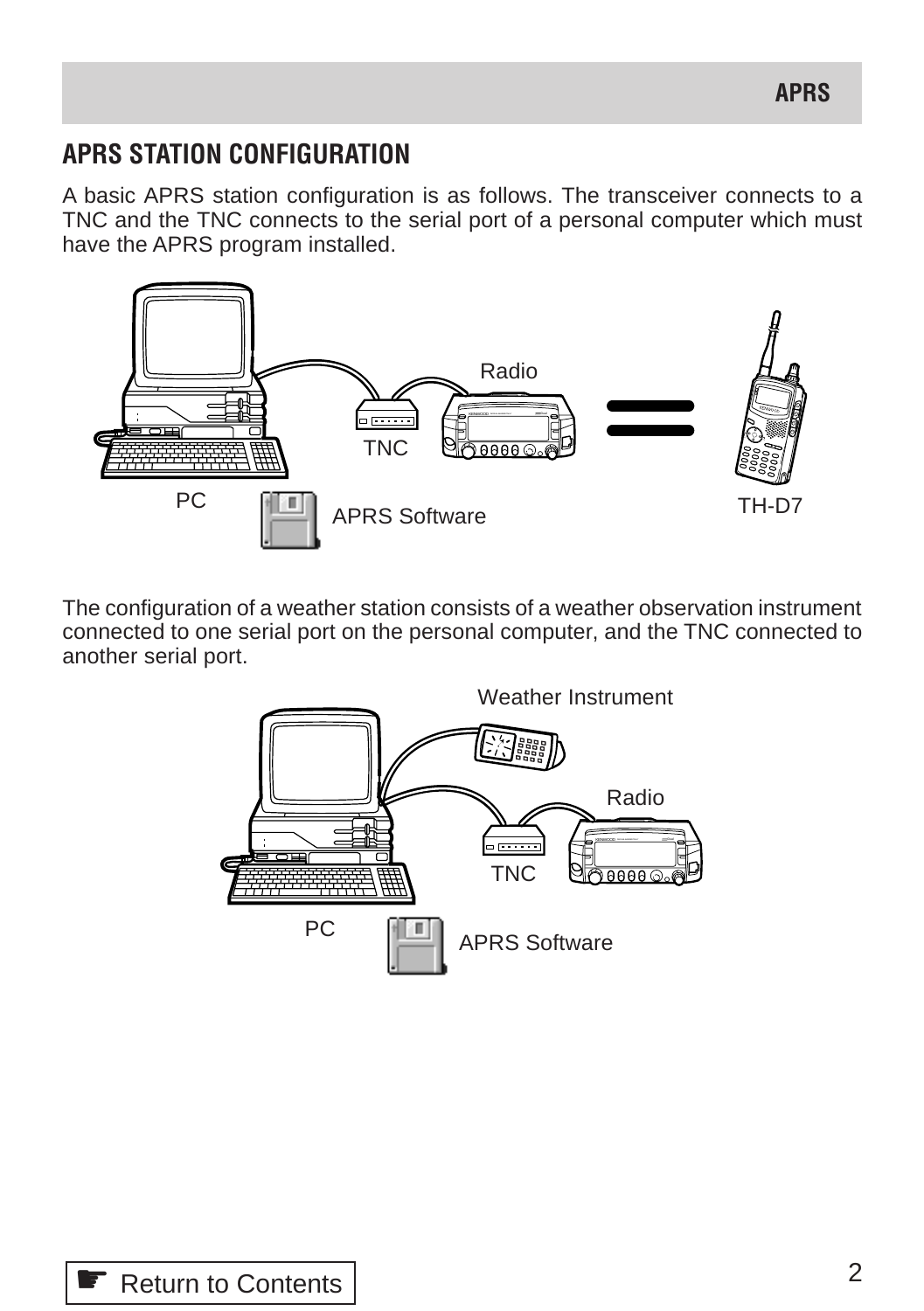Mobile stations require a GPS receiver. The GPS receiver should be connected to one serial port on the personal computer and the TNC to another serial port. If the computer has only one serial port, the TNC should have GPS input.

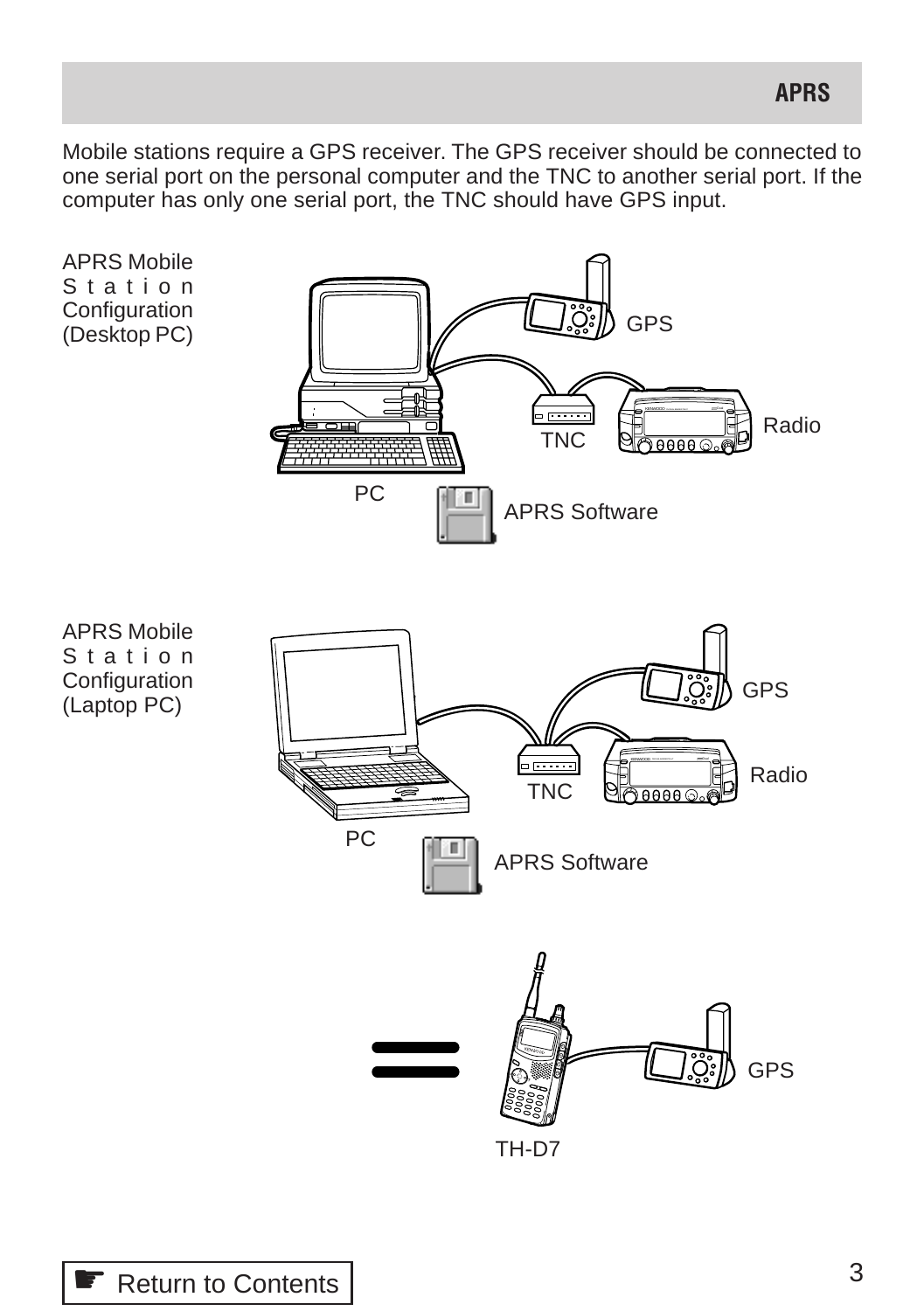# ■ **The APRS Program**

The APRS program currently runs on a number of platforms. These programs are constantly being updated and can be downloaded from the Internet. Most programs are shareware and the latest versions are available at the TAPR (Tucson Amateur Packet Radio) FTP site: ftp://ftp.tapr.org/aprssig

APRSdos (ftp://ftp.tapr.org/aprssig/dosstuff/APRSdos) Written by Bob Bruninga, WB4APR, the Father of APRS Runs on MS-DOS.

MacAPRS (ftp://ftp.tapr.org/aprssig/macstuff/MacAPRS) Written by Mark Sproul, KB2ICI and Keith Sproul, WU2Z Runs on Macintosh computers using Operating System 7 or higher.

WinAPRS (ftp://ftp.tapr.org/aprssig/winstuff/WinAPRS) Written by Mark Sproul, KB2ICI and Keith Sproul, WU2Z Runs on Windows 95 or higher, or on Windows 3.1 + Win32s.

javAPRS (ftp://ftp.tapr.org/aprssig/javastuff) Written by Steve Dimse, K4HG Runs on JAVA.

APRSplus (ftp://ftp.tapr.org/aprssig/winstuff/APRSPLUS) Written by Brent Hildebrand, KH2Z Runs on Windows 95 or higher, or on Windows 3.1 + Win32s.

PocketAPRS (ftp://ftp.tapr.org/aprssig/palmstuff/palmaprs) Written by Mike Musick, N0QBF Runs on Palm III.

#### • **Displaying Received Data**

When APRS data including position data is received, the icon and call sign of the station that sent the data will appear on the map displayed on your screen. The icon indicates the type of station, so you can see at a glance the type of APRS stations that are active in your area.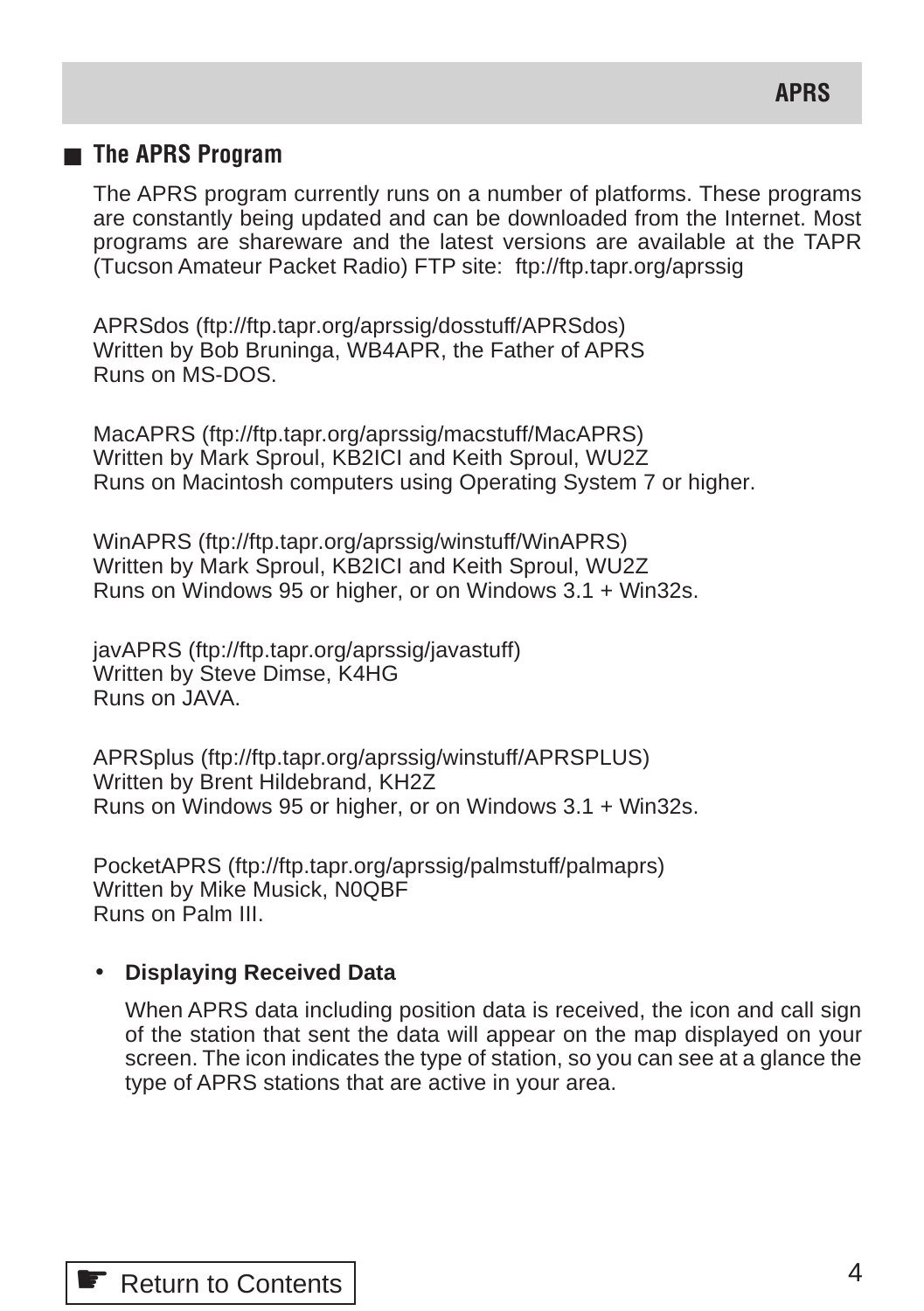#### • **Tracking**

Mobile stations frequently send their position data. By receiving their positions, the APRS programs can track their movement. Movement is in real time, including speed and direction. You can save the tracked data to a file and replay it at a later time.

Two famous mobile stations in the past were the lead car of an Olympic marathon, and the Space Shuttle.

#### • **Maps**

Maps are usually included with the APRS program, so you can select the map of your area. Map data is frequently updated and is available at the TAPR ftp site (ftp://ftp.tapr.org/aprssig/maps/).

#### • **Status**

APRS stations transmit status data packets and position data packets separately. These data packets have transmission interval times. Status data is the free text data called Status Text which is usually used for describing the station. Position data has a Position Comment. But some stations, such as a weather station's Position Packet, have meteorological data and cannot use a Position Comment.

#### • **Objects**

APRS allows information on natural disasters, such as hurricanes and tropical storms, to be transmitted as object data. This data includes location, direction of movement, and speed. When you receive such data, the object name appears on the map screen rather than the call sign of the transmitting station.

#### • **Meteorological Data**

APRS supports many meteorological instruments. You can connect them to your computer and send the real time data in APRS format with the location. By receiving real time data such as temperature and wind speed and direction, you can have beneficial information for surfing, hang gliding, mountain climbing, etc..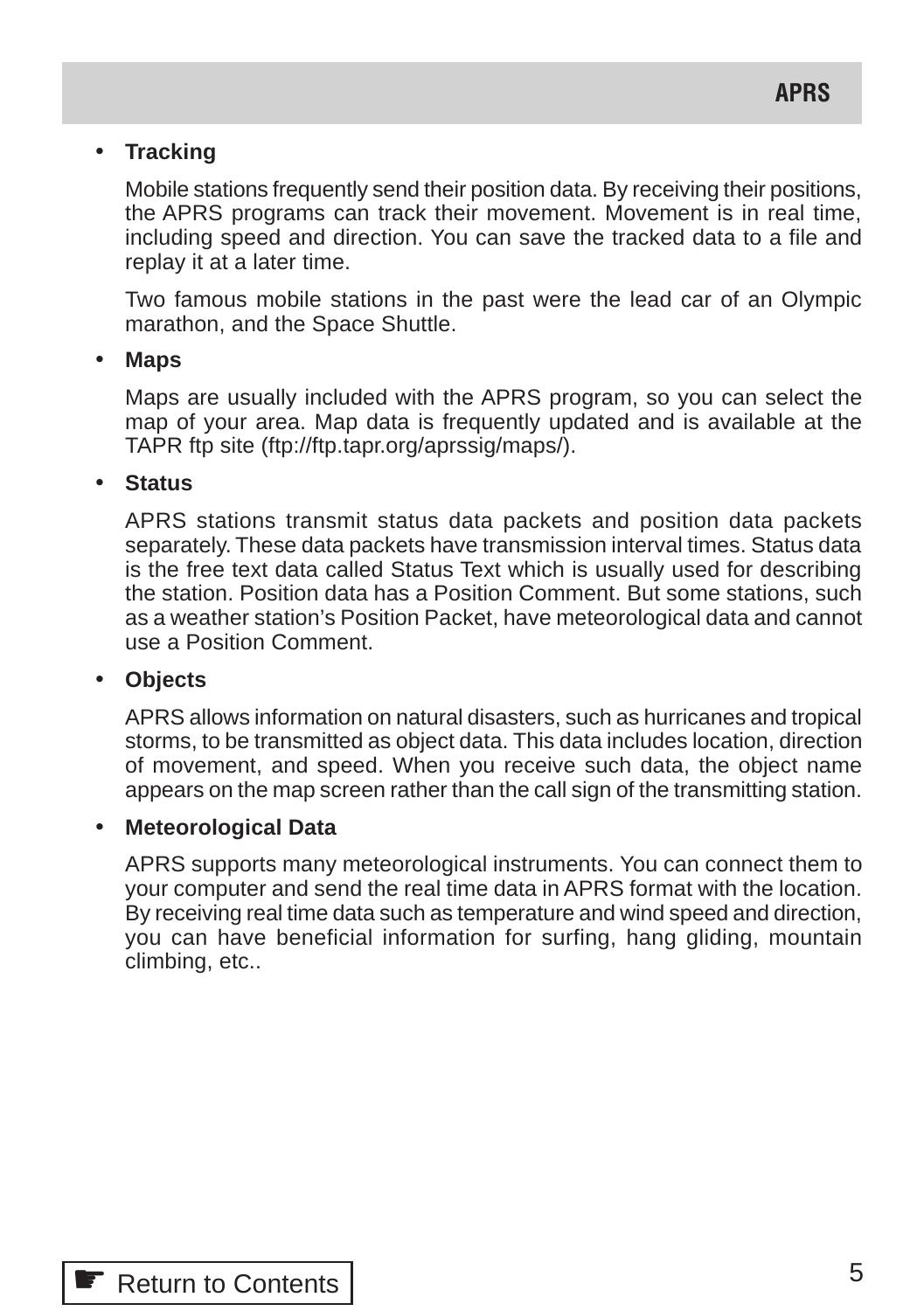#### • **Messages**

APRS has a powerful message function. Two types of messages can be used: Addressed messages and bulletins.

Addressed messages allow you to use a call sign as an address, create a line message, and transmit it. The recipient returns the acknowledgment automatically. The message is resent at set interval times until an acknowledgment is returned. Digipeater and gateways (refer to page 9, "Networks") provide wide coverage area. A handheld transceiver like the TH-D7 can send messages from Los Angeles to New York with no troublesome setup procedure. APRS will also accept to send the message to Internet e-mail.

A bulletin is a message with no address. The purpose of a bulletin is to send multi-lined messages to all APRS stations. No acknowledgment is used because no recipient is specified.

### ■ **GPS Receivers**

GPS receivers have become affordably priced. To use the GPS receiver, it must have NMEA-0183 format output (refer to page 7, "NMEA Format"). Most GPS receivers have this type of output. Mobile APRS stations with this type of GPS receiver can transmit their position in real time.

If your PC has 2 serial ports, connect the GPS receiver to one port and the TNC to the other, then use the APRS software to set up these devices.

If your PC has only one serial port, use a TNC that is equipped with a special input socket for a GPS receiver, such as the TH-D7. Alternatively, you can switch the serial port connection either automatically or manually between the TNC and the GPS receiver.

To connect the GPS receiver to the serial port on the PC, simply connect the Ground terminal of the GPS receiver to the SG (Signal Ground) terminal on the PC, and the Data Output terminal of the GPS receiver to the RD terminal on the PC.

Keep in mind that GPS receivers work in the 1500 MHz frequency range. Spurious emissions of 440 MHz or 1200 MHz transceivers may affect GPS signal reception. To avoid this, keep the GPS receiver and the transceiver as far apart as possible.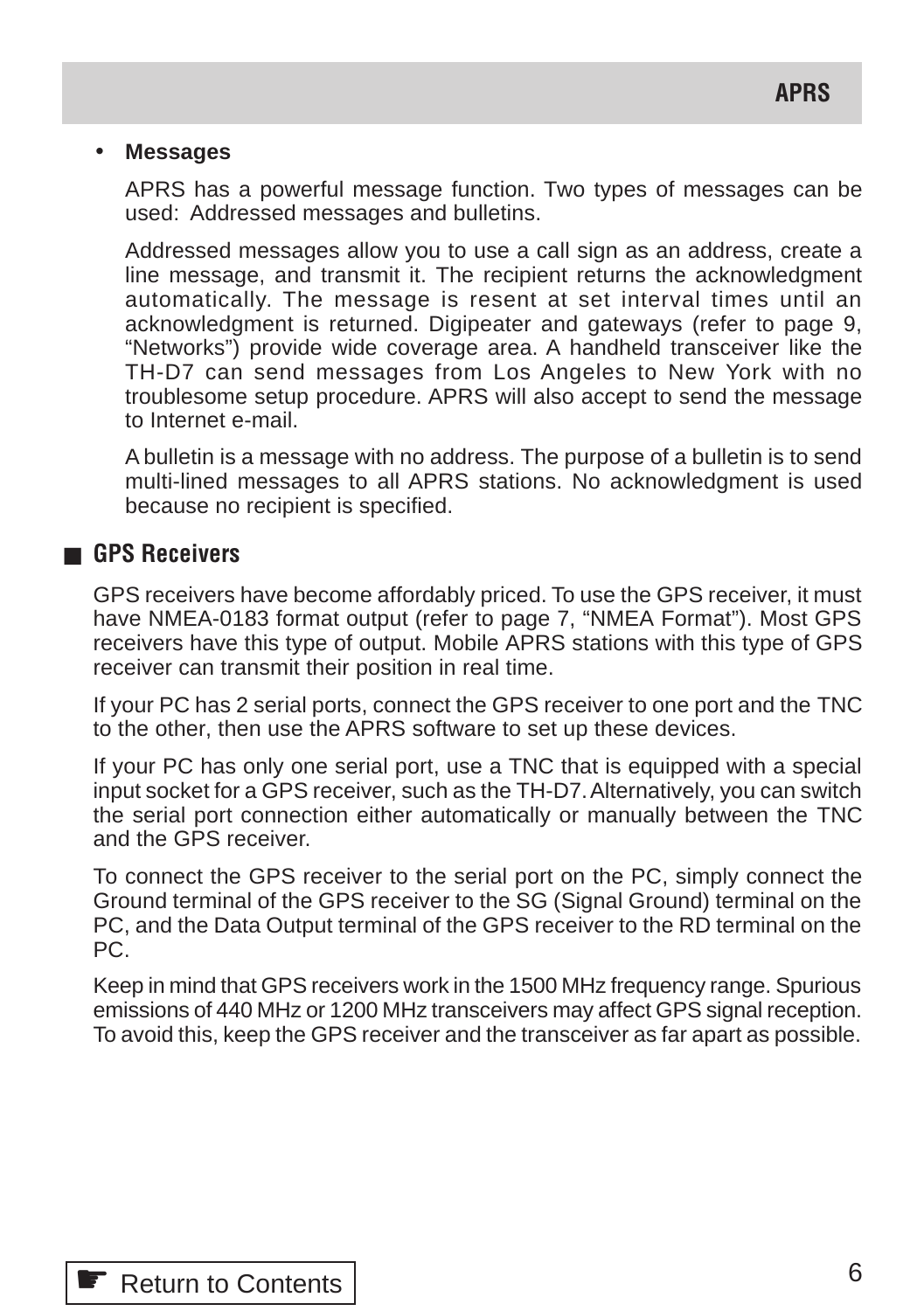# • **Latitude, Longitude, and Grid Square Locators**

APRS is designed to send and receive position data. Position data is described by latitude and longitude, expressed as "dd°mm.mm" (for example, 32°31.82 minutes). The decimal places are not seconds, they are actual decimal places.

You can establish your latitude and longitude using a GPS (Global Positioning System) receiver, or check it on a map which shows lines of latitude and longitude. When you operate in a fixed location, such as your home, a map is sufficient. When you operate as a mobile station, you need a GPS receiver to constantly identify your position.

Ham operators normally use the "Grid Square Locator" notation to explain their location. APRS allows the use of the Grid Square Locator notation when you cannot specify your exact latitude and longitude. A special data format is used for the purpose.

The Grid Square Locator divides the world into an 18 x 18 grid (324 areas), with each grid area assigned a name from AA to RR. Specify the grid square you are in, then divide that square into another 10 x 10 grid (100 squares). These squares are labeled 00 to 99. Each of these squares is then further divided into a 24 x 24 grid (576 sub-squares), labeled AA to XX. You can then obtain your exact location as a point between AA00AA and RR99XX (18,622,400 total grid squares).

# • **NMEA Format**

NMEA-0183 is a standard used by the National Marine Electronics Association concerning interface with marine electronics devices. This standard contains electrical signals, data protocol and timing, and management of the serial signal bus.

In the electrical signal level, +5 V/0 V TTL level output and EIA-422 compatible interfaces are used. The baud rate is 4800 bps, there are 8 bits for data bits, there is no parity, and there is 1 bit for the stop bit.

All data starts with "\$" and ends with "<CR><LF>". This data unit is called a sentence. A Talker identifier is represented by two characters which follow the "\$", then characters showing the sentence format follows that. The data field is separated by commas. " \* " shows the check sum field. <CR><LF> is at the end of the sentence.

The Talker identifier for a GPS receiver is GP. For example, "\$GPRMC" stands for an RMC sentence from a GPS (GP) device.

\$GPGGA = Global Positioning System Fix Data

\$GPRMC = Recommended Minimum Specific GPS/TRANSIT Data

\$GPGLL = Geographic Position - Latitude/Longitude.

**■ [Return to Contents](#page-0-0)**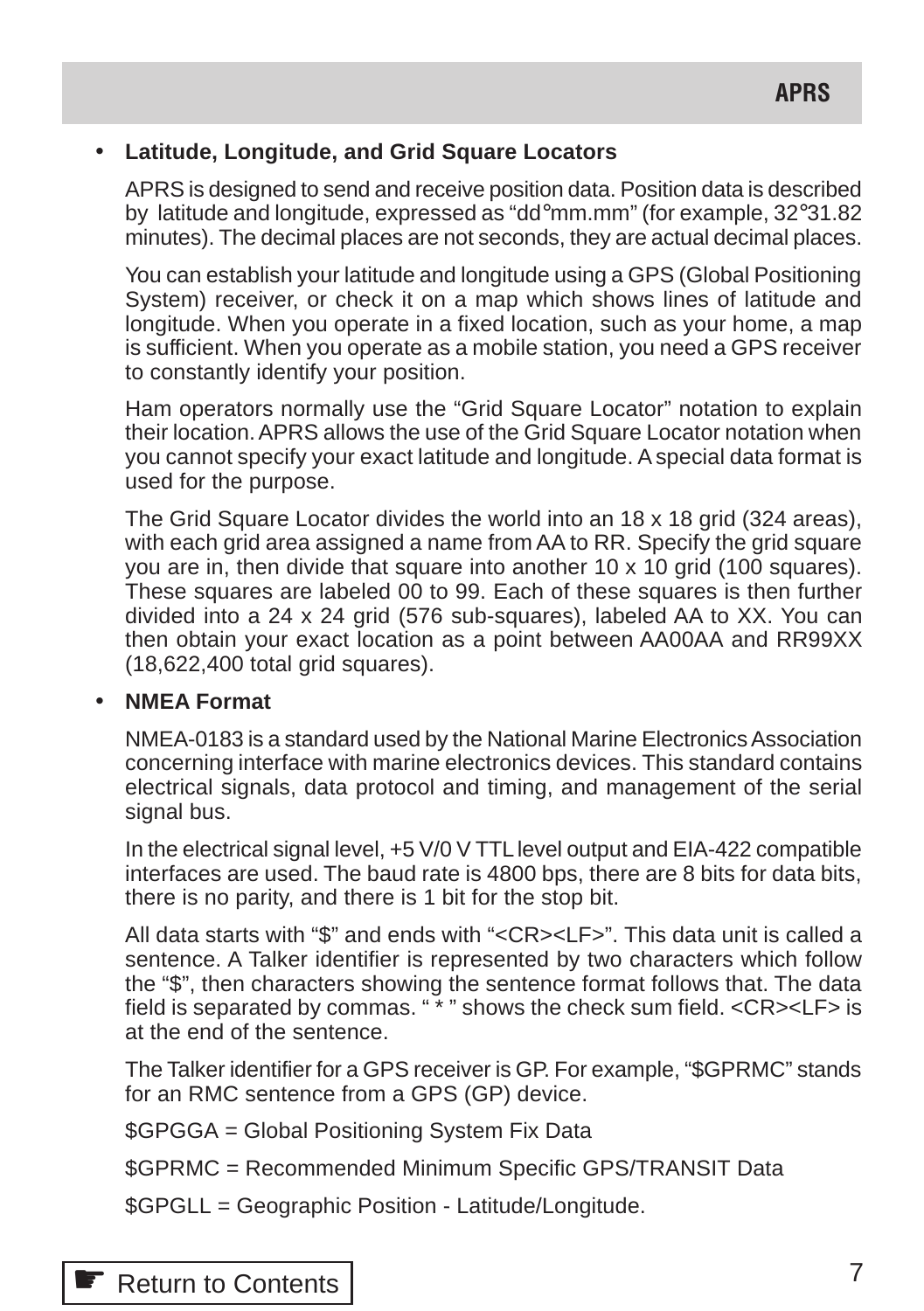# ■ **TNC**

APRS requires a Terminal Node Controller (TNC) that complies with the 1200 bps AX.25 protocol. The transfer speed between the PC and TNC can be set by the APRS software.

Some TNCs have built-in functions for APRS, such as direct connection to a GPS receiver and the Trace function which embeds the call sign into the signal when it is passed through a digipeater (refer to page 9, "Digipeaters").

APRS packet data uses UI frames in converse mode. BTEXT is not used.

# ■ **Transceivers**

You can use any FM transceiver to operate APRS in the VHF/UHF band. Plug the transceiver audio output into the TNC. Connect the TNC modulated output and PTT signals to the transceiver. Connecting the transceiver and TNC ground terminals completes the connection. Finally, adjust the transceiver AF volume so the packet signals can be effectively decoded.

#### • **Operating Frequencies**

APRS originally began operating in the U.S.A. on 145.790 MHz, but is now available in most areas on 144.390 MHz. In southwestern Arizona, New Mexico, and Texas, APRS operates on 145.010 MHz. These regions are also preparing to shift to 144.390 MHz, however.

The HF gateway frequency is 10.151 MHz Lower Side band (10.1492 MHz MARK tone) for all areas.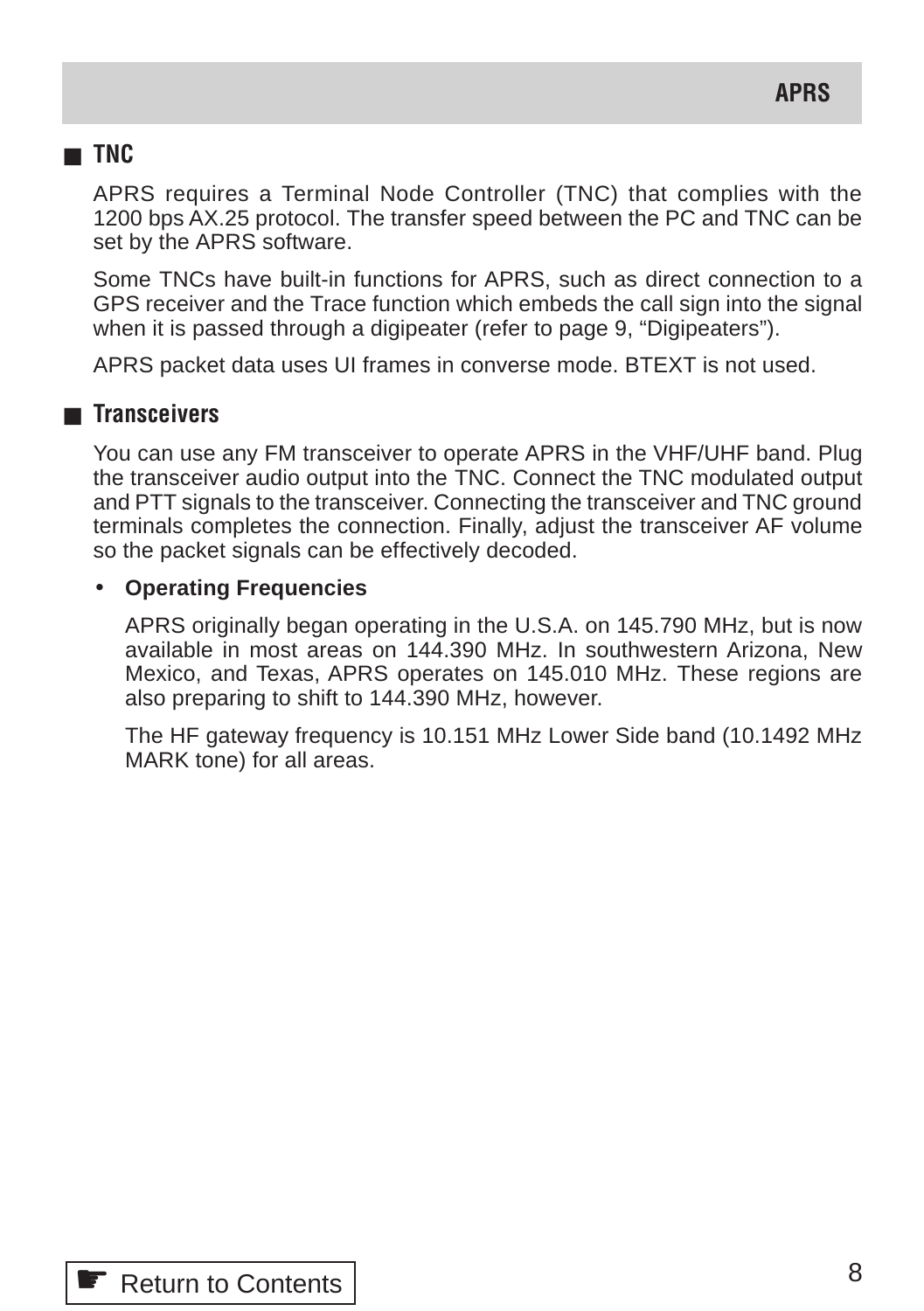#### ■ **Networks**

APRS is a network system which uses Packet communications. VHF transceivers are limited in range, but with the use of digipeaters, you have nationwide APRS coverage. With the use of HF and Internet Gateways, you can access nation wide APRS stations.

#### • **Digipeaters**

Digipeaters are a function of TNCs and are an indespensable tool in packet communication. Using digipeaters, you can transfer packet data over longer distances. Unlike normal voice repeaters, which send and receive simultaneously on different frequencies, a digipeater sends and receives on the same frequency. Digipeaters do not send and receive at the same time, however. They store received packet data in the TNC memory until the end of reception, then they recall the data from memory and resend it. Packet data is rebuilt by the digipeater's TNC and it is transferred with no degradation. Digipeaters can relay the packet data from one repeater to the next, making it possible to transmit packet data over distances that cannot be attained by voice communications.

Generally, a digipeater relays (digipeats) data when the packet path includes the digipeater's own call sign (specified in the MYCALL command). APRS makes particularly good use of the way digipeaters operate. In fact, the growth of APRS to its current level is due in large part to the use of digipeaters.

**How are digipeaters used in APRS?** First, the digipeater uses either a WIDE or RELAY packet path. Most TNCs have a MYALIAS command which can assign a name other than MYCALL. For example, you send APRS data with the packet path WIDE, an APRS digipeater around your area with MYALIAS WIDE digipeats your data. WIDE type digipeaters are digipeaters that cover long distances. All other digipeaters are classified as RELAY digipeaters. Also, using a combination of RELAY and WIDE (the packet path will be RELAY,WIDE), your APRS data hops RELAY digipeaters first and then WIDE digipeaters. This means that a transceiver using APRS does not need to know the call sign of the digipeater. Simply by specifying "RELAY,WIDE" in its own packet path settings, it can send data over great distances. However, to reduce the APRS packet traffic, you should specify the digipeaters' call sign in the packet path. Without doing so, all RELAY or WIDE type digipeaters in your area will digipeat your data, creating unnecessary traffic.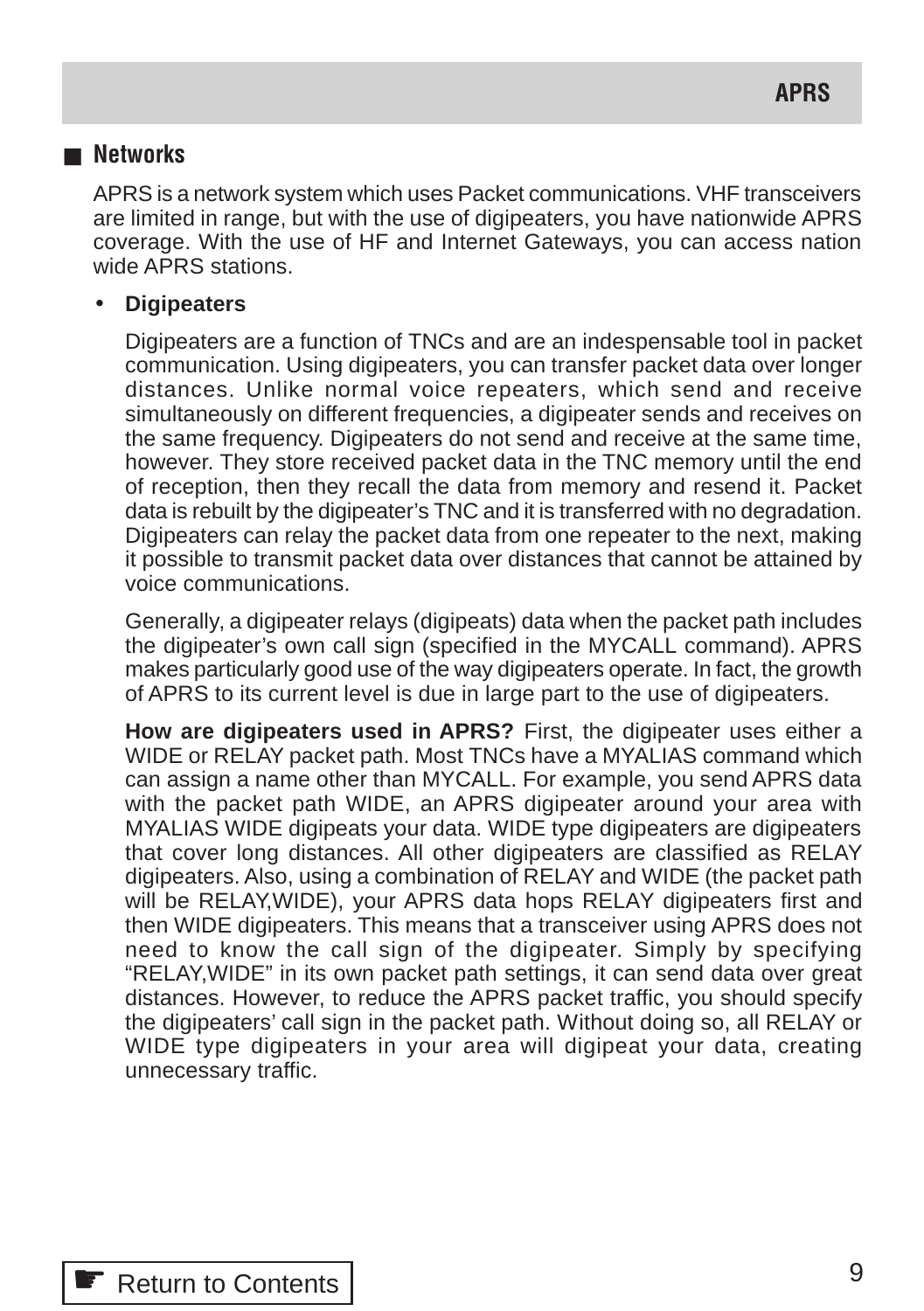#### • **HF Gateways**

A gateway is a digipeater that can relay packets between different frequencies. In APRS, HF gateways have been established to allow the thousands of VHF users to see what is happening on the HF APRS band. Most packets on the very low data rate (300 Baud) HF channel are automatically relayed by HF gateways into local VHF APRS networks everywhere. This is possible because the low data rate of HF does not significantly affect local VHF activity at higher baud rates. Other than for emergencies, APRS packets are not encouraged in the opposite direction where thousands of VHF users on VHF could instantly saturate the much slower HF channel and render it useless to everyone. The single HF channel can handle about 100 or so users nationwide whereas the hundreds of VHF nets can handle thousands of users independently. Yet, the thousands can still see what is happening on HF by the data coming to them via the HF-to-VHF gateways.

#### • **Internet Gateways**

An Internet gateway is a digipeater that relays data packets between radio frequencies and the Internet. APRS includes servers on which the APRServe software, written by Steve Dimse, is installed. The Internet gateway uses the Internet to connect to the APRS server and sends APRS data received in the VHF band to APRServe. Similarly, data received from the APRS server is transmitted on the VHF band. This extends the APRS network to cover the entire world. You can view data collected on the APRS server on the Web at www.aprs.net, www.aprs.org, and other locations. The APRS software also allows you to view the data by connecting directly to the APRS server. Refer to the descriptions of the Web and the software packages for more details.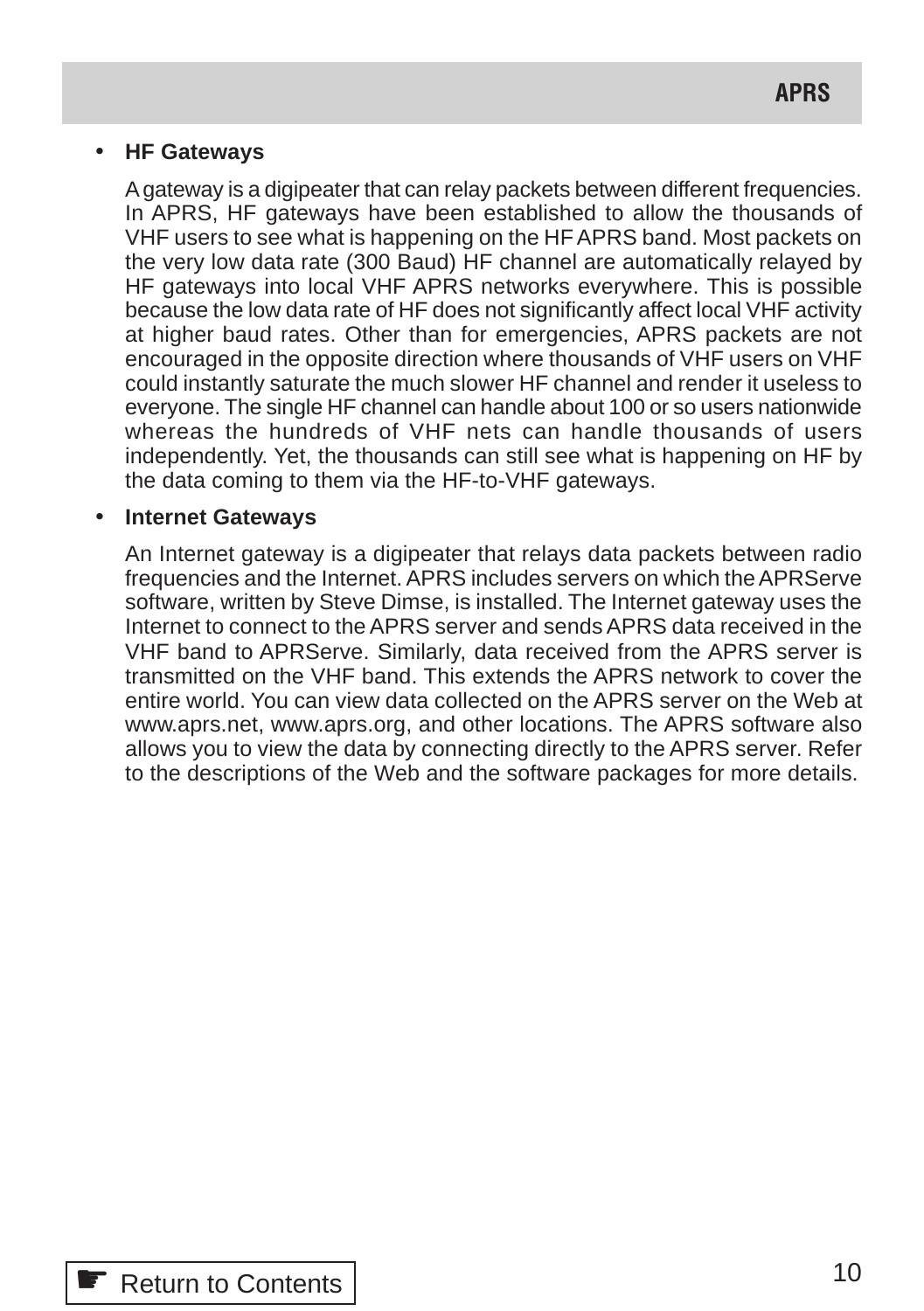### ■ **Mic Encoder™**

The Mic Encoder, owned by Bob Bruninga, was designed for convenient operation of APRS using a mobile station. This encoder was launched by the Tucson Amateur Packet Radio Corporation (TAPR). Following are the main features of this product. We noted from these features that the Mic Encoder minimizes the packet data and thus we selected this format for communication data using the TH-D7.

- It is installed between the transceiver and the transceiver microphone.
- It allows only data transmission.
- This format, designed by Bob Bruninga, contains approximately half the data bits used when compared with the basic APRS format.
- It is possible to connect directly to a GPS receiver.
- One of 8 possible messages is added to the position data and is transmitted. (This is called the Position Comment in the TH-D7.)
- It allows transmission of telemetory data.
- A personal computer is required to set up your call sign and various parameters.
- It does not allow APRS data communications because it does not have any character entry keys and it is not possible to receive packet.

You can select either Manual or Auto mode for data transmission from the Mic Encoder. In Manual transmission mode, when you release the PTT switch after voice transmission, a Burst transmission of packet data starts. However, the data is not transmitted each time the PTT switch is released. Data can be transmitted only when releasing the PTT switch after a preset transmitting interval.

In Auto transmission mode, packet data is transmitted in preset transmitting intervals. The TH-D7 inherits this transmission mode and the mode can be selected in menu 2–9 (DATA TX). In the TH-D7, interrelation is expressed as follows:

| <b>Mic Encoder</b> | TH-D7 |                                                     |
|--------------------|-------|-----------------------------------------------------|
| Manual:            | PTT:  | Data is transmitted with a link to the PTT switch.  |
| Auto:              | Auto: | Data is transmitted in a certain interval.          |
|                    |       | Manual: Data is transmitted when [BCON] is pressed. |

For more information, visit the TAPR home page at http://www.tapr.org/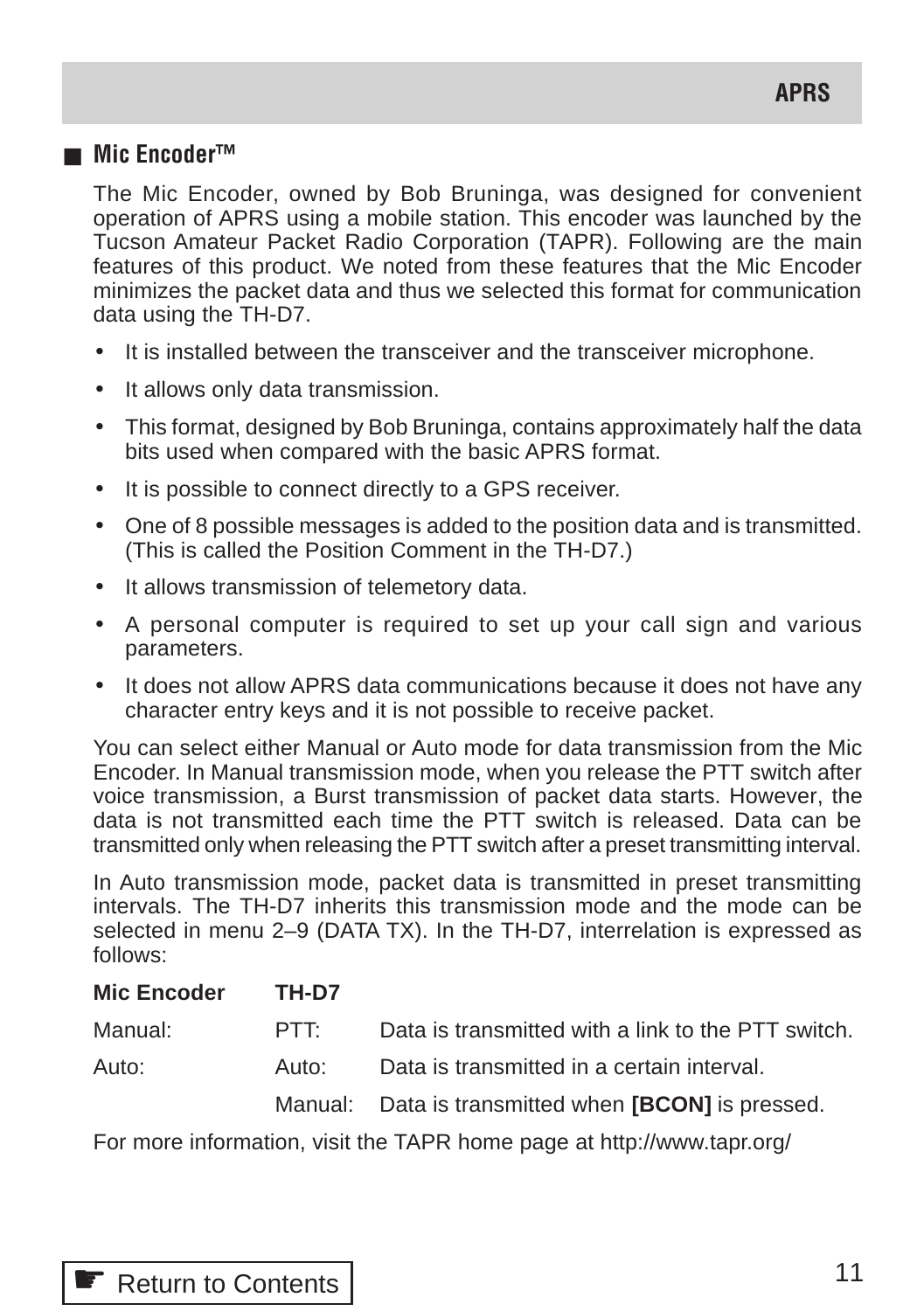# **USING THE TH-D7 AS A SIMPLE APRS STATION**

A transceiver, TNC, and computer have always been needed to run APRS. **KENWOOD** has developed the TH-D7 transceiver as an easier and more convenient way of using APRS. The TH-D7 contains a built-in TNC and also includes the minimum program resources needed to operate APRS. Thus, the TH-D7 can run APRS as a stand-alone unit.

Do not forget that the TH-D7 is a dual band radio, allowing you to receive both voice signals and data packets simultaneously. For example, you can use the A band (the upper displayed band) for an APRS frequency and the B band (the lower displayed band) for VHF or UHF voice communication. You can even receive APRS data on the VHF band while you are talking on the UHF band by turning on the full duplex function.



This section explains how to use the TH-D7 as a stand-alone APRS station, without using a GPS receiver, and provides some precautions regarding its use.

# ■ **Setting Your Call Sign**

To use APRS, you must first set up your call sign. Without your call sign, you cannot send APRS data.

Enter your call sign in the format stipulated by the AX.25 protocol. If you enter an invalid call sign, an error tone will sound and the call sign will be rejected.

**Note:**

- You can enter up to 6 alphanumeric characters for your call sign. When you include a SSID, you can enter up to 9 characters, but only 6 of those can be used for the call sign.
- ◆ Specify a number from  $1 \sim 15$  as the SSID. Enter a hyphen  $\left(\cdot\right)$  between your call sign and the SSID. You cannot use more than 1 hyphen.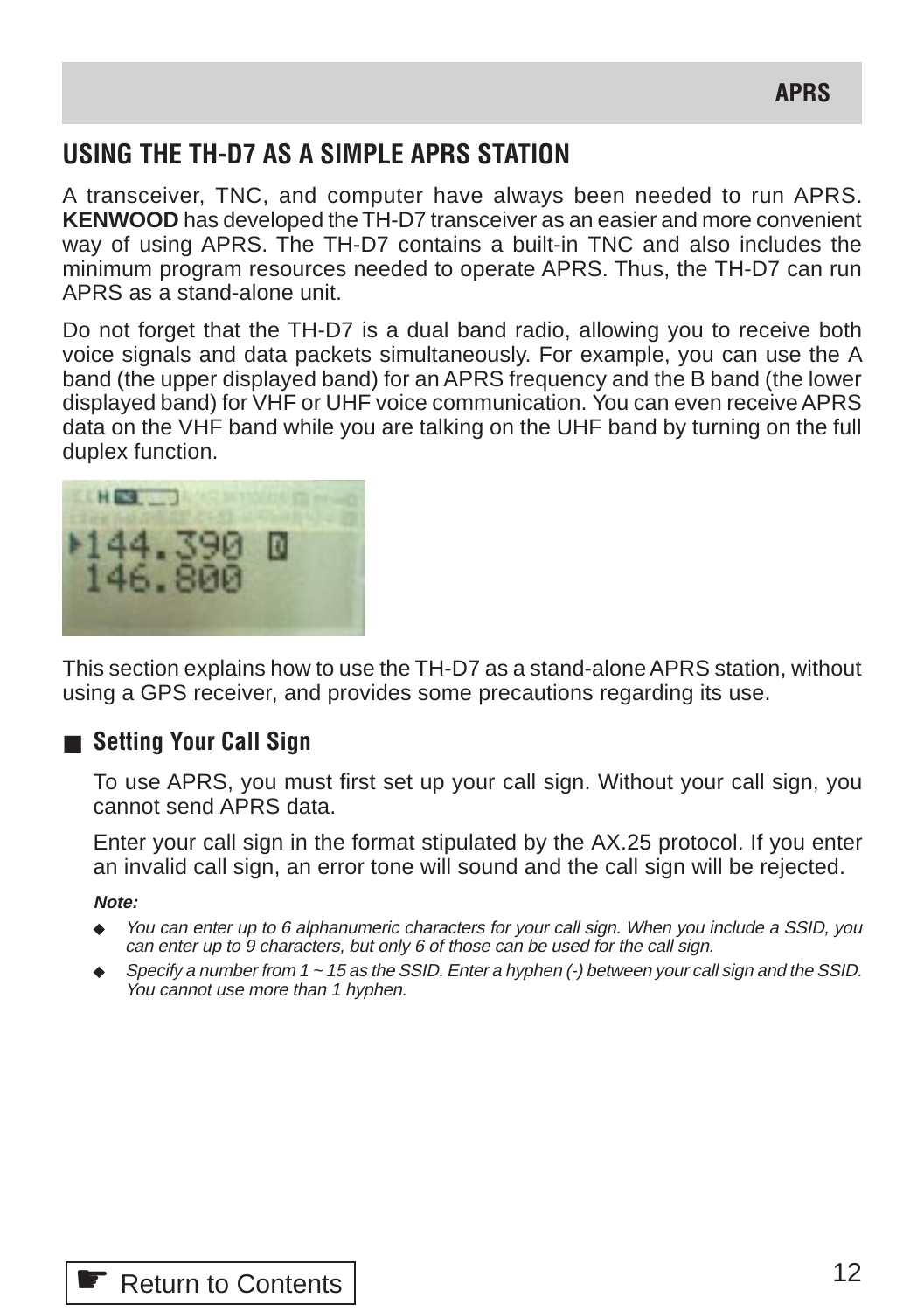# ■ **Setting Your Position**

The most accurate method to determine your position is by using a GPS receiver. If you have a GPS receiver, refer to page 38, "USING THE TH-D7 WITH A GPS RECEIVER".

You can enjoy APRS without a GPS receiver as well. All you need to do is use a map that shows lines of latitude and longitude. The more detailed the map, the better. If possible, pinpoint your position to within 1/100th of a minute (for example, North 35°31.82 minutes).

If you find this to be too difficult, purchase mapping software and install it onto your personal computer, then use it to check the latitude and longitude of desired locations. Some Internet Web sites provide maps with latitude and longitude.

If you do not set your position, you will not be able to check how far received data is from you, and the Position Limit function, menu item 2–C (POS LIMIT), will not function properly.

#### **Note:**

- ◆ Set menu 2–2 (GPS UNIT) to "NOT USED" when you do not use a GPS receiver.
- When you send APRS data, always include your position. The default setting of "N00°00.00, W000°00.00" is meaningless and may be inconvenient to other APRS stations.
- While you are entering the latitude and longitude, the grid square locater automatically appears in the top right of the screen.

# ■ Selecting a Position Comment

The TH-D7 transmits APRS data in the Mic-Encoder format. The Mic-Encoder format, devised by Bob Bruninga (WB4APR), includes 8 preset comments which you can select to best fit your current status. These comments cannot be deleted and are always included in the transmitted APRS data.

The available comments are:

- 
- Off Duty  **Enroute** 
	- In Service **•** Returning
- Committed Special
- 
- 
- **PRIORITY** FMFRGENCYI

**Caution:** EMERGENCY! is for emergency use only. Never use it for normal operation.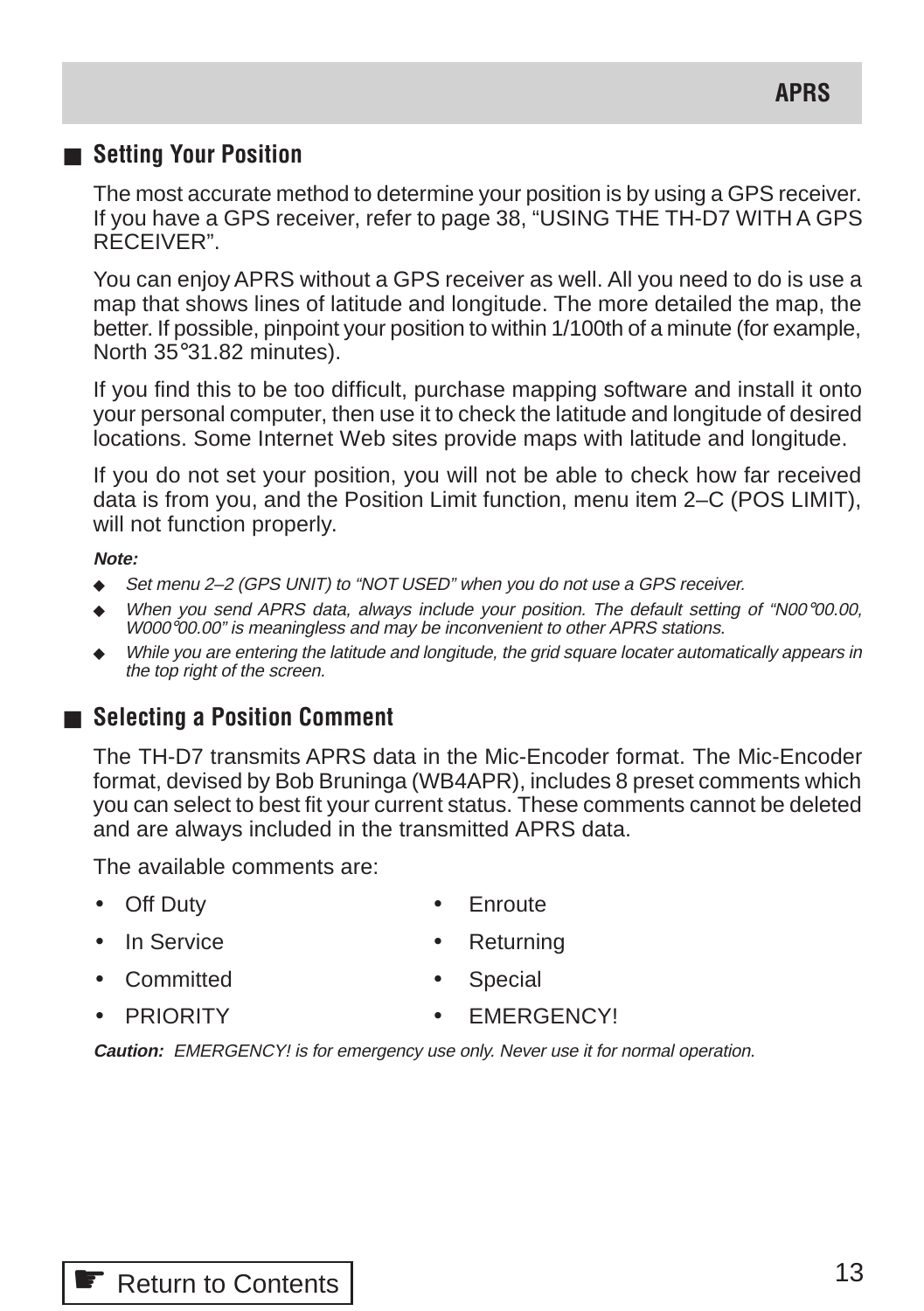# ■ **Entering Status Text**

In addition to the position comment, a status text message of up to 20 characters can be added to the APRS packet data. Like the position comment, this data is always included with the transmitted data.

**Note:** To distinguish originally sent Mic-Encoder data from other data, the TH-D7 automatically adds the ">" symbol to the beginning of the status text. When the TH-D7 receives the data, the ">" symbol is not displayed.

# ■ **Selecting Your Station Icon**

APRS provides approximately 200 station icons. You can select and send whichever icon best suits your situation.

On the TH-D7, you can use the menus to select your station icon. The menu lists 15 widely used graphic icons for portable stations.

The 15 widely used graphic icons are:

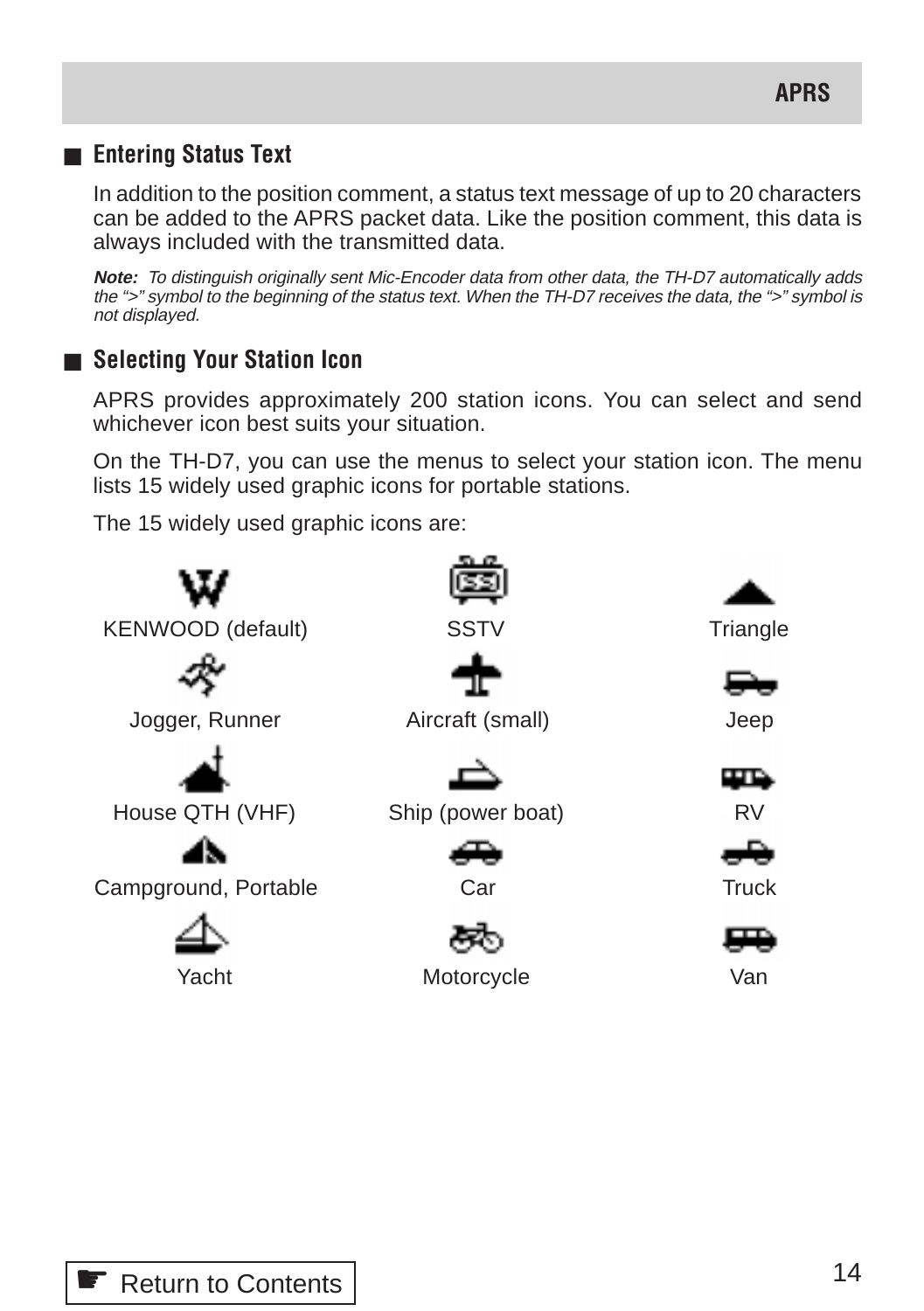To select an icon other than those listed, select "OTHERS" and then chose the icon table and symbol. APRS icons consist of 2 bytes of data comprising of the icon table and icon symbol. The forward slash  $($   $)$  is normally used to indicate the table, while the symbols are indicated by one of the following 94 keyboard symbols:

!"#\$%&'()\*+,-./0123456789:;<=>?@ABCDEFGHIJKLMNOPQRSTUVWXYZ [\]^\_`abcdefghijklmnopqrstuvwxyz{|}~

To display more icons, a secondary icon table was created. The backslash  $( \ )$ is used to indicate this table. For example, the CAR icon is expressed as "/>", where "/" indicates the icon table and ">" indicates the icon symbol. For another example, the KENWOOD icon is expressed as "\K", where "\" indicates the secondary icon table and "K" indicates the icon symbol.

You can also add overlay characters to some icons. For example, you can add the number 3 to the CAR icon. When this icon data is received, "3" appears above and to the right of the car icon.

| <b>BBS</b>      |
|-----------------|
| Canoe           |
|                 |
| Eyeball         |
|                 |
| Grid square (6  |
| digits)         |
| Hotel (blue bed |
| symbol)         |
| <b>TCP-IP</b>   |
|                 |
| School          |
| Available       |
| <b>MacAPRS</b>  |
| NTS station     |
| <b>Balloon</b>  |
| Police          |
| T.B.D.          |
|                 |

A list of the icons (as of February, 1999) is shown below.

**E** [Return to Contents](#page-0-0)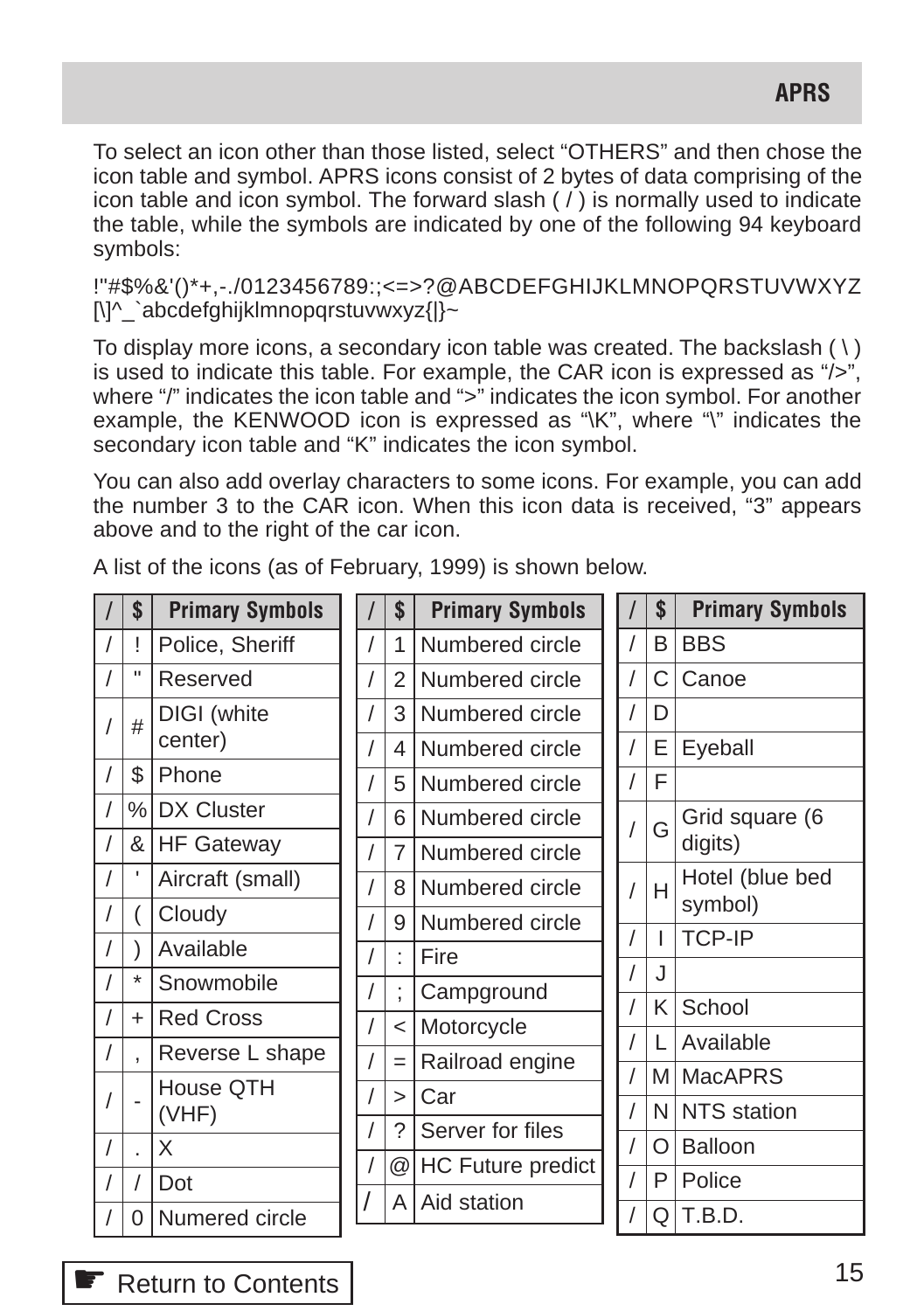# **APRS**

| $\overline{I}$       | \$                       | <b>Primary Symbols</b>              | $\overline{\phantom{a}}$         |
|----------------------|--------------------------|-------------------------------------|----------------------------------|
| $\sqrt{\phantom{a}}$ | R                        | Recreational<br>vehicle             | $\overline{1}$<br>$\overline{1}$ |
| $\overline{1}$       | S                        | <b>Shuttle</b>                      | $\overline{1}$                   |
| $\sqrt{\phantom{a}}$ | T                        | <b>SSTV</b>                         | $\overline{1}$                   |
| $\sqrt{\phantom{a}}$ | U                        | <b>Bus</b>                          | $\overline{1}$                   |
| $\overline{1}$       | $\overline{\vee}$        | <b>ATV</b>                          |                                  |
| $\bigg)$             | W                        | <b>National WX</b><br>service site  | $\overline{1}$<br>$\overline{1}$ |
| $\sqrt{\phantom{a}}$ | X                        | Helicoptor                          | $\overline{1}$                   |
| $\bigg)$             | Y                        | Yacht (sail)                        | $\overline{1}$                   |
| $\sqrt{\phantom{a}}$ | Ζ                        | <b>WinAPRS</b>                      |                                  |
| $\sqrt{\phantom{a}}$ | ĺ                        | Jogger                              | $\overline{1}$                   |
| $\overline{ }$       | $\overline{\phantom{0}}$ | Triangle (DF)                       | $\overline{1}$                   |
| $\frac{1}{2}$        | l                        | <b>PBBS</b>                         | $\overline{1}$                   |
| $\bigg)$             | $\lambda$                | Large aircraft                      | $\overline{1}$                   |
| $\sqrt{\phantom{a}}$ |                          | Weather station<br>(blue)           | $\overline{1}$<br>$\overline{1}$ |
| $\sqrt{\phantom{a}}$ | $\overline{\phantom{a}}$ | Dish antenna                        | $\overline{1}$                   |
| $\overline{1}$       | a                        | Ambulance                           |                                  |
| $\sqrt{\phantom{a}}$ | $\mathsf b$              | <b>Bike</b>                         | $\overline{1}$                   |
| $\overline{1}$       | Ċ                        | T.B.D.                              | $\overline{1}$                   |
| $\bigg)$             | d                        | Dual garage<br>(Fire dept)          | $\overline{1}$                   |
| $\sqrt{\phantom{a}}$ | е                        | Horse<br>(equestrian)               |                                  |
| $\sqrt{\phantom{a}}$ | f                        | Fire truck                          |                                  |
| $\sqrt{\phantom{a}}$ | g                        | Glider                              |                                  |
| $\overline{1}$       | h                        | Hospital                            |                                  |
| $\sqrt{\phantom{a}}$ | i                        | <b>IOTA</b> (Islands on<br>the air) |                                  |
| $\sqrt{\phantom{a}}$ | j                        | Jeep                                |                                  |
| $\sqrt{\phantom{a}}$ | k                        | <b>Truck</b>                        |                                  |
|                      |                          |                                     |                                  |

| $\overline{\phantom{a}}$ | \$ | <b>Primary Symbols</b>       |
|--------------------------|----|------------------------------|
|                          | I  | Available                    |
|                          | m  | Mic-Repeater                 |
|                          | n  | Node                         |
|                          | O  | EOC                          |
|                          | р  | Rover (puppy)                |
| $\frac{1}{\sqrt{1}}$     | q  | Grid SQ shown<br>above 128 m |
|                          | r  | Antenna                      |
|                          | S  | Ship (power boat)            |
|                          | t  | Truck stop                   |
| $\frac{1}{\sqrt{1}}$     | u  | <b>Truck</b><br>(18 wheeler) |
|                          | V  | Van                          |
|                          | W  | Water station                |
|                          | X  | <b>xAPRS (UNIX)</b>          |
|                          | У  | YAGI @ QTH                   |
|                          | Z  |                              |
|                          | {  |                              |
| $\frac{1}{\sqrt{1}}$     | I  | Reserved<br>(Stream switch)  |
| $\overline{1}$           | }  |                              |
| $\sqrt{\phantom{a}}$     |    | Reserved<br>(Stream switch)  |
|                          |    |                              |

| $\overline{\phantom{0}}$ | \$                      | <b>Secondary Table</b> |
|--------------------------|-------------------------|------------------------|
| $\overline{\mathcal{N}}$ | ļ                       | Emergency (!)          |
| $\overline{\phantom{a}}$ | H                       | Reserved               |
| $\overline{\phantom{a}}$ | #                       | Numbered star          |
|                          |                         | (green)                |
| $\backslash$             | \$                      | <b>Bank or ATM</b>     |
|                          | $\frac{1}{2}$           | (green box)            |
| $\overline{\phantom{0}}$ |                         |                        |
| $\setminus$              | &                       | Numbered<br>diamond    |
|                          | ł.                      | Crash site             |
|                          | (                       | Cloudy                 |
| $\frac{1}{\sqrt{}}$      | $\big)$                 |                        |
|                          | $\star$                 | Snow                   |
| $\frac{1}{\sqrt{2}}$     | $\ddot{}$               | Church                 |
|                          | ,                       |                        |
| $\frac{1}{\sqrt{}}$      |                         | House (HF)             |
|                          |                         |                        |
|                          | $\overline{1}$          |                        |
| $\frac{1}{\sqrt{2}}$     | 0                       | Numbered circle        |
|                          | $\overline{1}$          |                        |
| $\overline{\sqrt{25}}$   | $\overline{2}$          |                        |
| $\overline{\phantom{a}}$ | 3                       |                        |
| $\sqrt{2}$               | $\overline{\mathbf{4}}$ |                        |
| $\frac{1}{\sqrt{2}}$     | 5                       |                        |
|                          | 6                       |                        |
| $\sqrt{2}$               | $\overline{7}$          |                        |
|                          | 8                       |                        |
| $\overline{\phantom{a}}$ | 9                       | Gas station (blue      |
|                          |                         | pump)                  |
| $\setminus$              | $\ddot{\phantom{0}}$    | Hail                   |
|                          | $\vdots$                | Park/Picnic area       |

← [Return to Contents](#page-0-0)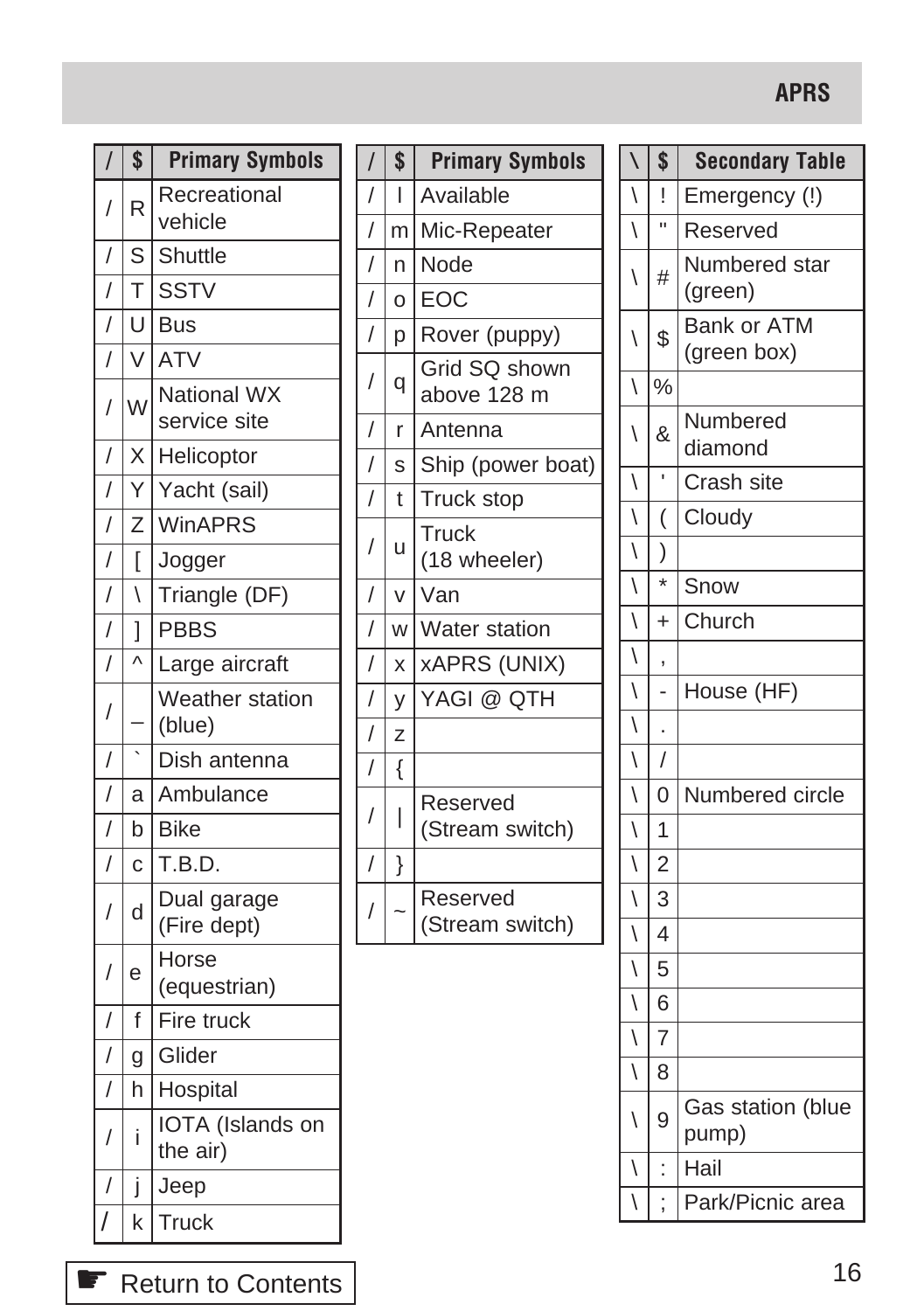# **APRS**

| $\overline{\phantom{0}}$ | \$             | <b>Secondary Table</b>                  |              | \$           | <b>Secondary Table</b>           |                          | \$                       | <b>Secondary Table</b>              |
|--------------------------|----------------|-----------------------------------------|--------------|--------------|----------------------------------|--------------------------|--------------------------|-------------------------------------|
| $\setminus$              | $\prec$        | Advisory                                | $\setminus$  |              | <b>Numbered NWS</b>              | ∖                        | I                        | Area locations                      |
| $\backslash$             | $=$            |                                         |              | W            | site (NWS                        |                          |                          | (box, circles, etc)                 |
| $\setminus$              | $\geq$         | Numbered car                            | ∖            | Χ            | options)<br>Pharmacy Rx          | $\backslash$             | m                        | Value signpost<br>(3 digit display) |
| $\overline{\phantom{0}}$ | $\overline{?}$ | Info Kiosk (blue<br>box with "?" in it) | $\backslash$ | Υ            |                                  | ∖                        | n                        | Numbered<br>triangle                |
| \                        | @              | Huricane/Tropical                       | $\backslash$ | Z            |                                  | $\backslash$             | O                        | Small circle                        |
|                          |                | storm                                   | $\backslash$ | ſ            | Wall cloud                       |                          |                          |                                     |
| $\backslash$             | A              | Numbered box                            | $\backslash$ | /            |                                  | \                        | p                        | Partly cloudy                       |
| $\backslash$             | B              | <b>Blowing snow</b>                     | \            | 1            |                                  | $\backslash$             | q                        |                                     |
| $\setminus$              | C              | <b>Coast Guard</b>                      | $\backslash$ | Λ            | Numbered                         | $\backslash$             | r                        | Restrooms                           |
| $\setminus$              | D              | <b>Drizzle</b>                          |              |              | aircraft                         | ∖                        | S                        | Numbered ship/<br>boat (top view)   |
| $\setminus$              | E              | Smoke                                   | ∖            |              | Numbered WX<br>site (green digi) | \                        | $\mathfrak{t}$           | Tornado                             |
| $\backslash$             | F              | Freezing rain                           |              |              | Rain                             |                          |                          |                                     |
| $\setminus$              | G              | Snow shower                             | ∖            |              |                                  | ∖                        | u                        | Numbered truck                      |
| $\backslash$             |                | H Haze                                  | $\backslash$ | a            | <b>ARRL ARES etc</b>             | $\overline{\phantom{0}}$ | $\vee$                   | Numbered van                        |
| $\backslash$             | L              | Rain shower                             | Ι            | b            | Blowing dust/<br>sand            | \                        | W                        | Flooding                            |
| $\backslash$             |                | J Lightening                            |              |              | Numbered civil                   | $\overline{\phantom{a}}$ | X                        |                                     |
| $\setminus$              | K              | <b>KENWOOD</b>                          | ∖            | $\mathbf{C}$ | defense                          | ∖                        | У                        |                                     |
| $\setminus$              | L              | Lighthouse                              |              |              | (RACES)                          | ∖                        | Z                        |                                     |
| $\backslash$             | M              |                                         | $\backslash$ | d            | DX spot by call                  | $\backslash$             | $\{$                     | Fog                                 |
| $\setminus$              | N              | Navigation buoy                         |              |              | sign                             | $\backslash$             | $\overline{\phantom{a}}$ |                                     |
| $\backslash$             | $\bigcirc$     |                                         | $\backslash$ | e            | Sleet                            | \                        | }                        |                                     |
| $\overline{\phantom{0}}$ | P              | Parking                                 | $\backslash$ | f            | Funnel cloud                     | \                        | $\sim$                   |                                     |
| $\backslash$             | Q              | Quake                                   | \            | g            | Gale flags                       |                          |                          |                                     |
| $\setminus$              | R.             | Restaurant                              | $\backslash$ | h            | <b>HAM</b> store                 |                          |                          |                                     |
| $\backslash$             | S              | Satellite/Pacsat                        | ∖            | Ť            | Indoor boxn<br>digipeater (with  |                          |                          |                                     |
| $\setminus$              | T              | Thunderstorm                            |              |              | overlay)                         |                          |                          |                                     |
| $\backslash$             | U              | Sunny                                   | \            | j            | Workzone (steam                  |                          |                          |                                     |
| $\backslash$             | $\vee$         | <b>VORTAC Nav</b><br>Aid                | \            | $\sf k$      | shovel)                          |                          |                          |                                     |

← [Return to Contents](#page-0-0)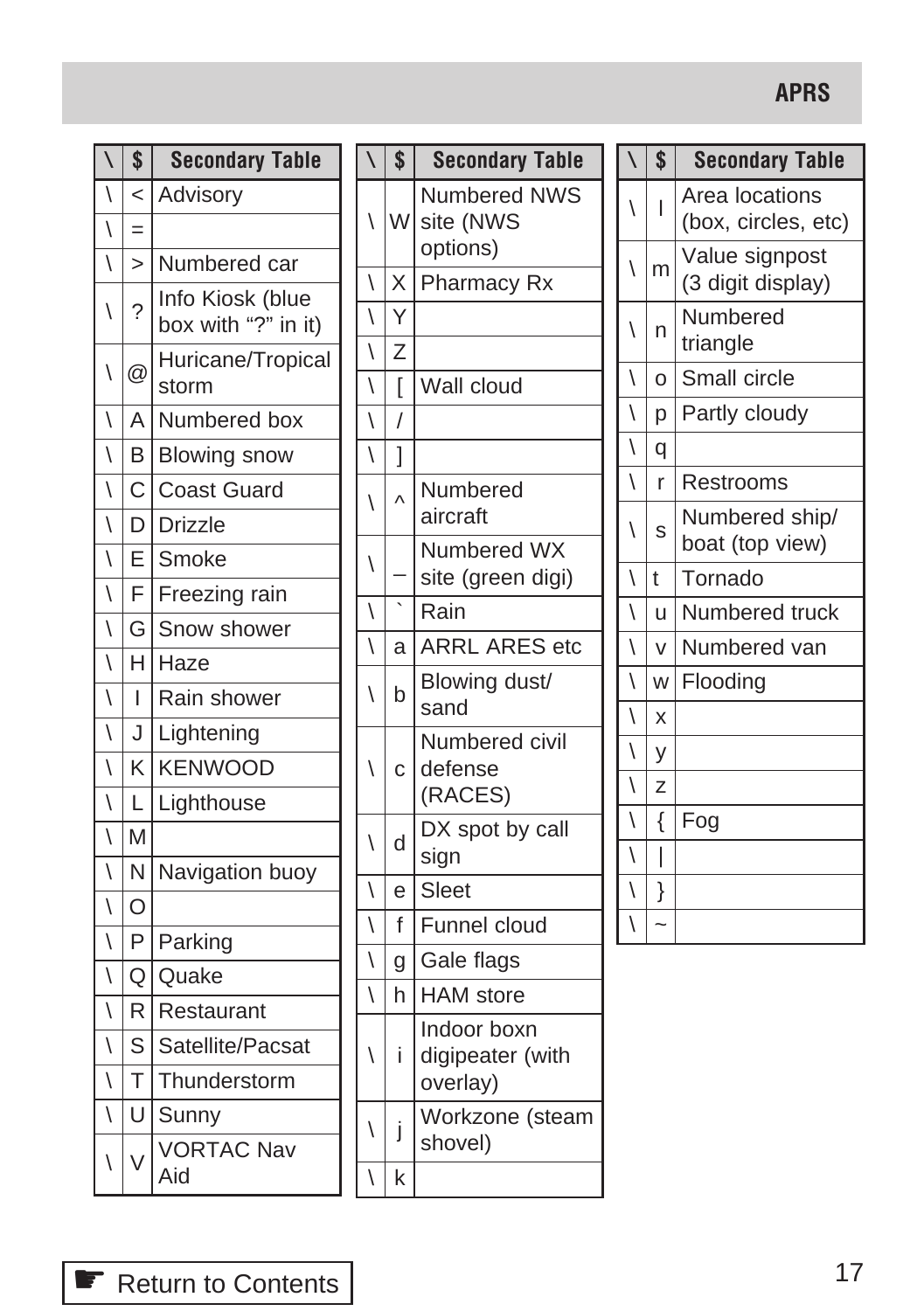The TH-D7 can display the following graphics in the received station list. The icon table entry is shown in the "/" column and the icon symbol is shown in the \$ column. Icons with the backslash  $( \n\cdot )$  for the icon symbol are in the secondary table. The # symbol in the "/" column represents overlay characters (numbers).

| <b>Icon</b> |   | \$            | <b>Name</b>           | Icon |  |              | \$           | <b>Name</b>         |
|-------------|---|---------------|-----------------------|------|--|--------------|--------------|---------------------|
|             |   |               | K   KENWOOD (default) |      |  | $\backslash$ | n            | Triangle            |
|             |   |               |                       |      |  | #            | n.           | Numbered triangle   |
|             |   | L             | Jogger, Runner        |      |  | #            | 0            | Numbered circles    |
|             |   |               |                       |      |  | #            | $\mathsf{A}$ | Numbered boxes      |
|             |   | $\frac{1}{2}$ | House QTH (VHF)       |      |  |              | Ť            | Jeep                |
|             |   |               | House (HF)            |      |  |              |              |                     |
|             |   | y             | Yagi @ QTH            |      |  |              | R.           | <b>RV</b>           |
|             |   |               | Campground, portable  |      |  |              | U            | <b>Bus</b>          |
|             |   |               | Park/Picnic area      |      |  | $\sqrt{2}$   | $\mathsf{k}$ | <b>Truck</b>        |
|             |   | Υ             | Yacht                 |      |  |              | u            | Truck (18 wheeler)  |
|             |   |               |                       |      |  | #            | <b>u</b>     | Numbered truck      |
|             |   | Τ             | <b>SSTV</b>           |      |  | 1            | f            | Fire truck          |
|             |   | V             | <b>ATV</b>            |      |  | v            | Van          |                     |
|             |   |               | Aircraft (small)      |      |  | #            | $\vee$       | Numbered van        |
|             |   | Λ             | Aircraft (large)      |      |  |              | a            | Ambulance           |
|             | # | Λ             | Numbered aircraft     |      |  |              | #            | Digipeater          |
|             |   | g             | Glider                |      |  | #            | #            | Numbered digipeater |
|             |   | X             | Helicoptor            |      |  |              | &            | Gateway             |
|             |   | S             | Ship (power boat)     |      |  | $\#$         | &            | Numbered gateway    |
|             | # | S             | Numbered ship/ boat   |      |  | $\prime$     | Т            | <b>TCP-IP</b>       |
|             |   | $\geq$        | Car                   |      |  |              |              | Weather station     |
|             | # | $\geq$        | Numbered car          |      |  |              |              | Numbered weather    |
|             |   | P             | Police car            |      |  | #            |              | station             |
|             |   | $\prec$       | Motorcycle            |      |  | 1            | W            | National WX service |
|             |   | b             | <b>Bicycle</b>        |      |  |              |              | station             |
|             |   |               |                       |      |  | #            |              | W Numbered NWS site |

When the TH-D7 receives the XYZ icons that are used for a GPS tracker, the XYZ icons can be displayed. Refer to the symbol.txt file located in the Readme directory of the APRS dos software.

**■ [Return to Contents](#page-0-0)** 

**APRS**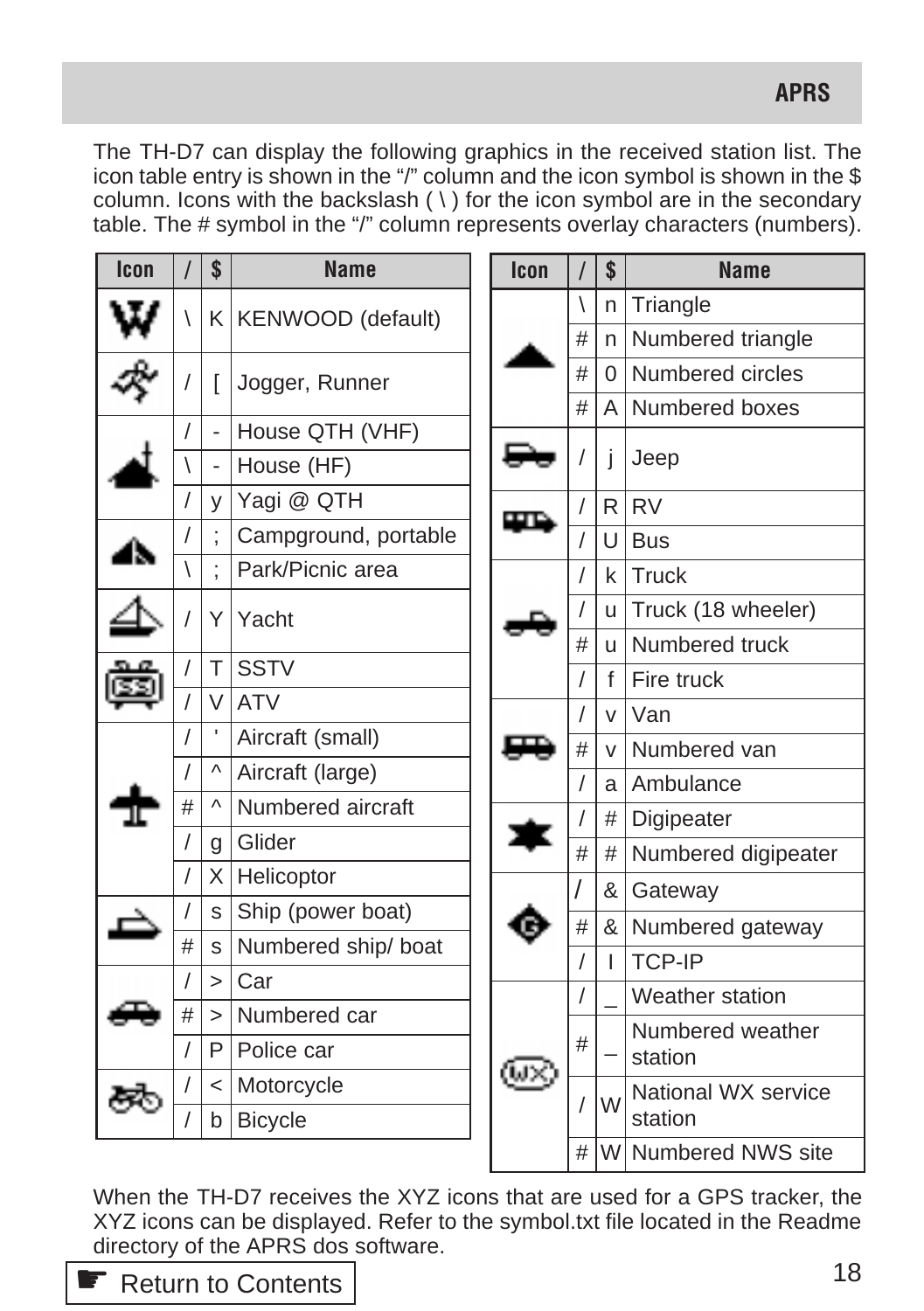# ■ Setting the Transmit Method

You can select any of 3 methods to transmit your position as APRS data: MANUAL, AUTO, and PTT (accessed using menu 2–9 (DATA TX) in the APRS menu).

### • **MANUAL**

The TH-D7 only transmits APRS data when you press **[BCON]**.

• **AUTO**

The TH-D7 transmits APRS data automatically by using the TX INTERVAL setting.

### • **PTT**

Data is sent after you use the **[PTT]** switch for voice communication. Data transmission begins when you release the **[PTT]** switch. This method uses a Mic-Encoder to prevent unnecessary data transmission.

**TX INTERVAL:** In the AUTO and PTT modes you must specify a time interval using menu 2–7 (TX-INTERVAL) in the APRS menu. In AUTO mode, data is transmitted automatically at the specified interval. In PTT mode, data is queued for transmission when the specified interval has elapsed. Once the data is queued, the BCON icon on the TH-D7 screen starts blinking. Press and release the **[PTT]** switch to send the data.

A suitable interval for mobile operation is 1 to 3 minutes. For a fixed station, a good interval is between 10 and 30 minutes.

**Note:**

- ◆ Do not send APRS data without setting your position.
- Do not set the TX INTERVAL too short. A short interval time creates heavy traffic on the APRS frequency.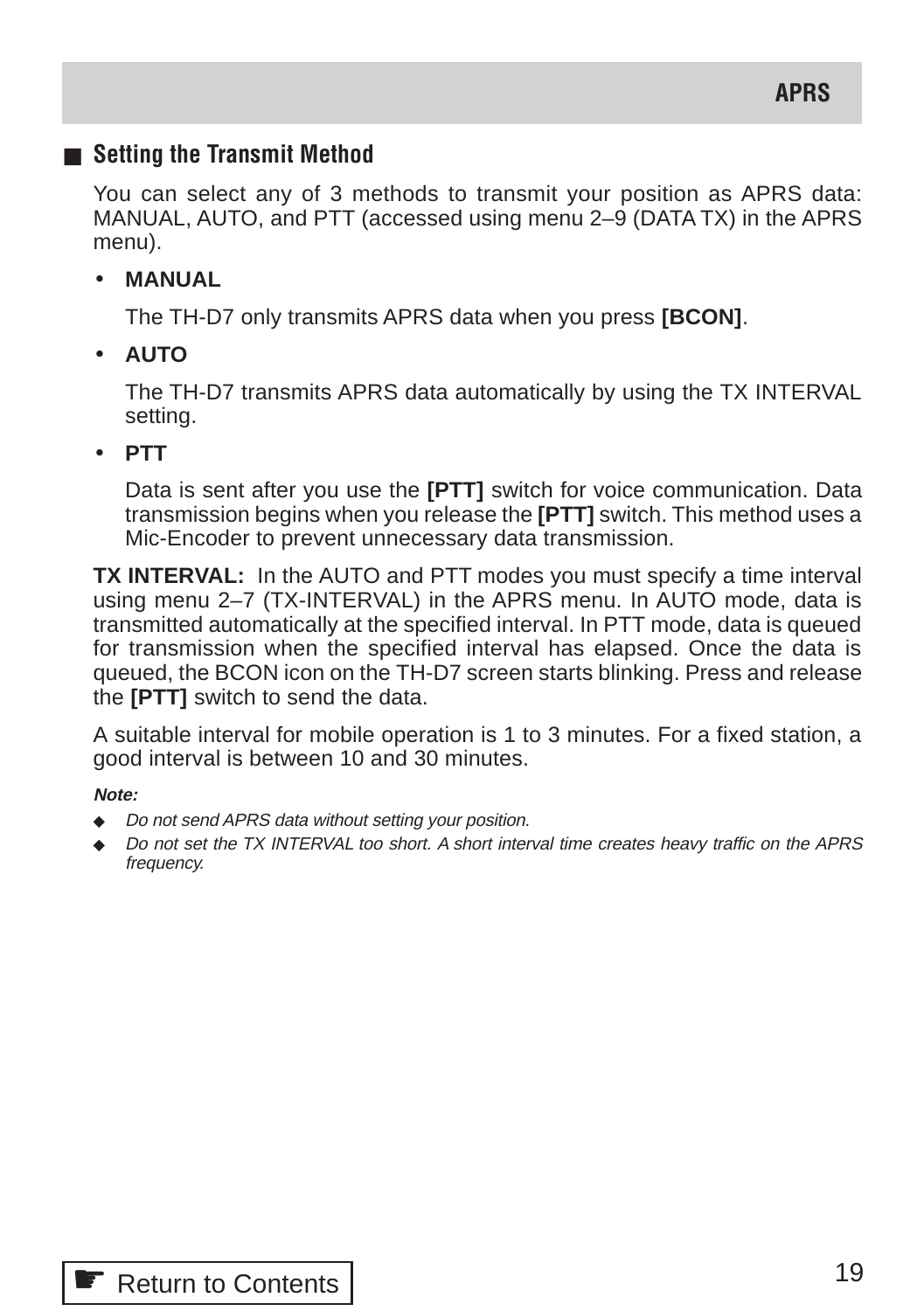# ■ **Setting the Digipeater Path (Digipath)**

In APRS, it is very important that you set the digipeater path (also known as the packet path). These settings are dependent on how and where you use the TH-D7.

Following is an explanation on how to transfer data to distant stations more efficiently.

# • **Operating as a Fixed Station**

How do you determine the type of digipeaters around your location?

Open menu 2–8 (PACKET PATH) and set the packet path to WIDE only, then send APRS data using this setting. If "MY PACKET" appears on the bottom of the TH-D7 display immediately after transmission ends, there is a WIDE digipeater within range and the packet path setting is fine. If "MY PACKET" does not appear, re-send the data several times.

If you cannot find a WIDE digipeater in your vicinity, the WIDE setting is not appropriate. In this event, change the menu 2–8 (PACKET PATH) setting in the APRS menu to RELAY only, then send the data again. This time, you need to determine the number of times the TH-D7 beeps when MY PACKET appears on the screen. Each beep corresponds to one RELAY station.

If there is only one RELAY station, use the "RELAY,WIDE" setting. If there are 2 or more RELAY stations, connect the TH-D7 to your computer (refer to page 41, "USING THE TH-D7 WITH A PERSONAL COMPUTER (AND GPS)") and run the APRS program. Look for the nearest RELAY digipeater on the digipeater list, then specify the call sign in place of "RELAY" in the packet setting. For example, if the call sign of the digipeater you found is "WD6DJY", specify "WD6DJY,WIDE".

If you do not have an APRS program installed on your computer, ask a local APRS station or set the packet path to "RELAY,WIDE" for the time being.

# • **Operating as a Mobile Station**

If you are a mobile station, it is difficult to always be aware of the types of digipeaters in your vicinity. Accordingly, use the default packet path setting (RELAY,WIDE).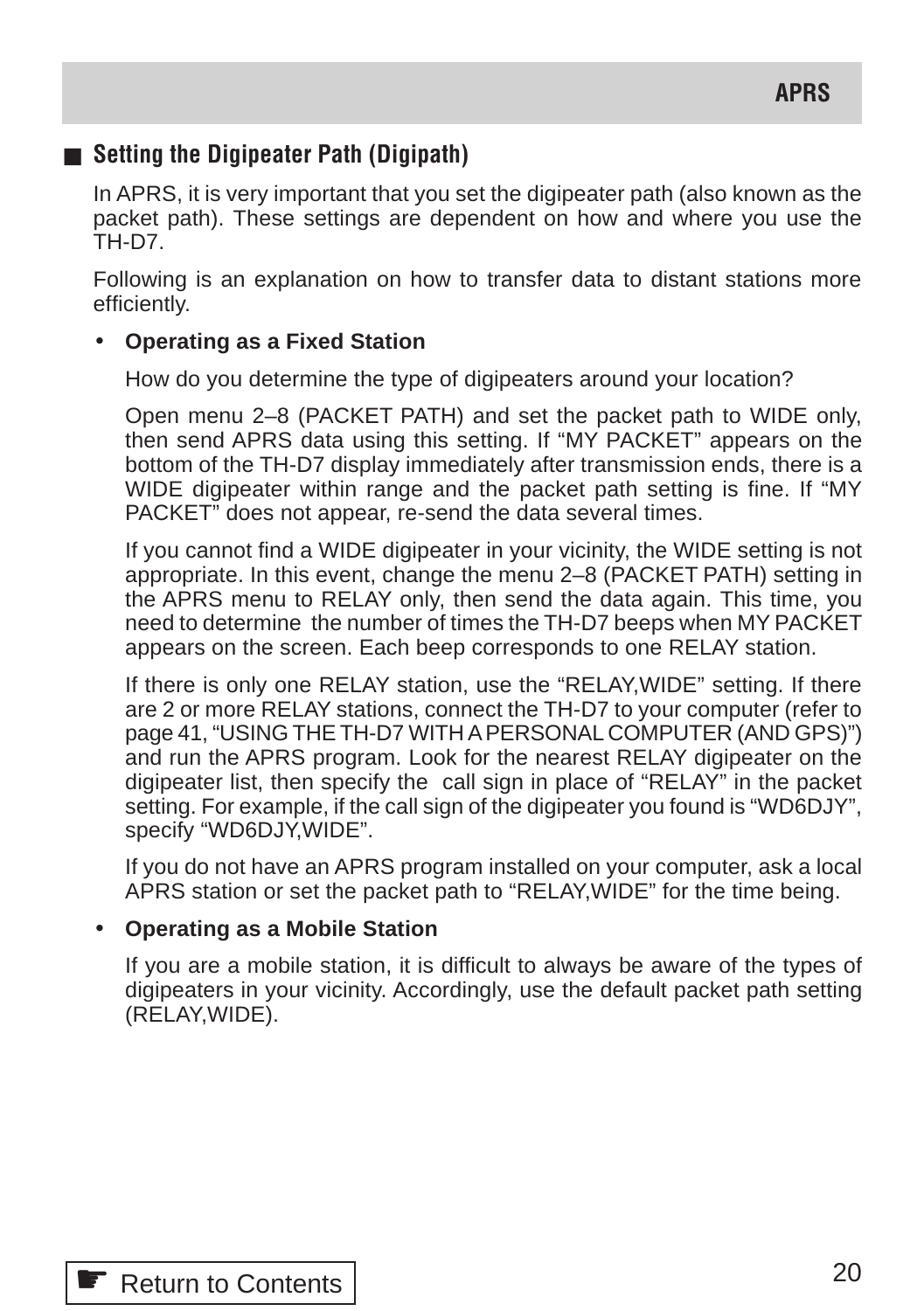# ■ **Unprotocol Setting**

Unprotocol usually describes the data type. For example, APRS data sent using APRSdos becomes APRnnn in unprotocol ("nnn" represents the version number). Data sent using WinAPRS becomes APWnnn and data sent using APRSplus becomes APnnnn.

The unprotocol for data sent using APRS programs always begins with AP. For this reason, the TH-D7 default setting is APK001 (**AP**rs **K**enwood version **001**).

For normal use, you do not need to change this setting.

In APRS, received data can be filtered by changing the unprotocol, so you only receive the desired type of data. Three types of settings can be used: All Calls, Special, and Alternate Net.

### • **All Calls**

The TH-D7 receives the following unprotocols:

AP\*\*\*\*, BEACON, ID, CQ, QST, MAIL, SKYWRN, GPS, and SPCL.

By setting the unprotocol of your station to one of these, you can set your TH-D7 to receive APRS data with a character string that matches any of them. Data that does not match any of these unprotocols is not received. However, data in the Mic-Encoder format and the GPSxyz and SYMxyz format can always be received.

The following SPCL unprotocols for special events can be received even if you select ALL CALLS.

- **BEACON:** The only "UNPROTO TO" address for KANTRONICS TNCs when they transmit their BEACON text.
- **ID:** The "TO" call for all TNC ID packets (HID command).
- **CQ:** Generally selected as an initial parameter of TNC.
- **QST:** The general "Q" code for "calling all radio amateurs".
- **MAIL:** The UNPROTOCOL (TOCALL) used by many BBS programs to send out a beacon listing those stations for which they have mail.
- **SKYWRN:** NWS (National Weather Service) data.
- **GPS:** Represents a stand-alone station coupled with a GPS receiver.
- **"GPSxyz":** A character string adding icon information followed by GPS.
- **SYM:** Allocated for future use; presently not used.
- **"SYMxyz":** A character string adding icon information followed by SYM.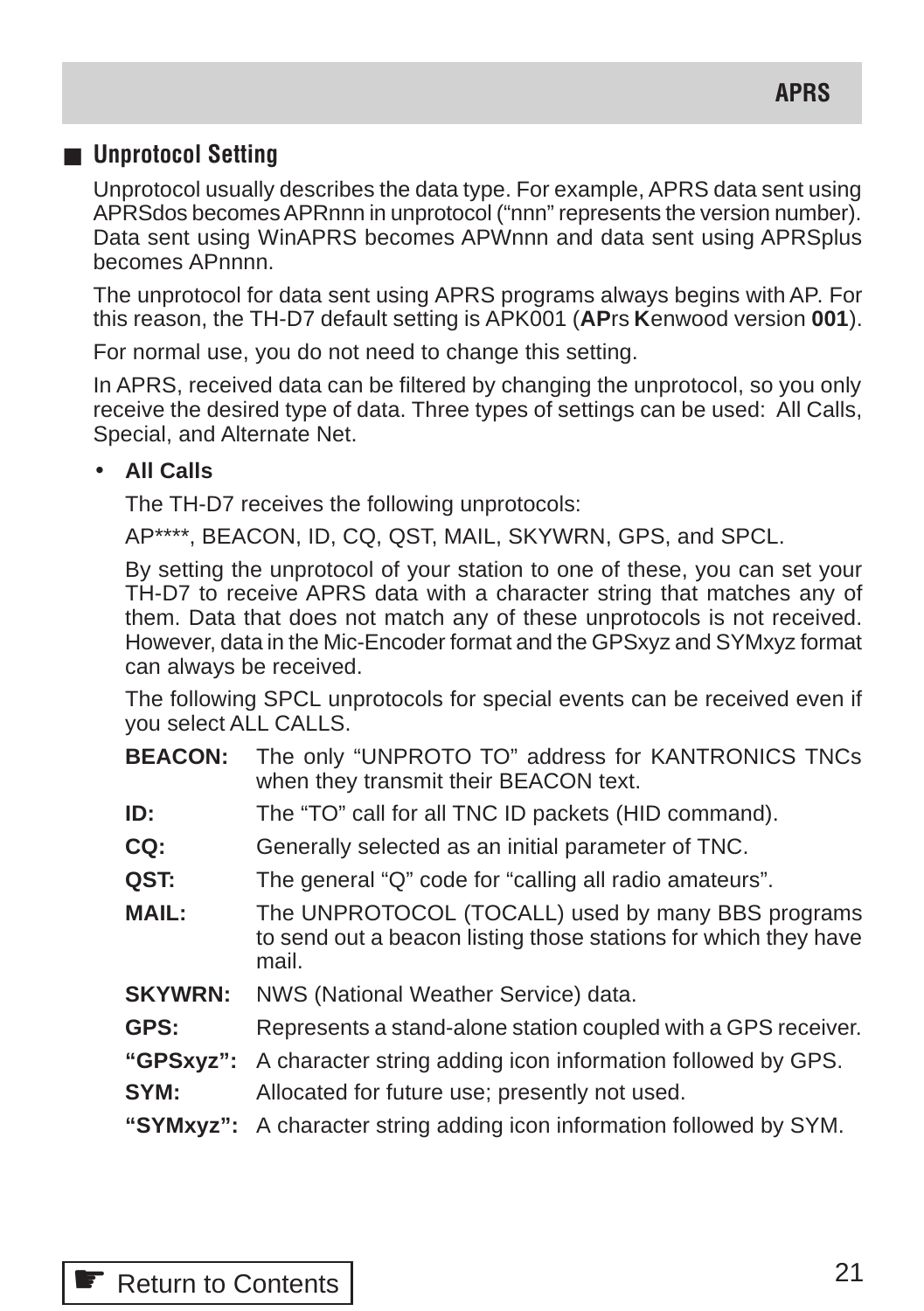#### • **Special**

This setting is used for special events. If you set your station unprotocol to SPCL, received data that is not SPCL data is ignored.

Special events are such things as the installation of the APRS system in the leading car for an Olympic marathon, or any local events. The SPCL unprotocol was specified for these events and could be used by people wanting to receive only the APRS data transmitted by those stations and not be bothered by other traffic on the channel.

### • **Alternate Net**

This unprotocol is used for transmissions within a group. By setting an unprotocol character string that is not included either in All Calls or Special, data can be exchanged only among the group of stations that all use the same character string as the unprotocol.

There are a number of precautions that should be observed. Because the TH-D7 uses the Mic-Encoder format, all Position and Status data transmitted by the local station is received by all stations using APRS. Only the message data uses the Alternate Net semi-privacy feature.

This happens because in the Mic-Encoder format, the latitude data and position comment are compressed and embedded in the unprotocol portion. The unprotocol character string specified in "UNPROTOCOL" in the TH-D7 APRS menu is not reflected in the station position transmission data. It is only used to filter the received data.

However, in the TH-D7 message function, the unprotocol is valid for both sending and receiving. This is because the Mic-Encoder format is only applied to the position data.

Refer to the figures below showing the correspondence between the local station settings and the types of data that can be received.

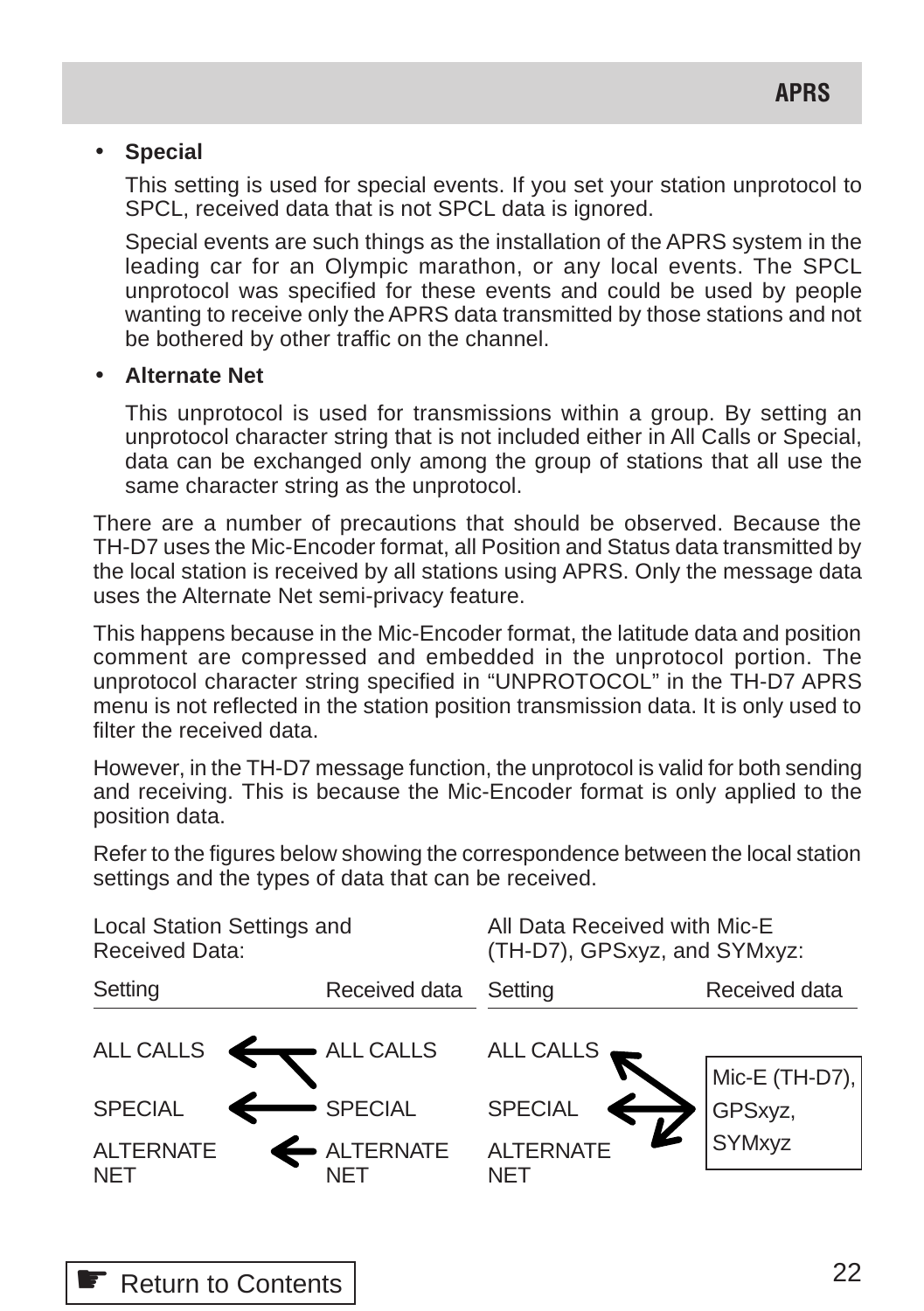# ■ How to Receive APRS Data on the TH-D7

It is a very simple process to receive APRS data on the TH-D7. All you need to do is select the APRS frequency, then press **[TNC]**. ("PACKET" must not be displayed at this point.) "OPENING TNC" is momentarily displayed at the bottom of the screen. The TH-D7 is now ready to receive APRS data.

When you receive APRS data, the pop-up screen appears and an arrival tone sounds. The transmitting station's call sign and status text appear on the screen for about 10 seconds before the original display reappears. If you receive object data, the object name is displayed instead of the call sign.



APRS Position Data is Received

#### • **Data Memory**

The TH-D7 can hold up to 40 stations of data in memory. When it receives data from the 41st station, the oldest data is automatically cleared. When the received data is from a station already in memory, the previous data is overwritten by the new data. Overwritten data goes to the top of the list.

#### • **Position data**

The TH-D7 has a function that restricts the received position data (Position Limit). This function is accessed using menu 2–B (POS LIMIT). When you turn this function OFF, all data is received. When a Position limit is specified, data from stations beyond that distance is not stored.

In the U.S.A. in particular, about 200 stations can be received when you monitor the APRS frequency for an hour. Some of this data is from too far away and may not be useful. If you are interested in the weather data for your current region, unwanted data may swamp the 40-station memory. The Position limit is useful in this type of situation.

You can restrict the range of data reception. This function limits reception to a radius of n miles (or kilometers) centered on your position. Data transmitted from outside that radius is not received. You can specify any value between 10 and 2500. Specifying OFF switches this function OFF, so all data is received.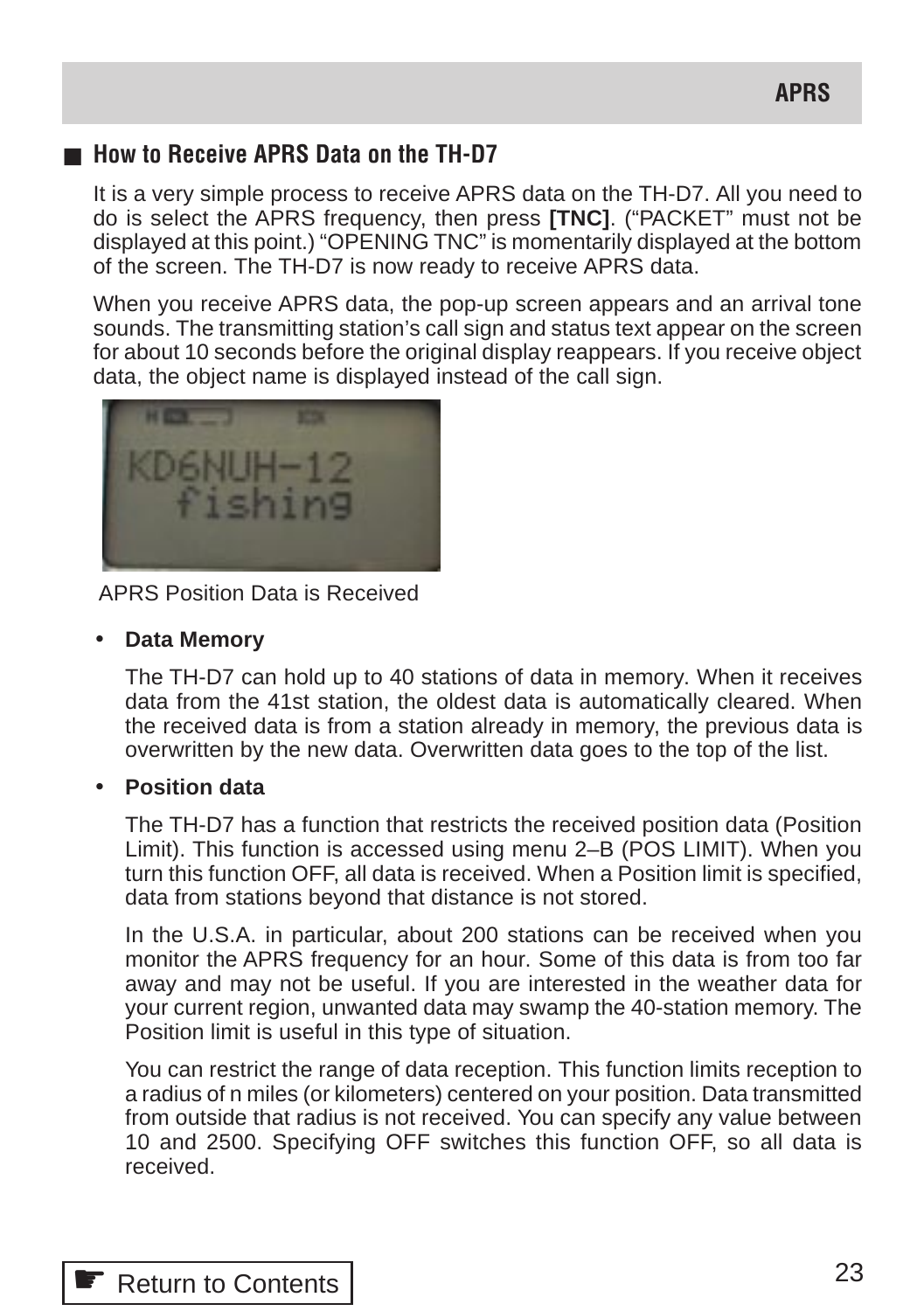#### • **Notification Messages**

When APRS data is received, the call sign may appear on the bottom of the screen without the pop-up screen being displayed. In this case, data with the same status text has been received from the same station. This avoids the annoyance of having the pop-up screen displayed repeatedly when the same data is received a number of times. When this occurs, a message such as "dP WD6DJY" appears on the bottom of the screen. A number of notification messages of this sort are displayed on the bottom of the screen. Some examples are shown in the table below.



dP Display

| dP WD6DJY | You have already received data from WD6DJY that contains<br>the same status text.                                 |
|-----------|-------------------------------------------------------------------------------------------------------------------|
| dS WD6DJY | You have already received data from WD6DJY that contains<br>the same status packet contents.                      |
| >P WD6DJY | You have received data from a station which is beyond the<br>Position Limit. (This data is not stored in memory.) |
| dM WD6DJY | You have already received a message with entirely the same<br>content.                                            |
| оM        | You have received a message addressed to another station.<br>(This message is not stored in memory.)              |
| rM WD6DJY | You have sent a message to WD6DJY, but it has been<br>rejected for some reason.                                   |
|           | Q? WD6DJY You have received a query packet from WD6DJY.                                                           |
| dD        | You have already received exactly the same DX cluster data. 1                                                     |
| ?? WD6DJY | You have received data from WD6DJY, but the TH-D7 cannot<br>read it.                                              |

1 The TH-D7 can store the DX Cluster data.

**Note:** The built-in TNC works only on the DATA band, selected in menu 1–4–1 (DATA BAND). The data band is indicated by "D".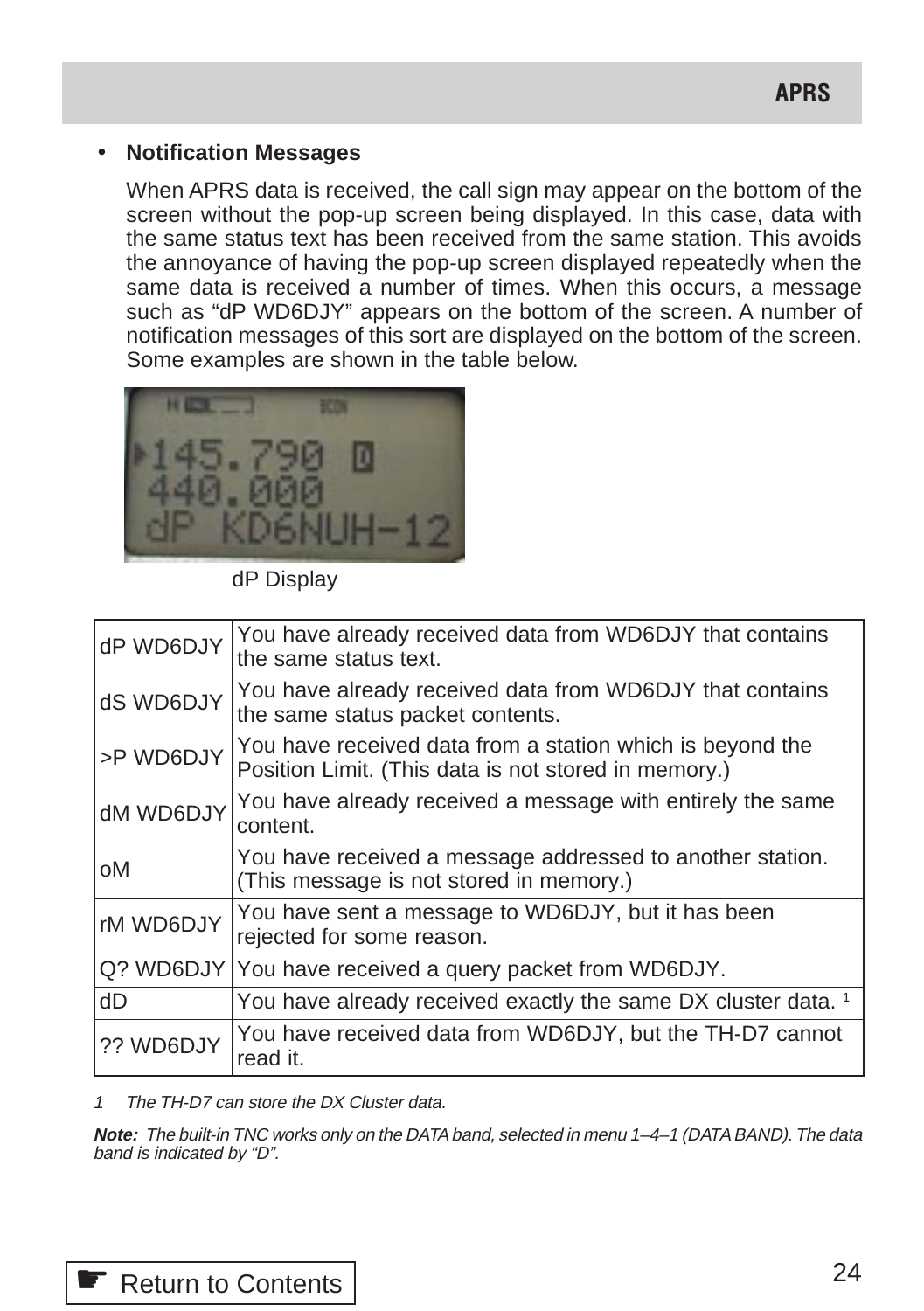# ■ **How to Read the Received Stations Data**

Received APRS data is stored in your transceiver's memory and you can view it later.

**1** Press **[LIST]** to view the list of stations you have received. The station call signs are listed on the screen with the most recent shown first.



Use the 4-way cursor key to view all the listed stations.

**[^]**/**[v]** (**[UP]**/**[DWN]**) Selects the station.

**[<]**/**[>]** (**[ESC]**/**[OK]**) Shows detailed data of the selected station.

**2** Press **[UP]**/**[DWN]** to select the call sign of the station that you want to view, then press **[OK]**.

Information shown here is the status text. If the data was sent from a PC using APRS software, two types of text data can be accessed. The first is the comment text added to the position data. The second is the status packet. Up to 20 characters can be stored and displayed. The 21st and subsequent characters are discarded.



**3** Press **[OK]** again to display the following information:

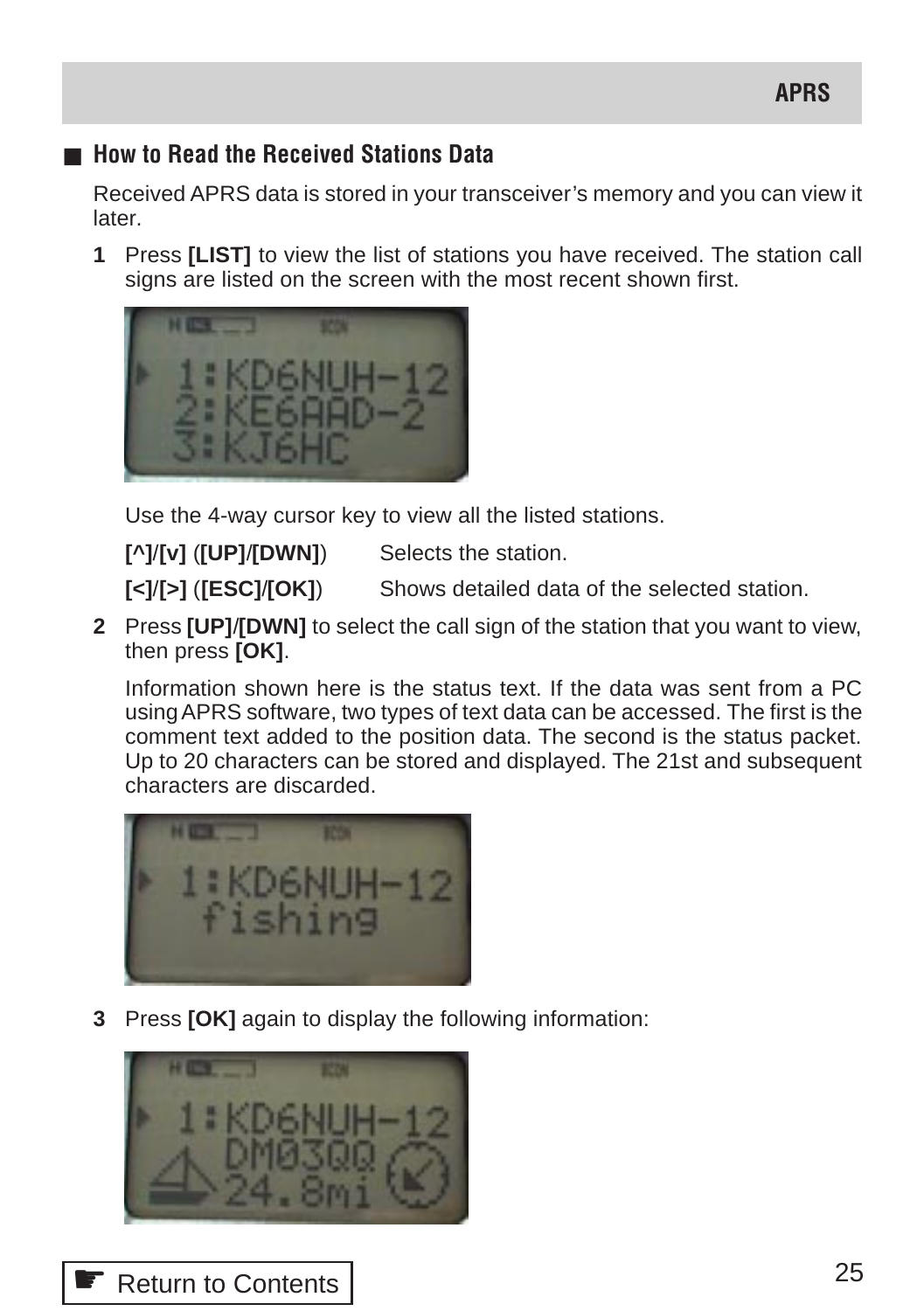• Icon

The graphic icons that can be displayed on the TH-D7 are shown below. Other icons are displayed as a combination of 2 or 3 characters. The first character indicates the icon table. The second indicates the icon symbol. The third character may indicate GPS trackers XYZ-format icon data. Refer to page 14, "Selecting Your Station Icon", for details.



• Grid Square Locator

The TH-D7 calculates the Grid Square using the received position information. The TH-D7 does not support reception or transmission of the APRS Grid Square Locator format.

• Distance from Your Station

Latitude and longitude data of My Position and the received station position are used for calculating the distance geographically. Press **[POS]** to confirm My Position.

Use menu 2–C (UNIT) to select miles or kilometers as the unit.

Distances under 100 (miles or kilometers) are displayed to 1 decimal place. The maximum distance that can be displayed is 9999. Distances greater than that are displayed as "xxxx".

When the latitude and longitude values of the received data are 0, the distance is always shown as "xxxx".

• Direction from Your Station to the Sending Station

Latitude and longitude data of My Position and received station position are used for calculating the direction geographically. Using My Position as a starting point, the direction of the station is displayed graphically as one of 8 compass points. The top of the screen is used as North.







# ☛ [Return to Contents](#page-0-0)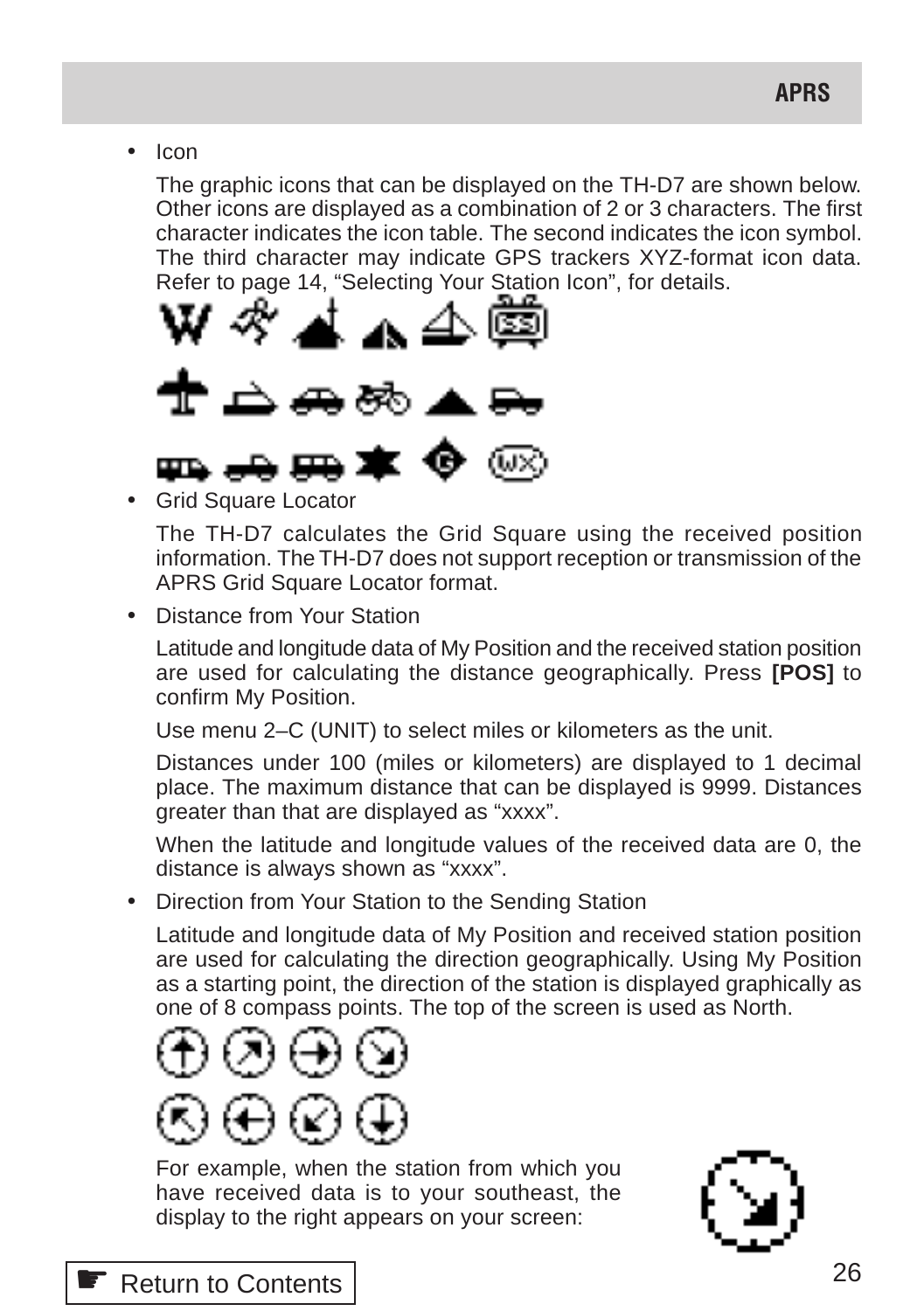- **4** Press **[OK]** again to display the latitude and longitude data.
	- Latitude: N for latitude North and S for latitude South. yy°yy.yy: Degrees, minutes, and 2 decimal places.
	- Longitude:

W for longitude West and E for longitude East. xxx°xx.xx: Degrees, minutes, and 2 decimal places.



APRS software allows you to use an "ambiguous position" specification. When the TH-D7 receives data with an ambiguous position, the latitude and longitude columns are left blank. The ambiguous position of the distance from the station and direction uses 0 for calculations.

- **5** Press **[OK]** again to display the information listed below. This information varies, depending on the type of data received.
	- 1) Mobile station data (data sent using a TH-D7 or Mic-Encoder): The top line on the screen shows the call sign. The middle line shows the position comment. The bottom line shows the speed and direction of movement.
		- $cse***^{\circ}$

The direction of movement is displayed with  $0^{\circ}$  for North and  $90^{\circ}$  for East.

• s\*\*\*m (or s\*\*\*k)

The speed of movement is displayed in miles (or kilometers) per hour.

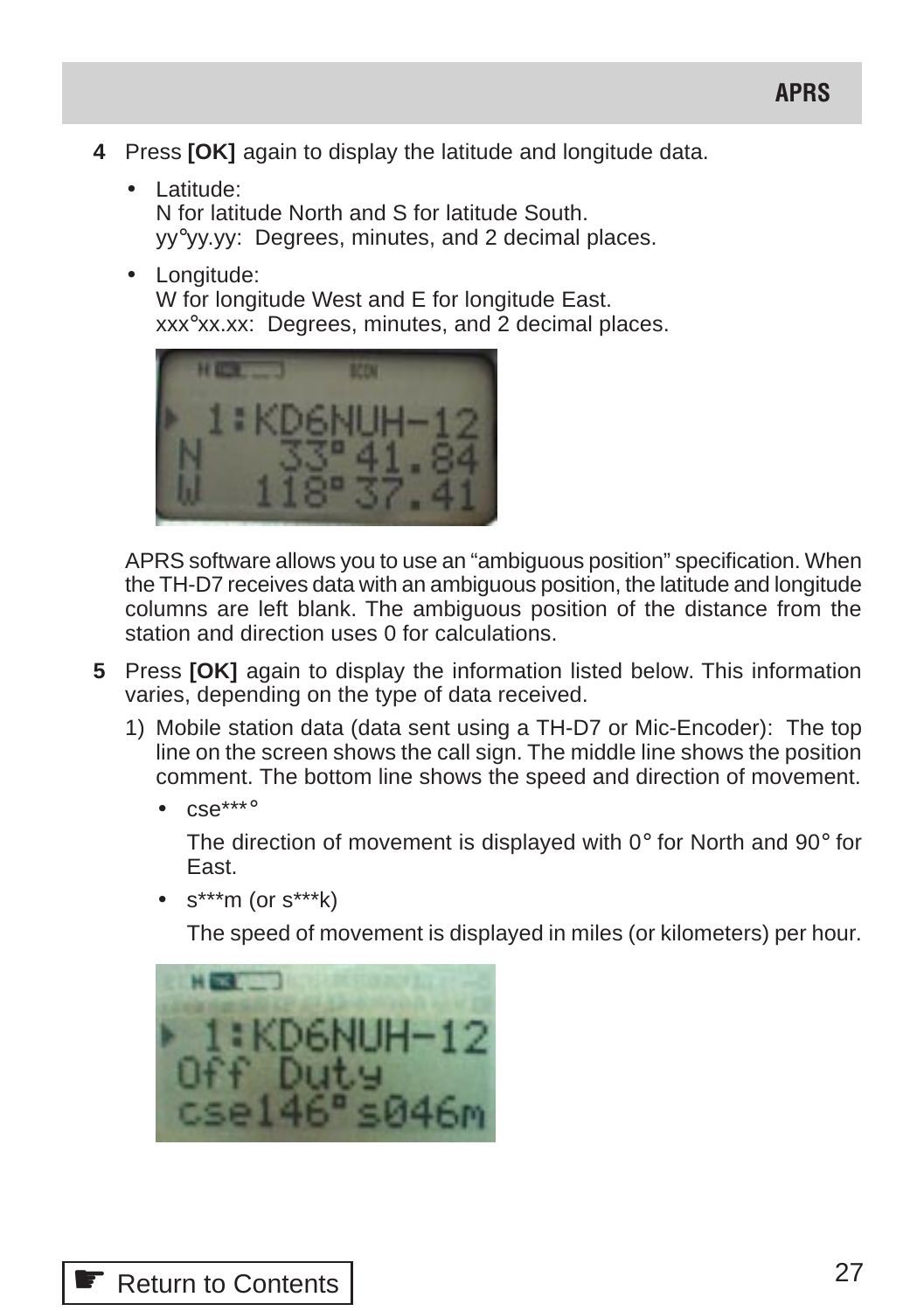**APRS**

2) Mobile station data (data sent by other means): The top line on the screen shows the call sign. The middle line is blank. The bottom line shows the speed and direction of movement (same as point 1).



- 3) Fixed station data (with PHGD): The top line on the screen shows the call sign. The middle and bottom lines show the fixed station information (power, height, gain and directivity).
	- pw\*\*W

This shows the transmission power (in watts). A value of 0, 1, 4, 9, 16, 25, 36, 49, 64, or 81 W is displayed.

•  $h^{****}$  ( $h^{****}$ M)

The altitude of the antenna is measured in feet (or meters). This value is not the height above sea level. Rather, it indicates the height of the antenna, relative to the average altitude of the area within a 10 mile radius of the antenna (Height-Above-Average-Terrain).

The units can be switched to meters (M) in menu 2–C (UNIT).

A value of 10, 20, 40, 80, 160, 320, 640, 1280, 2560, or 5120' (feet), or 3, 6, 12, 24, 49, 98, 195, 390, 780, or 1561 M (meters) is displayed.

• ant\*dB

This shows the antenna gain (in decibels). A value of 0, 1, 2, 3, 4, 5, 6, 7, 8, or 9 dB is displayed.

• d\*\*\*°, omni

This shows the antenna directivity. The directivity is displayed in 45° increments with North displayed as 360°, East as 90°, and South as 180°. Non-directional antennas are displayed as "omni".



**<sup>●</sup> [Return to Contents](#page-0-0)**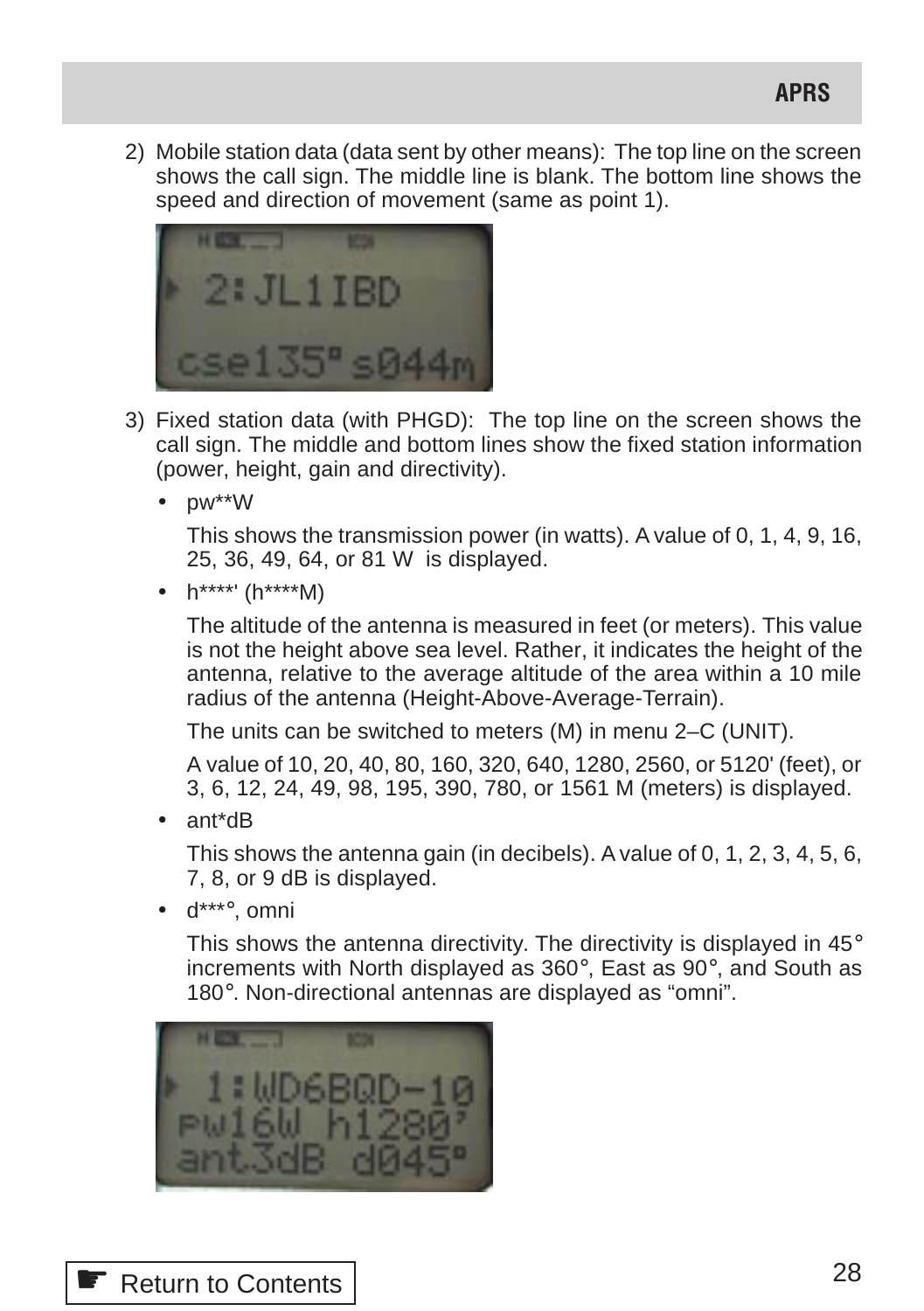- 4) Fixed station data (with compressed format): The top line on the screen shows the call sign. The middle line is blank. The bottom line shows the radius of the transmission coverage as \*\*\* miles.
- 5) Fixed station data (with no information appended): The top line on the screen shows the call sign. The middle line is blank. The bottom line shows "cse---°s---m" (s---k).
- 6) Object data (with course and speed data): The top line on the screen shows the object name. The middle line shows the speed and direction of movement. The bottom line shows the call sign of the transmitting station.
	- $e^{+ * * \circ}$

This shows the direction of movement with 0° for North, 90° for East, and 180° for South.

• s\*\*\*m (s\*\*\*k)

This shows the speed of movement in miles (or kilometers) per hour.

• fm:\*\*\*\*\*\*\*\*\*

This shows the call sign of the station that sent the object data.



- 7) Object data (with no course or speed data): The top line on the screen shows the object name. The middle line displays "OBJECT". The bottom line shows the call sign of the transmitting station.
	- fm:\*\*\*\*\*\*\*\*\*

This shows the call sign of the station that sent the object data.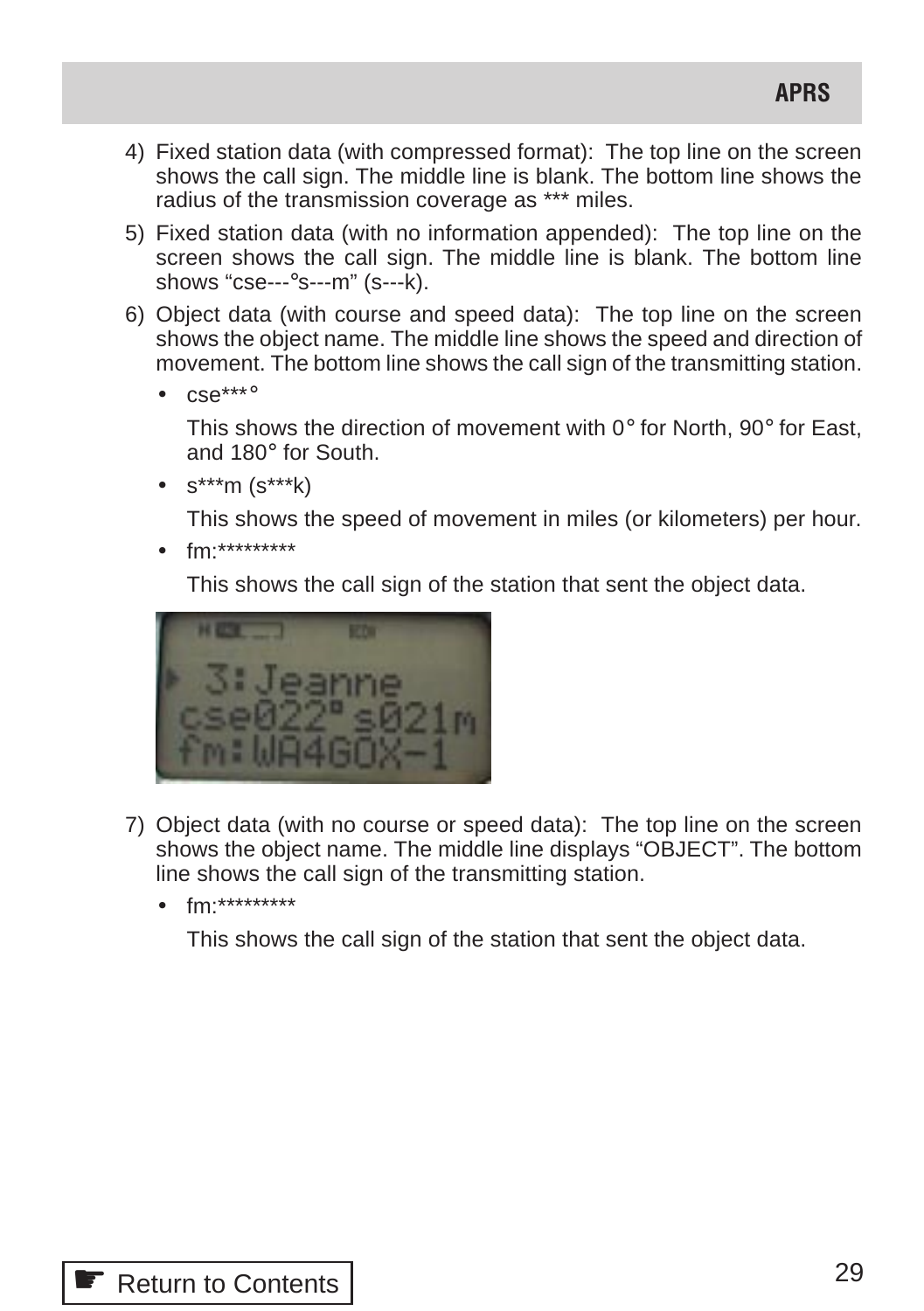- 8) Meteorological (weather) data: The top line on the screen shows the call sign. The middle and bottom lines show the meteorological data.
	- dir\*\*\*°

This shows the wind direction, with 0° for North, 90° for East, and 180° for South.

•  $s^{***}m(s^{***}k)$ 

This shows the wind speed in miles (or kilometers) per hour.

•  $t^{***}F(t^{***}C)$ 

This shows the air temperature in derees Fahrenheit (or degrees Celsius).

 $r^*$ .\*\*" ( $r^{***}$ mm)

This shows the recent hourly rainfall in inches (or millimeters).



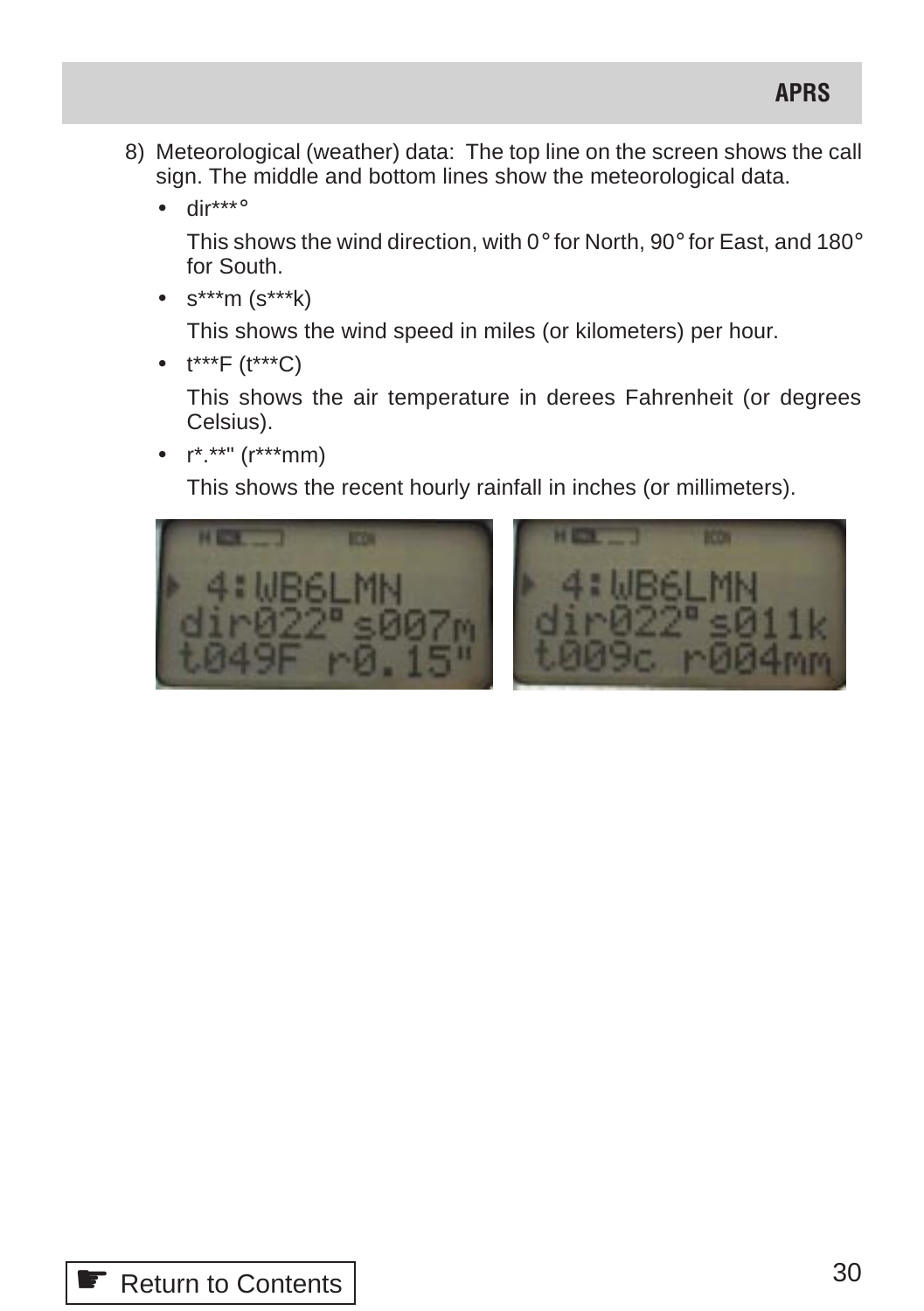# **MESSAGES**

The APRS message function is very powerful. You can use the TH-D7 to send and receive messages throughout the extensive area covered by digipeaters and gateways. For example, in the U.S.A., a user living in California can send a message to a friend in Florida using the TH-D7 alone. This is possible due to the Internet gateways in each region.

The TH-D7 message and bulletin functions are as follows.

#### **Messages:**

- You are notified about new messages by an icon and a beep tone. The display backlight also turns ON.
- The maximum text size of received and transmitted messages is 45 characters.
- You can store up to 16 messages, including bulletins.
- When the TH-D7 receives a message, an acknowledgment is automatically returned to the sender.
- The sending station transmits the message until an acknowledgment is returned, up to a maximum of 5 times. Transmission stops when an acknowledgment is received.
- The transmission interval is fixed at 1 minute.

# **Bulletins:**

- The TH-D7 receives all bulletins.
- The maximum text size of received and transmitted bulletins is 45 characters.
- No acknowledgment is returned for a bulletin, as it has no set destination.
- The bulletin is resent 5 times at 1 minute intervals.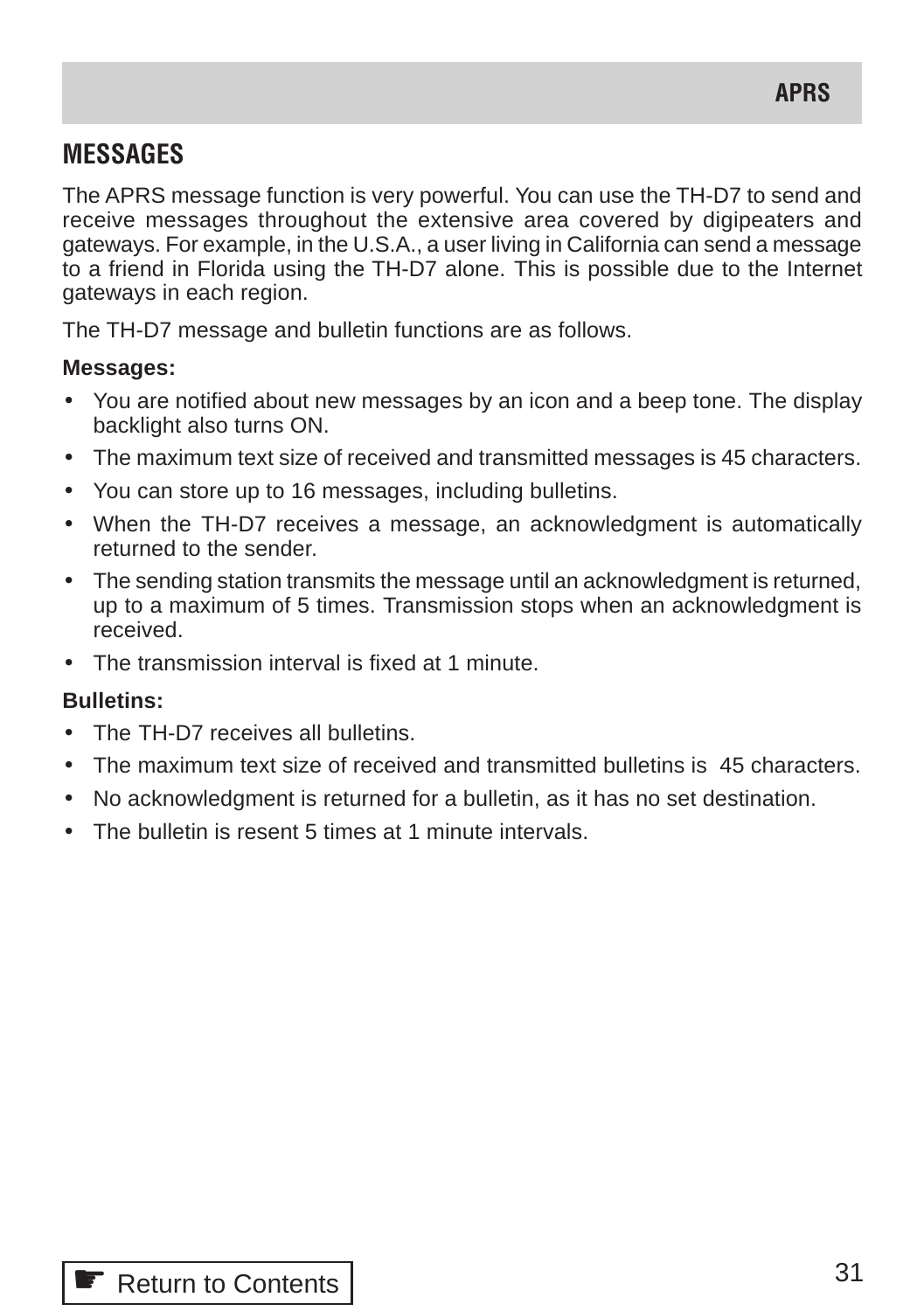# ■ **Entering a Message**

Procedure for entering a message or bulletin on the TH-D7:

- **1** Press **[MSG]**.
- **2** Select "INPUT", then press **[OK]** to switch to message input mode.
- **3** For a message:

Type the destination call sign in the "TO:" field.

#### For a bulletin:

Type BLNn in the "TO:" field (n represents the bulletin line number). For example, the first time you type in a bulletin, type BLN0. The second time, type in BLN1.

- **4** Press **[OK]**.
- **5** Enter a message of up to 45 characters, then press **[OK]**.
	- The message or bulletin is sent.

When you send a message to a station on the APRS received stations list, the destination call sign is entered automatically:

- **1** Press **[LIST]** to display the APRS received stations list, then highlight the destination call sign.
- **2** Press **[MSG]**.
	- The call sign is automatically copied into the "TO:" field.
- **3** Enter a message of up to 45 characters, then press **[OK]**.
	- The message is sent.

When no acknowledgment is returned and you want to re-send a message that has already been sent 5 times:

- **1** Press **[MSG]**.
- **2** Select "LIST", then highlight the message to be resent.
- **3** Press **[MSG]** again.
	- The input screen for the message appears with the destination call sign and the message content.
- **4** Press **[MENU]** to re-send the message.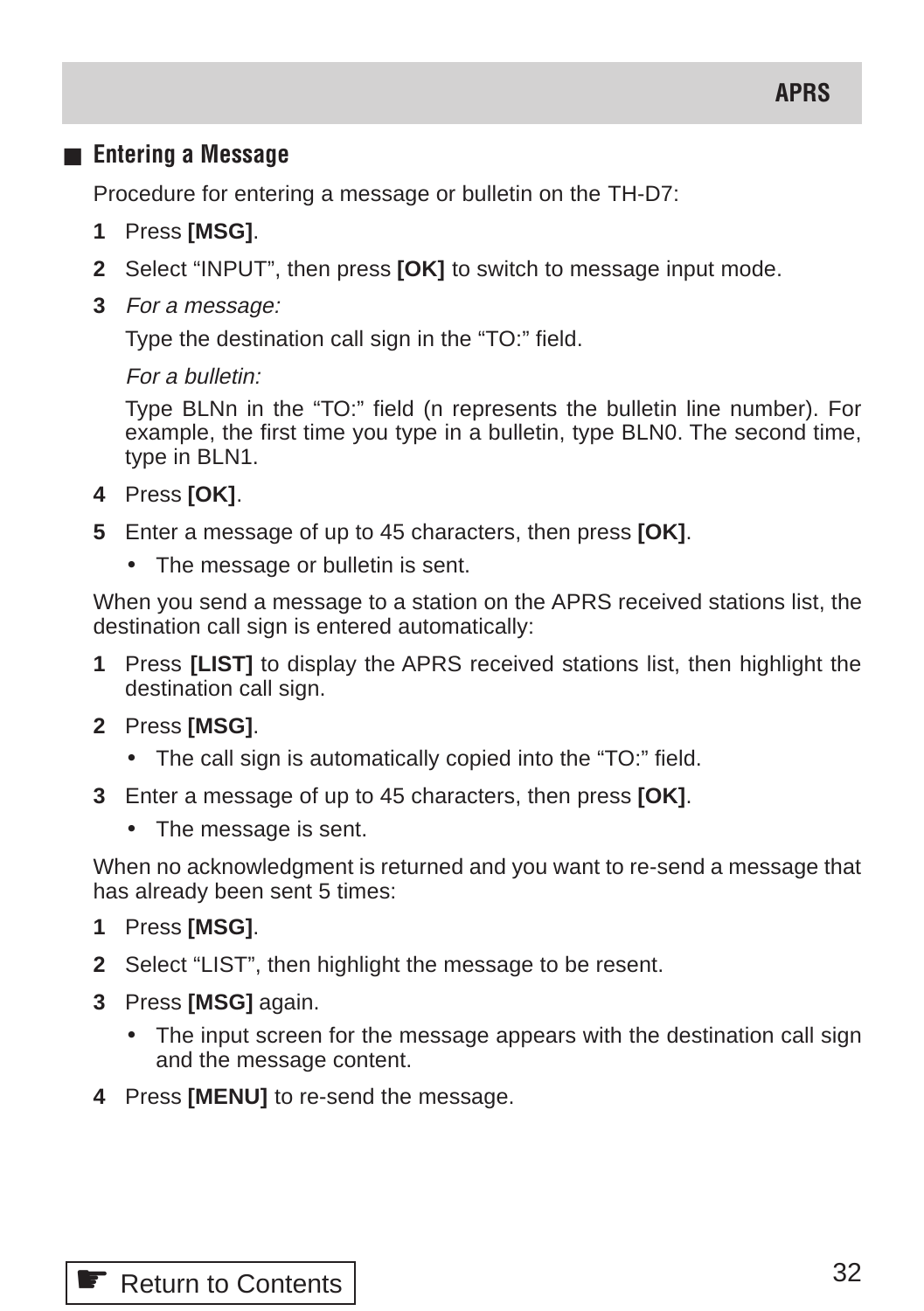### ■ **Transmitting a Message**

A message is sent up to a maximum of 5 times at 1 minute intervals, until an acknowledgment is received. No acknowledgment is returned for a bulletin, which is always sent 5 times at 1 minute intervals.

A message number is added to the end of the actual message. On the TH-D7, serial numbers from 0 to 9 are automatically added. The acknowledgment returned for a message also contains the message number. Accordingly, the TH-D7 that receives the acknowledgment can determine which message is being acknowledged. When it receives the acknowledgment data, the TH-D7 emits the acknowledgment arrived tone.

**Note:** When you receive rejection data in the procedure described in "Receiving a Message" {page 34}, "rejn" (reject) is displayed (n represents a number). When the TH-D7 receives rejection data, it displays "rejn" and continues sending the message. If no acknowledgment is returned after 5 transmissions, transmission ends.

Some examples of the packet data in a message are shown below.

#### **Example 1**

Data sent in a message from WD6DJY to JA1YKX:

WD6DJY>APK001,RELAY,WIDE::JA1YKX :How are you?{3

- The data field starts with a colon  $( : )$  which is located directly in front of the call sign.
- The destination call sign field is fixed at 9 characters.
- "{3" indicates the message number.

#### **Example 2**

The acknowledgment returned for the above data:

JA1YKX>APK001,RELAY,WIDE::WD6DJY :ack3

- The data field starts with a colon  $( : )$  which is located directly in front of the call sign.
- The destination call sign field is fixed at 9 characters.
- The number after "ack" indicates the message number.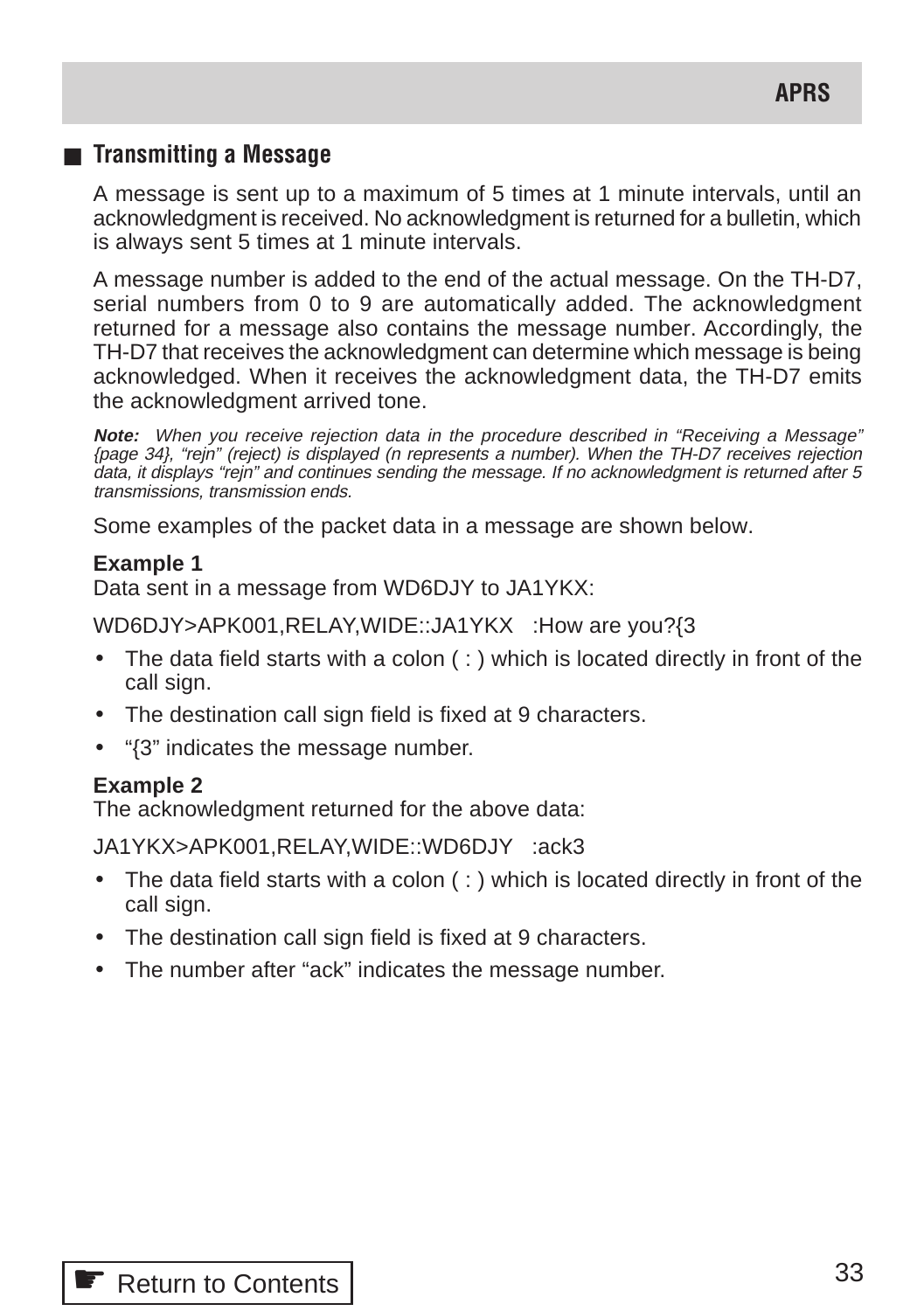### ■ **Receiving a Message**

The TH-D7 can store up to 16 messages (transmitted/ received messages and bulletins) in its memory.

#### • **Mail Icon**

When the TH-D7 receives a new message, the mail icon appears on the bottom left of the display. The icon is not shown when you receive a bulletin. To clear the mail icon, press **[MSG]**, then select "LIST". The icon is cleared even if you don't read all of the unread messages. This icon denotes new message reception, not unread messages.

#### • **Pop-up Screen**

When the TH-D7 receives a message addressed to you, the pop-up screen appears. This screen shows the transmitting station call sign and the first 20 characters of the message. The TH-D7 also emits the new message notification tone and the display backlight is automatically lit.

The TH-D7 detects whether the address of the received message data matches the call sign you programmed in menu 2–1 (MY CALL). If the call signs do not match, the message will not be received. If the call sign matches but the SSID is different, the TH-D7 will receive the message, but it will not send an acknowledgment.



If an incoming message is exactly the same as a message you have already received, "dM" (duplicate message) appears on the bottom of the screen, along with the call sign of the sender.

If you receive message data addressed to another station, no pop-up screen is displayed. "oM" (other message) appears on the bottom of the screen.

#### • **Deleting Messages**

The TH-D7 automatically deletes stored data (transmitted/ received messages and bulletins) when a new message is received and when all 16 memory locations are full. The oldest stored data is deleted and the new data is stored. You cannot delete messages manually.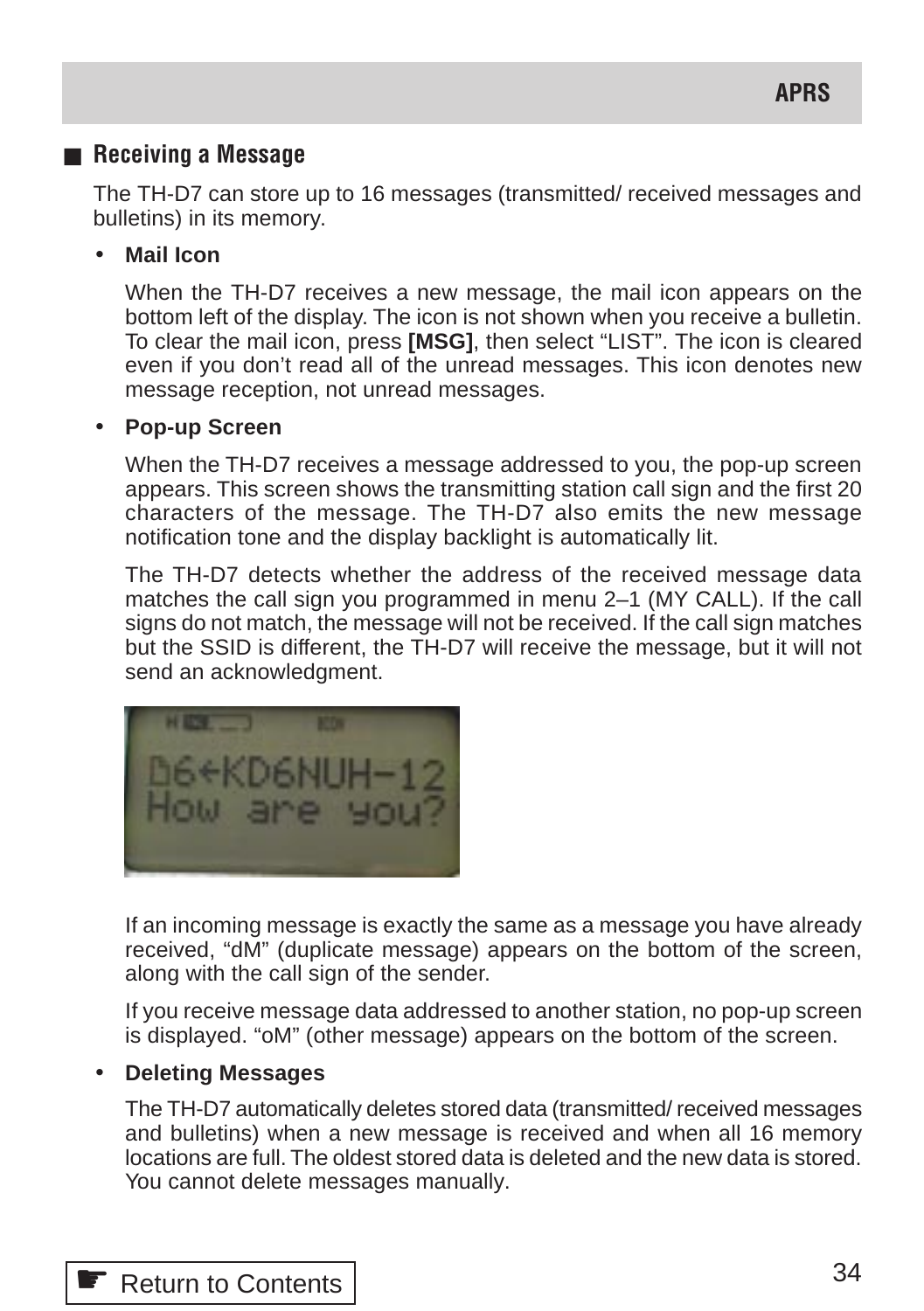#### • **Rejecting Messages**

Under the following conditions, the TH-D7 will reject received messages and return them to the sender.

- ◆ All 16 memory locations are full,
- ◆ The mail icon is displayed, and
- ◆ The oldest data is a message that is addressed to you.

# • **Bulletins**

When the TH-D7 receives a bulletin, the pop-up screen appears. This screen shows the transmitting station call sign and the first 20 characters of the bulletin. A tone does not sound and the backlight does not turn on.

# ■ **Reading a Message**

To read your messages, press **[MSG]** to display the message menu, select "LIST", then press **[OK]**. The most recent message appears. Press **[UP]** to scroll back through the stored data.

When you are reading your received messages and bulletins, pay close attention to the message and bulletin numbers, particularly bulletins, which can consist of multiple lines of text. Bulletin numbers are assigned to the respective bulletins, but they may not arrive in the correct order, depending on digipeater status. Data labeled 1, 2, and 3 may be received out of sequence (for example, they may be received as 1, 3, 2). Read them in the numbered order to ensure that the sentences flow as in the original data.

The message text is divided into 2 screens. The first screen shows the first 24 characters of the message, and the second screen shows the final 21 characters. Press **[ESC]** and **[OK]** to switch between the 2 screens.

The middle and bottom lines in the message list screen show the text of the message or bulletin. A left pointing triangle, as shown in the figure below and to the right, indicates the end of the message.



The top line in the message list screen varies, depending on the content of the data. The direction of the arrow indicates whether the displayed message is a received or transmitted message. The left arrow  $(\leftarrow)$  indicates a received message. The right arrow  $(\rightarrow)$  indicates a transmitted message.

# ☛ [Return to Contents](#page-0-0)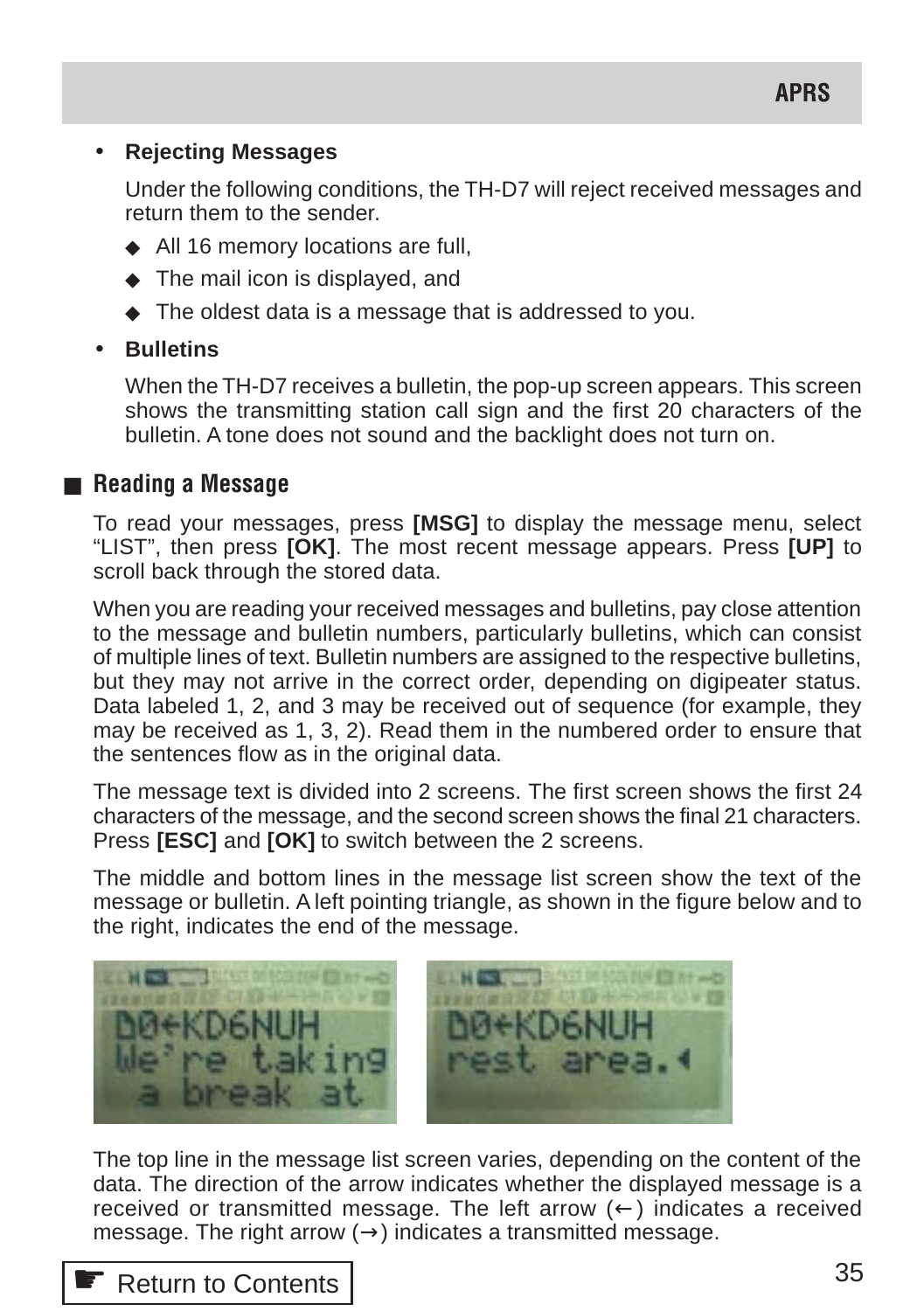# **APRS**

#### **1 Incoming messages**

- The mail icon is displayed at the left end of the line.
- The last digit in the message number is displayed.
- The left arrow is displayed (received data).
- The call sign of the station that sent the message is displayed.



# **2 Incoming bulletins**

- The last digit in the bulletin number is displayed at the left end of the line.
- The left arrow is displayed (received data).
- The call sign of the station that sent the bulletin is displayed.



# **3 Outgoing messages**

- The mail icon is displayed at the left end of the line.
- The right arrow is displayed (transmitted data).
- The call sign of the destination station is displayed.
- At the right end of the line, one of the following icons is displayed:
	- **+** Acknowledgment has not yet been received. The data is being sent at 1 minute intervals.
	- **\*** Acknowledgment has been received. Transmission is completed.
	- **•** The data has been sent 5 times and no acknowledgment has been received.

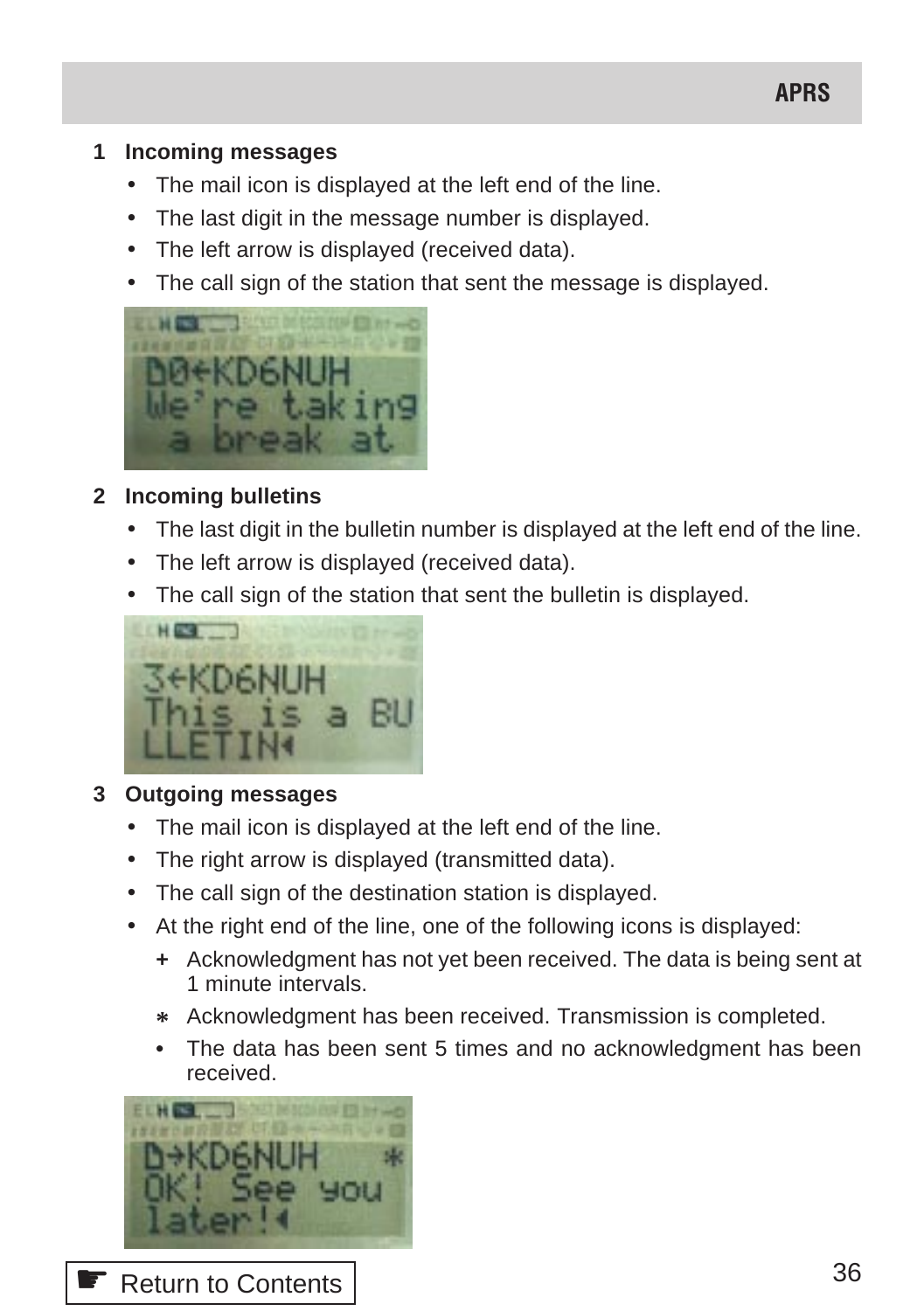## **4 Outgoing bulletins**

- The message icon is displayed at the left end of the line.
- The right arrow is displayed (transmitted data).
- "BLN" (bulletin) is displayed, followed by the bulletin number.
- At the right end of the line, one of the following icons is displayed:
	- **+** The data is being sent at 1 minute intervals.
	- **•** The data has been sent 5 times.

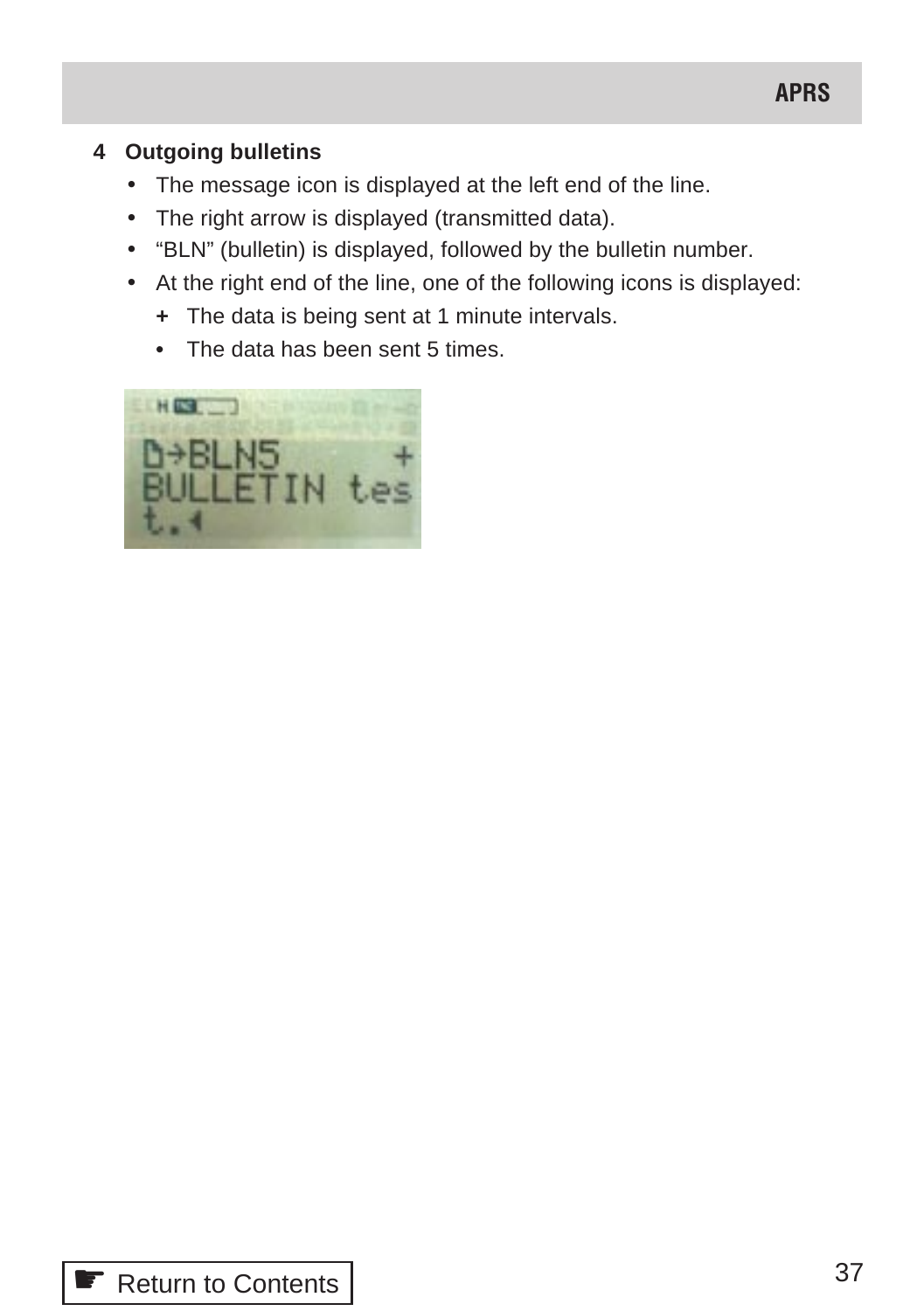## **USING THE TH-D7 WITH A GPS RECEIVER**

The TH-D7 has a GPS input port and can be easily connected to a GPS receiver. You can use the supplied cable to connect to the GPS receiver.

## ■ **Enhancement**

- The TH-D7 and GPS receiver with a built-in map is the most compact package for a mobile APRS station.
- Your current position, speed, and direction can be transmitted accurately. This allows other APRS stations to track you in real time.
- The TH-D7 can send waypoint packet data to the GPS receiver. GPS receivers with waypoint capability can display APRS station positions on the map.

In recent years, GPS receivers have become more affordable and a majority of current models meet the above specifications. We recommend that your GPS receiver support \$GPWPL sentence data input so you can use the waypoint function.

GPS receivers can be obtained through some radio shops, marine goods stores, outdoor goods stores, and large department stores. We recommend you do some research on the Internet or talk to local APRS stations before purchasing one.

## ■ **Making the Cable**

Use the cable supplied with the TH-D7, and connect it as shown below. Three (3) pins in the GPS receiver's data input/output terminal are used. If you do not use the waypoint function, only 2 pins are needed.

- GND Signal Ground
- TXD Data output
- RXD Data input (used for the waypoint function)

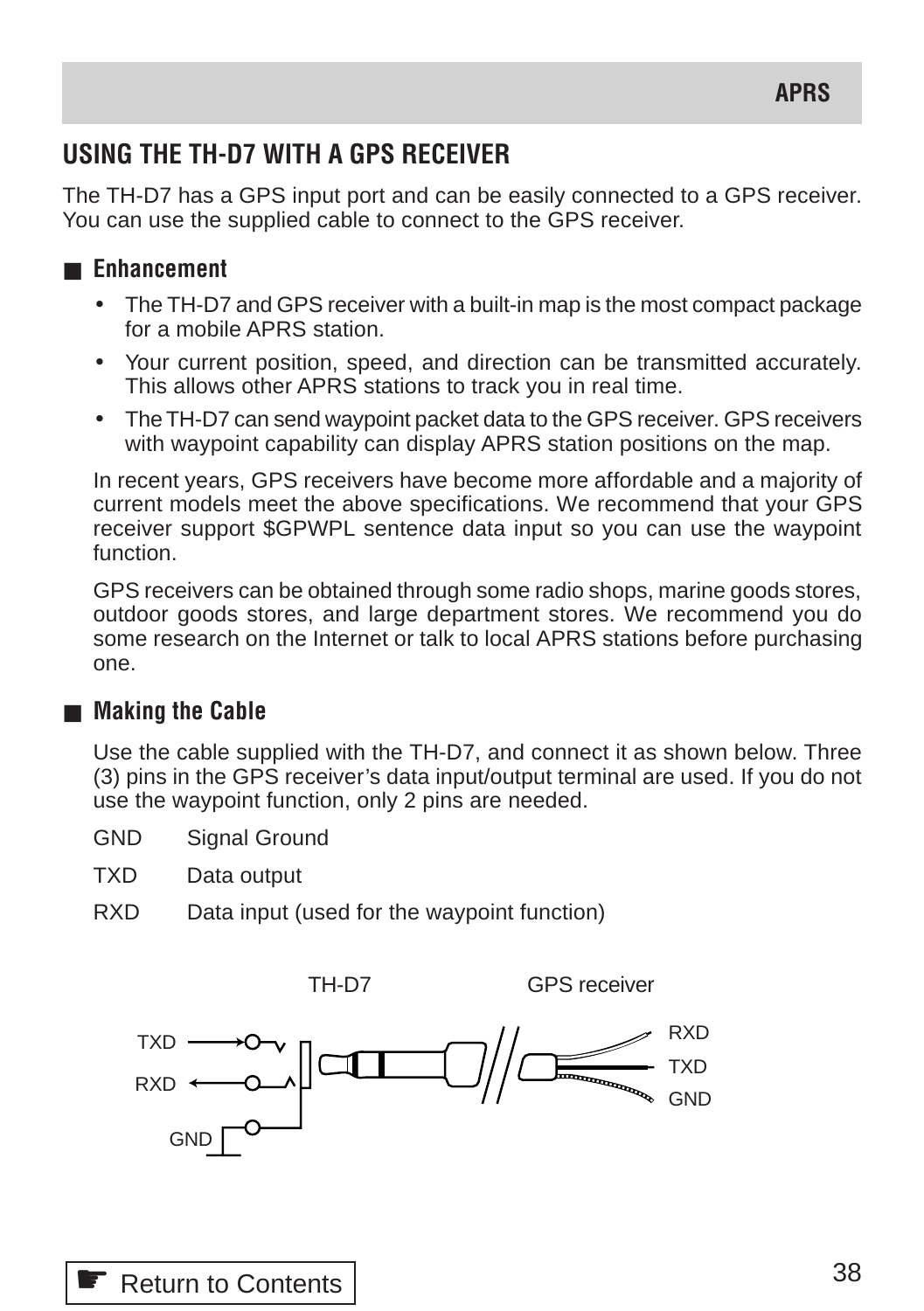#### ■ **Receiving GPS Data**

Connect the GPS receiver to the TH-D7 GPS input, then set menu 2–2 (GPS UNIT) to "NMEA". We recommend you place the GPS receiver in an open location.

The TH-D7 receives position data from the GPS receiver every 10 seconds.

You can use one of the following methods to determine whether or not the GPS receiver is measuring your position.

- Check the GPS screen. The GPS screen displays your position in longitude and latitude.
- Press **[POS]** to display "My Position". When the TH-D7 receives the measured GPS data,the minute units, "°", and "." blink.
- When the GPS receiver is not tracking your position accurately, the TH-D7 emits a tone every 10 seconds.
- After the GPS receiver accurately plots your position, the TH-D7 emits a short double-tone. This tone sounds only when the status changes from "Not measured" to "Measured".

#### **Note:**

- Do not send your APRS data when the GPS receiver has not accurately measured your position.
- ◆ Do not transmit your position data immediately after you switch the TH-D7 on and before GPS measurement, since your latitude and longitude at that point are 0. Wait until your position has been measured accurately.
- The position you entered in menu 2–3 (MY POSITION) is not used when you set menu 2–2 (GPS UNIT) to "NMEA". While menu 2–2 (GPS UNIT) is set to "NMEA", the TH-D7 uses the GPS position data that can be confirmed by pressing **[POS]**. You can copy this data to menu 2–3 (MY POSITION) as follows:
	- **1** Press **[POS]** to display GPS.
	- **2** Press **[OK]** to display "COPYtoMENU?".
	- **3** Press **[OK]** to complete the copy.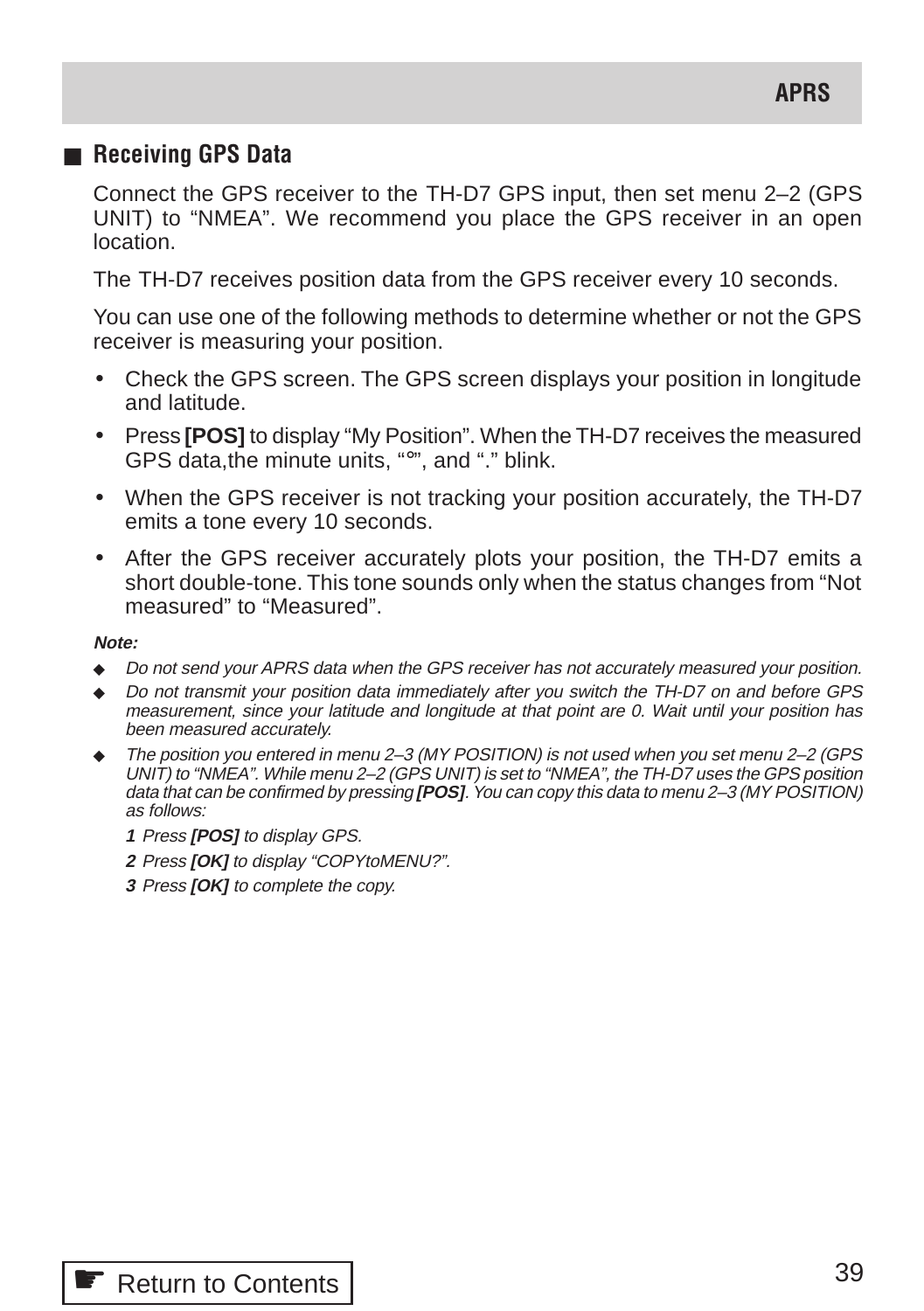### ■ Waypoint Data Output

Waypoint originally referred to the way to a destination. This function is also used to leave a track of your path as you move towards your destination. The TH-D7 uses this function.

When the TH-D7 receives APRS position data, the call sign and position information are sent as waypoint data to the GPS receiver. The data is sent in the NMEA 0183 format \$GPWPL. By using a GPS receiver that supports \$GPWPL data input, the APRS station call sign and position received can be added to the waypoint list on the GPS receiver.

The call sign included in the waypoint data consists of a maximum of 6 characters. If more than 6 characters are used, only the last 6 will be displayed. See the examples below.

| WD6DJY    | $\rightarrow$ | WD6D.JY  |
|-----------|---------------|----------|
| WD6DJY-1  | $\rightarrow$ | 6DJY-1   |
| WD6DJY-12 | $\rightarrow$ | $DJY-12$ |

**Note:** Waypoint data is always output, even when you set menu 2–2 (GPS UNIT) to "NOT USED". If you do not want the waypoint data to be sent to the GPS receiver:

- Do not connect a line between the TXD output on the TH-D7 and the RXD input on the GPS receiver, or
- Set the GPS receiver input interface to a setting other than NMEA.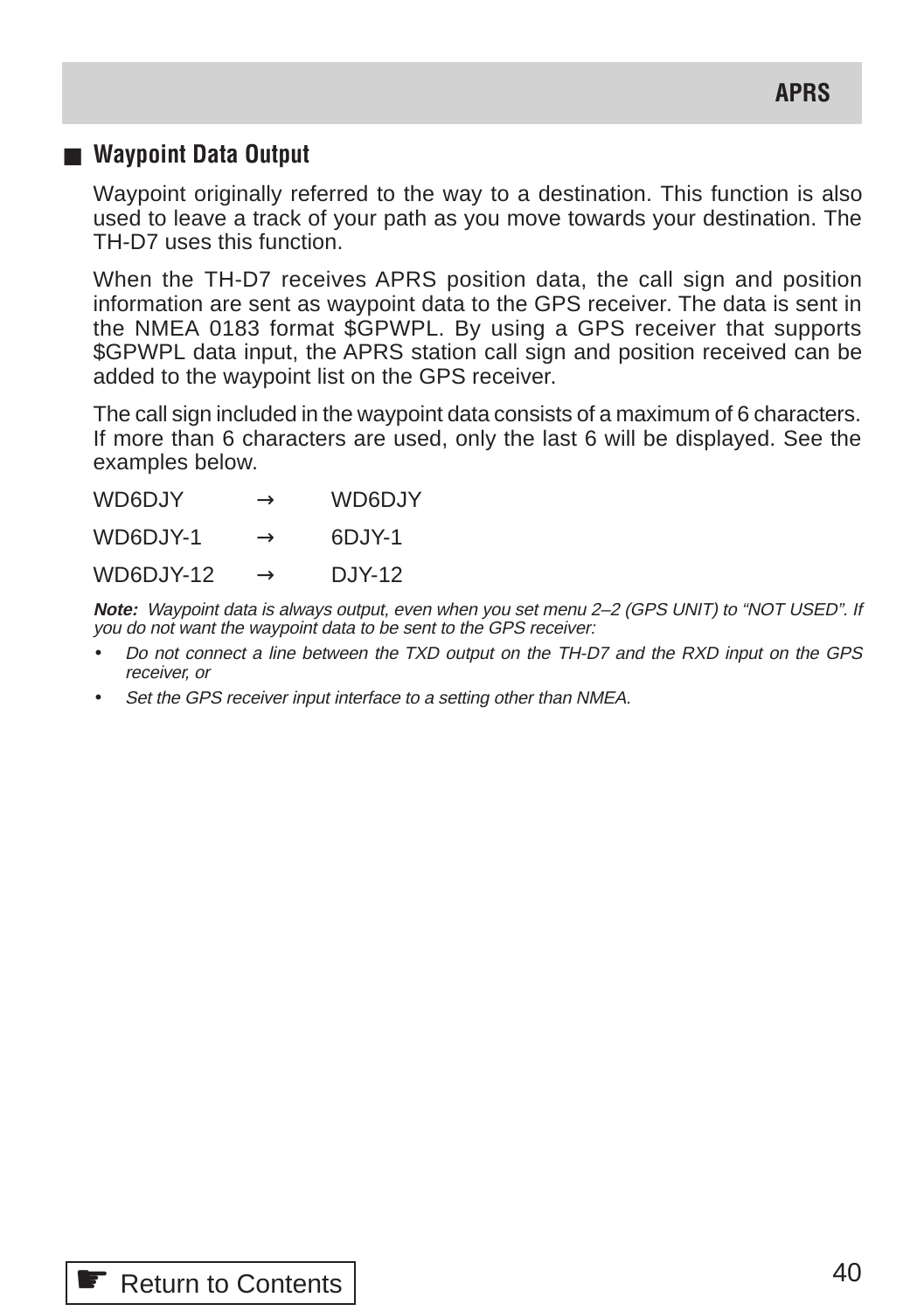## **USING THE TH-D7 WITH A PERSONAL COMPUTER (AND GPS)**

If you want to use the full range of APRS functions, connect the TH-D7 to a PC that has APRS software installed.

For mobile operation, connect a GPS receiver to the TH-D7.

## ■ **System Configuration**

• **Operating as a fixed station**

Connect the TH-D7 to your PC using the PG-4W cable.

• **Operating as a mobile station**

Connect the TH-D7 to your PC using the PG-4W cable.

Connect the GPS receiver to the TH-D7 using the cable provided with the TH-D7.

**Note:** Switch the battery saver function OFF to prevent the initial part of received data from being lost. If you are primarily transmitting APRS data, you do not need to switch the save function OFF.

## ■ **TH-D7 Setup**

Connect the TH-D7 to the PC and set the TH-D7 to packet mode. Press **[TNC]** twice. (TNC and PACKET both appear on the screen.)

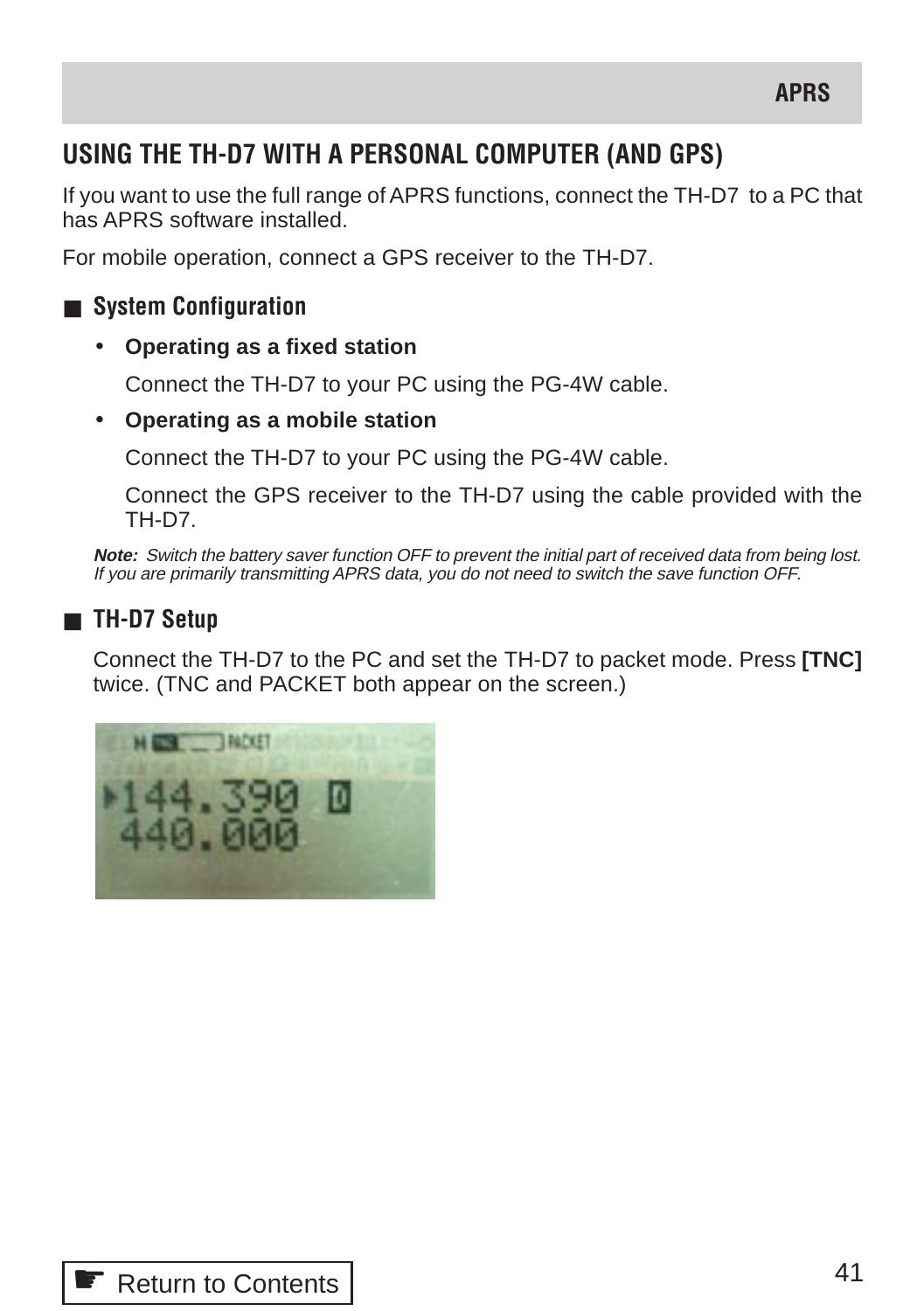## ■ **APRS Program Setup**

As previously mentioned, setting the TH-D7 to packet mode sets it up for APRS operation using an APRS program on your computer. All that remains for you to do is set up the APRS program itself. Different APRS program packages operate in different ways, so refer to the Help and README files provided with the program.

#### • **Creating a TNC initialization file**

Most APRS software includes initialization files for different types of TNCs. These files are usually called "INIT\*\*\*\*.TNC".

The "INITTHD7.TNC" file should be included. If it is missing, create a file as follows:

- **1** Start your text editor.
- **2** Enter the following text:

AWLEN 8 BBSMSGS ON BEACON E 0 LOCATION E 0 ECHO OFF FLOW OFF AUTOLF OFF MCOM OFF MONITOR ON MRPT ON PACLEN 128 HBAUD 1200 GBAUD 4800 GPSTEXT \$GPRMC LTMH OFF LTM 10

**3** Save the file as "INITTHD7.TNC" in the same folder or directory used for the APRS software.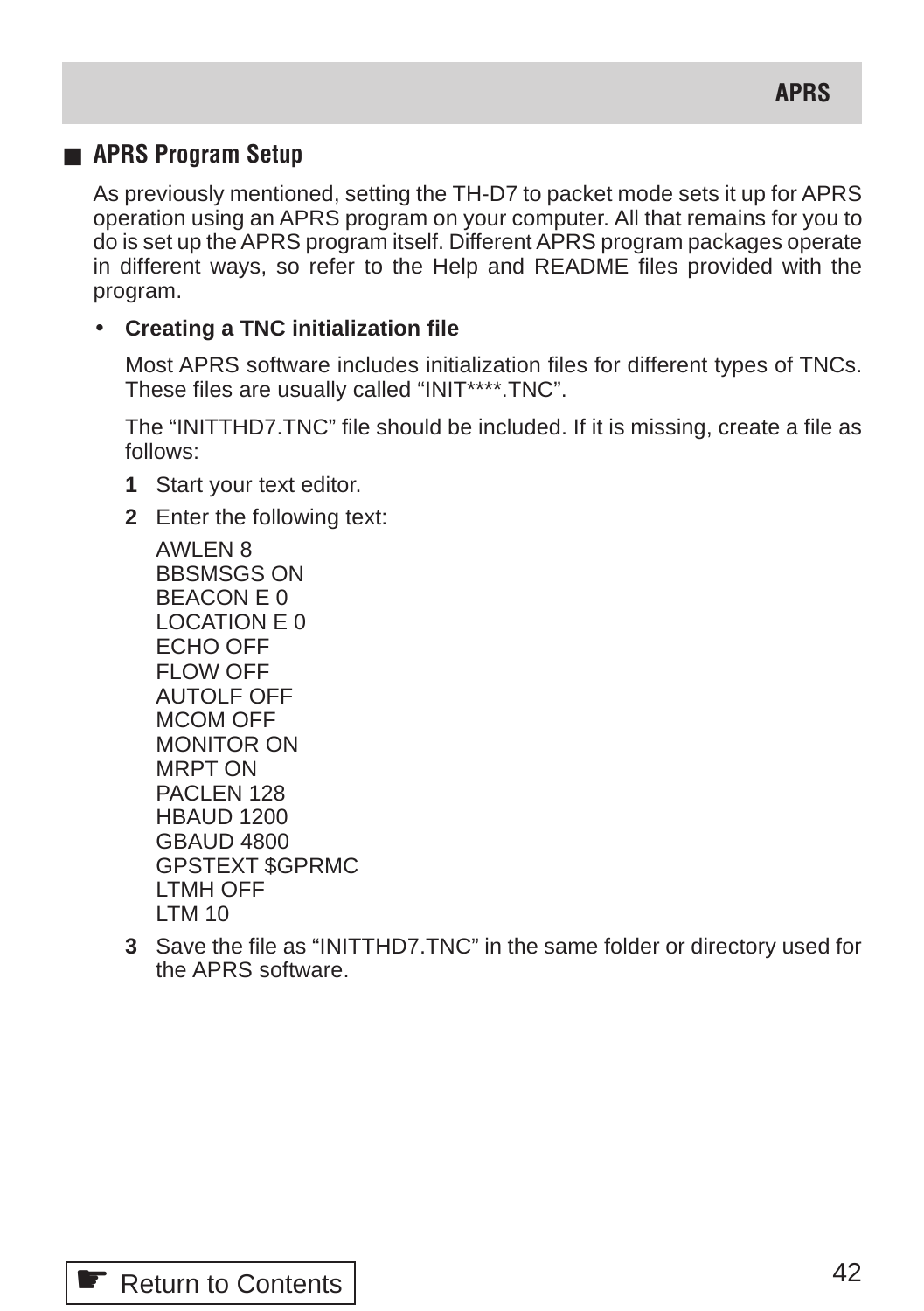### • **APRS program settings**

The results of tests conducted in February of 1999 is given below. Operation testing has not been conducted for some of the software, however, if you use the TNC initialization file given above, there should be no problems.

- APRSdos (version 830)
	- **1** Use the TNC initialization file for the TH-D7.

Press ALT-S, T, then enter INITTHD7.TNC and press ENTER.

**2** If you are using a GPS receiver, run the software in SPM (Single Port Mode).

Press ALT-S, G, M, then S. Next, register the validation number of the GPS function. Press ALT-S, then S.

- WinAPRS (version 2.2.6)
	- **1** Use the TNC initialization file for the TH-D7.

Click on Setting and Select TNC Type. Select Single TNC on VHF, then select INITTHD7.TNC as the TNC initialization file.

**2** Set up the serial port.

Click on Setting and select Serial Port, then select 9600, 8, 1, and NONE as the parameters.

- **3** If you are using a GPS receiver, select Allow GPS in the VHF field in the current window.
- APRSplus (version 0.9.23)
	- **1** Use the TNC initialization file for the TH-D7. Click on Setup and select INITTHD7.TNC.
	- **2** If you are using a GPS receiver, select Hardware Single Port mode. Set the Port1 TNC mode to HSP.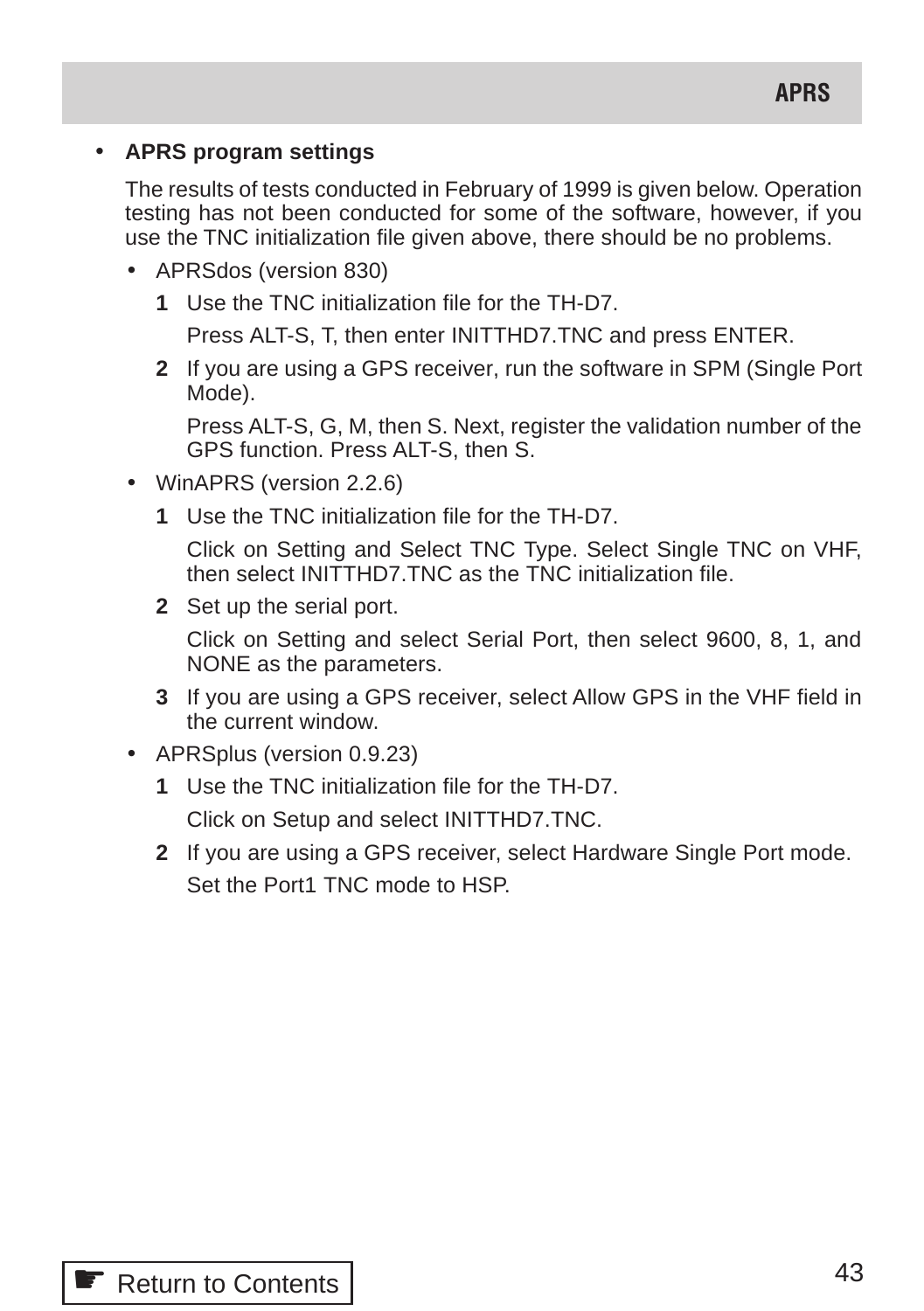## **REFERENCE MATERIALS**

### ■ **References**

- The README file in the APRSdos software package.
- "Getting on Track With APRS" by Stan Horzepa, WA1LOU

## ■ **Web Sites:**

Bob Bruninga, WB4APR (APRSdos) http://web.usna.navy.mil/~bruninga/aprs.html ftp://ftp.tapr.org/aprssig/dosstuff/APRSdos

Brent Hildebrand, KH2Z (APRSplus) http://www.tapr.org/~kh2z/aprsplus ftp://ftp.tapr.org/aprssig/winstuff/APRSPLUS

Mark Sproul, KB2ICI (WinAPRS) http://msproul.rutgers.edu/KB2ICI.html ftp://ftp.tapr.org/aprssig/winstuff/WinAPRS

Keith Sproul, WU2Z (MacAPRS) http://dorm.rutgers.edu/~ksproul ftp://ftp.tapr.org/aprssig/macstuff/MacAPRS

Steve Dimse, K4HG (javAPRS, APRServe) http://www.aprs.net/steve.html ftp://ftp.tapr.org/aprssig/javastuff

Mike Musick, N0QBF (pocketAPRS) http://webusers.anet-stl.com/~mcmusick ftp://ftp.tapr.org/aprssig/palmstuff/palmaprs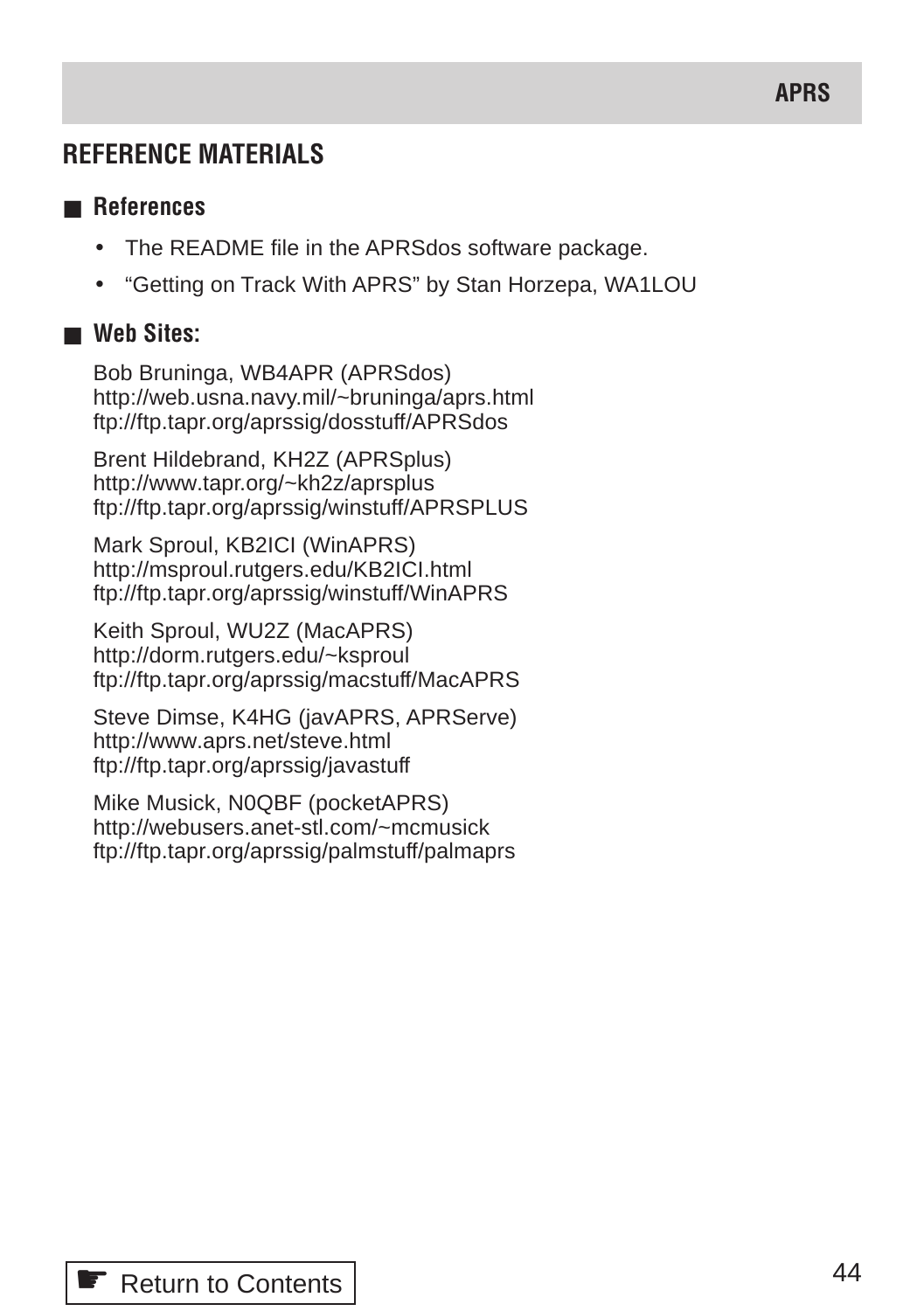# **Packet Communication PACKET COMMUNICATION**

Packet communication is data communication using amateur radio.

Communication between personal computers and over the Internet is normally performed using telephone lines, but packet communication uses amateur radio to transmit and receive data.

Following is a brief discussion on what is possible using packet communication. More detailed explanations can be found in amateur radio magazines, and technical publications, as well as on the Internet.

**Chat:** Conversations that use keyboards and personal computers instead of voice.

**E-mail:** Mail written on a computer and sent via packet communication. E-mail is also a function provided by RBBS.

The TH-D7 TNC does not provide RBBS, but you can still write mail to other stations.

**RBBS:** The RBBS (Radio Bulletin Board System) is a system in which any kind of information can be posted on an electronic bulletin board and then read by other users.

Some RBBSs are transfer type bulletin boards, in which posted information is automatically transferred to other RBBSs. Mail can be transferred in the same way.

**Satellite Communications:** Some amateur communications satellites have a digital mode and can be used in packet communication. Refer to technical publications for details.

Some people say they have used a TH-D7 to receive PACSAT data.

- **Transfer of Position Data:** Packet communication can be used to exchange position data. This is called Navitra in Japan and APRS in the U.S.A.. While a TH-D7 alone can be used to access Navitra and APRS, using the TH-D7 with a personal computer allows you to view your position, as well as other users' relative positions and messages, on a map. You can also use the Internet to check position data.
- **Using Relay Stations (Digipeaters):** In packet communication, digipeaters are used for data communication with stations that are out of range of direct radio signals.

The TH-D7 TNC cannot be used as a digipeater, but it can readily access them.

**High-speed Data Communication:** Most packet communication is conducted at 1200 bps. The TH-D7 is capable of high-speed communication (9600 bps).

Members of some amateur radio groups are researching ways of achieving even faster data communication.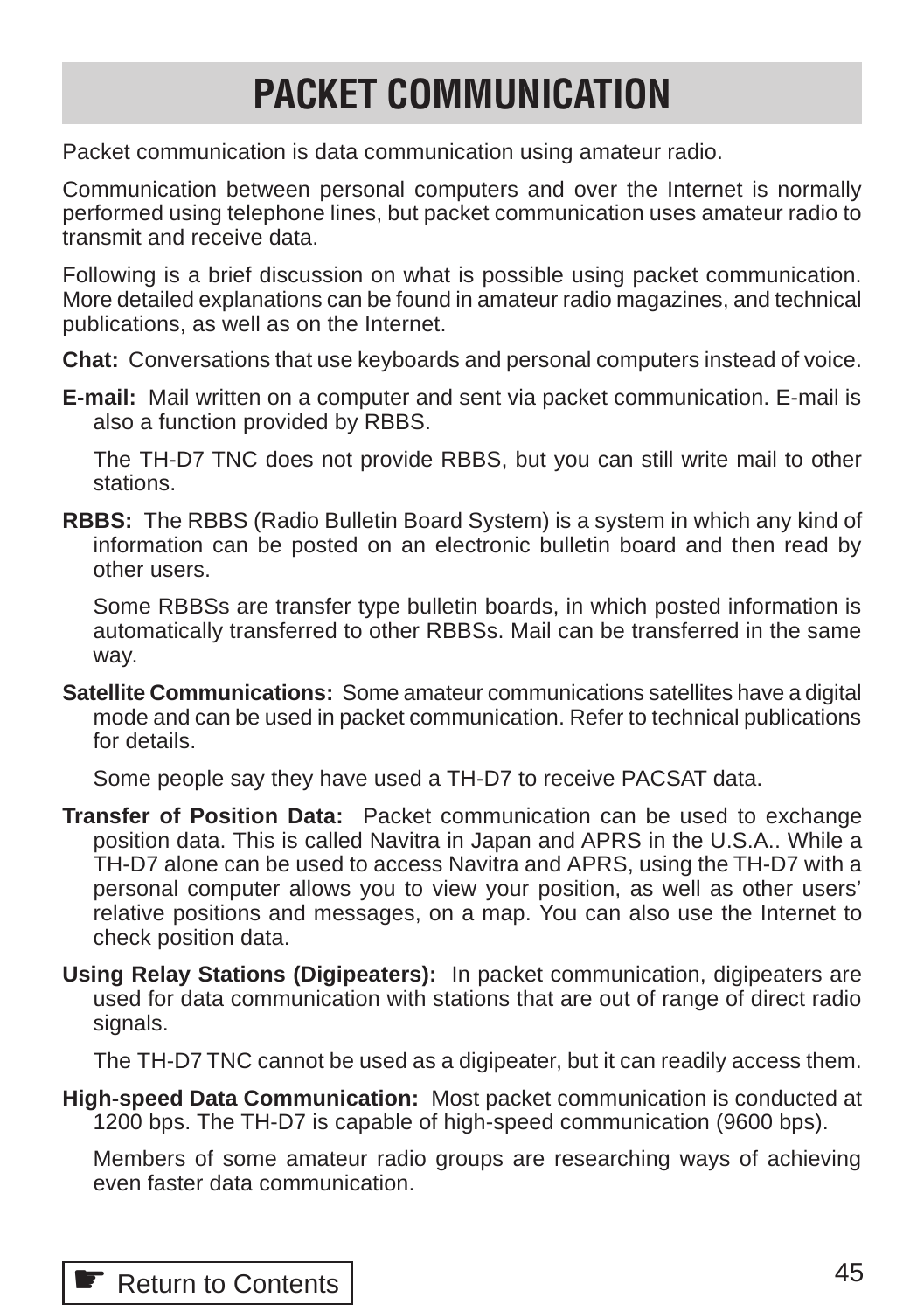**DX Clusters:** Some DX clusters use packet networks. DX clusters comprise of a network in which packet communication is used to send DX data.

DX data includes information such as the station call sign, transmit frequency, and comments. Some Internet sites generate DX data.

The TH-D7 can monitor a DX cluster without being connected to a personal computer. The information displayed is the station call sign, the frequency, and any comment. Up to 10 stations can be displayed. When data is received from an 11th station, the oldest data is cleared.

The TH-D7 has its own built-in TNC, making it even easier to use packet communication.

## **CONNECTION AND SETUP**

### ■ **Setting Up the TH-D7**

Set up the TH-D7 as follows:

- **1** Data Band (menu 1–4–1): Select the band (A or B) to be used for data communication.
- **2** DCD SENSE (menu 1–4–2): Select the TNC busy detection method.
	- For concurrent packet and voice communication, select BOTH BANDS.
	- For packet communication only, select Data BAND ONLY.
- **3** SAVE (menu 1–2–1): Set to OFF. (Data cannot be received while the Save function is ON.)
- **4** APO (menu 1–2–2): Set to OFF. (You only occasionally touch the transceiver in packet communication.)

**Note:** When the TH-D7 is used with SAVE and APO set to OFF, the battery charge is depleted more rapidly. Do not forget to switch the transceiver off when Automatic Power Off is not used!

To select packet mode, press **[TNC]** twice.

• "TNC" and "PACKET" appear on the display.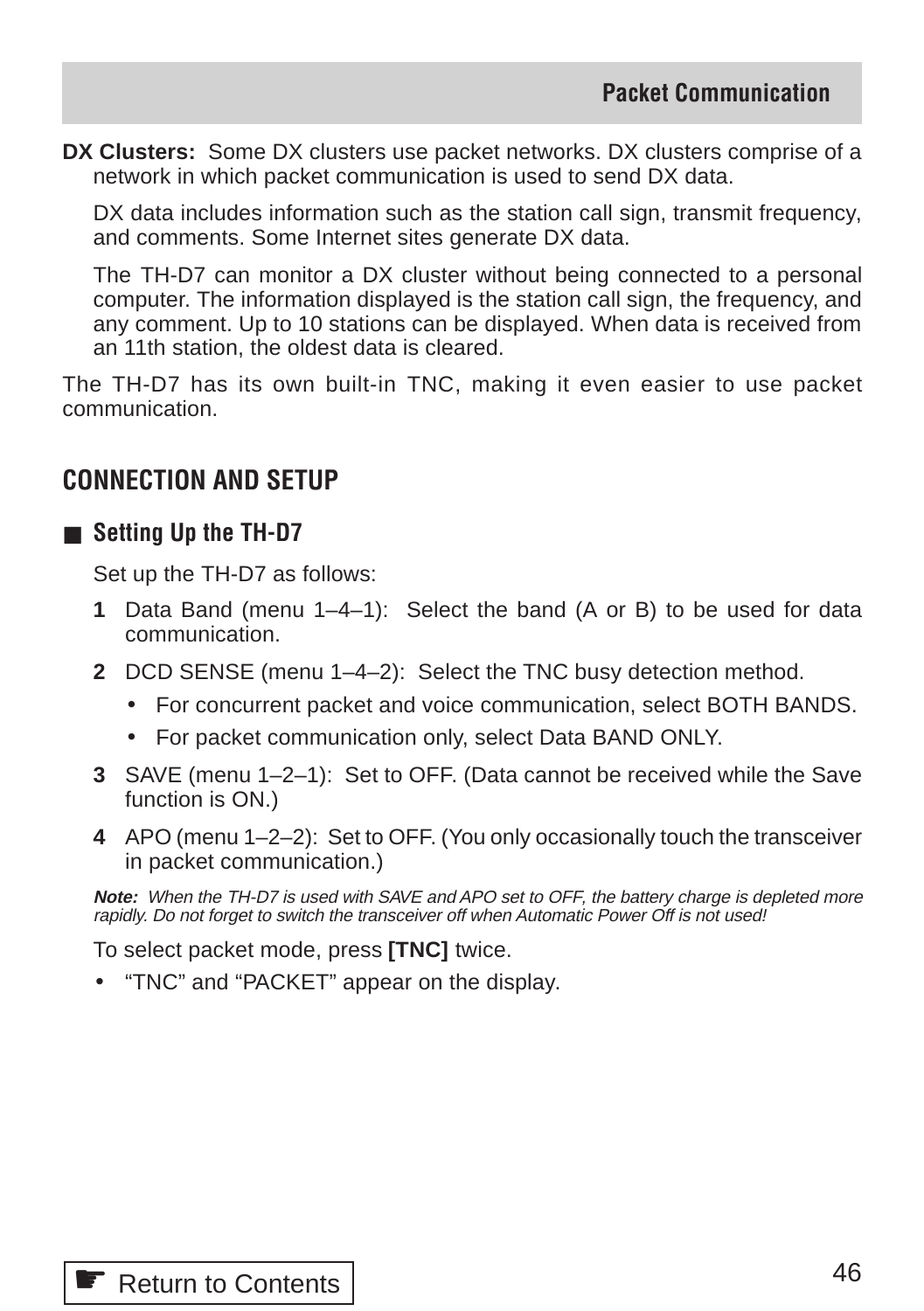## ■ **Setting Up the PC**

Specify the following communication settings on the PC:

Data transfer speed: 9600 bps Data bits: 8 bits Parity bits: None Stop bits:<br>
Flow control: The Xon/Xoff  $Flow$  control:

## **TNC CONFIGURATION AND SPECIFICATIONS**

## ■ **Configuration**

The three major components are:

- TNC control CPU
- Packet data encode/decode IC
- External filter, comparator, etc.

The external components (PC and GPS receiver) are connected to the PC and GPS jacks on the side of the TH-D7 via an RS-232C level converter. This allows you to connect the PC and GPS together.

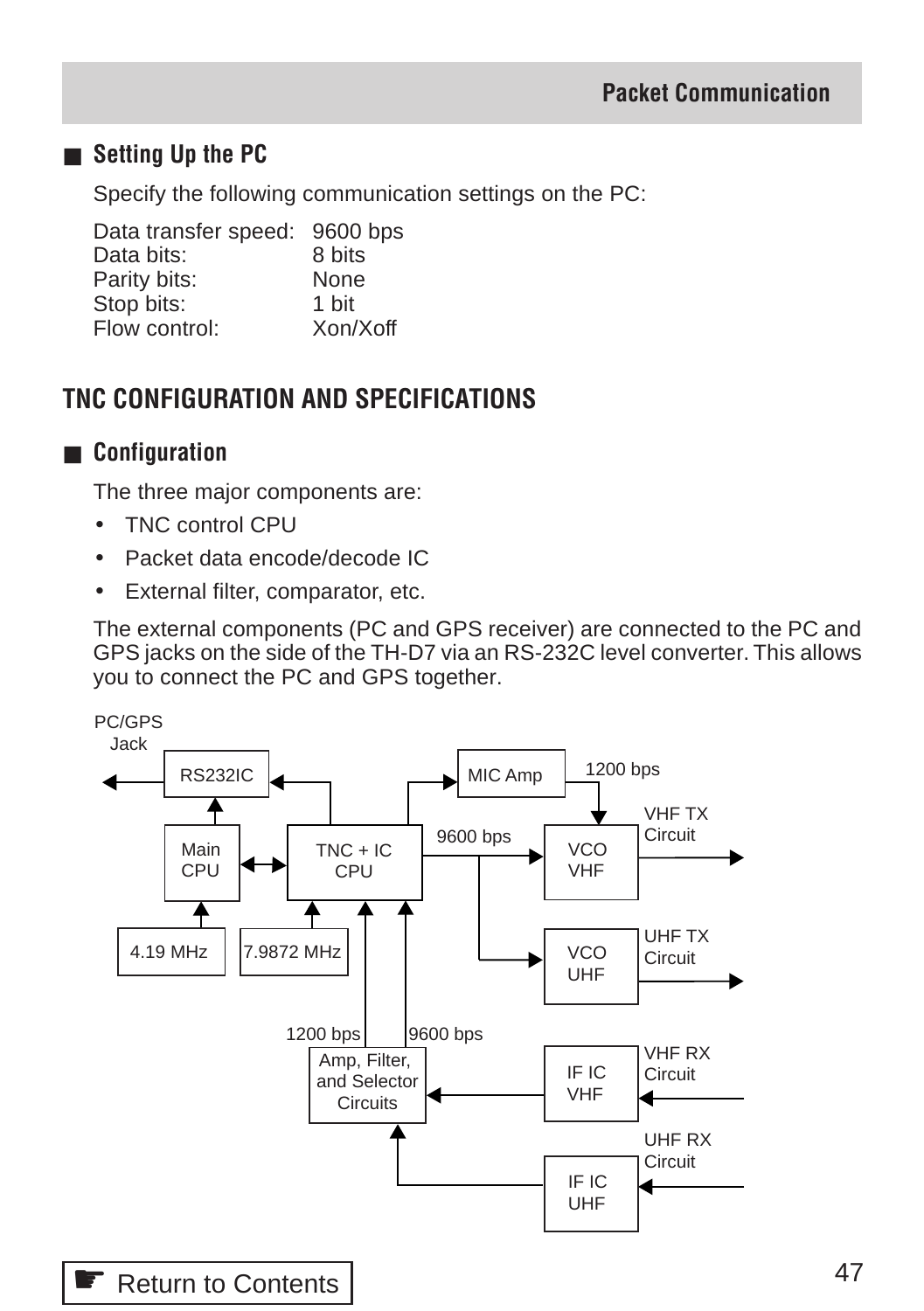## ■ **Specifications**

## • **Packet**

|                         | <b>1200 bps</b>          | <b>9600 bps</b> |
|-------------------------|--------------------------|-----------------|
| Modulation              | <b>AFSK</b>              | <b>GMSK</b>     |
| Protocol                | AX.25 protocol-compliant |                 |
| Frequency<br>deviation  | $±500$ Hz                |                 |
| Subcarrier<br>frequency | 1700 Hz                  |                 |

## • **PC/GPS Jack**

|                    | <b>PC</b> | <b>GPS (NMEA)</b> | GPS (IPS) |
|--------------------|-----------|-------------------|-----------|
| Transmission speed | 9600 bps  | 4800 bps          | 9600 bps  |
| Data bits          | 8 bits    | 8 bits            | 8 bits    |
| Stop bits          | 1 bit     | 1 bit             | 1 bit     |
| Parity             | None      | None              | None      |
| Flow control       | Software  | None              | None      |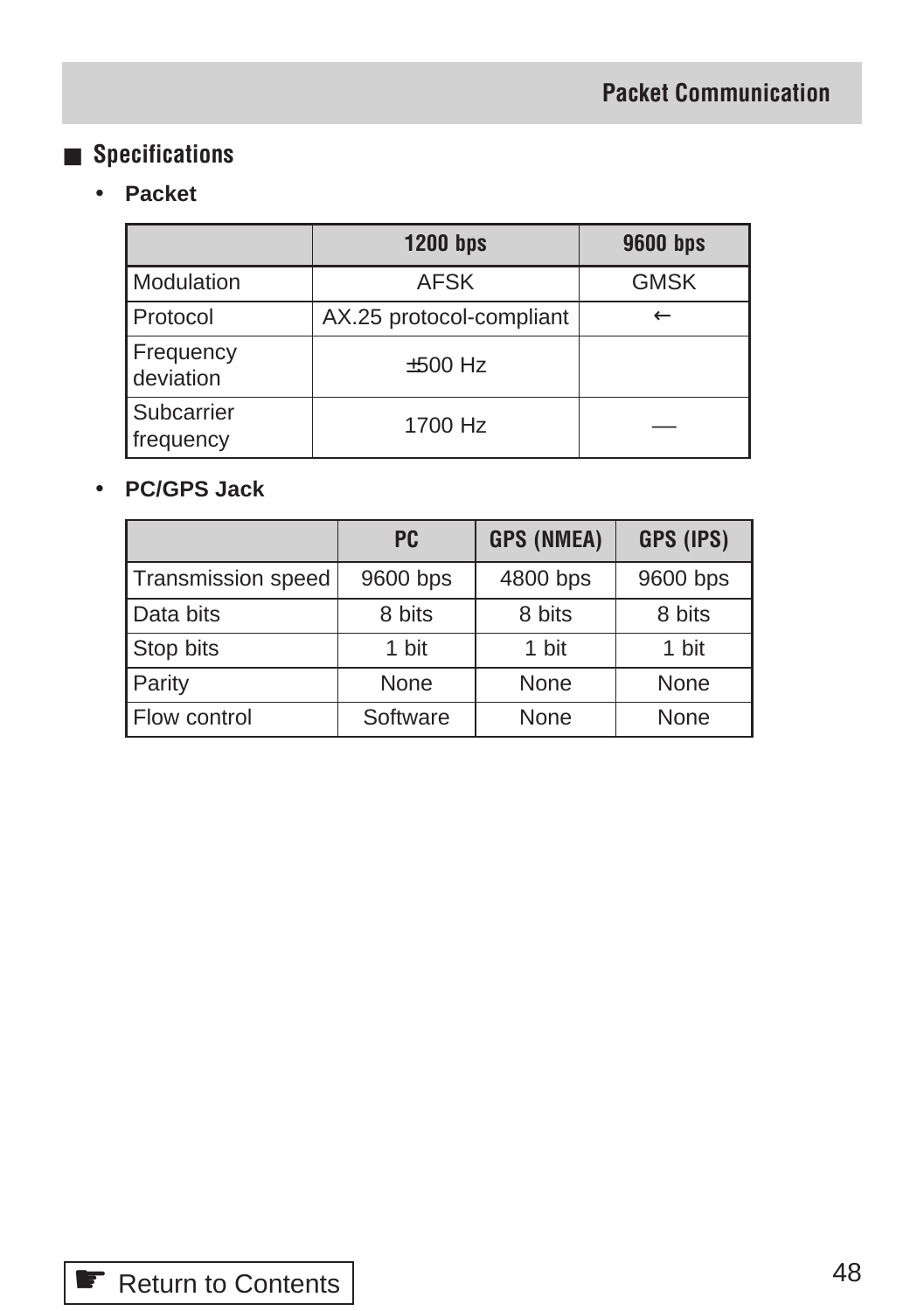## **PRECAUTIONS AND RESTRICTIONS FOR PACKET OPERATIONS**

• The TNC was designed to fit inside the TH-D7 transceiver, therefore not as many functions and commands are availbable on it as there are on commercially available TNCs.

For example, it has no message board function and cannot be used as a digipeater.

- The TNC does not back up TNC settings. You can only backup the call sign onto the transceiver.
- The TNC is initialized by using the RESET command. However, when you use RESET, the stored MYCALL setting is also reset to the TNC default so you must set up MYCALL again. To avoid this, you can restart the TNC by turning the power OFF and then back ON rather than using RESET.
- The TH-D7 may pick up noise from the PC. Keep the transceiver as far away from noise sources as possible.
- When you switch the TNC ON, it may emit an internal beat. If this occurs, set the beat shift as described in the instruction manual.

The beat is emitted when the TNC oscillation harmonic is close to the reception frequency. The reception frequency is approximately 7.9872 MHz x N (where  $N = 18, 54, 55, 56, etc.$ 

- When packet communication fails, check the following:
	- ◆ Is the PC connected correctly?
	- ◆ Are the PC and TH-D7 connected correctly?
	- ◆ Are you using packet mode?
	- ◆ Is the squelch open? (Check the DCD SENSE setting.)
	- ◆ Is the correct packet communication speed selected?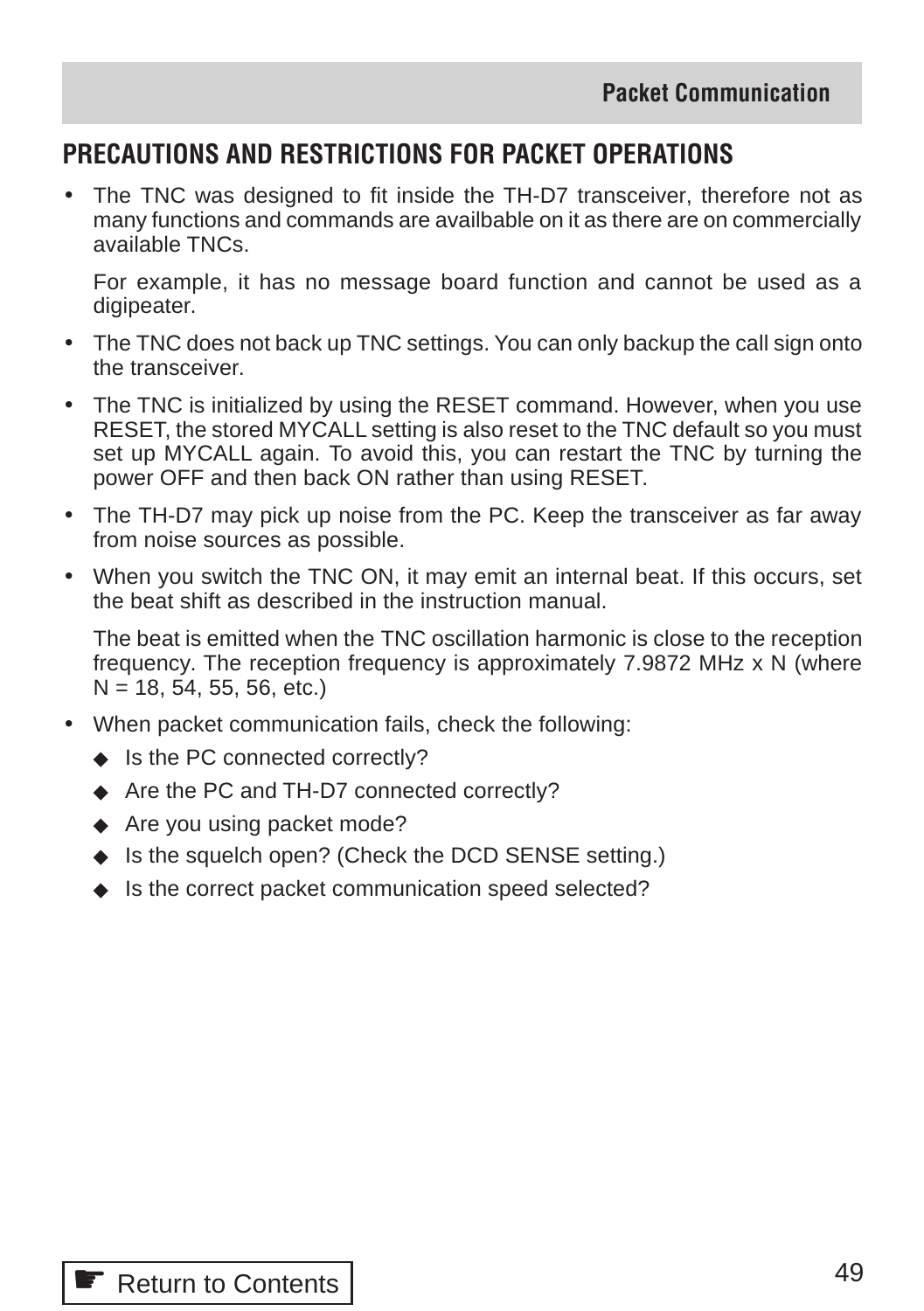## **TNC OPERATION MODES**

The TNC can operate in two modes: Command mode and Converse mode.

### • **Command Mode**

The TNC normally operates in Command mode.

In Command mode, the "cmd:" prompt is displayed. The prompt may not be visible when operation is being monitored, but pressing ENTER (or RETURN) causes the prompt to reappear.

#### • **Converse mode**

This mode is used to transmit keyed-in data as packets.

To switch to Converse mode from Command mode, issue the CONVERSE, CONV, or K command. Receiving another station will automatically switch operation to Converse mode.

To switch from Converse mode back to Command mode, hold down the Ctrl key and press C.

Always specify MYCALL before sending data.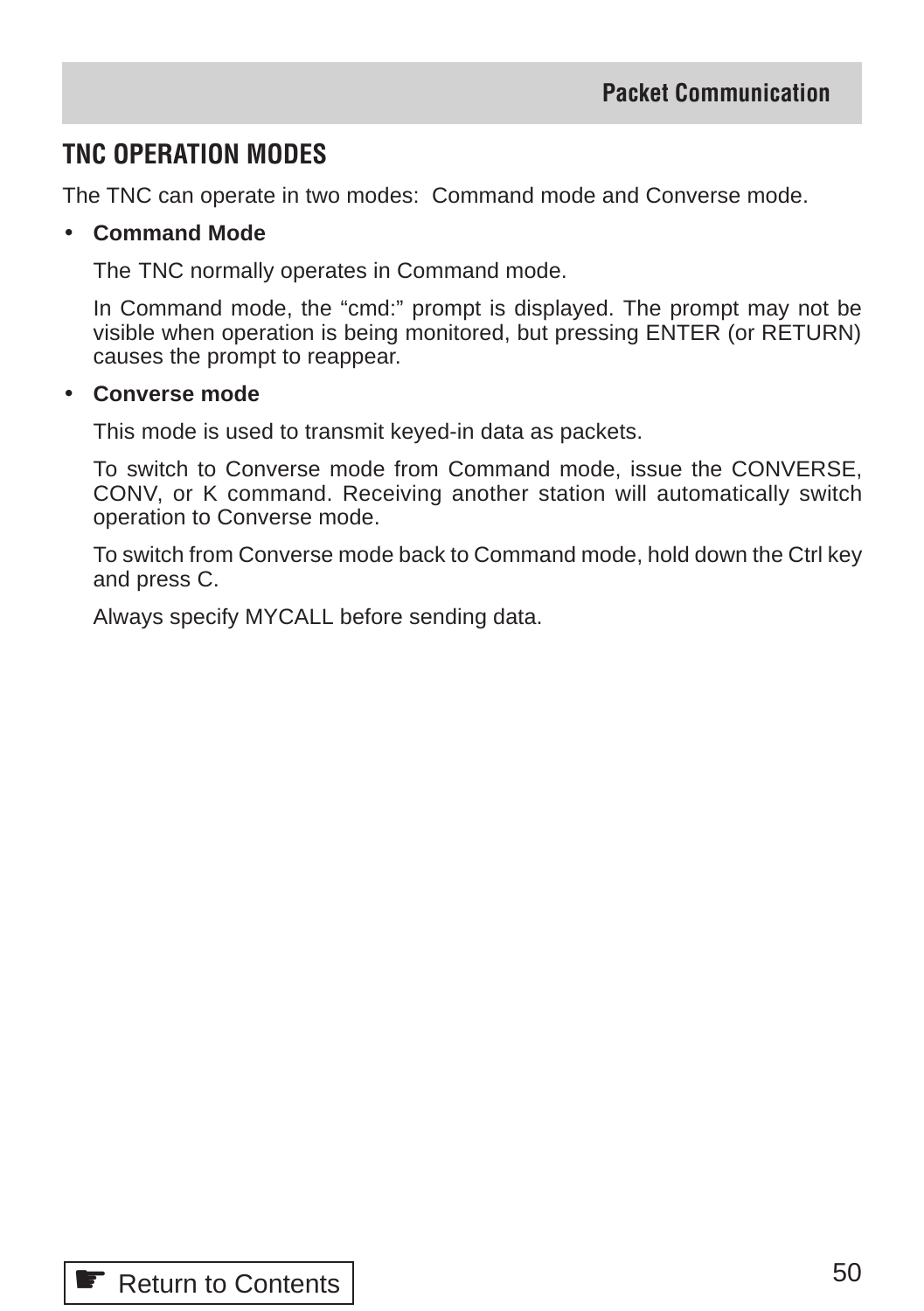## **TNC STATUS DISPLAY AND COMMANDS**

The TNC operation status is displayed on the TH-D7 LCD screen and LEDs.

• **TNC icon**

Appears while the TNC is active.

• **PACKET icon**

Appears while in packet mode.

• **CONNECT icon**

Appears while the TH-D7 is in the process of connecting to a station. Goes OFF when disconnected

• **STA icon**

Appears while RAM holds the data that is to be sent.

• **Busy LED**

Lights green when a signal is detected. Packets cannot be sent when this LED is lit.

• **TX LED**

Lights red during transmission.





LEDs may light in special patterns, depending on the command status.

• **HEALLED**

Short form: HEAL Default: OFF Parameters: ON or OFF Example: AW 8

**Function:** Flashes the LCD icons to indicate whether the firmware is operating normally or if it is malfunctioning.

ON: CON and STA alternate flashing. If the TNC is not functioning normally, this flashing cannot be performed.

OFF: The display functions normally.

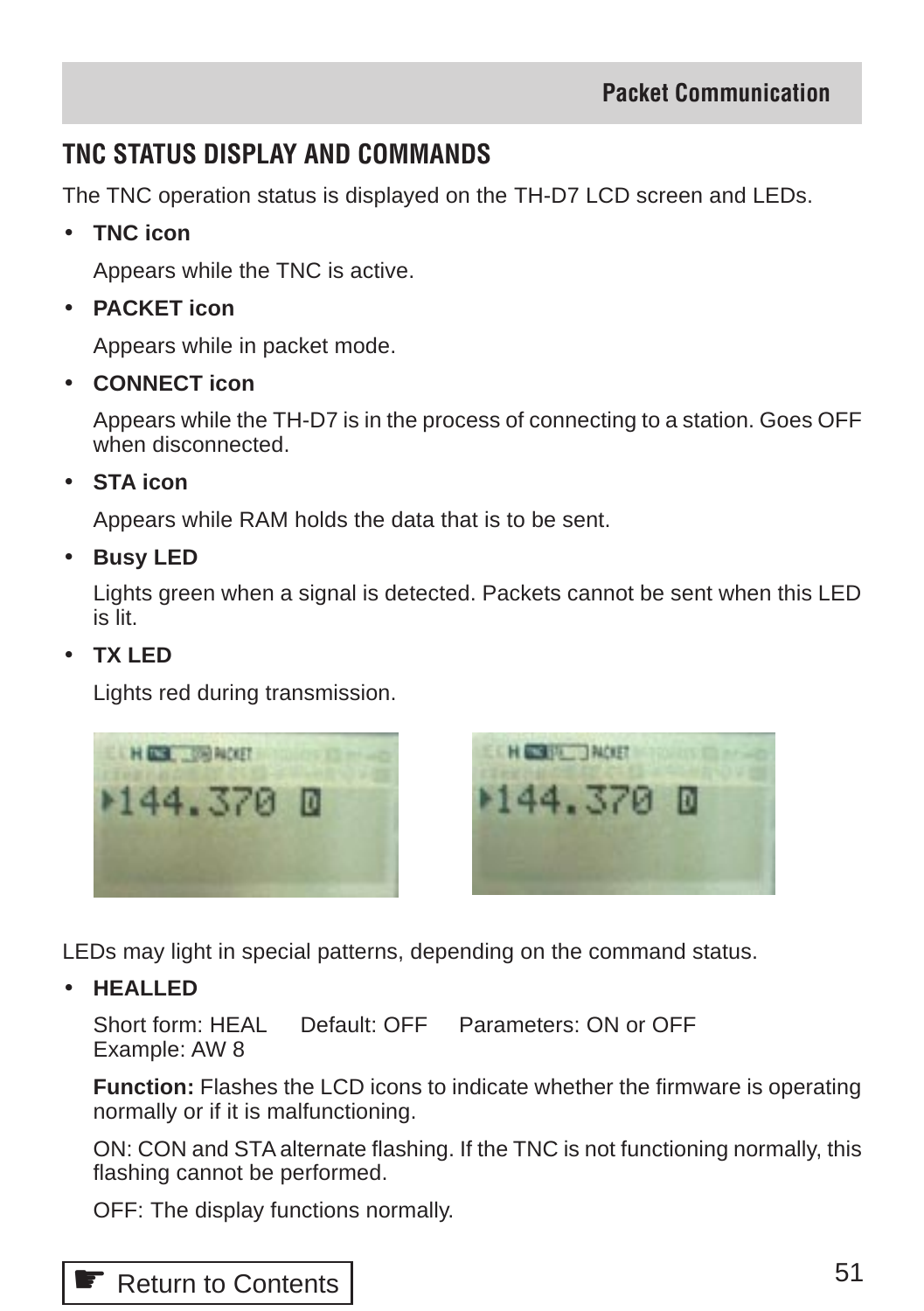## **COMMANDS**

| <b>Command</b><br>name | <b>Short form</b> | <b>Default</b> | <b>Parameters</b>                              | <b>Description</b>                                                                                               |
|------------------------|-------------------|----------------|------------------------------------------------|------------------------------------------------------------------------------------------------------------------|
| <b>AUTOLF</b>          | <b>AU</b>         | ON             | ON/OFF                                         | Sends a line feed (LF) to the<br>PC after each carriage<br>return (CR).                                          |
| <b>AWLEN</b>           | <b>AW</b>         | 8              | 7/8                                            | The number of data bits<br>between the TNC and host<br>can be set to 7 or 8. The<br>TH-D7 must be set to 8 bits. |
| <b>BBSMSGS</b>         | <b>BBS</b>        | <b>OFF</b>     | ON/OFF                                         | Changes the message<br>output by the TNC.                                                                        |
| <b>BEACON</b>          | B                 | EVERY 0        | EVERY/<br>AFTER <sub>n</sub><br>$(0 \sim 250)$ | Sets the beacon<br>transmission interval in units<br>of 10 seconds.                                              |
| <b>BTEXT</b>           | <b>BT</b>         |                | 159<br>characters                              | Enters the character string<br>transmitted as the beacon.                                                        |
| <b>CALIBRAT</b>        | CAL               |                |                                                | Sends a space/mark square<br>wave (50:50 ratio). Press Q<br>to exit Calibrate mode.                              |
| <b>CHECK</b>           | <b>CH</b>         | 30             | $0 - 250$                                      | Sets the interval between<br>packet signal dropout and<br>checking/disconnection in<br>units of 10 seconds.      |
| <b>CMSG</b>            | <b>CMS</b>        | <b>OFF</b>     | ON/OFF                                         | Specifies whether or not<br>CTEXT is automatically sent<br>when a connection is made.                            |
| <b>CMSGDISC</b>        | <b>CMSGD</b>      | <b>OFF</b>     | ON/OFF                                         | Specifies whether or not the<br>TNC is automatically<br>disconnected when a<br>connection is made.               |
| <b>CONNECT</b>         | C                 |                | Call (VIA<br>call1, call2,<br>, call8)         | Sends a connect request.<br>(Call signs after VIA are for<br>digipeaters.)                                       |
| <b>CONOK</b>           | CONO              | ON             | ON/OFF                                         | Accepts or rejects a<br>connection request from<br>another station.                                              |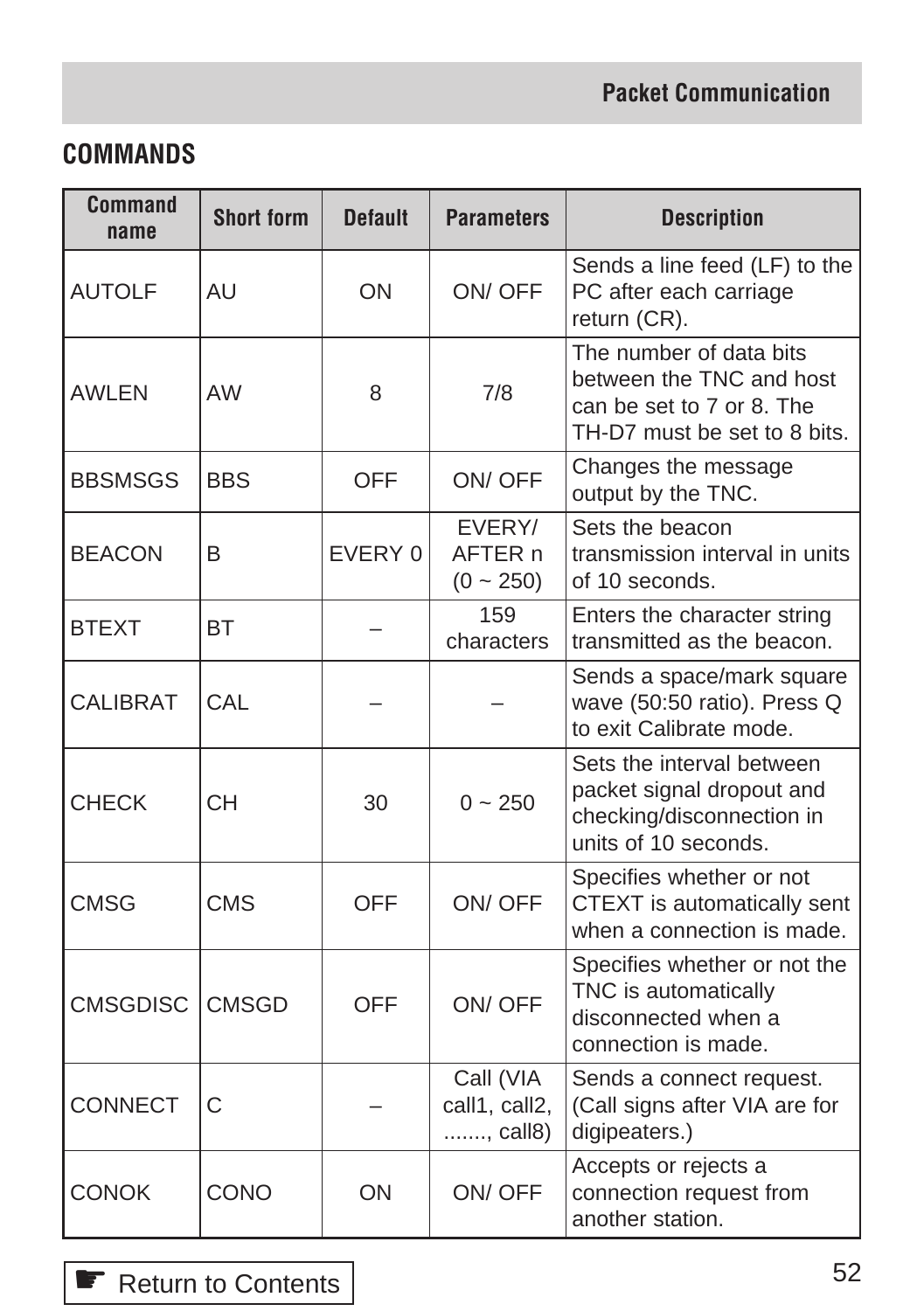| Command<br>name | <b>Short form</b> | <b>Default</b> | <b>Parameters</b>                                                      | <b>Description</b>                                                                                                                 |
|-----------------|-------------------|----------------|------------------------------------------------------------------------|------------------------------------------------------------------------------------------------------------------------------------|
| CONVERSE        | CONV; K           |                |                                                                        | Switches the TNC to<br>Converse mode.                                                                                              |
| <b>CPACTIME</b> | <b>CP</b>         | OFF            | ON/OFF                                                                 | Enables and disables<br><b>PACTIME</b> in Converse<br>mode also.                                                                   |
| <b>CR</b>       | СR                | ON             | ON/OFF                                                                 | Specifies whether a carriage<br>return (CR) is added to sent<br>packets.                                                           |
| <b>CTEXT</b>    | <b>CT</b>         |                | 159<br>characters                                                      | Specifies the content of a<br>message to be sent when a<br>connection is made. CTEXT<br>is also used by LTEXT.                     |
| <b>DISCONNE</b> | D                 |                |                                                                        | Sends a disconnect request.                                                                                                        |
| <b>DISPLAY</b>  | <b>DISP</b>       |                | <b>Class</b><br>specification<br>characters<br>(A, C, H, I,<br>L, M, T | Displays the command<br>status.                                                                                                    |
| <b>DWAIT</b>    | <b>DW</b>         | 30             | $0 - 250$                                                              | Specifies the interval<br>between the channel being<br>cleared and the PTT<br>switching ON.                                        |
| <b>ECHO</b>     | Е                 | ON             | ON/OFF                                                                 | Switches echo back ON and<br>OFF.                                                                                                  |
| <b>FIRMRNR</b>  | <b>FIR</b>        | OFF            | ON/OFF                                                                 | When an RNR frame is<br>received, this command<br>specifies whether to resend<br>or not send before the next<br>frame is received. |
| <b>FLOW</b>     | F                 | ON             | ON/OFF                                                                 | When ON, suppresses the<br>display of received packets<br>when key entry starts.                                                   |
| <b>FRACK</b>    | <b>FR</b>         | 3              | $0 - 250$                                                              | Sets the interval between a<br>transmission and the retry of<br>that transmission in units of<br>1 second.                         |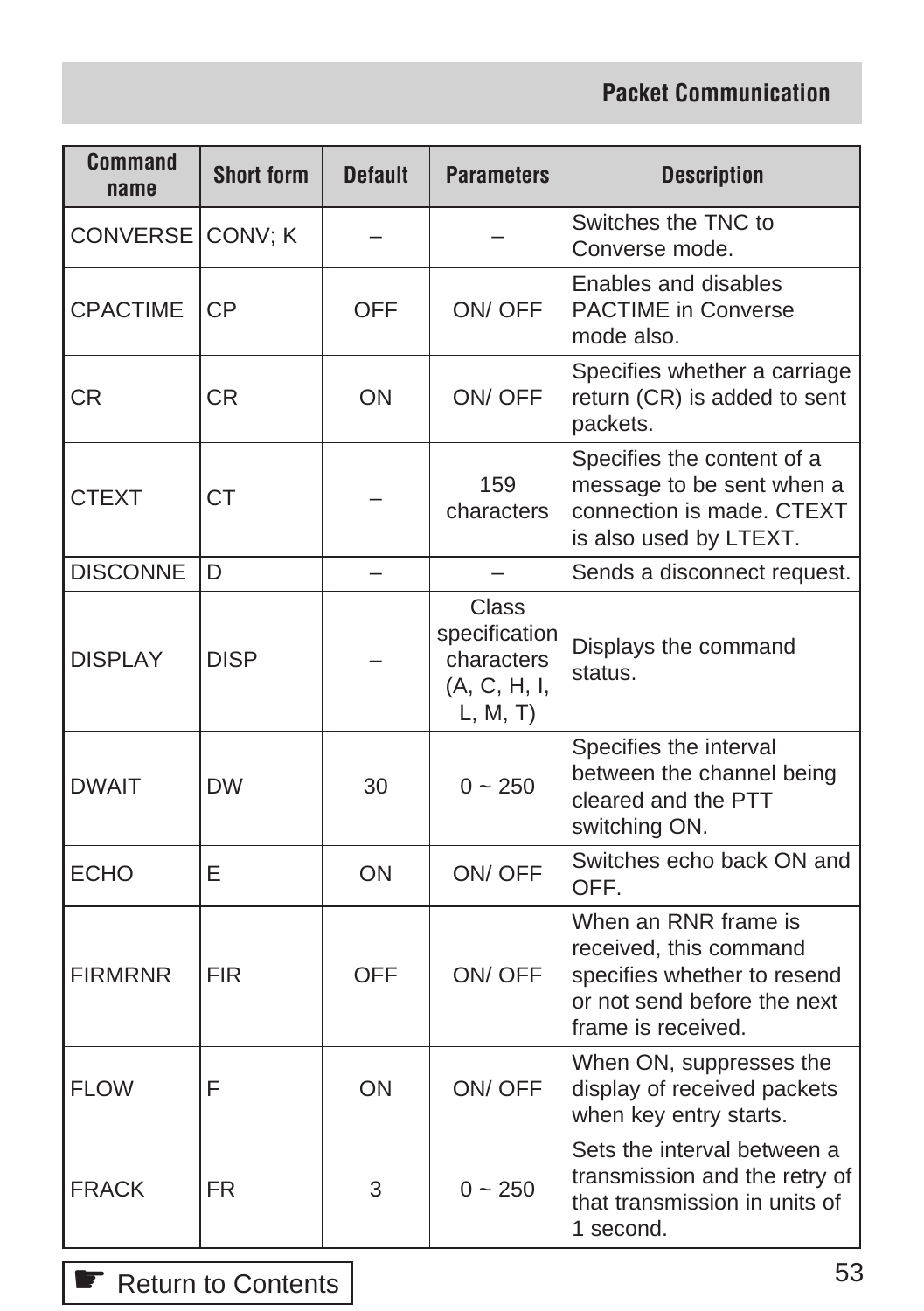| <b>Command</b><br>name | <b>Short form</b> | <b>Default</b> | <b>Parameters</b>                      | <b>Description</b>                                                                                                                                         |
|------------------------|-------------------|----------------|----------------------------------------|------------------------------------------------------------------------------------------------------------------------------------------------------------|
| <b>GBAUD</b>           | GB                | 4800           | 4800/9600                              | Selects the transmission<br>speed between the TNC<br>and the GPS receiver.                                                                                 |
| <b>GPSMON</b>          | <b>GPSMON</b>     | OFF            | ON/OFF                                 | Sends the incoming GPS<br>data input to the COM port.                                                                                                      |
| <b>GPSSEND</b>         | <b>GPSS</b>       |                | 159<br>characters                      | Sends a character string to<br>the GPS receiver. This<br>string is used to set the<br>GPS default setting and is<br>not stored in memory.                  |
| <b>GPSTEXT</b>         | <b>GPST</b>       | \$PNTS         | 6 characters                           | Specifies the type of the<br>GPS information message<br>set by LTEXT.                                                                                      |
| <b>HBAUD</b>           | НB                | 1200           | 1200/9600                              | Sets the communication<br>speed.                                                                                                                           |
| <b>HEALLED</b>         | <b>HEAL</b>       | <b>OFF</b>     | ON/OFF                                 | Tests the TNC operation                                                                                                                                    |
| LOC10X                 | LOC10X            | ON             | ON/OFF                                 | Sets up the location time<br>units (10 s/ 1 s)                                                                                                             |
| <b>LOCATION</b>        | LOC               | EVERY 0        | EVERY/<br>AFTER n<br>$(0 - 255)$       | Sets the interval for GPS<br>data transmission in units of<br>10 seconds.                                                                                  |
| <b>LOOP</b>            | <b>LOOP</b>       | OFF            | ON/OFF                                 | Loops back the transmitted<br>contents of the TNC, or the<br>status remains normal.                                                                        |
| <b>LPATH</b>           | <b>LPA</b>        | <b>GPS</b>     | Call (VIA<br>call1, call2,<br>, call8) | Sets the destination for GPS<br>data, including the<br>digipeater path.                                                                                    |
| <b>LTEXT</b>           | LT                |                | 159<br>characters                      | Specifies the content of a<br>message used to send GPS<br>data.                                                                                            |
| <b>LTMON</b>           | <b>LTM</b>        | 0              | $0 - 256$                              | Specifies the intervals at<br>which the content of an<br>LTEXT message is<br>displayed on the computer<br>in exactly the same way as<br>a received beacon. |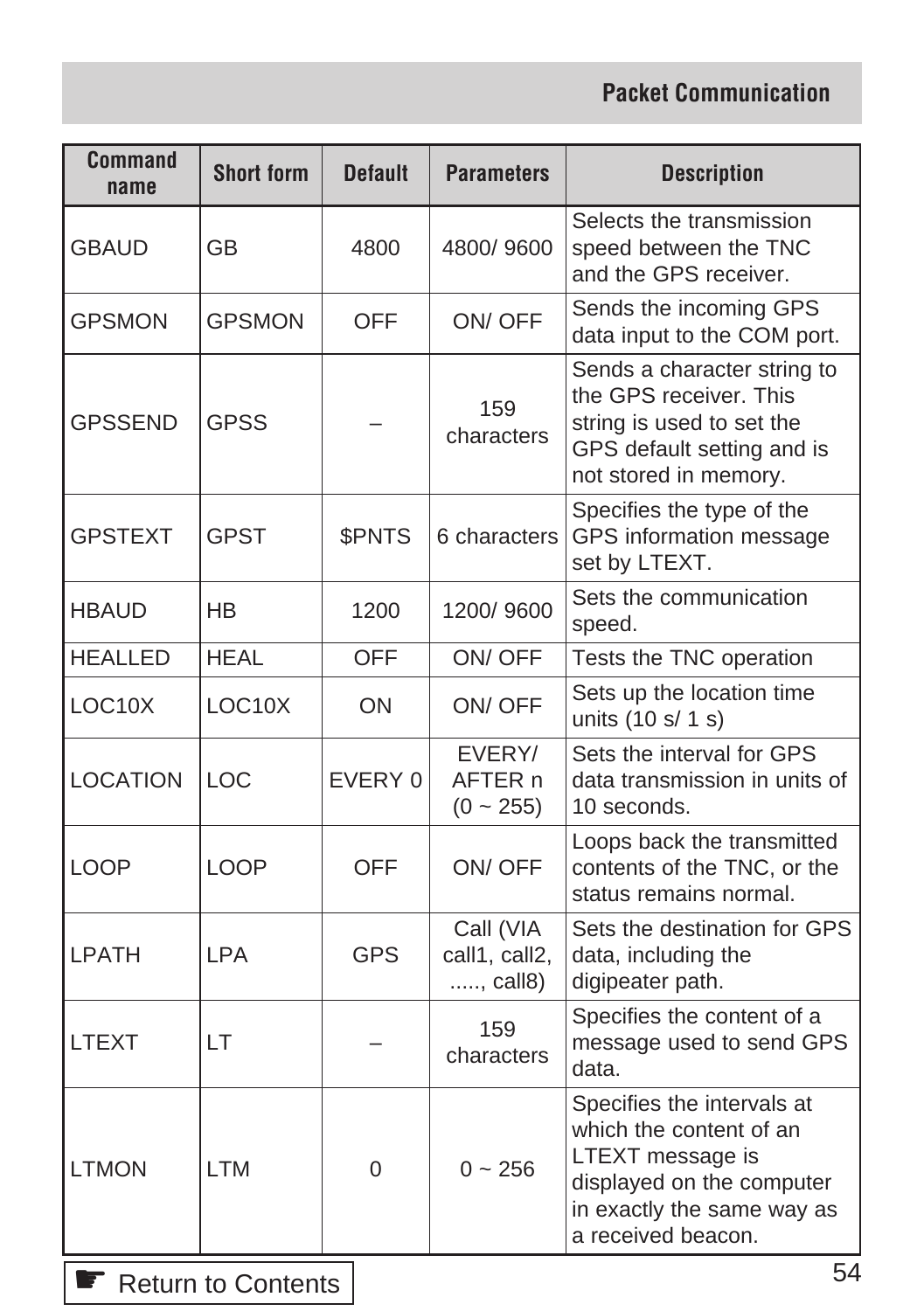| <b>Command</b><br>name | <b>Short form</b> | <b>Default</b> | <b>Parameters</b>               | <b>Description</b>                                                                        |
|------------------------|-------------------|----------------|---------------------------------|-------------------------------------------------------------------------------------------|
| <b>LTMHEAD</b>         | <b>LTMH</b>       | ON             | ON/OFF                          | Specifies whether a<br>header is attached to the<br>screen display generated<br>by LTMON. |
| <b>MALL</b>            | MA                | ON             | ON/OFF                          | Monitors all stations (ON)<br>or only unconnected<br>stations (OFF).                      |
| <b>MAXFRAME</b>        | <b>MAX</b>        | 4              | $1 - 7$                         | Sets the maximum number<br>of packets that can be sent<br>at one time.                    |
| <b>MCOM</b>            | <b>MCOM</b>       | <b>OFF</b>     | ON/OFF                          | Specifies whether all<br>frames are monitored or<br>only information frames.              |
| <b>MCON</b>            | <b>MC</b>         | <b>OFF</b>     | ON/OFF                          | Specifies whether or not to<br>monitor other stations<br>when connected.                  |
| <b>MONITOR</b>         | M                 | ON             | ON/OFF                          | Specifies whether or not<br>packet communication is<br>monitored.                         |
| <b>MRPT</b>            | <b>MR</b>         | <b>ON</b>      | ON/OFF                          | Specifies whether or not<br>the TNC includes the<br>digipeater path in the<br>header.     |
| <b>MYCALL</b>          | MY                | <b>NOCALL</b>  | 6 characters<br>+ SSID          | Sets your call sign.                                                                      |
| <b>NTSGRP</b>          | <b>NTSGRP</b>     | 000            | 3<br>alphanumeric<br>characters | Specifies the group code<br>added to Navitra <sup>1</sup> GPS<br>data.                    |
| <b>NTSMRK</b>          | <b>NTSMRK</b>     | $\Omega$       | $0 - 14$                        | Specifies the icon used in<br>Navitra <sup>1</sup> GPS data.                              |
| <b>NTSMSG</b>          | <b>NTSMSG</b>     |                | 20<br>characters                | Specifies the message<br>added to the Navitra <sup>1</sup> GPS<br>data.                   |
| <b>PACLEN</b>          | P                 | 128            | $0 - 255$                       | Sets the maximum length<br>of the data component of a<br>packet.                          |

Sum to Contents |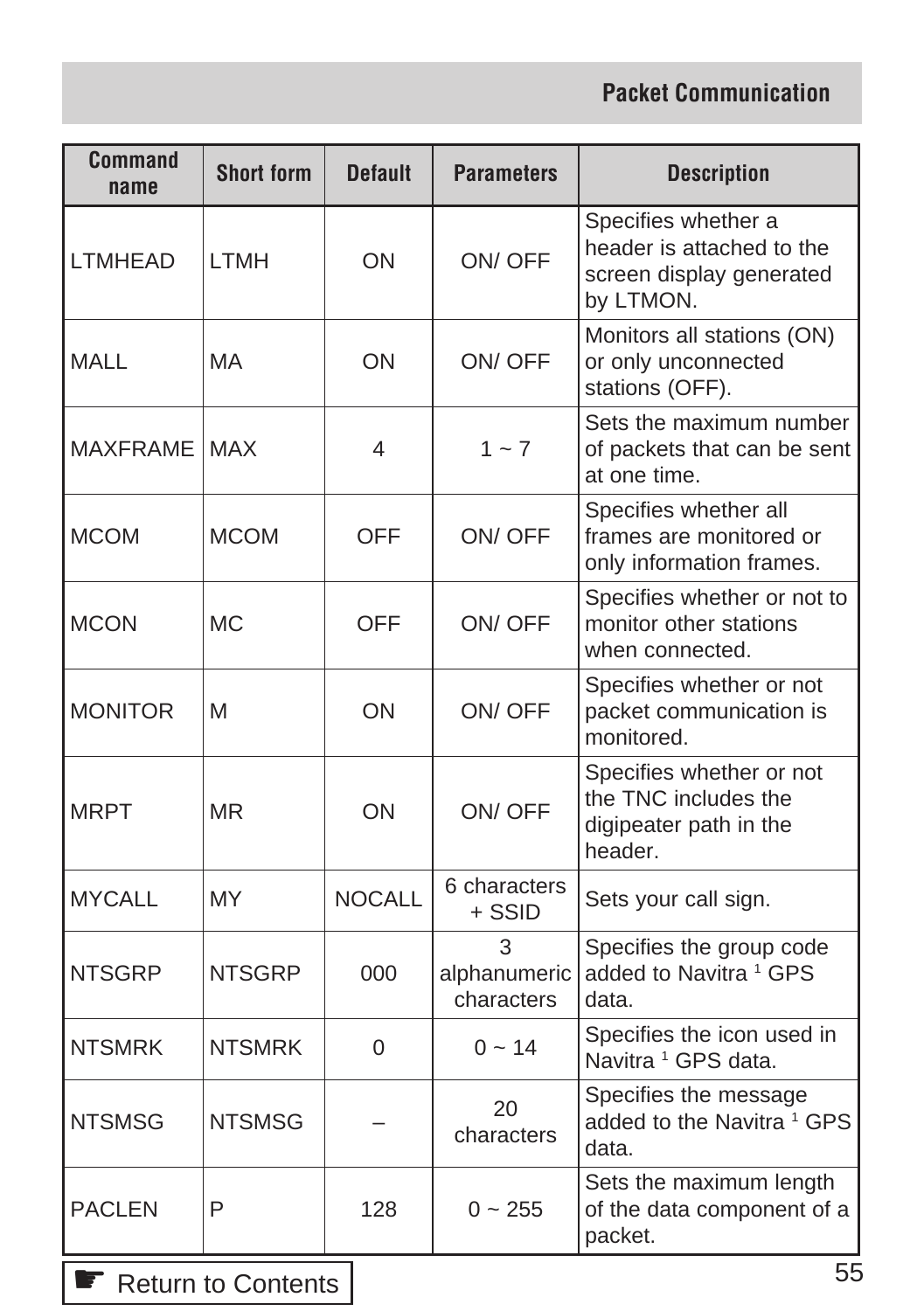| <b>Command</b><br>name | <b>Short form</b> | <b>Default</b>     | <b>Parameters</b>                   | <b>Description</b>                                                                                      |
|------------------------|-------------------|--------------------|-------------------------------------|---------------------------------------------------------------------------------------------------------|
| <b>PACTIME</b>         | <b>PACT</b>       | <b>AFTER</b><br>10 | EVERY/<br>AFTER n<br>$(0 \sim 255)$ | Sets the time interval for the<br>automatic transmission of<br>packets in units of 100<br>milliseconds. |
| <b>PARITY</b>          | <b>PAR</b>        | 0                  | $0 - 3$                             | Sets the method for<br>checking the parity.                                                             |
| <b>PASSALL</b>         | <b>PASSA</b>      | <b>OFF</b>         | ON/OFF                              | Specifies whether or not the<br>TNC receives packets that<br>contain errors.                            |
| <b>PERSIST</b>         | PE                | 127                | $0 - 255$                           | Sets the probability for the<br>P-persistent CSMA protocol.                                             |
| <b>PPERSIST</b>        | PP                | ON                 | ON/OFF                              | Specifies whether or not the<br>P-persistent CSMA protocol<br>is used.                                  |
| <b>PORTOUT</b>         | <b>PORTO</b>      | \$0000             | $$0000 -$<br>\$07FF                 | Specifies an extension<br>output board.                                                                 |
| <b>RESET</b>           | <b>RESET</b>      |                    |                                     | Restores the default<br>settings. Backup parameters<br>are also reset.                                  |
| <b>RESPTIME</b>        | <b>RES</b>        | 5                  | $0 - 250$                           | Specifies the<br>acknowledgment packet<br>transmission delay in units<br>of 100 milliseconds.           |
| <b>RESTART</b>         | <b>RESTART</b>    |                    |                                     | Has the same effect as<br>switching the TNC OFF and<br>then ON again.                                   |
| <b>RETRY</b>           | <b>RE</b>         | 10                 | $0 - 15$                            | Specifies the number of<br>transmission retries.                                                        |
| <b>RXBLOCK</b>         | <b>RX</b>         | <b>OFF</b>         | ON/OFF                              | Specifies whether or not the<br>discrimination block adheres<br>to the received packet.                 |
| <b>SENDPAC</b>         | <b>SE</b>         | \$0D               | $0 - $7F$                           | Sets the character code that<br>sends packets.                                                          |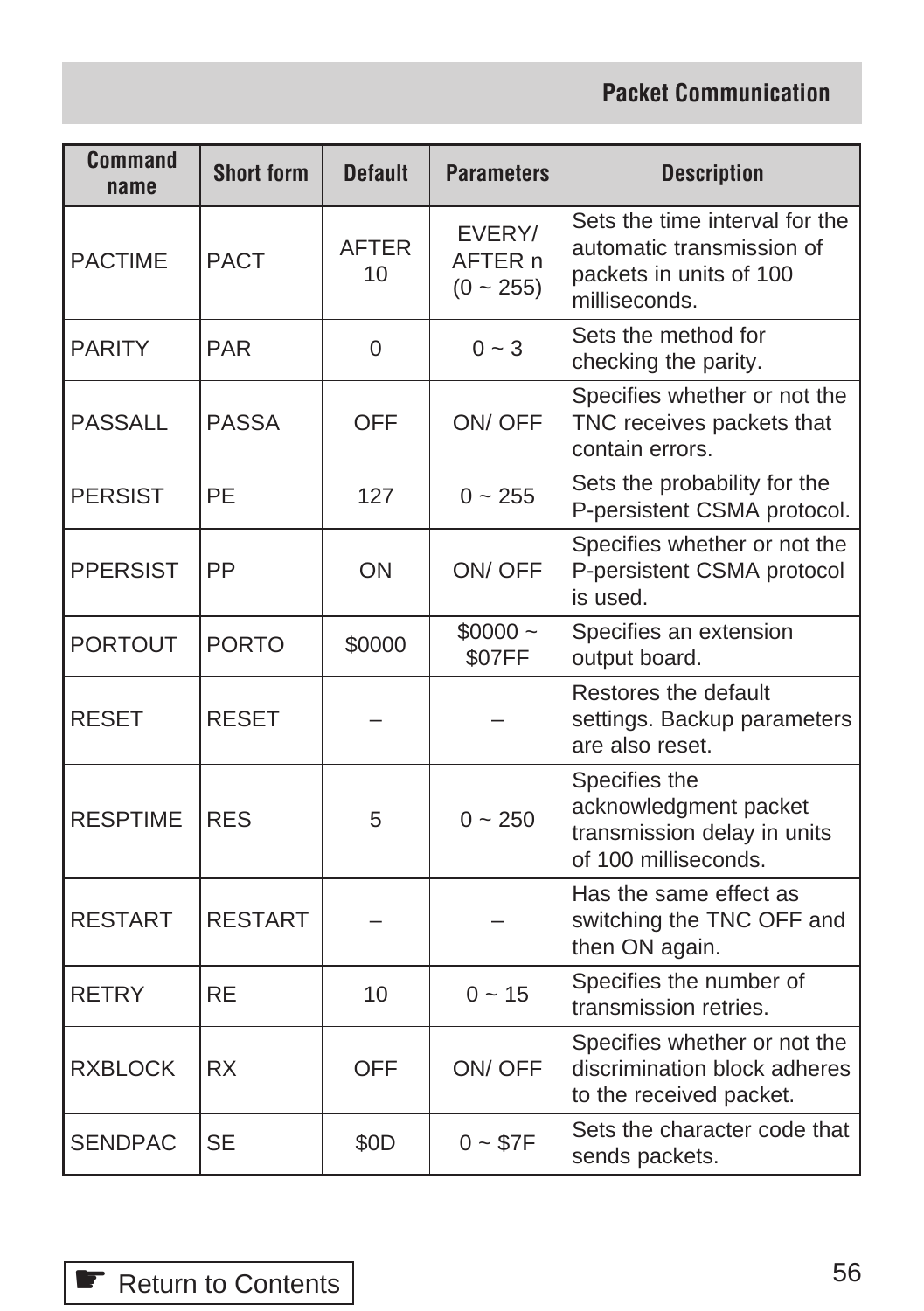| <b>Command</b><br>name | <b>Short form</b> | <b>Default</b> | <b>Parameters</b>                      | <b>Description</b>                                                                                          |
|------------------------|-------------------|----------------|----------------------------------------|-------------------------------------------------------------------------------------------------------------|
| <b>SLOTTIME</b>        | <b>SL</b>         | 3              | $0 - 250$                              | Specifies the time interval<br>for random number<br>generation in the<br>P-persistent CSMA protocol.        |
| <b>SOFTDCD</b>         | <b>SOFTDCD</b>    | <b>OFF</b>     | ON/OFF                                 | Sets the DCD detection to<br>either "soft" detection or<br>"hard" detection.                                |
| <b>TRACE</b>           | <b>TRAC</b>       | OFF            | ON/OFF                                 | Specifies whether all or only<br>some of the frames in a<br>message are displayed.                          |
| <b>TRIES</b>           | <b>TRI</b>        | $\Omega$       | $0 - 15$                               | Changes the setting of the<br>retry counter.                                                                |
| <b>TXDELAY</b>         | <b>TX</b>         | 30             | $0 - 120$                              | Sets the time delay between<br>PTT ON and the start of<br>data transmission in units of<br>10 milliseconds. |
| <b>TXUIFRAM</b>        | <b>TXU</b>        | ON             | ON/OFF                                 | Specifies whether or not<br><b>Unportocol Packet is</b><br>transmitted.                                     |
| <b>UNPROTO</b>         | U                 | CQ             | Call (VIA<br>call1, call2,<br>, call8) | Specifies the packet<br>destination and digipeater<br>path when no connection<br>has been made.             |
| <b>XFLOW</b>           | X                 | ON             | ON/OFF                                 | Selects either software flow<br>control (ON) or hardware<br>flow control (OFF).                             |
| <b>XMITOK</b>          | <b>XM</b>         | ON             | ON/OFF                                 | Permits (ON) or prohibits<br>(OFF) packet transmission.                                                     |

1 NAVITRA (Navigation Transceiver) is a system used in Japan to indicate the positioning of each party. Data, such as latitude, longitude, time, mobile speed, direction, etc., transferred from a GPS receiver is converted into the data for NAVITRA, and is transmitted from a transceiver at certain intervals. This is in accordance to the AX.25 packet communications protocol. The main operating band is 431.000 MHz.

Like APRS, NAVITRA uses a system consisting of a transceiver, TNC, PC, and GPS. NAVITRA can also use a system consisting of a transceiver, TNC, and Car navigation system.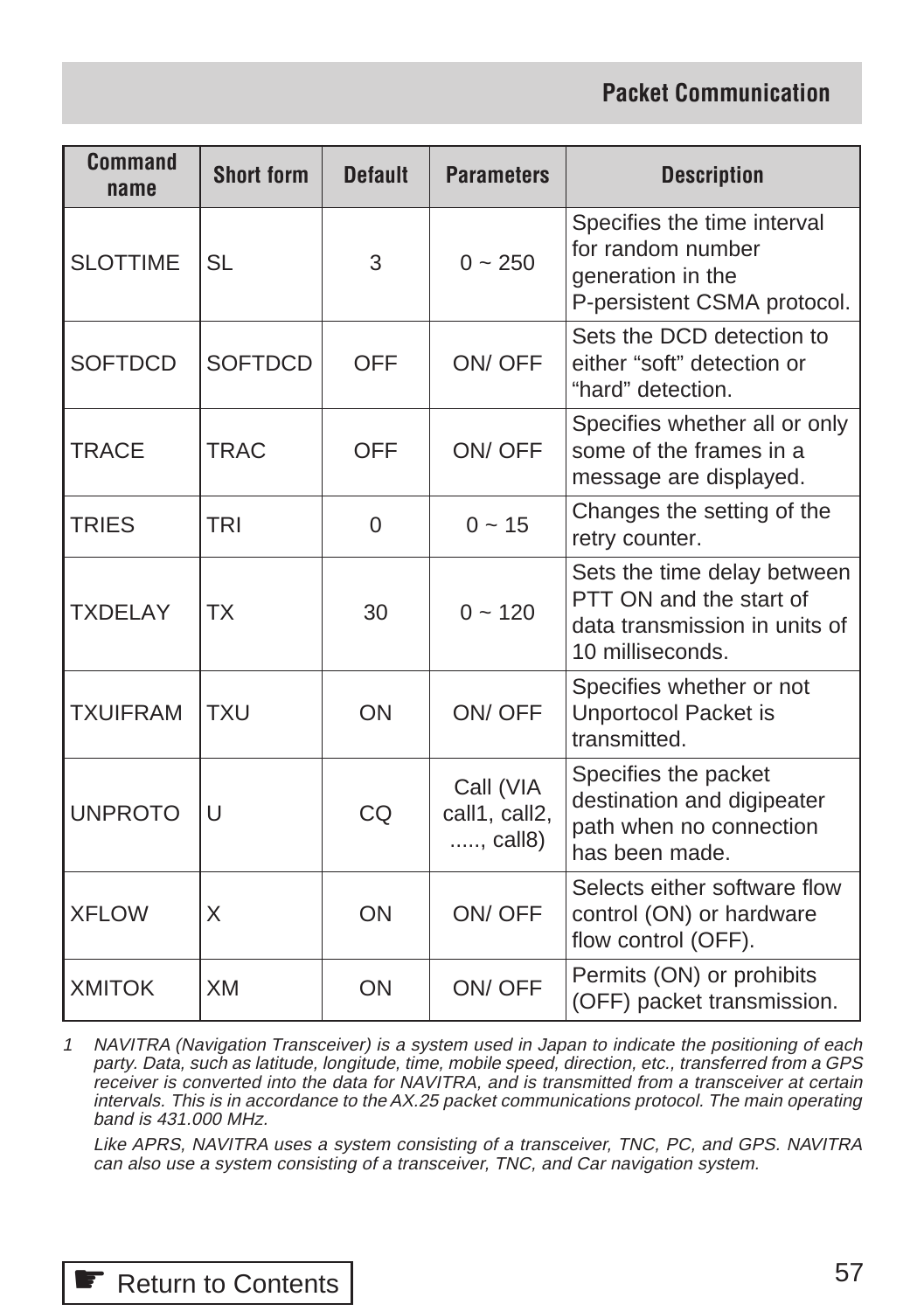## **COMMAND DESCRIPTIONS (BY USAGE)**

- **TNC** to PC
	- **Related Commands**
		- **1 AWLEN**

Short form: AW Default: 8 Parameters: 7 or 8 Example: AW 8

**Function:** Sets the data bits used in serial communication between the TNC and the host computer.

Select "7" for 7 bits and "8" for 8 bits. (The TH-D7 must be set to 8 bits.)

After changing the command setting, use the RESTART command to activate it.

## **2 ECHO**

Short form: E Default: ON Parameters: ON or OFF Example: ECHO OFF

**Function:** Specifies whether or not characters typed from the PC are echoed back.

ON: Characters are echoed.

OFF: Characters are not echoed.

This corresponds to the local echo setting in the terminal software. If the data communication is not consistent, typed characters may be displayed two times or not at all.

### **3 FLOW**

Short form: F Default: ON Parameters: ON or OFF Example: F ON

**Function:** When FLOW is ON, the PC temporarily stops displaying received packets while typing. When typing ends (when the ENTER key is pressed in Command mode, or when the packet is sent in Converse mode), packet display resumes. Received and typed characters are separated in order to distinguish them from each other. If the TNC buffer memory fills up while incoming packet display is paused, subsequent incoming packets are discarded.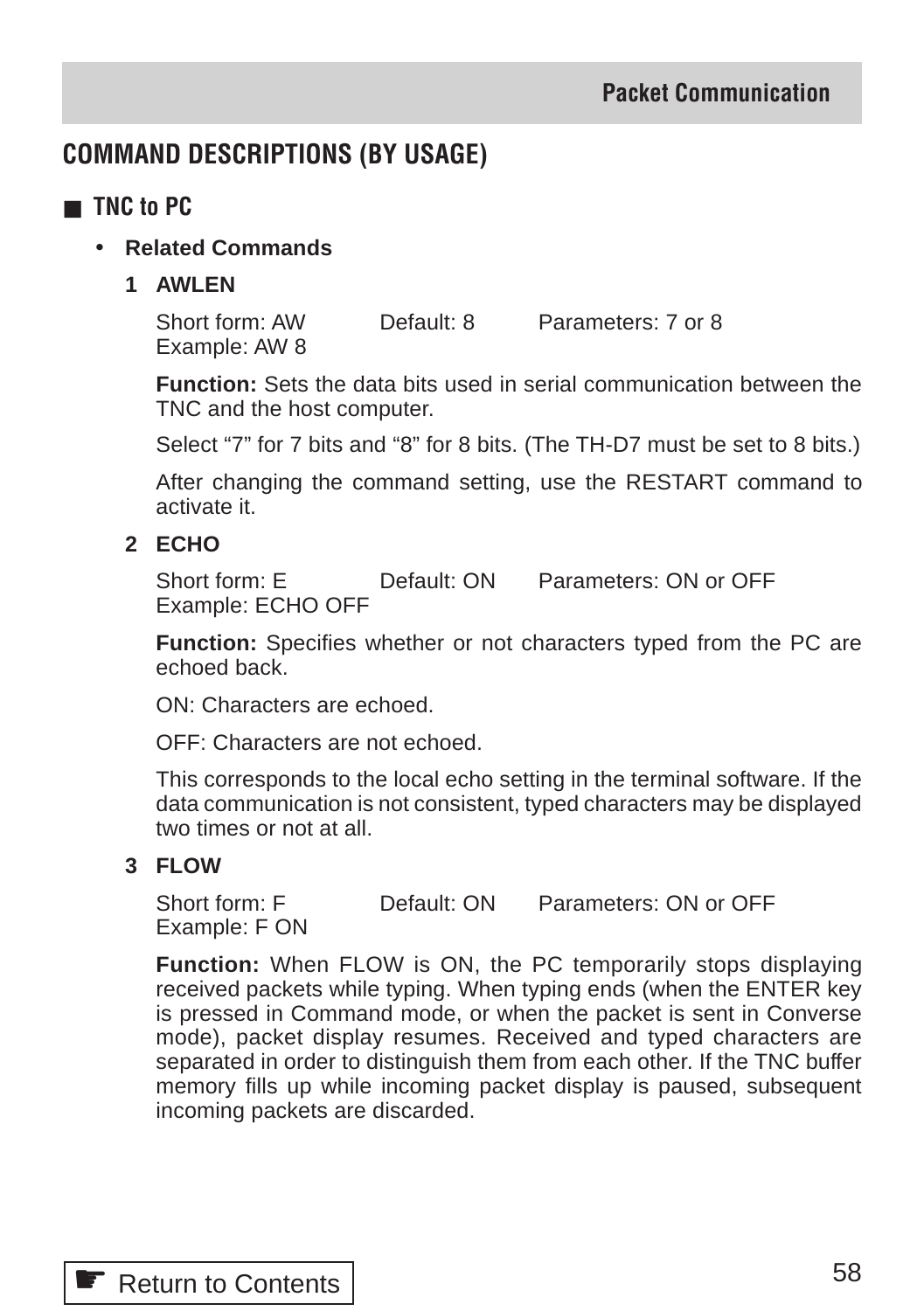### **4 XFLOW**

Short form: X Default: ON Parameters: ON or OFF Example: XFLOW OFF

**Function:** Specifies whether or not software flow control is enabled.

When this parameter is ON, software flow control is enabled. The XOFF code (Ctrl  $+$  S) pauses serial data transfer and the XON code (Ctrl  $+$  Q) restarts it.

When XFLOW is OFF, software flow control is disabled. For the TH-D7, set the flow control to ON. The TH-D7 does not support hardware flow control.

#### **5 AUTOLF**

Short form: AU Default: ON Parameters: ON or OFF Example: AU ON

**Function:** Specifies whether or not an LF code is added after each CR code when character codes such as incoming packet displays are sent from the TNC to the host PC.

ON: The LF code is added after each CR code.

OFF: No LF code is added after each CR code.

This corresponds to the "[CR]/[CR]+[LF] at [CR] reception" setting on the terminal software. If data communication is consistent, received packets are displayed on one line without line feeds, or they will have a blank line inserted after each line of text.

#### **6 PARITY**

Short form: PAR Default:  $0$  Parameters:  $0 \sim 3$ Example: PAR 0

**Function:** Sets up the parity of the serial port with the host computer.

0 & 2: non parity

1: Odd-numbered parity

3: Even-numbered parity

If PARITY is changed, the communication conditions will not change. Use RESTART to restart the system.

In the TH-D7, you must select non parity. Setting odd- or even-numbered parity may cause abnormal operation.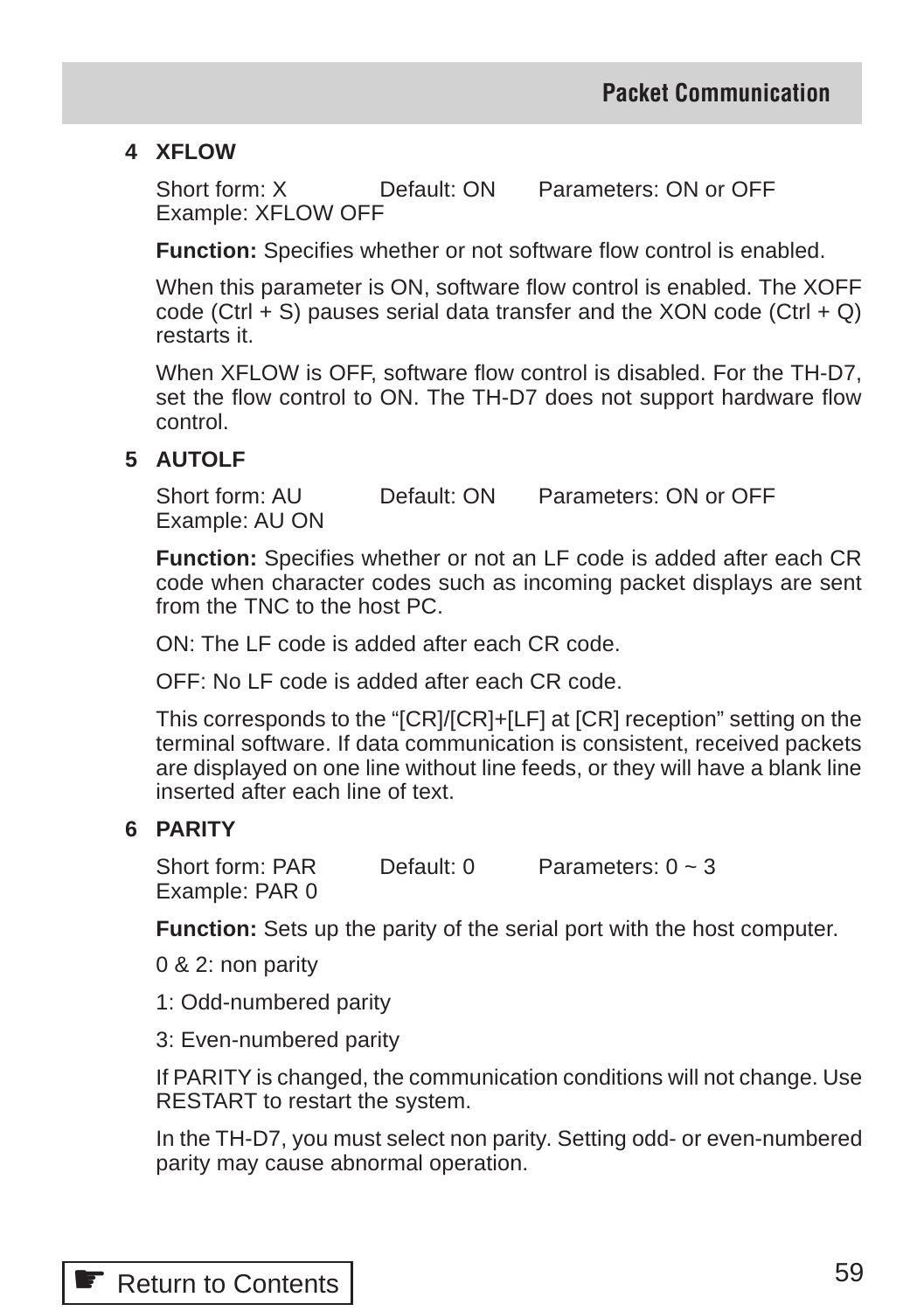## ■ **Communication Commands**

• **Basic commands for transmission and reception**

### **1 HBAUD**

Short form: HB Default: 1200 Parameters: 1200 or 9600 Examples: HBAUD 9600 or HB 1200

**Function:** Sets the data transfer speed between packet stations.

1200: Allows AFSK 1200 bps communication.

9600: Allows GMSK 9600 bps communication.

#### **2 MYCALL**

Short form: MY Default: NOCALL Parameters: 6 alphanumeric characters and the SSID Example: MY JN1YKX-15

**Function:** Sets your call sign (ID).

Normally, a call sign consists of up to 6 alphanumeric characters. However, by adding an SSID (Substation ID) to the call sign, one of 16 identification codes can also be used. To specify an SSID, place a hyphen ( - ) after the call sign and add a number from  $0 \sim 15$ .

### **3 XMITOK**

Short form: XM Default: ON Parameters: ON or OFF Example: XMITOK ON

**Function:** Specifies whether or not the PTT is set to ON.

ON: PTT is ON when data is transmitted (normal setting).

OFF: PTT remains OFF and no data is sent.

#### **4 CALIBRAT**

Short form: CAL Default: – Parameters: – Example: CAL

**Function:** Alternately outputs a space/mark square wave (50:50 ratio).

To return to Command mode, type Q. Transmission does not stop when you execute this command. To send data, apply a dummy load to the ANT jack, then transmit.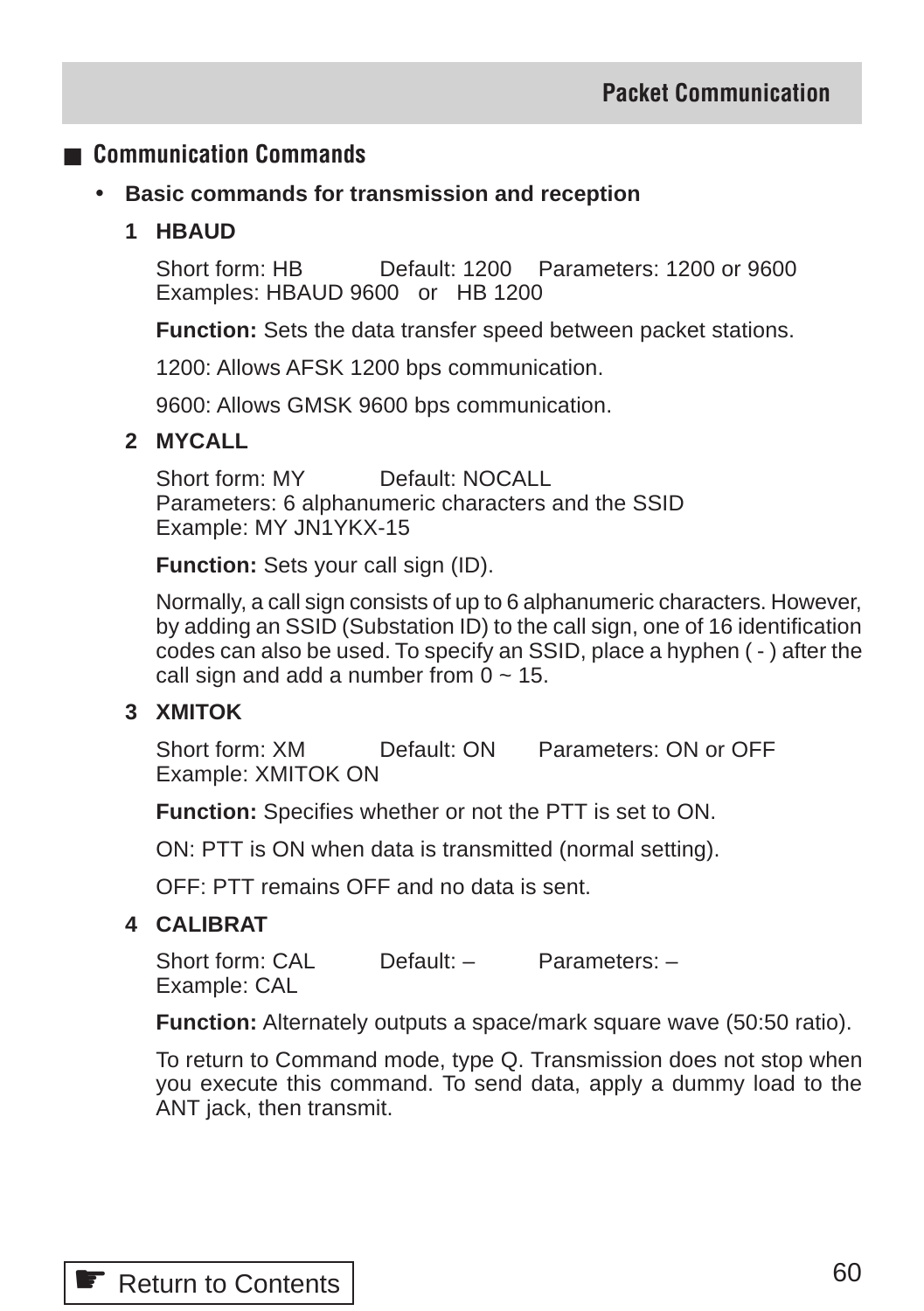### **5 LOOP**

Short form: LOOP Default: OFF Parameters: ON or OFF Example: LOOP ON

**Function:** When this parameter is ON, it performs a loop back test. The loop back is made internally in the TNC so you can monitor your own transmitted data.

During the loop back test, you canot transmit from your transceiver. Also, you cannot monitor received signals.

When LOOP is OFF, normal operation is performed.

#### • **Transmission commands**

This section explains the PPERSIST, PERSIST, SLOTTIME, and DWAIT commands. These are used to minimize the conflict of packets. Also explained is the TXDELAY command used for timing transmissions.

Because these commands are interrelated, refer to the explanations of the related commands. Simple diagrams are used to illustrate the timing relationships.

#### **1)** When PPERSIST is set to OFF:



- q When squelch is closed, the DWAIT count begins. If squelch is open during the count, the count stops and the TNC does not start to transmit.
- (2) When squelch closes, the DWAIT count restarts. If squelch is not open during the count, the TNC transmits.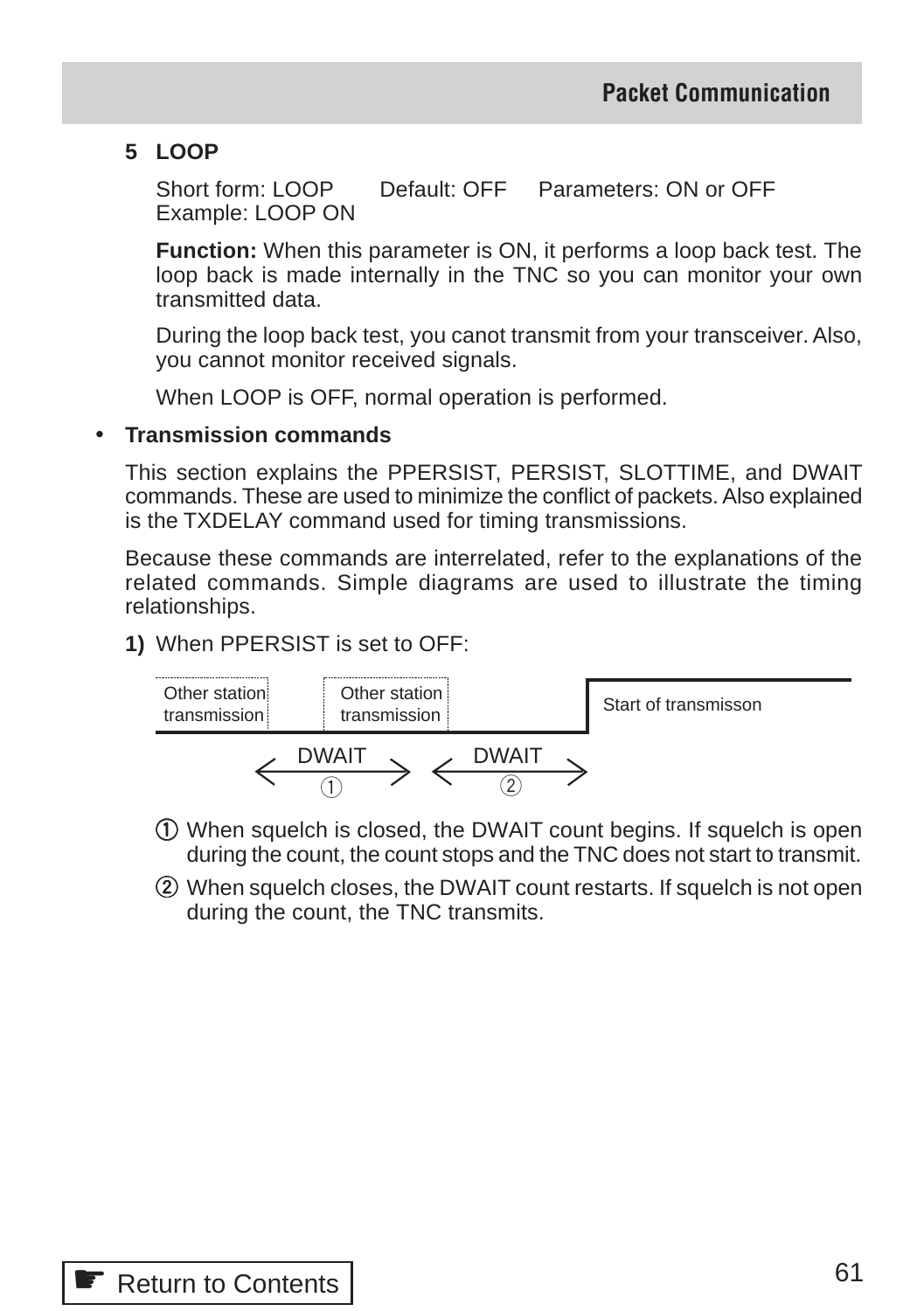**2)** When PPERSIST is set to ON (default):



- q When the transmission from the other station ends (not busy), a random number from  $0 \sim 255$  is generated. If that number is greater than the PERSIST number, a "miss" occurs and the TNC does not transmit.
- (2) When a "miss" occurs, the TNC waits for the SLOTTIME time and then generates another random number.
- (3) If the new number is greater than the PERSIST number, another "miss" occurs.
- **4**) The TNC again waits for the SLOTTIME time and then generates another random number.
- $\sigma$  If the new number is less than the PERSIST number, a "hit" occurs and transmission begins.

If another station transmits (busy) during the SLOTTIME waiting period, the count is aborted. A random number is generated when the channel becomes free.

**3)** TX delay time:



- q PTT is switched ON and transmission of the flag begins. The flag indicates the packet delimiters and synchronizes the data clock.
- (2) The TNC waits for the TXDELAY interval. This interval must include the TX attack time (the time from RX to TX) and enough time for the receiving station to receive the flag. If the receiving station is using a battery saver function, the transceiver will need some "wake-up" time. (We recommend you do not use the Save function.)
- **3**) After the TXDELAY, send the packet.
- r When transmission ends, PTT is switched off.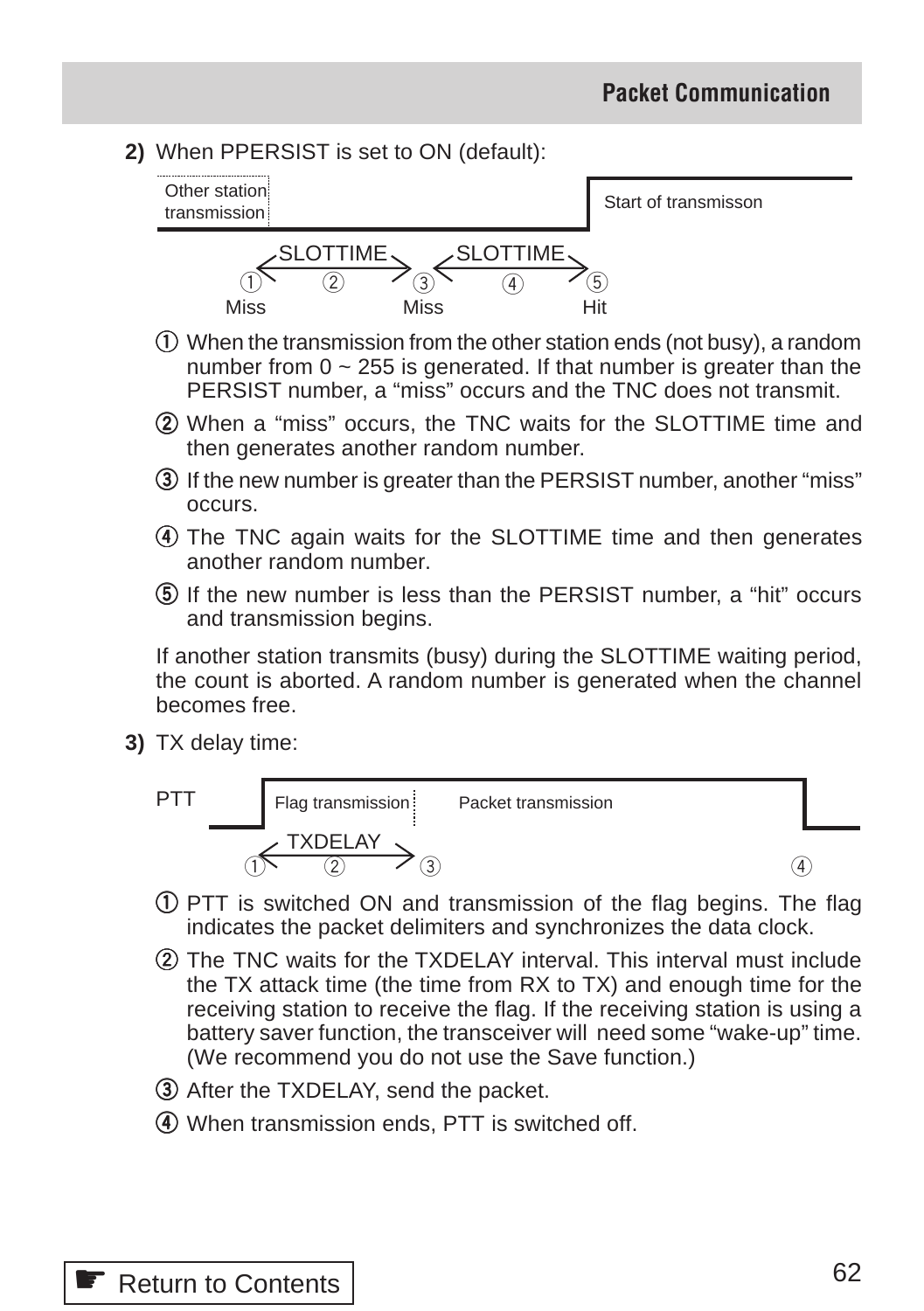### **1 PPERSIST**

Short form: PP Default: ON Parameters: ON or OFF Example: PP ON

**Function:** Specifies whether the P-persistent CSMA protocol is used.

ON: P-persistent CSMA is used. If a carrier is not detected and the channel is free, the PERSIST probability is used to determine whether or not the data will be sent. If the result is positive, the data is sent. If it is negative, the TNC waits for the SLOTTIME time and then tries again. This is an effective way to reduce the traffic when a channel becomes free. Without this, all stations would transmit as soon as the channel is free.

OFF: The ordinary carrier wave detection method (Non-persistent CSMA) is used. Transmission begins when the channel has been free (a carrier is not detected) for the DWAIT interval.

#### **2 PERSIST**

Short form: PF Default: 127 Parameters: 0 ~ 255 Example: PERSIST 63

**Function:** Sets the probability of a positive result when P-persistent CSMA is used.

PERSIST uses the principle of drawing lots to determine the time of a transmission. A random number from  $\overline{0} \sim 255$  is generated and if it is equal to or less than the specified value, the result is positive. If the number is greater than the set value, the result is negative.

If the specified value is too high, the conflict of packets will increase. If it is too low, the data may not be sent even when the channel is free.

#### **3 SLOTTIME**

Short form: SL Default: 3 Parameters: 0 ~ 255 Example: SL 5

**Function:** If the P-persistent CSMA protocol produces a negative result, SLOTTIME specifies the delay (in units of 10 milliseconds) until the next random number is generated.

#### **4 DWAIT**

Short form: DW Default: 30 Parameters: 0 ~ 255 Example: DWAIT 10

**Function:** In the Non persistent CSMA protocol (when PPERSIST is set to OFF), transmission starts when the DWAIT interval has passed.

When multiple stations are using the same channel, each station sets a different DWAIT setting to minimize the conflict of packets.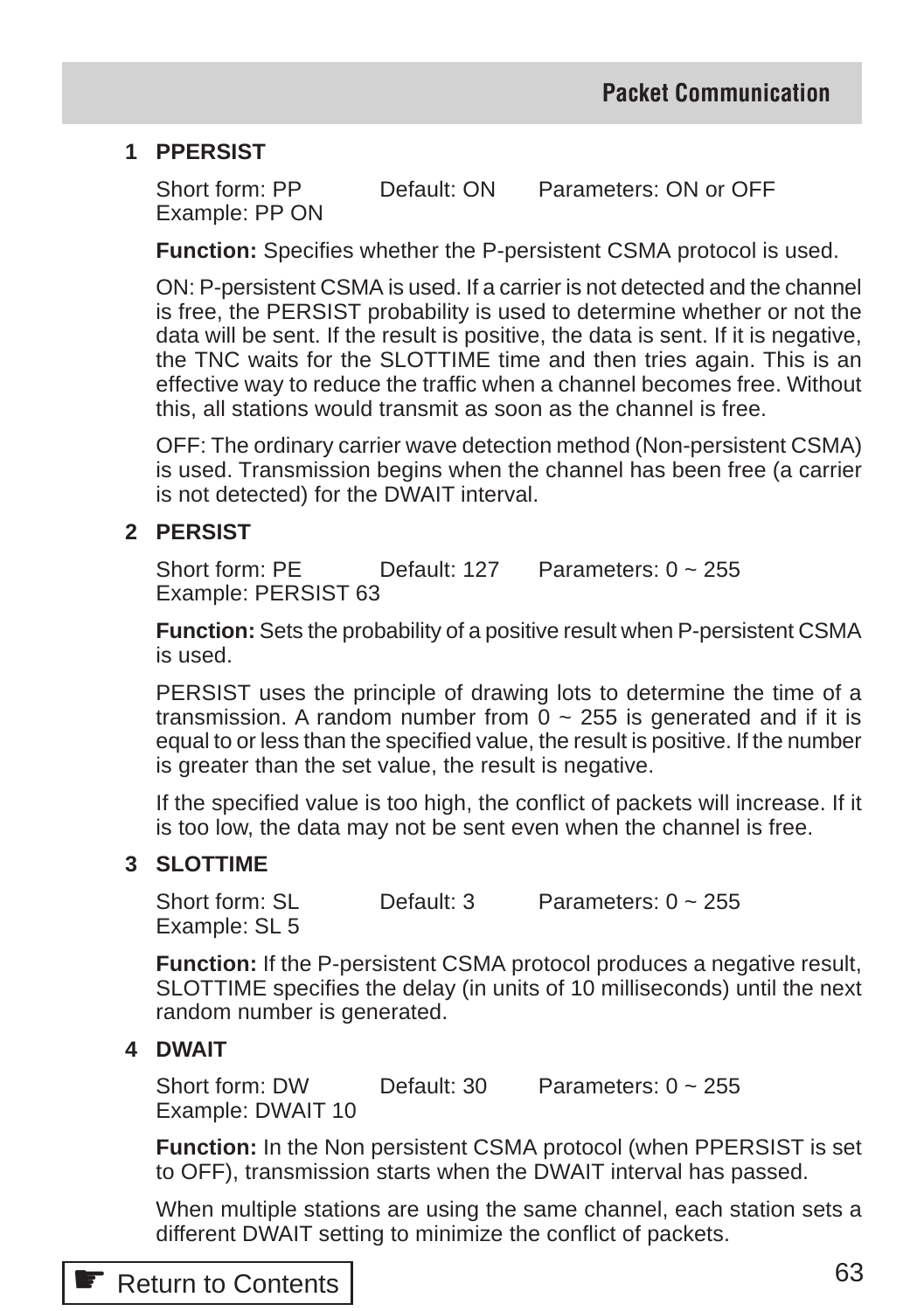### **5 TXDELAY**

Short form: TX Default: 50 Parameters: 0 ~ 255 Example: TX 80

**Function:** Sets the time delay from PTT ON to the start of transmission. The delay is specified in units of 10 milliseconds. The flag data is sent during this interval. The flag indicates the packet delimiters and it synchronizes the data clock.

TXDELAY must include:

- TX attack time: The time from RX to TX.
- Receiving time: Receiving station must recive the transmitted flag.
- Wake up time: If the transceiver at the receiving station is using a battery saver function, the transceiver will need some "wake-up" time. (We recommend you do not use the Battery Save function.)

#### **6 SOFTDCD**

Short form: SOFTDCD Default: OFF Parameters: ON or OFF Example: SOFTDCD ON

**Function:** Sets up a detection mode to detect the availability of the carrier frequency (whether or not other stations are transmitting).

ON: Software detect - If a received signal contains data, it is recognized as a busy channel.

OFF: Hardware detect - The transceiver is busy.

#### • **Reception commands**

#### **1 PASSALL**

Short form: PASSA Default: OFF Parameters: ON or OFF Example: PASSALL ON

**Function:** In the AX.25 protocol, the CRC code is used to check for errors in incoming frames. PASSALL determines how frames with errors are handled.

ON: Frames with errors are accepted.

OFF: Frames with errors are not accepted. Error-free data transfer can be achieved when set to OFF (normal operation).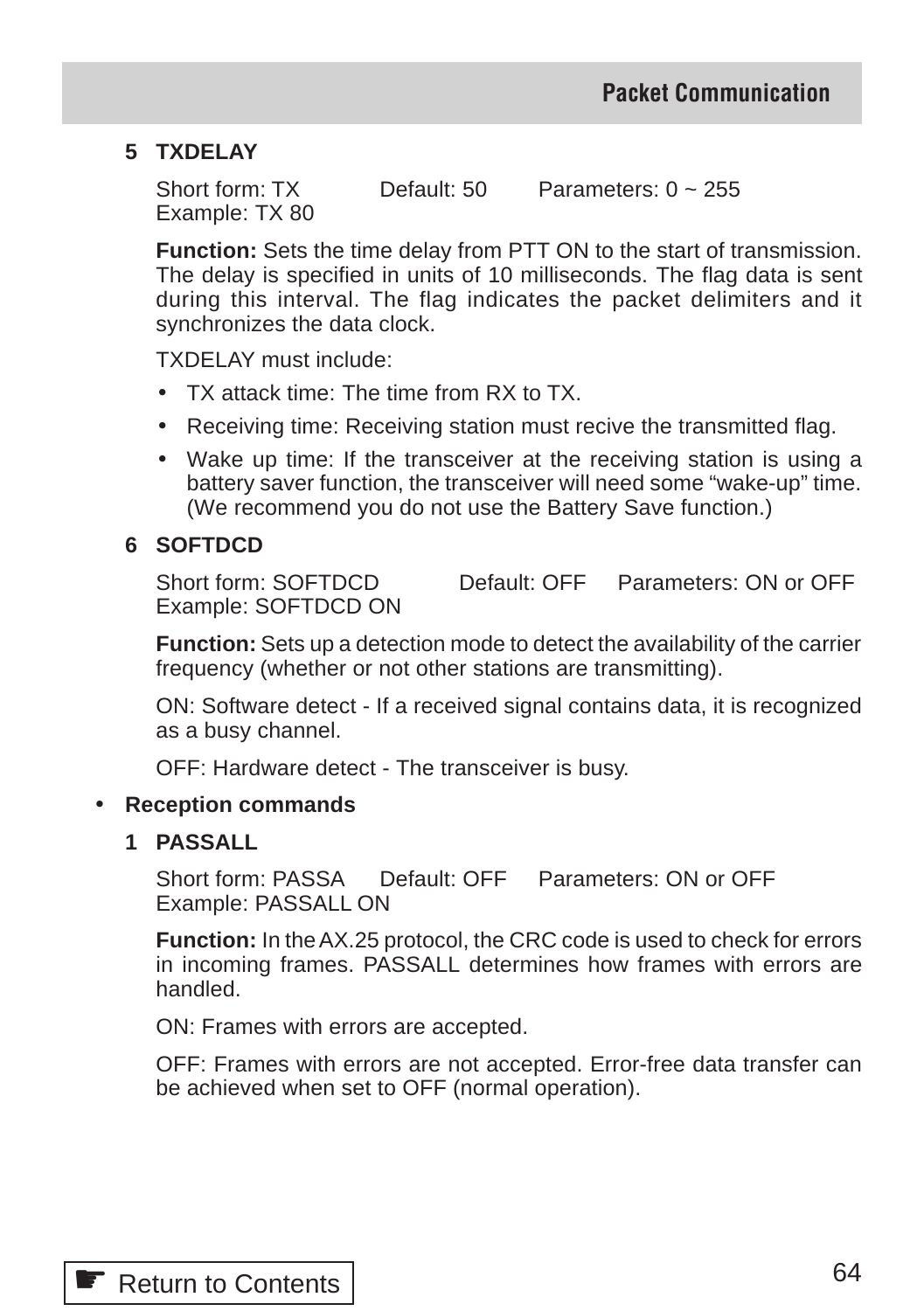## • **Commands for connecting and communicating with the other party**

## **1 CONNECT**

Short form: C Default: -Parameters: Destination call sign VIA digipeater 1, digipeater 2 ... digipeater 8 Examples: C WD6DJY-1 ; C WD6DJY-1 VIA KF6OSG-2 ; and C WD6DJY-1 V KF6OSG-2, KF6OSH-1

**Function:** Sends a connection request frame (SABM frame) to the specified station you want to communicate with. When a confirmation frame (UA frame) is received, "\*\*\*CONNECTED to destination-call-sign and digipeaters" appears and the connection is made. If no confirmation frame is received, it resends the connection request frame. After the stipulated number of retries, the connection times out.

This "confirmation data transfer" between the two stations uses the AX.25 protocol. These procedures allow error-free data transfer.

The "destination call sign" field specifies the call sign of the station you want to contact. The first of the examples given above shows an attempt to connect to WD6DJY-1 (the SSID is also specified).

If your signal cannot reach the other party directly, your connection can be relayed via digipeaters. Specify VIA (or V) after the destination call sign followed by a maximum of 8 digipeater stations, in order.

In the last example given above, your data hops as shown below.

You  $\rightarrow$  KF6OSG-2 $\rightarrow$  KF6OSH-1  $\rightarrow$  Destination (WD6DJY-1) You ← KF6OSG-2← KF6OSH-1 ← Destination (WD6DJY-1)

For more information about frames, refer to the AX.25 Protocol Specifications or the Packet Communication Handbook.

### **2 DISCONNE**

Short form: D Default: - Parameters: -Example: D

**Function:** Sends a disconnect request frame (DISC frame) to the station you are connected with. When you receive a confirmation frame from the other party, "\*\*\*DISCONNECTED" appears and you are disconnected.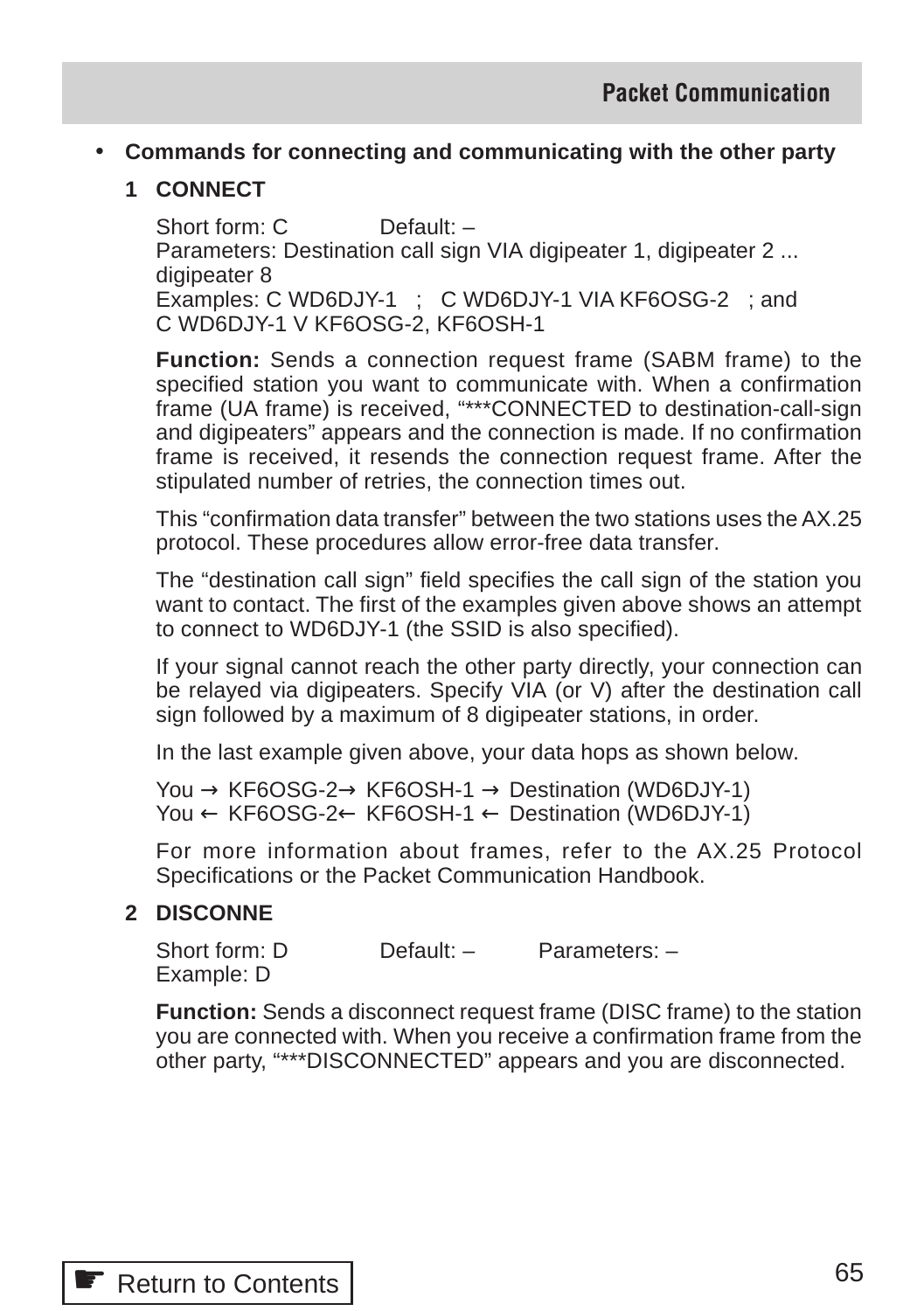### **3 CMSG**

Short form: CMS Default: OFF Parameters: ON or OFF Example: CMSG ON

**Function:** When set to ON and a connection is made, a message is automatically sent to the destination. The content of the message is specified by CTEXT.

When set to OFF, a message is not automatically sent.

### **4 CTEXT**

Short form: CT Default: – Parameters: Up to 159 characters Example: CT I'M OUT. CATCH YOU LATER.

**Function:** When CMSG is ON and a connection is made, the characters set by this command are sent automatically.

On the TH-D7 TNC, the CTEXT and LTEXT messages are the same. When you set the LTEXT message, the CTEXT message also changes. When a GPS receiver is connected to the transceiver, the LTEXT message is automatically updated, thus the CTEXT message also changes.

#### **5 CMSGDISC**

Short form: CMSGD Default: OFF Parameters: ON or OFF Example: CMSGD ON

**Function:** This command is enabled only when CMSG is ON. If CMSG is OFF, this command is ignored.

ON: Automatically disconnects after a connection has been made and the CTEXT message has been sent.

OFF: Does not automatically disconnect.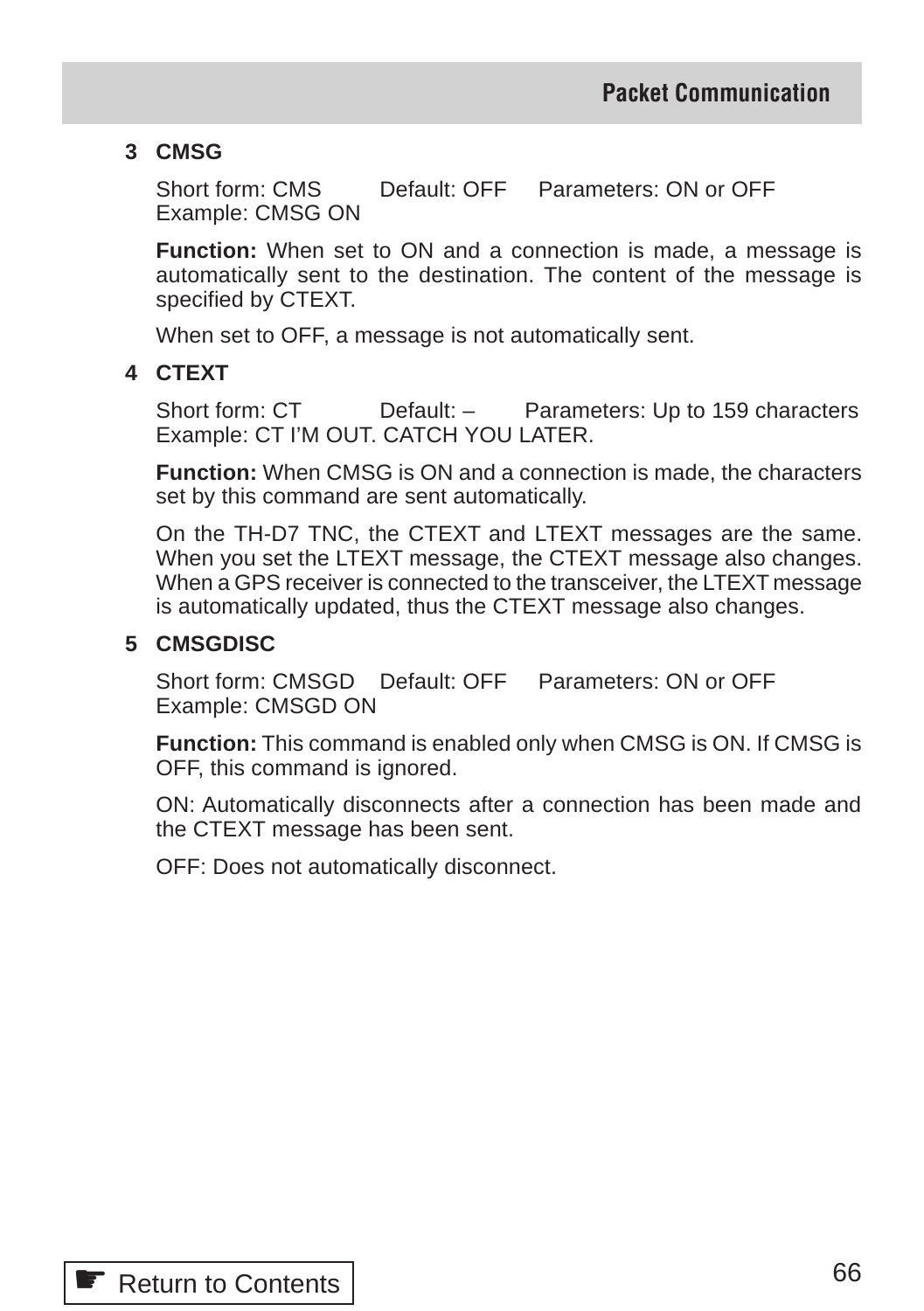#### **6 RESPTIME**

Short form: RES Default: 5 Parameters: 0 ~ 250 Example: RES 5

**Function:** When an information frame (I frame) is successfully received from a connected station, a confirmation frame must be returned. A reply is not sent as soon as an information frame is received. By delaying the reply, one reply can be sent for a group of information frames received consecutively. One reply can be used to confirm up to 7 frames. This allows fewer confirmation frames to be sent when consecutive information frames are sent as a file.

RESPTIME specifies the delay between an information frame being received and the reply being returned. The delay is set in units of 100 milliseconds.

A large value increases the time until a reply is sent. It may deteriorate on the quality of data transfer. If you set a value too large, information frames may be resent before you send a reply.

#### **7 FRACK**

Short form: FR Default: 3 Parameters: 0 ~ 250 Example: FR 5

**Function:** You should receive a confirmation frame from the connected station when the information frame (I frame) you sent arrives successfully. If no reply arrives after a set period of time, the system assumes the transmission failed and the I frame is sent again. Replies are also expected for other frames, such as connection request (SABM) frames. If no response is received when these frames are sent, they are also sent again.

This command specifies the interval time (in seconds) for resending a frame.

When the connection is made using digipeaters, the interval is automatically set as follows: (Hopped digipeaters x 2 + 1) x FRACK value. When a digipeater relays a packet, it does not send a reply. The time required for the transmitted packet to reach its destination and for a reply to be returned is equivalent to the number of digipeater hops multiplied by 2. The TH-D7 automatically changes the interval time according to the number of digipeaters.

If the channel is busy and the station is unable to send a reply, the frame may be resent. This adds even more traffic to a crowded channel. Set a slightly larger FRACK value to avoid this.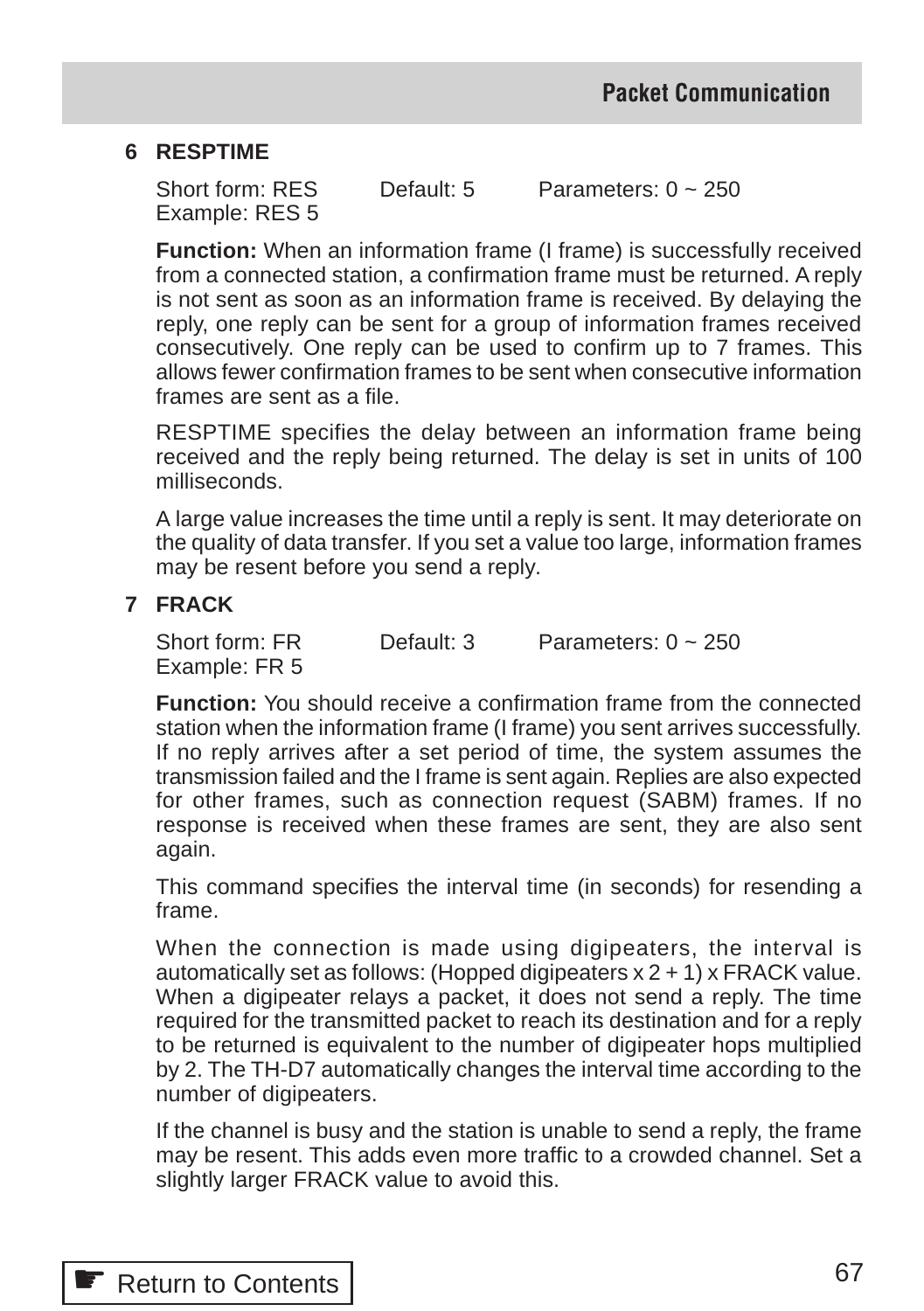### **8 RETRY**

Short form: RE Default: 10 Parameters: 0 ~ 15 Example: RE 15

**Function:** If there is no reply from the station after the time specified in FRACK, the frame is resent.

RETRY sets the maximum number of retries.

When the retry count exceeds the RETRY value, "\*\*\* retry count exceeded" and "\*\*\* DISCONNECTED" are displayed. The connection is cut. Under the original AX.25 protocol, a connection request frame (SABM frame) will be sent. TNCs are provided with a RELINK command to send the reconnection request stipulated in the AX.25 protocol. The TH-D7 RELINK command is set to ON and cannot be changed.

#### **9 TRIES**

Short form: TRI Default:  $0$  Parameters:  $0 \approx 15$ Example: TRI 0

**Function:** Resets or checks the current RETRY count.

#### **10 CHECK**

Short form: CH Default: 30 Parameters: 0 ~ 250 Example: CH 12

**Function:** While you are connected but no data transfer is in progress, CHECK sends a query to the connected station to check whether or not they are on standby.

After packet transmission from the connected station stops, the transceiver waits for the CHECK time before sending a check packet. The time is specified in units of 10 seconds.

#### **11 FIRMRNR**

Short form: FIR Default: OFF Parameters: ON or OFF Example: FIR ON

**Function:** When the connected station sends you an RNR frame indicating they are not ready to receive and would like you to wait before sending any data, FIRMRNR specifies whether or not you send a packet anyway.

ON: When you receive an RNR frame, no packets are sent until you receive the next frame from the other party.

OFF: Packets are sent regardless of whether or not the other party is able to receive data. This may result in the transmission of packets that are unlikely to be received, resulting in less efficient channel use.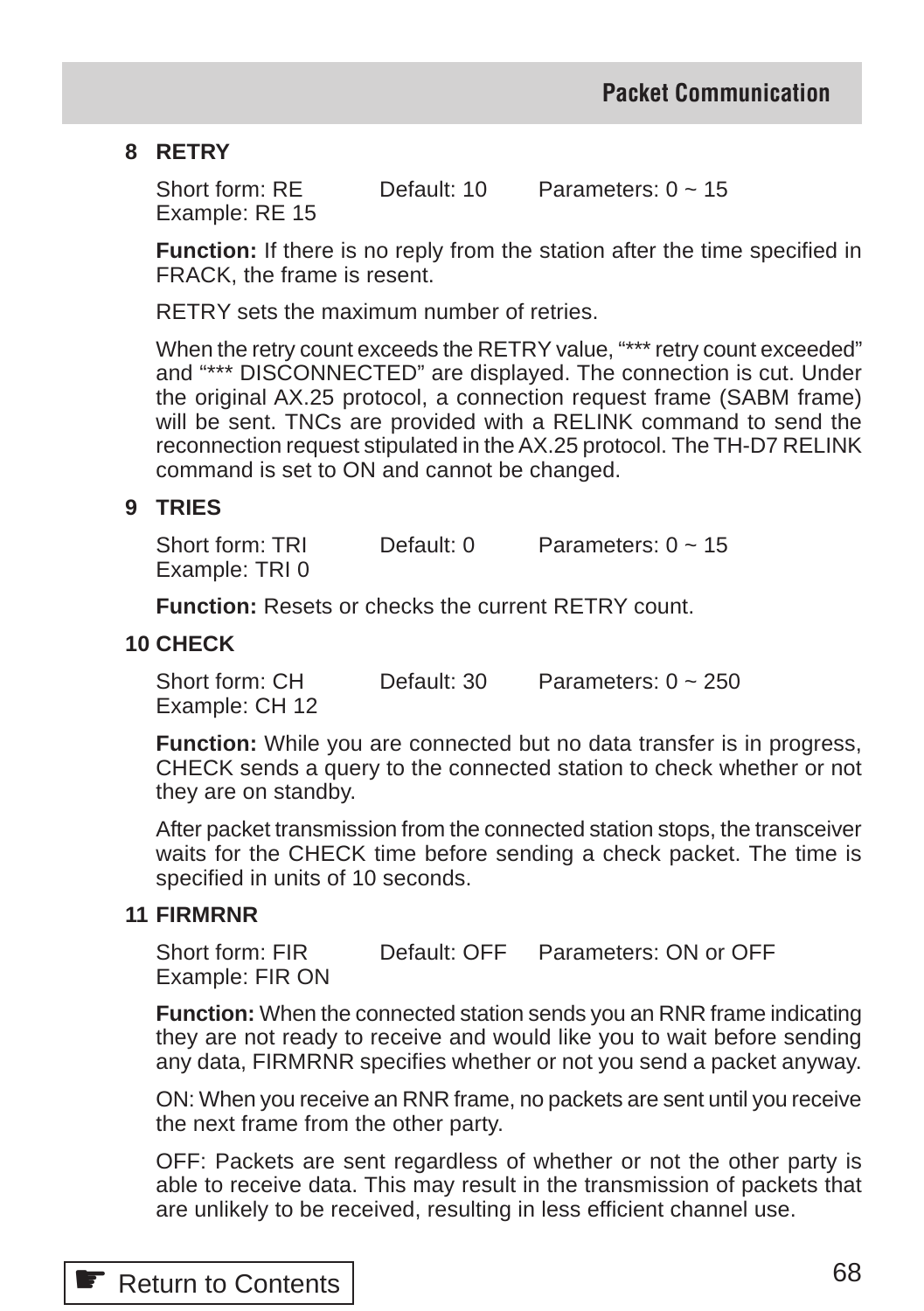#### **12 CONOK**

Short form: CONO Default: ON Parameters: ON or OFF Example: CONOK ON

**Function:** When this parameter is ON, the Connection Request is responded to. After receiving the Connection Request (SABM) frame from the other station, an Acknowledgement (UA) frame is sent back to the station of origin.

When CONOK is OFF, the Connection Request is not responded to. After receiving the SABM frame from the other station, a Disconnection Mode (DM) frame is returned.

#### • **Commands when not connected to another party**

When you communicate without connecting to another party, the packet is sent to unspecified stations. Packets with errors are simply discarded by the receiving stations so no resend requests are issued. Also, the sending station sends continuously and so does not perform any resends. 100% error-free transmission cannot be guaranteed. Use this communication mode when you are chatting with many people at the same time, when you want to send a message to multiple unspecified stations, or when you are sending GPS position data.

#### **1 TXUIFRAM**

Short form: TXU Default: ON Parameters: ON or OFF Example: TXU ON

**Function:** Specifies whether or not Unprotocol packets (packets sent while unconnected) other than beacons can be sent.

ON: Unprotocol packets are sent.

OFF: Unprotocol packets are not sent.

If you are disconnected while you are sending files, the remaining files can still be sent as unprotocol files. The files are sent as a continuous stream and the channel becomes overcrowded. This can be avoided by setting TXUIFRAM to OFF.

#### **2 UNPROTO**

Short form: U Default: CQ Parameters: Destination call sign VIA digipeater 1, digipeater 2 ... digipeater 8 Examples: U GPS ; and U CQ V JA1YKX

**Function:** Sets the call sign and the digipeaters when a packet is sent without first making a connection.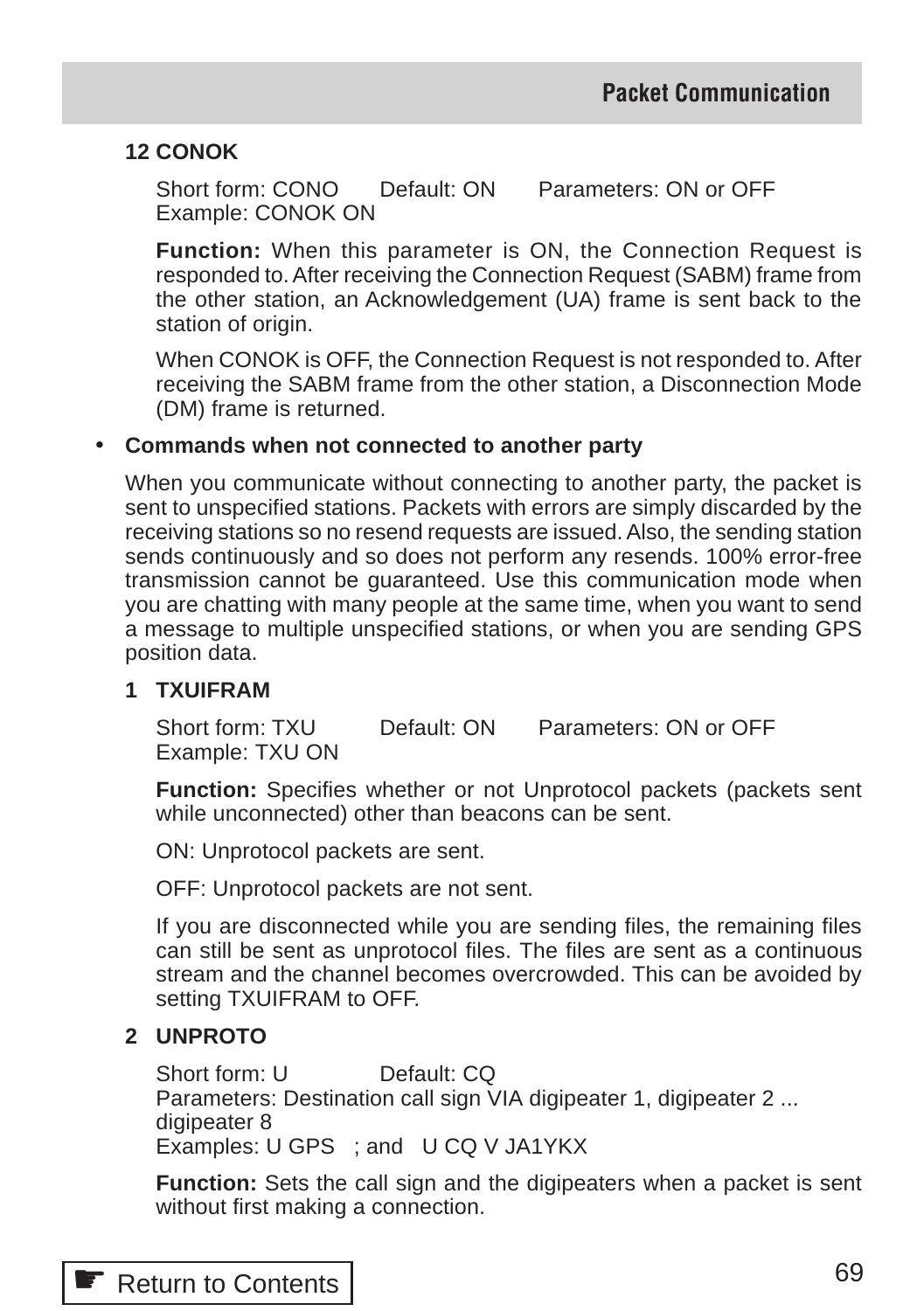### **3 BEACON**

Short form: B Default: FVERY 0 Parameters: EVERY (E) or AFTER (A)  $0 \sim 250$ Example: B E 6

**Function:** Sets the timing of beacon transmission.

EVERY: The beacon packet is sent at intervals of the specified periods.

AFTER: The beacon packet is sent only once after the specified periods.

When 0 is specified, no beacon is sent.

A value between 1 and 250 (in units of 10 seconds) sets the interval.

#### **4 BTEXT**

Short form: BT Default: -Parameters: Up to 159 characters Example: BT This is the beacon message.

**Function:** Specifies the data transmitted as a beacon. A character string of up to 159 characters can be specified.

If BTEXT is blank, the beacon is not transmitted.

To clear the BTEXT message, use BT %.

#### • **Commands that control how packets are generated**

Text entered in Converse mode is transmitted as packets. These commands specify how these packets are generated.

When the text entered in Converse mode meets any of the conditions given below, the text entered up to that point is collected into one information frame (I frame).

- ◆ A specific character code is entered; SENDPAC and the related CR command.
- ◆ A specified length is reached; PACLEN.
- ◆ A specified time has passed; PACTIME and the related CPACTIME command.

Multiple frames can be collected into one transmission. MAXFRAME determines the maximum number of frames.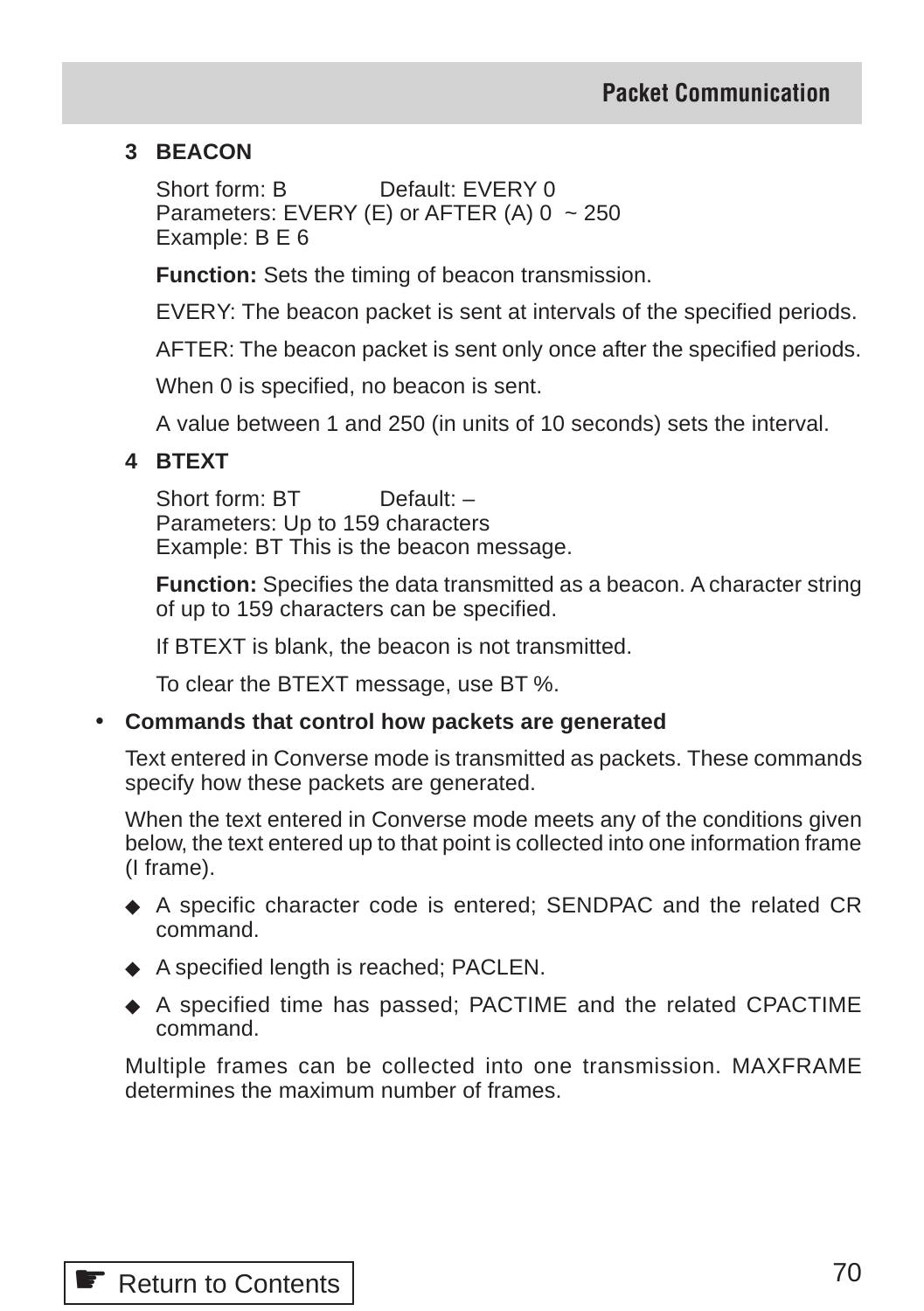### **1 SENDPAC**

Short form: SE Default: \$0D Parameters: 0 ~ \$7F Example: SENDPAC \$0D

**Function:** In Converse mode, when the character code specified in SENDPAC is entered, the text entered up to that point is collected into an I frame and transmitted.

The default setting is [CR].

The character code specified in SENDPAC is not included in the I frame.

#### **2 CR**

Short form: CR Default: ON Parameters: ON or OFF Example: CR ON

**Function:** Specifies whether or not the [CR] code is added to the end of each transmitted packet.

ON: Added

OFF: Not added

Normally, no [CR] code is inserted when the I frame is generated because the SENDPAC command string is \$0D (which is the CR code). However, when the CR command is ON, a [CR] code is added to the end of each I frame.

### **3 PACLEN**

Short form: P Default: 128 Parameters: 0 ~ 255 Example: P 78

**Function:** When the entered character text reaches the specified PACLEN value (in bytes), they are collected into an I frame.

#### **4 PACTIME**

Short form: PACT Default: AFTER 10 Parameters: EVERY (E) or AFTER (A)  $0 \sim 250$ Example: PACT A 10

**Function:** When CPACTIME is ON, it is enabled in Converse mode.

EVERY: An I frame is assembled every time the interval specified has elapsed. If no characters have been entered during an interval, the frame is not sent.

AFTER: An I frame is assembled when there has been no keyed input for the interval specified.

The entered number specifies the time used in units of 100 milliseconds.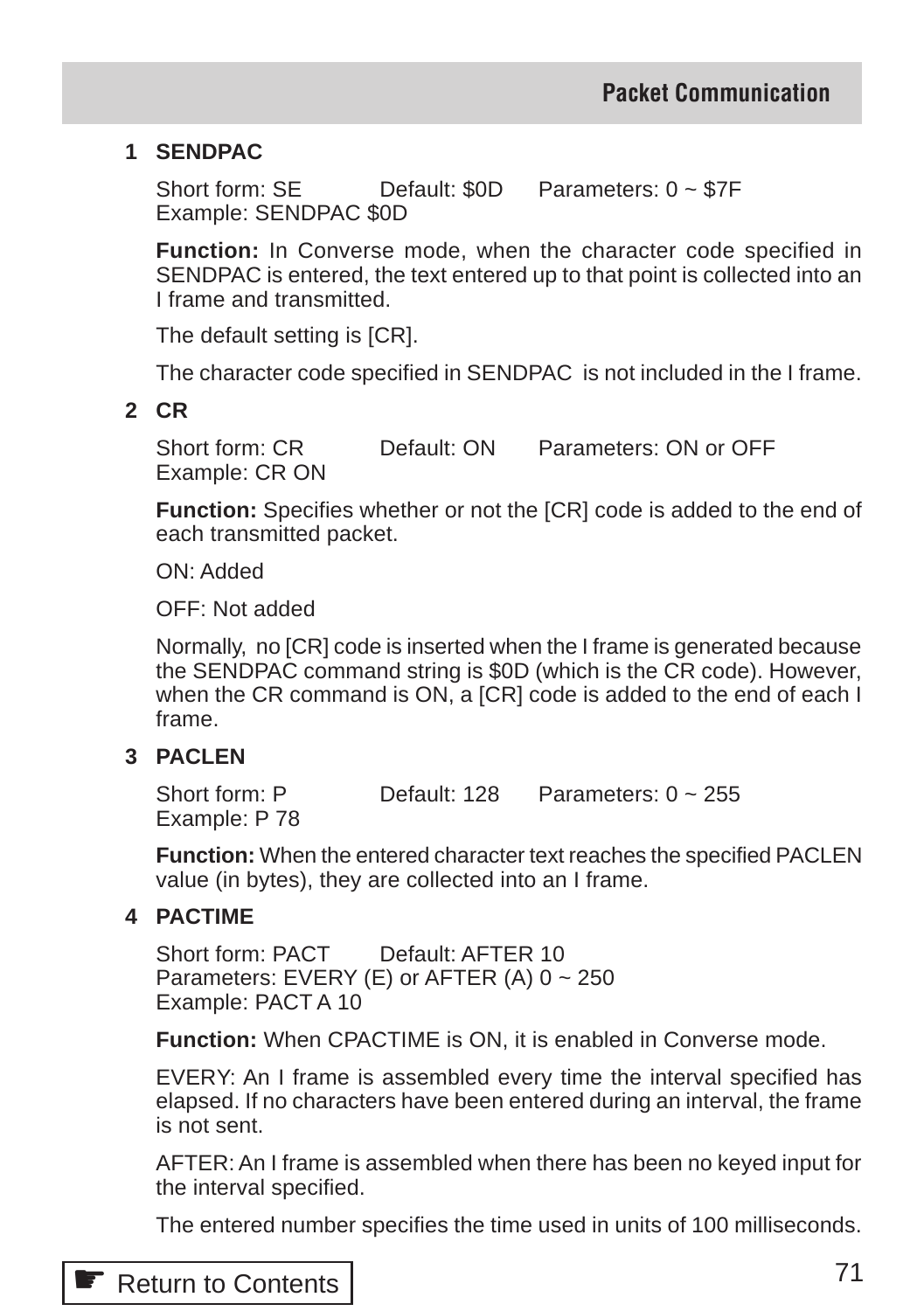#### **5 CPACTIME**

Short form: CP Default: OFF Parameters: ON or OFF Example: CP OFF

**Function:** Specifies whether or not PACTIME is enabled in Converse mode.

ON: PACTIME is enabled in Converse mode.

OFF: PACTIME is disabled in Converse mode.

#### **6 MAXFRAME**

Short form:  $MAX$  Default: 4 Parameters:  $1 \approx 7$ Example: MAX 7

**Function:** When data is transmitted, a number of frames queued for sending are collected into one packet. MAXFRAME specifies the maximum number of frames collected in one packet.

The capacity of the buffer memory in the TH-D7 TNC is limited, so do not use too large a value for MAXFRAME.

#### • **Monitor commands**

#### **1 MONITOR**

Short form: M Default: ON Parameters: ON or OFF Example: M ON

**Function:** Specifies whether or not packet communication is monitored.

ON: Monitors the packets, including packets not addressed to you.

OFF: Does not monitor (display) the packets.

#### **2 MCOM**

Short form: MCOM Default: OFF Parameters: ON or OFF Example: MCOM ON

**Function:** Specifies the type of frame to be monitored.

ON: All frames are monitored.

OFF: Only I frames are monitored.

When ON is specified, the frame status is displayed between < > brackets. The details of this information are explained below. For more information on the meanings of the respective codes, refer to the AX.25 Protocol Specifications or the Packet Communication Handbook.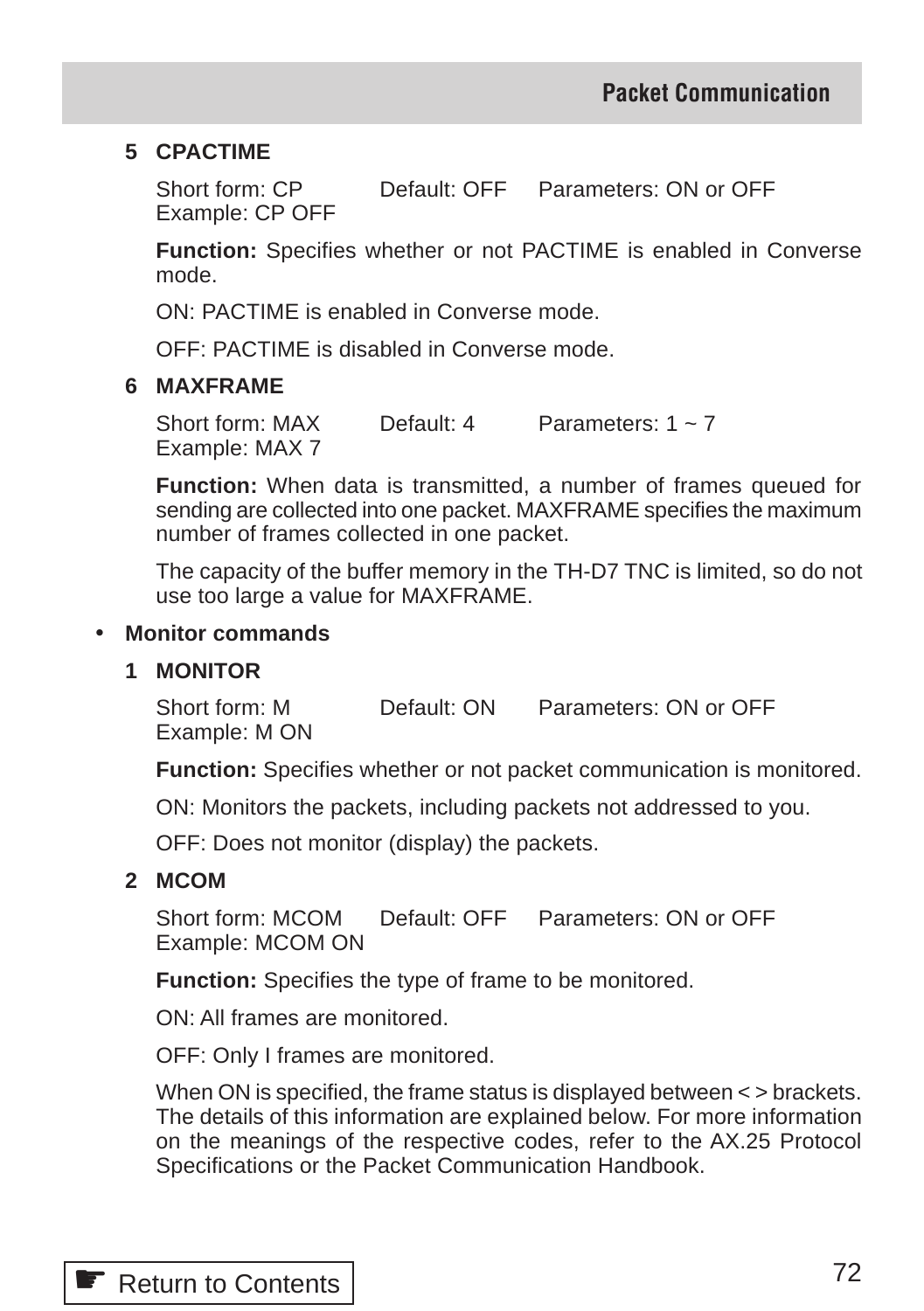- Frame type
	- [I] Information (I)
	- [RR] Receive Ready (RR)
	- [RNR] Receive Not Ready (RNR)
	- [REJ] Reject (REJ)
	- [C] Connect request (SABM)
	- [D] Disconnect (DISC)
	- [DM] Disconnect Mode notification (DM)
	- [UA] Unnumbered Acknowledge (UA)
	- [FRMR] Frame Reject notification (FRMR)
	- [UI] Unnumbered Information (UI)
- Poll/final bit
	- [P] Poll bit ON
	- [F] Final bit ON
- Command/response identification
	- [C] Command
	- [R] Response
- Sequence number
	- $[Rn]$  Receive sequence number  $(n = 0 \sim 7)$
	- [Sn] Send sequence number  $(n = 0 \sim 7)$

## **3 MCON**

Short form: MC Default: OFF Parameters: ON or OFF Example: MC ON

**Function:** Specifies whether or not monitoring is performed while you are connected.

ON: Monitoring is performed while you are connected.

OFF: Monitoring is not performed while you are connected.

**4 MALL**

Short form: MA Default: ON Parameters: ON or OFF Example: MA ON

**Function:** When MALL is ON, all stations are monitored.

When MALL is OFF, only stations that have sent packets and are not yet connected are monitored.

**■ [Return to Contents](#page-1-0)**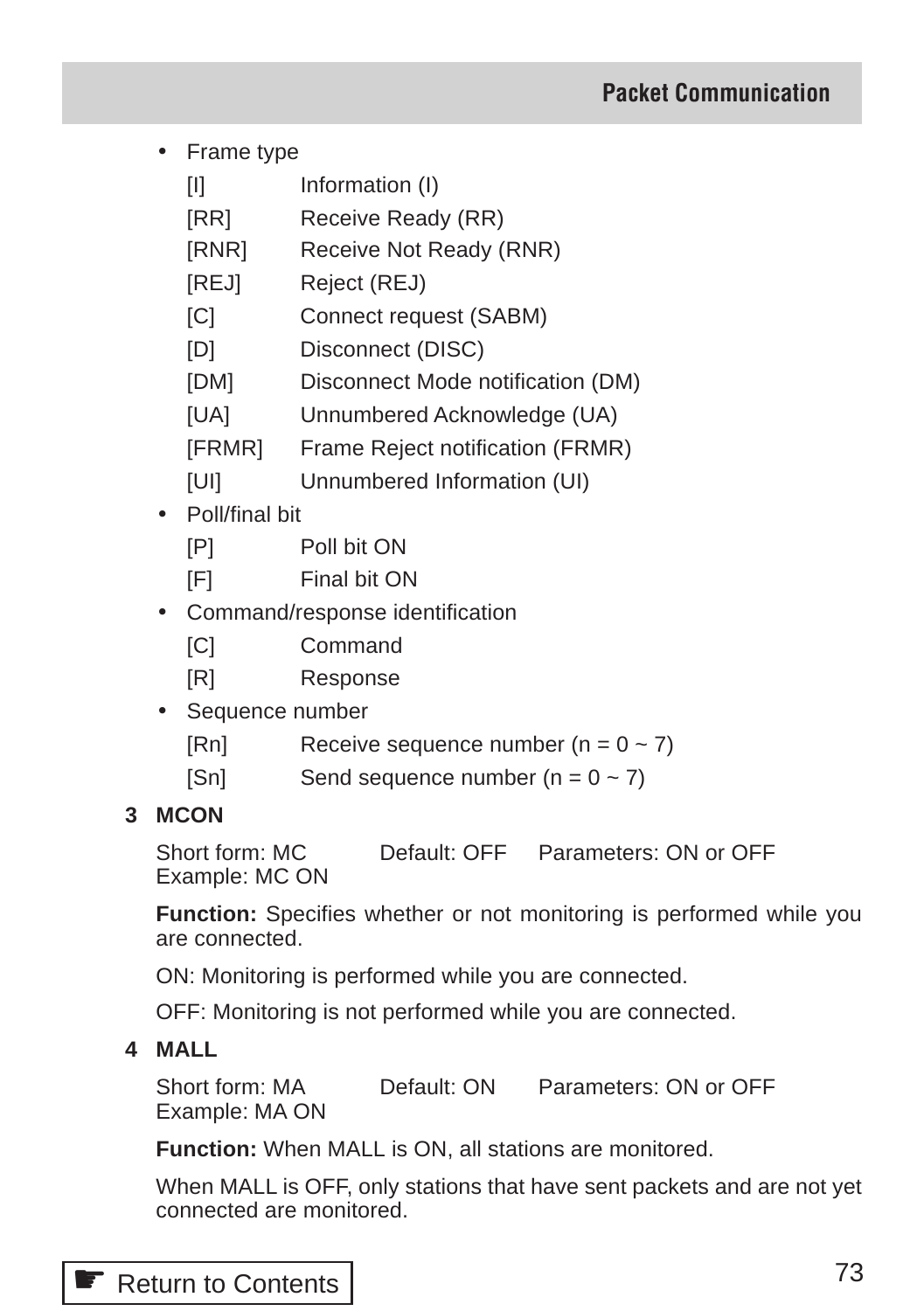## **5 MRPT**

Short form: MR Default: ON Parameters: ON or OFF Example: MR ON

**Function:** Specifies whether or not the digipeater path is included in the header. (The header shows the sender's and destination's call sign.)

ON: The path is included. An asterisk ( \* ) is added to packets sent via digipeaters.

OFF: The path is not included.

## **6 TRACE**

Short form: TRAC Default: OFF Parameters: ON or OFF Example: TRACE ON

**Function:** When TRACE is ON, the frame content is displayed in detail. The frame is displayed in hexadecimal notation in the left block, and the ASCII codes are shown in the right block.

## • **GPS Commands**

## **1 GBAUD**

Short form: GB Default: 4800 Parameters: 4800 or 9600 Example: GBAUD 4800

**Function:** Sets the bit rate for the GPS port.

4800: Sets the bit rate to 4800.

9600: Sets the bit rate to 9600.

## **2 LPATH**

Short form: I PA Default: GPS Parameters: Destination call sign VIA digipeater 1, digipeater 2 ... digipeater 8 Example: LPA GPS

**Function:** Sets the destination (identifier) and digipeaters when a GPS beacon is sent. This corresponds to the UNPROTO of the beacon.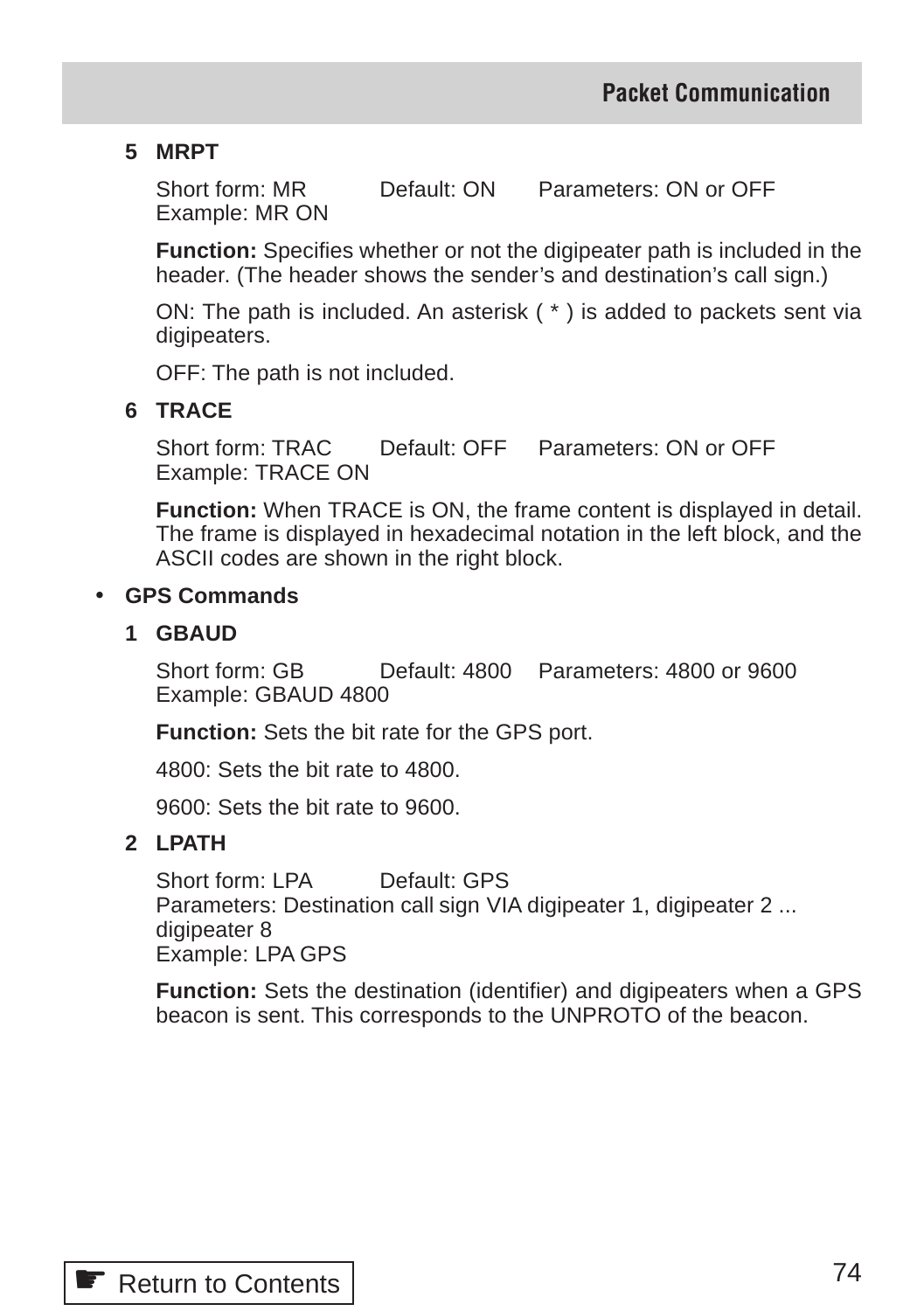## **3 LOCATION**

Short form: LOC Default: EVERY 0 Parameters: EVERY (E) or AFTER (A)  $0 \sim 250$ Example: LOC E 1

**Function:** Sets the interval used for the transmission of the message specified in LTEXT as a GPS beacon.

EVERY: The message is sent at intervals of the duration specified.

AFTER: The message is sent one time, when no packets have been sent for the period specified.

The time period is specified in units of 10 seconds. No GPS beacon is sent when 0 is specified.

This command corresponds to the BEACON command of the beacon.

## **4 LTEXT**

Short form: LT Default: -Parameters: up to 159 characters Example: LTEXT text of LT

**Function:** The content of LTEXT is sent as a beacon at intervals of the LOCATION duration. If nothing is entered in LTEXT, no beacon is sent.

To clear the LTEXT message, use LT %.

In addition to being specified in LTEXT, the message text can also be set automatically using data from a connected GPS receiver. (GPSTEXT is used to set automatically specified messages.)

## **5 LTMON**

Short form: LTM Default: 0 Parameters: 0 ~ 250 Example: LTMON 5

**Function:** The LTEXT message can be monitored. LTMON specifies the intervals of LTEXT monitor output (in seconds).

If 0 is specified, LTEXT is not monitored

You cannot monitor the packets you send as beacons. By using LTEXT to periodically display the packets being sent, you can check the current LTEXT message. This will, however, increase the load on the terminal software.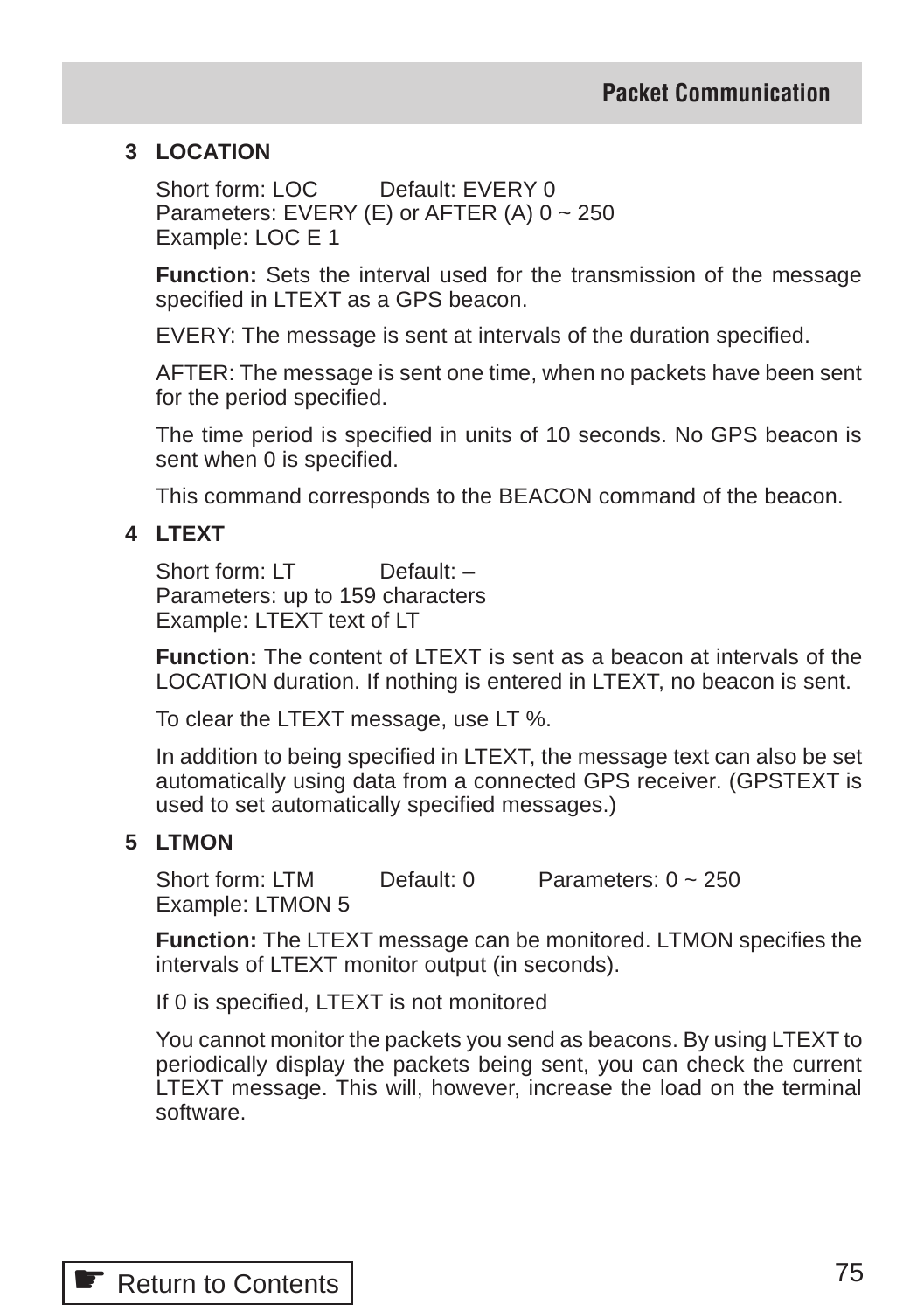## **6 LTMHEAD**

Short form: LTMH Default: ON Parameters: ON or OFF Example: LTMHEAD

**Function:** Specifies whether a header (call sign, etc.) is added to the simulated message displayed by LTMON.

ON: The header is added and sent to the COM port in the format used when data from other stations is displayed on the host computer monitor.

OFF: The header is not added. Only the LTEXT message is sent to the COM port.

## **7 GPSTEXT**

Short form: GPST Default: \$PNTS Parameters: up to 6 characters Example: GPST \$GPRMC

**Function:** When the beginning of the data input from the GPS port matches the character string specified in GPSTEXT, the contents of LTEXT are automatically overwritten by the input data from the GPS port.

The GPSTEXT settings are shown in the table below. If the beginning of the input data does not match the GPSTEXT character string, the sentence specified in GPSTEXT is reconfigured using the previously interpreted GPS data and the result is used to automatically update LTEXT.

| Sentences that can be interpreted | Sentences that can be reconfigured |
|-----------------------------------|------------------------------------|
| \$GPGGA                           | \$GPGGA                            |
| \$GPRMC                           | \$GPRMC                            |
| \$GPVTG                           | \$GPVTG                            |
| \$GPZDA                           | \$GPZDA                            |
| SONY                              | <b><i>SPNTS</i></b>                |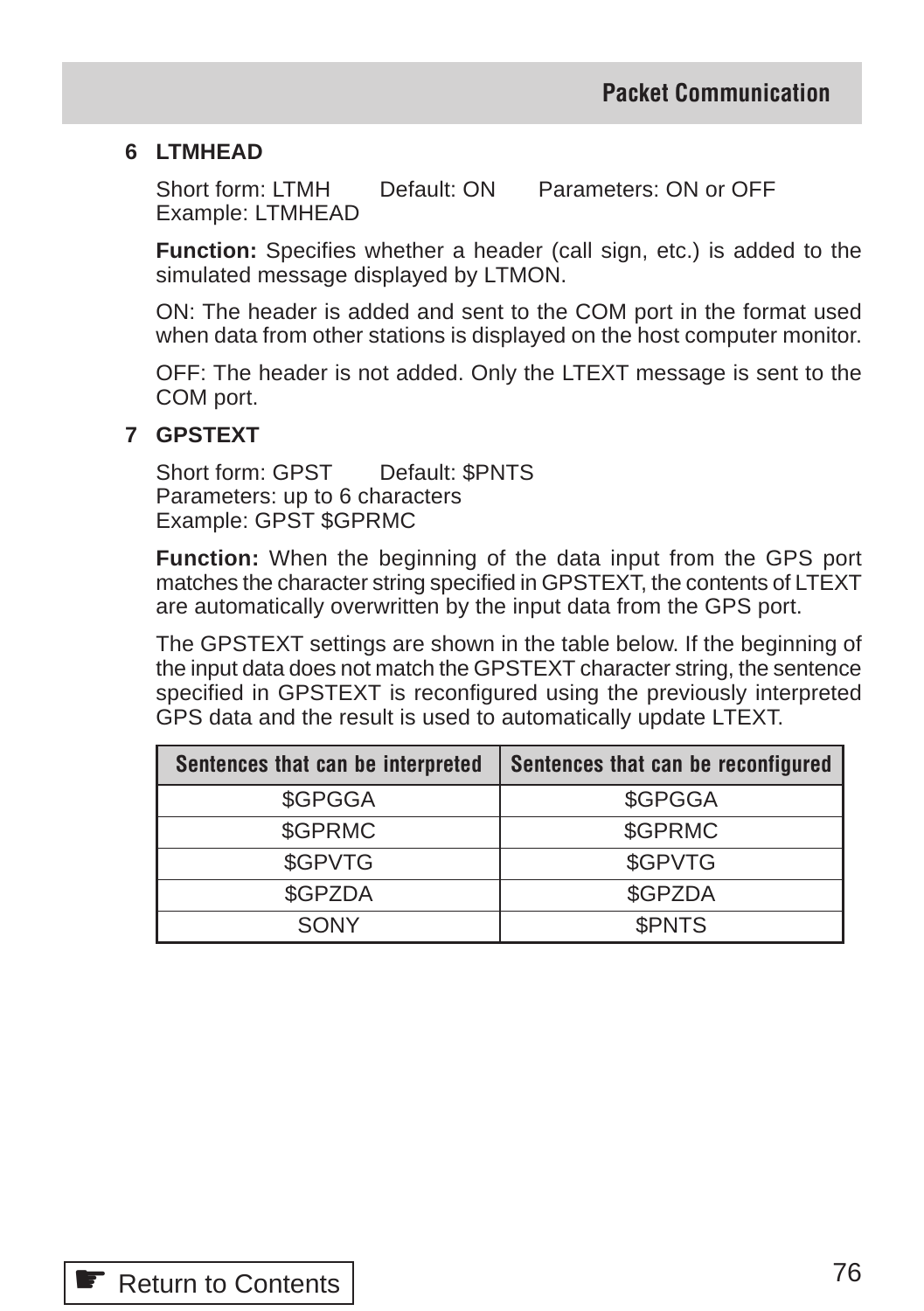#### **8 NTSGRP**

Short form: NTSGRP Default: 000 Parameters: 3 alphanumeric characters Example: NTSGRP ABC

**Function:** Specifies the group code used when a \$PNTS sentence is created.

Group codes consisting of 3 alphanumeric characters  $(0 \sim 9, A \sim Z)$  can be specified.

This code is used by the PC software to ensure that only beacons with matching group codes are displayed.

**Note:** This command is only used on the NAVITRA system in Japan.

#### **9 NTSMRK**

Short form: NTSMRK Default: 0 Parameters: 0 ~ 14 Example: NTSMRK 13

**Function:** Specifies the icon number used when a \$PNTS sentence is created.

This icon number is used by the PC software to generate an icon when the position is plotted.

**Note:** This command is only used on the NAVITRA system in Japan.

## **10 NTSMSG**

Short form: NTSMSG Default: -Parameters: 20 characters Example: NTSMSG This is a test.

**Function:** Specifies the message used when a \$PNTS sentence is created.

The PC software is used to display this message at the same time the position is plotted.

**Note:** This command is only used on the NAVITRA system in Japan.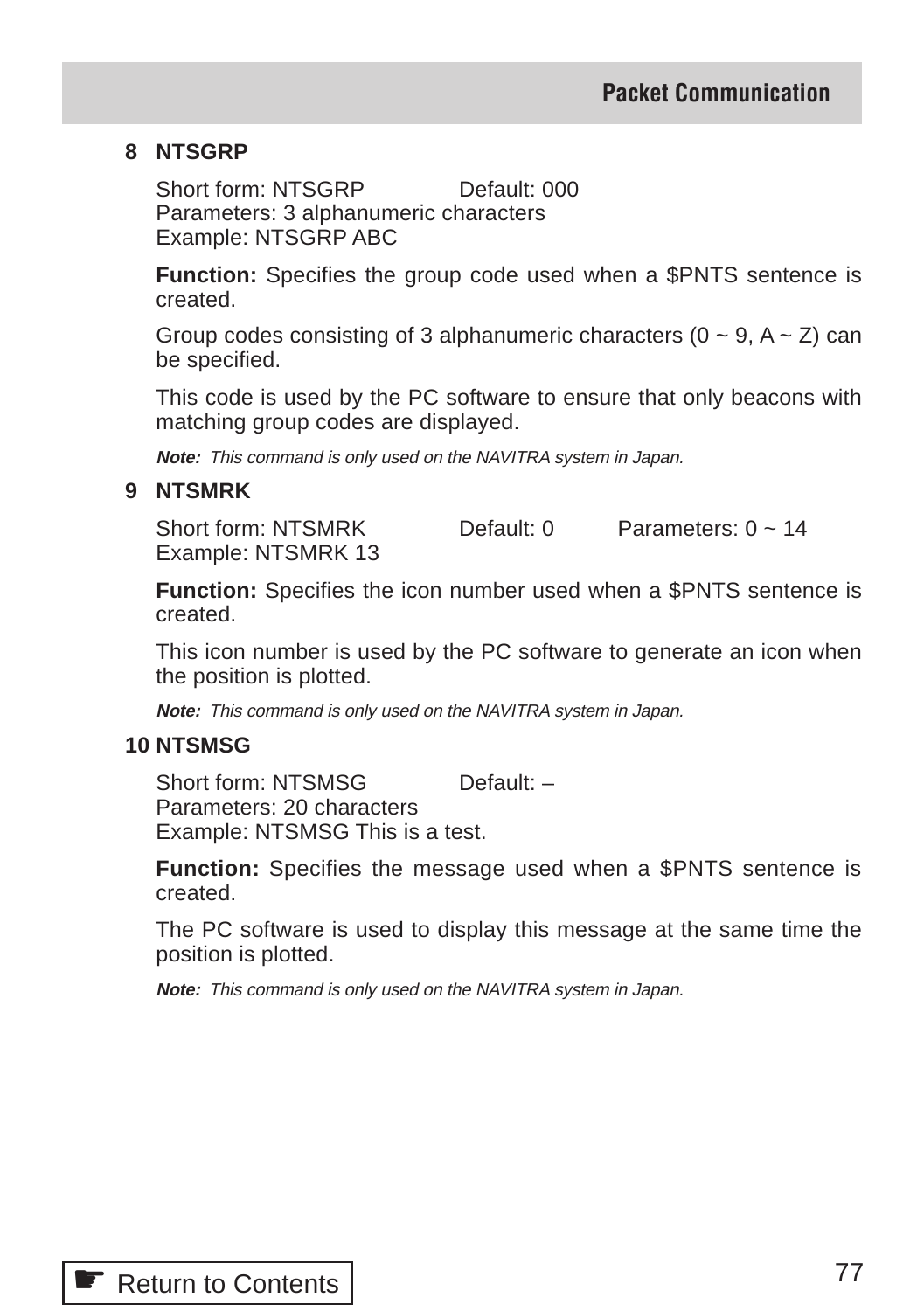## **11 GPSSEND**

Short form: GPSSEND Default: -Parameters: Up to 240 characters Example: GPSSEND @SKB ("@SKB" is a command that sets the IPS-5000 geodesic code to TOKYO.)

**Function:** Sends the specified character string to the GPS port. This command is used to initialize the GPS receiver.

The transmitted character string is not stored in memory. It must be specified each time.

Transmissions of long character strings or frequent transmissions may cause TNC malfunctions.

#### **12 GPSMON**

Short form: GPSMON Default: OFF Parameters: ON or OFF Example: GPSMON ON

**Function:** Forwards data received via the GPS post directly to the host computer. GPSMON can be used to check GPS port operation or to check output from a connected device.

GPSMON can be used during TNC operation, but perfect operation of both devices cannot be guaranteed. Some packets or data may be lost.

The GPS receiver, depending on the model, transmits data each second. The TNC captures the data and transfers it to the main CPU. If packet data is received while the data from the GPS is being transferred, processing by the TNC overflows and it may receive the packet data incorrectly. Also, while receiving or transmitting packet data, it may stop transmitting the GPS data. Therefore, you can use GPSMON while monitoring the status of the GPS.

## **13 LOC10X**

Short form: LOC10X Default: ON Parameters: ON or OFF Example: LOC10X ON

**Function:** Changes the unit of the setup time.

ON: Normal operation (10 second step)

OFF: 1 second step

Transmitting a BEACON using a short interval will annoy other stations. In this case, turn LOC10X ON.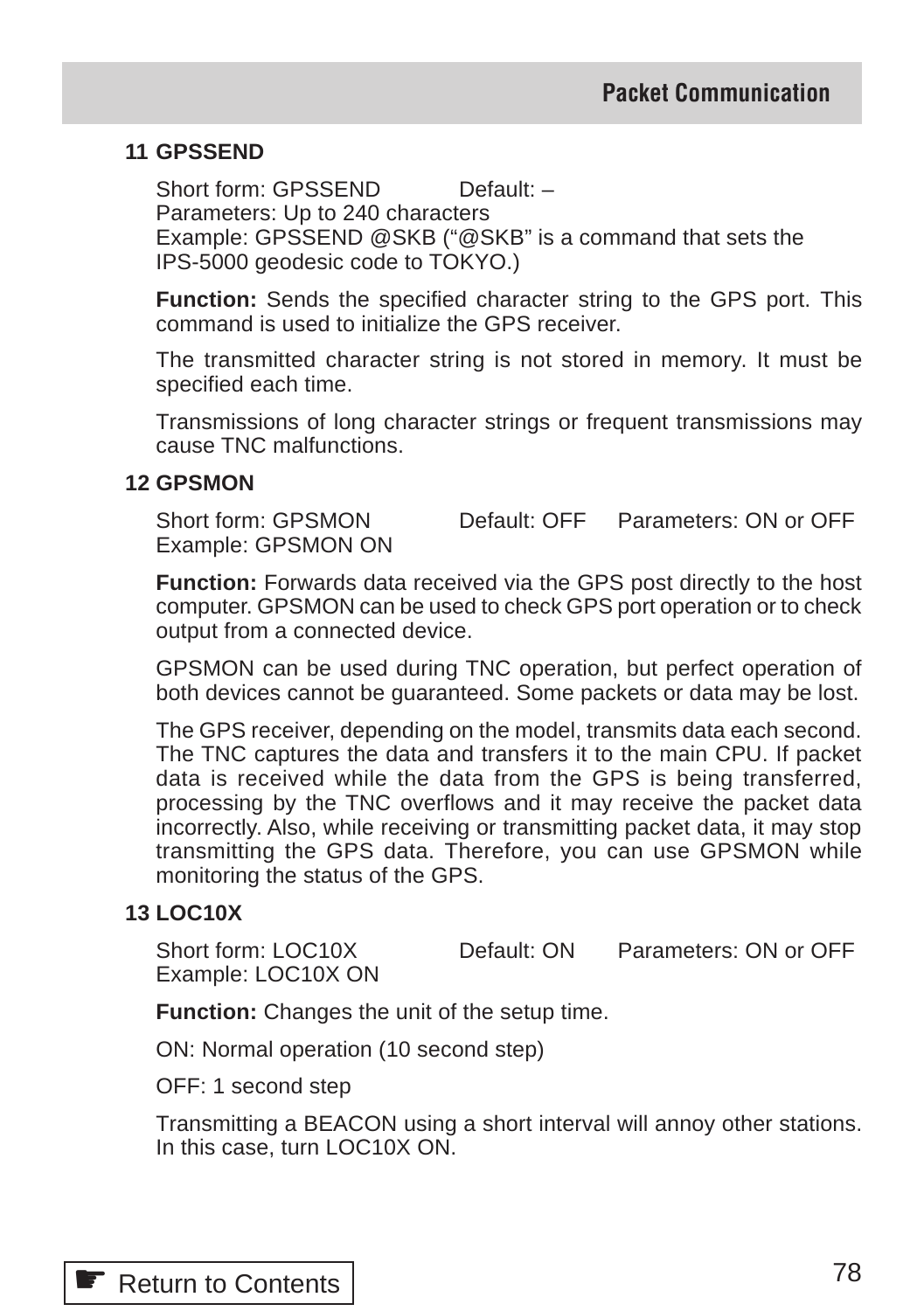## • **Other Commands**

## **1 DISPLAY**

Short form: DISP Default: -Parameters: Class specification character Examples: DISP ; or DISP T

**Function:** Displays a list of the specified parameters.

DISP: All classes listed; DISP A: Lists the COM port settings; DISP C: Lists the special character settings; DISP H: Lists the health counter settings; DISP I: Lists the ID settings; DISP L: Lists the link settings; DISP M: Lists the monitor settings; DISP T: Lists the timing settings.

#### **2 RESTART**

Short form: RESTART Default: – Parameters: – Example: RESTART

**Function:** Restarts the system.

Some commands are only executed when the system is restarted, such as AWLEN.

## **3 RESET**

Short form: RESET Default: – Parameters: – Example: RESET

**Function:** Resets all parameters to default and restarts the system.

Use RESET when you have changed a number of parameters and you are no longer sure what the settings are.

## **4 PORTOUT**

Short form: PORTO Default: \$0000 Parametaers: \$0000 ~ \$07FF Example: PORTO \$0000

**Function:** The designated output parameters are transferred via an expansive output port.

"bit0" corresponds to AUX0, "bit1" corresponds to AUX1, etc.. If the corresponding bit is 0, the "L" output is enabled. For bit 1, the "H" output is enabled.

"bit0" activates/deactivates the 3.5 V output of SPMIC (0: 3.5 V output). "bit1" activates/deactivates beat shift (0: normal, 1: shift ON). All other bits are not used.

Do not use the output port since it is used inside the TH-D7. Using the output port may cause abnormal operation of the TH-D7.

PORTOUT can be transferred while packet mode is ON.

## **■ [Return to Contents](#page-1-0)**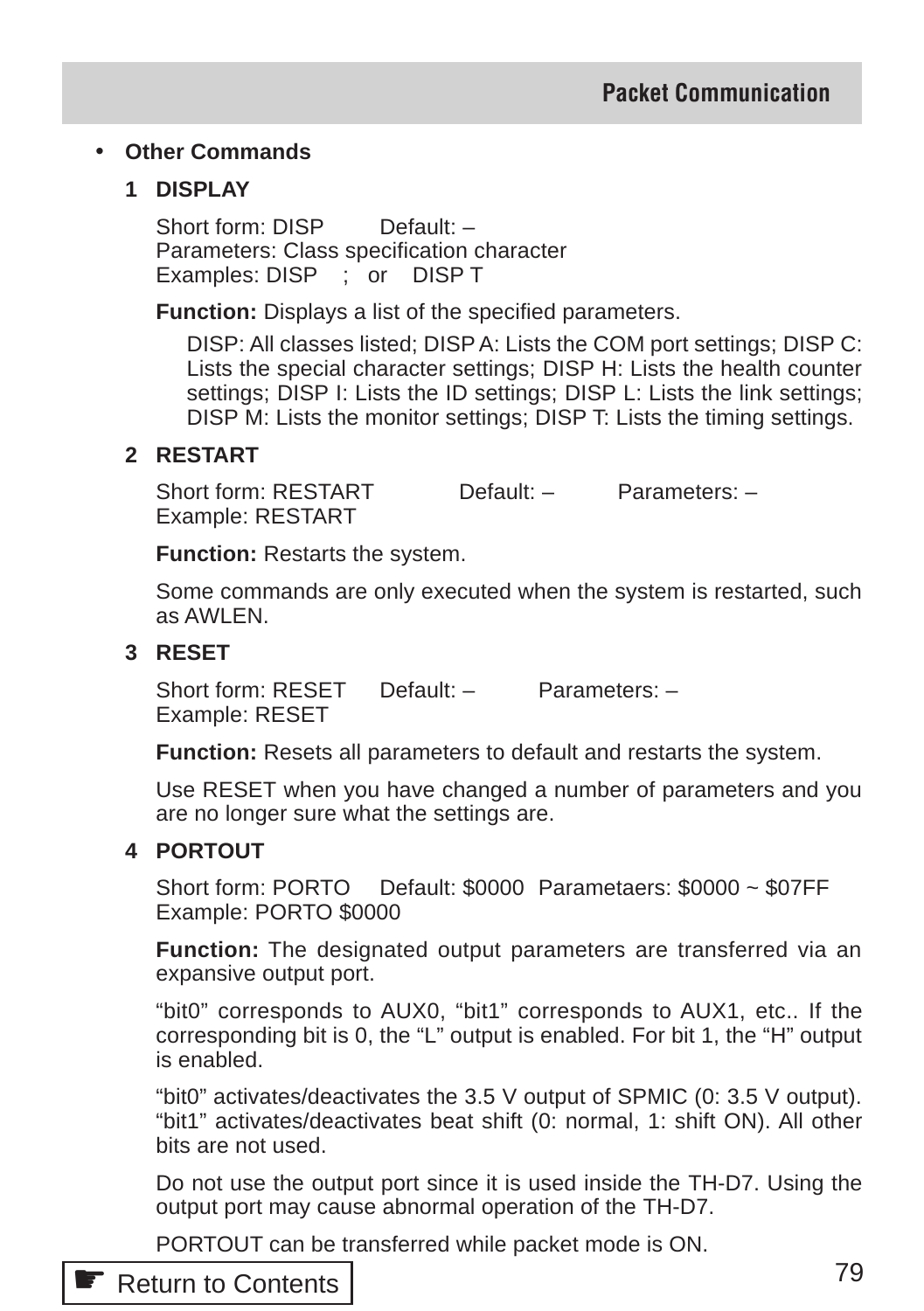## • **Health Counter**

You can view the status of the TNC in the Health Counter. If this counter is restarted, it will return to "0". You do not need to monitor the counter under normal operation.

| <b>Command</b><br>name | <b>Short</b><br>form | <b>Description</b>                                                                             |
|------------------------|----------------------|------------------------------------------------------------------------------------------------|
| <b>ASYRXOVR</b>        | AS                   | When you receive data from the computer, if an<br>over-run occurs, the counter increases by 1. |
| <b>BBFAILED</b>        | <b>BB</b>            | In the TNC's RAM check sum error, the counter<br>increases by 1.                               |
| <b>HOVRERR</b>         | HO                   | When receiving packets, if the received HDLC is<br>over-run, the counter increases by 1.       |
| <b>HUNDRERR</b>        | HU                   | When receiving packets, if the received HDLC is<br>under-run, the counter increases by 1.      |
| <b>RCVDFRMR</b>        | <b>RCVDF</b>         | While connected, if a frame refusal frame is<br>received, the counter increases by 1.          |
| <b>RCVDIFRA</b>        | <b>RCVDI</b>         | While connected, if a normal information frame is<br>received, the counter increases by 1.     |
| <b>RCVDREJ</b>         | <b>RCVDR</b>         | While connected, if a resend request frame is<br>received, the counter increases by 1.         |
| <b>RCVDSABM</b>        | <b>RCVDS</b>         | While connected, if a connect request frame is<br>received, the counter increases by 1.        |
| <b>RXCOUNT</b>         | <b>RXC</b>           | If the received CRC is a normal packet frame, the<br>counter increases by 1.                   |
| <b>RXERRORS</b>        | <b>RXE</b>           | If the received CRC is an abnormal packet frame,<br>the counter increases by 1.                |
| <b>SENTFRMR</b>        | <b>SENTF</b>         | If a frame refusal frame is sent, the counter<br>increases by 1.                               |
| <b>SENTIFRA</b>        | <b>SENTI</b>         | If an information frame is sent, the counter<br>increases by 1.                                |
| <b>SENTREJ</b>         | <b>SENTR</b>         | If a resent request frame is sent, the counter<br>increases by 1.                              |
| <b>TXCOUNT</b>         | <b>TXC</b>           | If a frame is sent, the counter increases by 1.                                                |
| <b>TXTMO</b>           | <b>TXT</b>           | When sending packets, if the sent HDLC times<br>out, the counter increases by 1.               |

☛ [Return to Contents](#page-1-0)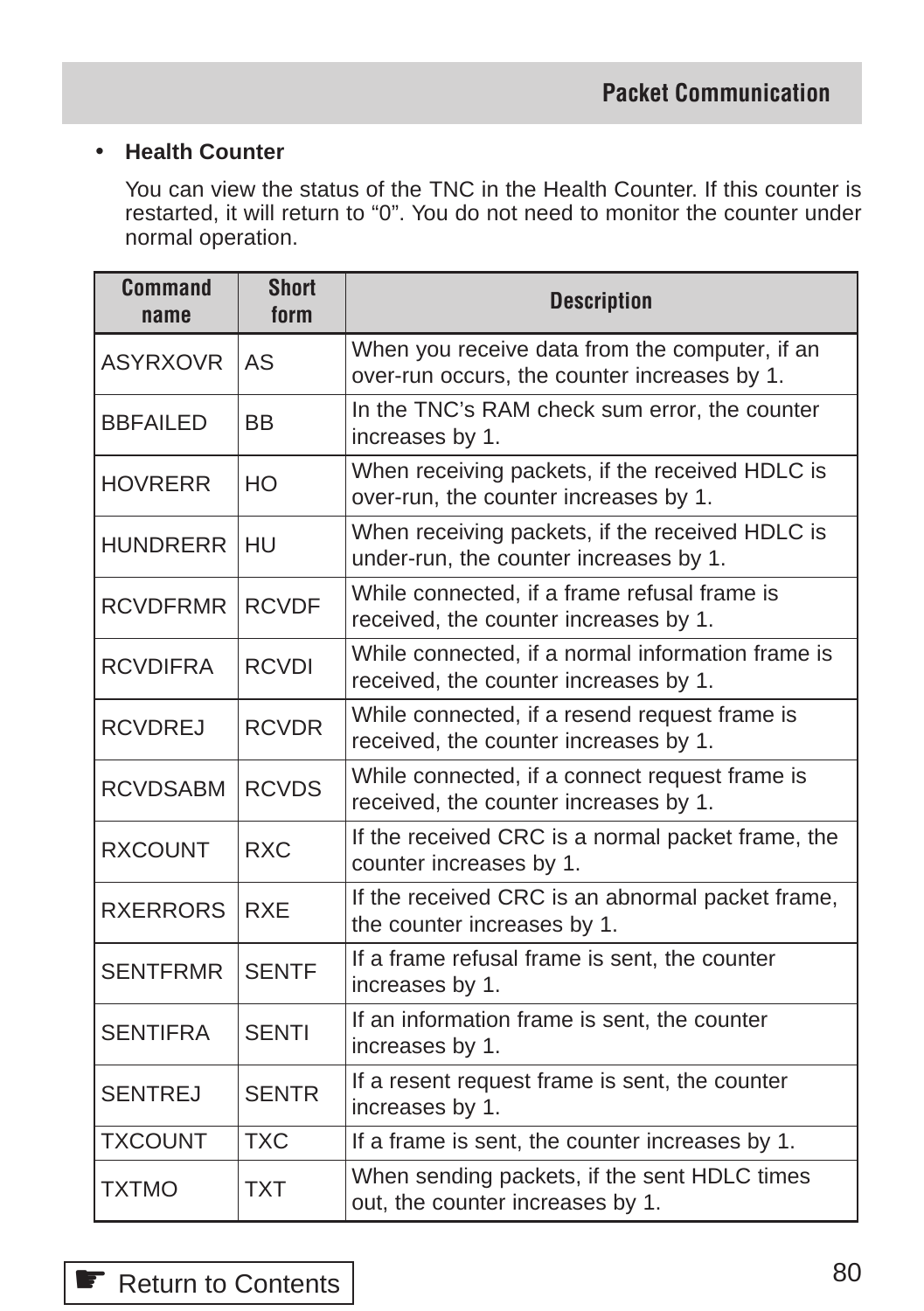# **AX.25 PROTOCOL**

For communication to be successful, mutual agreements between the two parties are required. These agreements are referred to as protocols. For packet communication, the AX.25 link level protocol is used to avoid data transfer errors during communication.

The AX.25 transmission control protocol conducts data communication using the HDLC (High level Data Link) protocol.

AX.25 is the X.25 link level protocol modified and extended, as detailed below, so that it can be used for amateur radio. AX.25 was settled on by the American ARRL in 1984. The TNCs on the market all conform to this protocol. Information on the AX.25 protocol can be obtained from the TAPR web site.

- Amateur radio call signs can be used as addresses.
- Unaddressed unnumbered control information frames (UNPROTO on the TNC) added.
- Digipeater function.
- A function added that returns a busy signal when a connect request is received from another station while a connection is active.

In packet communication, data is collected into packets for transmission. A packet is a collection of frames (data blocks).

There are 3 types of frames: Information (I) frames, supervision (S) frames and unnumbered (U) frames.

I frames are used to send information. The other frames are used for tasks such as link control and sending retry requests when an error occurs.

Frame Configuration

S and U Frames:

| <b>Flag</b> | <b>Address</b>                                          | <b>Control</b> | <b>FCS</b> | Flag |
|-------------|---------------------------------------------------------|----------------|------------|------|
|             | 01111110   Bits 112 ~ 560   8 bits   16 bits   01111110 |                |            |      |

I Frame:

| <b>Flag</b> | <b>Address</b>                                                              | <b>Control</b> | <b>PID</b> | $ $ Information $ $ FCS | <b>Flag</b> |
|-------------|-----------------------------------------------------------------------------|----------------|------------|-------------------------|-------------|
|             | 01111110   Bits 112 ~ 560   8 bits   8 bits   8*N bits   16 bits   01111110 |                |            |                         |             |

| Return to Contents |
|--------------------|
|                    |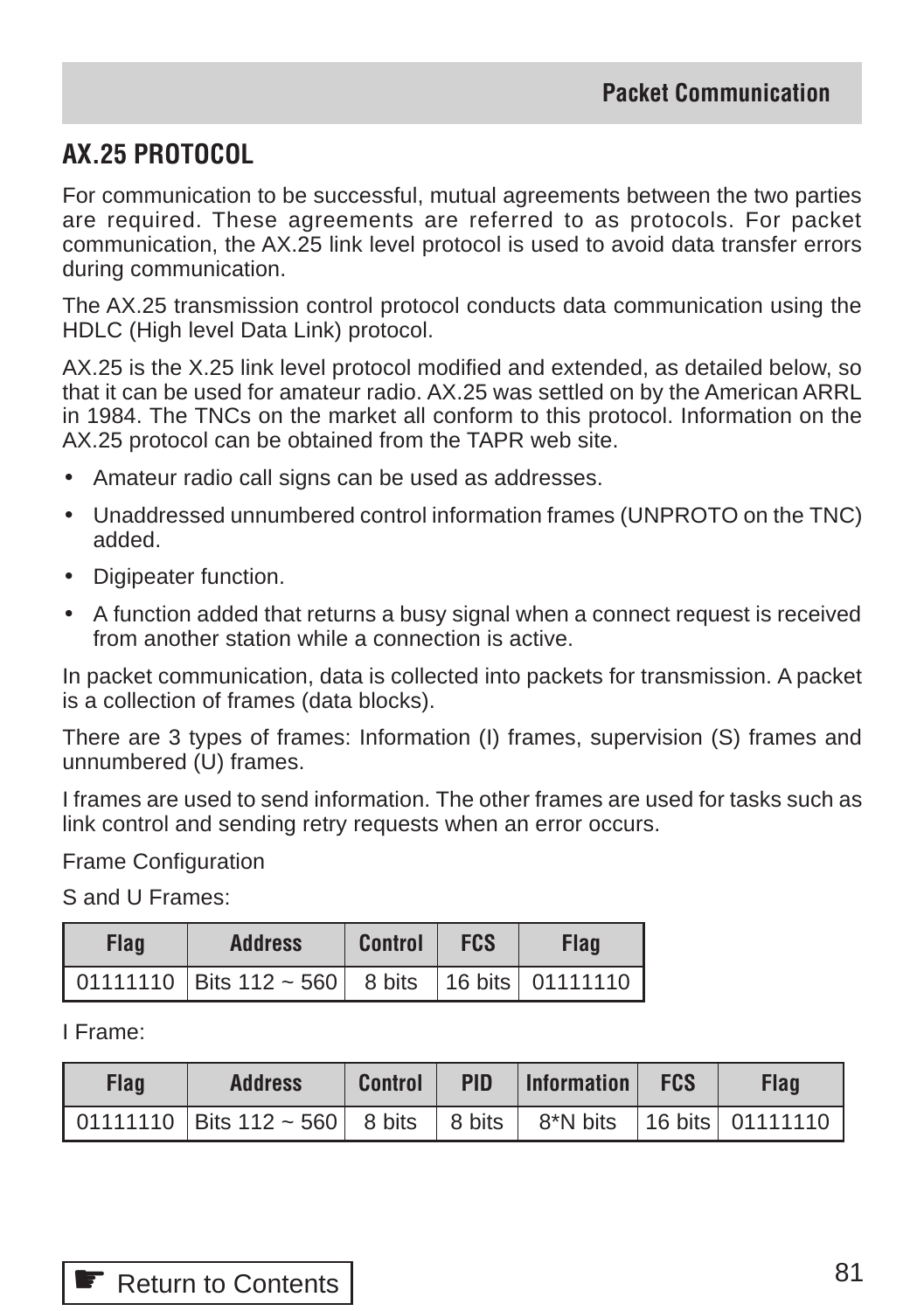**Flag:** Contains the "01111110" string and is inserted at the beginning and end of the frame. Used to synchronize frames.

**Address:** Contains the destination station and digipeater call signs.

**FCS (Frame Check Sequence):** Contains an error detection code.

**Information:** Contains the information being sent. If the data consists of consecutive 1 bits, it can be mistaken for a flag. Consequently, a 0 bit is inserted after 5 consecutive 1 bits.

Under the AX.25 protocol, the I, S, and U frames can be further subdivided into 10 types of frames.

|   |             | Information                              | Sends information.                                                                                                       |  |  |  |
|---|-------------|------------------------------------------|--------------------------------------------------------------------------------------------------------------------------|--|--|--|
|   | <b>RR</b>   | <b>Receive Ready</b>                     | Notifies the sender that the receiving party<br>is ready to receive data.                                                |  |  |  |
| S | <b>RNR</b>  | Receive Not<br>Ready                     | Notifies the sender that the receiving party<br>is not ready to receive data.                                            |  |  |  |
|   | <b>REJ</b>  | Reject                                   | Requests that a frame be resent.                                                                                         |  |  |  |
|   | <b>SABM</b> | Set Asynchronous<br><b>Balanced Mode</b> | Connection request.                                                                                                      |  |  |  |
|   | <b>DISC</b> | <b>Disconnect</b>                        | Disconnection request.                                                                                                   |  |  |  |
|   | <b>DM</b>   | Disconnect Mode                          | Returns a busy signal to a connect request.                                                                              |  |  |  |
| U | UA.         | Unnumbered<br>Acknowledge                | Confirmation reply. Returns a connect OK<br>message to a SABM and returns approval<br>for disconnection to a DISC frame. |  |  |  |
|   | <b>FRMR</b> | <b>Frame Reject</b>                      | Notifies the sender that a received frame<br>contained a structural error, but the frame<br>FCS was OK.                  |  |  |  |
|   | UI          | Unnumbered<br>Information                | Used to send information without making a<br>connection. Used to send beacons.                                           |  |  |  |

Under the normal settings, only information frames are displayed. However, other frames can also be viewed by setting MCOM to ON.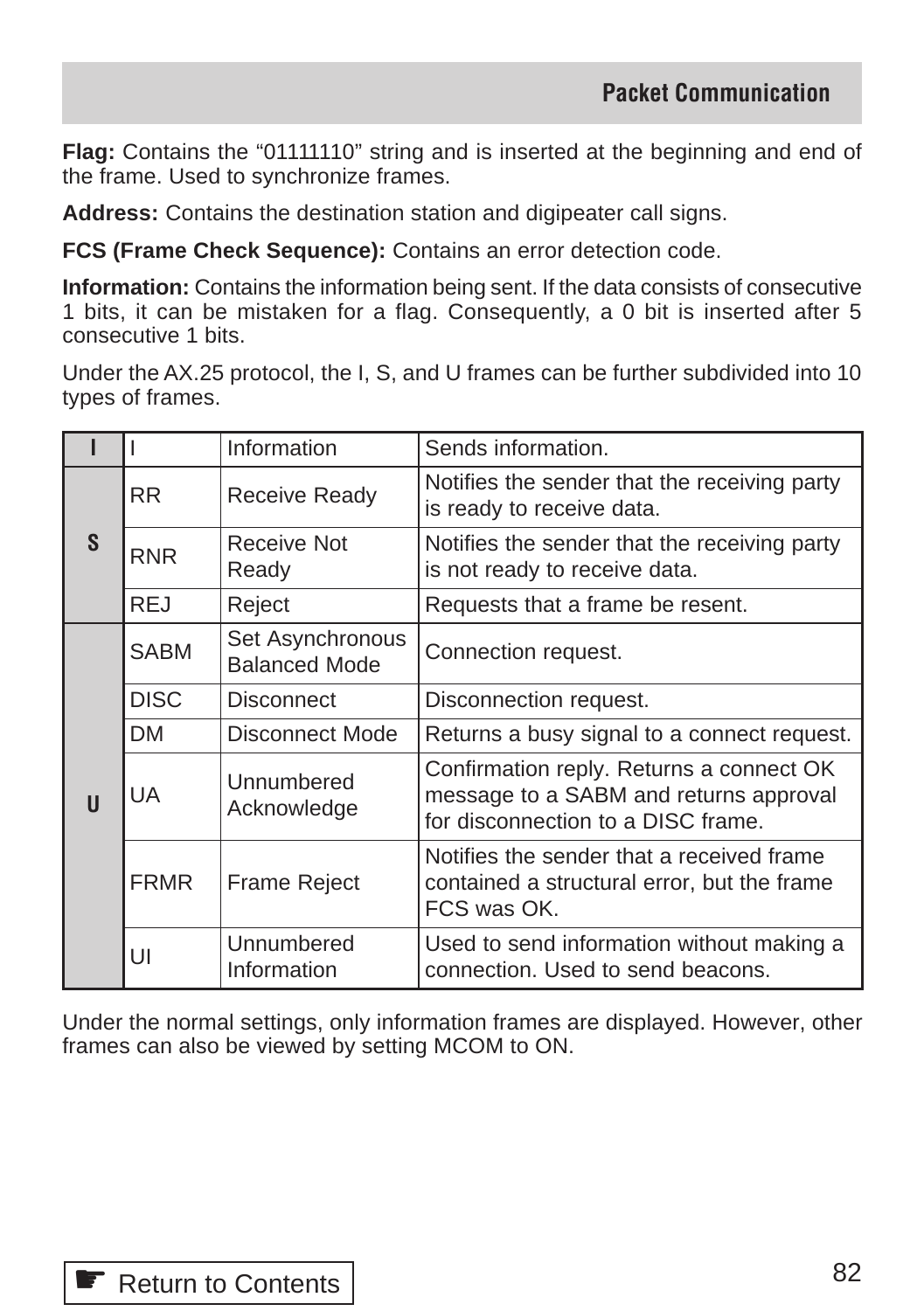# **PACKET COMMUNICATION SYSTEMS**

In packet communication, many stations use the same radio channel, so packet collisions occur when packets are sent simultaneously. Packets may also fail to arrive correctly due to fading or channel noise.

Following is a brief look at the systems which allow multiple stations to use the same channel.

**Throughput:** This is the percentage of channel transmission speed that can actually be used for information transmission under a given access method. When the channel transmission speed is R bps, and the amount of information carried on that channel in 1 second is s bps, the throughput S is equal to s/R.

**Traffic:** This is the amount of information that actually flows along a channel in 1 second. The traffic level indicates how crowded a channel is.

The above is based on a channel in which packets are only resent due to collisions, not fading or noise.

#### **ALOHA System**

#### • **Original ALOHA System**

The original ALOHA system is a basic access method where stations transmit packets at their own discretion. Some packets sent this way overlap with other packets, rendering each entire packet useless, so channels are not used efficiently. The advantage of this protocol is that transmission control is extremely simple.

#### • **Slotted ALOHA System**

In the slotted ALOHA system, the timeline is chopped into "slots" of a set duration, and packets are then sent in accordance with these slots.

This system allows improved throughput because it avoids the problem of overlapping packets.

In this system , a central station is needed to determine when packets are sent, and stations must be synchronized with the central station.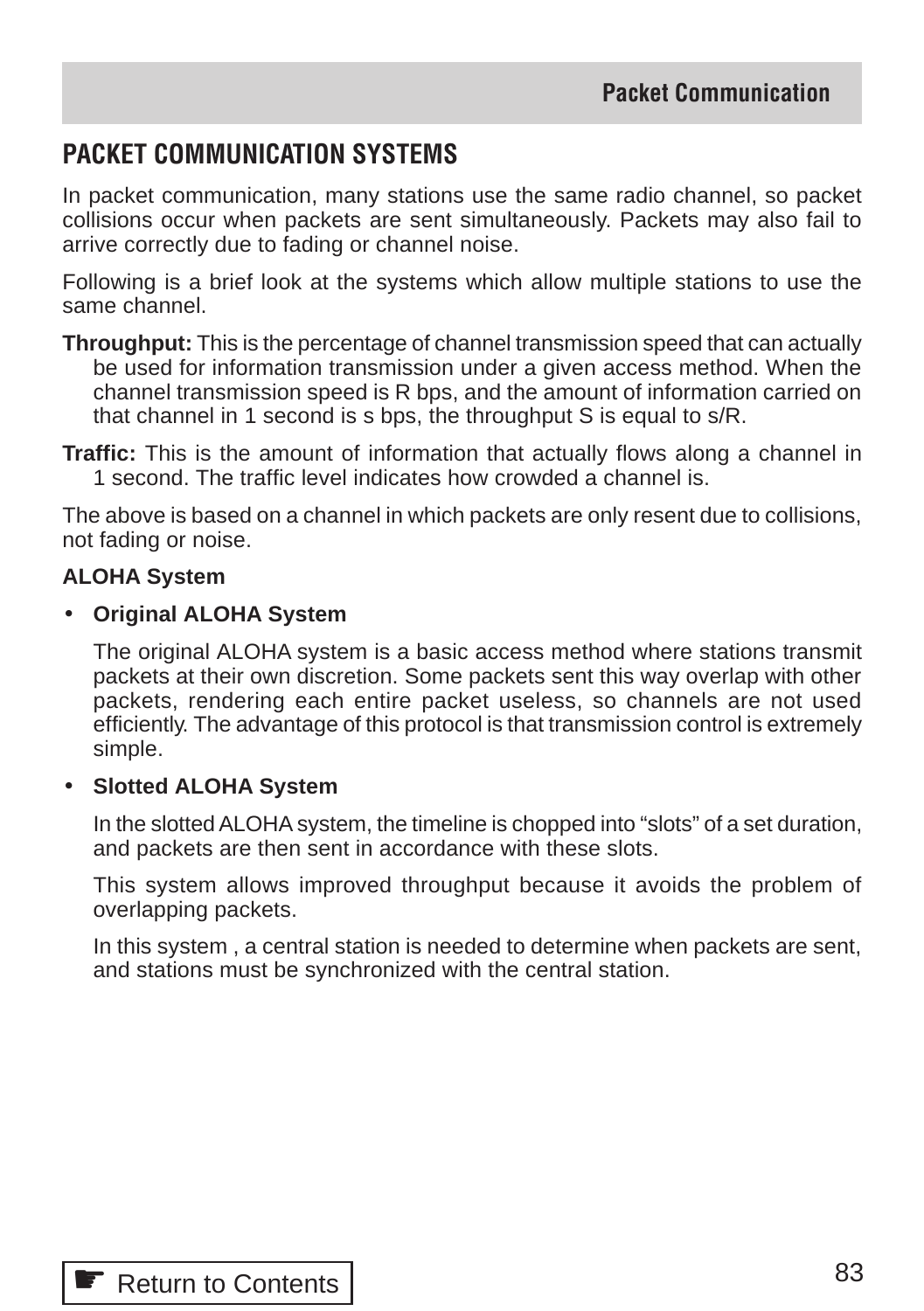#### • **CSMA System**

In the CSMA (Carrier Sense Multiple Access) system, the transmitting station monitors the channel before sending any packets. If the channel is busy, the station waits until it is free before sending a packet. This system is normally used in packet communications.

This system is also unable to eliminate packet collisions. Communication is affected by the packet transmission delay time and the time required by the transceiver for switching between receiving and sending. These delays result in packet collisions.

There are 2 types of CSMA systems: nonpersistent CSMA and p-persistent CSMA.

◆ Nonpersistent CSMA

Data is sent if the channel is free. If the channel is busy, the station waits for a set interval and then checks to see if the channel is still busy. If the channel is free, it sends the data. If the channel is still busy, it waits for the set interval again and then checks the channel.

◆ P-persistent CSMA

Data is sent if the channel is free. If the channel is busy, the station waits until the channel is free and then switches to send mode.

All stations will try to send their data as soon as the channel becomes free, so the risk of collisions increases. To prevent this, when the station confirms that the channel is empty, it sends the data when the probability value of p is obtained. When the probability value is p-1, it waits for the set interval, checks the channel and then either sends the data or waits based on the probability value. This procedure is then repeated.

Sending packets based on probability values minimizes packet collisions.

When the sending station can ascertain the channel status, the CSMA system is an excellent method. However, if the signal does not actually arrive, packets may be sent when the channel is busy.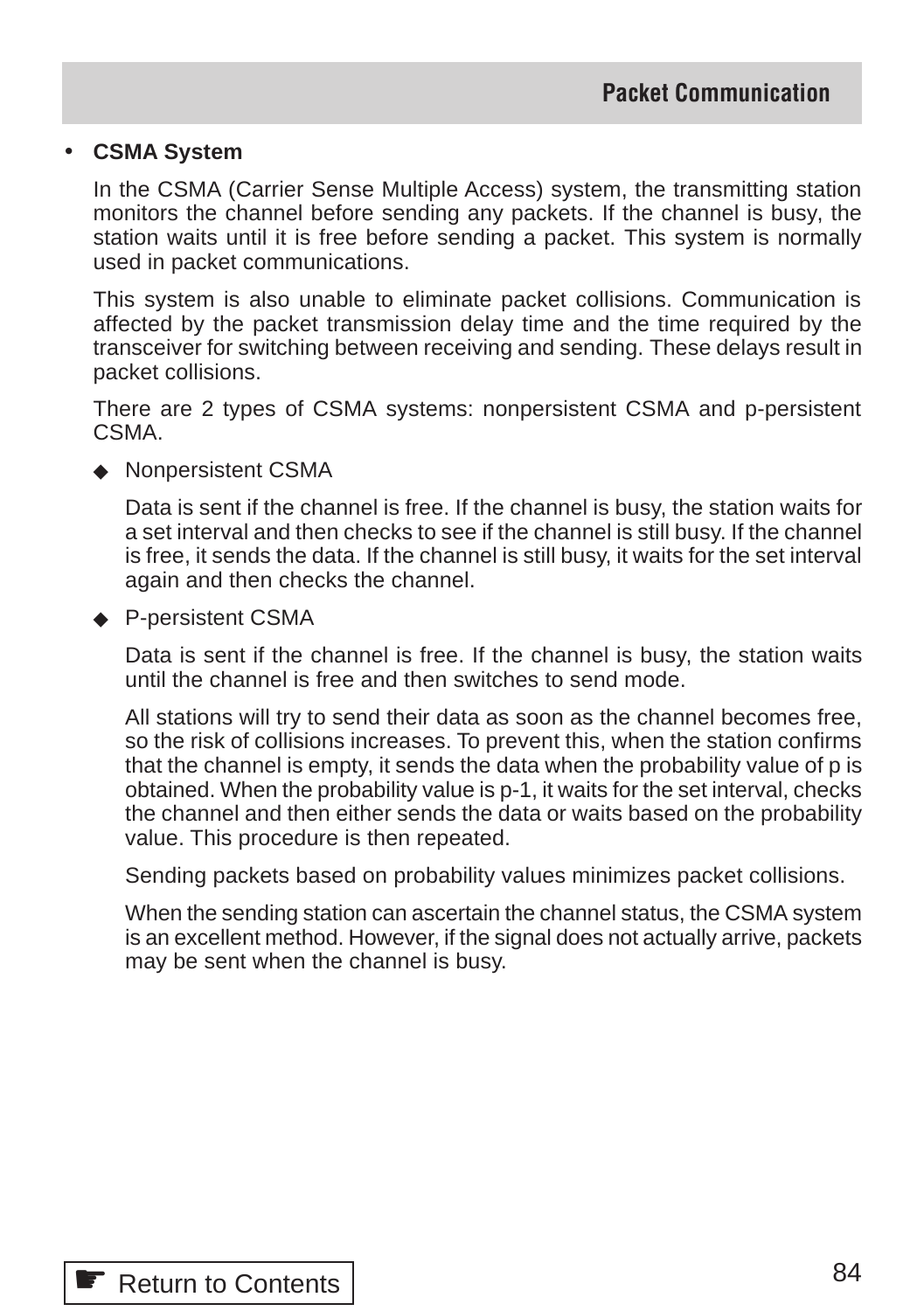Graphs of the throughput for the ALOHA and nonpersistent CSMA systems are shown below. These show the high throughput obtained using the nonpersistent CSMA system. Note, however, that the throughput for the nonpersistent CSMA system also declines when a large delay time is used.



Original ALOHA/ Slotted ALOHA System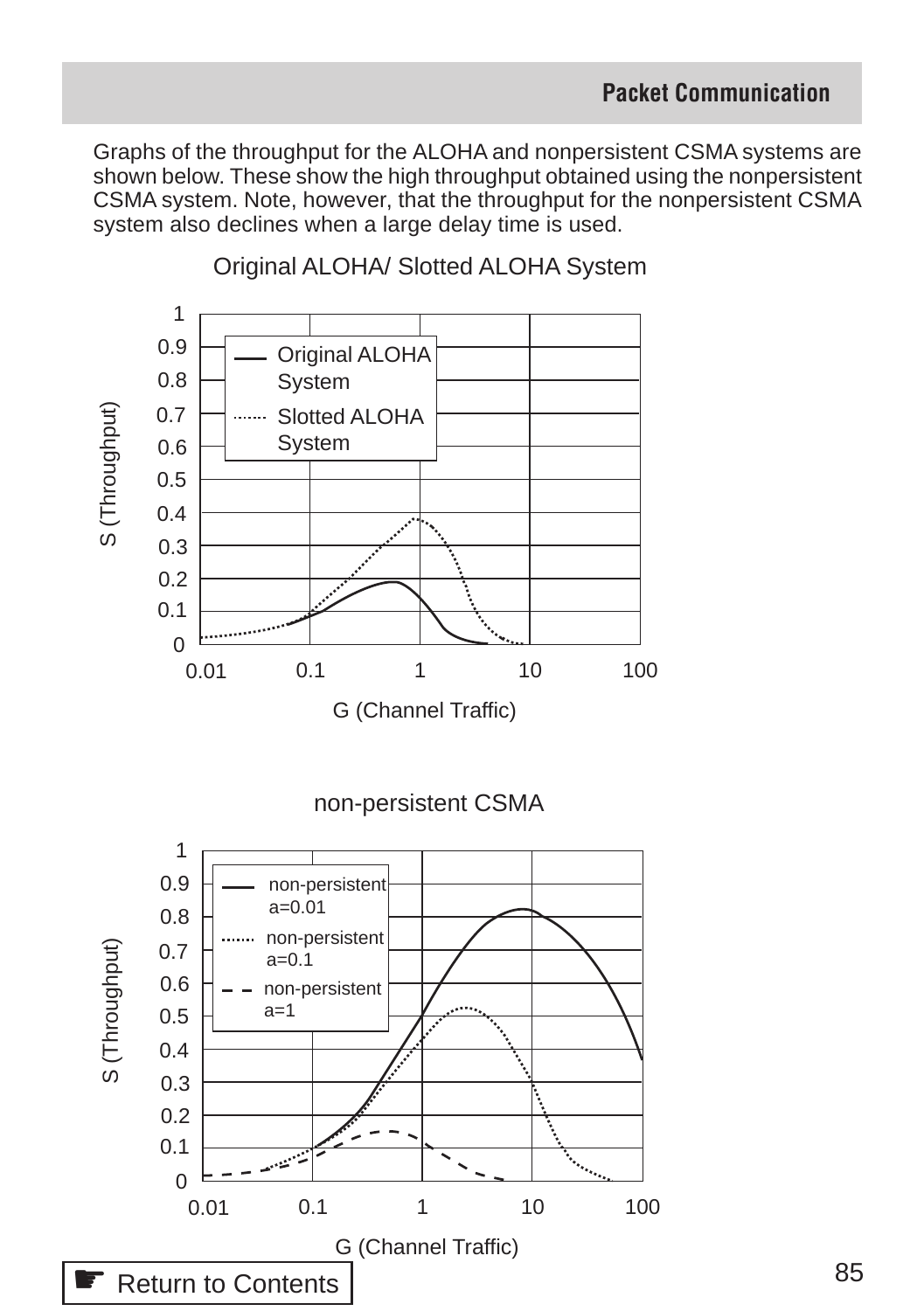# **REFERENCE MATERIALS**

## ■ **References**

- Packet Communications Handbook: CQ Publications
- Packet Radio Networks: CQ Publications

## ■ **Web Sites**

- TAPR: http://www.tapr.org/
- PLUG: http://www.prug.or.jp/
- NMEA: http://www.nmea.org/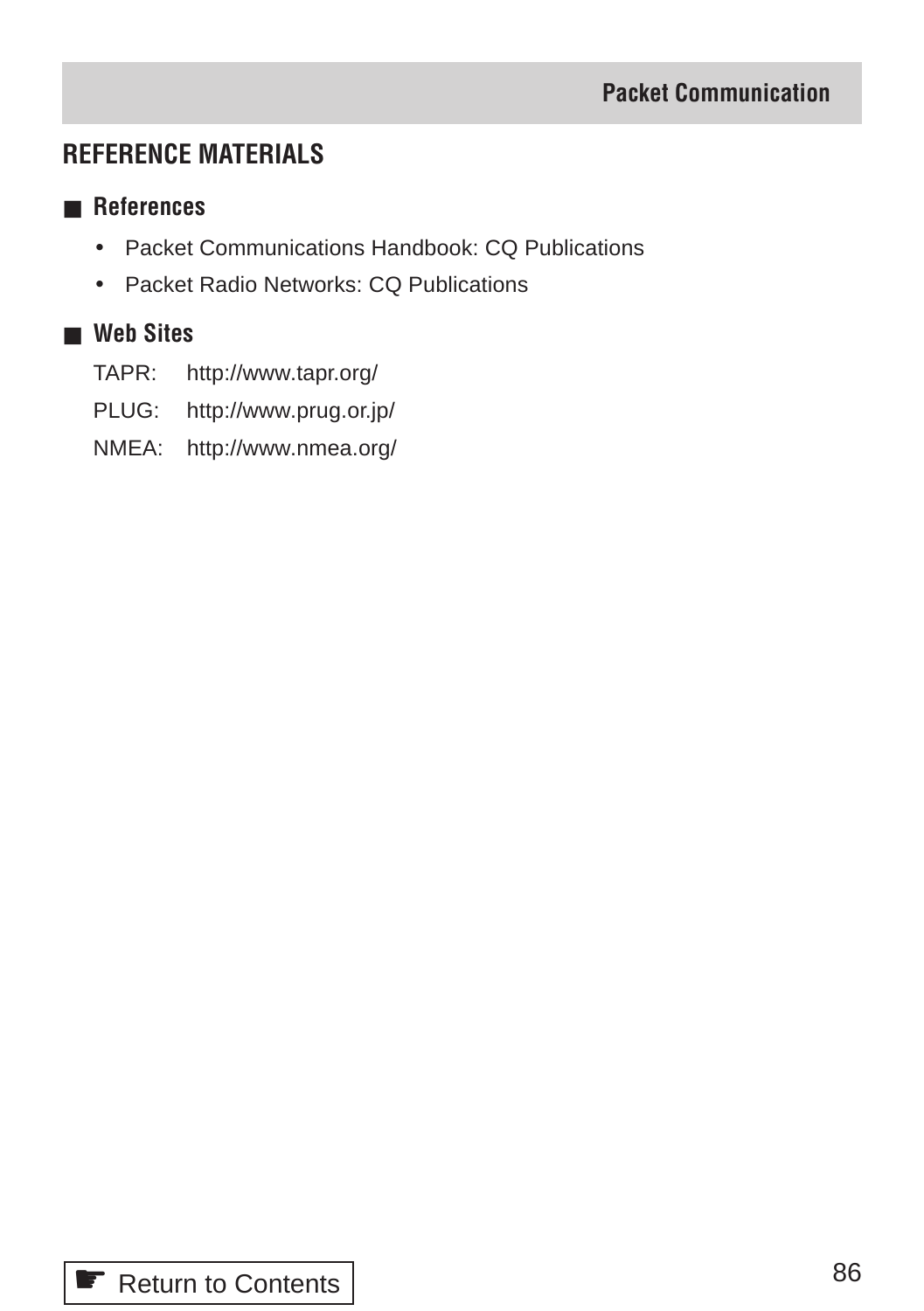# **GPS**

# **ABOUT GPS**

The Global Positioning System (GPS) was originally developed by the US Department of Defense for military applications, and then made partially available for public use. For military usage, accuracy is at the millimeter level. However, for public usage, accuracy is only at about the 100 meters level due to Military-induced Selective Availability. The signal is scrambled just enough to reduce the accuracy to public-use levels.

The GPS satellite network has 24 satellites that orbit at an altitude of 20,000 km. There are 4 satellites in each of 6 separate orbital paths. You can receive 6 or 7 satellites at any time and place. Each satellite transmits a repeating signal including the position, orbital parameters of itself and the other satellites, and the precise atomic time. The satellites use 1575.42 MHz, with a 2.046 MHz bandwidth signal, and Spread-spectrum (SS) modulation that can emit 24 signals on the same frequency.

## **How does the GPS system work?**

The system measures distance to the satellite using the signal traveling time. If you draw a circle with a radius of this distance around the satellite's known position, the circles around the satellites should intersect at 1 point, which is the real position. The complex mechanisms that make this measurement are included in the satellites and GPS data.

# **COMPATIBLE GPS RECEIVERS**

## ■ **Basic Requirements**

A GPS receiver to be connected to the TH-D7 must meet the specifications listed below. Some GPS receivers allow you to select the output data format and transmission speed.

• GPS receivers capable of NMEA-0183 compliant output.

Set the bit rate to 4800 bps for communication at 4800 bps. (Some GPS receivers can communicate at 9600 bps. Set their bit rate to 9600 bps.)

• GPS receivers that send data starting with "SONY...", (SONY IPS-5000 and 3000 series, and the PACY-CNV10).

Set the bit rate to 9600 bps for communication at 9600 bps.

• EIA-422 or EIA-232 output level.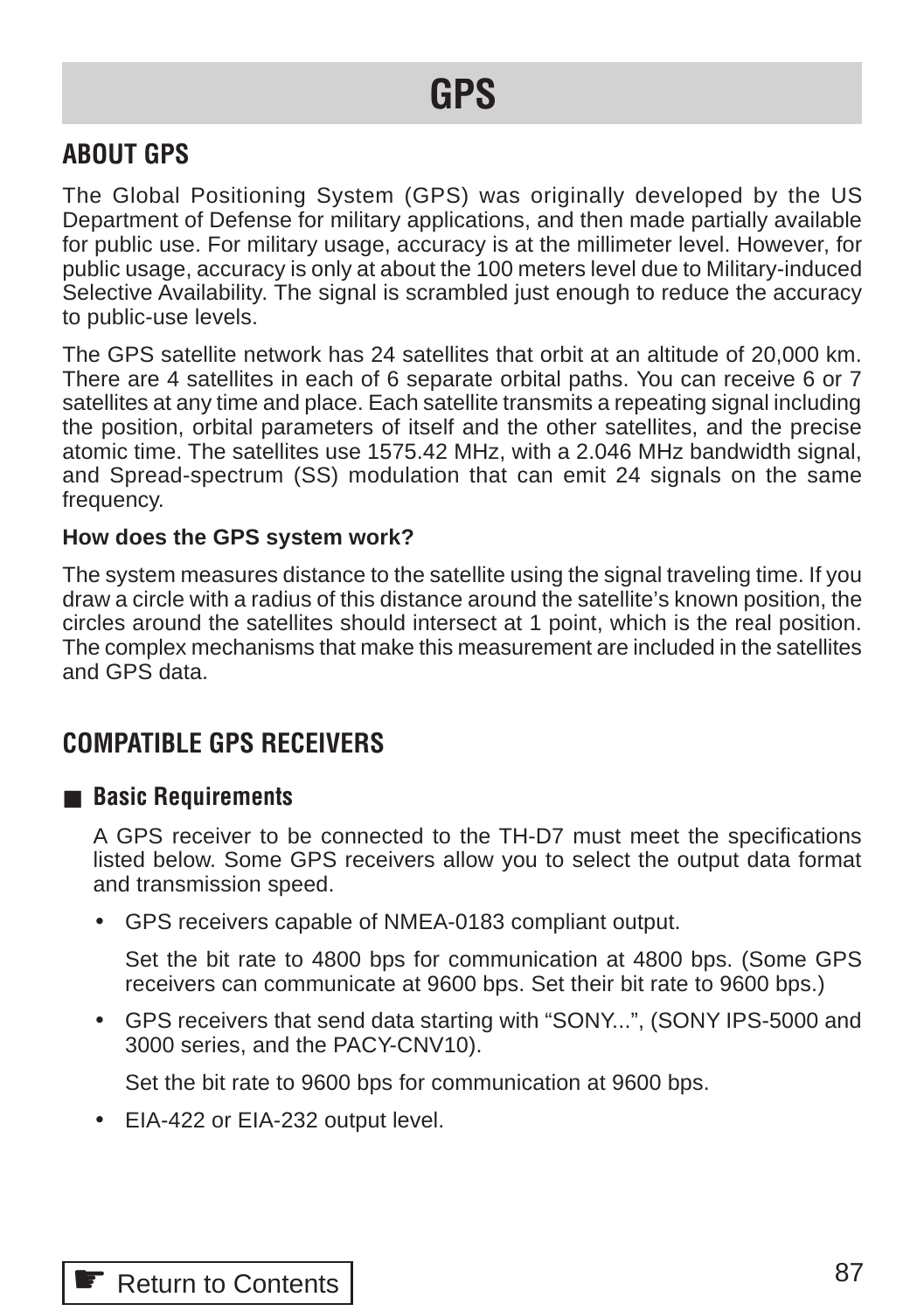## **GPS Interface Settings:**

Bit rate: 4800 (default) or 9600 bps. Set using GBAUD.

Data bits: 8 bits

Parity: none

Stop bits: 1 bit

Flow control: none

## ■ **GPS Sentences**

The TH-D7 built-in TNC can interpret the following 6 sentences:

- SONY (Japan only)
- \$GPGGA
- \$GPRMC
- \$GPVTG
- \$GPZDA
- \$PNTS

## **1 SONY (Japan only)**

This format is output by receivers such as the SONY IPS-5000.

This is data with a fixed length of 110 bytes starting with "SONY" and ending with [CR][LF]. This data includes the date, time, latitude, longitude, height, speed, direction, and satellite information.

SONY809507016090346N3546569E13918458+0218004013950701 6090345D4BDHIFGXHbCIRDFFFPEiFHSCKCQGBRFFeBEDDcCOCH dDH1O<CR><LF>

- SONY 80 GPS receiver firmware version.
- 950701 Current year, month, and day.
- 6 Current weekday.
- 090346 Current UTC (Coordinated Universal Time) time.
- $N$  Latitude North  $(S = South)$ . Lowercase letters are used when the latitude cannot be plotted.
- 3546569 Latitude. Commands can be used to set this to DMD display (same as NMEA) or DMS display. A field at the end of the data indicates which display format is used. The latitude in this example would be 35°46.569 minutes (DMD), or 35°46 minutes and 56.9 seconds (DMS).
- E Longitude East (W = West). Lowercase letters are used when the longitude cannot be plotted.

## **■ [Return to Contents](#page-1-1)**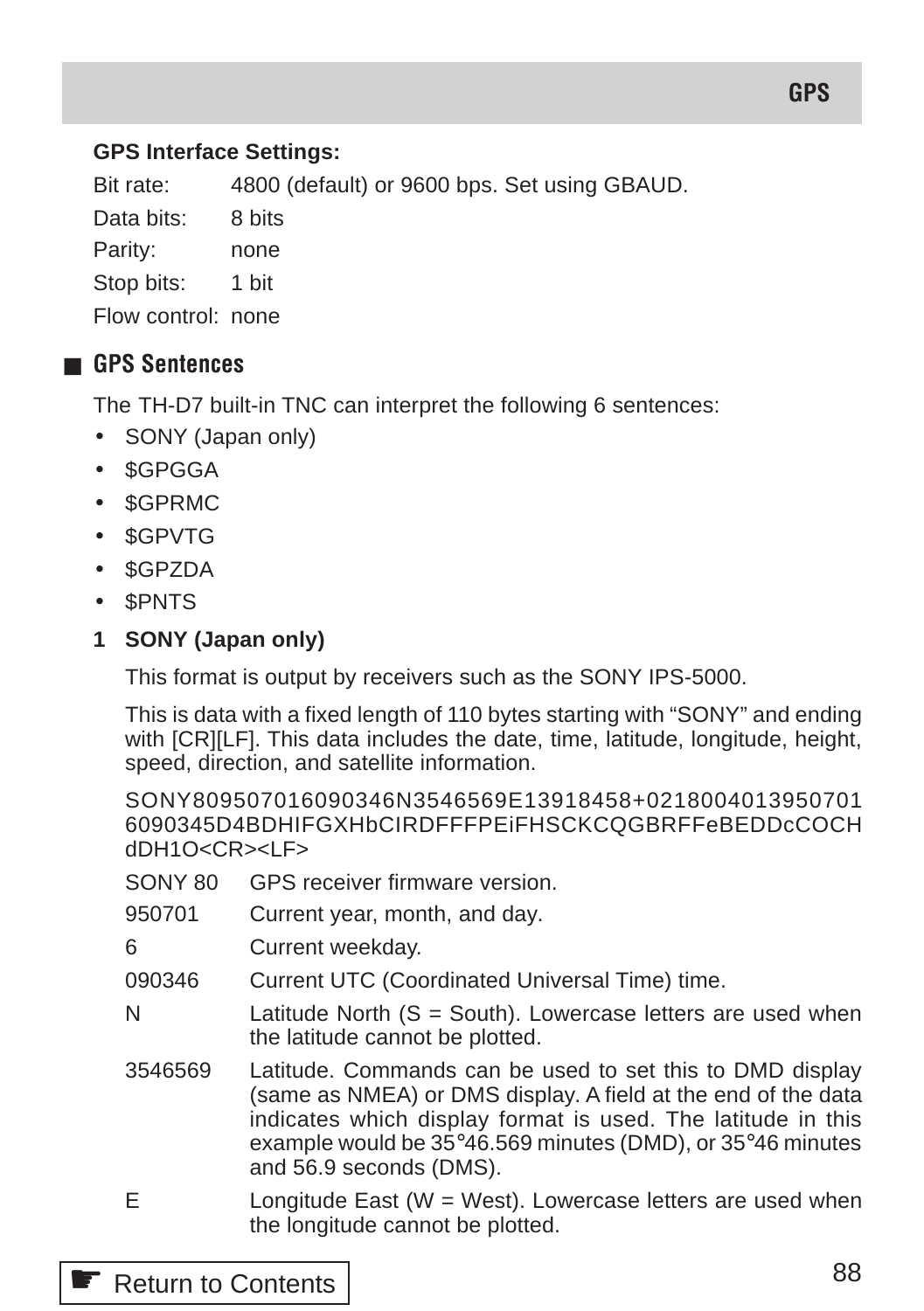| 13918458     | Longitude. Commands can be used to set this to DMD display<br>(same as NMEA) or DMS display. A field at the end of the data<br>indicates which display format is used. The longitude in this<br>example would be 139°18.458 minutes (DMD) or 139°18<br>minutes and 45.8 seconds (DMS). |
|--------------|----------------------------------------------------------------------------------------------------------------------------------------------------------------------------------------------------------------------------------------------------------------------------------------|
| $+0218$      | Height in meters. This corresponds to the NMEA geodesic height.                                                                                                                                                                                                                        |
| 004          | Speed (in km/hour).                                                                                                                                                                                                                                                                    |
| 013          | Direction of movement. True bearing. North is given as 000°<br>with values increasing to 360° while rotating clockwise.                                                                                                                                                                |
| 950701       | Date of measurement of latitude, longitude, height, speed,<br>and direction.                                                                                                                                                                                                           |
| 6            | Day of the week for the above.                                                                                                                                                                                                                                                         |
| 090345       | Time of the above. (Normally 1 second before the current time.)                                                                                                                                                                                                                        |
| D            | DOP (Dilution Of Precision) value. A to Q are used to indicate<br>the corresponding DOP value.                                                                                                                                                                                         |
| 4            | Measurement calculation mode. 3 indicates 2-Dimensional, and<br>4 indicates 3-Dimensional.                                                                                                                                                                                             |
| B            | Geodesic code. (B indicates TOKYO (Japan and Korea).)                                                                                                                                                                                                                                  |
| <b>DHIFG</b> | Satellite status received on channel 1.                                                                                                                                                                                                                                                |
| <b>XHbCI</b> | Satellite status received on channel 2.                                                                                                                                                                                                                                                |
| <b>RDFFF</b> | Satellite status received on channel 3.                                                                                                                                                                                                                                                |
| <b>PEIFH</b> | Satellite status received on channel 4.                                                                                                                                                                                                                                                |
| <b>SCKCQ</b> | Satellite status received on channel 5.                                                                                                                                                                                                                                                |
| <b>GBRFF</b> | Satellite status received on channel 6.                                                                                                                                                                                                                                                |
| eBEDD        | Satellite status received on channel 7.                                                                                                                                                                                                                                                |
| <b>cCOCH</b> | Satellite status received on channel 8.                                                                                                                                                                                                                                                |
|              | (The first character is the satellite number. The second is the<br>satellite's angle of elevation. The third is the satellite's angle of<br>movement. The fourth is the channel operation status. The fifth<br>is the signal level.)                                                   |
| d            | Status of the reference oscillator built into the GPS receiver.                                                                                                                                                                                                                        |
| DН           | ??? Information not relating to the users.                                                                                                                                                                                                                                             |
| 1            | Latitude and longitude display format. A letter indicates DMS<br>and a number indicates DMD.                                                                                                                                                                                           |
| O            | Parity. This indicates the final bit in the checksum for all the<br>ASCII codes that precede this letter. $Q = 0$ (zero) and $E = 1$ .                                                                                                                                                 |

<CR><LF> End of data.

# ☛ [Return to Contents](#page-1-1)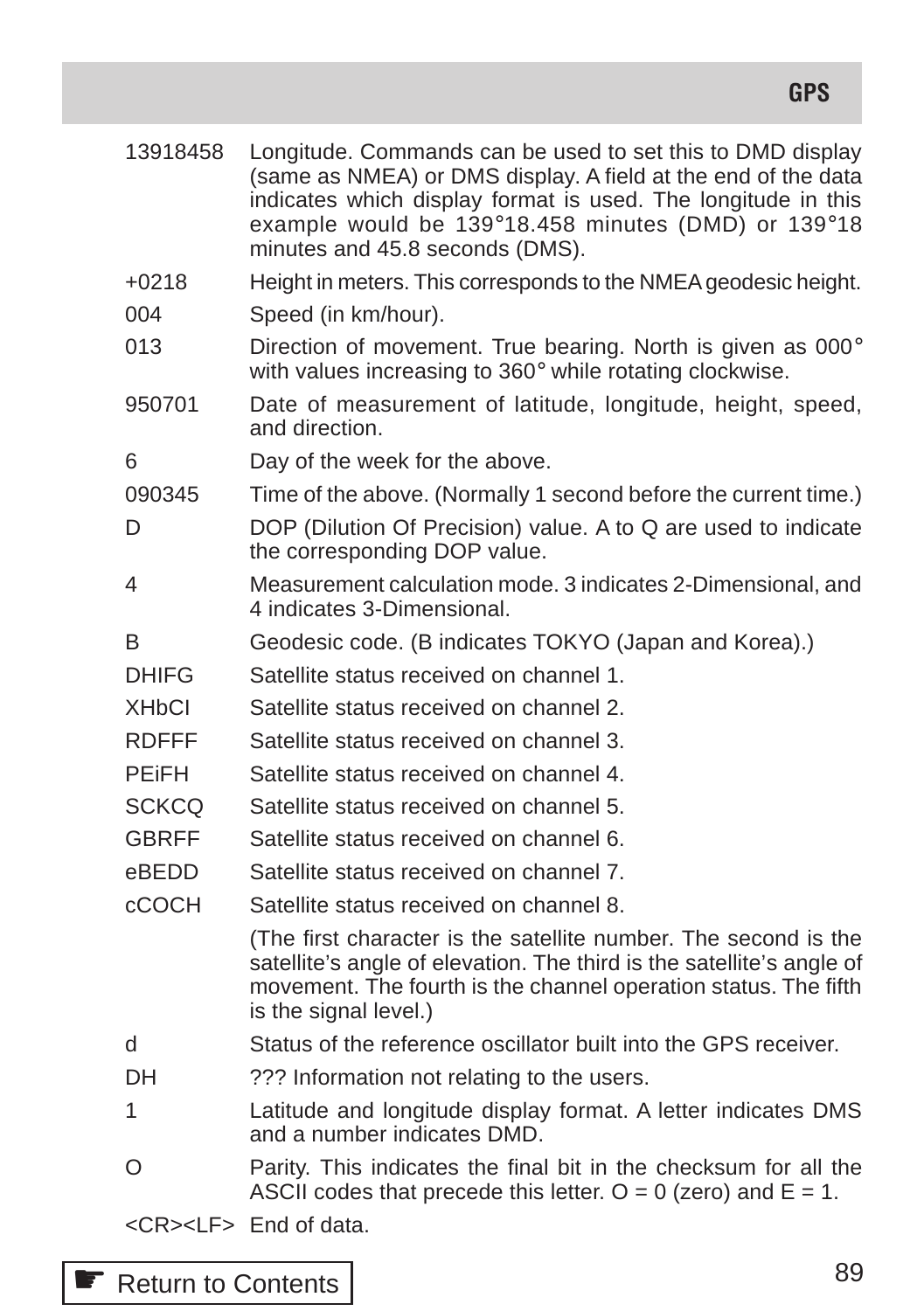## **2 \$GPGGA**

This is one of the output formats stipulated by NMEA-0183. It gives the time, latitude, longitude, and height. It does not give the date, speed, and direction.

\$GPGGA,hhmmss.ss,llll.ll,a,yyyy.yy,a,x,xx,x.x,x.x,M,x.x,M,x.x,xxxx  $*$ hh $<$ CR $>$  $<$ l F $>$ 

- \$ Start of the sentence.
- GP Talker identification.
- GGA, Sentence identification.

hhmmss.ss, Hours, minutes, and seconds (UTC). Decimals are optional.

 $\llbracket$ ||||.||. Latitude. 1234.56 indicates a latitude of 12°34.56 minutes (not 56 seconds). Four (4) integers are used, decimals are optional.

a, N for latitude North. S for latitude South.

yyyy.yy, Longitude. Five (5) integers are used, decimals are optional.

a, E for longitude East. W for longitude West.

- x, GPS quality indicator.
	- 0: Information is not valid.
	- 1: Information is valid (GPS fix).
	- 2: DGPS measurement is in progress.
	- 3: Military codes are used.
- xx, The number of satellites being tracked  $(00 \sim 12)$ .
- x.x, DOP (Dilution of Precision) indicates the horizontal dilution of position.
- x.x, Altitude above sea level.
- M, Unit of altitude, fixed at "M" (meters).
- x.x, Height above geoid surface (the surface of the elliptical sphere used to represent the Earth).
- M, Unit of height above the geode, fixed at "M" (meters).
- x.x, Age of the DGPS data (time in seconds since the last DGPS update).
- xxxx DGPS reference station ID (0000  $\sim$  1023).
- \*hh<CR><LF> Checksum and end of sentence. (The checksum is an exclusive logical sum (XOR) expressed as an ASCII code between \$ and \*. This value is represented by an asterisk ( \* ) followed by a hexadecimal number. The checksum and asterisk can be omitted.)

**■ [Return to Contents](#page-1-1)**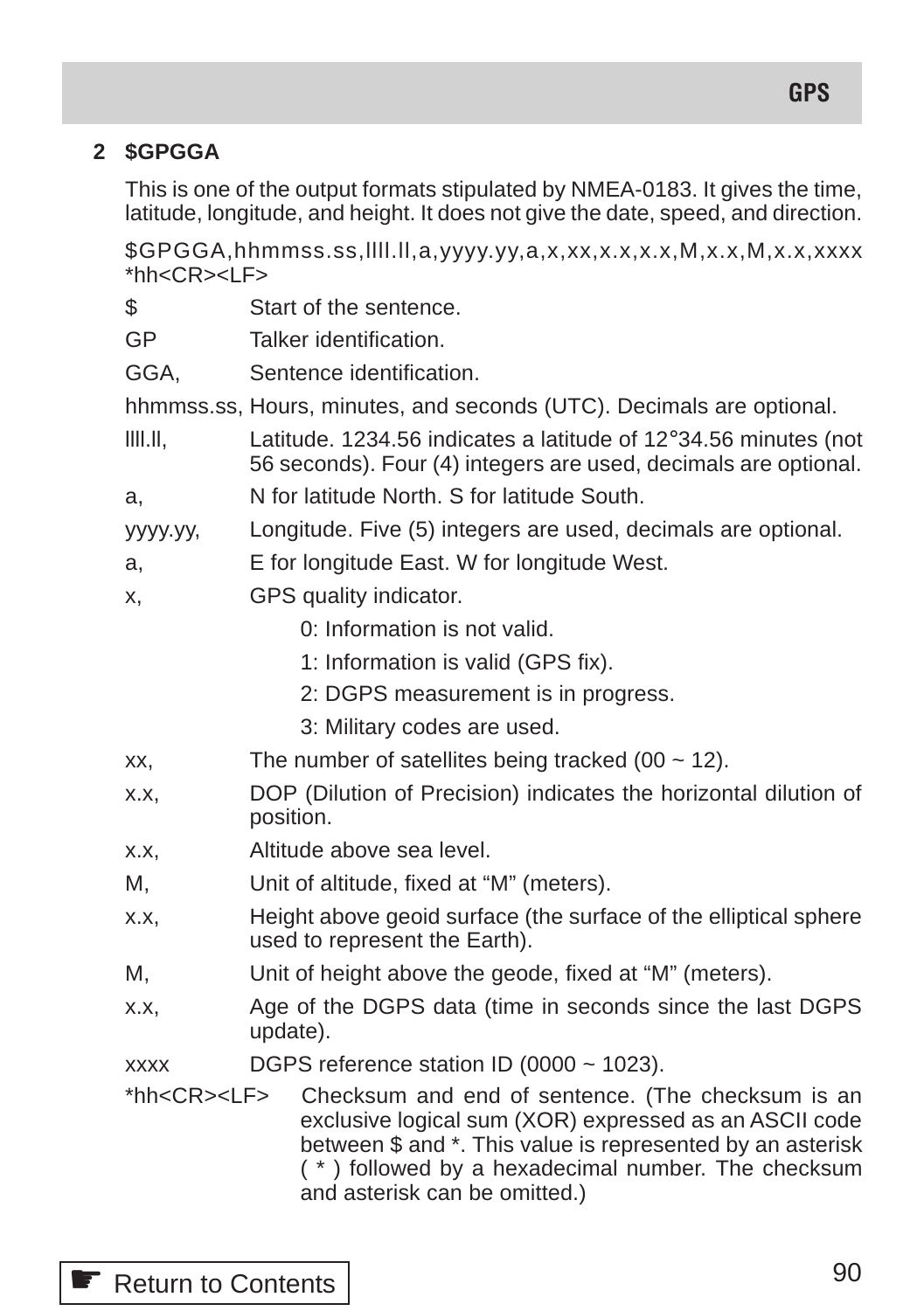# **3 \$GPRMC**

This is one of the output formats stipulated by NMEA-0183. It gives the date, time, latitude, longitude, speed, and direction.

\$GPRMC,hhmmss.ss,a,llll.ll,a,yyyy.yy,a,x.x,x.x,ddmmyy,x.x,a\*hh <CR><LF>

| Start of the sentence.                                        |
|---------------------------------------------------------------|
| Talker identification.                                        |
| Sentence identification.                                      |
| hhmmss.ss, Hours, minutes, and seconds (UTC).                 |
| Status. A indicates valid data. V indicates invalid data.     |
| Latitude.                                                     |
| N for latitude North. S for latitude South.                   |
| Longitude.                                                    |
| E for longitude East. W for longitude West.                   |
| Land speed in knots.                                          |
| Direction in degrees.                                         |
| Date (day, month, and year). (The year is given as 2 digits.) |
| The magnetic variation in degrees.                            |
| The magnetic variation, W or E (West or East).                |
| Checksum and end of GPRMC sentence.<br>*hh <cr><lf></lf></cr> |
|                                                               |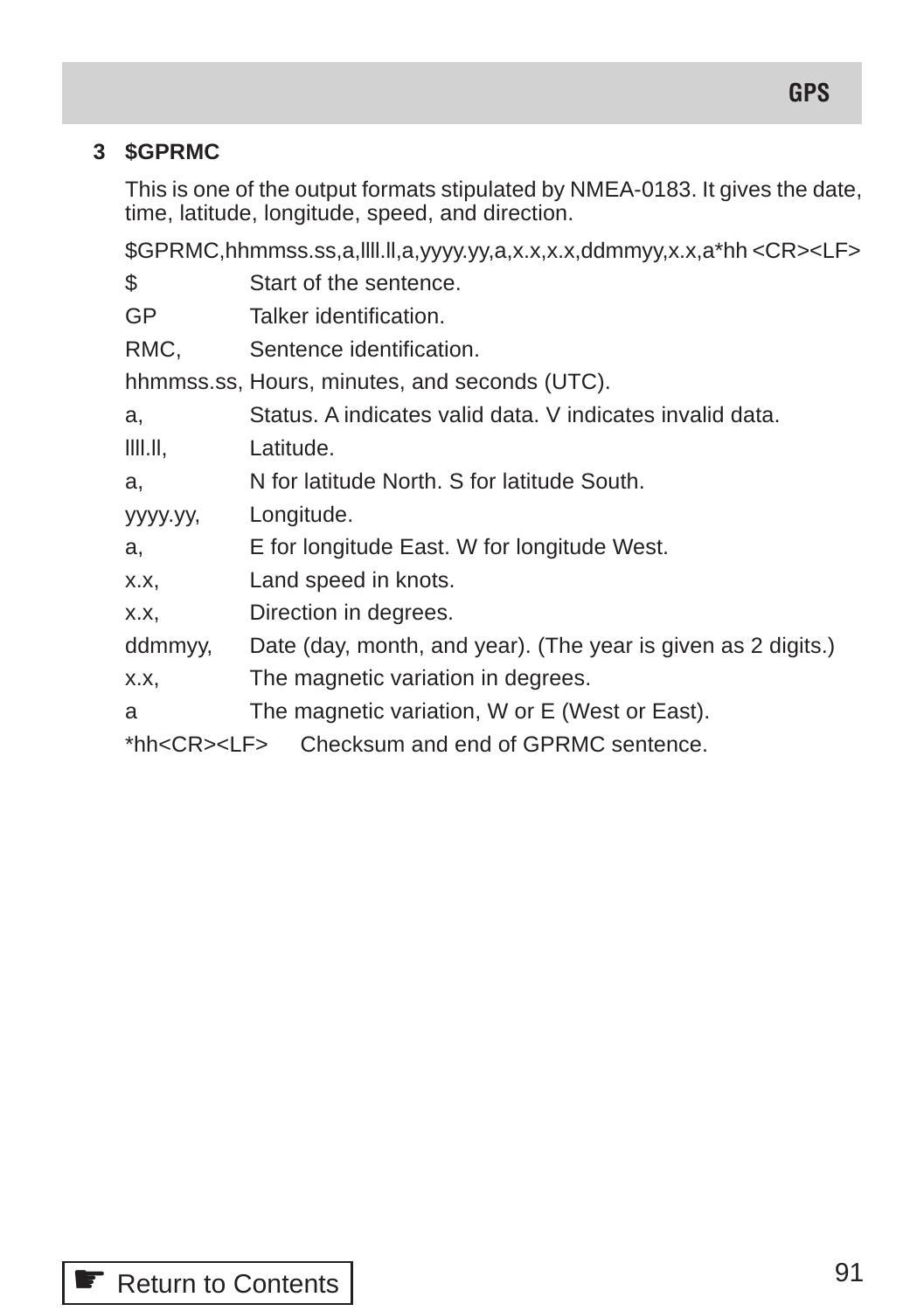## **4 \$GPVTG**

This is one of the output formats stipulated by NMEA-0183. It gives the speed and direction.

\$GPVTG,x.x,T,x.x,M,x.x,N,x.x,K\*hh<CR><LF>

\$ Start of the sentence.

- GP Talker identification.
- VTG, Sentence identification.
- x.x, True bearing value. Angle (in degrees) relative to true North.
- T, Indicates "true bearing".
- x.x, Magnetic bearing value. Angle (in degrees) relative to magnetic North (as indicated by a compass).
- M, Indicates "magnetic bearing".
- x.x, Speed in knots. (Nautical miles per hour. Equivalent to 1.852 kilometers per hour.)
- N, Indicates "knots".
- x.x, Land speed in kilometers per hour. This can generally be taken simply as the speed.
- K Indicates "km/hour".

\*hh<CR><LF> Checksum and end of message.

## **5 \$GPZDA**

This is one of the output formats stipulated by NMEA-0183. It gives the date and time.

\$GPZDA,hhmmss.ss,xx,xx,xxxx,xx,xx\*hh<CR><LF>

\$ Start of the sentence.

- GP Talker identification.
- ZDA, Sentence identification.

hhmmss.ss, Hours, minutes, and seconds (UTC).

 $\chi$  $\chi$ , Day (01 ~ 31).

 $\chi$  $\chi$ , Month (01 ~ 12).

xxxx, Year. (The year, month, and day are UTC.)

xx, Time zone  $(-13 \sim +13 \text{ hours})$ .

xx Time zone  $(00 \sim +59 \text{ minutes})$ .

\*hh<CR><LF> Checksum and end of sentence.

# **■ [Return to Contents](#page-1-1)**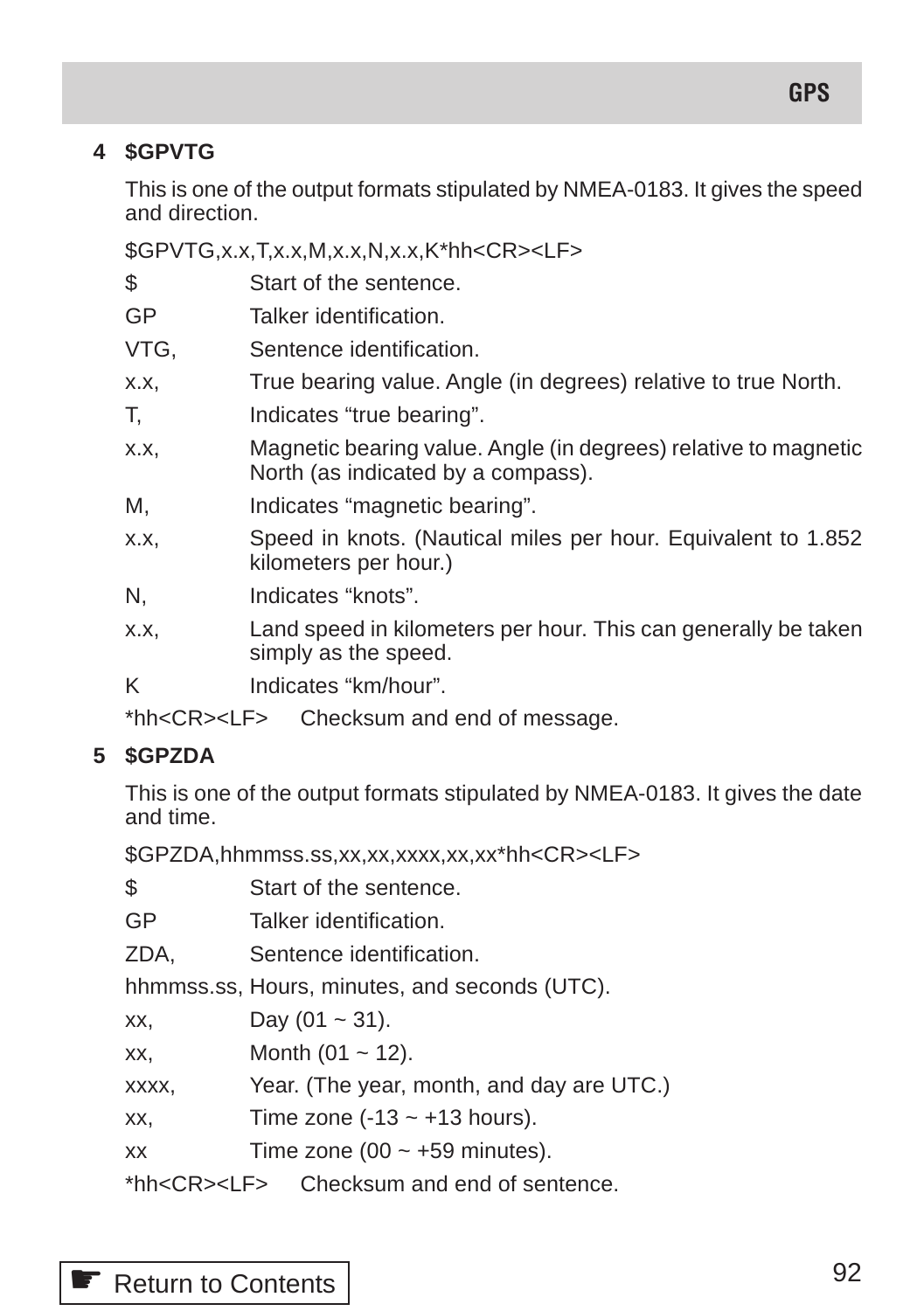## **6 \$PNTS**

This is a private sentence that conforms to NMEA-0183. It is used by the Navitra system in Japan.

As well as the date, time, latitude, longitude, speed, and direction, this sentence also includes a short message, the group code, and the icon number.

\$PNTS,x,a,dd,mm,yyyy,hhmmss,x.x,a,x.x,a,dd,xxx,i,mes,grp,x  $*$ hh $<$ CR $>$  $<$ l F $>$ 

\$PNTS, Start of the PNTS sentence.

- x, PNTS sentence version (currently 1).
- a, Registration information. The meanings of these codes are:

0: Normal position data. Only this can be reconfigured by the TH-D7 TNC firmware.

- S: Starting position data for course setting.
- E: Ending position data for course setting.
- 1: Course setting intermediate data.

P: Position registration data.

A: Confirmation data when automatic position transmission is set to OFF.

R: Confirmation data when the course data and position data is received.

(A and R are immediately followed by the checksum.)

| dd,     | Day.                                                                                     |
|---------|------------------------------------------------------------------------------------------|
| mm,     | Month.                                                                                   |
| уууу,   | Year.                                                                                    |
| hhmmss, | Time.                                                                                    |
| X.X.    | Latitude in DMD format (3549.508 is displayed as $35^{\circ}49.508$<br>minutes).         |
| a,      | N for latitude North. S for latitude South.                                              |
| X.X.    | Longitude in DMD format (13910.028 is displayed as 139°<br>10.028 minutes).              |
| a,      | E for longitude East. W for longitude West.                                              |
| dd,     | Direction of movement given in 64ths of $360^{\circ}$ . (00 is North and<br>16 is East.) |
|         |                                                                                          |

xxx, Speed in km/hour.

**E** [Return to Contents](#page-1-1)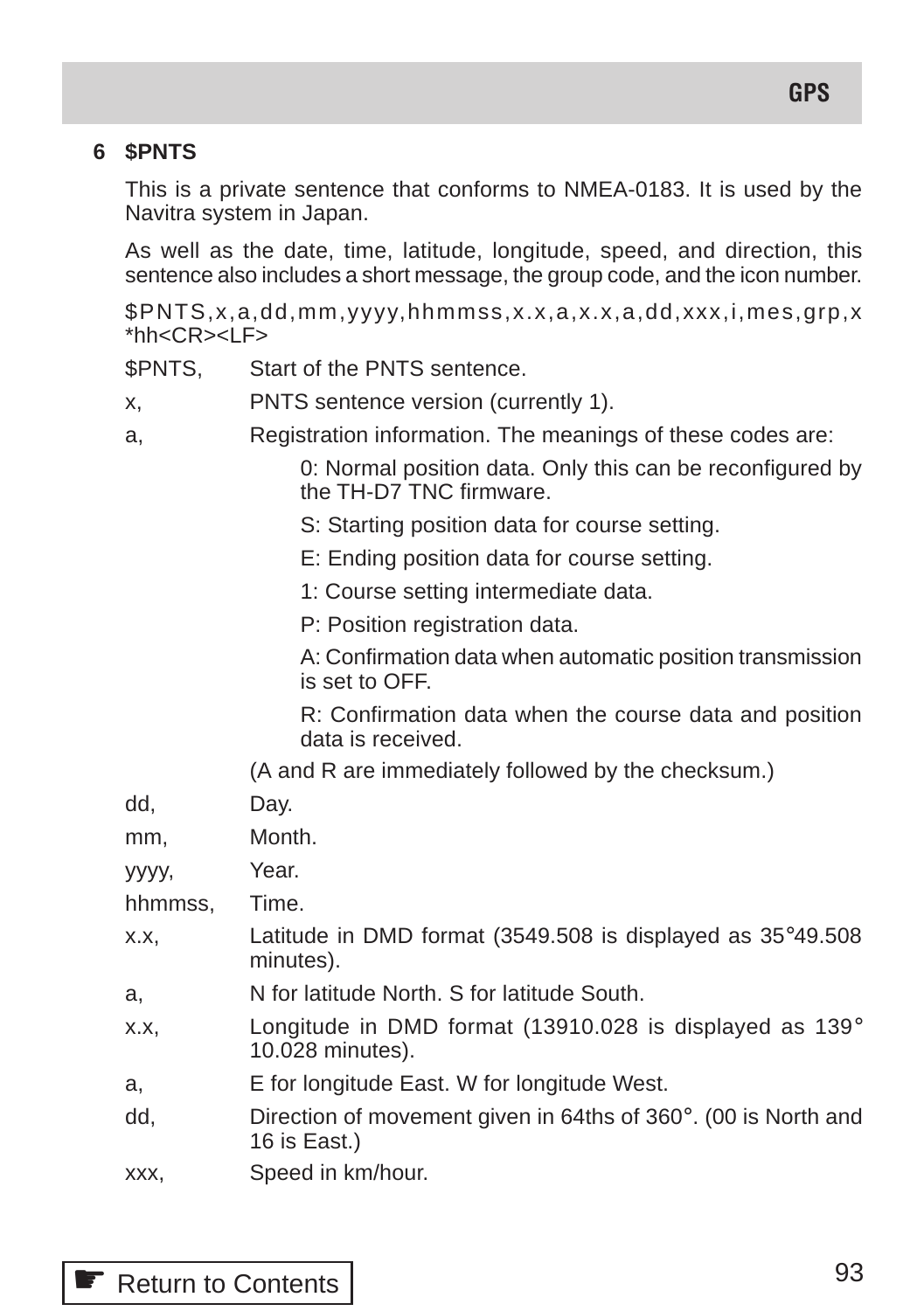| i,   | Icon. One of 15 types from $0 \sim 9$ or $A \sim E$ . When reconfigured by<br>the TH-D7 firmware, the value specified by the NTSMRK<br>command is inserted.                                                     |
|------|-----------------------------------------------------------------------------------------------------------------------------------------------------------------------------------------------------------------|
| mes, | Message up to 20 bytes long. When reconfigured by the TH-D7<br>firmware, the character string specified in the NTSMSG<br>command is inserted.                                                                   |
| grp, | Group code. A 3 character code using the numbers $0 \sim 9$ and<br>the characters $A \sim Z$ . When reconfigured by the TH-D7 firmware,<br>the character string specified in the NTSGRP command is<br>inserted. |
| x    | Sentence status. 1 is valid and 0 is invalid.                                                                                                                                                                   |
|      |                                                                                                                                                                                                                 |

\*hh<CR><LF> Checksum and end of PNTS sentence.

**GPS**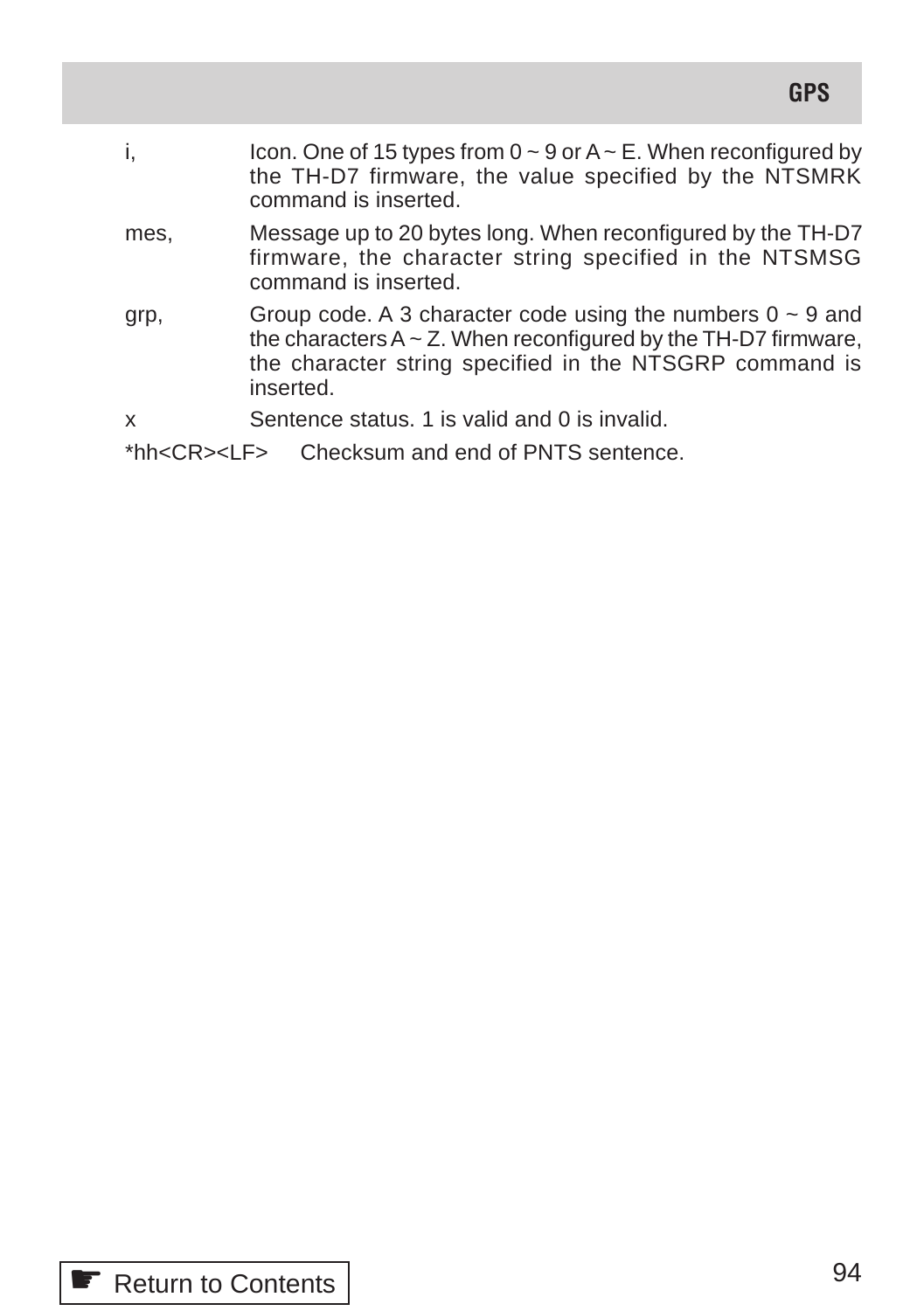# **SSTV**

# **OUTLINE OF SSTV**

Slow Scan Television (SSTV) is "still image transmission" using audio frequency. Field experts have applied television techniques to develop SSTV. Broadcast television uses a bandwidth of 4.5 MHz but SSTV uses a bandwidth of 3 kHz (audio frequency) which sends scanned images at 120 lines per frame.

SSTV has enjoyed a long history in the amateur radio world. From the initial black and white transmissions, amateur radio enthusiasts have worked to develop a number of transmission methods.

Even so, SSTV never got much attention. This is due to the fact that commercial equipment was very expensive and complicated. The situation has changed in the last couple of years. Newer equipment is both simple to use and affordably priced. Now, if you have an amateur radio license and a scan converter to allow you access to these transmissions, you can easily send and receive still images. Amateur radio operators who exchange images generally use SSB in the HF band (7 MHz, 14 MHz, etc.). Images are exchanged between amateur radio users worldwide.

## ■ **Software SSTV**

SSTV has recently become popular using software only. This is done by using the sound card on a PC as the interface with a transceiver and performing all the processing on the PC. W95SSTV and WinPix32 are typical examples.

These software applications are available via the following web sites on the Internet.

W95SSTV: http://www.siliconpixels.com/

WinPix32: http://www.skypoint.com/~k0heo/

## ■ **New Hardware**

The **KENWOOD** VC-H1, an Interactive Visual Communicator, is a compact SSTV system. It was designed for plug-and-play color SSTV and includes a slow scan converter, a CCD camera, and an LCD (refer to page 105, "VC-H1 CONTROL").



Ordinary system configuration System configuration newly



presented by **KENWOOD**

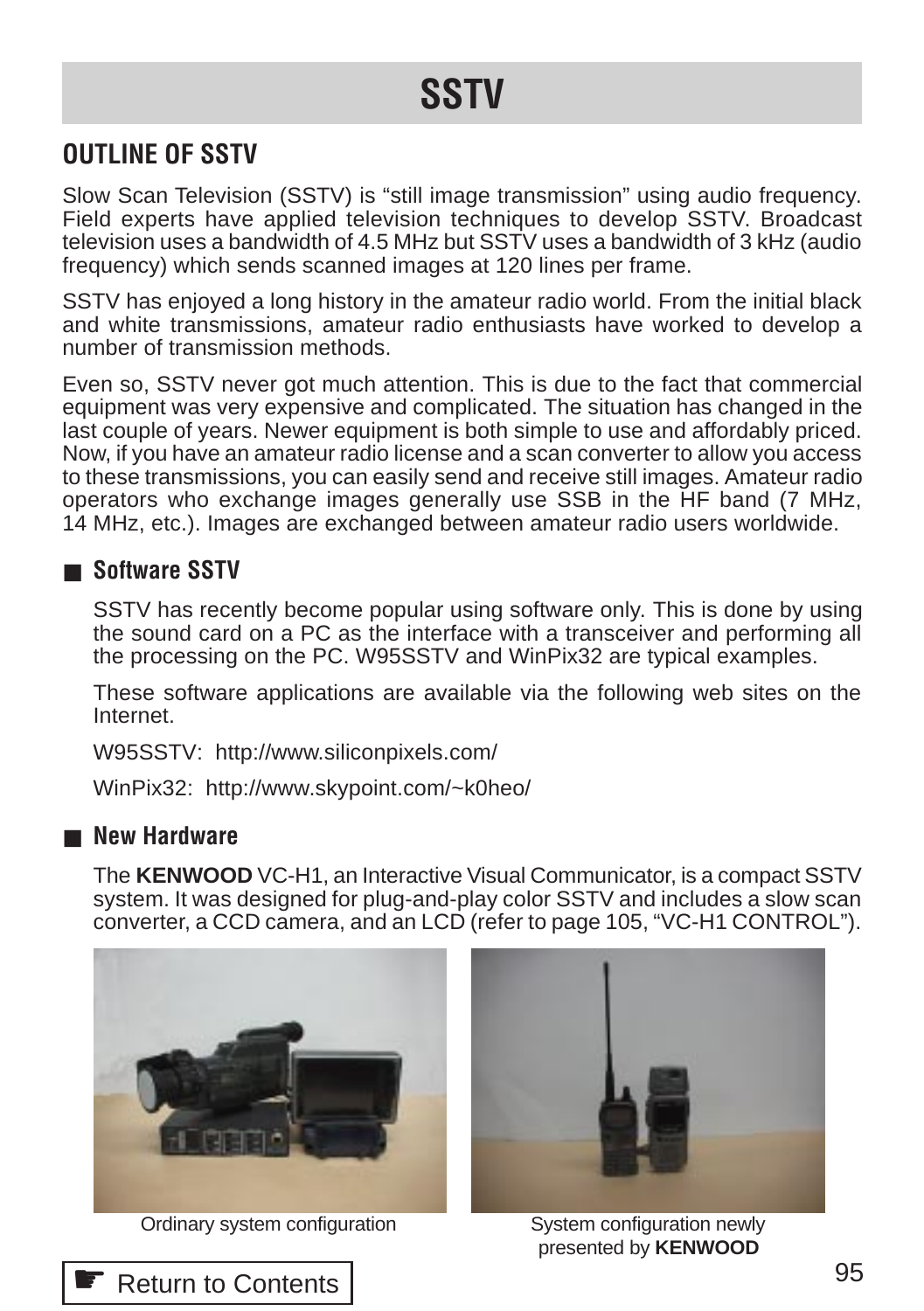# **TRANSMISSION METHODS**

SSTV uses analog signals for transmitting sub-carrier frequency modulation and demodulation is performed using arc tangent angle detection. The basic transmission methods are the RGB line sequence method (RGB) and the component method (YC); luminance (Y) and chrominance (C) signals sent sequentially. Various modes exist within these methods depending on the signal format. The table below, shows the modes supported by the VC-H1. A high-speed mode (Fast FM) is also available.

| <b>Mode</b>            | <b>Scan time</b><br>(in seconds) | <b>Format</b> | <b>Scan line</b> |  |
|------------------------|----------------------------------|---------------|------------------|--|
| Robot C <sub>36</sub>  | 36                               | YC            | 240              |  |
| Robot C72              | 72                               | <b>YC</b>     | 240              |  |
| AVT <sub>90</sub>      | 90                               | <b>RGB</b>    | 240              |  |
| AVT <sub>94</sub>      | 94                               | <b>RGB</b>    | 200              |  |
| Scottie S1             | 110                              | <b>RGB</b>    | 240              |  |
| Scottie S <sub>2</sub> | 71                               | <b>RGB</b>    | 240              |  |
| Martin M1              | 114                              | <b>RGB</b>    | 240              |  |
| Martin M2              | 58                               | <b>RGB</b>    | 240              |  |
| Fast FM                | 14                               | YC            | 240              |  |

Transmission Modes:

Robot: Developed by Robert Research Corporation (U.S.A.) for their scan converter.

AVT (Amiga Video Transceiver): Developed by Ben Blish-Williams (U.S.A.).

Scottie: Developed by Ed Murphy, GM3BSC (Scotland).

Martin: Developed by Martin Emmerson, G3OQD (England).

Fast FM: Developed by **KENWOOD** for the VC-H1.

These modes handle images as analog signals. The characteristics of analog signals is that transmissions are not interrupted, but the image quality is impaired due to interference (noise) on the transmission path. A brief explanation of Robot C36, the most popular of these transmission modes, is given on page 98.

This CD-ROM contains sample images transmitted in each mode using the VC-H1 and TH-D7. These images have been saved in bit map file format (with "bmp" extensions) under the "SSTV" directory. Each file name includes the name of a transmission mode; for example, KENWOOD\_RobotC36.bmp. The original images have been saved using file names which include "original".

# **E** [Return to Contents](#page-2-0)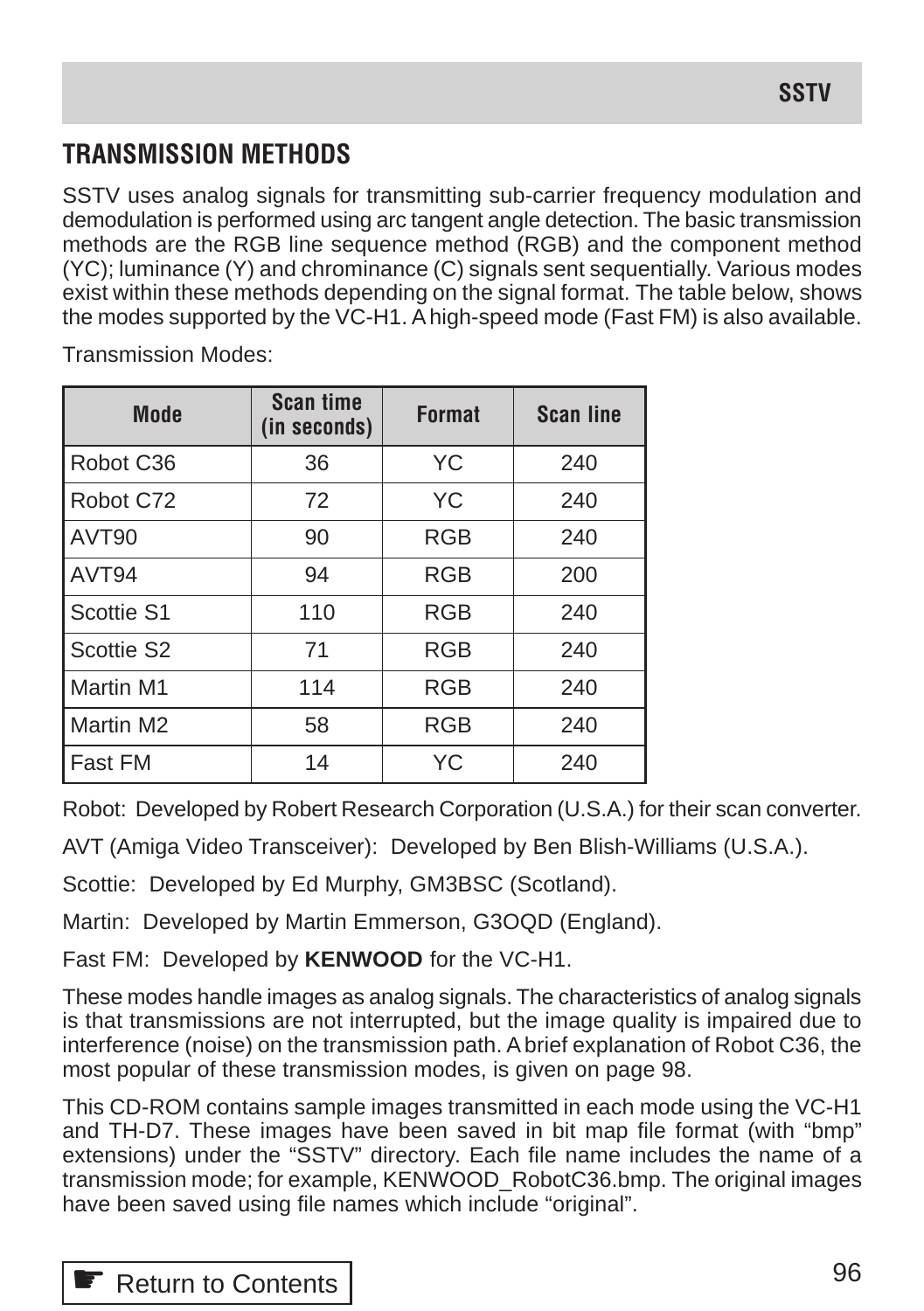Procedure of test:

- **1** Capture the image on the VC-H1.
- **2** Transmit the captured image with each mode.
- **3** Receive the image on the VC-H1.
- **4** Transfer the received image to the PC.

Transmission time by Mode (TH-D7 with VC-H1)

Conditions:

- RX: VOL set to center
- Battery Saver function is OFF
- Frequency set to 432.300 MHz
- Output power set to EL

Measurement

- Start: Press **[TX]** on the VC-H1.
- **End: Transmission end.**

|                   | 1st try | 2nd try | 3rd try | 4th try | 5th try | Average | Nominal<br>value |
|-------------------|---------|---------|---------|---------|---------|---------|------------------|
| ROBOT C36         | 38.38   | 38.34   | 38.25   | 38.34   | 38.34   | 38.330  | 36 sec.          |
| ROBOT C72         | 74.41   | 74.31   | 74.38   | 74.28   | 74.31   | 74.338  | 72 sec.          |
| AVT <sub>90</sub> | 99.53   | 99.53   | 99.54   | 99.47   | 99.51   | 99.516  | 90 sec.          |
| AVT <sub>94</sub> | 103.22  | 103.21  | 103.28  | 103.25  | 103.18  | 103.228 | 94 sec.          |
| <b>SCOTTIE S1</b> | 111.91  | 111.93  | 111.97  | 111.91  | 111.91  | 111.926 | 110 sec.         |
| <b>SCOTTIE S2</b> | 73.50   | 73.50   | 73.47   | 73.41   | 73.44   | 73.464  | 71 sec.          |
| <b>MARTIN M1</b>  | 116.63  | 116.54  | 116.66  | 116.72  | 116.56  | 116.622 | 114 sec.l        |
| MARTIN M2         | 60.31   | 60.37   | 60.34   | 60.38   | 60.35   | 60.350  | 58 sec.          |
| <b>IFAST FM</b>   | 15.16   | 15.22   | 15.15   | 15.12   | 15.16   | 15.162  | 14 sec.          |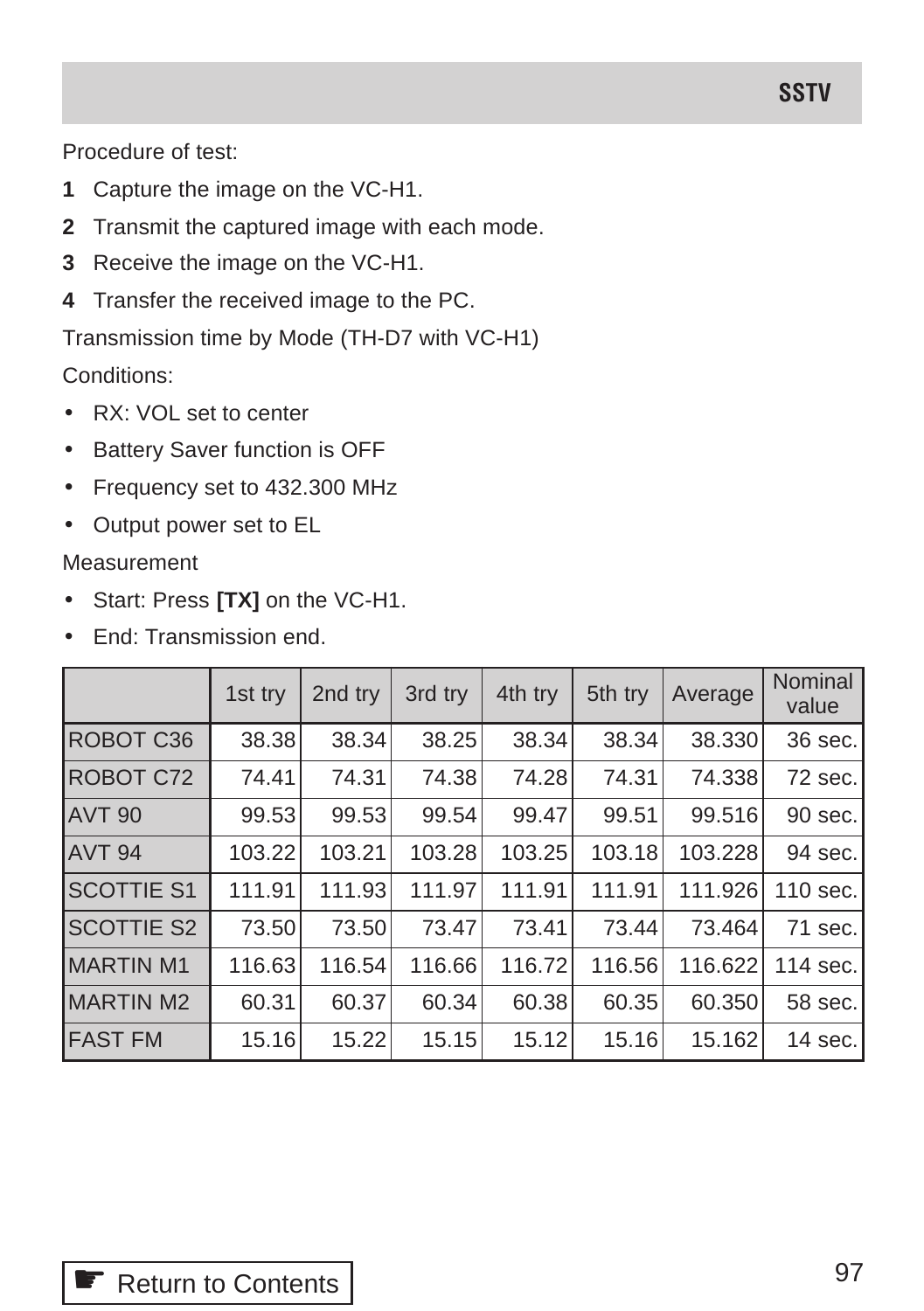## ■ **Robot C36**

Robot C36 is the method in which the image is divided into a single luminance signal (Y) and two chrominance signals (R-Y and B-Y). This mode uses less memory than RGB. Y, R-Y and Y, B-Y are alternately sent on each line and the receiving station synthesizes the component signals to form a color image. The signals consist of a 1200 Hz synchronizing signal, a VIS signal (mode identifier), and the image signals (see the figure below). The VIS signal is a 10-bit, 300 millisecond signal including synchronization with "0" for 1300 Hz and "1" for 1100 Hz.

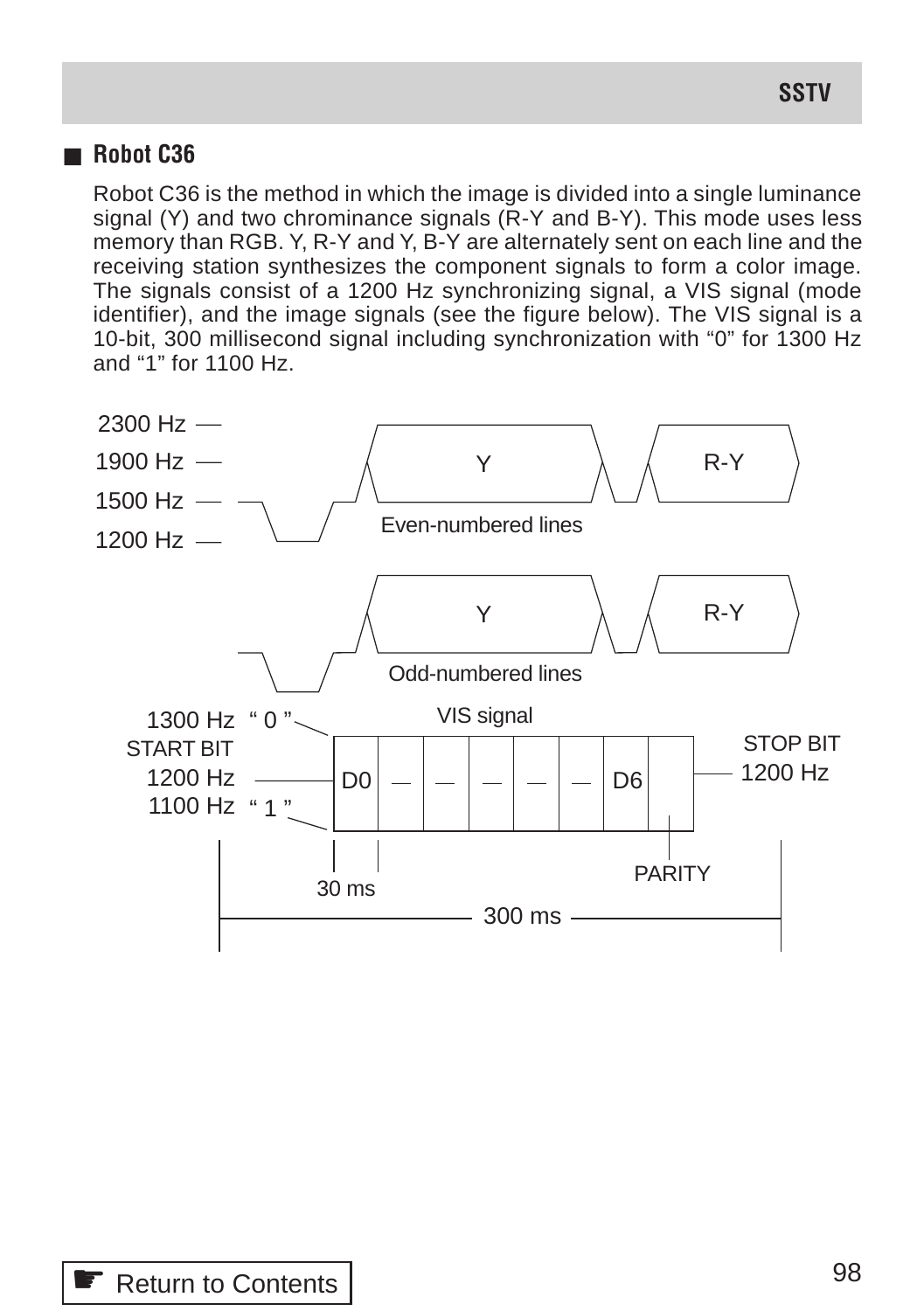The figure below gives a simple overview of how this method works. An image captured using a CCD camera is output as an analog signal (normally as NTSC composite signals in Japan). The advantage of NTSC is that it has a bandwidth of 4 MHz and provides a horizontal resolution of 350 lines. This signal is sampled and converted from digital to analog format, decoded to Red, Green, and Blue components and stored in memory. The RGB components are separated into luminance (Y) and chrominance (R-Y and B-Y) signals. The Y, R-Y, and B-Y signals are modulated using sub-carrier modulation. Because of the restrictions on the band-pass-frequencies that can be handled on radio, the 2300 Hz frequency is used for white, the 1500 Hz frequency for black, and the color image components are transmitted on the frequency variations in between. The receiving station demodulates the signals, separates the Y and C components, then converts the luminance and chrominance signals to RGB. Now they can be displayed on a monitor. For a more detailed explanation, refer to a textbook on SSTV.



Y, R-Y, B-Y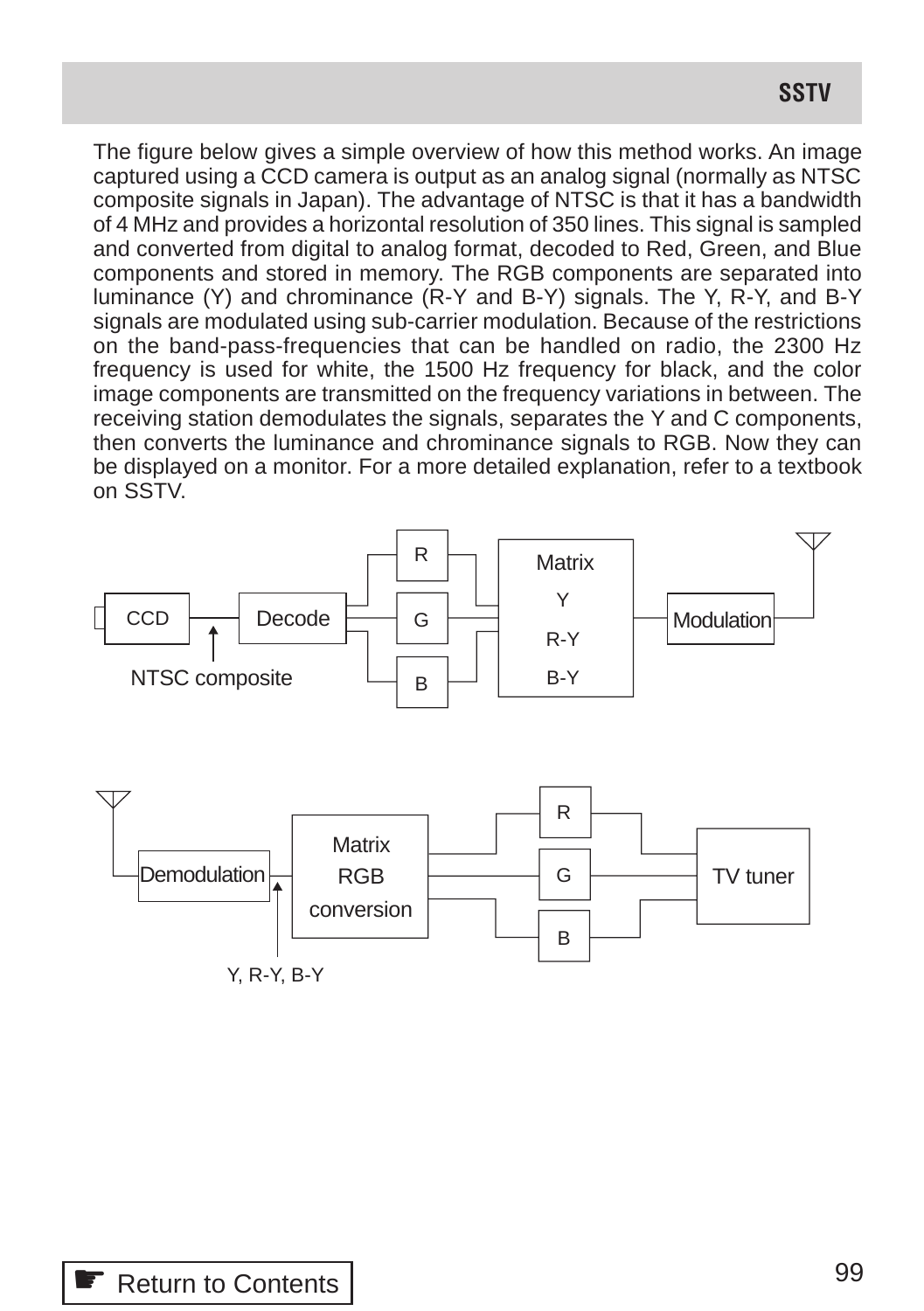## ■ **Fast FM Mode**

In the basic thinking underlying SSTV, the transmission modes are designed to operate in the 300 Hz to 3 kHz bandwidth for radio signal transmission. In recent years, most VHF/UHF FM transceivers support 9600 bps packet communication. This extends the upper limit for transmission frequencies to 7 kHz.



Using an expanded bandwidth of 7 kHz, you can transmit images twice as fast. This is the Fast FM mode idea used in the VC-H1. Fast FM mode uses Robot C36 ideas and transmission time is halved to only 18 seconds (see the table below). The time can be further reduced by 25% using analog band compression, that takes advantage of the way people view images, which means the final transmission time for the full-color image is only 14 seconds. Because this mode uses 9600 bps communication in the FM band, it can only be used by VHF/UHF transceivers. Fast FM mode transmitted image quality is equal to or better than the quality of Robot C36.

| <b>Specification</b>           | <b>Robot C36</b> |         | <b>Fast FM Mode</b> |
|--------------------------------|------------------|---------|---------------------|
| Format                         | <b>SCFM</b>      |         | <b>SCFM</b>         |
| Maximum image<br>frequency     | 850 Hz           |         | 3200 Hz             |
| Sub-carrier                    | White            | 2300 Hz | 4400 Hz             |
| frequency                      | <b>Black</b>     | 1500 Hz | 2800 Hz             |
| Synchronous<br>frequency       | 1200 Hz          |         | 1200 Hz             |
| Maximum frequency<br>deviation | $±550$ Hz        |         | $\pm 800$ Hz        |

Comparison of Specifications:

<sup>•</sup> [Return to Contents](#page-2-0)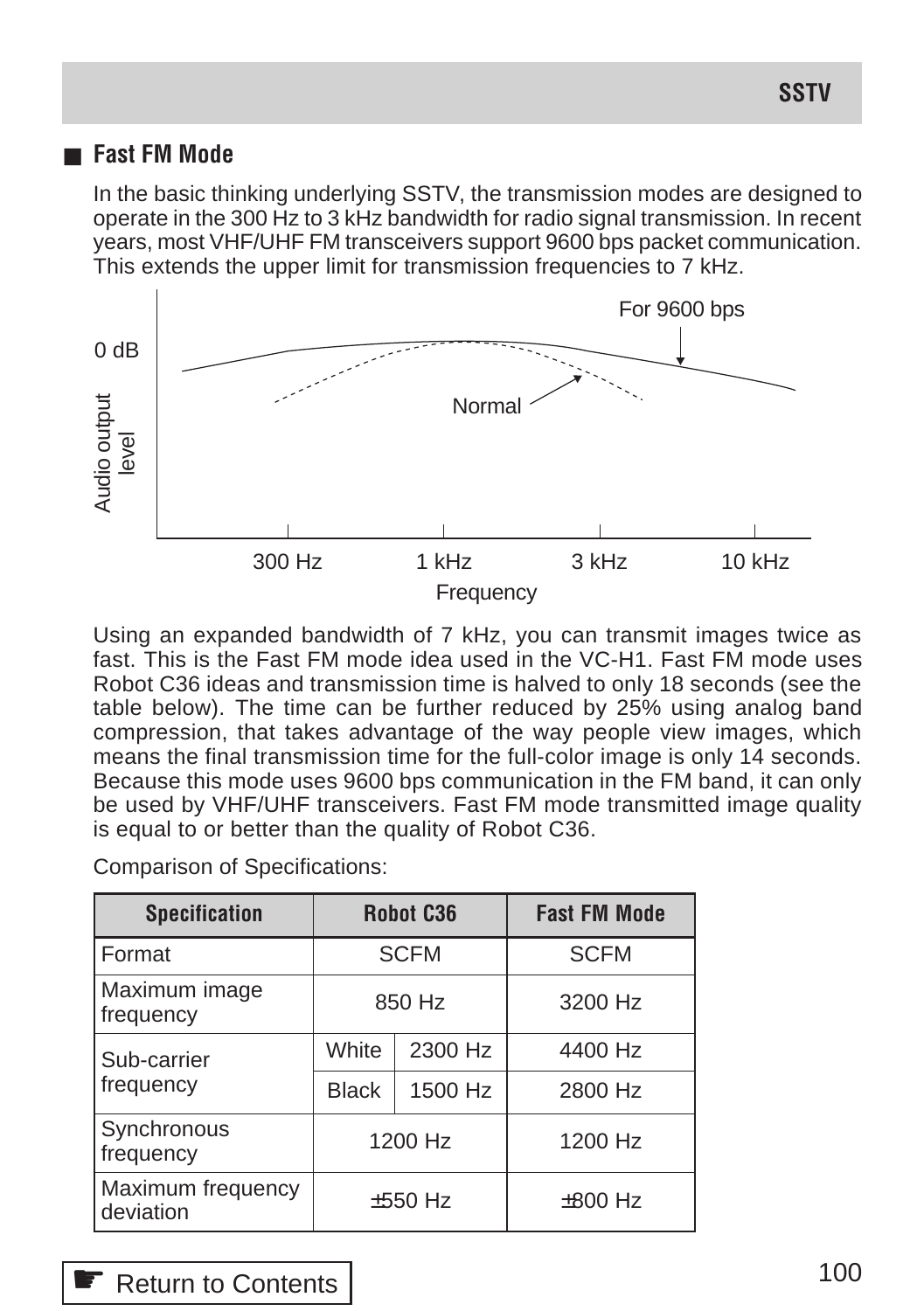Fast FM mode Format

Signal Format:

 $1 \mid 2 \mid 3 \mid 4 \mid 5$ 

|                | 1 second 1900 Hz tone                                                                                                                                                                                                                                                                                                                                                                                                                                                                                                                                                                                                                                                    |
|----------------|--------------------------------------------------------------------------------------------------------------------------------------------------------------------------------------------------------------------------------------------------------------------------------------------------------------------------------------------------------------------------------------------------------------------------------------------------------------------------------------------------------------------------------------------------------------------------------------------------------------------------------------------------------------------------|
| $\overline{2}$ | 0.3 second VIS signal<br>Uses code DAH and made up of 1200 Hz, 1300 Hz, 1100 Hz, 1300 Hz,<br>1100 Hz, 1100 Hz, 1300 Hz, 1100 Hz, 1100 Hz, 1200 Hz signals every<br>30 milliseconds.                                                                                                                                                                                                                                                                                                                                                                                                                                                                                      |
| 3              | 62 millisecond bit synchronizing signal<br>31-bit M-series F9A42BB0H (LSB invalid) with a scattered 5-bit start<br>location recognition signal; the first 4 bits are zero and the last bit is 1.<br>"1" bits are scattered at 12.4 milliseconds and 1 carrier clock cycle is<br>400 useconds. HIGH signals are sent at 3912 Hz and LOW signals at<br>3288 Hz.                                                                                                                                                                                                                                                                                                            |
| 4              | 240 cluster signal<br>53.6 milliseconds $x$ 240 lines = 12.87 seconds.<br>1 cluster signal $(35.2 + 0.4 + 17.6 + 0.4 = 53.6$ milliseconds)<br>Y chrominance signal sent in the 4:2:0 format.<br>Y (luminance signal) of 35.2 milliseconds, black sent at 2800 Hz, white at<br>4400 Hz with FM modulation, 352 dots sent at 1 clock cycle of<br>100 µseconds.<br>Blanking: 0.4 milliseconds. 3600 Hz tone sent for 0.4 milliseconds.<br>Chrominance signal (odd-numbered lines Cr, even-numbered lines Cb) of<br>17.6 milliseconds with black (zero) at 3600 Hz and modulation of<br>3600 ±800 Hz.<br>Blanking: 0.4 milliseconds, 3600 Hz tone sent for 0.4 milliseconds. |
| 5              | 1 second 1900 Hz tone                                                                                                                                                                                                                                                                                                                                                                                                                                                                                                                                                                                                                                                    |

- Band required for signal transmission: 1000 Hz ~ 6200 Hz
- At signal reception, the VIS signal is received normally and, when Fast FM mode is acknowledged, a command is sent to the transceiver to switch the SP line to Fast mode. The transceiver must switch the receive circuit to Fast mode within 10 milliseconds. This is if the SP line is to be used for both Fast mode and other modes. The same procedure is used when sending in Fast mode, and a command is needed to switch the modulation line.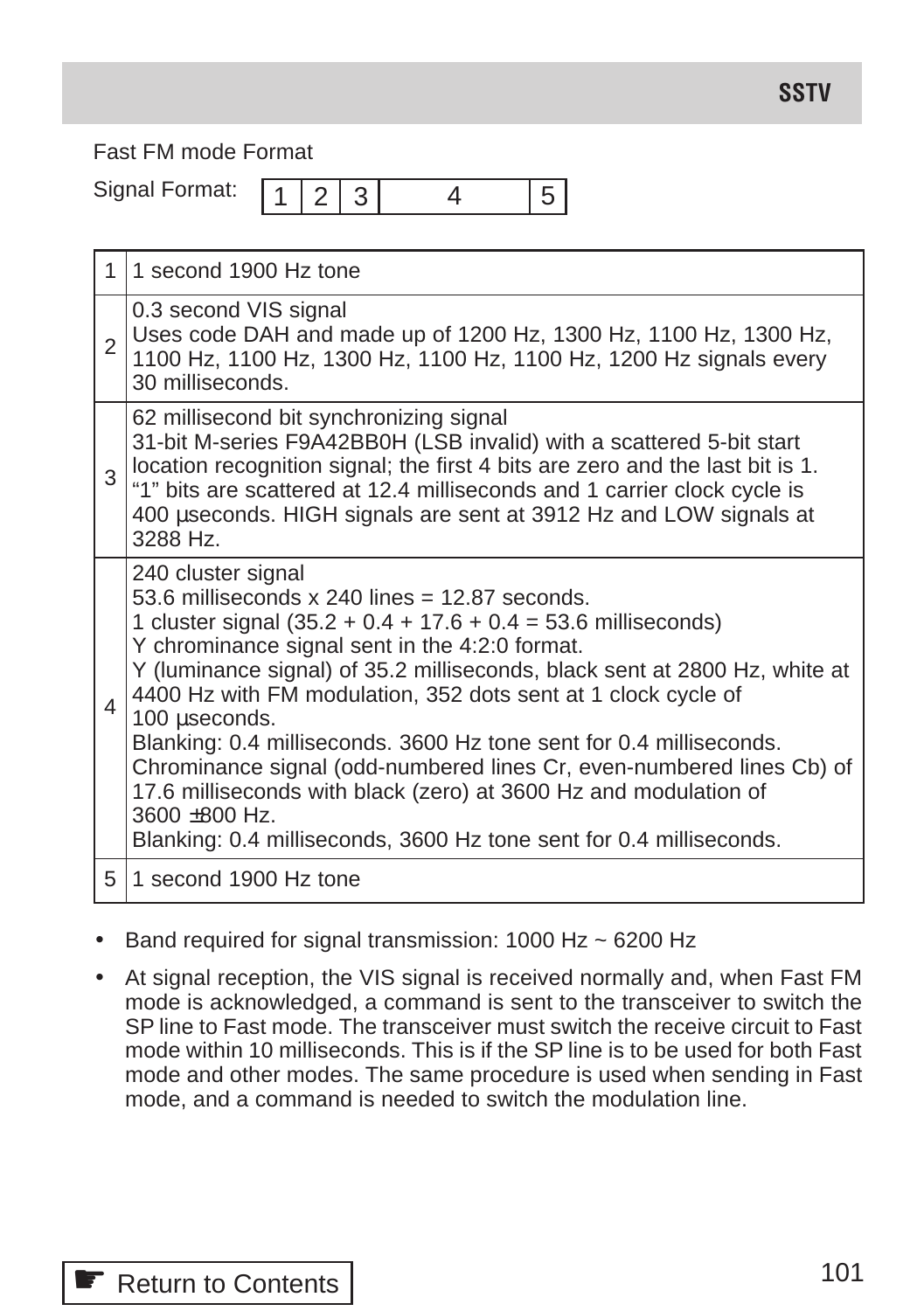## ■ **TH-D7 Fast FM Mode and Voice**

When using the PG-4V to connect the VC-H1 to the TH-D7, you can superimpose text, such as your call sign, and select the transmission mode. The bandwidth for the Fast FM transmission mode is wider than that for voice. You can use Fast FM mode on the TH-D7 when you are using the VC-H1 as a speaker/ microphone. Following is an explanation on how to switch between Fast FM mode and voice mode.

## • **Switching for Reception**

When the VC-H1 receives a Fast FM mode VIS signal, it sends the SR1 command to the TH-D7. When the TH-D7 receives the SR1 command, it switches the AUDIO AMP OFF and switches the FAST FM AMP ON (refer to the schematic chart for Fast FM mode on page 103). By switching the circuit, the TH-D7 sends the signals for the level and band required for Fast FM mode to the VC-H1. When signal transmission is finished, the VC-H1 sends the SR0 command to the TH-D7, which switches the audio circuit back to voice mode.

## • **Switching for Transmission**

When you press **[TX]** on the VC-H1 while you are in Fast FM mode, it sends the ST1 command to the TH-D7. When the TH-D7 receives the ST1 command, it switches the FAST FM MIC AMP ON. When transmission ends, the circuit is reset to its initial status.

**Note:** If you receive SSTV in dual-band operation mode, the VC-H1 may malfunction due to interference from bands other than SSTV (noise on the screen, failure to switch to Fast FM mode, etc.). When this occurs, use single-band mode or change the A-B volume balance.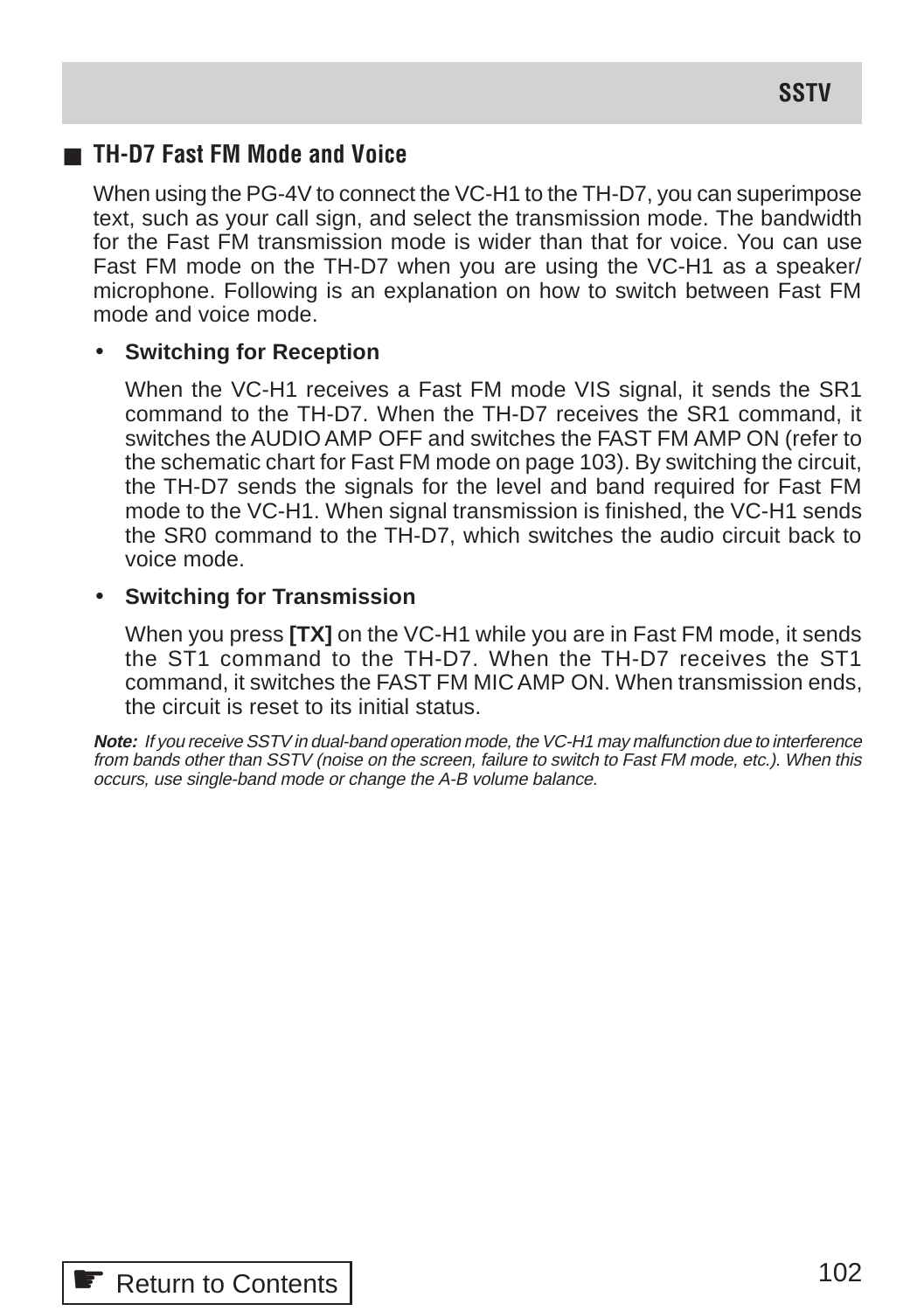Schematic chart for Fast FM mode:



 $---$  FAST FM Mode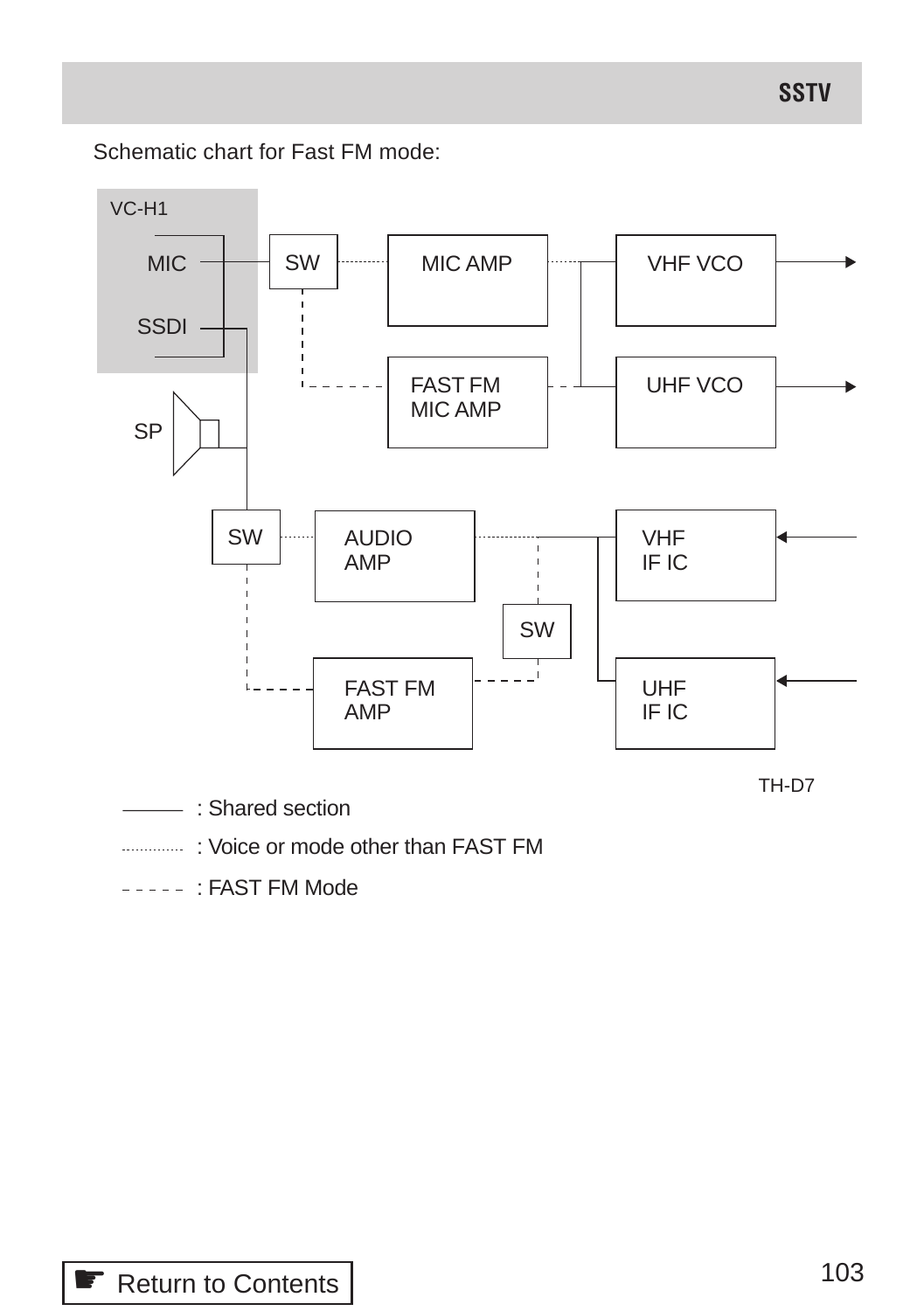# **RSV REPORT**

| <b>Readability</b> |                                  | <b>Signal strength</b>  |                         | <b>Video</b> |                                       |  |
|--------------------|----------------------------------|-------------------------|-------------------------|--------------|---------------------------------------|--|
| 5                  | Perfect                          | 9                       | <b>Extremely strong</b> |              | Perfect (no noise)                    |  |
| 4                  | Readable with no<br>difficulty   | 8                       | Strong                  |              | Slight noise                          |  |
| 3                  | Readable with some<br>difficulty | $\overline{7}$          | Fairly strong           |              | A lot of noise; still<br>recognizable |  |
| $\overline{2}$     | Barely readable                  | 6                       | Good                    | 2            | Barely recognizable                   |  |
| 1                  | Unreadable                       | 5                       | Fairly good             | 1            | Not recognizable                      |  |
|                    |                                  | $\overline{\mathbf{A}}$ | Weak but<br>perceptible |              |                                       |  |
|                    |                                  | 3                       | Weak                    |              |                                       |  |
|                    |                                  | 2                       | Very weak               |              |                                       |  |
|                    |                                  | 1                       | Faint                   |              |                                       |  |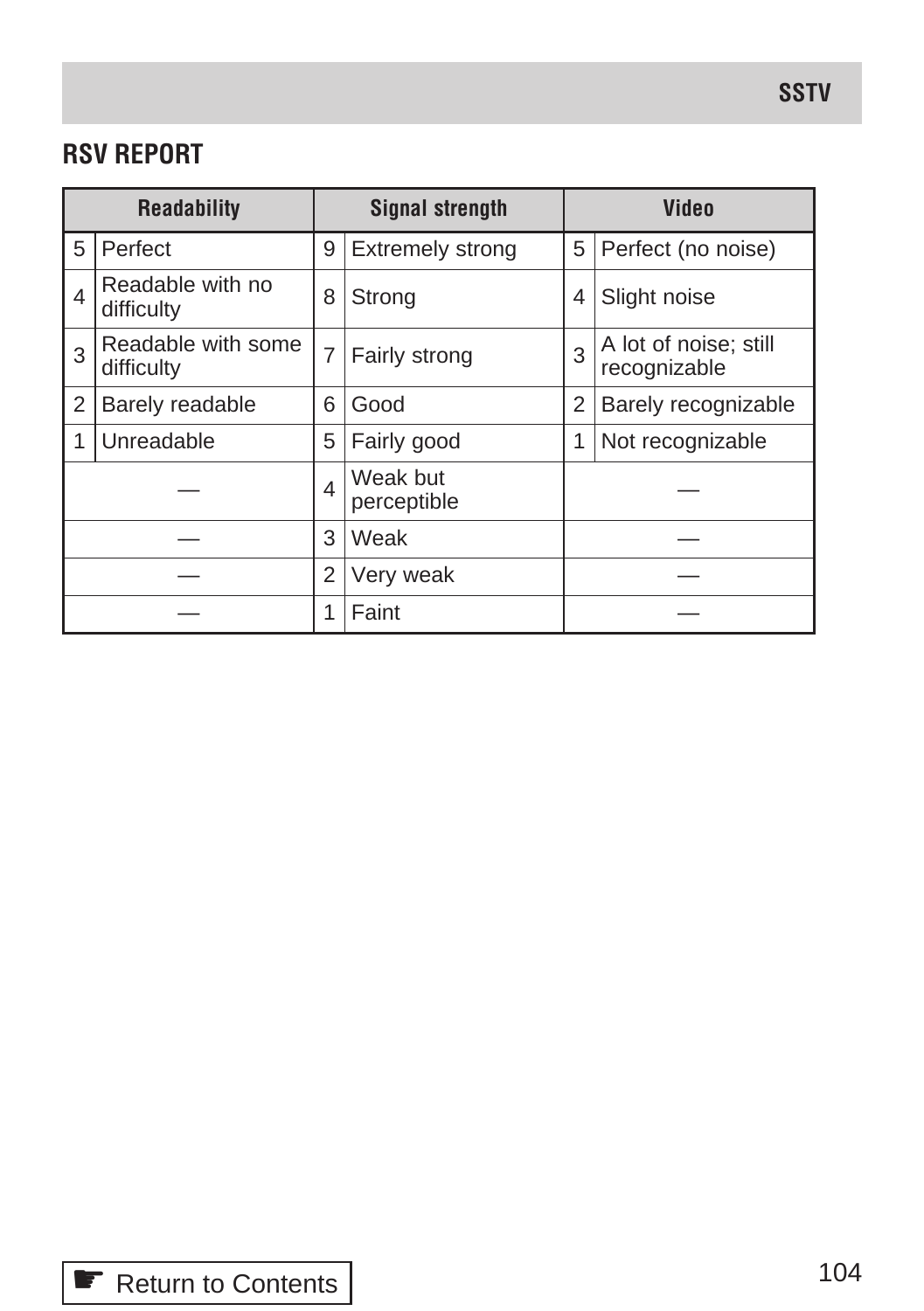# **VC-H1 CONTROL**

When the PG-4V is used to connect the VC-H1 to the TH-D7, you can enter text on the VC-H1 screen. You can also set the transmission mode and send images in response to image transmission requests from other stations.

## ■ Superimposing

You can use superimposing to transmit your call sign, message, and RSV report to the VC-H1. Entries with no text entered are not transmitted. Superimposing also works when an image stored in the VC-H1 memory is open.

## • **Entering Text**

You can separately enter the following text to the images:

- ◆ Call sign: Up to 8 characters  $(A ∼ Z$  (capitals only),  $0 ∼ 9$ , a space, !, ?,  $-$ , and  $/$ ).
- $\blacklozenge$  Message: Up to 9 characters (A  $\sim$  Z (capitals only), 0  $\sim$  9, a space, !, ?,  $-$ , and  $/$  ).
- ◆ RSV report: Up to 10 characters  $(A \sim Z \text{ (capitals only)}$ ,  $0 \sim 9$ , a space, !,  $-$ , and  $/$  ).

## • **Text Color**

You can use different colors to enter your call sign, message, and RSV report. The available colors are white, black, red, magenta, green, cyan, and yellow.

## ■ **Setting the Transmission Mode**

You can specify any of the following 9 transmission modes:

ROBOT C36, ROBOT C72, AVT 90, AVT 94, SCOTTIE S1, SCOTTIE S2, MARTIN M1, MARTIN M2, or FAST FM

Simply selecting the transmission mode completes VC-H1 setup or when you receive image data, the sender's transmission mode is automatically used.

## ■ VC Shutter

You can reply to an image transmission request from another station. The VC-H1 captures the image, superimposes it, then transmits the image to the requested station. Requests from other stations can be issued by sending the same CTCSS frequency as your transceiver for at least 1 second. To prevent superimposing, delete all the entered text. (Refer to the VC-H1 Instruction Manual for detailed setup information.)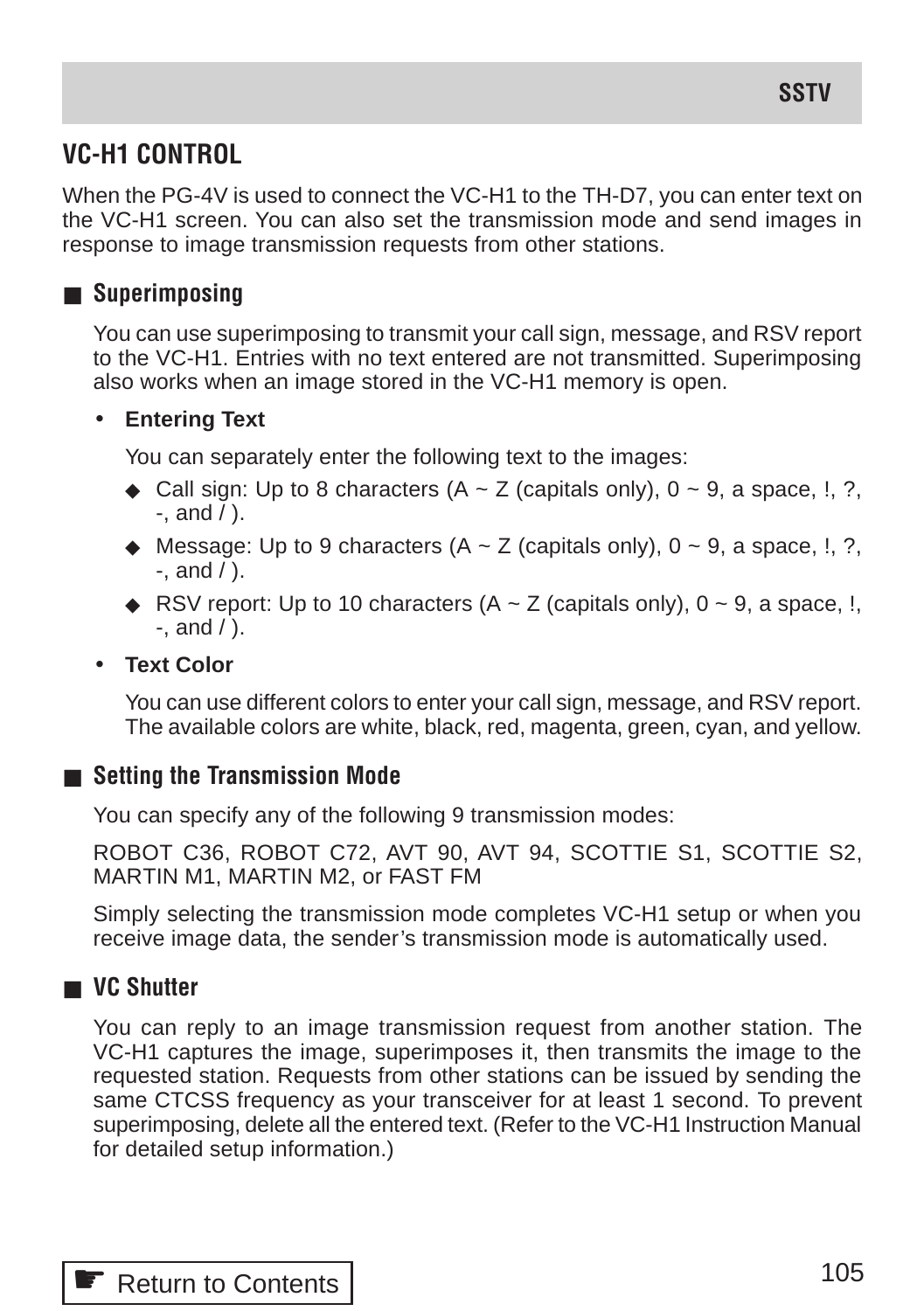## ■ **PG-4V Connection Chart**



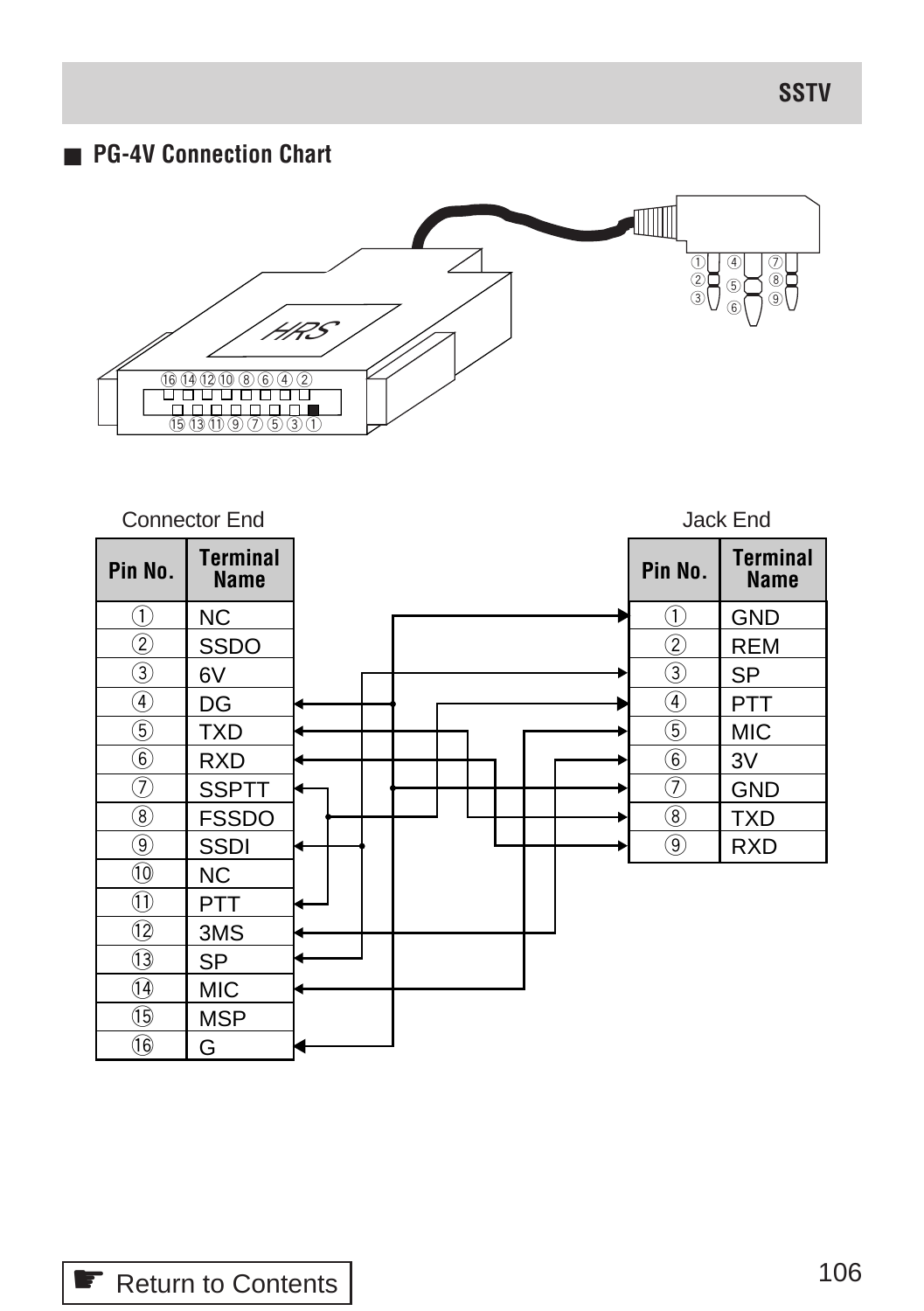# **REFERENCE MATERIALS**

## ■ **References**

• SSTV Handbook, published by CQ Publications

## ■ **Web Sites**

JF1QCI: http://www.hi-ho.ne.jp/~jf1qci/index.htm

SSTV: http://www.ultranet.com/~sstv/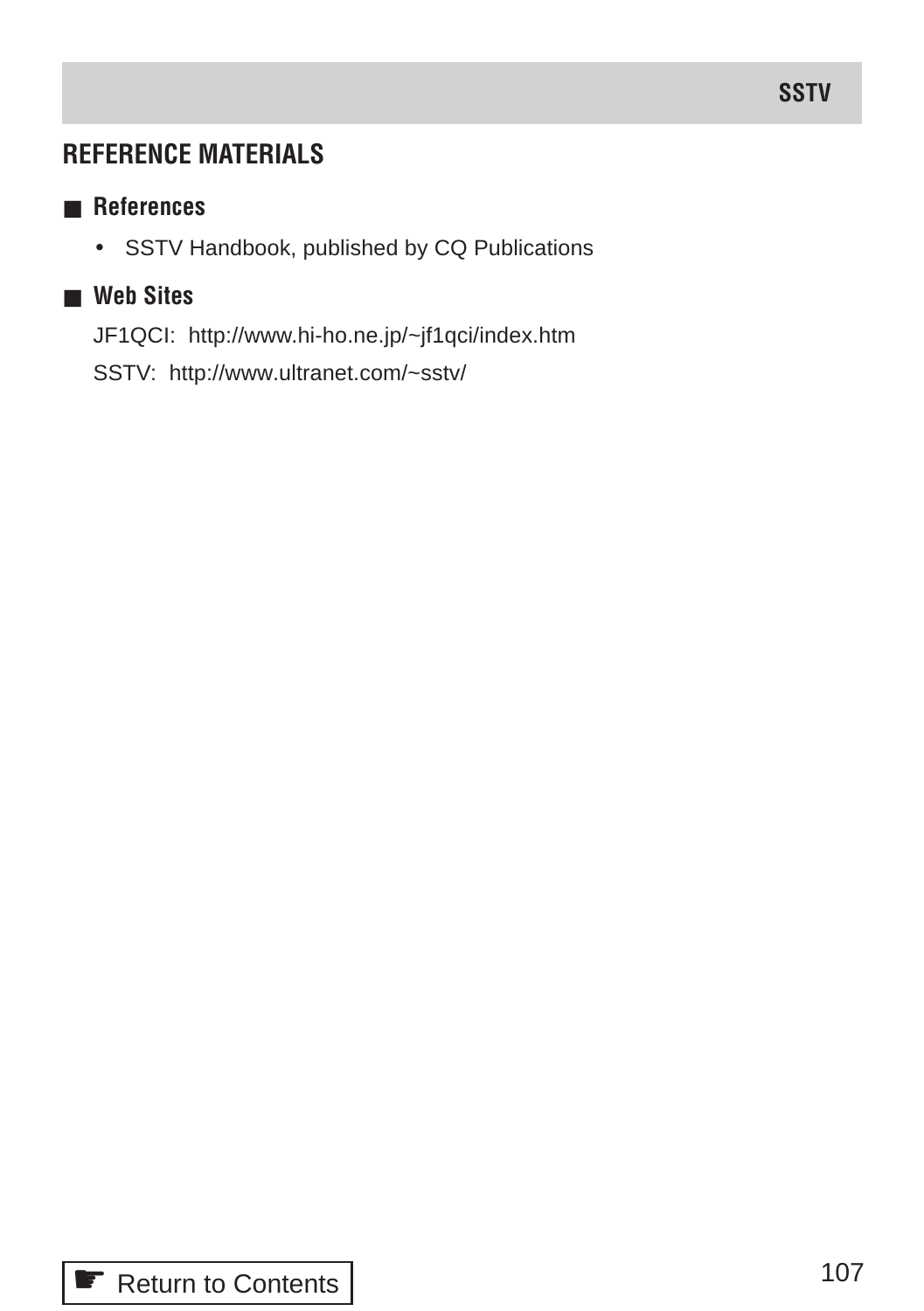# **SKY COMMAND II**

**KENWOOD** Sky Command provides a system wherein the portable transceiver is used as a wireless remote control, microphone, and repeater, used in operation with the TS-570S (G)/D (G) and/or TS-870S HF transceivers.

Sky Command II is only available on the TH-D7A.

Wireless remote control operation has been achieved through the utilization of the TH-D7A built-in TNC and CTCSS functions, and the HF transceiver's PC control functions.

This system is capable of transmitting and receiving HF radio signals, changing over from transmit to receive, setting frequencies, switching memory channels, and other functions. The HF transceiver status (frequency, mode, etc.) can be displayed on the TH-D7.

Sky Command II provides a wireless microphone system over a short distance. Accordingly, it is very useful in the following situations:

- Watching for DX, schedules, or tuning the bands while working around the house.
- Operating HF radio while relaxing in your living room, instead of in the shack.
- Operate in the shack without carrying a wired microphone around.
- Operate HF while camping, picnicing, or at local sporting events (HF in the mobile).

At present, Sky Command II is capable of communication in voice mode. Use SSB/ AM/FM modes.

These operations require the optional PG-4R.

The setup procedure is described in each instruction manual (TH-D7A, PG-4R, TS-570S (G)/D (G), and TS-870S). This explanation gives the recommended setup and notice.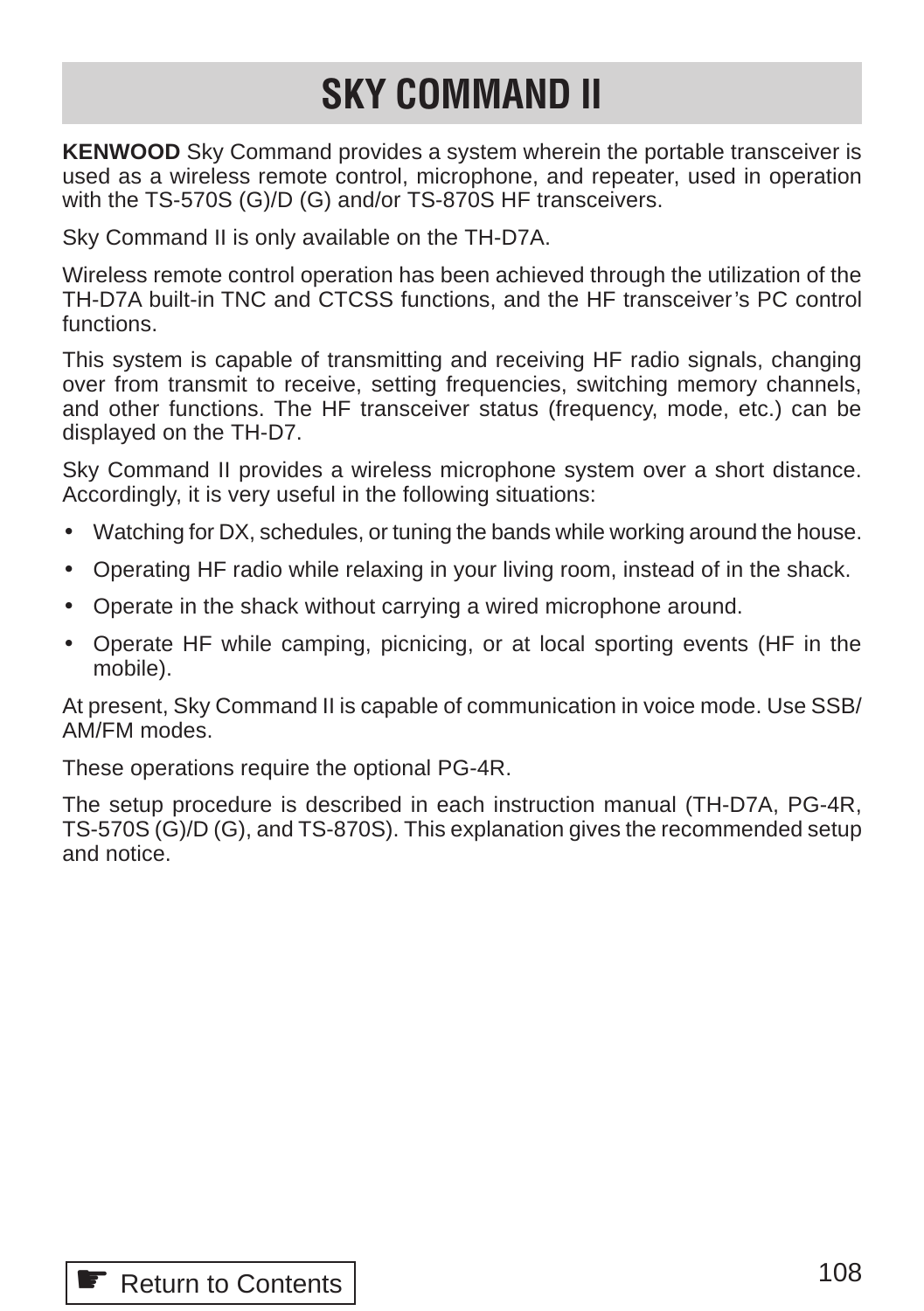# **RECOMMENDED SETUP**

#### ■ **Before Connecting the Transceivers**

Check the status of the HF transceiver. You cannot control settings such as the antenna selection and DSP settings from the TH-D7. These must be set beforehand. Set the MIC gain and AF gain knobs to 12 o'clock.

Select the desired band and mode and make sure you are sending and receiving on the correct frequencies. If the antenna SWR is too high, it may cause problems such as oscillation.

Use the menus on the HF transceiver to set the communication speed to 9600 bps and the stop bit to 1 (default).

Ensure that the TH-D7 to be used as the Transporter (connected to the HF transceiver) has a separate power supply from the HF transceiver. (We recommend you run the Transporter and Commander on battery power). Switch on both the Commander and Transponder TH-D7s, then select both VHF and UHF frequencies that are free of interference. Both TH-D7s must have the same VHF/UHF frequency settings.

#### ■ **Connecting the Transceivers**

Switch the transporter and HF transceiver OFF, then use the PG-4R to connect them. The SP and PC look alike, so be careful not to connect them wrong.

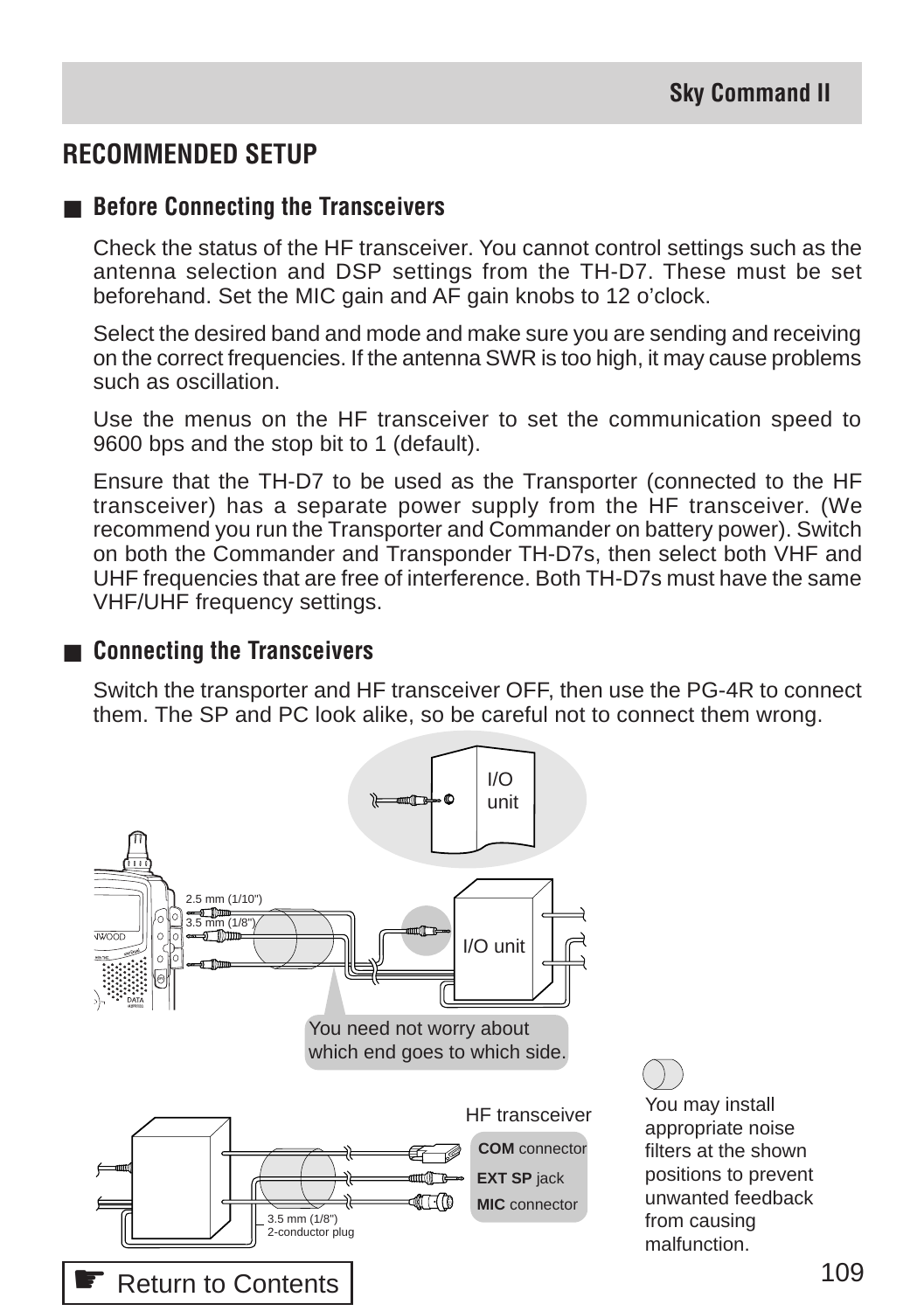#### ■ **Transporter and Commander Setup**

Switch on the HF transceiver, Transporter, and Commander, then set up the Commander and Transporter. The following settings are required (refer to the TH-D7 Instruction Manual).

| <b>Commander</b>                        | <b>Transporter</b>                                 |
|-----------------------------------------|----------------------------------------------------|
| <b>VHF</b> frequency                    | VHF frequency (same frequency as the<br>Commander) |
| UHF frequency                           | UHF frequency (same frequency as the<br>Commander) |
| Call sign for Commander<br>(Menu 4-1)   | Call sign for Commander (Menu 4-1)                 |
| Call sign for Transporter<br>(Menu 4-2) | Call sign for Transporter (Menu 4-2)               |
| Tone frequency (Menu 4-3)               | Tone frequency (Menu 4-3)                          |
| Commander ON (Menu 4-4)                 | Transporter ON (Menu 4-4)                          |

#### **Confirmation:**

Press **[0]** (sync) and check that the HF transceiver settings are displayed on the commander.

If the commander emits 3 short beeps after a short time and the display does not change, the connection has failed. If you wait a while, then press **[0]** (sync) several times and the display still does not change, re-check the settings.

Check the following:

The Commander and Transporter frequencies.

Refer to page 112, "NOTICE AND RESTRICTIONS ON ACTUAL USE" for information.

- The PG-4R is firmly connected to the Transporter.
- The call sign is correct.

The call sign programmed in Menu 4–1 on the Commander must match the one in Menu 4–1 on the Transporter. The call sign programmed in Menu 4–2 of the Commander must match the one in Menu 4–2 on the Transporter. Unless these two conditions are satisfied, the Commander and Transporter cannot identify each other.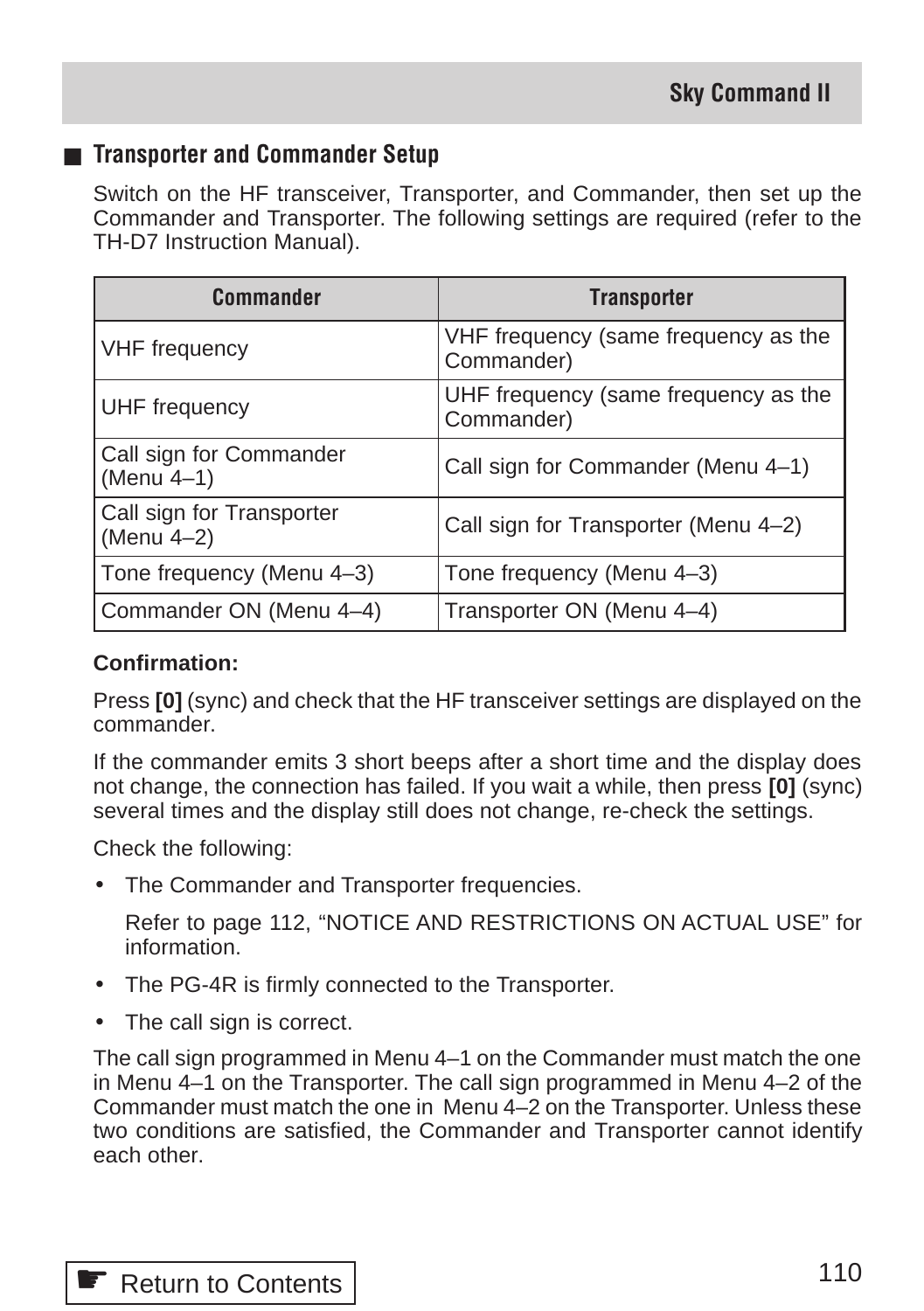#### ■ **Send/Receive Check**

When the HF transceiver settings are displayed on the Commander, press **[2]** (RX) to receive HF audio on the Commander. Adjust the AF GAIN on the HF transceiver and Transporter, then press **[PTT]** and adjust the MIC GAIN on the HF transceiver so there is no distortion.

### ■ **On Air**

If the send/receive check finds no problems, you are ready to go on air.

Sky Command II allows you to remotely operate your HF transceiver. This is very useful when watching for DX, schedules, or just tuning the bands while working around the house. It also allows for HF operation when you are camping or picnicing and HF rig is securely mounted in your vehicle.

Adjustments such as changes to the frequency are slower than making adjustments directly using the HF transceiver keypad. This is because the control commands are sent to the HF transceiver using 1200 bps packet communication. Making continuous changes to the frequency by turning the dial on the commander does not produce continuous changes on the HF transceiver. When the dial stops turning, the frequency displayed at that point is sent to the HF transceiver and the frequency then changes. If you press **[RIT/XIT]** up or down once and then send or receive a packet, the frequency is changed by 0.01 kHz.

Thus, Sky Command II is not suitable for situations where you are watching for a signal by continually changing the frequency and where data may end up being sent on the wrong frequency.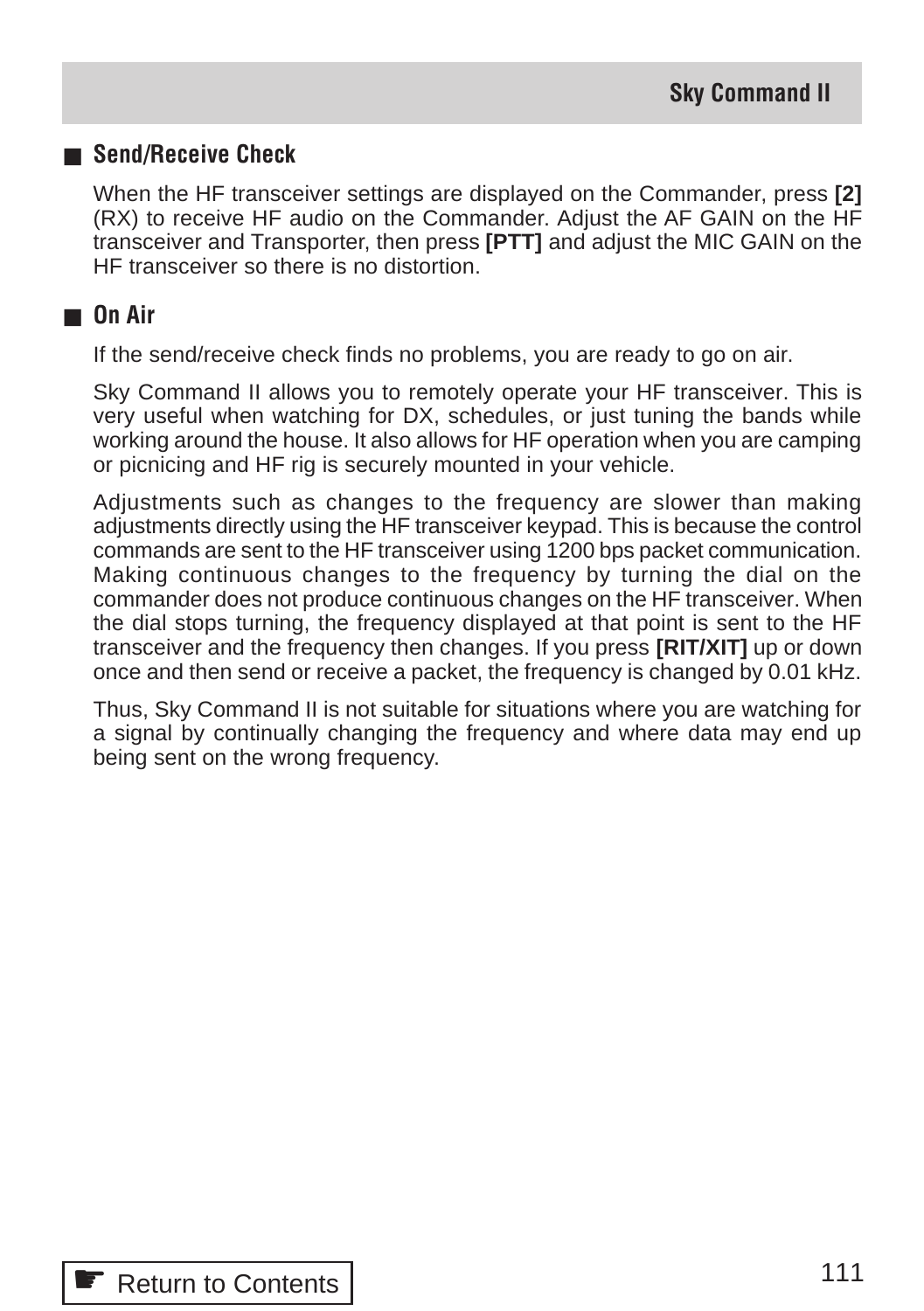# **NOTICE AND RESTRICTIONS ON ACTUAL USE**

### ■ **Frequencies**

Do not use the (UHF frequency) = (VHF frequency)  $\times$  3  $\pm$  (1 MHz or less) formula to set the frequency. VHF harmonics reduce UHF sensitivity. Other frequency relationships may generate beats that degrade sensitivity, and the TNC circuit beat may also reduce sensitivity.

Harmonics in the HF band may also have VHF frequencies, which can reduce sensitivity.

Also, be careful with interference to your VHF and UHF frequencies by other stations. This could discontinue connection between the Commander and Transporter; the HF transceiver becomes out of your control.

#### ■ **Tone Frequency**

We recommend you use low frequencies. Using a high tone frequency causes the tone to interfere with HF voice transmissions and adversely affects the S/N ratio. This may appear to the other party to be a beat or interference from another ham radio operator. Tones of 123 Hz or less are unlikely to be transmitted and will improve S/N ratio.

# ■ **HF Band Transmission Output**

Using a high-output linear amplifier while using Sky Command II may cause unexpected problems.

#### ■ **CW Mode**

Pressing **[PTT]** in CW mode sends a carrier signal, but due to the slow response speed, morse code cannot be sent.

#### ■ **HF Band Transmission Frequency**

If you specify a frequency that does not allow transmission in the HF band and then attempt to send data from the Commander, the Commander will send the data, but it will not be sent on the HF band. When this occurs, no error appears on the Commander.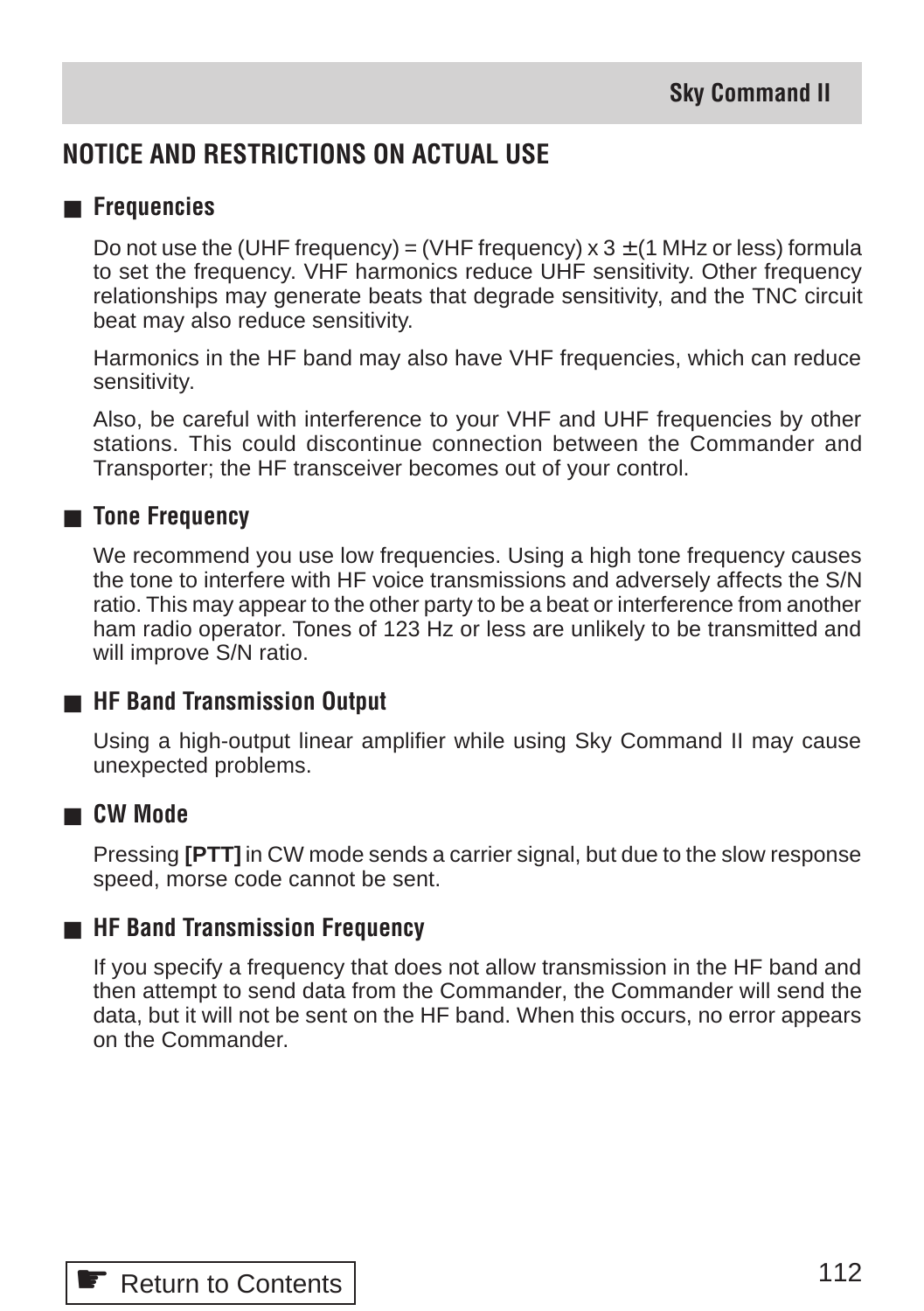# **PC COMMANDS**

# **ABOUT PC COMMANDS**

After connecting the TH-D7 to your PC, you can control the TH-D7 by sending commands from your computer. Doing so, you can read data from and write data to the TH-D7 memory.

Use the supplied PG-4W connection cable to connect the TH-D7 and PC. Attacht the cable to the COM port (RS232C) of your PC and the PC jack of the TH-D7. Now you can start data communications between the PC and TH-D7.



The table below shows the TH-D7 data communications specifications. In accordance with the software used, set up the RS232C serial port.

| Transfer method       | Serial interface                              |  |  |
|-----------------------|-----------------------------------------------|--|--|
| <b>Transfer speed</b> | 9600 bps                                      |  |  |
| Data structure        | Character bits: 8 bits<br>Stop bits:<br>1 bit |  |  |
|                       | (Use ASCII data for characters)               |  |  |
| Parity                | non                                           |  |  |
| Flow control          | Soft flow                                     |  |  |

The easiest way to control the TH-D7 with your personal computer is to use a conventional communications program. However, this is not practical because commands must be entered manually. Programming using BASIC or C language makes operation of the TH-D7 much more comfortable.

If the TH-D7 packet mode is ON, it cannot receive commands. Be sure to turn packet mode OFF.

**■ [Return to Contents](#page-2-0)**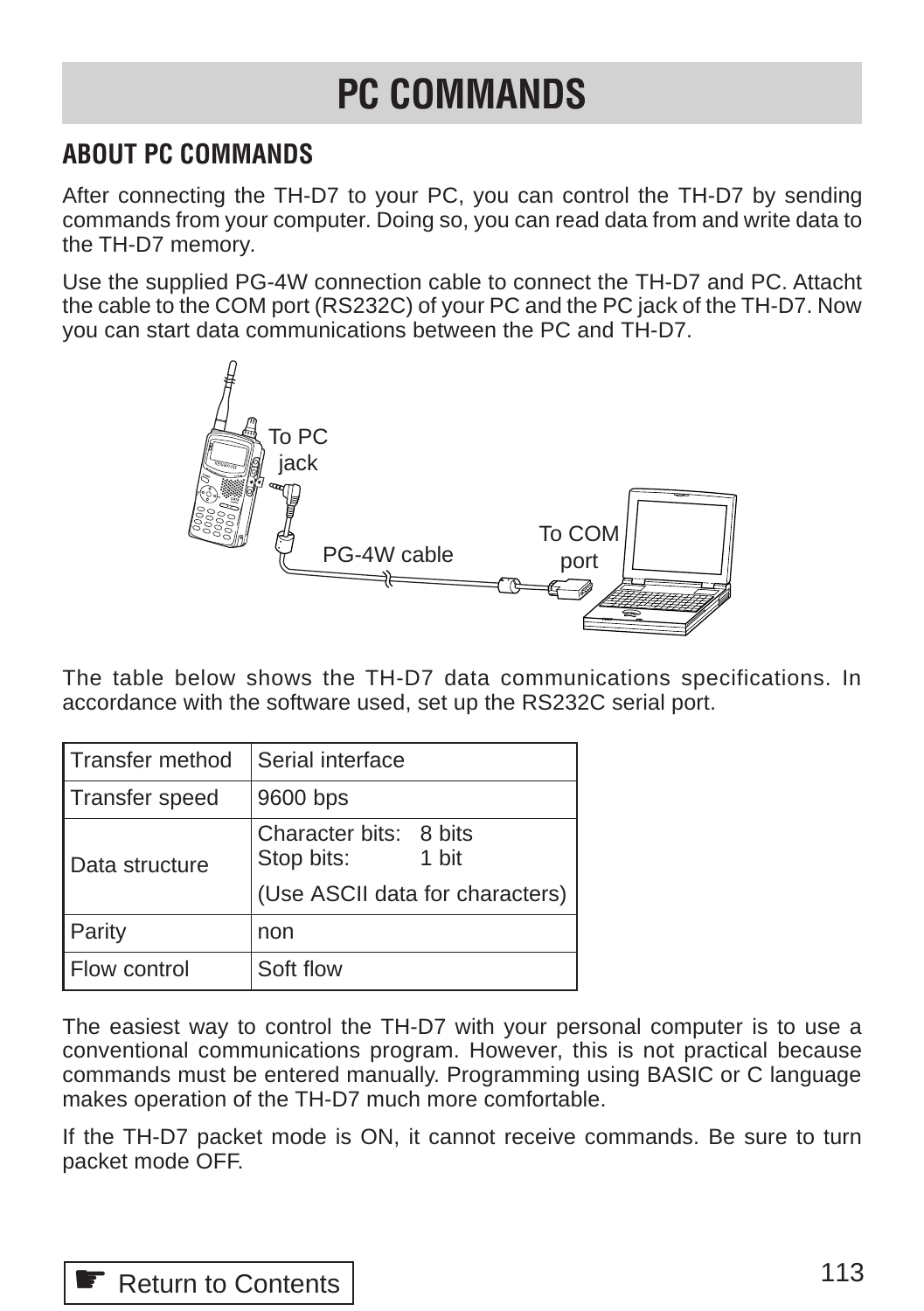# **COMMAND STRUCTURE**

Command: FQ 00144000000,0(CR)

• **FQ:** Alphanumeric Command

Alphanumeric commands can include  $0 \sim 9$  and  $A \sim Z$ . Transceivers accept both capital and lowercase letters but will only output commands in capital letters.

• **<space>:** Separator

You must insert a separator (space or ASCII code of 20H) between the alphanumeric command and the parameters. A separator is not necessary when there are no parameters.

• **00144000000,0:** Parameters

Parameters consist of ASCII codes ranging from 20H ~ FFH. You must enter the required amout of digits in each parameter. A comma ( , ) is used to separate different parameters. Only omit unnecessary parameters or those which do not correspond to your transceiver.

• **(CR):** Terminator

A terminator, carriage return (enter/return or ASCII code of 0DH), represents the end of command. It must be inserted.

- Transceiver Error Messages
	- **?(CR):** There is no such alphanumeric command.
	- **N(CR):** The command is correct, but your transceiver cannot execute it for some reason.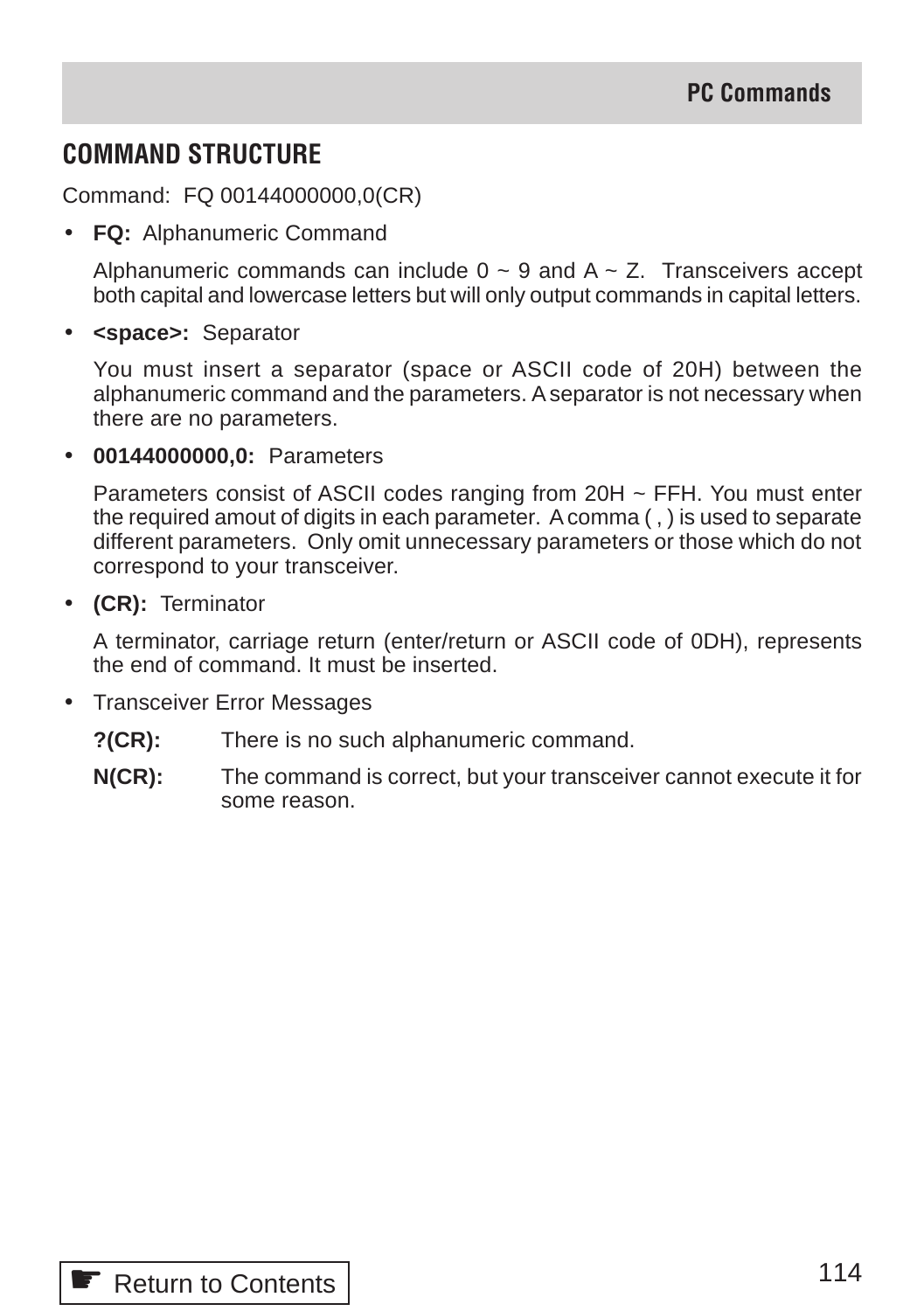# **COMMAND TYPES**

**Set:** Status setup

**Read:** Request an answer

**Answer:** Output the status

#### **Example:**

To set up a frequency of 144.000 MHz in 5 kHz steps, send the following Set command to the transceiver from your PC:

#### **FQ 00144000000,0**

To monitor the displayed frequency, send the Read command:

#### **FQ**

When the transceiver receives the command, the following Answer command is sent to your PC from the transceiver:

#### **FQ 00144000000,0**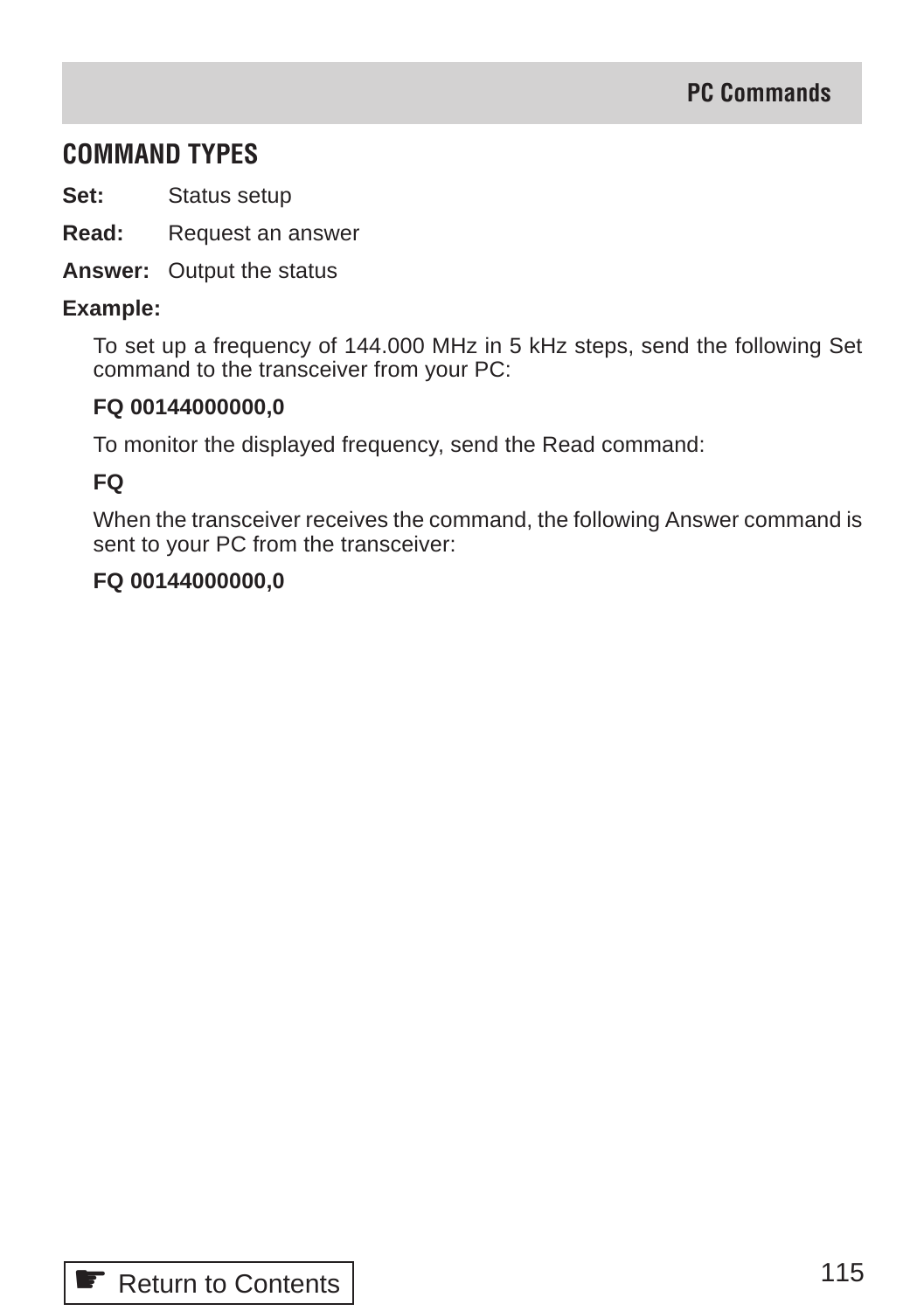# **ALPHANUMERIC COMMANDS**

| <b>Command</b> | <b>Full Name</b>              | <b>Function</b>                                                                                                                                   |  |  |  |
|----------------|-------------------------------|---------------------------------------------------------------------------------------------------------------------------------------------------|--|--|--|
| Al             | Auto information              | Turns this function ON or OFF. When this function<br>is ON, it will automatically output various answer<br>commands when you change the settings. |  |  |  |
| AIP            | Advanced<br>intercept point   | Turns this function ON or OFF, or displays its<br>current status.                                                                                 |  |  |  |
| AMSG           | APRS message                  | Sets up an APRS message/bulletin, or displays its<br>current message/bulletin.                                                                    |  |  |  |
| <b>APO</b>     | Auto power off                | Turns this function ON or OFF, or displays its<br>current status.                                                                                 |  |  |  |
| ARL            | <b>APRS</b> position<br>limit | Limits the APRS data reception distance, or<br>displays the current setting.                                                                      |  |  |  |
| ARO            | Auto repeater<br>offset       | Turns this function ON or OFF, or displays its<br>current status.                                                                                 |  |  |  |
| <b>ASC</b>     | Automatic<br>simplex checker  | Turns this function ON or OFF, or displays its<br>current status.                                                                                 |  |  |  |
| <b>BAL</b>     | Volume balance                | Adjusts the volume balance between the A band<br>(upper display area) and B band (lower display<br>area).                                         |  |  |  |
| <b>BC</b>      | Band A & B                    | Sets up the operation band, or displays its current<br>status.                                                                                    |  |  |  |
| <b>BCN</b>     | APRS beacon                   | Turns this function ON or OFF, or displays its<br>current status.                                                                                 |  |  |  |
| BEL            | Tone alert                    | Turns this function ON or OFF, or displays its<br>current status.                                                                                 |  |  |  |
| BEP            | Beep                          | Turns the beep sound ON or OFF, or displays its<br>current status.                                                                                |  |  |  |
| <b>BUF</b>     | (Currently<br>displayed data) | Sets up the displayed frequency and related data,<br>or displays its current status.                                                              |  |  |  |
| <b>BY</b>      | <b>Busy</b>                   | Displays the busy status.                                                                                                                         |  |  |  |
| CН             | Channel display               | Turns the channel display ON or OFF, or displays<br>its current status.                                                                           |  |  |  |
| <b>CIN</b>     | Call channel<br>input         | Enters the transceiver's displayed frequency into<br>the CALL channel.                                                                            |  |  |  |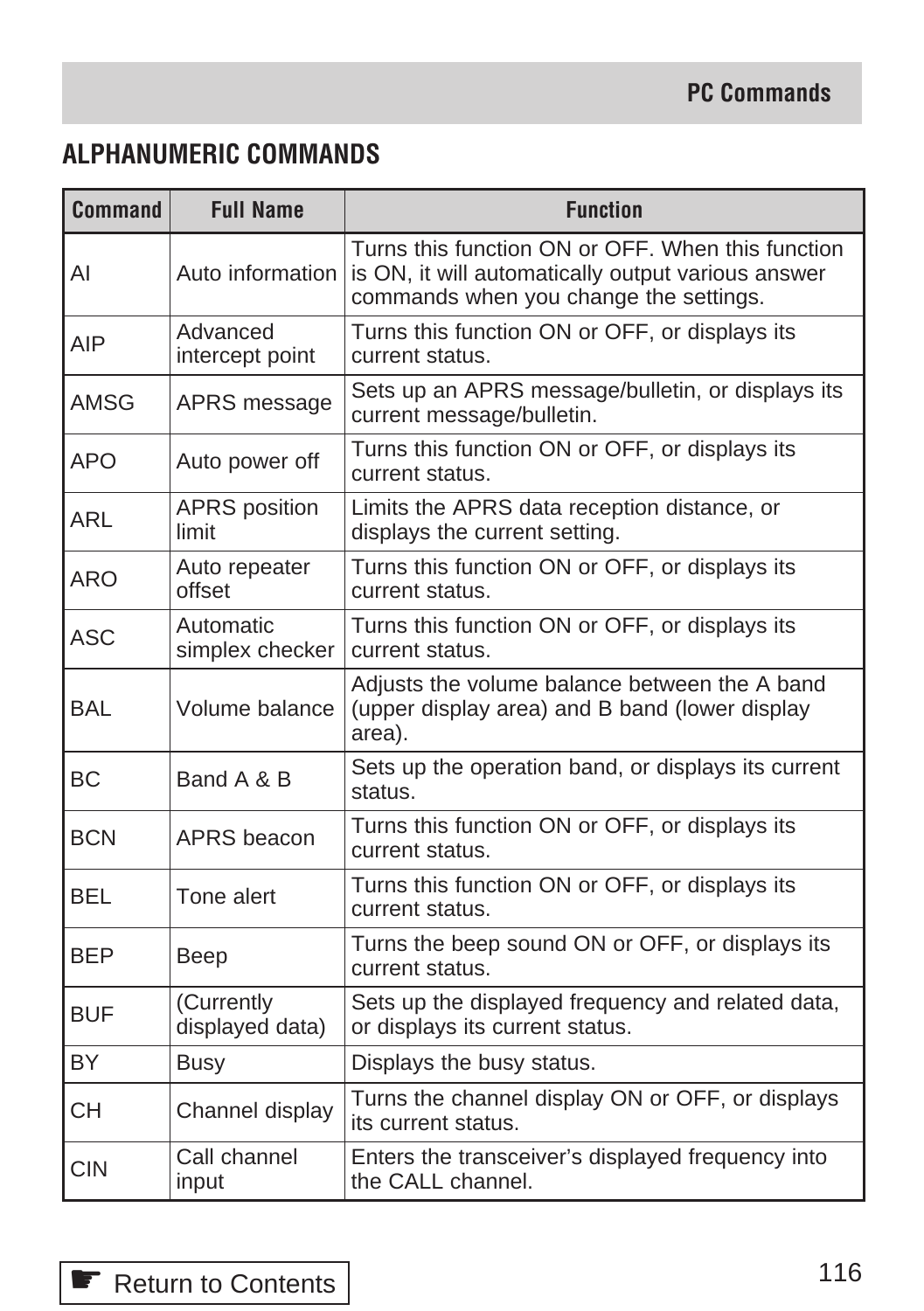| <b>Command</b> | <b>Full Name</b>             | <b>Function</b>                                                                                            |
|----------------|------------------------------|------------------------------------------------------------------------------------------------------------|
| <b>CNT</b>     | Contrast                     | Sets the contrast, or displays its current setting.                                                        |
| CR             | Read CALL<br>channel         | Displays the CALL channel status.                                                                          |
| <b>CT</b>      | <b>CTCSS</b>                 | Turns the CTCSS ON or OFF, or displays its<br>current status.                                              |
| <b>CTD</b>     | <b>CTCSS</b><br>detection    | Displays the CTCSS matching and unmatching<br>status.                                                      |
| <b>CTN</b>     | <b>CTCSS</b> number          | Selects a CTCSS frequency, or displays its current<br>setting.                                             |
| <b>CW</b>      | <b>Write CALL</b><br>channel | Enters data into the CALL channel.                                                                         |
| DL             | Dual band                    | Selects dual or single band mode, or displays its<br>current status.                                       |
| DM             | <b>DTMF Memory</b>           | Sets up the DTMF memory, or displays its current<br>status. The DTMF memory is sent while<br>transmitting. |
| DMN            | DTMF memory<br>name          | Sets up the DTMF memory name, or displays its<br>current name.                                             |
| DS             | DCD sense                    | Checks for a busy signal on the non-data band, or<br>displays the current status.                          |
| <b>DTB</b>     | Data band                    | Sets up the data transfer band, or displays its<br>current status.                                         |
| <b>DTX</b>     | Beacon transmit<br>method    | Sets up the method of transmitting APRS data, or<br>displays the current method.                           |
| DUP            | Full duplex                  | Selects duplex or simplex mode, or displays the<br>current setting.                                        |
| <b>DW</b>      | Down                         | Decreases the frequency or memory channel by<br>steps of one or more.                                      |
| ELK            | Tuning enable                | Sets this function to lock or unlock, or displays its<br>current status.                                   |
| FQ             | Frequency                    | Sets up displayed frequency data, or displays its<br>current setting.                                      |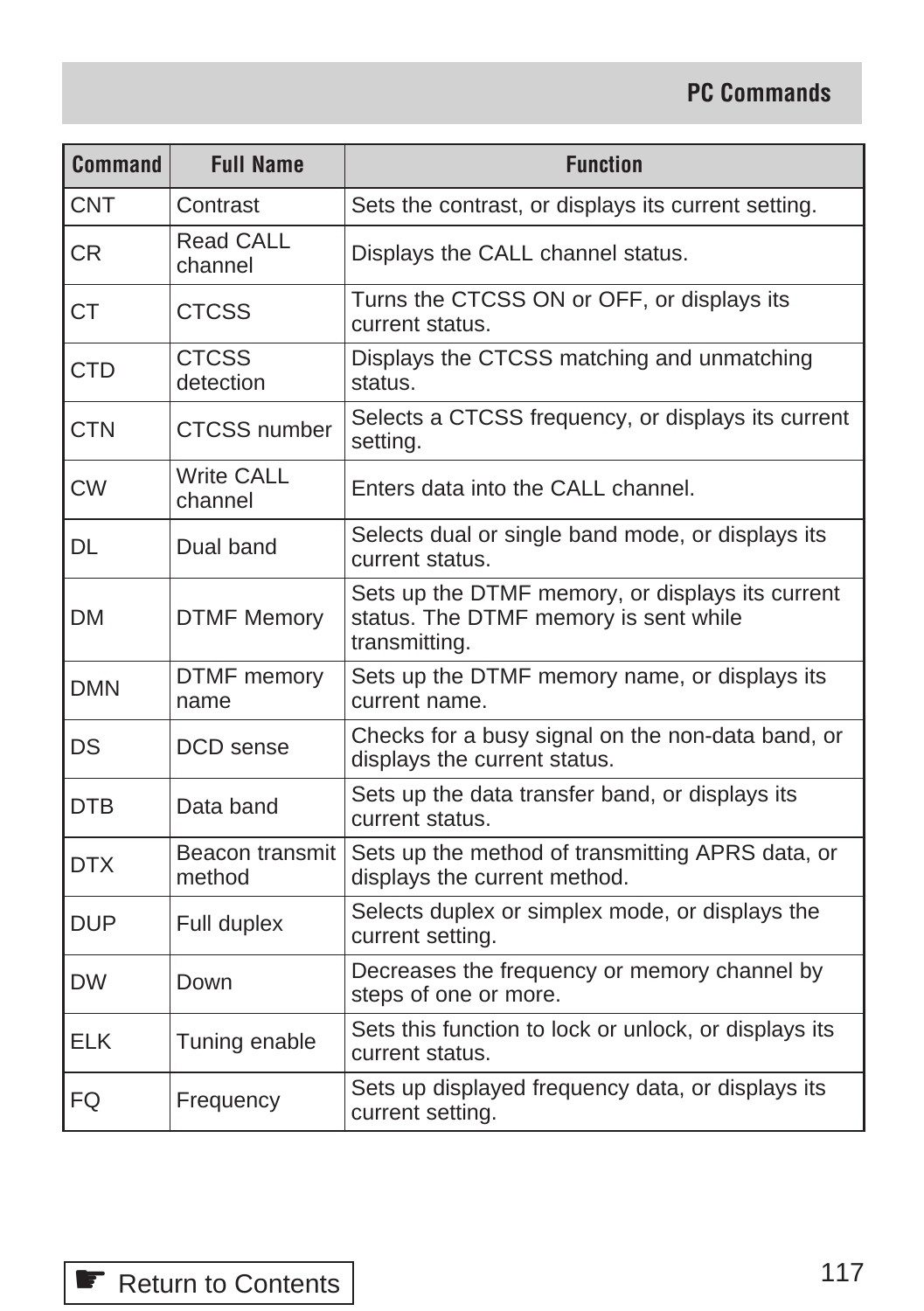| <b>Command</b> | <b>Full Name</b>          | <b>Function</b>                                                                                                            |  |  |  |
|----------------|---------------------------|----------------------------------------------------------------------------------------------------------------------------|--|--|--|
| GU             | <b>GPS</b> receiver       | Sets up the GPS receiver you use for APRS, or<br>displays the current status.                                              |  |  |  |
| <b>ICO</b>     | Station icon              | Sets up your station icon for use with APRS, or<br>displays its current icon.                                              |  |  |  |
| ID             | Identity                  | Displays the transceiver name.                                                                                             |  |  |  |
| <b>LIST</b>    | List                      | Displays the information of the received station<br>while using APRS.                                                      |  |  |  |
| LK             | Transceiver lock          | Turns the key lock function ON or OFF, or displays<br>its current status.                                                  |  |  |  |
| <b>LMP</b>     | Lamp                      | Turns the continuous light function ON or OFF, or<br>displays its current status.                                          |  |  |  |
| <b>MAC</b>     | My call color             | When using SSTV, sets up the color of your station<br>call sign which you superimpose on transmissions,<br>with the VC-H1. |  |  |  |
| <b>MC</b>      | Memory<br>channel         | Selects a memory channel number, or displays its<br>current number.                                                        |  |  |  |
| <b>MCL</b>     | Memory<br>channel lockout | Turns this function ON or OFF, or displays its<br>current status.                                                          |  |  |  |
| <b>MD</b>      | Mode                      | Sets up the receiving mode, or displays its current<br>status.                                                             |  |  |  |
| <b>MES</b>     | Power on<br>message       | Sets up the text of this message, or displays its<br>current message.                                                      |  |  |  |
| <b>MIN</b>     | Memory input              | Stores the transceiver's displayed frequency into<br>memory.                                                               |  |  |  |
| <b>MNA</b>     | Memory name               | Sets up the text of this name, or displays its current<br>name.                                                            |  |  |  |
| <b>MNF</b>     | Memory name<br>frequency  | Switches between the memory name and the<br>frequency, or displays its current setting.                                    |  |  |  |
| <b>MON</b>     | Monitor                   | Turns this function ON or OFF, or displays its<br>current status.                                                          |  |  |  |
| <b>MP</b>      | My position               | Enters your station's position when you are not<br>using a GPS receiver during APRS compatible<br>data communications.     |  |  |  |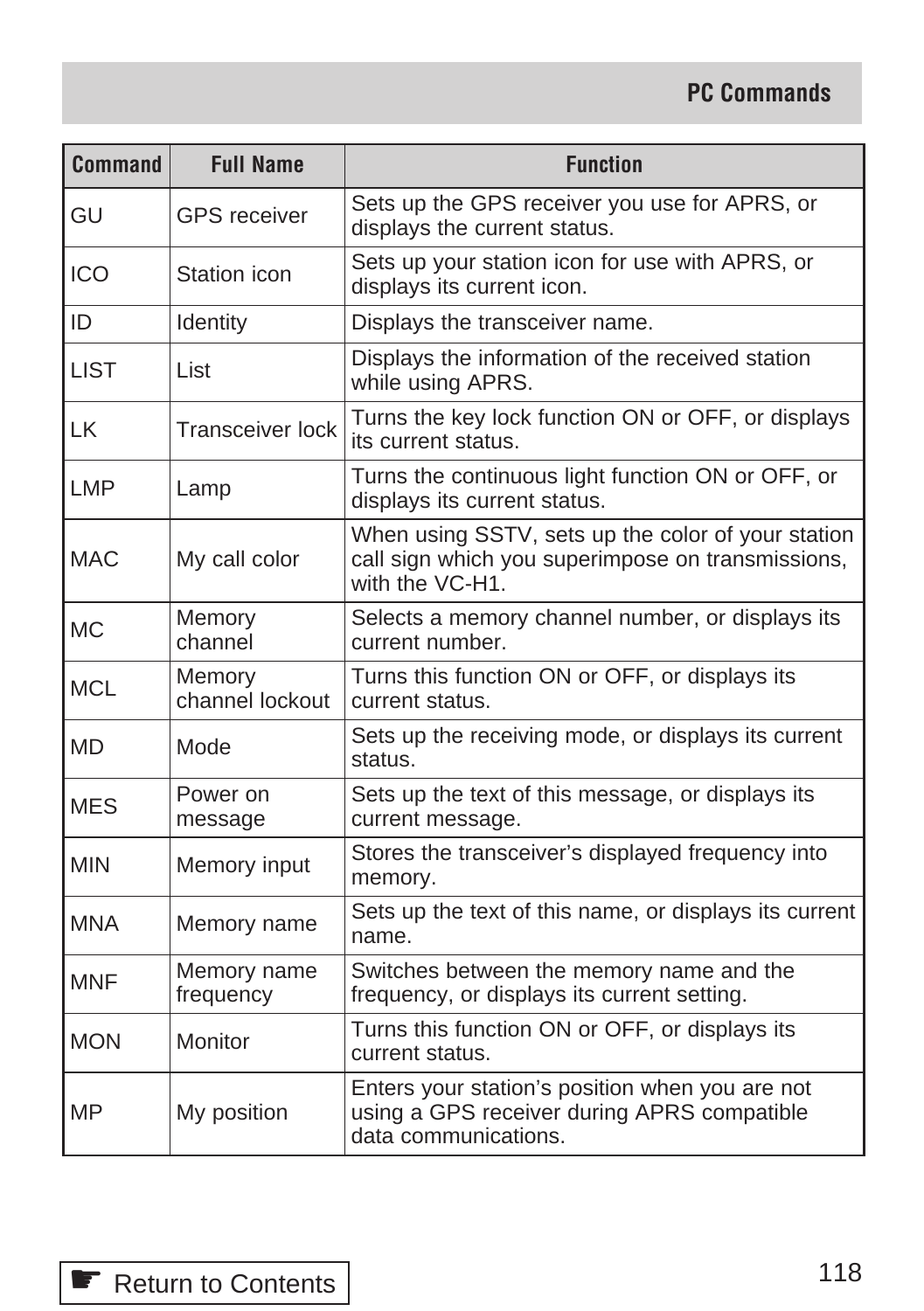| <b>Command</b> | <b>Full Name</b>    | <b>Function</b>                                                                                                                     |
|----------------|---------------------|-------------------------------------------------------------------------------------------------------------------------------------|
| MR             | Memory read         | Recalls the Memory channel data.                                                                                                    |
| <b>MSH</b>     | Memory shift        | Transfers the transceiver's displayed memory<br>channel or CALL channel frequency to the VFO.                                       |
| <b>MW</b>      | Memory write        | Enters data into the memory channel.                                                                                                |
| <b>MYC</b>     | My call             | Enters your call sign for use with APRS.                                                                                            |
| NSFT           | Noise shift         | When using a TNC and there is an internal beat,<br>sets up the frequency shift of this function, or<br>displays its current status. |
| <b>OS</b>      | Offset              | Sets up the offset frequency, or displays its current<br>status.                                                                    |
| PC             | Power control       | Sets up the transmitting power, or displays the<br>current level.                                                                   |
| <b>POSC</b>    | Position<br>comment | Sets up the position comment for use with APRS,<br>or displays its current status.                                                  |
| PP             | Packet path         | During APRS, sets up the packet path when you<br>are using a digipeater.                                                            |
| PT             | Pause time          | Sets up the DTMF memory pause time, or displays<br>its current setting.                                                             |
| PV             | Program VFO         | Sets up the frequency of this function, or displays<br>its current setting.                                                         |
| <b>RBN</b>     | RX band             | Switches the receiving band, or displays the<br>current status.                                                                     |
| REV            | Reverse             | Turns this function ON or OFF, or displays its<br>current status.                                                                   |
| <b>RSC</b>     | RSV color           | When using SSTV, sets up the color of the signal<br>report RSV which you superimpose on<br>transmissions, with the VC-H1.           |
| <b>RSV</b>     | <b>RSV</b>          | When using SSTV, sets up the Signal Report RSV<br>which you superimpose on transmissions, with the<br>VC-H1.                        |
| <b>RX</b>      | <b>RX</b>           | Switches the transceiver to receive mode.                                                                                           |
| <b>SC</b>      | Scan                | Turns the Scan function ON.                                                                                                         |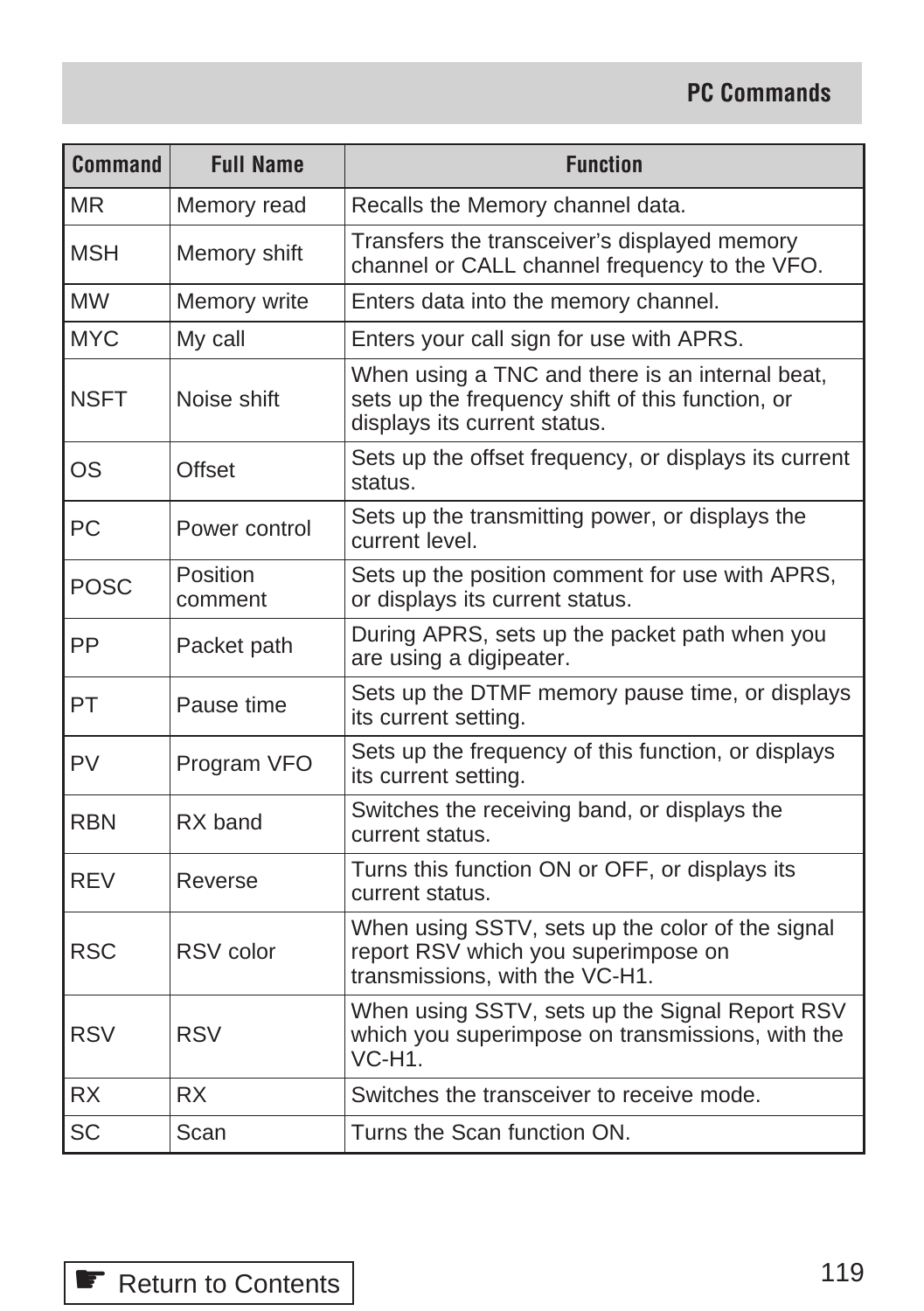| <b>Command</b> | <b>Full Name</b>              | <b>Function</b>                                                                                                                                        |
|----------------|-------------------------------|--------------------------------------------------------------------------------------------------------------------------------------------------------|
| <b>SCC</b>     | Sky command<br>commander call | Sets up your call sign data which is necessary for<br>Sky Command II communications.                                                                   |
| <b>SCR</b>     | Scan resume                   | Sets up Scan mode, or displays its current status.                                                                                                     |
| <b>SCT</b>     | Sky command                   | Sets up the call sign data of the transporter that is<br>linked to the commander for Sky Command II<br>communications, or displays its current status. |
| <b>SFT</b>     | Shift                         | Sets up the shift status, or displays its current<br>status.                                                                                           |
| SKTN           | Sky command                   | Sets up the Tone frequency for Sky Command II<br>communications, or displays the current value.                                                        |
| SM             | Signal meter                  | Displays the lit number of the S-meter or battery<br>meter.                                                                                            |
| <b>SMC</b>     | SSTV message<br>color         | When using SSTV, sets up the color of the<br>message which you superimpose on transmissions,<br>with the VC-H1.                                        |
| SMSG           | SSTV message                  | When using SSTV, sets up the message which you<br>superimpose on transmissions, with the VC-H1.                                                        |
| <b>SMY</b>     | SSTV my call                  | When using SSTV, sets up your call sign which<br>you superimpose on transmissions, with the<br>$VC-H1$ .                                               |
| SQ             | Squelch level                 | Sets up the squelch level, or displays its current<br>level.                                                                                           |
| <b>ST</b>      | <b>Step</b>                   | Sets up the step size, or displays the current size.                                                                                                   |
| <b>STAT</b>    | Status text                   | Sets up the text data that is transmitted with the<br>position data for use with APRS, or displays the<br>current data                                 |
| <b>SV</b>      | Save                          | Sets up the save function, or displays its current<br>status.                                                                                          |
| TC/TS          | Transceiver<br>control        | Turns this function ON or OFF.                                                                                                                         |
| TН             | Transmit hold                 | Turns this function ON or OFF after sending a<br>1750 Hz tone, or displays its current status.                                                         |
| ΤN             | Tone number                   | Sets up the Tone frequency, or displays its current<br>value.                                                                                          |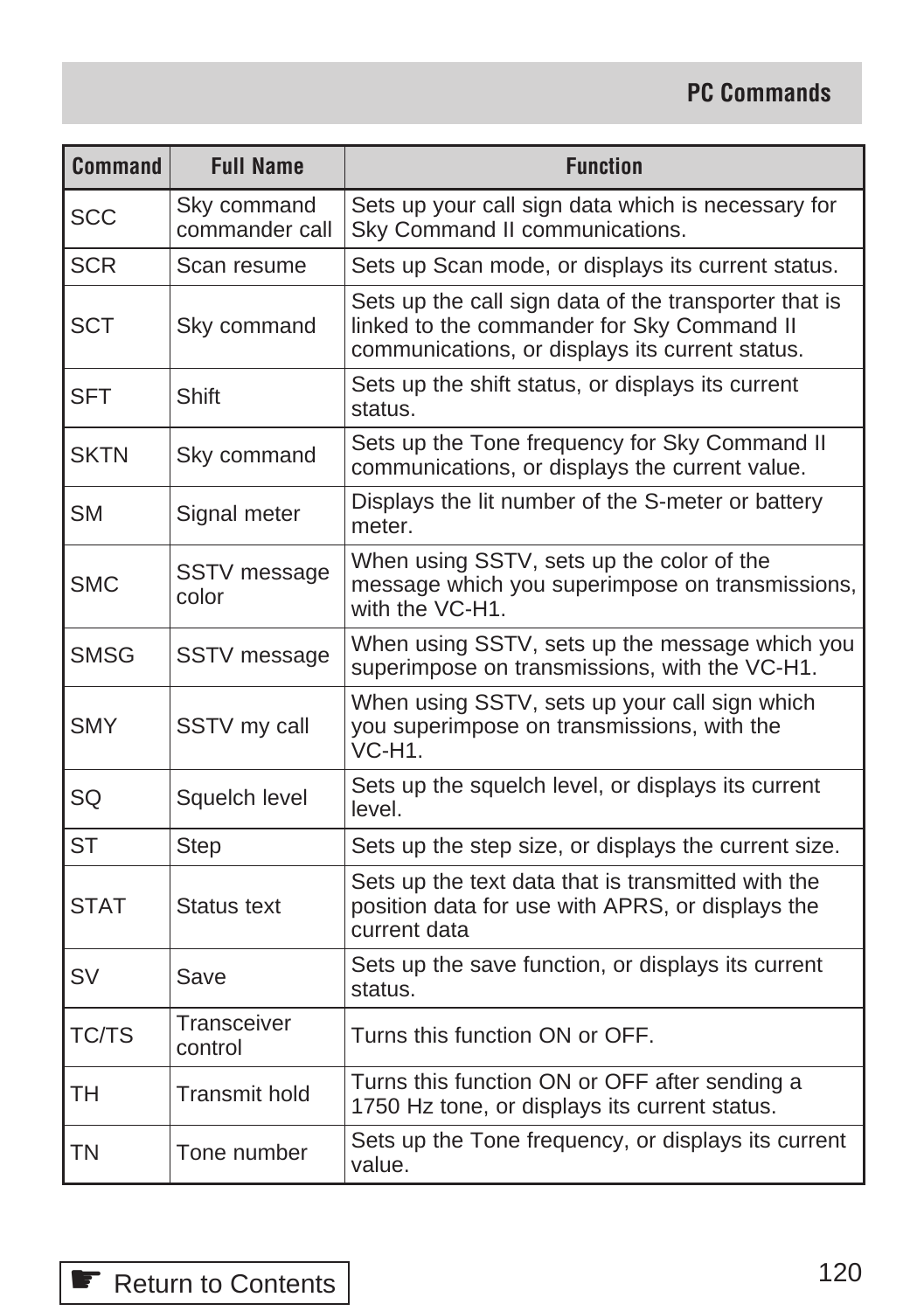| <b>Command</b> | <b>Full Name</b>   | <b>Function</b>                                                                                                                    |
|----------------|--------------------|------------------------------------------------------------------------------------------------------------------------------------|
| <b>TNC</b>     | <b>TNC</b>         | Turns the internal TNC ON or OFF, or displays its<br>current status.                                                               |
| <b>TO</b>      | Tone               | Turns the Tone function ON or OFF, or displays its<br>current status.                                                              |
| <b>TSP</b>     | TX speed           | Sets up the DTMF memory transmitting speed, or<br>displays its current speed.                                                      |
| TT             | TX tone            | Adds the 1750 Hz tone to your transmissions.                                                                                       |
| ТX             | TX                 | Switches the transceiver to transmit mode.                                                                                         |
| TXH            | <b>TX</b> hold     | Turns this function ON or OFF in order to continue<br>transmitting the DTMF code for 2 seconds, or<br>displays its current status. |
| <b>TXI</b>     | <b>TX</b> interval | Sets up the beacon function interval, or displays its<br>current status.                                                           |
| <b>TXN</b>     | <b>TX</b> narrow   | Switches to narrow transmission in the VHF band,<br>or displays its current status.                                                |
| <b>TXS</b>     | TX stop            | Turns the transmit prohibition function ON or OFF,<br>or displays its current status.                                              |
| <b>UNIT</b>    | Unit               | When using APRS, sets up the units, or displays its<br>current status.                                                             |
| UP             | Up                 | Increases the frequency or memory channel by<br>steps of one or more.                                                              |
| <b>UPR</b>     | Unprotocol         | Sets up the unprotocol for use with APRS, or<br>displays the current setting.                                                      |
| <b>VCS</b>     | <b>VC</b> shutter  | Sets up the SSTV transmit remote control function,<br>or displays its current status.                                              |
| <b>VMC</b>     | VFO, MR, CALL      | Sets up the VFO, MR, and CALL modes, or<br>displays their current settings.                                                        |
| <b>VR</b>      | VFO read           | Displays the VFO frequency data.                                                                                                   |
| <b>VW</b>      | <b>VFO</b> write   | Enters VFO frequency data.                                                                                                         |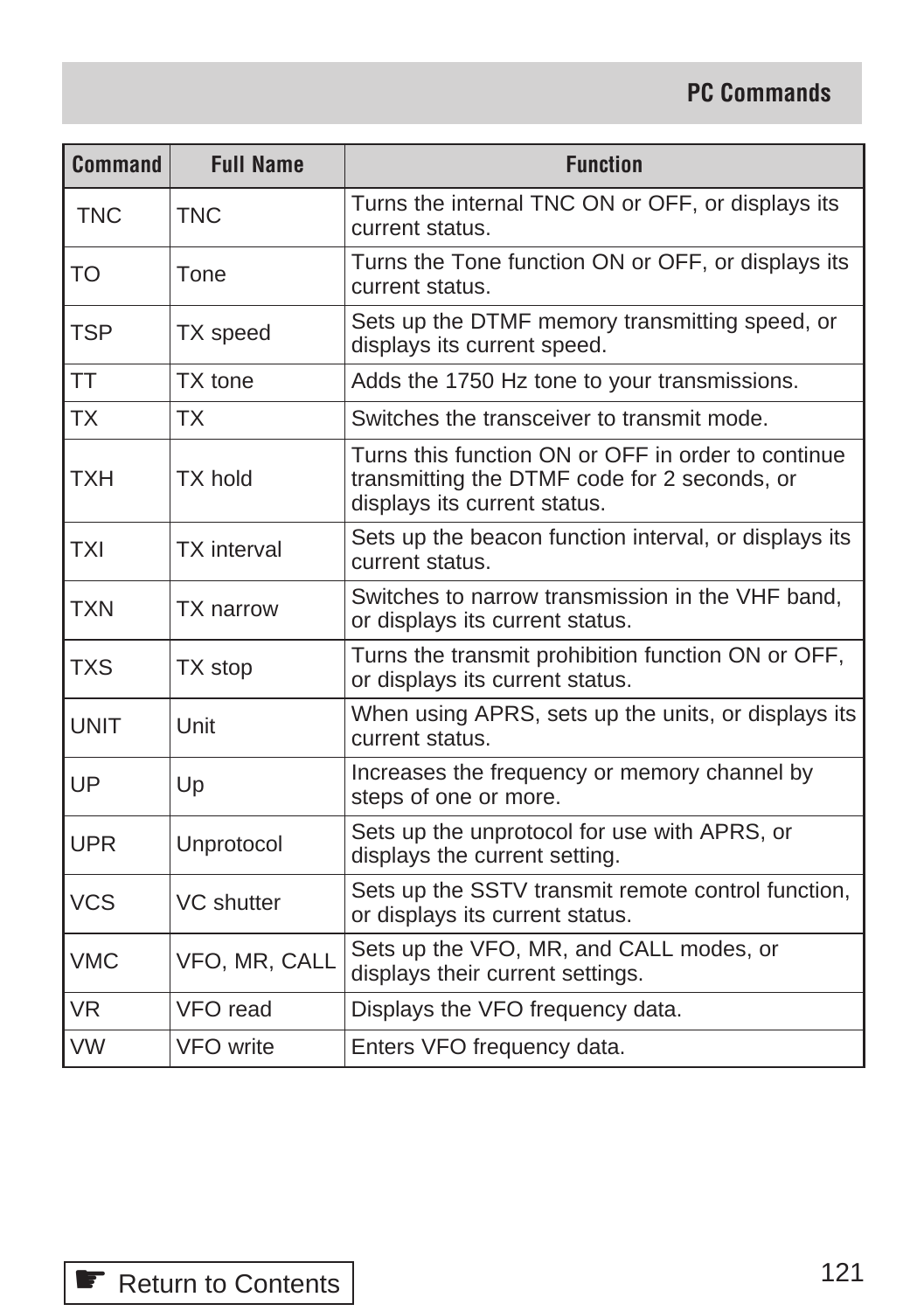# **COMMAND COMMENTS**

### • **AI (Auto Information)**

You can turn this function ON or OFF. When this function is ON, it will automatically output various answer commands when you change the settings.

**Set:** AI [Parameter]

**Read:** AI

**Answer:** AI [Parameter]

Parameters:

0: OFF

 $1:ON$ 

# • **AIP (Advanced Intercept Point)**

You can turn this function ON or OFF, or display its current status.

**Set:** AIP [Parameter]

**Read:** AIP

**Answer:** AIP [Parameter]

Parameters:

0: OFF

1: ON

**Note:** You can only set up the VHF band.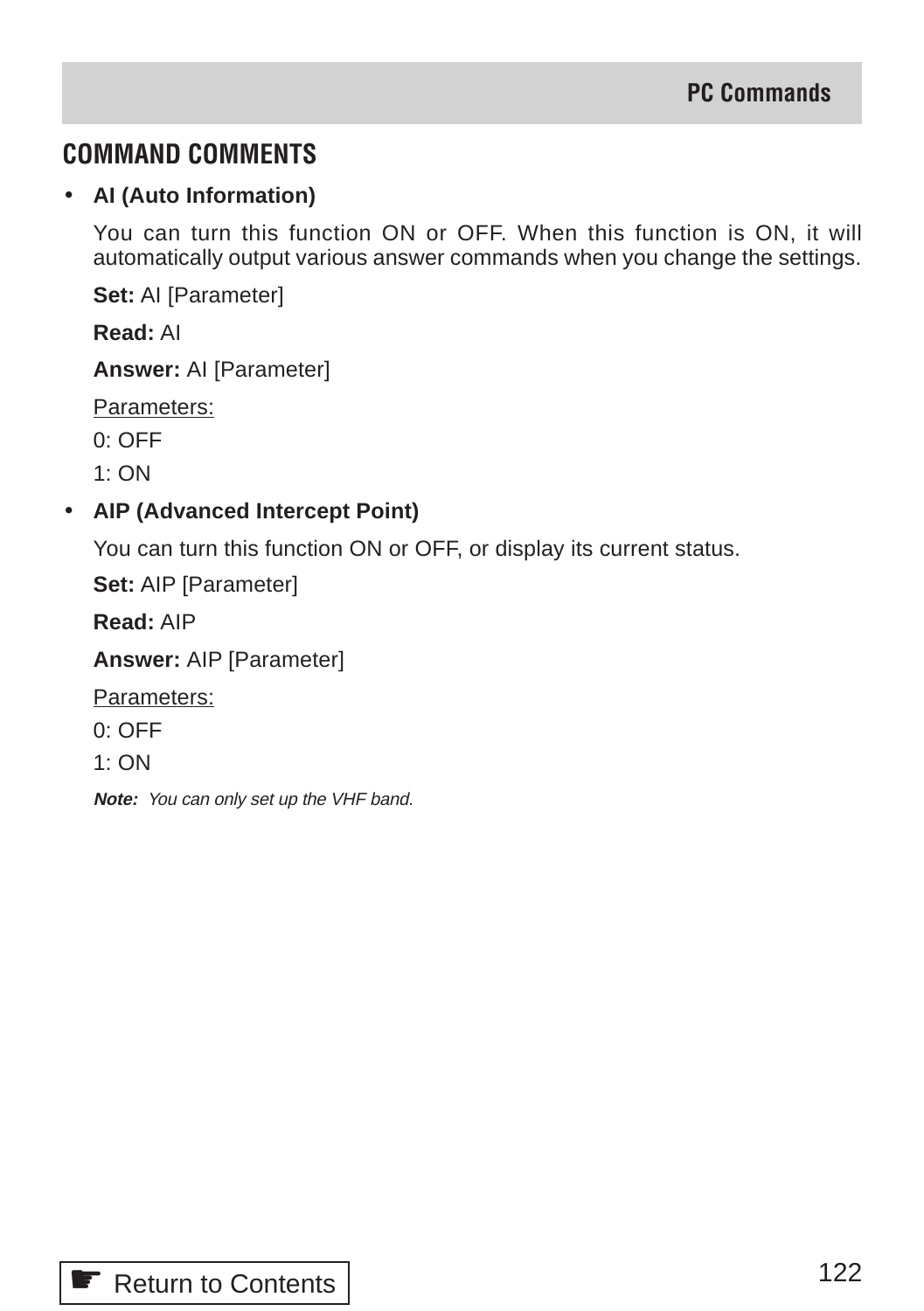#### • **AMSG (APRS Message)**

You can set up an APRS message/bulliten, or display its current message/bulletin.

**Set:** AMSG 00,[Target station's call sign],[Message]

**Read:** AMSG [Read number]

**Answer:** AMSG [Message category],[Receiving station's call sign],[Message], [Message number]

Parameters:

Read:

01 ~ 16 : Displayed number selection for a message or bulletin.

Target station's call sign:

9 character ASCII code which can consist of  $A \sim Z$ , 0  $\sim$  9 and -.

Receiving station's call sign:

Consists of  $A \sim Z$ ,  $0 \sim 9$ , and -.

Message:

45 Character ASCII code

You can use 20H ~ 7FH from Character list 1.

Message category:

Message addressed to receiving stations.

 $0 \sim 5$ : The number of times remaining for a message to be transmitted

\*: An acknowledgment has been received

Message addressed to you:

M: A message addressed to you

B: A bulletin

Message number:

5 character (maximum) ASCII code  $(A \sim Z, 0 \sim 9)$ 

**Note:** To set up a bulletin, enter "BLN#" (# is an ASCII character in the range of  $A \sim Z$  and  $0 \sim 9$ ) as the target station's call sign.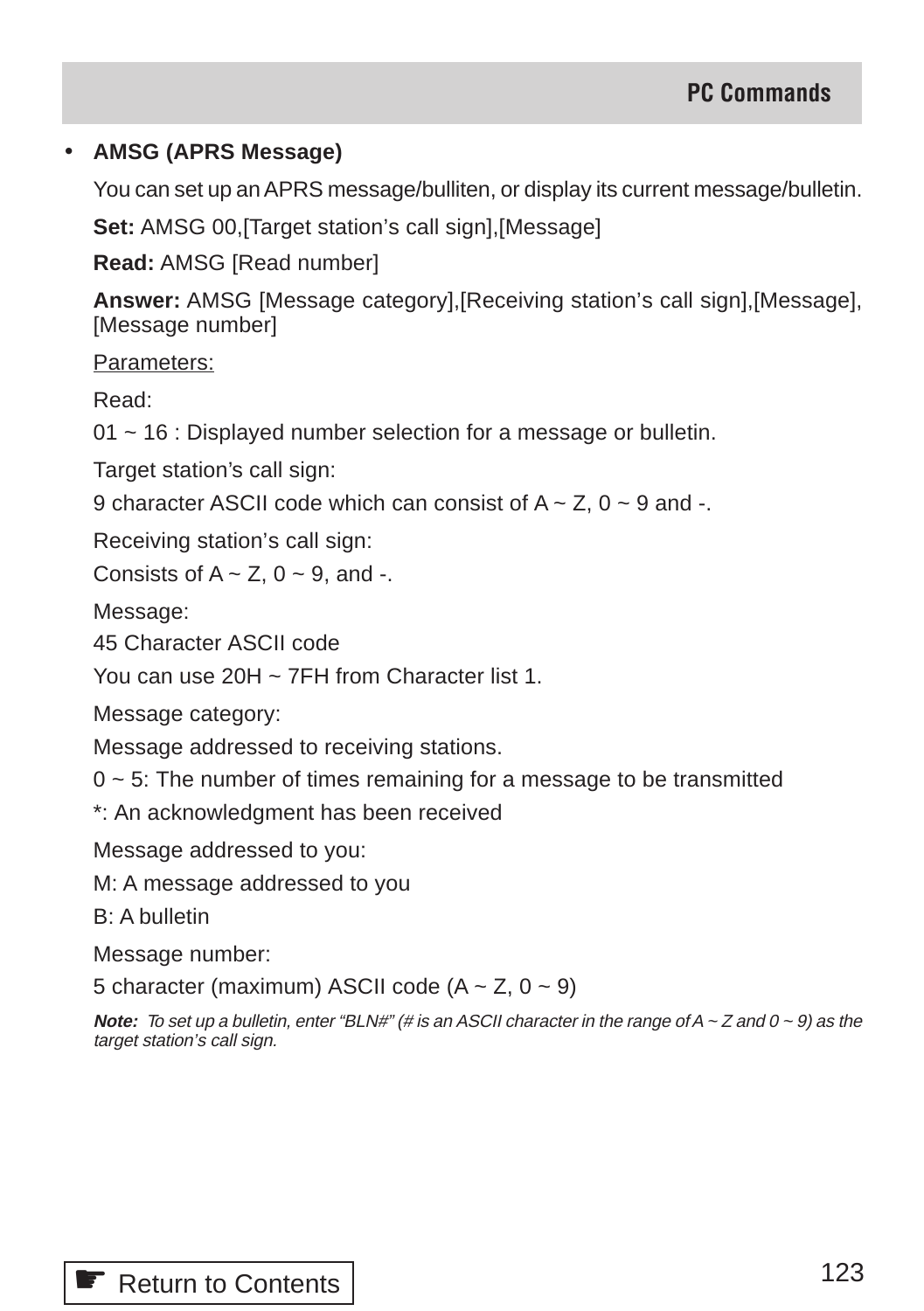# • **APO (Auto Power Off)**

You can turn this function ON or OFF, or display its current status.

**Set:** APO [Time]

**Read:** APO

**Answer:** APO [Time],[APO status]

Parameters:

Time:

0: OFF

 $1:30$ 

2: 60

APO status (only when APO is ON):

0: More than one minute before power off

1: Within one minute of power off

# • **ARL (APRS Position Limit)**

You can limit the APRS data reception distance, or display the current setting.

**Set:** ARL [Data]

**Read:** ARL

**Answer:** ARL [Data]

Parameters:

Data:

4 byte ASCII code, ranging from 0000 ~ 2500 in steps of 10.

**Note:**

- ◆ You can select your desired units as either kilometers (Km) or miles (Mile) by using the UNIT command.
- ◆ To turn this function OFF (no range limits), select "0000".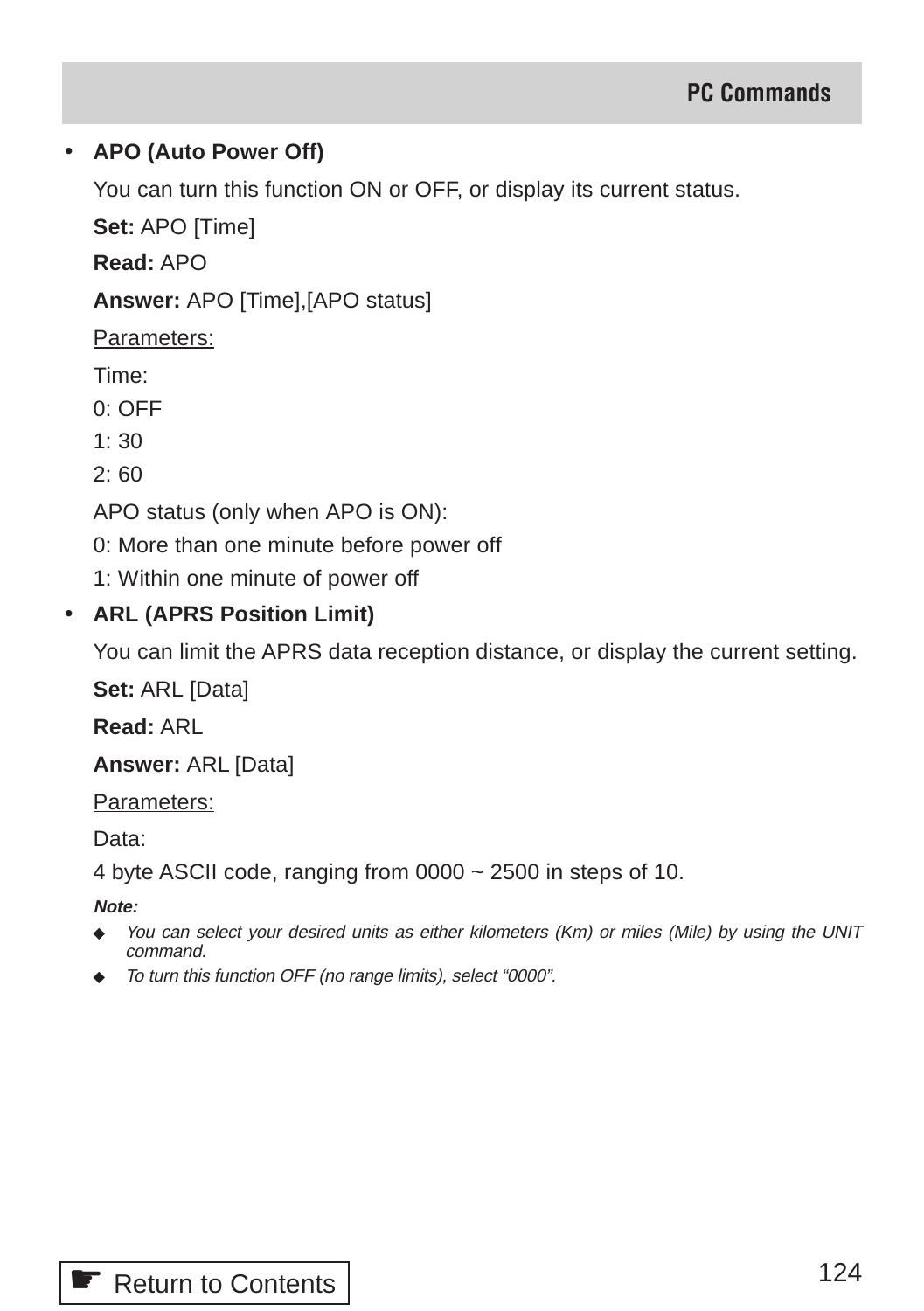### • **ARO (Auto Repeater Offset)**

You can turn this function ON or OFF, or display its current status.

**Set:** ARO [Parameter]

**Read:** ARO

**Answer:** ARO [Parameter]

Parameters:

0: OFF

1: ON

# • **ASC (Automatic Simplex Checker)**

You can turn this function ON or OFF, or display its current status.

**Set:** ASC [Band selection], [Setting]

**Read:** ASC [Band selection]

**Answer:** ASC [Band selection],[Setting],[Check results]

Parameters:

Band selection:

0: A Band

1: B Band

Setting:

0: OFF

1: ON

Check results (only when ASC is ON):

- 0: Communication is not possible
- 1: Communication is possible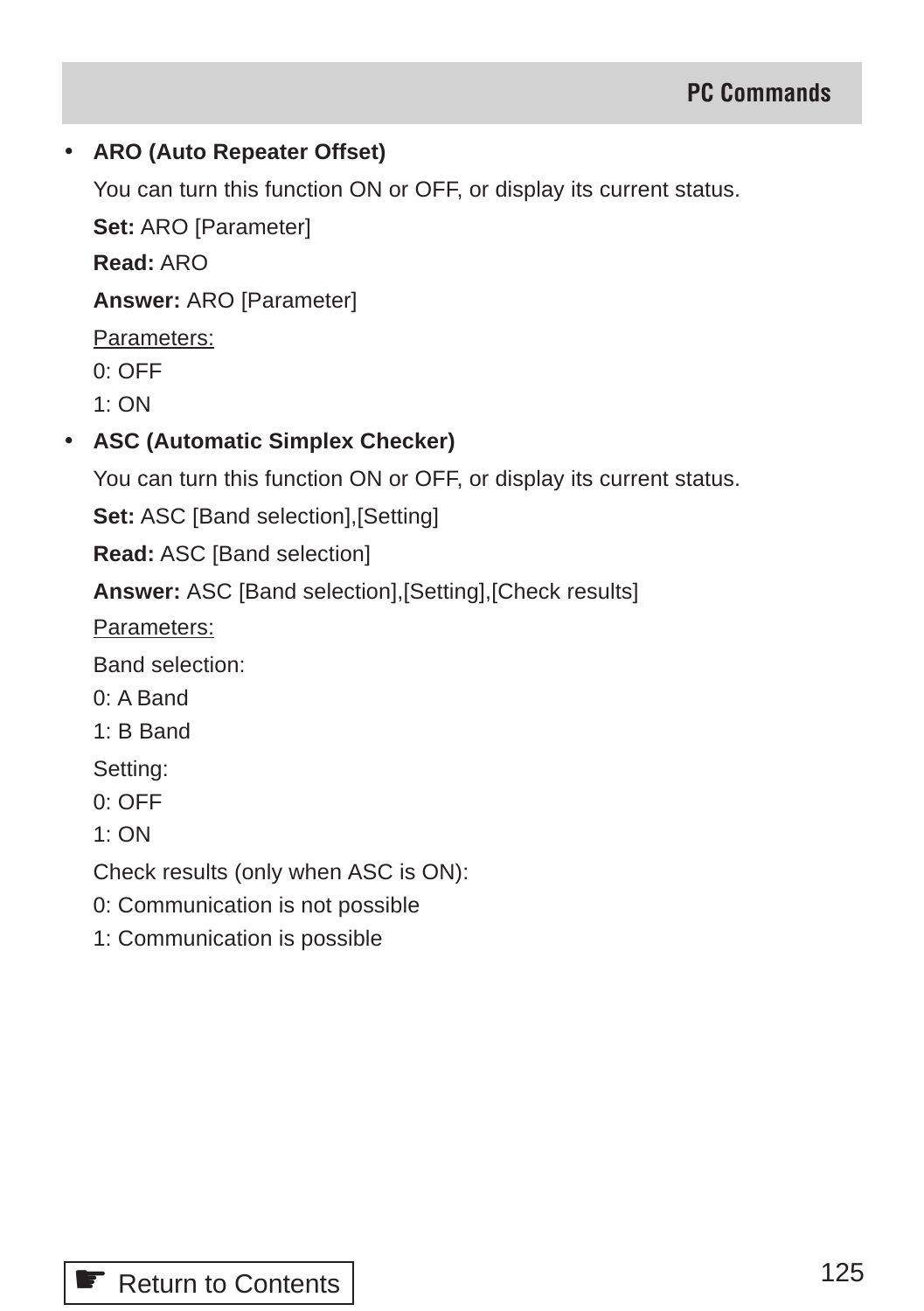#### • **BAL (Volume Balance)**

You can adjust the volume balance between the A band (upper display area) and B band (lower display area).

**Set:** BAL [Balance]

**Read:** BAL

**Answer:** BAL [Balance]

#### **Parameters:**

Balance:

- 0: B band is muted
- 1: B band is attenuated
- 2: Balanced
- 3: A band is attenuated
- 4: A band is muted

#### • **BC (Band A & B)**

You can set up the operation band, or display its current status.

**Set:** BC [Band selection]

**Read:** BC

**Answer:** BC [Band selection]

Parameters:

Band selection:

- 0: A Band
- 1: B Band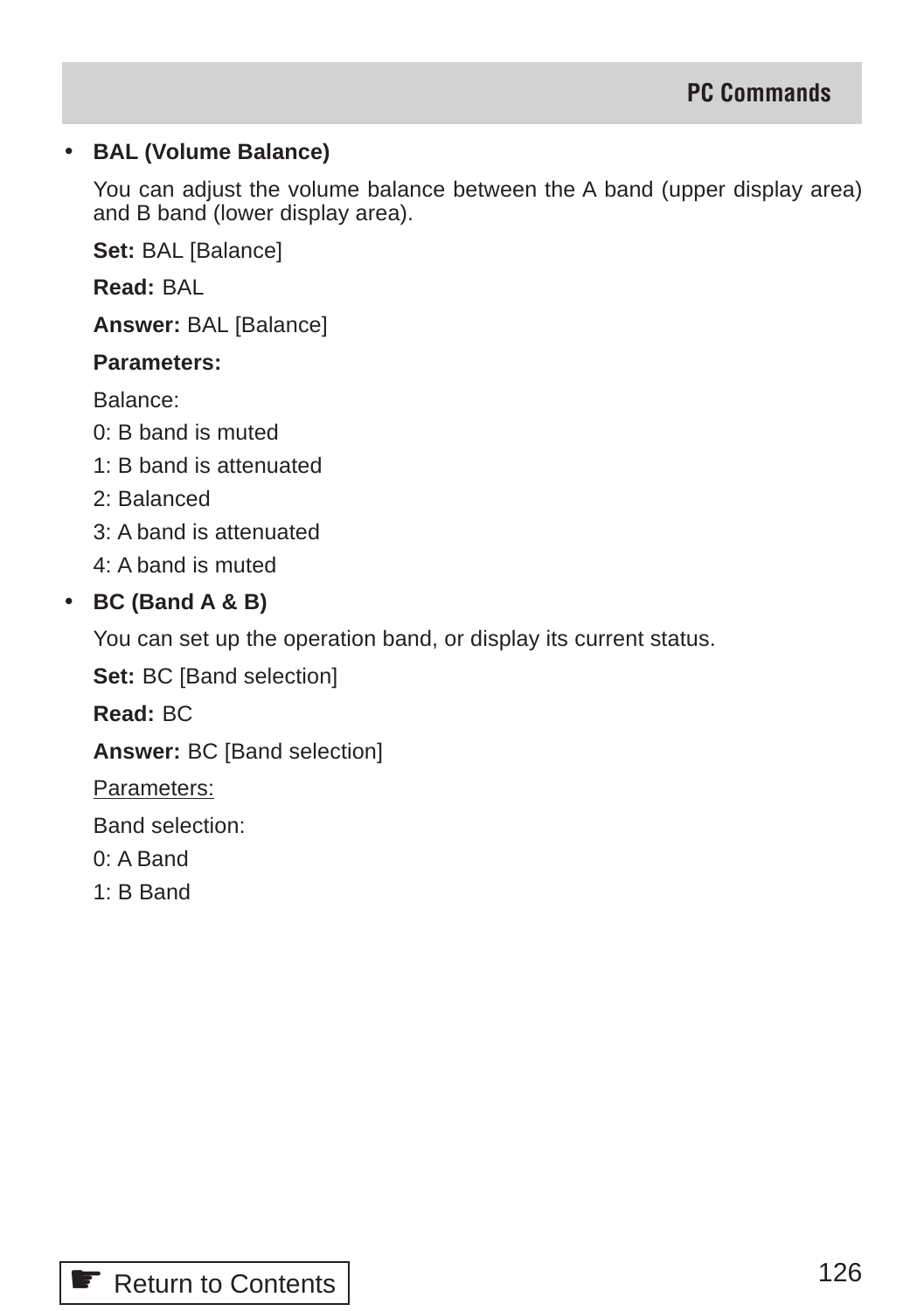### • **BCN (APRS Beacon)**

You can turn this function ON or OFF, or display its current status.

**Set:** BCN [Parameter]

**Read:** BCN

#### **Answer:** BCN 0

#### Parameters:

0: Not transmitting

1: Transmit APRS position data (only 1 time)

#### **Note:**

- ◆ The answer is always "BCN 0".
- ◆ You cannot set up this command while in packet mode.

# • **BEL (Tone Alert)**

You can turn this function ON or OFF, or display its current status.

**Set:** BEL [Band selection], [Setting]

**Read:** BEL [Band selection]

**Answer:** BEL [Band selection],[Setting],[Status]

Parameters:

Band selection:

- 0: A Band
- 1: B Band

Setting:

- 0: OFF
- 1: ON

Status:

1: A signal has been received and the timer is counting.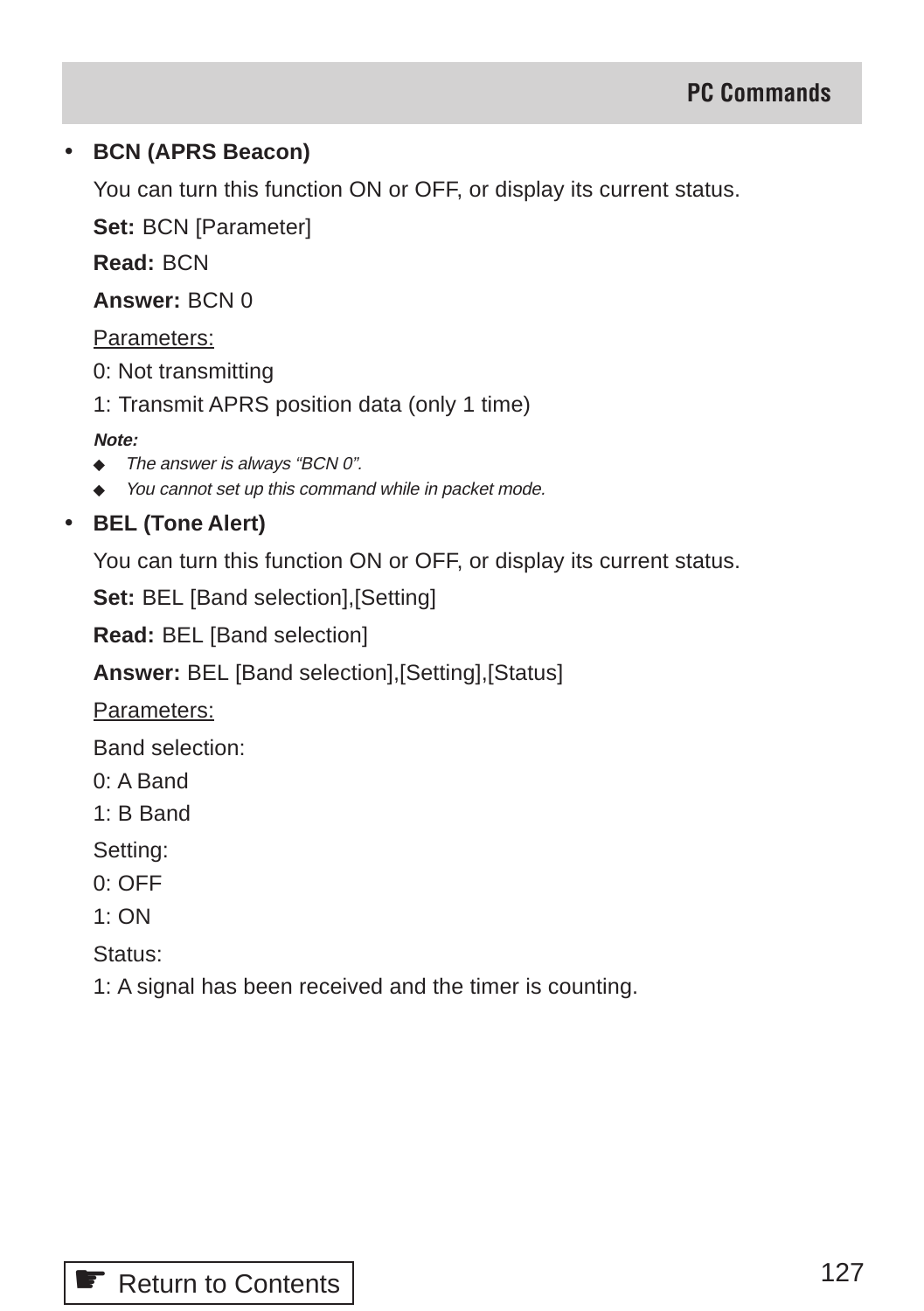# • **BEP (BEEP)**

You can turn the beep sound ON or OFF, or display its current status.

**Set:** BEP [Type]

**Read:** BEP

**Answer:** BEP [Type]

Parameters:

Type:

0: OFF

1: KEY

2: KEY + NEW DATA

 $3.41$ 

# • **BUF (Currently displayed data)**

You can set up the displayed frequency and related data, or display its current status.

**Set:** BUF [Band selection],[Frequency],[Frequency step size],[Shift],[Reverse], [Tone],[CTCSS],,[Tone frequency],,[CTCSS frequency],[Offset],[FM/ AM]

**Read:** BUF [Band selection]

**Answer:** BUF [Band selection],[Frequency],[Frequency step size],[Shift], [Reverse],[Tone],[CTCSS],,[Tone frequency],,[CTCSS frequency],[Offset], [FM/ AM]

Parameters:

Band selection:

0: A Band

1: B Band

Frequency (Hz):

11 bytes of data in the range of the selectable frequencies in each band.

Frequency step size (kHz):

| 0:5    | 5:20  |
|--------|-------|
| 1:6.25 | 6:25  |
| 2:10   | 7:30  |
| 3:12.5 | 8:50  |
| 4:15   | 9:100 |

**■ [Return to Contents](#page-3-0)**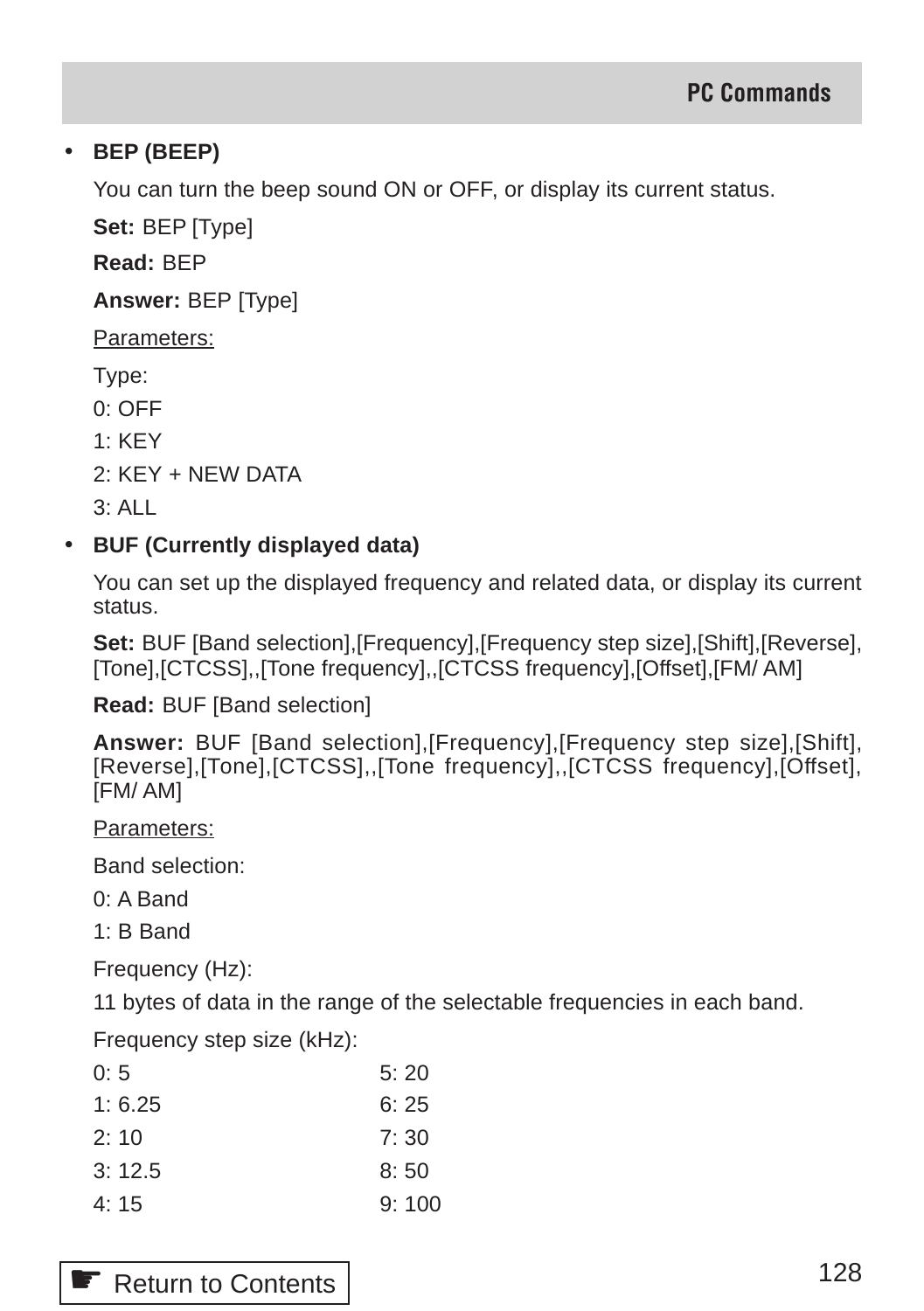Shift:

0: Simplex

1: + offset direction

2: - offset direction

3: -7.6 MHz offset direction

Reverse:

0: OFF

1: ON

Tone:

0: OFF

 $1:ON$ 

CTCSS:

0: OFF

 $1:ON$ 

Tone frequency:

2 bytes of data in the range of 01, 03  $\sim$  39. (Refer to TN.)

CTCSS Frequency:

2 bytes of data in the range of 01, 03  $\sim$  39. (Refer to CTN.)

Offset (Hz):

9 bytes of ASCII Data ranging from 000000000 ~ 029950000 in steps of 50 kHz.

FM/ AM:

0: FM

1: AM

**Note:**

- ◆ If the transceiver is in VFO mode, the VFO frequency and other VFO related data is also changed.
- ◆ If the transceiver is in MR or CALL mode, only the displayed frequencies are changed. The MR and CALL data is not changed.
- ◆ Only the TH-D7E supports the -7.6 MHz offset direction.
- ◆ Only the TH-D7A supports the FM/AM parameters.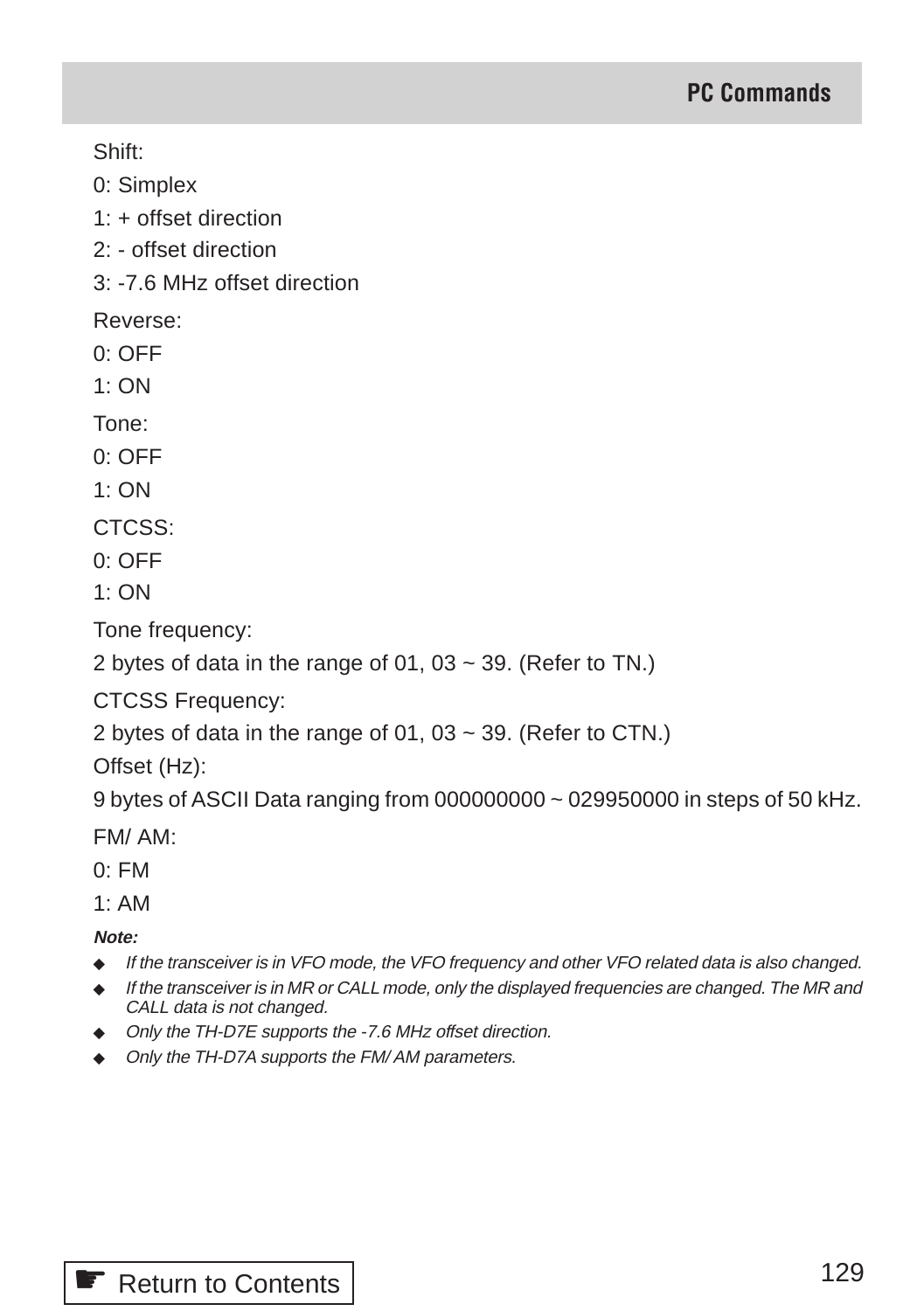### • **BY (Busy)**

You can display the busy status.

**Set:**

**Read:** BY [Band selection]

**Answer:** BY [Band selection],[Status]

Parameters:

Band selection:

0: A Band

1: B Band

Status:

0: Not busy

1: Busy

# • **CH (Channel Display)**

You can turn the channel display ON or OFF, or display its current status.

**Set:** CH [Parameter]

**Read:** CH

**Answer:** CH [Parameter]

Parameters:

0: OFF

1: ON

**Note:** If no channels have stored data, the transceiver will send a "N" error message.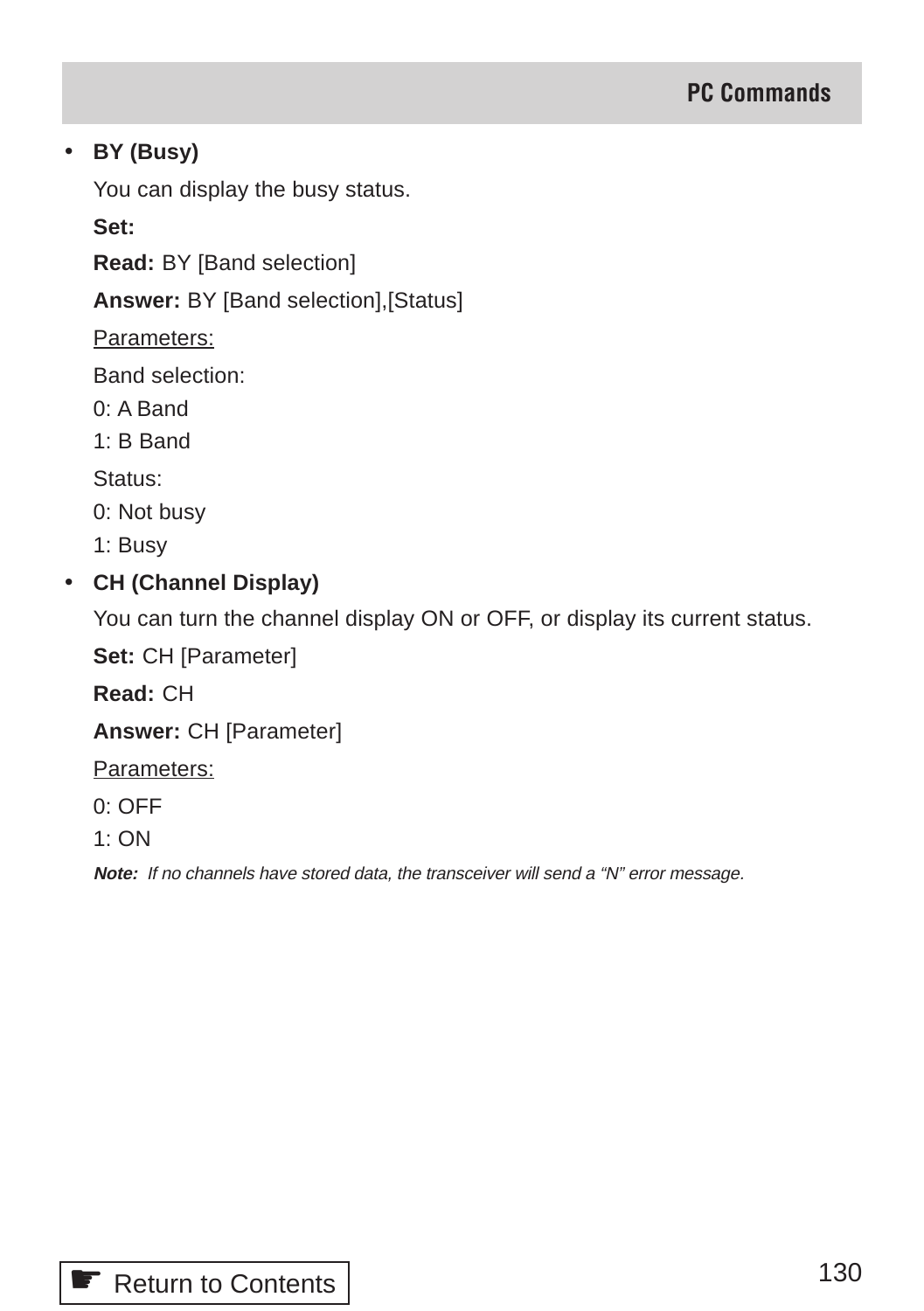### • **CIN (Call Channel Input)**

You can enter the transceiver's displayed frequency into the CALL channel.

**Set:** CIN

**Read:**

**Answer:** CIN

Parameters:

No parameters are required.

#### **Note:**

- ◆ This command will only function in the operating band.
- ◆ Only the TH-D7A supports this command.

# • **CNT (Contrast)**

You can set the contrast, or display its current setting.

**Set:** CNT [Contrast level]

**Read:** CNT

**Answer:** CNT [Contrast level]

Parameters:

Contrast level:

 $01 \sim 16$ : 1 is minimum; 16 is maximum

#### • **CR (Read CALL Channel)**

You can display the CALL channel status.

**Set:**

**Read:** CR [Band selection],[Split selection]

**Answer:** CR [Band selection],[Split selection],[Frequency],[Frequency step size], [Shift],[Reverse],[Tone],[CTCSS],,[Tone frequency],,[CTCSS frequency],[Offset], [FM/ AM]

Parameters:

Band selection:

- 0: VHF Band
- 1: UHF Band

Split selection:

- 0: Select reception side data
- 1: Select transmission side data

# **E** [Return to Contents](#page-3-0)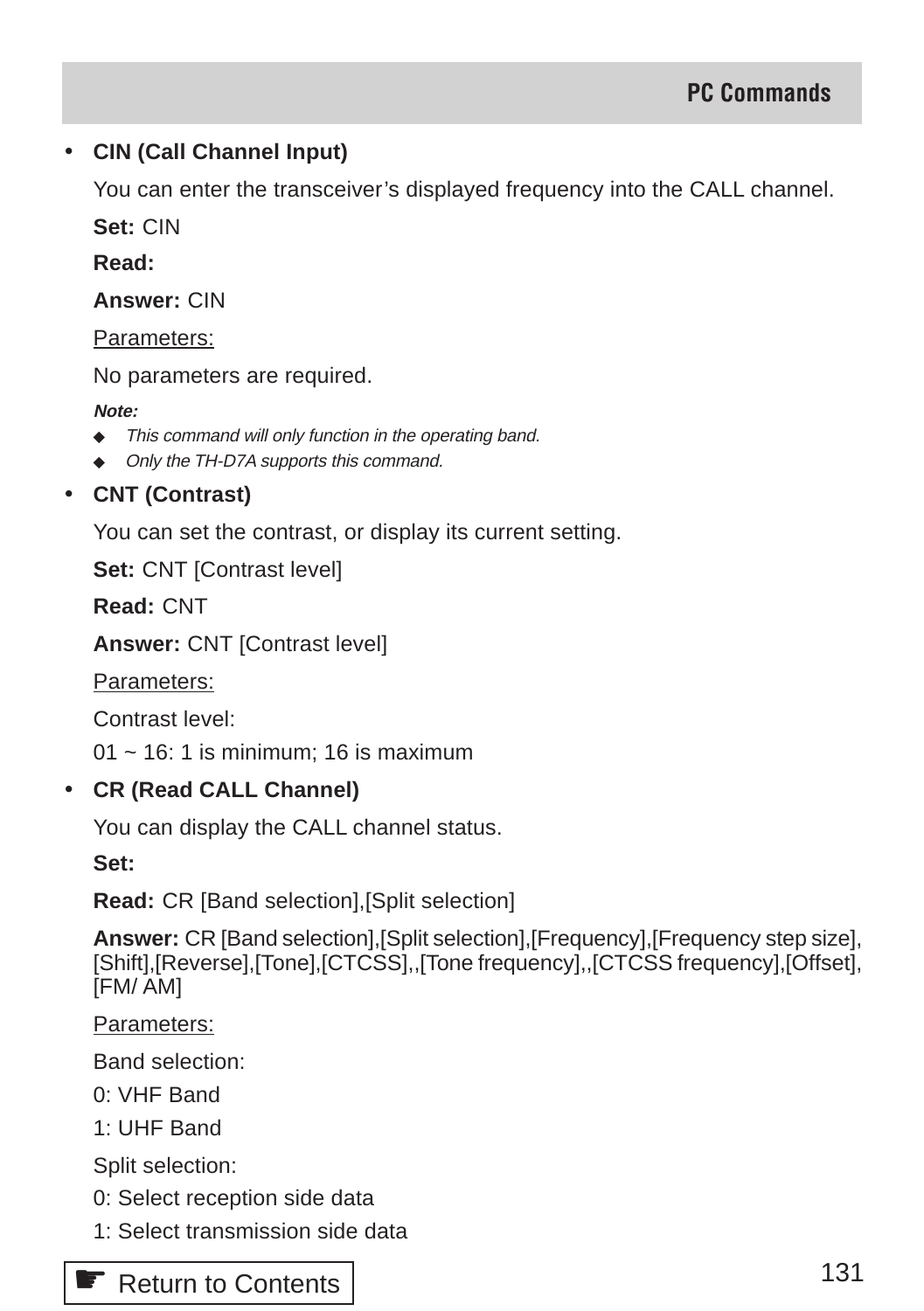Frequency (Hz):

11 bytes of data in the range of the selectable frequencies in each band. Frequency step size (kHz):

| 0:5                          | 5:20                                                                         |
|------------------------------|------------------------------------------------------------------------------|
| 1:6.25                       | 6:25                                                                         |
| 2:10                         | 7:30                                                                         |
| 3:12.5                       | 8:50                                                                         |
| 4:15                         | 9:100                                                                        |
| Shift:                       |                                                                              |
| 0: Simplex                   |                                                                              |
| 1: + offset direction        |                                                                              |
| 2: - offset direction        |                                                                              |
| 3: -7.6 MHz offset direction |                                                                              |
| Reverse:                     |                                                                              |
| $0:$ OFF                     |                                                                              |
| 1:ON                         |                                                                              |
| Tone:                        |                                                                              |
| $0:$ OFF                     |                                                                              |
| 1:ON                         |                                                                              |
| CTCSS:                       |                                                                              |
| $0:$ OFF                     |                                                                              |
| 1: ON                        |                                                                              |
| Tone frequency:              |                                                                              |
|                              | 2 bytes in the range of 01, 03 $\sim$ 39. (Refer to TN.)                     |
| <b>CTCSS FREQUENCY:</b>      |                                                                              |
|                              | 2 bytes in the range of 01, 03 $\sim$ 39. (Refer to CTN.)                    |
| Offset (Hz):                 |                                                                              |
|                              | 9 bytes of ASCII data ranging from 000000000 ~ 029950000 Hz in 50 kHz steps. |

FM/ AM:

0: FM

1: AM

**Note:**

- ◆ In split selection, if transmission side data is selected but not entered, a "N" error occurs.
- ◆ Only the TH-D7E supports the -7.6 MHz offset direction.
- ◆ Only the TH-D7A supports the FM/ AM parameters.

**■ [Return to Contents](#page-3-0)**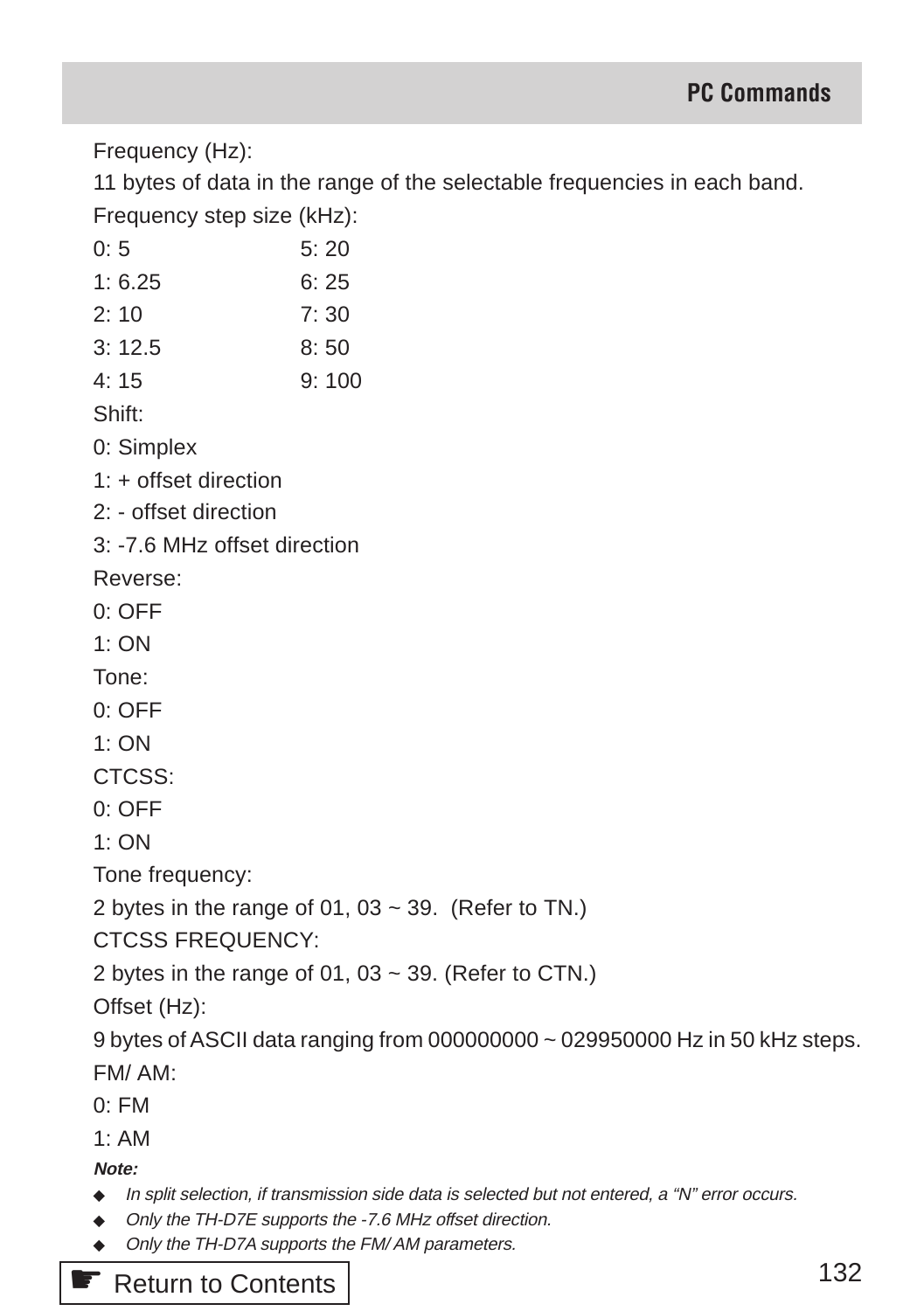# • **CT (CTCSS)**

You can turn the CTCSS ON or OFF, or display its current status.

**Set:** CT [Parameter]

**Read:** CT

**Answer:** CT [Parameter]

Parameters:

0: OFF

1: ON

**Note:** You can only set up or view when on the operating band.

# • **CTD (CTCSS Detection)**

You can display the CTCSS matching and unmatching status.

**Set:**

**Read:** CTD [Band selection]

**Answer:** CTD [Band selection],[Status]

Parameters:

Band selection:

0: A Band

1: B Band

Status:

0: The CTCSS frequencies match

1: The CTCSS frequencies do not match

**Note:** If CTCSS is OFF, the transceiver sends back a "N" error message.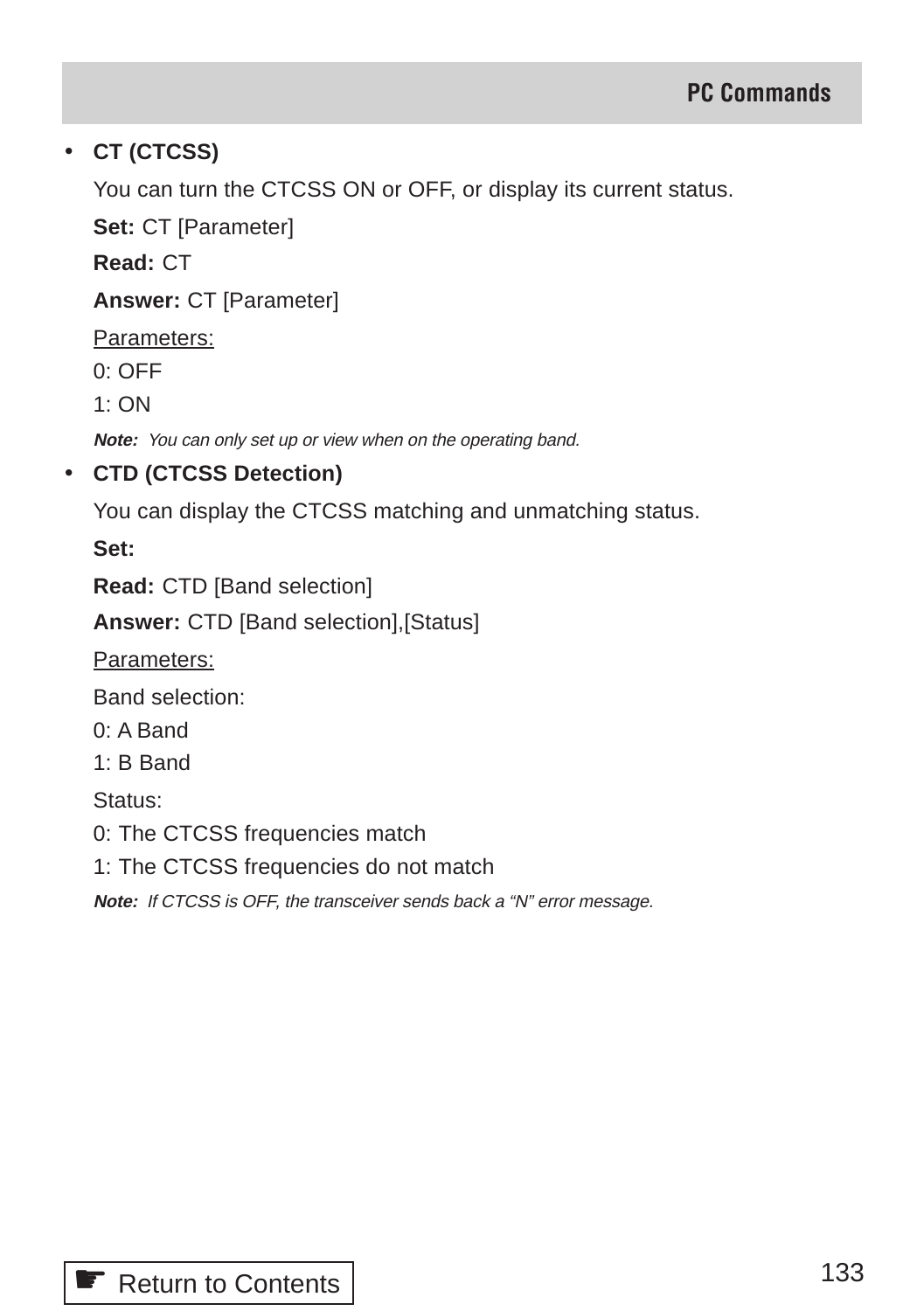### • **CTN (CCSS Number)**

You can select a CTCSS frequency, or display its current setting.

**Set:** CTN [CTCSS number]

**Read:** CTN

**Answer:** CTN [CTCSS number]

Parameters:

CTCSS number:

| 01 | 67.0<br>Hz | 10 | 91.5<br>Hz  | 18 | 118.8<br>Hz | 26 | 156.7<br>Hz | 34 | 210.7<br>Hz |
|----|------------|----|-------------|----|-------------|----|-------------|----|-------------|
| 03 | 71.9<br>Hz | 11 | 94.8<br>Hz  | 19 | 123.0<br>Hz | 27 | 162.2<br>Hz | 35 | 218.1<br>Hz |
| 04 | 74.4<br>Hz | 12 | 97.4<br>Hz  | 20 | 127.0<br>Hz | 28 | 167.9<br>Hz | 36 | 225.7<br>Hz |
| 05 | 77.0<br>Hz | 13 | 100.0<br>Hz | 21 | 131.8<br>Hz | 29 | 173.8<br>Hz | 37 | 233.6<br>Hz |
| 06 | 79.7<br>Hz | 14 | 103.5<br>Hz | 22 | 136.5<br>Hz | 30 | 179.9<br>Hz | 38 | 241.8<br>Hz |
| 07 | 82.5<br>Hz | 15 | 107.2<br>Hz | 23 | 141.3<br>Hz | 31 | 186.2<br>Hz | 39 | 250.3<br>Hz |
| 08 | 85.4<br>Hz | 16 | 110.9<br>Hz | 24 | 146.2<br>Hz | 32 | 192.8<br>Hz |    |             |
| 09 | 88.5<br>Hz | 17 | 114.8<br>Hz | 25 | 151.4<br>Hz | 33 | 203.5<br>Hz |    |             |

**Note:** If CTCSS is OFF, the transceiver sends back a "N" error message.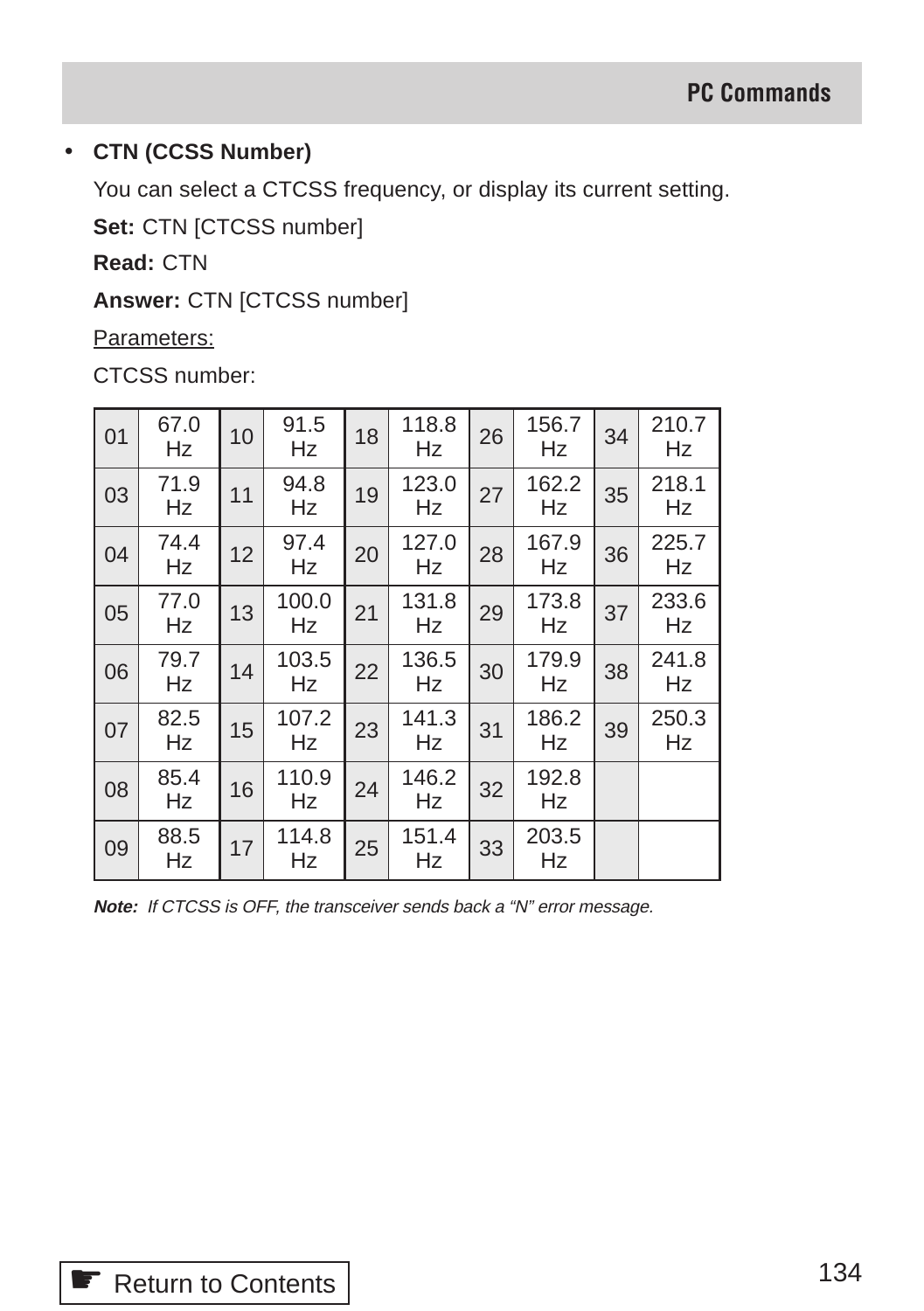### • **CW (Write CALL Channel)**

You can enter data into the CALL channel.

**Set:** CW [Band selection],[Split selection],[Frequency],[Frequency step size], [Shift],[Reverse],[Tone],[CTCSS],,[Tone frequency],,[CTCSS frequency],[Offset], [FM/ AM]

**Read:**

**Answer:** CW

Parameters:

Band selection:

0: VHF Band

1: UHF Band

Split selection:

0: Select reception side data.

1: Select transmission side data.

Frequency (Hz):

11 bytes of data in the range of the selectable frequencies in each band.

Frequency step size (kHz):

| 0: 5   | 5:20 |
|--------|------|
| 1:6.25 | 6:25 |

- 2: 10 7: 30
- 3: 12.5 8: 50
- 4: 15 9: 100

Shift:

- 0: Simplex
- 1: + offset direction
- 2: offset direction
- 3: -7.6 MHz offset direction

Reverse:

- 0: OFF
- 1: ON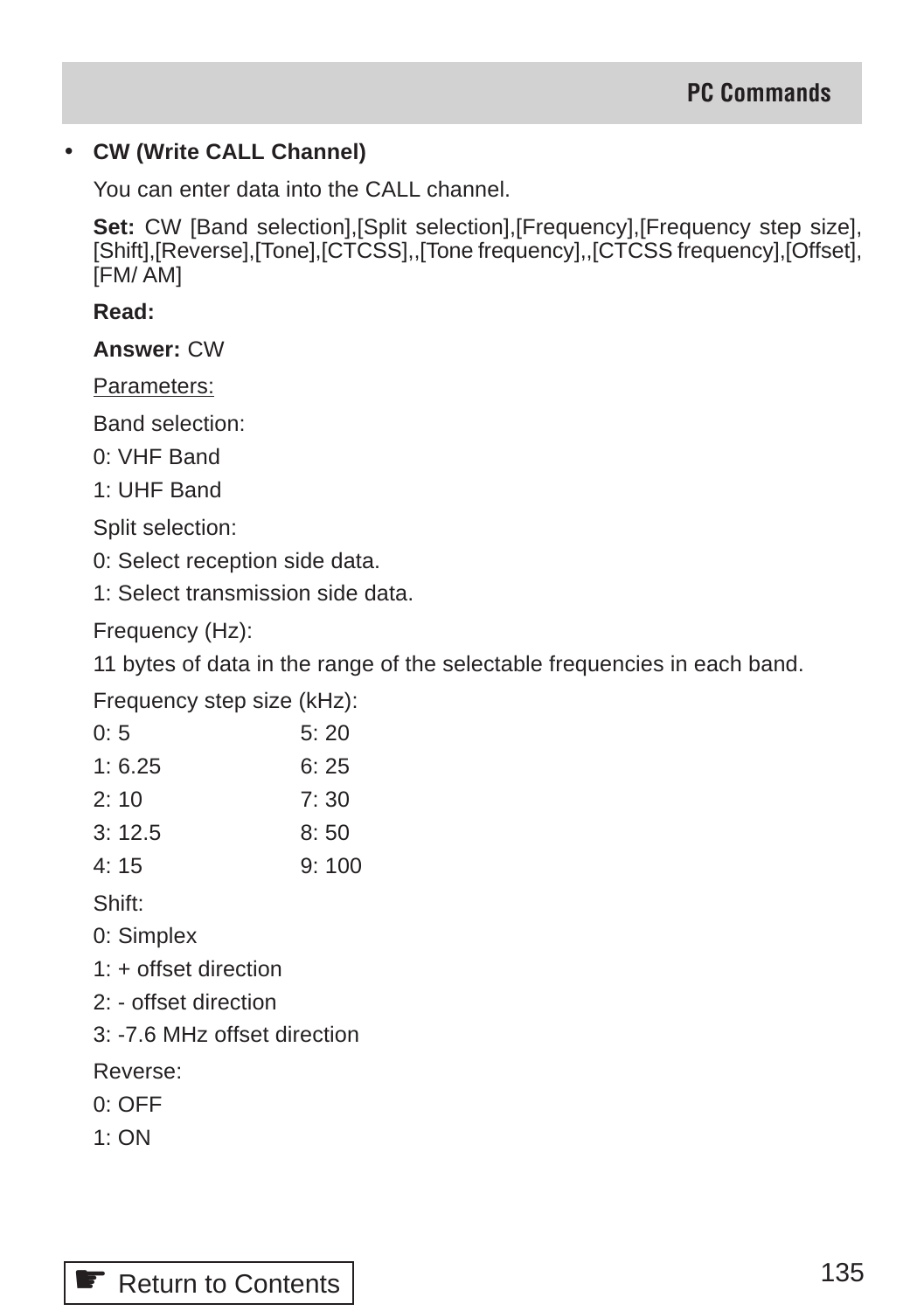Tone:

0:OFF

1: ON

CTCSS:

0: OFF

 $1:ON$ 

Tone frequency:

2 bytes in the range of 01, 03  $\sim$  39. (Refer to TN.)

CTCSS FREQUENCY:

2 bytes in the range of 01, 03  $\sim$  39. (Refer to CTN.)

Offset (Hz):

9 bytes of ASCII data ranging from 000000000 ~ 029950000 Hz in 50 kHz steps.

FM/ AM:

0: FM

 $1. A M$ 

**Note:**

- ◆ In split selection, when you enter data in the transmission side, you will transmit the "CW [Band selection],[Split selection],[Frequency],[Frequency step size]" command.
- The displayed frequency does not change.
- ◆ In split selection, if transmission side data is selected but not entered, a "N" error occurs.
- ◆ Only the TH-D7E supports the -7.6 MHz offset direction.
- ◆ Only the TH-D7A supports the FM/AM parameters.

# • **DL (Dual Band)**

You can select dual or single band mode, or display its current status.

**Set:** DL [Parameter]

**Read:** DL

**Answer:** DL [Parameter]

Parameters:

- 0: Single Band Mode
- 1: Dual Band Mode

**■ [Return to Contents](#page-3-0)**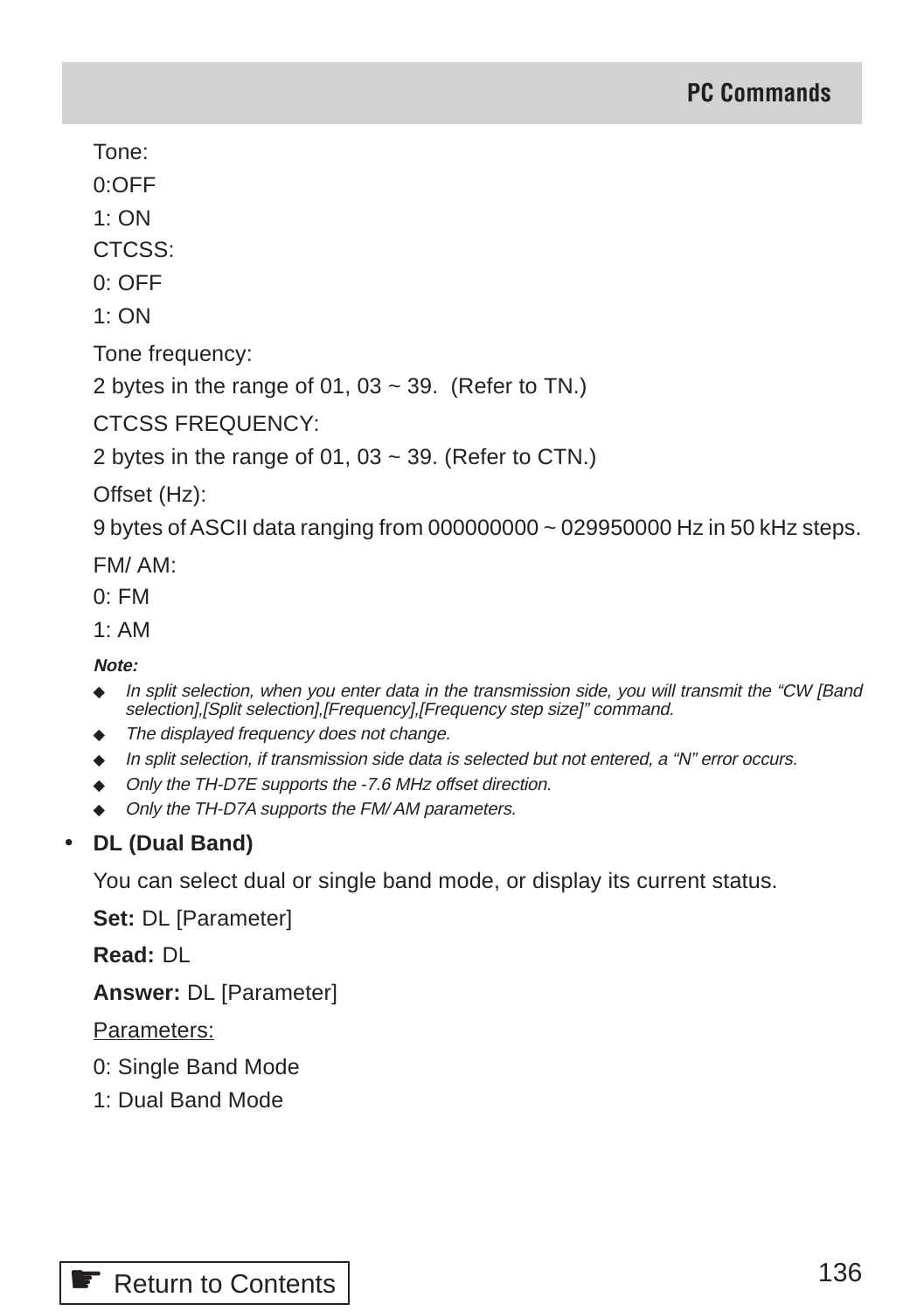#### • **DM (DTMF Memory)**

You can set up the DTMF memory, or display its current status. The DTMF memory is sent while transmitting.

**Set:** DM [Number],[DTMF code]

**Read:** DM [Number]

**Answer:** DM [Number],[DTMF code]

Parameters:

Number:

00 ~ 09: DTMF memory number

DTMF code:

16 characters consisting of  $0 \sim 9$ , A, B, C, D, E, and F.

#### **Note:**

- ◆ While transmitting, you can send the DTMF memory by using "DM [Number]".
- ◆ To erase the DTMF memory of the selected channel, use "DM [Number],".
- **DMN (DTMF Memory Name)**

You can set up the DTMF memory name, or display its current name.

**Set:** DMN [Number],[DTMF memory name]

**Read:** DMN [Number]

**Answer:** DMN [Number],[DTMF memory name]

Parameters:

Number:

00 ~ 09: DTMF memory number

DTMF memory name:

You can enter up to 8 characters from Character list 1, in the range of 20  $\sim$  7F. 8A, 8C, 9A, 9C, 9F, and C0 ~ FF (excluding D7, DE, F7, and FE), to use as the DTMF memory name.

**Note:** To erase the DTMF memory name of the selected channel, use "DMN [Number],".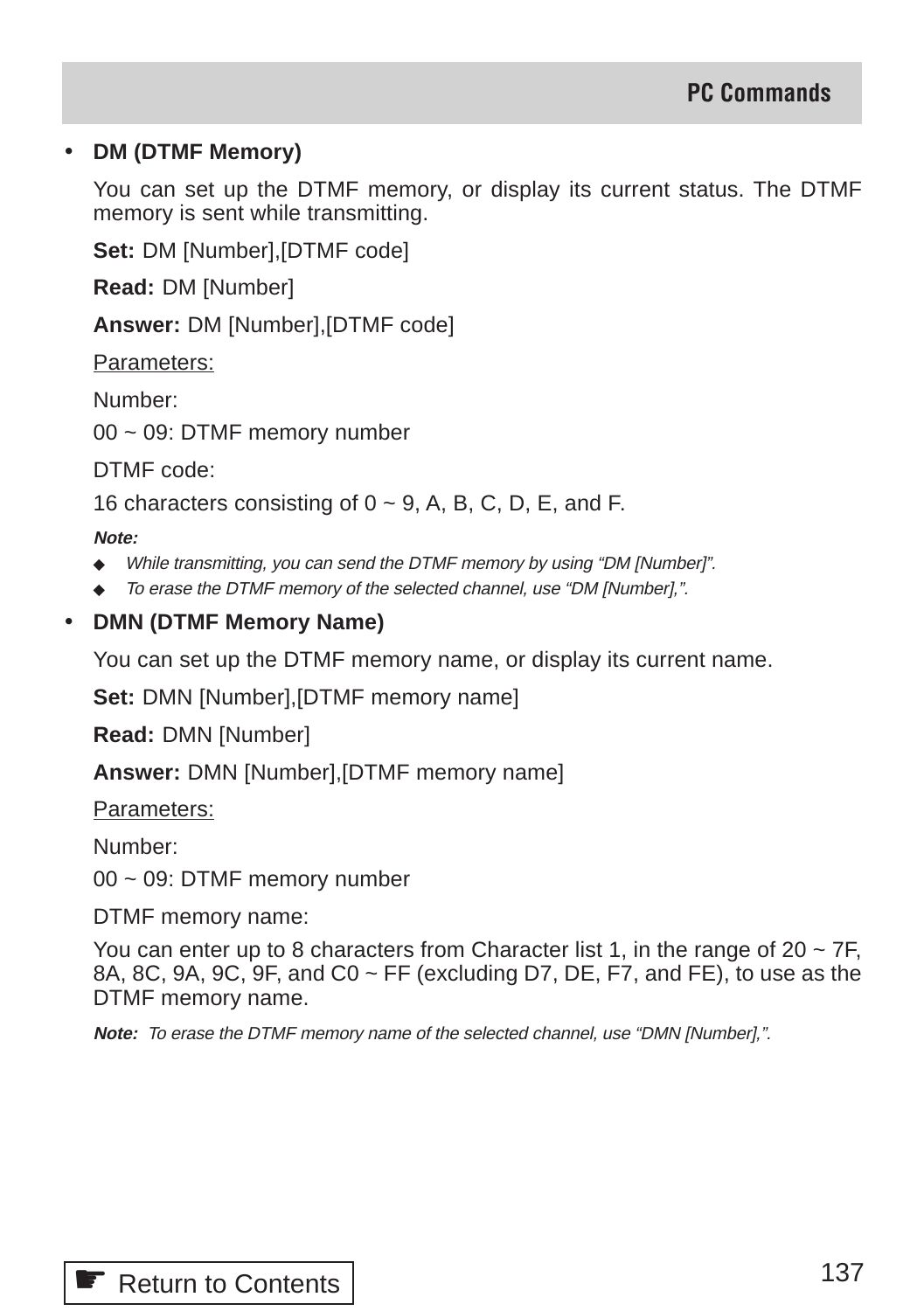### • **DS (DCD Sense)**

You can check for a busy signal on the non-data band, or display the current status.

**Set:** DS [Mode]

**Read:** DS

**Answer:** DS [Mode]

Parameters:

Mode:

0: Only Data Band

1: Both Bands

# • **DTB (Data Band)**

You can set up the data transfer band, or display its current status.

**Set:** DTB [Band selection]

**Read:** DTB

**Answer:** DTB [Band selection]

Parameters:

Band selection:

0: A Band

1: B Band

# • **DTX (Beacon Transmit Method)**

You can set up the method of transmitting APRS data, or display the current method.

**Set:** DTX [Setting]

**Read:** DTX

**Answer:** DTX [Setting]

Parameters:

Setting:

- 0: Manual
- 1: PTT
- 2: Auto

# **■ [Return to Contents](#page-3-0)**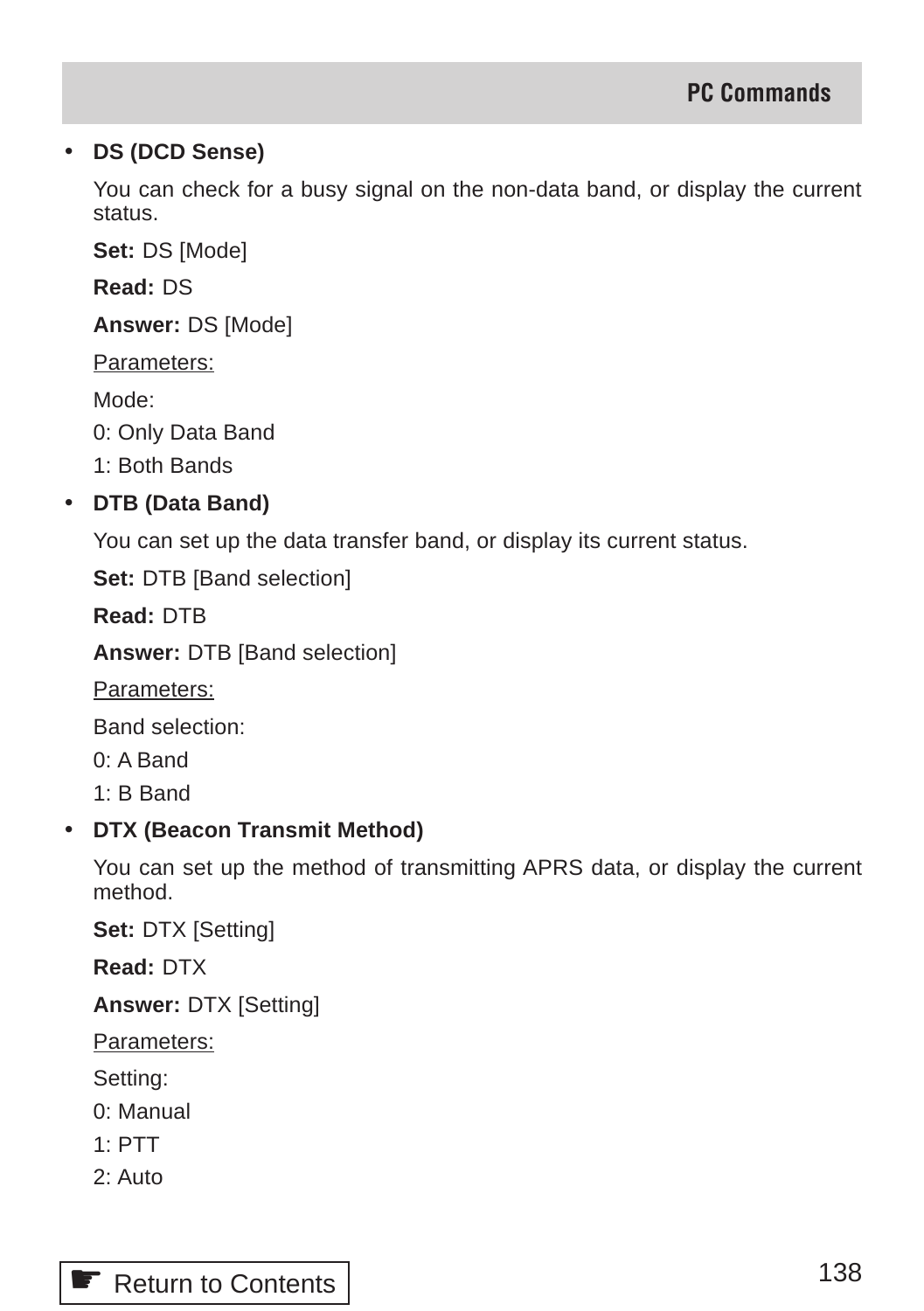### • **DUP (Full Duplex)**

You can select duplex or simplex mode, or display the current setting.

**Set:** DUP [Parameter]

**Read:** DUP

**Answer:** DUP [Parameter]

Parameters:

0: OFF

1: ON

**Note:** If you are using VxV or single band mode, the transceiver will send back a "N" error message.

#### • **DW (Down)**

You can decrease the frequency or memory channel by steps of one or more.

**Set:** DW [Step size]

**Read:**

**Answer:** DW [Step size]

Parameters:

Step size:

 $01 - 99$ 

**Note:** To decrease by 1 step, use DW.

#### • **ELK (Tuning Enable)**

You can set this function to lock or unlock, or display its current status.

**Set:** ELK [Parameter]

**Read:** ELK

**Answer:** ELK [Parameter]

Parameters:

 $0:$  OFF

 $1:ON$ 

**Note:** This function can only be used while the transceiver is locked.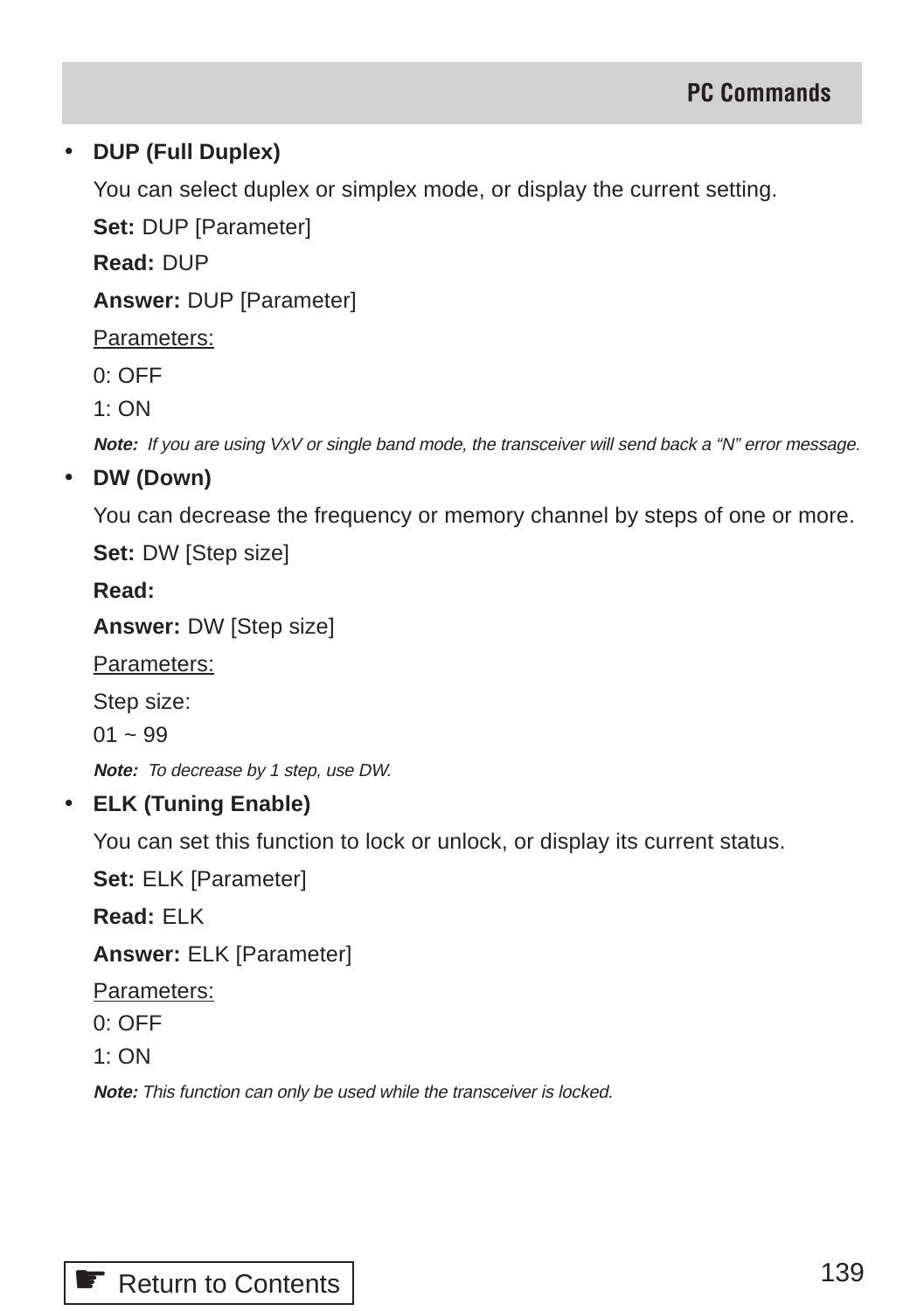# • **FQ (Frequency)**

You can set up displayed frequency data, or display its current setting.

**Set:** FQ [Frequency],[Frequency step size]

**Read:** FQ

**Answer:** FQ [Frequency],[Frequency step size]

Parameters:

Frequency:

11 bytes of data in the range of the selectable frequencies in each band.

Frequency step size (kHz):

| 0:5    | 5:20  |
|--------|-------|
| 1:6.25 | 6:25  |
| 2:10   | 7:30  |
| 3:12.5 | 8:50  |
| 4:15   | 9:100 |

#### **Note:**

- ◆ After setting the frequency, the displayed frequency changes.
- ◆ When in MR mode, the display changes, but the data remains the same.
- ◆ When in CALL mode, the display changes, but the data remains the same. (Only the TH-D7A supports this function.)
- ◆ When in VFO mode, all data is changed.
- ◆ The frequency changes according to the step frequency.

# • **GU (GPS Unit)**

You can set up the GPS receiver you use for APRS, or display the current status.

**Set:** GU [Type]

**Read:** GU

**Answer:** GU [Type]

Parameters:

Type:

0: Not used

1: NMEA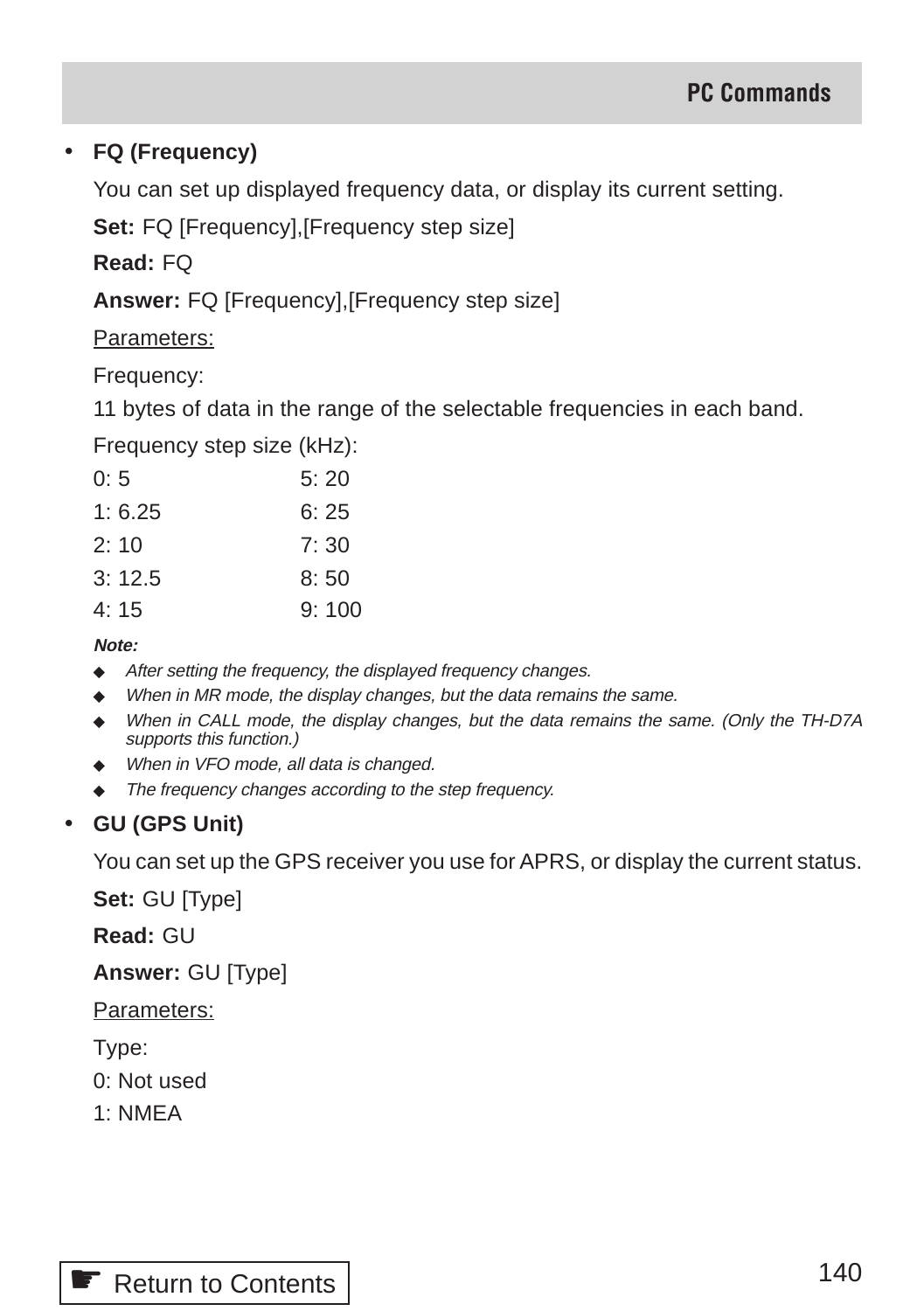### • **ICO (Icon)**

You can set up your station icon for use with APRS, or display its current icon.

**Set:** ICO [Mode],[Data]

**Read:** ICO

**Answer:** ICO [Mode],[Data]

Parameters:

Mode:

0: graphic icon

1: others

Data:

When Mode is "0" (1 byte Data), you can use  $0 \sim 9$ , and  $A \sim E$  (refer to Character List 2)

When Mode is "1" (2 byte Data), and the first byte of data is either "/" or "\", you can select a character from  $20 \sim 7E$  (refer to Character List 1) for the second byte. When the first byte of data is 1 ~ 9 and A ~ Z, you can select a character from "^", "s", ">", "n", "u", "v", "#", "&", "\_", "W", "I", "0", or "A" for the second byte.

#### • **ID (Identity)**

You can display the transceiver name.

**Set:**

**Read:** ID

**Answer:** ID TH-D7

Parameters:

No parameters are required.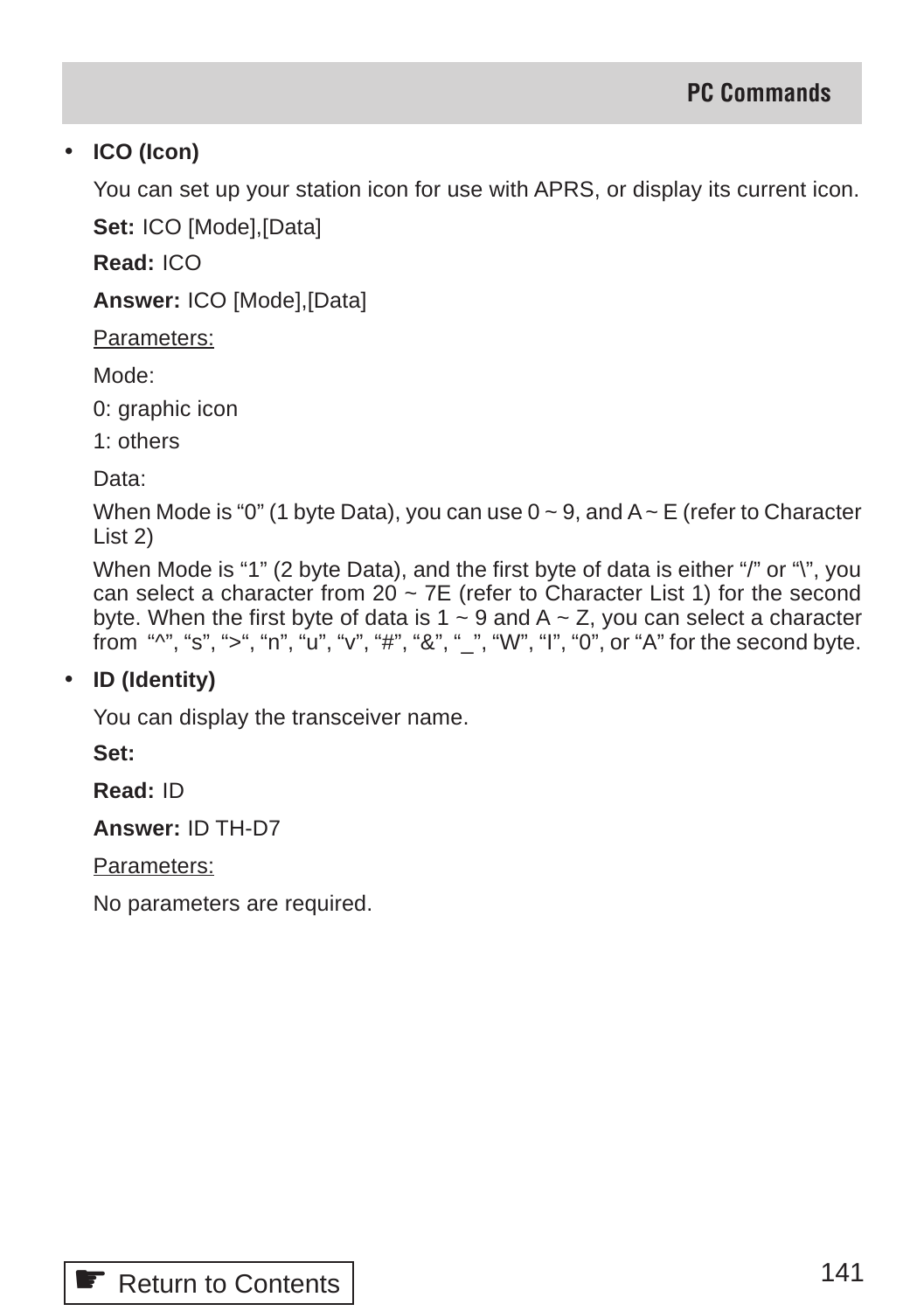# • **LIST (List)**

You can display the information of the received station while using APRS.

**Set:**

**Read:** LIST [CH]

**Answer:** LIST [CH],[Call sign],[Latitude & Longitude],[Icon],[Position comment ],[Category],[Overlay character],[Status text],[Information data]

Parameters:

CH:

2 byte ASCII Data ranging from  $01 \sim 40$ .

Call sign:

9 ASCII Characters (maximum)

Latitude & Longitude:

A total of 17 bytes of Data

00°00.000 ~ 90°59.990: Latitude data (consists of 7 bytes of data)

0: North latitude

1: South latitude

 $000^{\circ}00.000 \sim 180^{\circ}59.990$ : Longitude data (consists of 8 bytes of data)

0: East Longitude

1: West Longitude

Icon:

For other icons, use 2 bytes of ASCII Data.

The first byte of data is "/" or "\". The second byte of data is any character from 20 ~ 7E, listed in Character List 1.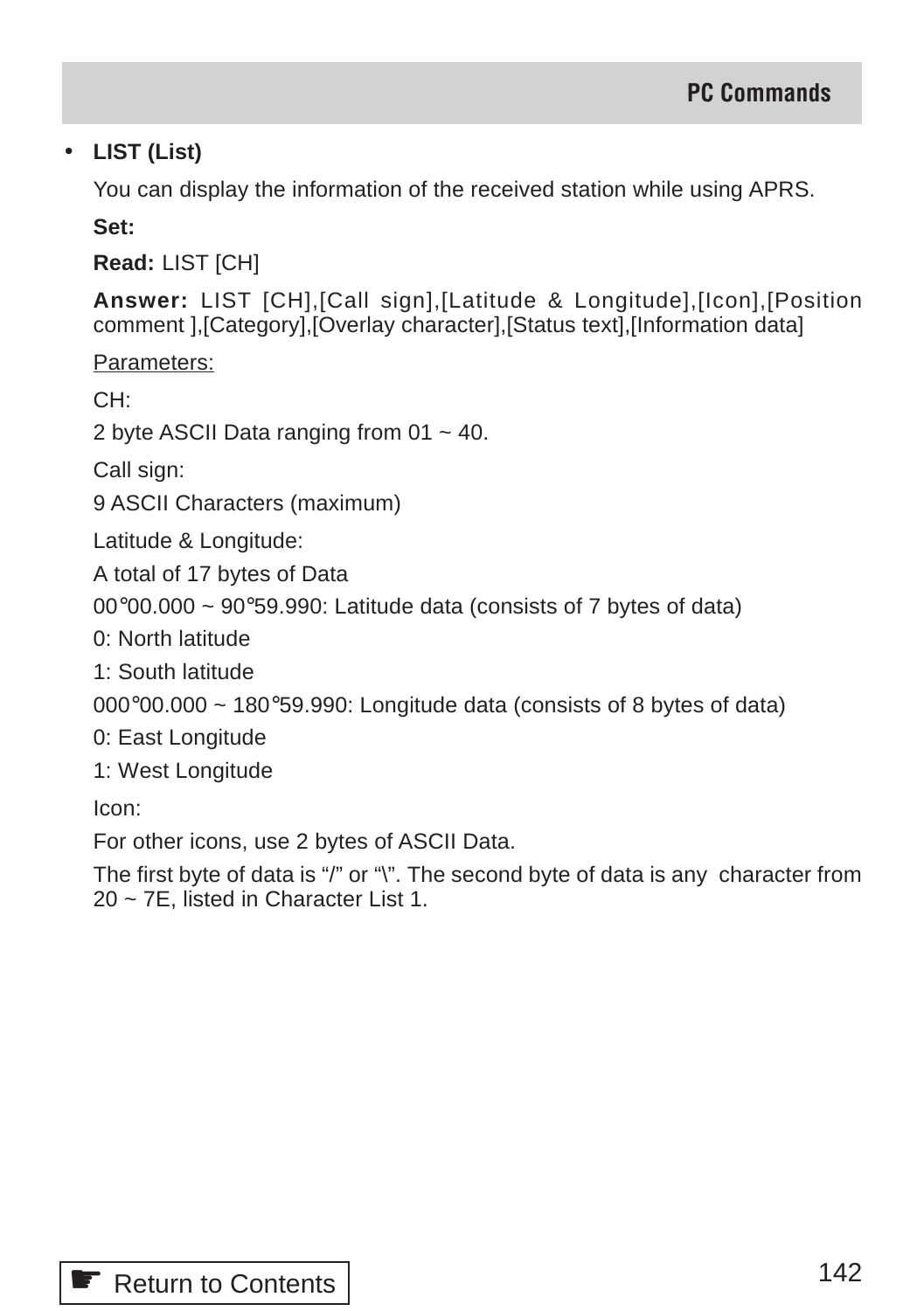Position comment:

1 byte of Data consisting of the following

- 0: Off Duty
- 1: Enroute
- 2: In Service
- 3: Returning
- 4: Committed
- 5: Special
- 6: PRIORITY
- 7: EMERGENCY !

Category:

- 1 byte of Data consisting of the following
- 0: normal position data
- 1: WX data
- 2: moving station data
- 3: object data
- 4: fixed station data (PHGD)
- 5: raw GPS data with xyz icon
- 6: raw GPS data (GPRMC)
- 7: fixed station data (compressed format)

Overlay character:

1 byte of Data

Status text:

20 ASCII characters (maximum).

Information data:

12 ASCII characters (maximum)

This information is data specified by [Category].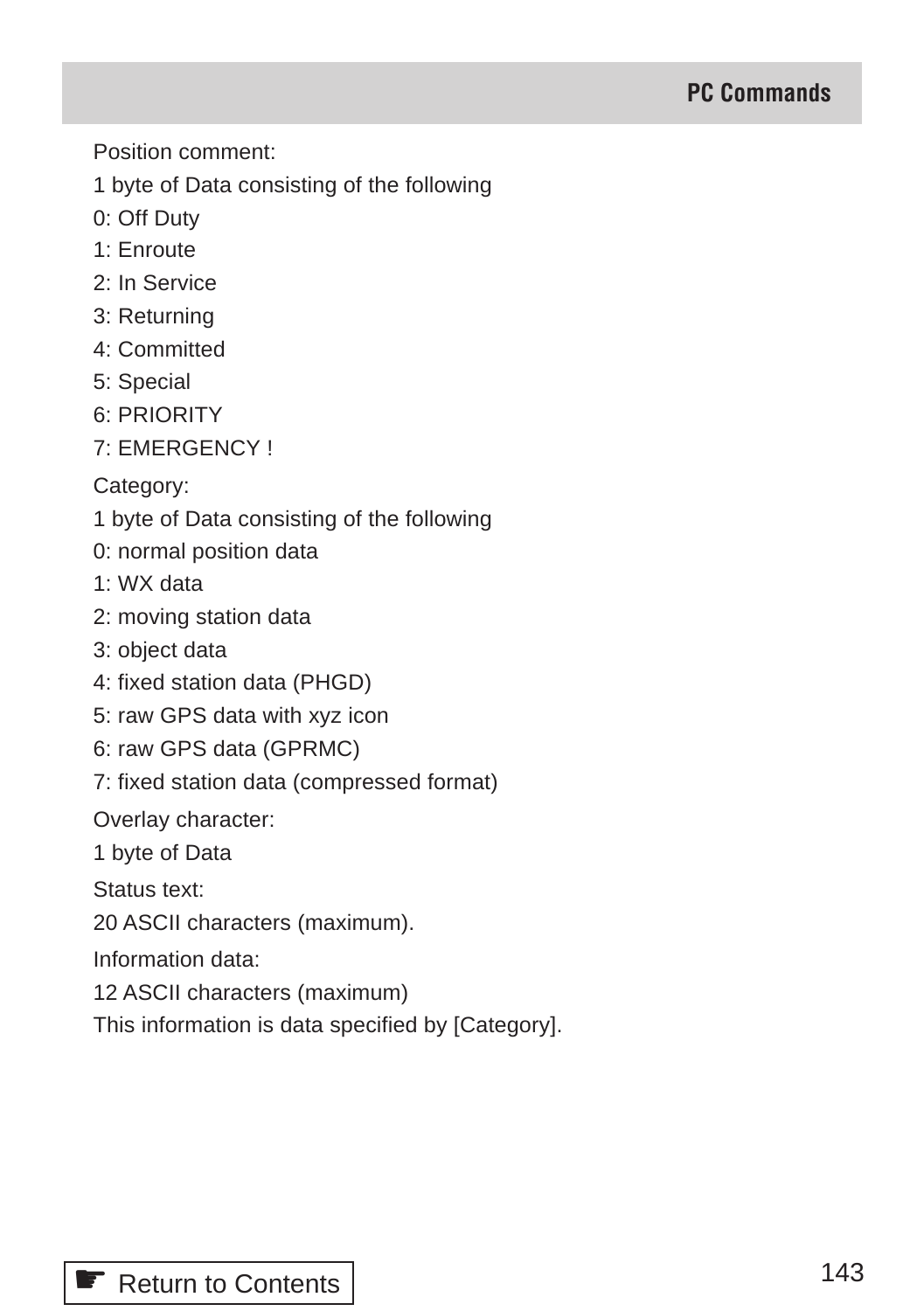# • **LK (Lock)**

You can turn the key lock function ON or OFF, or display its current status.

**Set:** LK [Parameter]

**Read:** LK

**Answer:** LK [Parameter]

Parameters:

0: OFF

1: ON

# • **LMP (Lamp)**

You can turn the continuous light function ON or OFF, or display its current status.

**Set:** LMP [Parameter]

**Read:** LMP

**Answer:** LMP [Parameter]

Parameters:

0: OFF

1: ON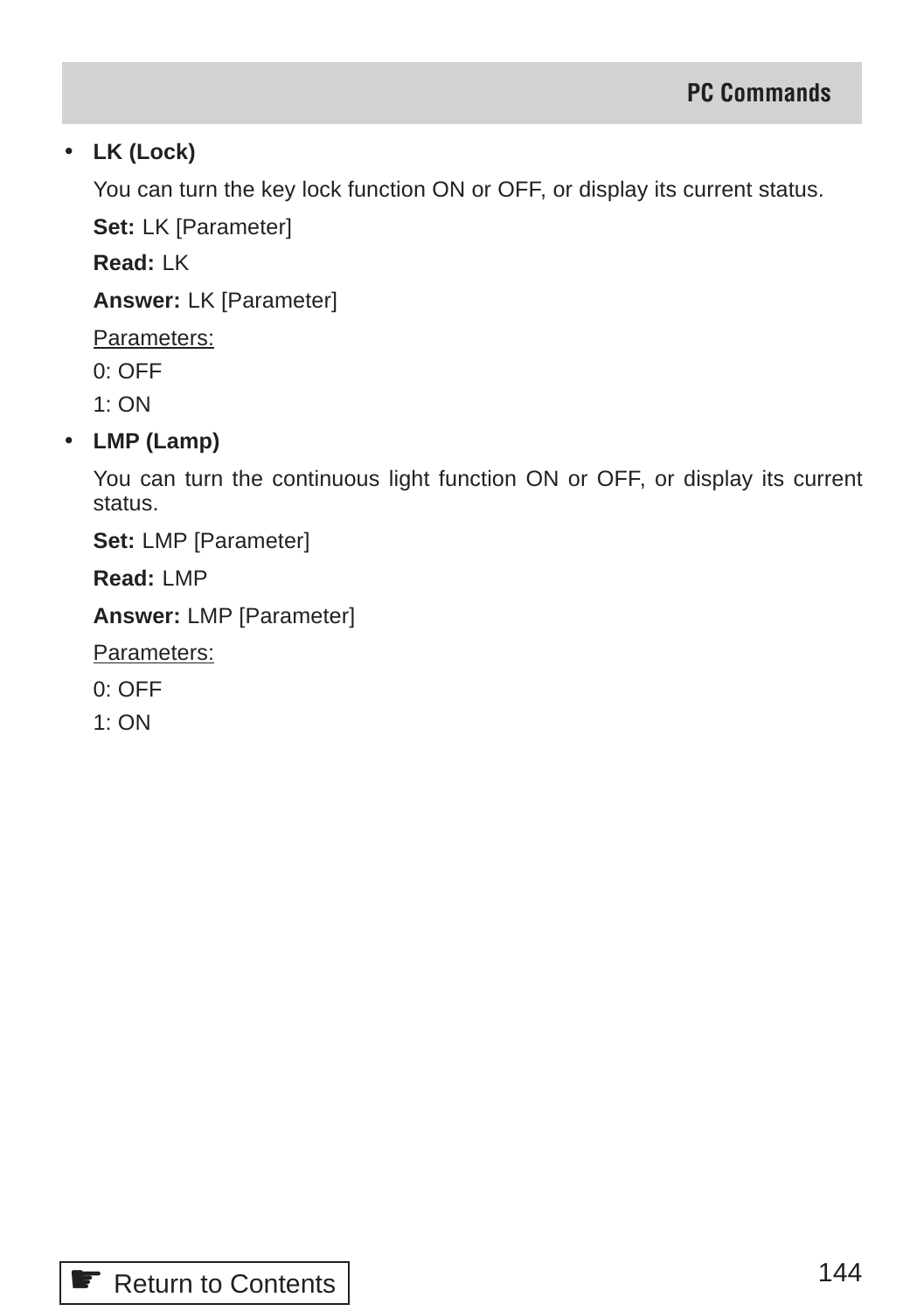#### • **MAC (My Call Color)**

When using SSTV, you can set up the color of your station call sign which you superimpose on transmissions, with the VC-H1.

**Set:** MAC [Color selection]

**Read:** MAC

**Answer:** MAC [Color selection]

Parameters:

Color selection:

- 0: Black
- 1: Blue
- 2: Red
- 3: Magenta
- 4: Green
- 5: Cyan
- 6: Yellow
- 7: White

#### • **MC (Memory Channel)**

You can select a memory channel number, or display its current number.

**Set:** MC [Band selection],[Channel number]

**Read:** MC [Band selection]

**Answer:** MC [Band selection],[Channel number]

Parameters:

Band selection:

0: A Band

1: B Band

Channel number:

The memory channel is selected using 3 bytes of ASCII data ranging from 000 ~ 199. Program Scan Memory is selected using ASCII data ranging from  $10 - 19$  and  $110 - 119$ .

**Note:** If you do not use MR mode, an error will occur.

| Return to Contents |
|--------------------|
|                    |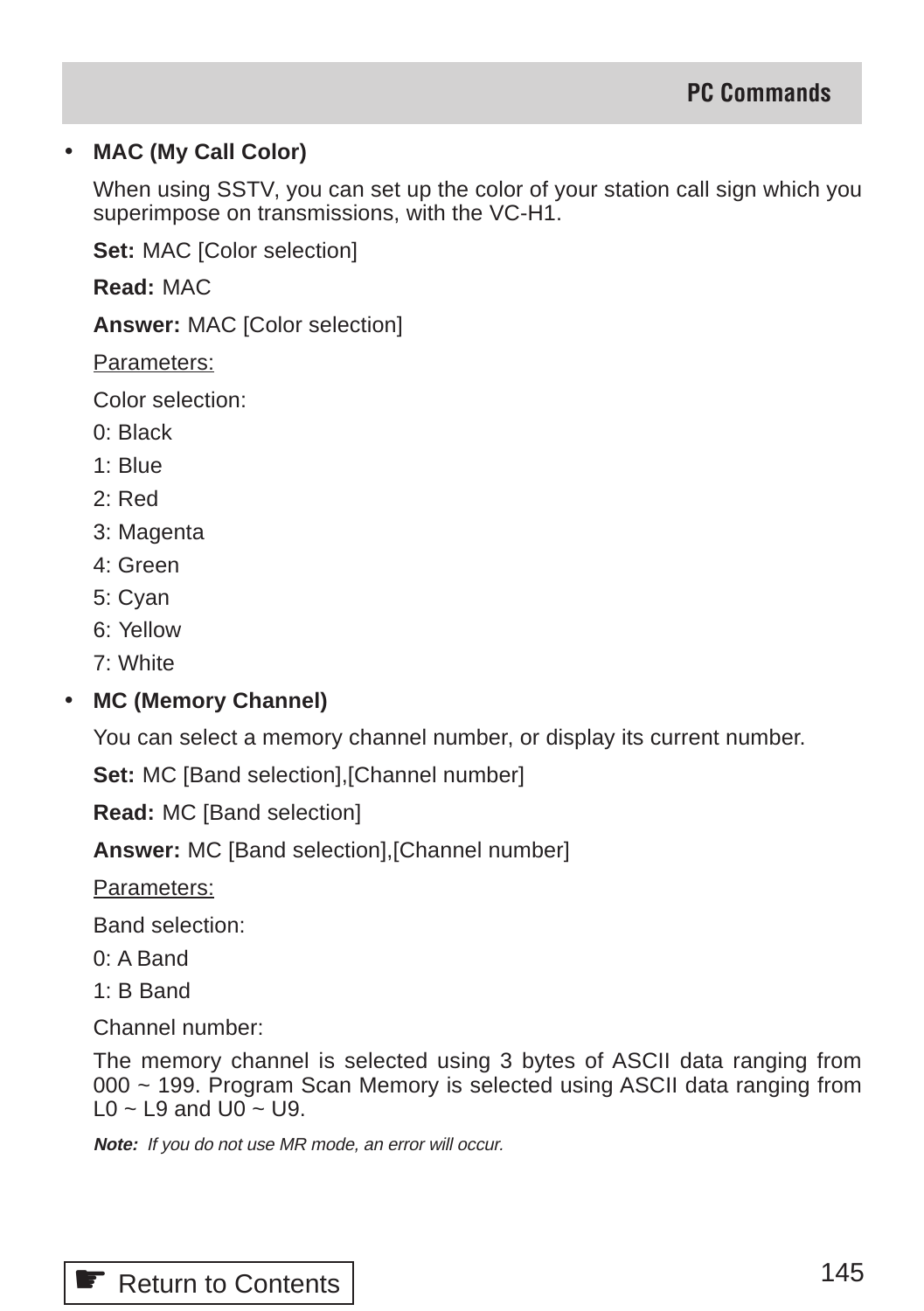#### • **MCL (Memory Channel Lockout)**

You can turn this function ON or OFF, or display its current status.

**Set:** MCL [Band selection],[Setting]

**Read:** MCL [Band selection]

**Answer:** MCL [Band selection],[Setting]

#### Parameters:

Band selection:

- 0: A Band
- 1: B Band

Setting:

0: OFF

1: ON

#### **Note:**

- ◆ If you do not use MR mode, an error will occur.
- ◆ When both the A and B band display the same memory channel, an error will occur.

#### • **MD (Mode)**

You can set up the receiving mode, or display its current status.

**Set:** MD [Mode]

**Read:** MD

**Answer:** MD [Mode]

Parameters:

Mode:

 $0.$  FM

 $1: AM$ 

- ◆ Only the TH-D7A supports this command.
- ◆ You can only set up this mode in the 118 MHz band.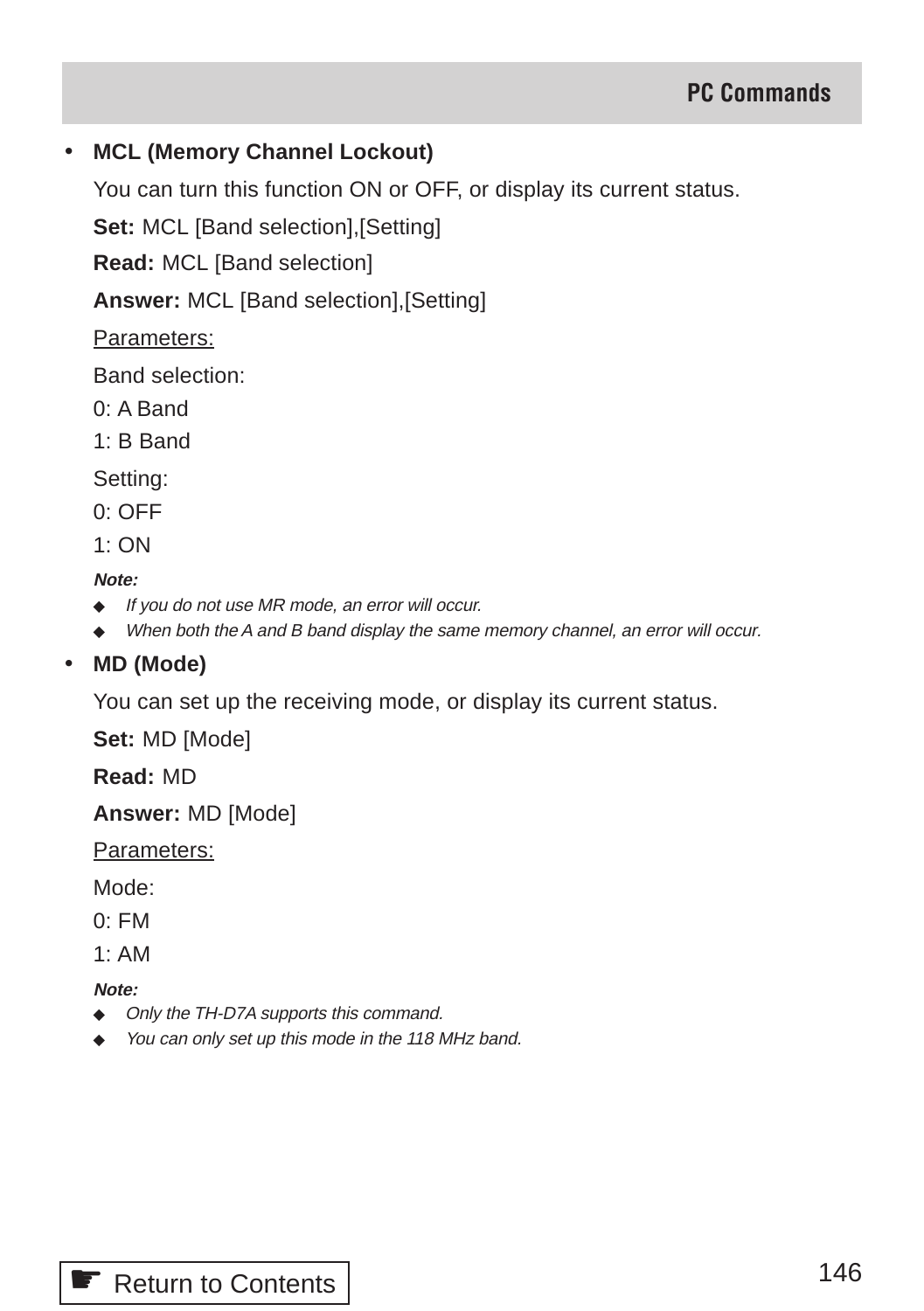#### • **MES (Power ON Message)**

You can set up the text of this message, or display its current message.

**Set:** MES [Message text data]

**Read:** MES

**Answer:** MES [Message text data]

Parameters:

Message text data:

8 ASCII characters (maximum).

You can use up to 8 characters from Character Table 1:  $20 \sim 7F$ , 8A, 8C, 9A, 9C, 9F, and  $\overline{CO} \sim \overline{FF}$  (excluding D7, DE, F7 and FE).

**Note:** To clear the message text data, use "MES\_".

#### • **MIN (Memory Input)**

You can store the transceiver's displayed frequency into memory.

**Set:** MIN [Channel number]

**Read:**

**Answer:** MIN

Parameters:

Channel number:

3 digits ranging from  $000 \sim 199$ .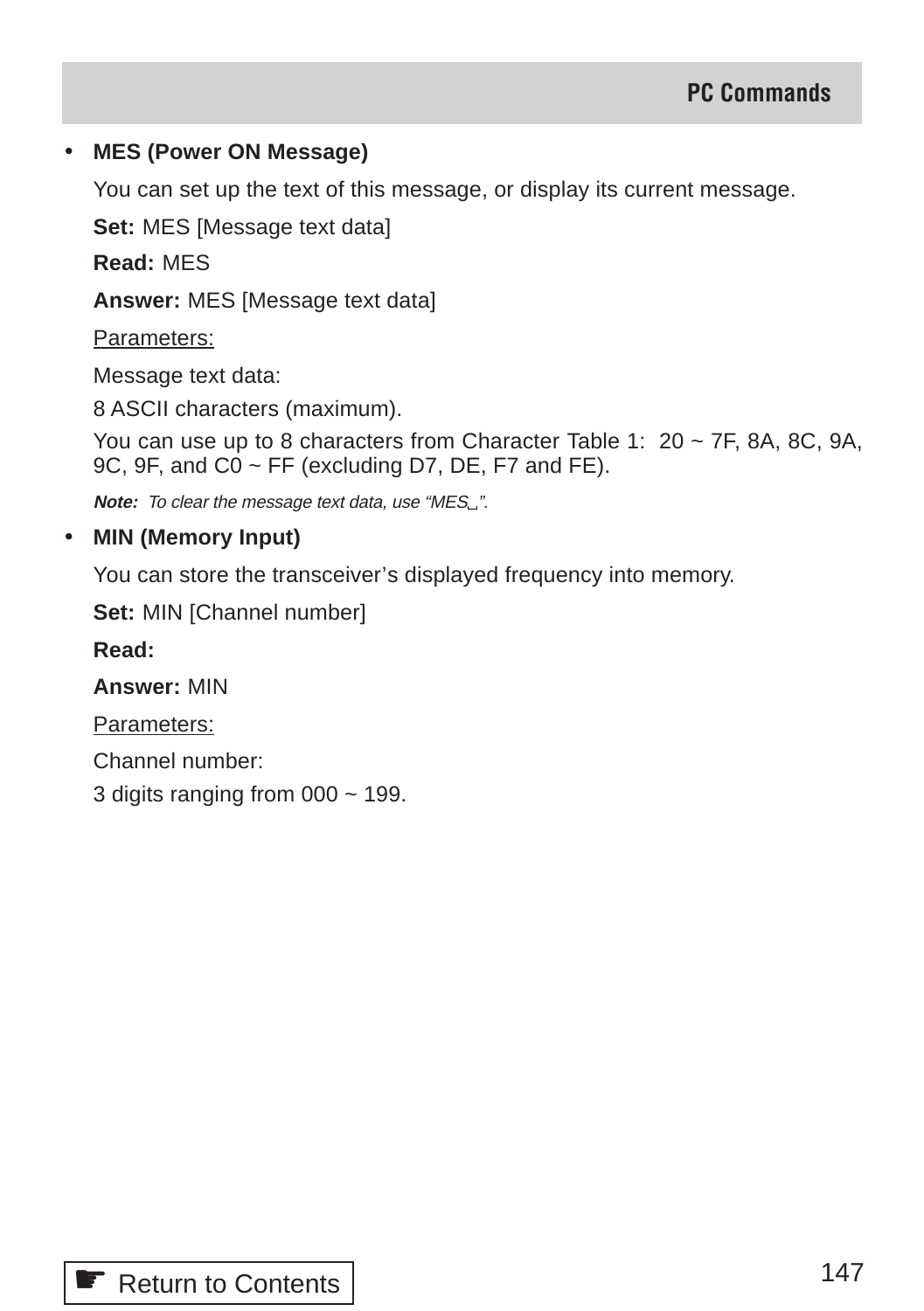#### • **MNA (Memory Name)**

You can set up the text of this name, or display its current name.

**Set:** MNA 0,[Channel number],[Text data]

**Read:** MNA 0,[Channel number]

**Answer:** MNA 0,[Channel number],[Text data]

Parameters:

Channel number:

 $000 - 199$ 

The Program Scan Memory range is  $L0 \sim L9$  and  $U0 \sim U9$ .

Text data:

You can use a maximum of 8 bytes of ASCII Code from Character List 1, in the range of 20  $\sim$  7F, 8A, 8C, 9A, 9C, 9F, and C0  $\sim$  FF (excluding D7, DE, F7 or FE).

**Note:**

- ◆ To erase a memory name, use "MNA [Band selection],[Channel number],".
- ◆ You cannot revise the display, even after setting up the memory name.

#### • **MNF (Memory Name Frequency)**

You can switch between the memory name and the frequency, or display its current setting.

**Set:** MNF [Parameter]

**Read:** MNF

**Answer:** MNF [Parameter]

Parameters:

- 0: Name
- 1: Frequency

**Note:** If you do not use MR mode, an error will occur.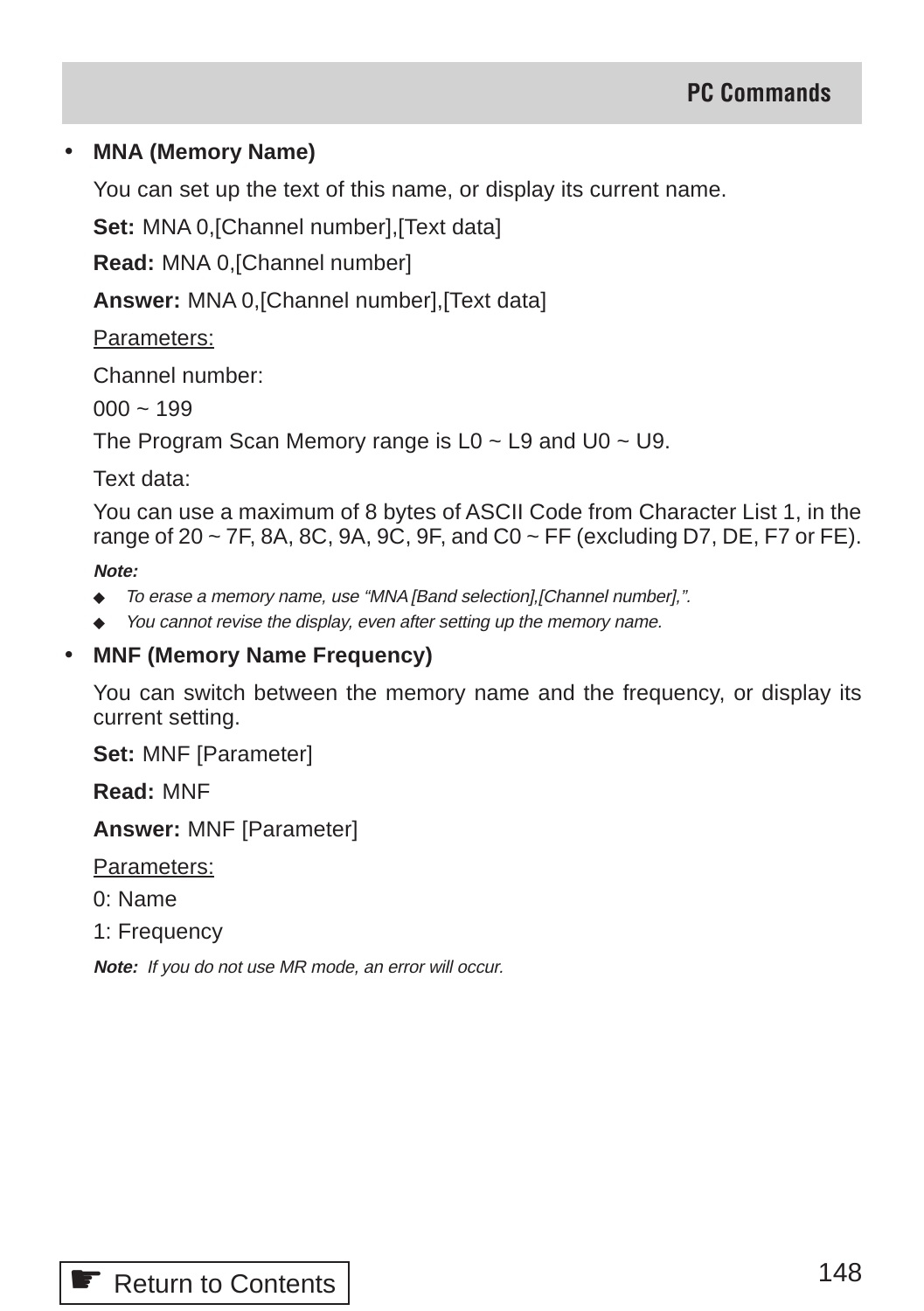#### • **MON (Monitor)**

You can turn this function ON or OFF, or display its current status.

**Set:** MON [Parameter]

**Read:** MON

**Answer:** MON [Parameter]

Parameters:

0:OFF

1:ON

**Note:**

- ◆ You can only set up the operating band.
- ◆ If Monitor and Duplex are ON while transmitting, only the band not being operated will be monitored.

## • **MP (My Position)**

You can enter your station's position when you are not using a GPS receiver during APRS compatible data communications.

**Set:** MP [Data]

**Read:** MP

**Answer:** MP [Data]

Parameters:

Data:

 $00^{\circ}00.000 \sim 90^{\circ}59.990$ : Latitude data (consists of 7 bytes)

0: North Latitude

1: South Latitude

000°00.000 ~ 180°59.990: Longitude data (consists of 8 bytes)

- 0: East Longitude
- 1: West Longitude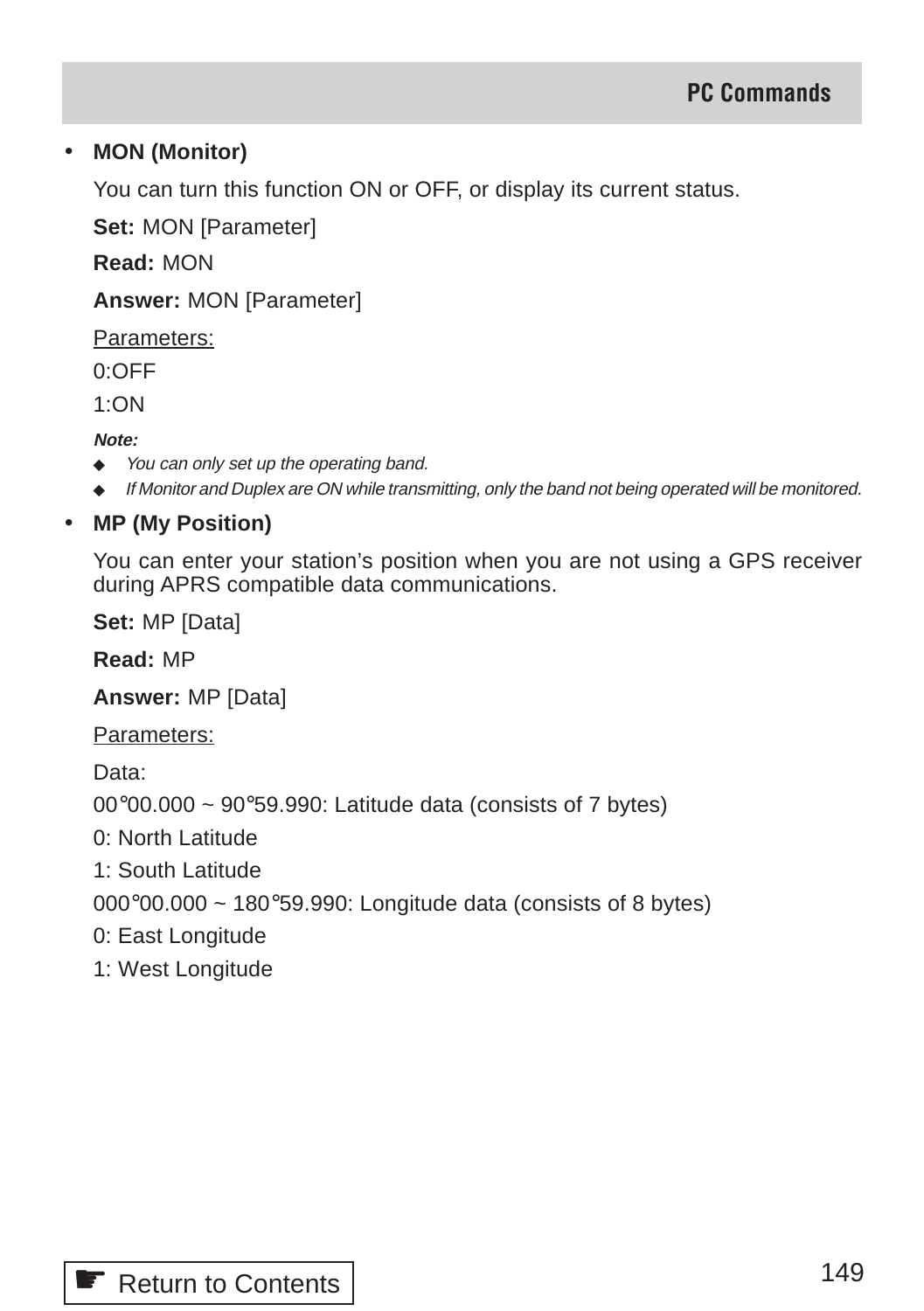#### • **MR (Memory Read)**

You can recall the memory channel data.

**Set:**

**Read:** MR 0,[Split selection],[Channel number]

**Answer:** MR 0,0,[Channel number],[Frequency],[Frequency step size],[Shift], [Reverse],[Tone],[CTCSS],,[Tone frequency],,[CTCSS frequency],[Offset], [FM/ AM], [Lockout]

MR 0,1,[Channel number],[Frequency],[Frequency step size]

Parameters:

Split selection:

- 0: Select Data on Receiver Side
- 1: Select Data on Transmitter Side

Channel number:

Shown in the range of  $000 \sim 199$ .

Program Scan Memory is displayed as L0 ~ L9 and U0 ~ U9.

Frequency:

11 bytes of data in the range of the selectable frequencies in each band.

Frequency step size (kHz):

| 0:5    | 5:20  |
|--------|-------|
| 1:6.25 | 6:25  |
| 2:10   | 7: 30 |
| 3:12.5 | 8:50  |
| 4:15   | 9:100 |
| Shift: |       |

- 0: Simplex
- $1 \div +$  offset direction
- 2: offset direction
- 3: -7.6 MHz offset direction

Reverse:

- 0: OFF
- $1:ON$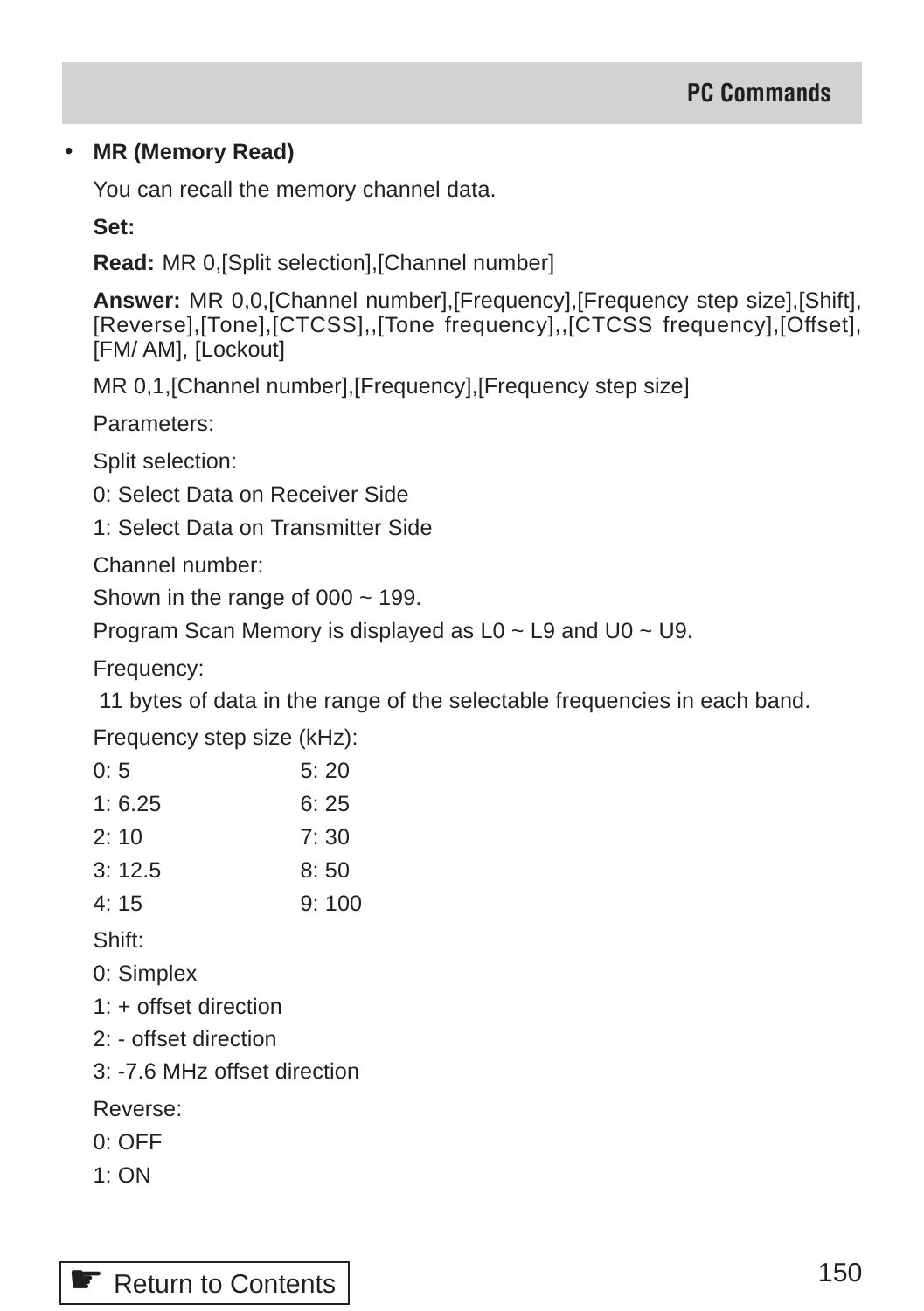Tone:

0: OFF

1: ON

CTCSS:

0: OFF

1: ON

Tone frequency:

2 bytes of data from 01, 03  $\sim$  39. (Refer to TN.)

CTCSS frequency:

2 bytes of data from 01, 03  $\sim$  39 (Refer to TNC.)

Offset:

9 bytes of ASCII Data from 000000000 Hz ~ 029950000 Hz, in 50 kHz steps.

FM/ AM:

- 0: FM
- $1. A M$

Lockout:

0: OFF

1: ON

#### **Note:**

- ◆ Only the TH-D7E supports the -7.6 MHz offset direction.
- ◆ Only the TH-D7A supports the FM/AM parameter.

#### • **MSH (Memory Shift)**

You can transfer the transceiver's displayed memory channel or CALL channel frequency to the VFO.

**Set:** MSH

**Read:**

**Answer:** MSH

Parameters:

No parameters are required.

#### **Note:**

- ◆ You can only set up the operation band.
- ◆ When you are using VFO mode, a "N" error will occur.

**■ [Return to Contents](#page-3-0)**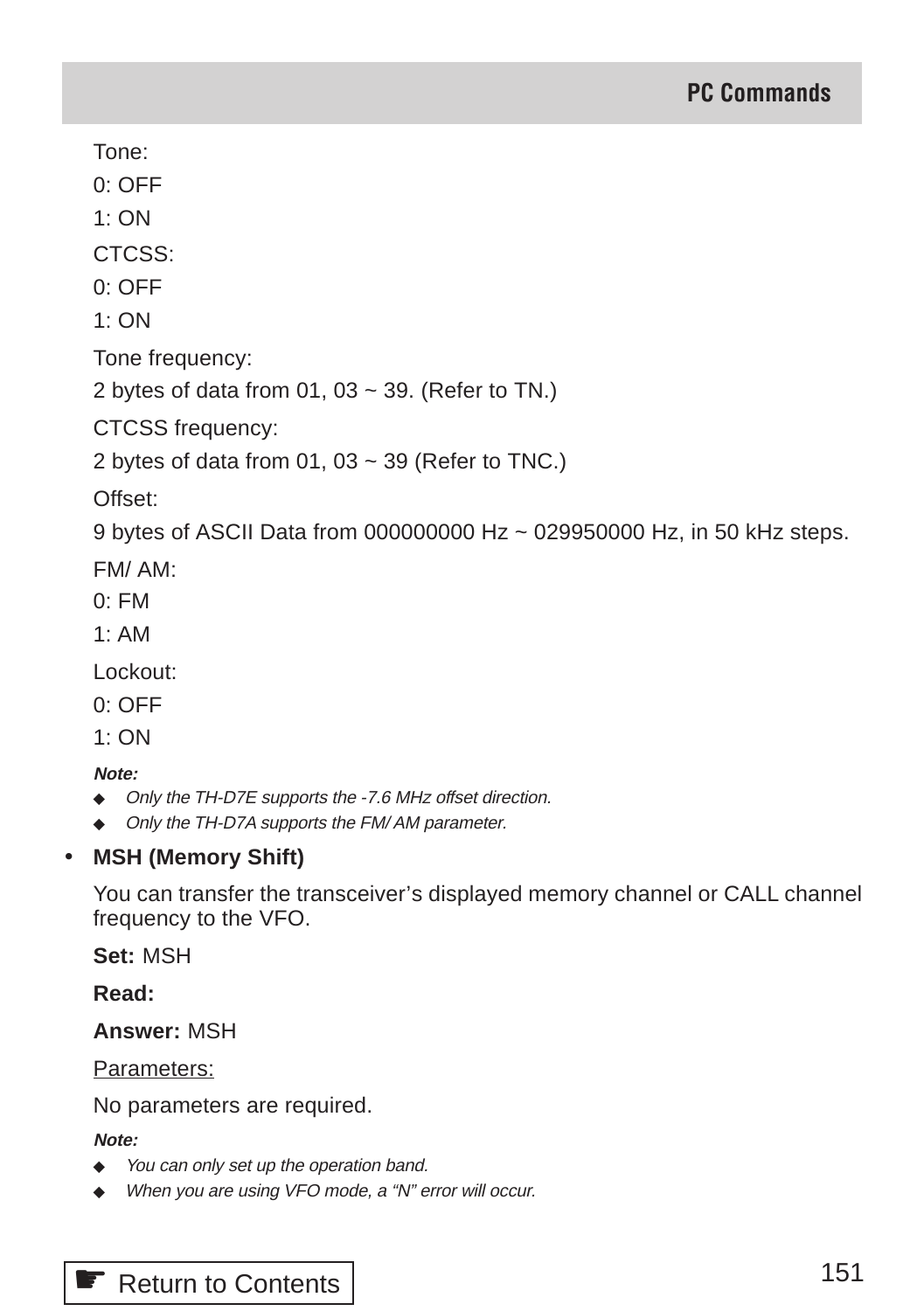#### • **MW (Memory Write)**

You can enter data into the memory channel.

**Set:** MW 0,[Split selection],[Channel number],[Frequency],[Frequency step size], [Shift],[Reverse],[Tone],[CTCSS],,[Tone frequency],,[CTCSS frequency],[Offset], [FM/ AM], [Lockout]

#### **Read:o**

**Answer:** MW

Parameters:

Split selection:

0: Select Data on the transceiver side.

1: Select Data on the transmitter side.

Channel number:

Memory channels are ASCII Data ranging from 000 ~ 199.

Program Scan memory is ASCII Data ranging from  $L0 \sim L9$  and  $U0 \sim U9$ .

Frequency:

11 bytes of data in the range of the selectable frequencies in each band.

Frequency step size (kHz):

| 0: 5    | 5:20 |
|---------|------|
| 1: 6.25 | 6:25 |
| 2: 10   | 7:30 |
| 3: 12.5 | 8:50 |

4: 15 9: 100

Shift:

- 0: Simplex
- 1: + offset direction
- 2: offset direction
- 3: -7.6 MHz offset direction

Reverse:

- 0: OFF
- 1: ON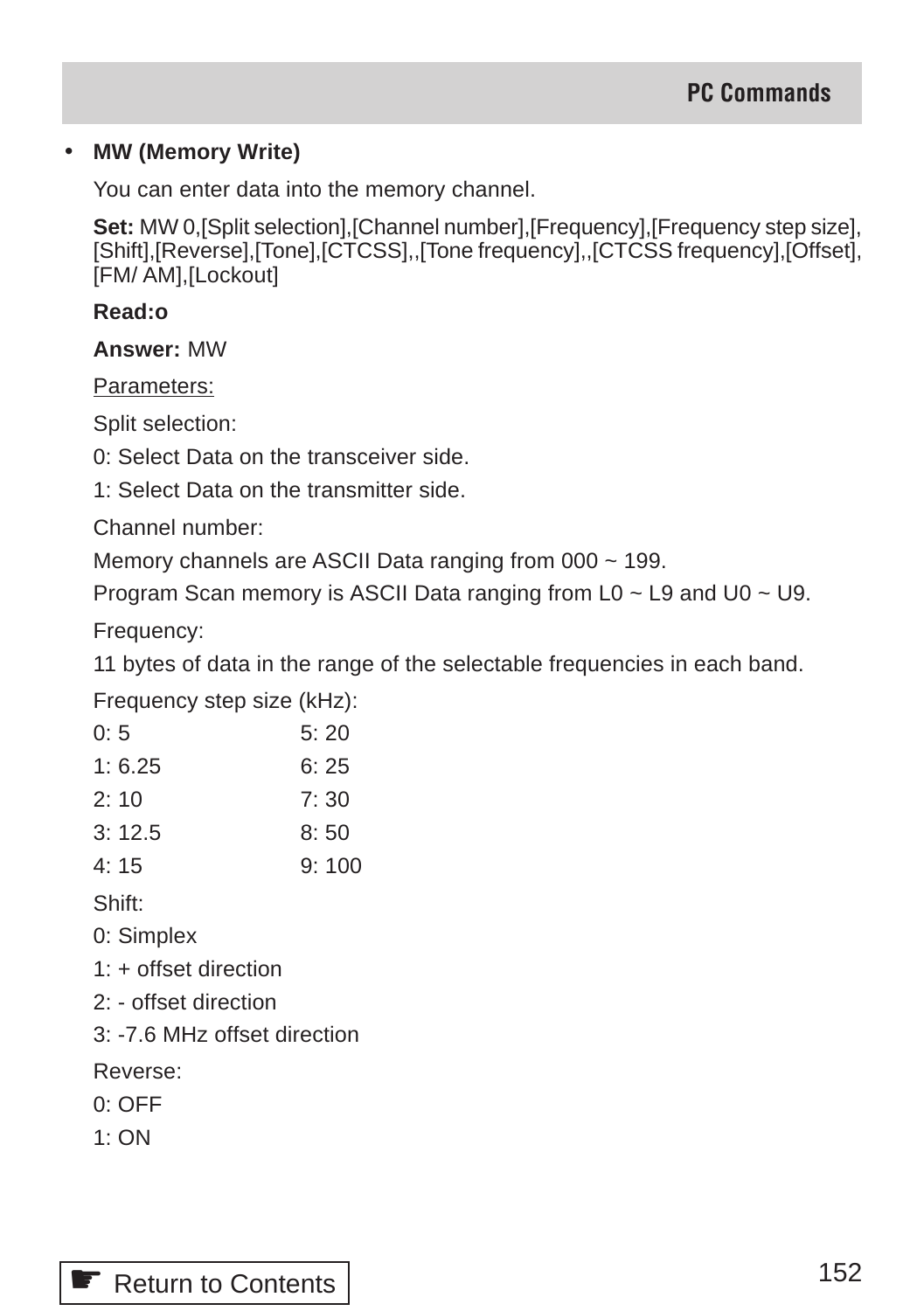Tone:

0: OFF

1: ON

CTCSS:

0: OFF

1: ON

Tone frequency:

2 bytes of data between 01, 03  $\sim$  39. (Refer to TN.)

CTCSS frequency:

2 bytes of data between  $01, 03 \sim 39$ . (Refer to CTN.)

Offset:

9 bytes of ASCII Data between 000000000 Hz ~ 029950000 Hz in 50 kHz steps.

FM/ AM:

- 0: FM
- 1: AM

Lockout:

0: OFF

1: ON

- ◆ To enter data into the transmitter side with Split selection, use "MW [Band selection],[Split selection],[Frequency],[Frequency step size]".
- ◆ Only the TH-D7E supports the -7.6 MHz offset direction.
- ◆ Only the TH-D7A supports the FM/ AM parameter. Use the parameter "0" for the TH-D7E.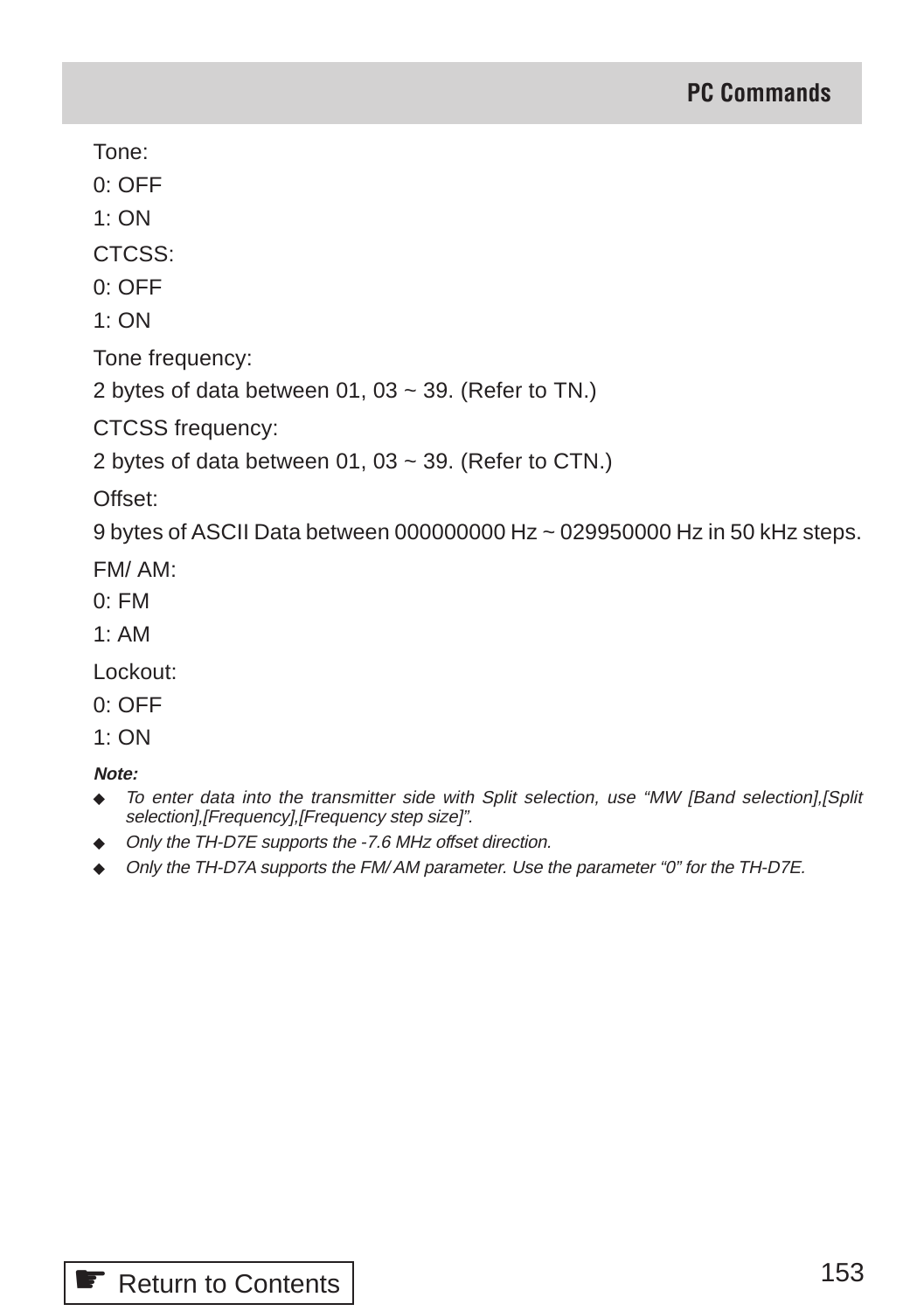#### • **MYC (My Call)**

You can enter your call sign for use with APRS.

**Set:** MYC [Text data]

**Read:** MYC

**Answer:** MYC [Text data]

Parameters:

Text data:

 $A \sim Z$ ,  $0 \sim 9$ , and -.

#### **Note:**

- ◆ You can enter a maximum of 9 characters.
- You cannot set up a call sign with inappropriate (or inadequate) characters. Use the following examples as a guide:

JA1YKXZ When using only alphanumeric characters, you can only enter a maximum 6 characters. JA1-YKX-2 You cannot enter more than 2 hyphens.

-JA1YKX You cannot start your call sign with a hyphen

JA1YKX-19 You can only enter characters between 00 and 15 after a hyphen.

#### • **NSFT (Noise Shift)**

When using a TNC and there is an internal beat, you can set up the frequency shift of this function, or display its current status.

**Set:** NSFT [Data]

**Read:** NSFT

**Answer:** NSFT [Data]

Parameters:

Data:

0: normal

1: upper

**Note:** When the TNC power is ON, the operation will perform the way you set it.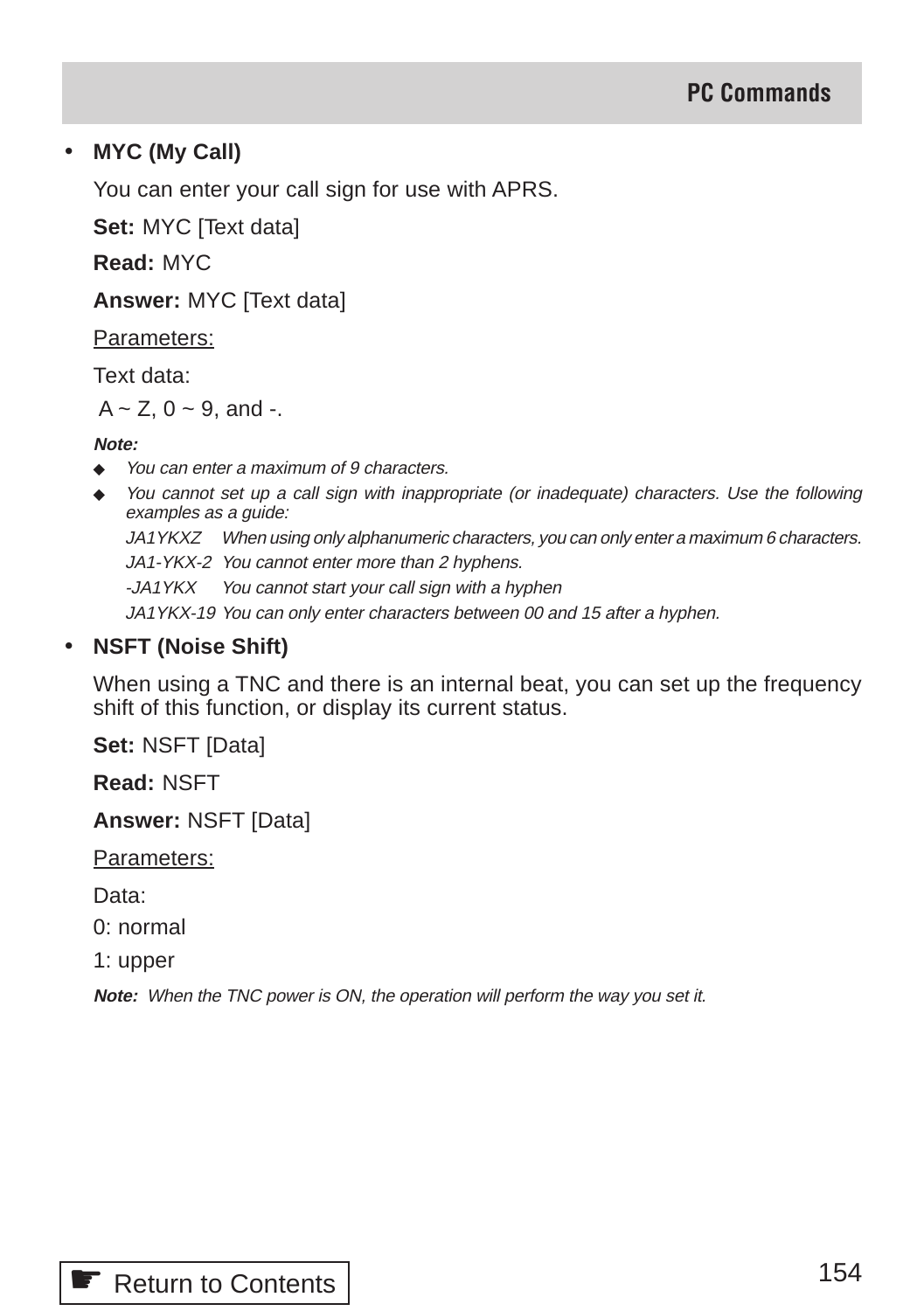## • **OS (Offset)**

You can set up the offset frequency, or display its current status.

**Set:** OS [Offset]

**Read:** OS

**Answer:** OS [Offset]

Parameters:

Offset:

9 bytes of ASCII Data between 000000000 Hz ~ 029950000 Hz in steps of 50 kHz.

**Note:** You can only set up or view the operation band.

## • **PC (Power Control)**

You can set up the transmitting power, or display the current level.

Set: PC [Band selection], [Power]

**Read:** PC [Band selection]

**Answer:** PC [Band selection],[Power]

Parameters:

Band selection:

- 0: A band
- 1: B band

Power:

- 0: High
- 2: Low
- 3: EL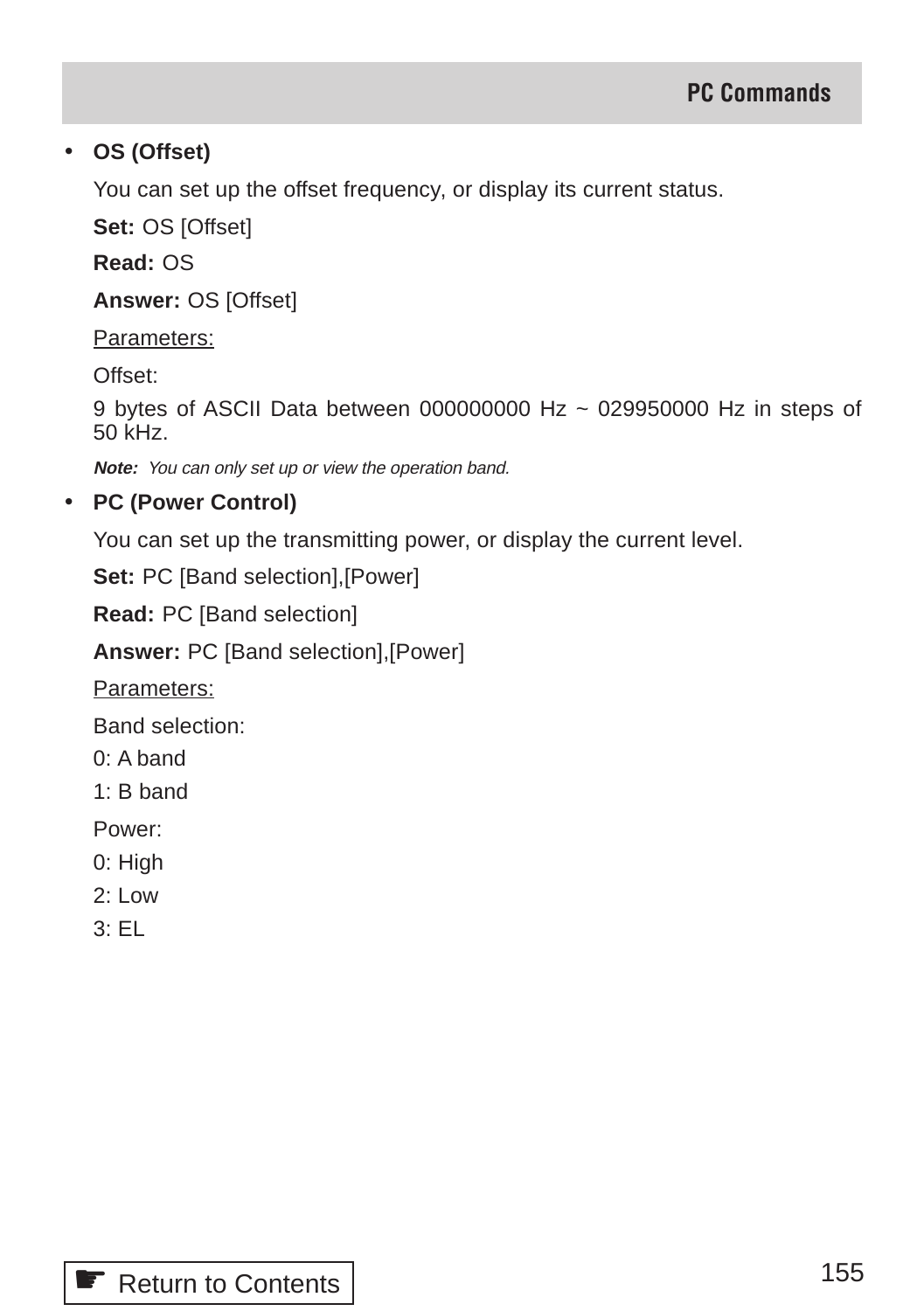#### • **POSC (Position Comment)**

You can set up the position comment for use with APRS, or display its current status.

**Set:** POSC [Message number]

**Read:** POSC

**Answer:** POSC [Message number]

Parameters:

Message number:

- 0: Off Duty
- 1: Enroute
- 2: In Service
- 3: Returning
- 4: Committed
- 5: Special
- 6: PRIORITY
- 7: EMERGENCY !

# • **PP (Packet Path)**

During APRS, you can set up the packet path when you are using a digipeater.

**Set:** PP [Path]

**Read:** PP

**Answer:** PP [Path]

Parameters:

Path:

 $A \sim Z$ ,  $0 \sim 9$ , -, and ,.

- ◆ You can enter a maximum of 32 characters.
- ◆ To clear the packet path, use "PP\_".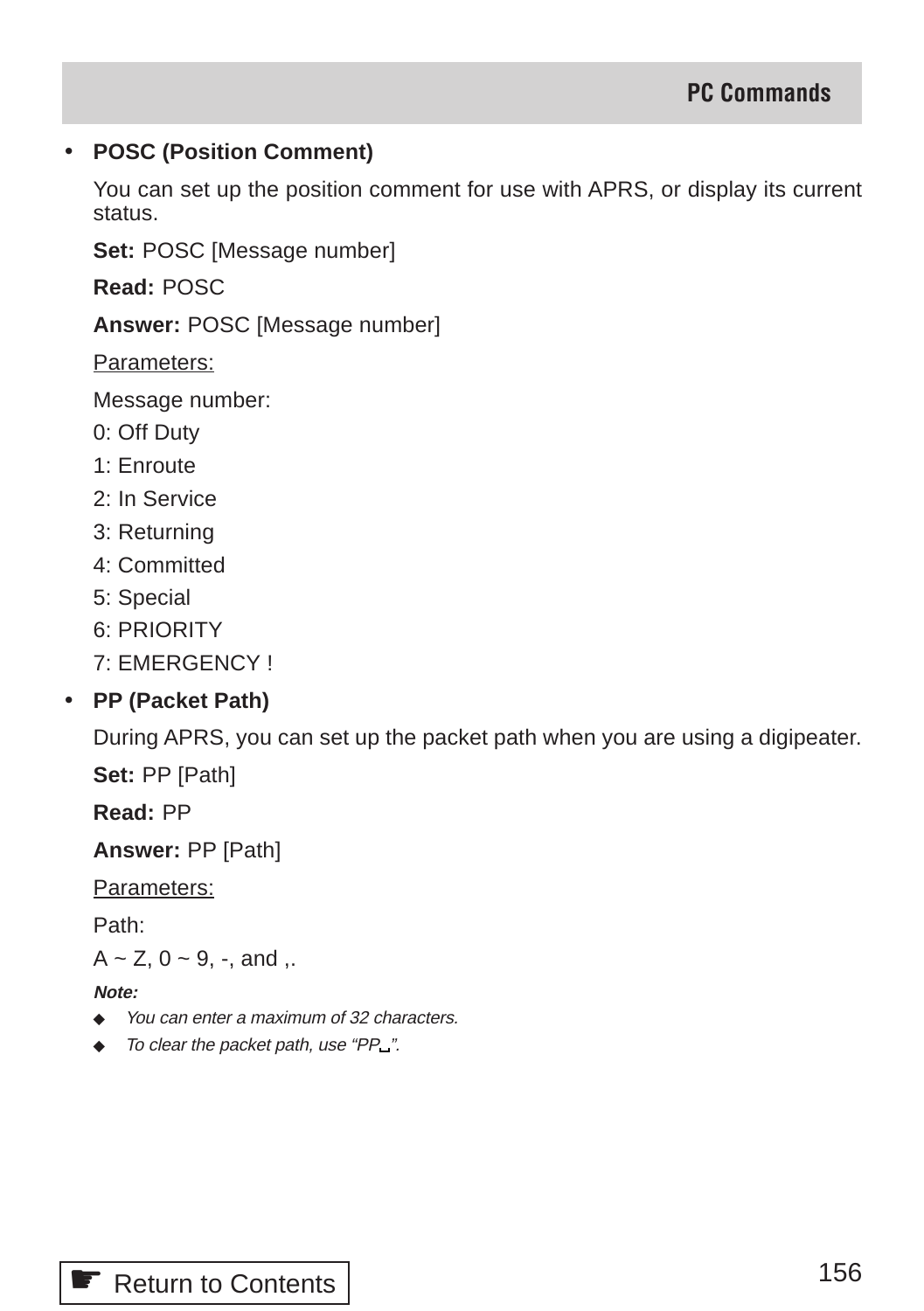## • **PT (Pause Time)**

You can set up the DTMF memory pause time, or display its current setting.

**Set:** PT [Pause time]

**Read:** PT

**Answer:** PT [Pause time]

Parameters:

Pause time (milliseconds):

- 0: 100
- $1:250$
- 2: 500
- 3: 750
- 4: 1000
- 5: 1500
- 6: 2000

## • **PV (Program VFO)**

You can set up the frequency of this function, or display its current setting.

**Set:** PV [VFO selection],[Upper limit frequency],[Lower limit frequency]

**Read:** PV [VFO selection]

**Answer:** PV [VFO selection],[Upper limit frequency],[Lower limit frequency]

Parameters:

VFO selection:

- 1: 118 VFO
- 2: 144 VFO
- 3: S-144 VFO
- 6: 440 VFO

Upper and lower frequencies limits are 5 bytes of ASCII data measured in MHz.

- ◆ When you enter a command of PV 2,00144,00145, you will use 144.000 MHz to 145.995 MHz.
- ◆ Only the TH-D7A supports the 118 VFO parameter.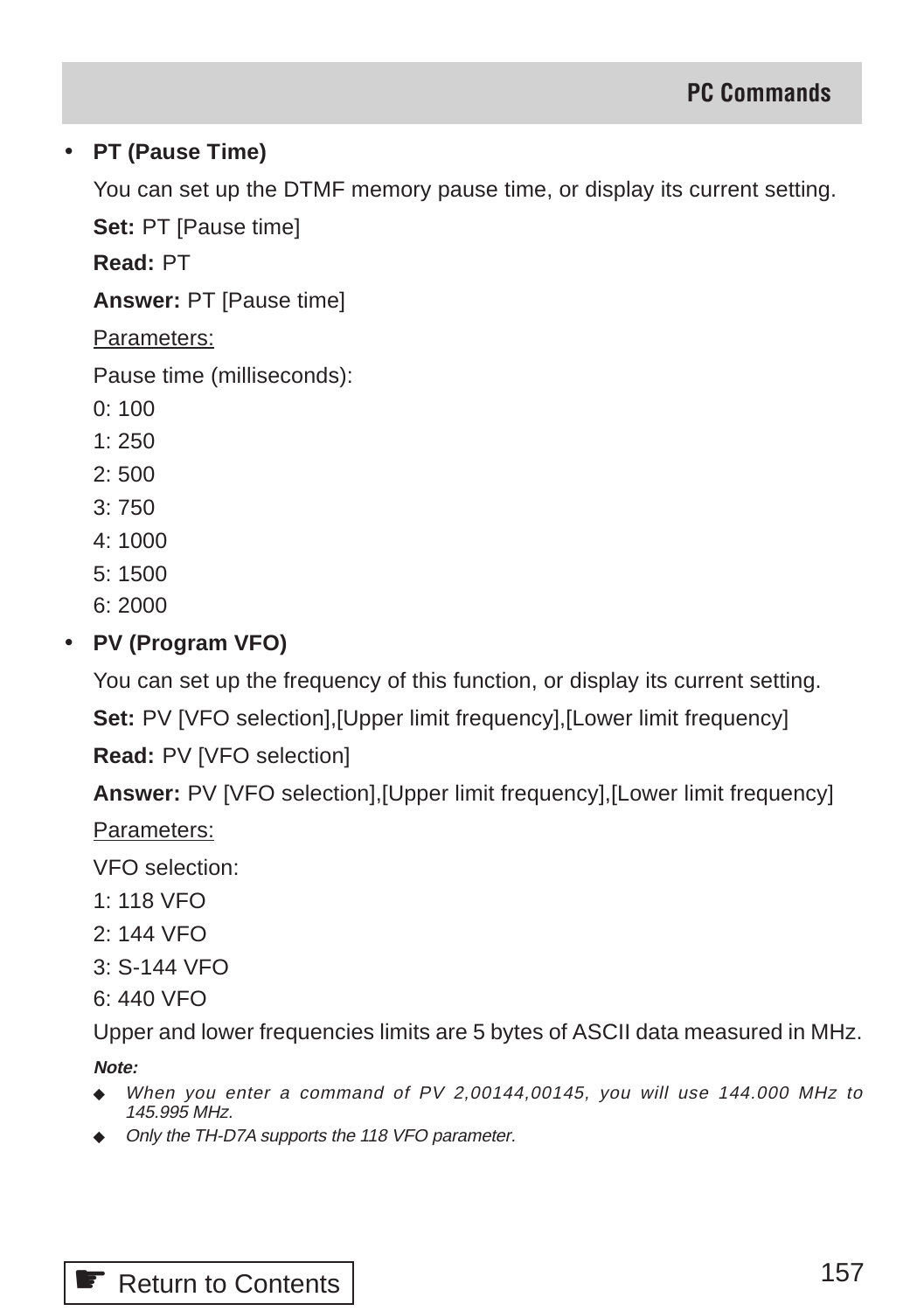#### • **RBN (RX Band)**

You can switch the receiving band, or display the current status.

**Set:** RBN [Receiving band]

**Read:** RBN

**Answer:** RBN [Receiving band]

Parameters:

Receiving band selection:

- 1: 118 VFO
- 2: 144 VFO
- 3: S-144 VFO
- 6: 440 VFO

#### **Note:**

- ◆ You can only set up or view the operating band.
- ◆ When you use a mode other than VFO mode, a "N" error will occur.
- ◆ Only the TH-D7A supports the 118 VFO parameter.

## • **REV (Reverse)**

You can turn this function ON or OFF, or display its current status.

**Set:** REV [Parameter]

**Read:** REV

**Answer:** REV [Parameter]

Parameters:

- 0: OFF
- $1:ON$

**Note:** You can only set up or view from the operating band.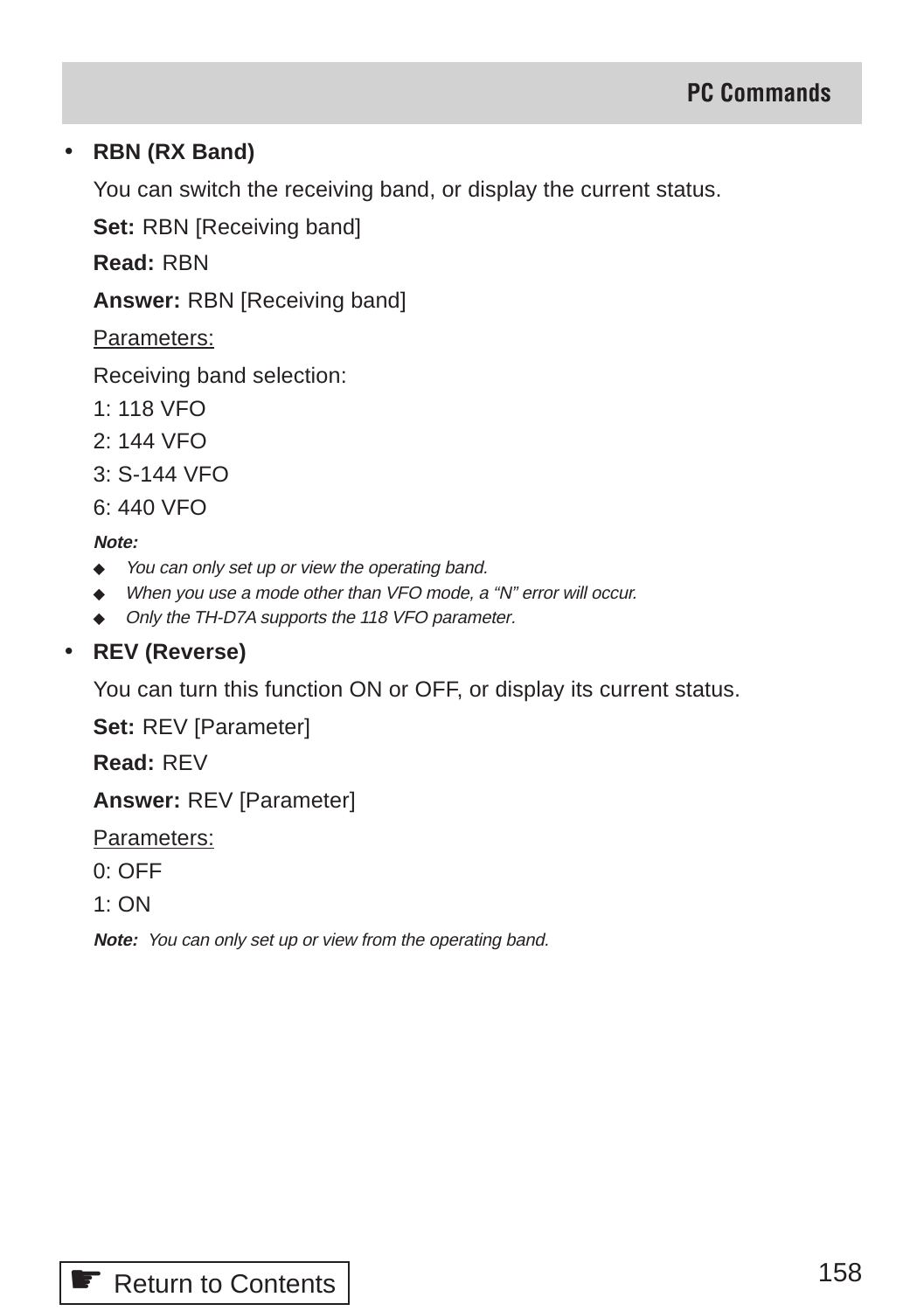## • **RSC (RSV Color)**

When using SSTV, you can set up the color of the signal report RSV which you superimpose on transmissions, with the VC-H1.

**Set:** RSC [Color selection]

**Read:** RSC

**Answer:** RSC [Color selection]

Parameters:

Color selection:

- 0: Black
- 1: Blue
- 2: Red
- 3: Magenta
- 4: Green
- 5: Cyan
- 6: Yellow
- 7: White

# • **RSV (RSV)**

When using SSTV, you can set up the Signal Report RSV which you superimpose on transmissions, with the VC-H1.

**Set:** RSV [Text data]

**Read:** RSV

**Answer:** RSV [Text data]

Parameters:

Text data:

 $A \sim Z$ ,  $0 \sim 9$ ,  $-$ ,  $/$ ,  $\ldots$ ,  $\ldots$ , and a space

- ◆ The maximum characters you can enter is 10.
- ◆ To clear the Signal Report, use "RSV...".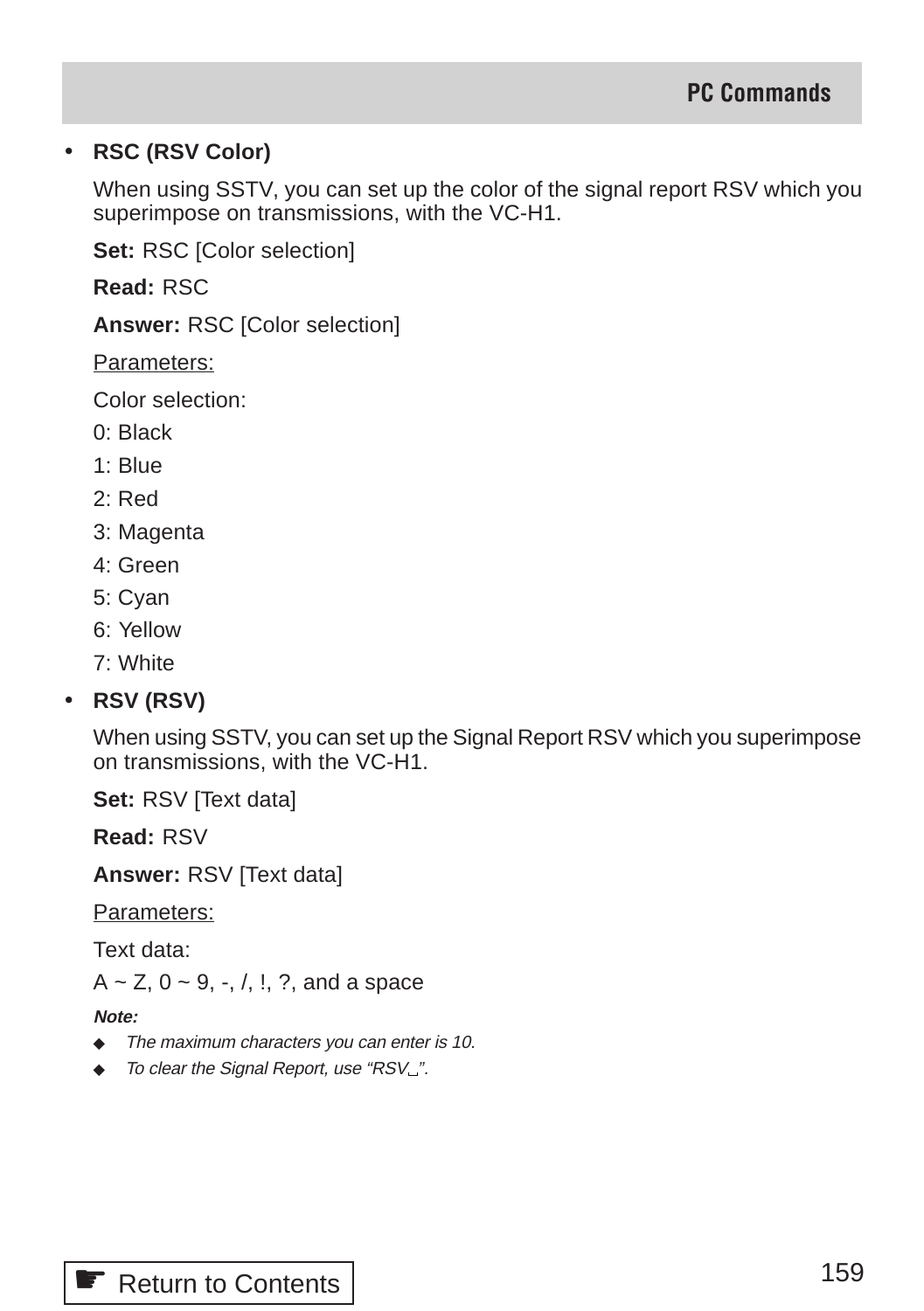#### • **RX (RX)**

You can switch the transceiver to receive mode.

**Set:** RX

**Read:**

**Answer:** RX

Parameters:

No parameters are required.

**Note:** You can only set up the operating band.

#### • **SC (Scan)**

You can turn the Scan function ON.

**Set:** SC [Parameter]

**Read:**

**Answer:** SC [Parameter]

Parameters:

1: ON

2: MHz Scan ON

- ◆ You can only set up the operating band.
- ◆ In VFO mode, using a parameter of "1" will activate Band or Program Scan. In MR mode, "1" will activate Memory Scan. In Call mode, "1" will activate Call Scan.
- ◆ MHz scan will only operate in VFO mode.
- ◆ When you enter any command other than SC, scanning will stop.
- ◆ The TH-D7E does not support Call Scan.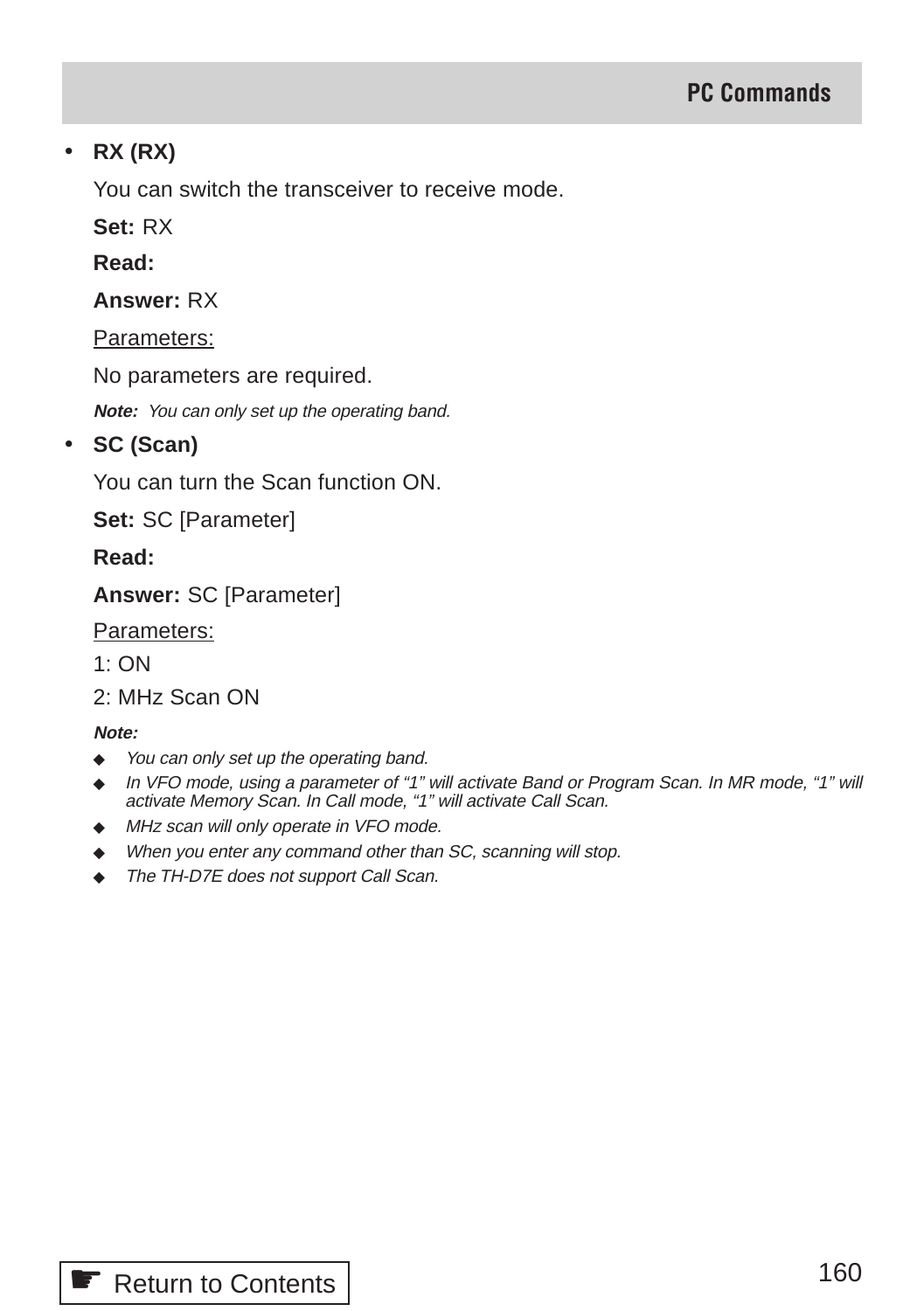#### • **SCC (Sky Command Commander Call)**

You can set up your call sign data which is necessary for Sky Command II communications.

**Set:** SCC [Text data]

**Read:** SCC

**Answer:** SCC [Text data]

Parameters:

Text data:

 $A \sim Z$ ,  $0 \sim 9$ , and -.

#### **Note:**

- ◆ You can use a maximum of 9 characters
- ◆ Only the TH-D7A supports this command.
- **SCR (Scan Resume)**

You can set up Scan mode, or display its current status.

**Set:** SCR [Setting]

**Read:** SCR

**Answer:** SCR [Setting]

Parameters:

Setting:

- 0: Time operated
- 1: Carrier operated
- 2: Seek operated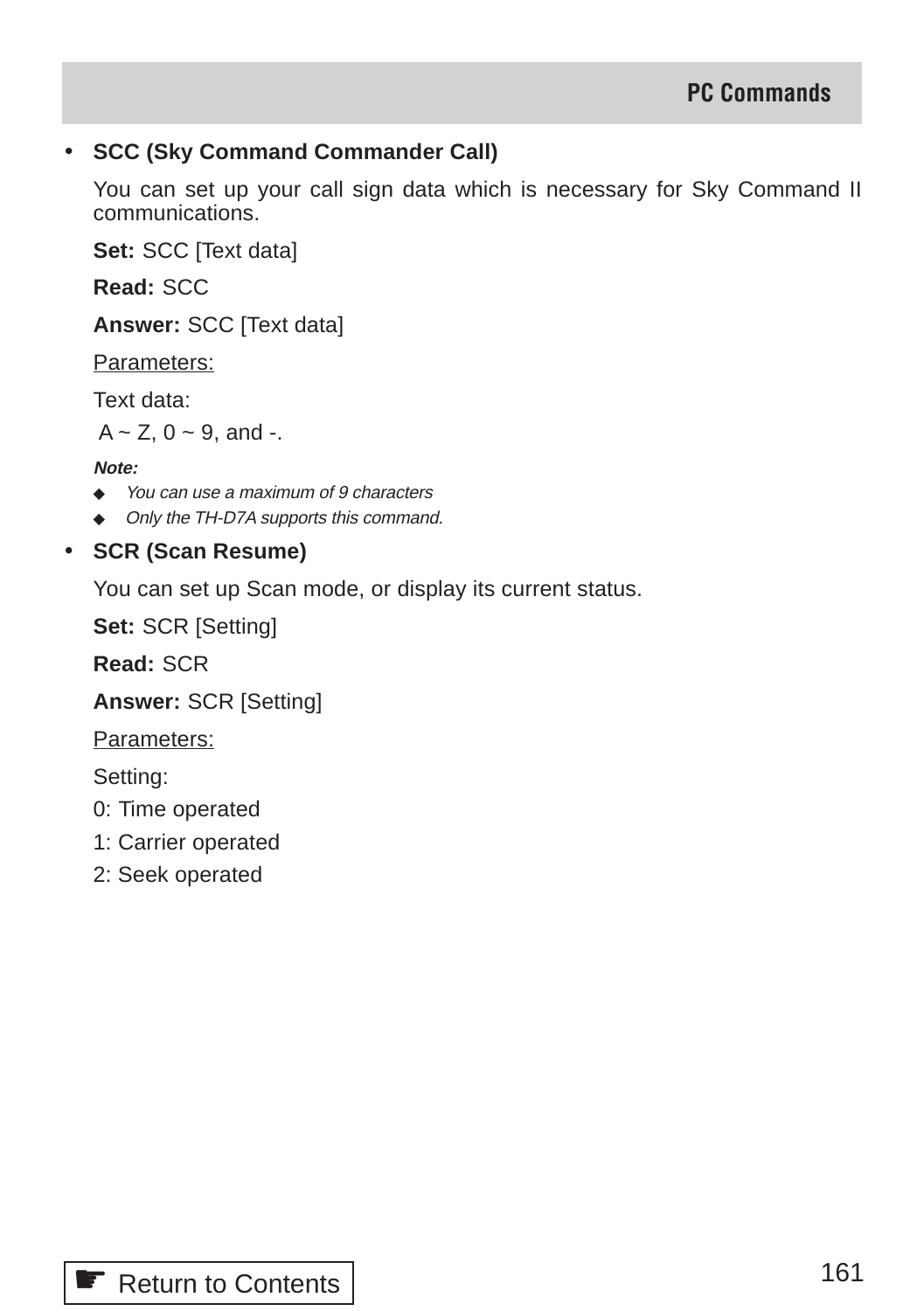## • **SCT (Sky Command)**

You can set up the call sign data of the transporter that is linked to the commander for Sky Command II communications, or display its current status.

**Set:** SCT [Text data]

**Read:** SCT

**Answer:** SCT [Text data]

Parameters:

Text data:

 $A \sim Z$ , 0  $\sim$  9, and -.

#### **Note:**

- ◆ You can enter a maximum of 9 characters.
- ◆ Only the TH-D7A supports this function.

# • **SFT (Shift)**

You can set up the shift status, or display its current status.

**Set:** SFT [Shift selection]

**Read:** SFT

**Answer:** SFT [Shift selection]

Parameters:

Shift selection:

0: simplex

- 1: + offset direction
- 2: offset direction
- 3: -7.6 MHz offset direction

- ◆ You can only set up and view the operating band.
- ◆ Only the TH-D7E supports the -7.6 MHz offset direction.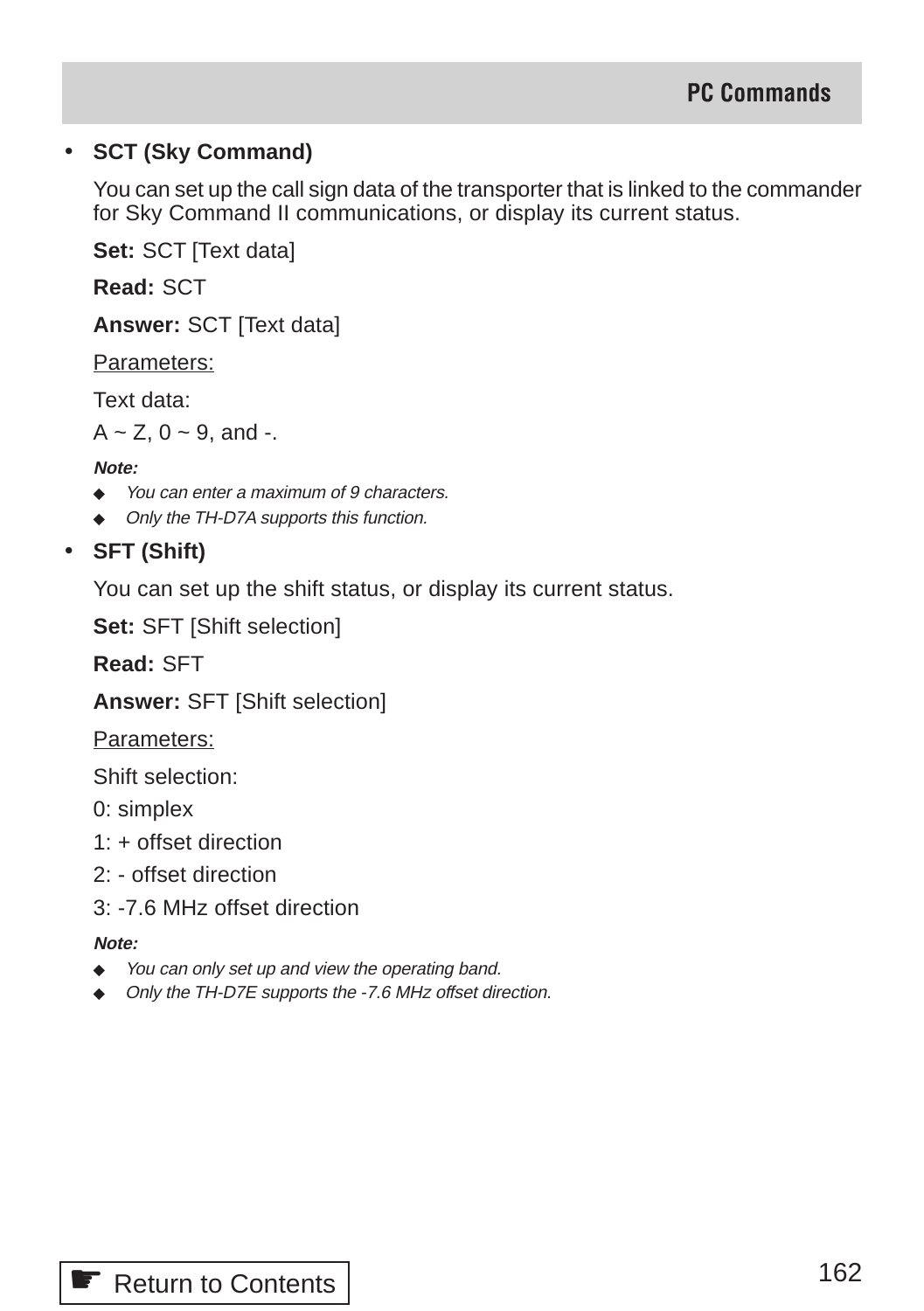#### • **SKTN (Sky Command)**

You can set up the Tone frequency for Sky Command II communications, or display the current value.

**Set:** SKTN [Tone number]

**Read:** SKTN

**Answer:** SKTN [Tone number]

Parameters:

01, 03 ~ 39 (Refer to TN.)

**Note:** Only the TH-D7A supports this command.

# • **SM (Signal Meter)**

You can display the lit number of the S-meter or battery meter.

**Set:**

**Read:** SM

**Answer:** SM [Band selection],[Lit number]

Parameters:

Band selection:

0: A Band

1: B Band

Lit number:

 $00 \sim 05$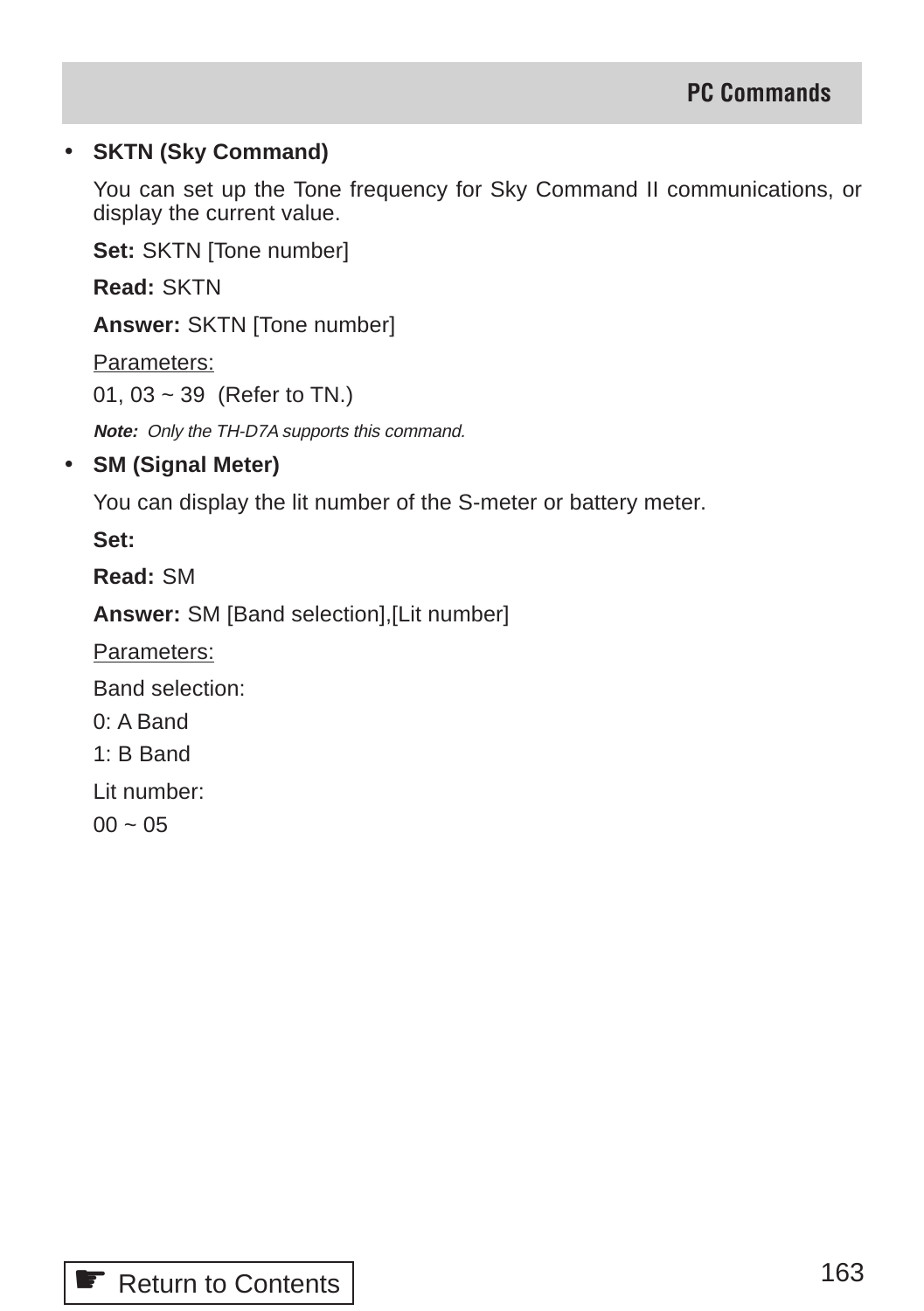#### • **SMC (SSTV Message Color)**

When using SSTV, you can set up the color of the message which you superimpose on transmissions, with the VC-H1.

**Set:** SMC [Color selection]

**Read:** SMC

**Answer:** SMC [Color selection]

Parameters:

Color selection:

- 0: Black
- 1: Blue
- 2: Red
- 3: Magenta
- 4: Green
- 5: Cyan
- 6: Yellow
- 7: White

#### • **SMSG (SSTV Message)**

When using SSTV, you can set up the message which you superimpose on transmissions, with the VC-H1.

**Set:** SMSG [Message text data]

**Read:** SMSG

**Answer:** SMSG [Message text data]

Parameters:

Message text data:

9 bytes of ASCII Data ranging from  $A \sim Z$ ,  $0 \sim 9$ ,  $\sim$ ,  $\land$ ,  $\land$ ,  $\land$ , and a space.

Note: To clear the message, use "SMSG\_".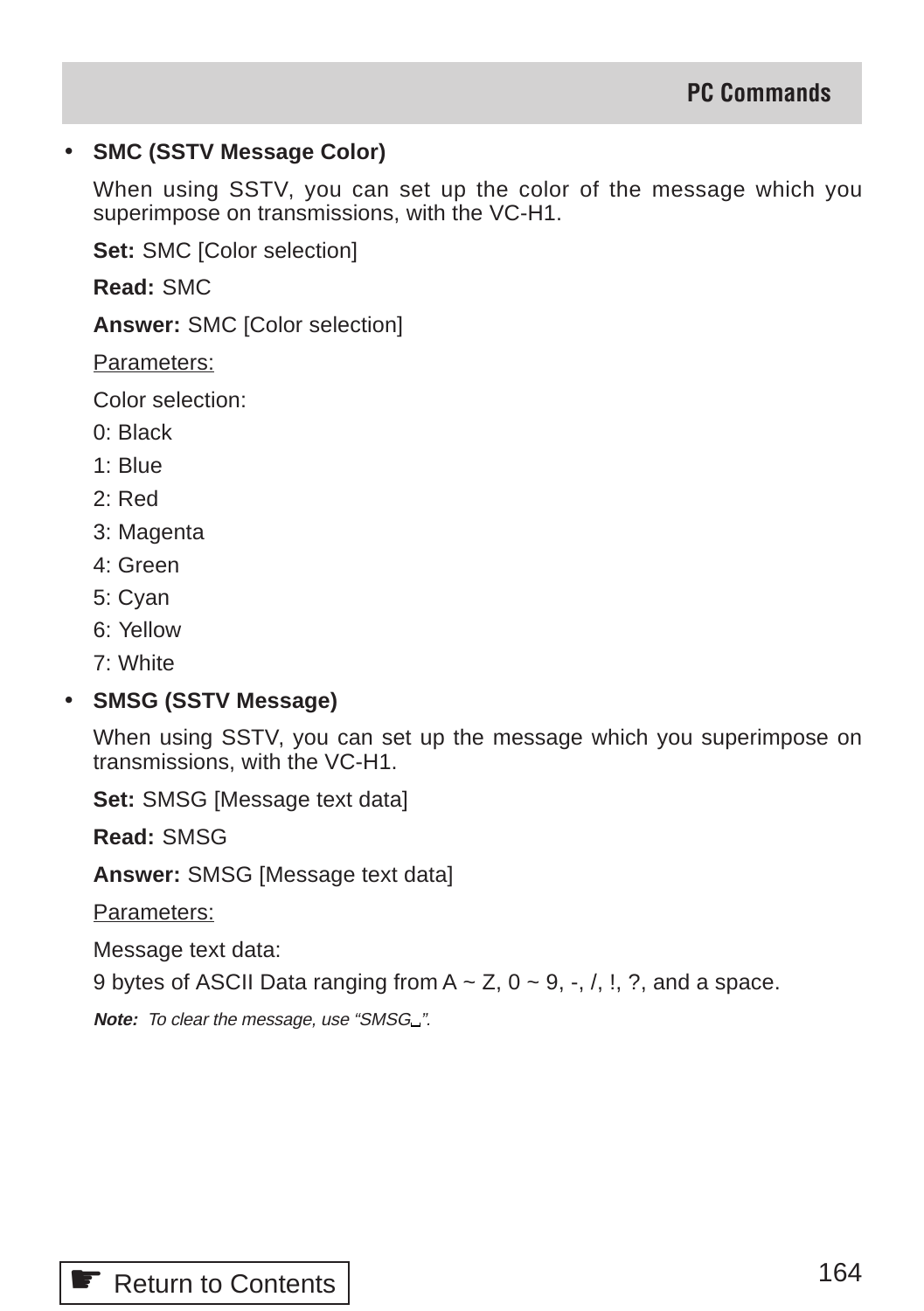#### • **SMY (SSTV My Call)**

When using SSTV, you can set up your call sign which you superimpose on transmissions, with the VC-H1.

**Set:** SMY [Text data]

**Read:** SMY

**Answer:** SMY [Text data]

Parameters:

Text data:

8 bytes of ASCII Data ranging from  $A \sim Z$ ,  $0 \sim 9$ ,  $/$ ,  $\sim$ ,  $\ldots$ ,  $\ldots$  and a space.

**Note:** To clear the call sign, use "SMY\_".

## • **SQ (Squelch Level)**

You can set up the squelch level, or display its current level.

**Set:** SQ [Band selection], [Squelch level]

**Read:** SQ [Band selection]

**Answer:** SQ [Band selection],[Squelch level]

Parameters:

Band selection:

0: A Band

1: B Band

Squelch level:

 $00 \sim 05$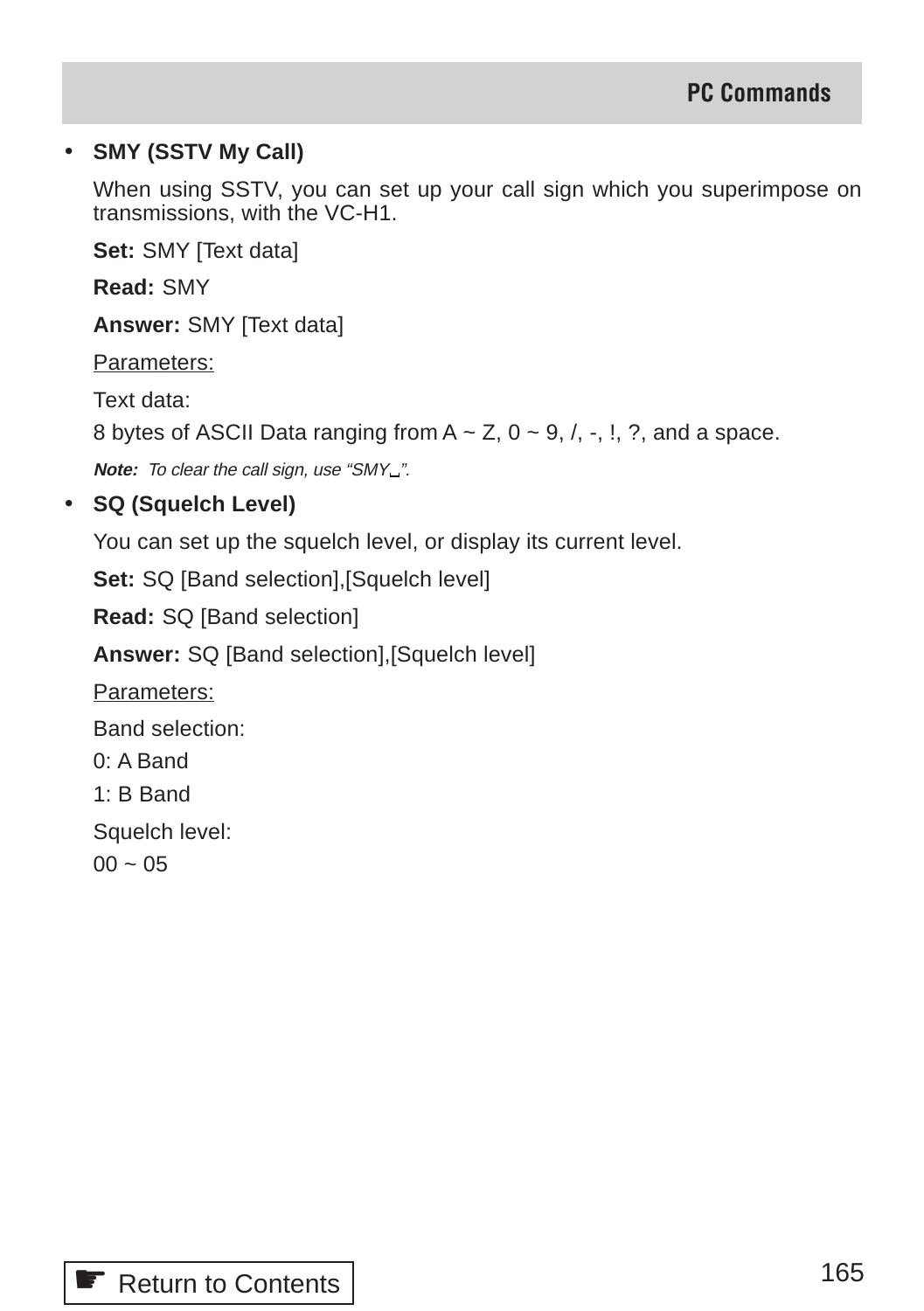#### • **ST (Step)**

You can set up the step size, or display the current size.

**Set:** ST [Step frequency number]

**Read:** ST

**Answer:** ST [Step frequency number]

Parameters:

Step frequency number (in kHz):

| 0:5    | 5:20  |
|--------|-------|
| 1:6.25 | 6:25  |
| 2: 10  | 7:30  |
| 3:12.5 | 8:50  |
| 4:15   | 9:100 |
|        |       |

**Note:**

- ◆ You can only set up or view the operating band.
- ◆ When you use any mode other than the VFO mode, a "N" error occurs.

#### • **STAT (Status Text)**

You can set up the text data that is transmitted with the position data for use with APRS, or display the current data.

**Set:** STST [Message text data]

**Read:** STST

**Answer:** STST [Message text data]

Parameters:

Message text data:

You can use a maximum of 20 bytes of ASCII data from the Character List in the range of  $20h \sim 7Fh$ .

**Note:** To clear the data, use "STAT\_".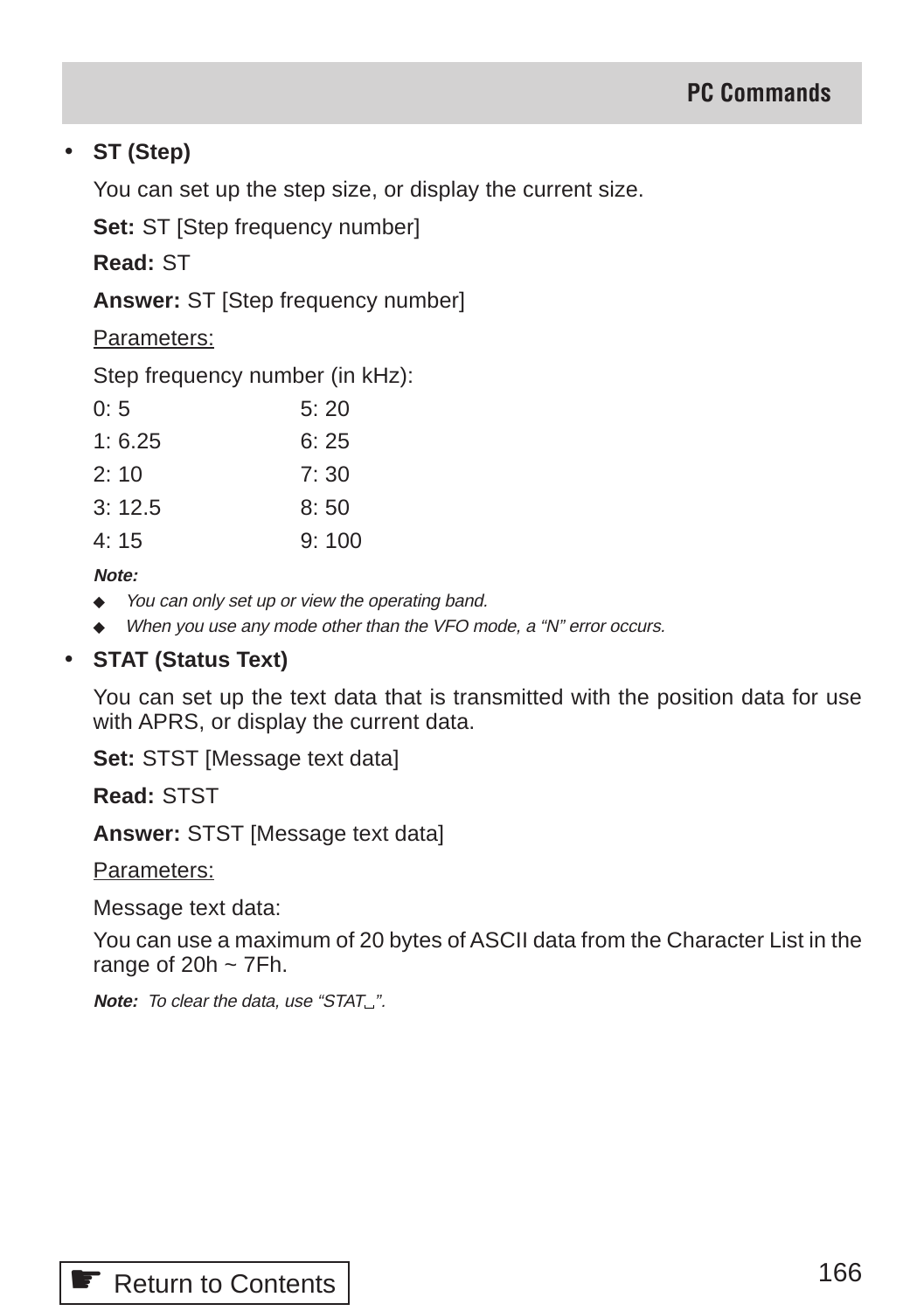#### • **SV (Save)**

You can set up the save function, or display its current status.

**Set:** SV [Save time]

**Read:** SV

**Answer:** SV [Save time]

#### Parameters:

Save time (in seconds):

| $0:$ OFF | 5:1 |
|----------|-----|
| 1:0.2    | 6:2 |
| 2:0.4    | 7:3 |
| 3: 0.6   | 8:4 |
| 4: 0.8   | 9:5 |

# • **TC/TS (Transceiver Control)**

You can turn this function ON or OFF.

**Set:** TC [Setting]

#### **Read:**

**Answer:** TS [Mode]

Parameters:

Setting:

0: OFF

 $1:ON$ 

Mode:

- 0: Packet Mode
- 1: Transceiver Control Mode

**Note:** The TC1 command must be entered using capitalized letters.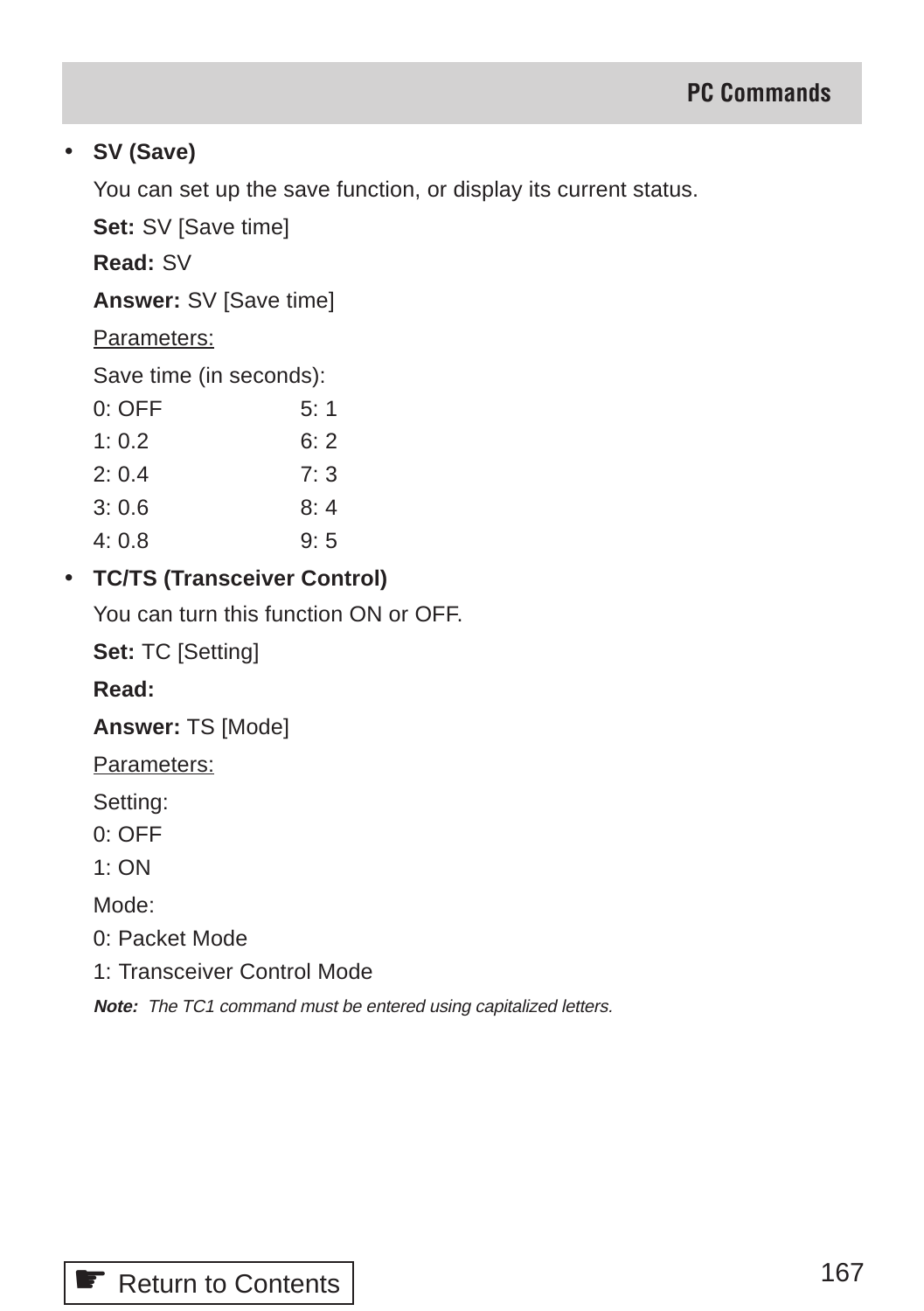#### • **TH (Transmit Hold)**

You can turn this function ON or OFF after sending a 1750 Hz tone, or display its current status.

**Set:** TH [Parameter]

**Read:** TH

**Answer:** TH [Parameter]

Parameters:

0: OFF

1: ON

**Note:** Only the TH-D7E supports this command.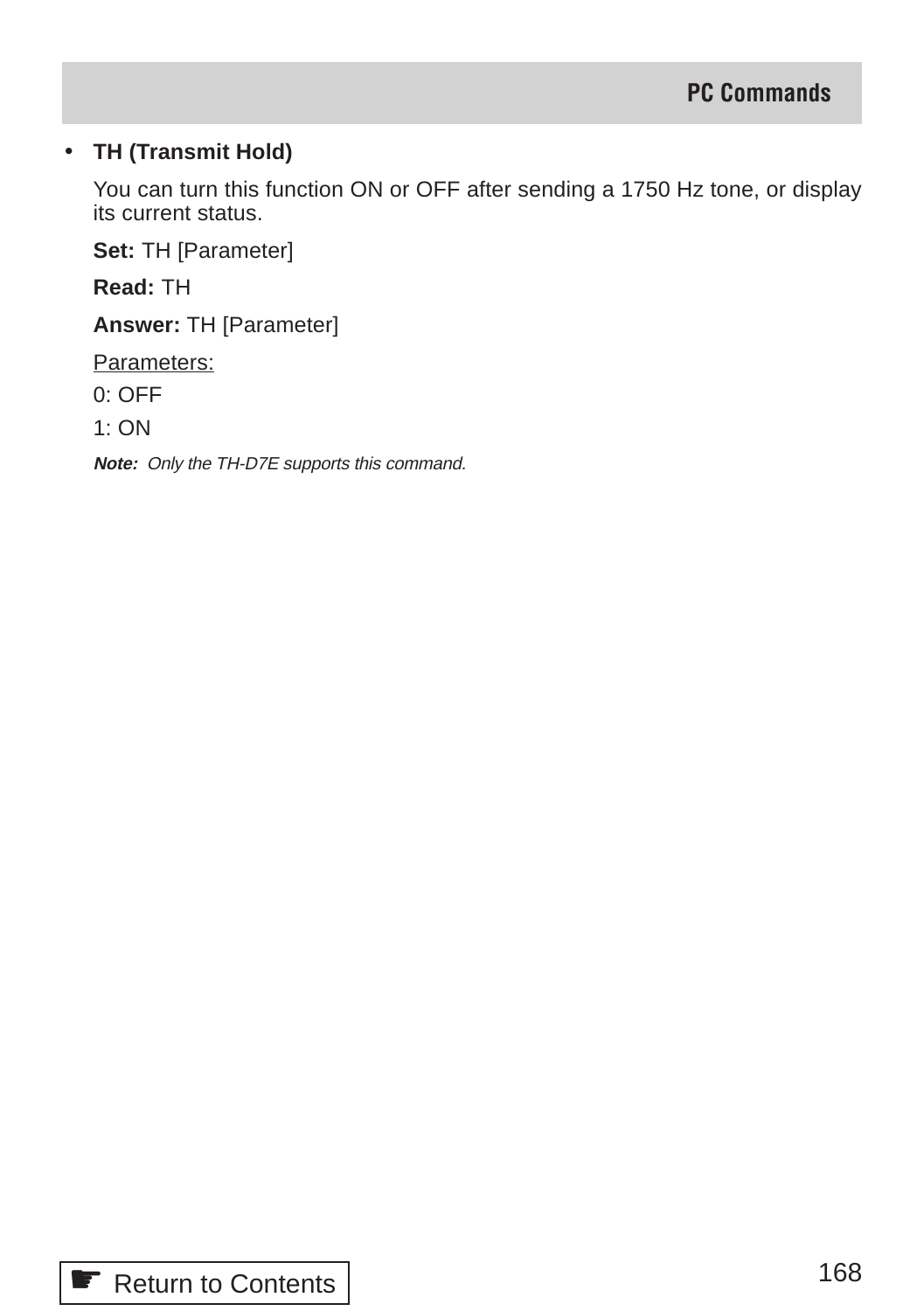#### • **TN (Tone Number)**

You can set up the Tone frequency, or display its current value.

**Set:** TN [Tone number]

# **Read:** TN

**Answer:** TN [Tone number]

Parameters:

Tone number:

| 01 | 67.0<br>Hz | 10 | 91.5<br>Hz  | 18 | 118.8<br>Hz | 26 | 156.7<br>Hz | 34 | 210.7<br>Hz |
|----|------------|----|-------------|----|-------------|----|-------------|----|-------------|
| 03 | 71.9<br>Hz | 11 | 94.8<br>Hz  | 19 | 123.0<br>Hz | 27 | 162.2<br>Hz | 35 | 218.1<br>Hz |
| 04 | 74.4<br>Hz | 12 | 97.4<br>Hz  | 20 | 127.0<br>Hz | 28 | 167.9<br>Hz | 36 | 225.7<br>Hz |
| 05 | 77.0<br>Hz | 13 | 100.0<br>Hz | 21 | 131.8<br>Hz | 29 | 173.8<br>Hz | 37 | 233.6<br>Hz |
| 06 | 79.7<br>Hz | 14 | 103.5<br>Hz | 22 | 136.5<br>Hz | 30 | 179.9<br>Hz | 38 | 241.8<br>Hz |
| 07 | 82.5<br>Hz | 15 | 107.2<br>Hz | 23 | 141.3<br>Hz | 31 | 186.2<br>Hz | 39 | 250.3<br>Hz |
| 08 | 85.4<br>Hz | 16 | 110.9<br>Hz | 24 | 146.2<br>Hz | 32 | 192.8<br>Hz |    |             |
| 09 | 88.5<br>Hz | 17 | 114.8<br>Hz | 25 | 151.4<br>Hz | 33 | 203.5<br>Hz |    |             |

**Note:** You can only set up or view from the operating mode.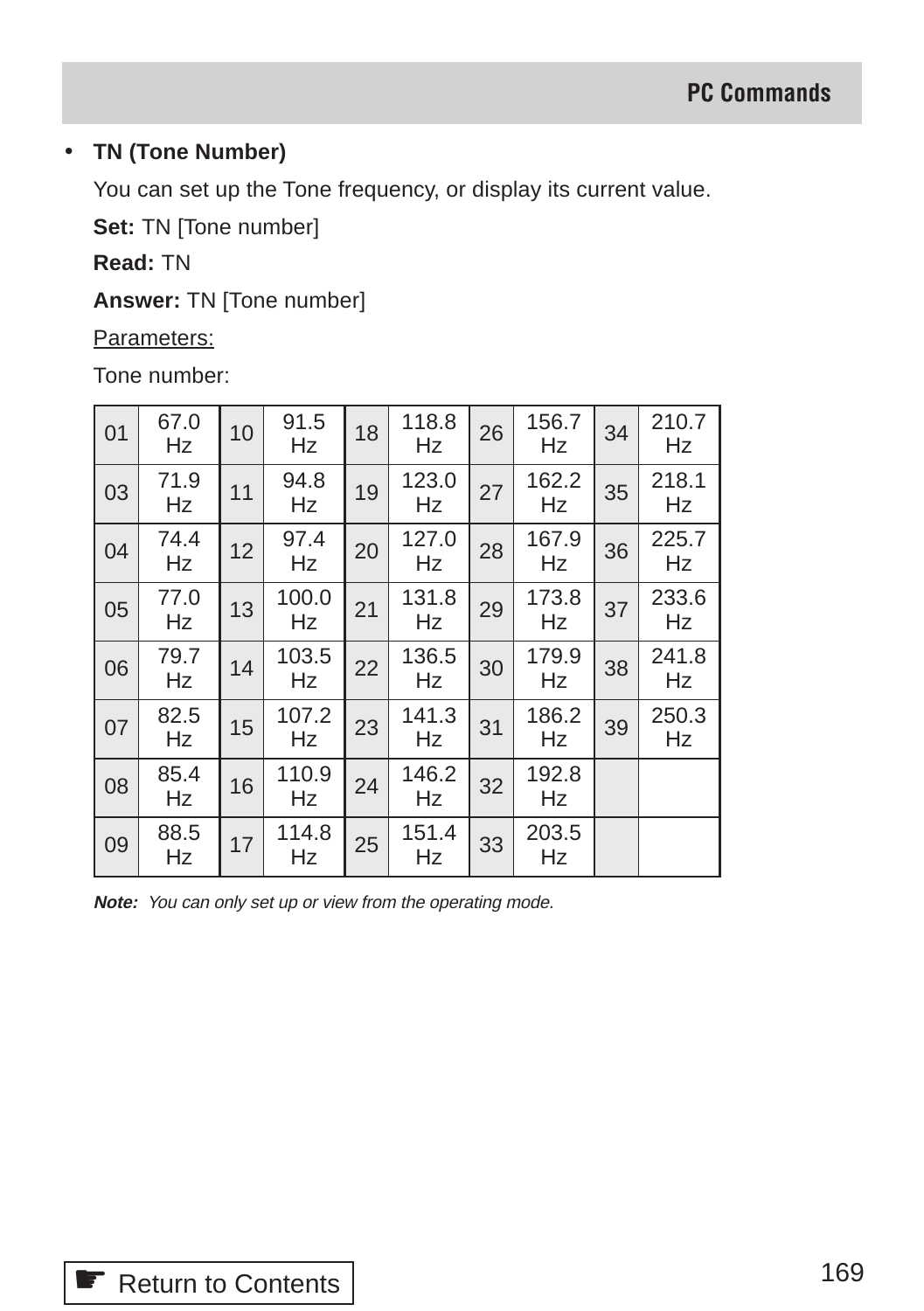# • **TNC (TNC)**

You can turn the internal TNC ON or OFF, or display its current status.

**Set:** TNC [Parameter]

**Read:** TNC

**Answer:** TNC [Parameter]

Parameters:

0: OFF

1: ON

# • **TO (Tone)**

You can turn the Tone function ON or OFF, or display its current status.

**Set:** TO [Parameter]

**Read:** TO

**Answer:** TO [Parameter]

Parameters:

0: OFF

1: ON

**Note:** You can only set up or view from the operating band.

# • **TSP (TX Speed)**

You can set up the DTMF memory transmitting speed, or display its current speed.

**Set:** TSP [Setting]

**Read:** TSP

**Answer:** TSP [Setting]

Parameters:

Setting:

- 0: Slow
- 1: Fast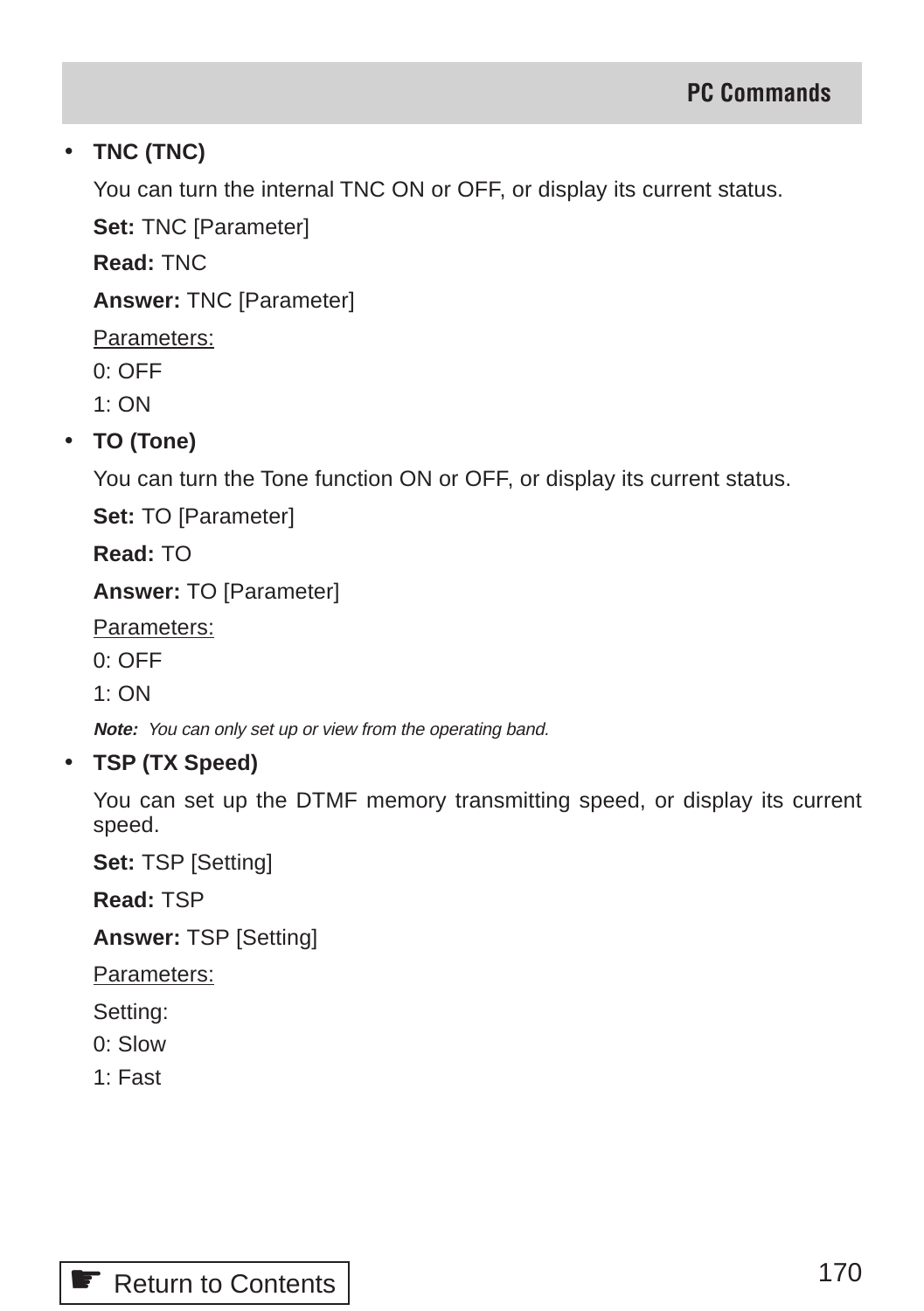#### • **TT (TX Tone)**

You can add the 1750 Hz tone to your transmissions.

**Set:** TT

**Read:**

#### **Answer:** TT

**Note:**

- ◆ You can only set up this function from the operating mode.
- To enter receive mode, use RX.
- ◆ If you receive a TT command while transmitting, the 1750 Hz tone will be added to the transmission.
- $\bullet$  If you receive a TX command while transmitting with the 1750 Hz tone, the tone will no longer be sent with the transmission.

# • **TX (TX)**

You can switch the transceiver to transmit mode.

**Set:** TX

**Answer:** TX [Transmission band]

Parameters:

Transmission band:

0: A Band

1: B Band

**Note:** You can only set up this function from the operating band.

#### **TH-D7E Only:**

- If you receive a TT command while transmitting, the 1750 Hz tone will be added to the transmission.
- ◆ If you receive a TX command while transmitting with the 1750 Hz tone, the tone will no longer be sent with the transmission.

# • **TXH (TX Hold)**

You can turn this function ON or OFF in order to continue transmitting the DTMF code for 2 seconds, or display its current status.

**Set:** TXH [Parameter]

**Read:** TXH

**Answer:** TXH [Parameter]

Parameters:

- 0: OFF
- $1:ON$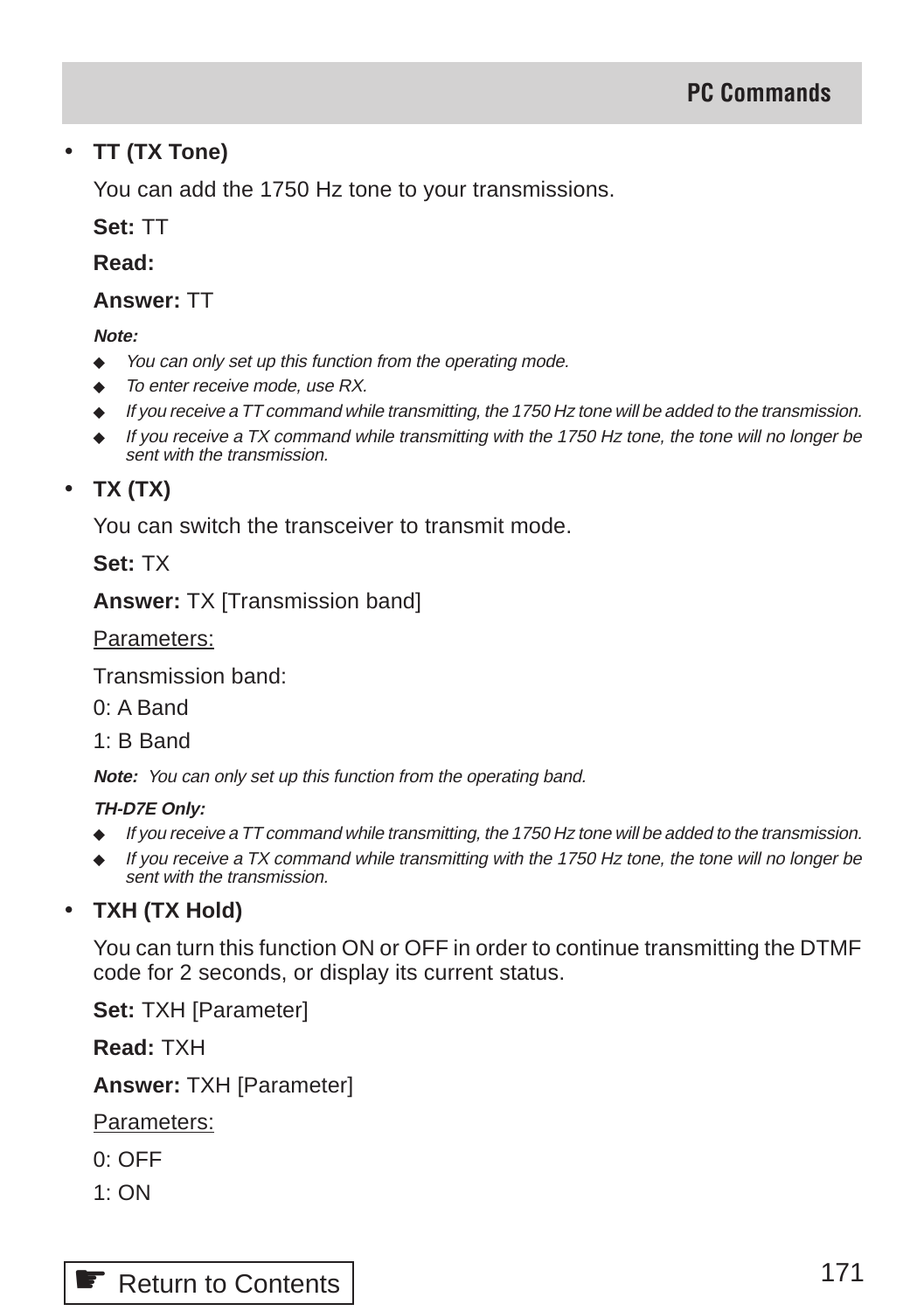# • **TXI (TX Interval)**

You can set up the beacon function interval, or display its current status.

**Set: TXI [Interval]** 

**Read:** TXI

**Answer:** TXI [Interval]

#### Parameters:

Interval (in minutes):

- 0: 0.5
- $1: 1$
- $2.2$
- $3 \cdot 3$
- 4: 5
- 5: 10
- 6: 20
- 7: 30

# • **TXN (TX Narrow)**

You can switch to narrow transmission in the VHF band, or display its current status.

**Set:** TXN [Parameter]

**Read:** TXN

**Answer:** TXN [Parameter]

Parameters:

0: OFF

1: ON

**Note:** Only the TH-D7E supports this command.

☛ [Return to Contents](#page-3-0)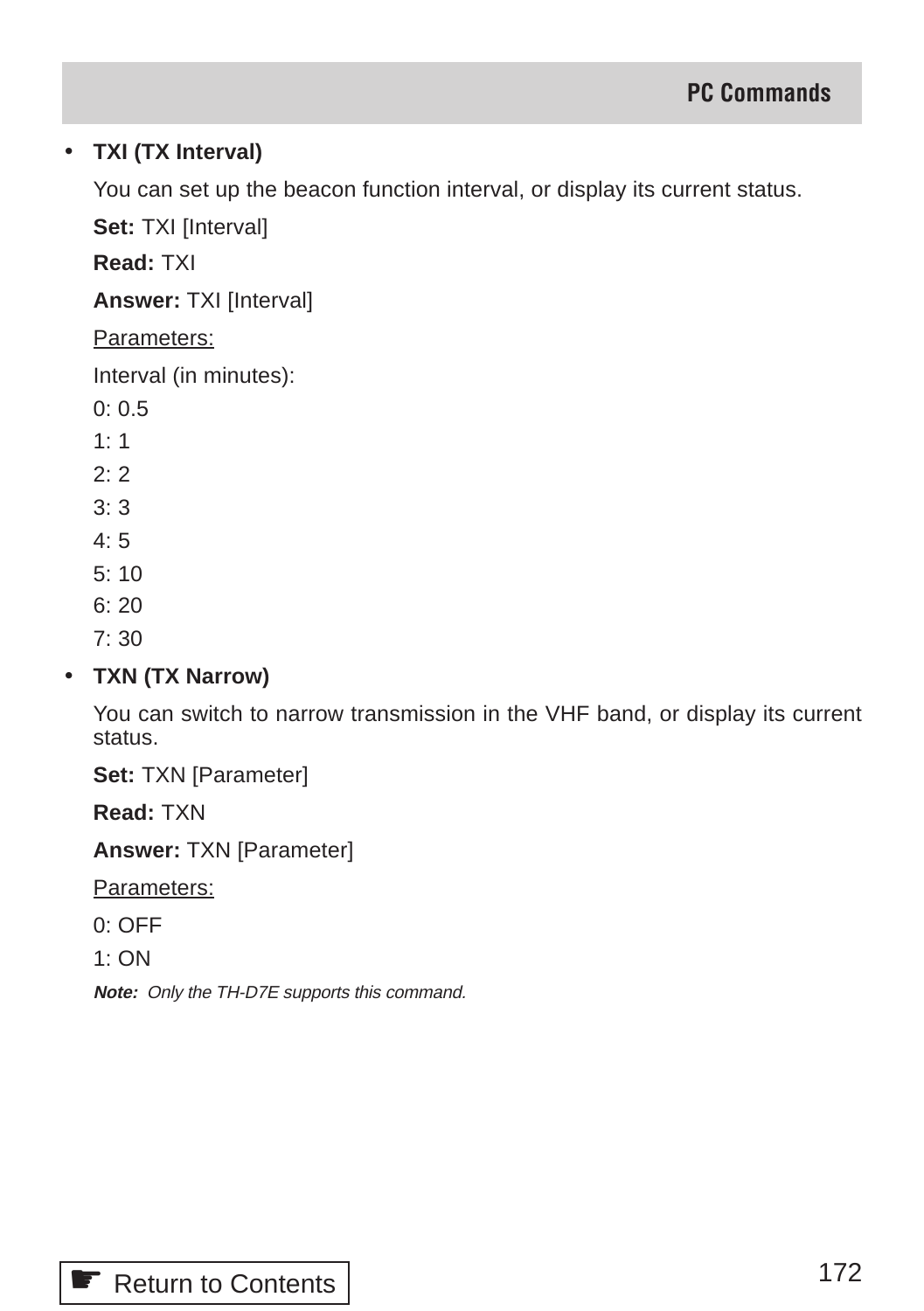# • **TXS (TX Stop)**

You can turn the transmit prohibition function ON or OFF, or display its current status.

**Set:** TXS [Parameter]

**Read:** TXS

**Answer:** TXS [Parameter]

Parameters:

0: OFF

1: ON

# • **UNIT (Unit)**

When using APRS, you can set up the units, or display its current status.

**Set:** UNIT [Unit]

**Read:** UNIT

**Answer:** UNIT [Unit]

Parameters:

Unit:

0: mile, °F

1: km, °C

# • **UP (Up)**

You can increase the frequency or memory channel by steps of one or more.

**Set:** UP [Step value]

**Read:**

**Answer:** UP [Step value]

Parameters:

Step value:

 $01 - 99$ 

**Note:** To increase the step by one, use "UP".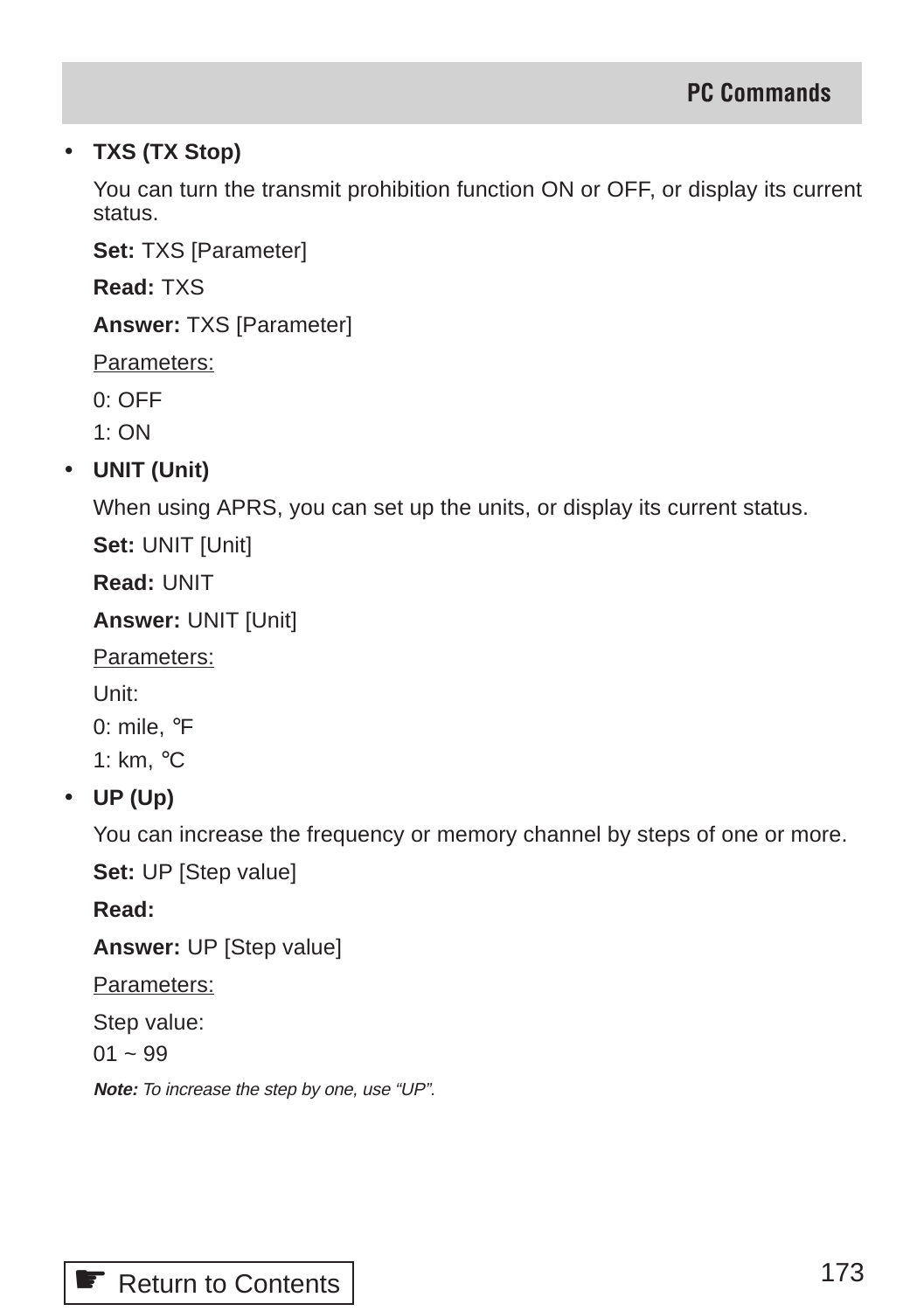## • **UPR (Unprotocol)**

You can set up the unprotocol for use with APRS, or display the current setting.

**Set:** UPR [Data]

**Read:** UPR

**Answer:** UPR [Data]

Parameters:

Data:

You can use a maximum of 9 ASCII characters ranging from  $A \sim Z$ ,  $0 \sim 9$ , and -.

**Note:** You cannot set up this function while transmitting.

## • **VCS (VC Shutter)**

You can set up the SSTV transmit remote control function, or display its current status.

**Set:** VCS [Parameter]

**Read:** VCS

**Answer:** VCS [Parameter]

Parameters:

0: OFF

1: ON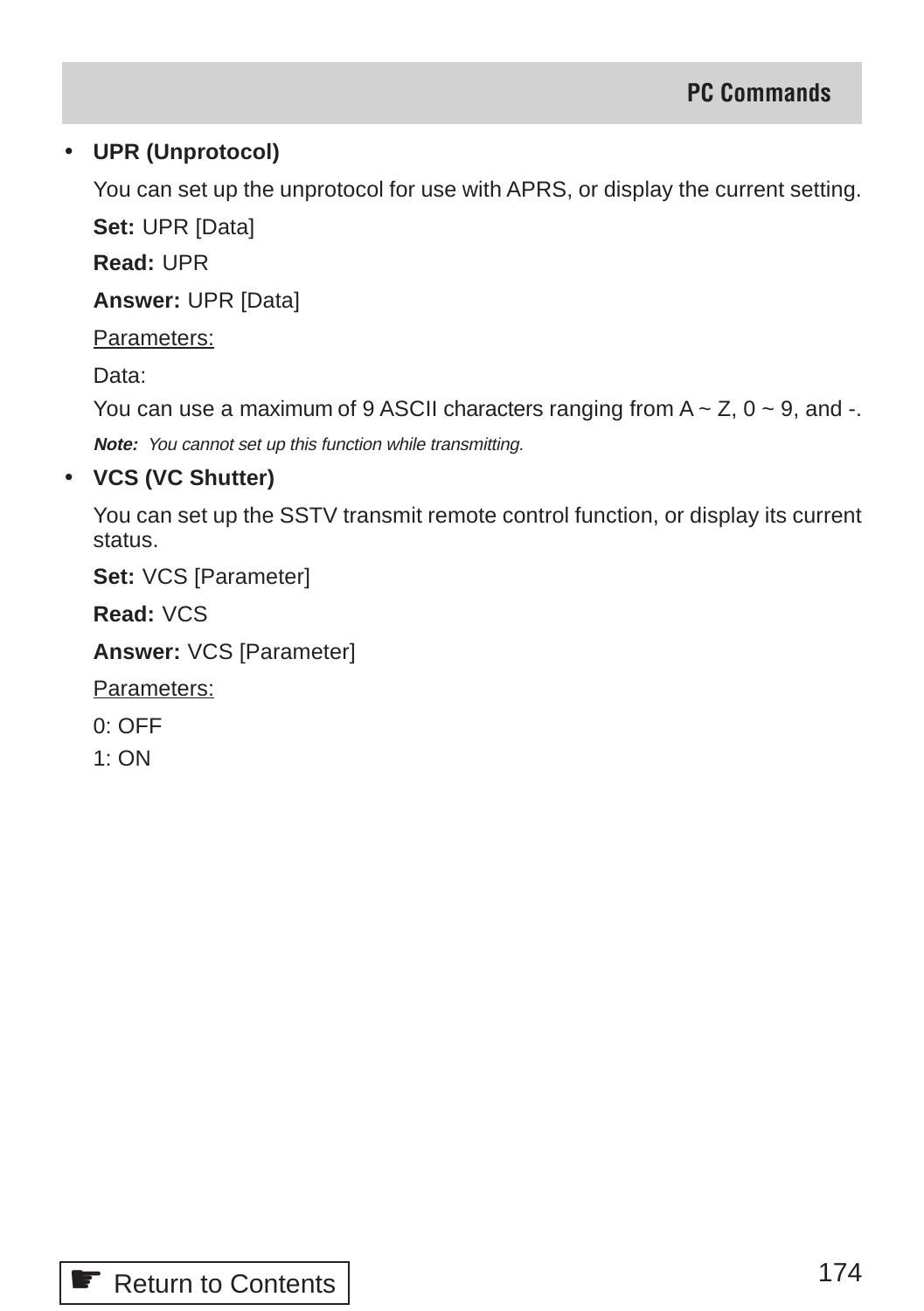## • **VMC (VFO, MR, CALL)**

You can set up the VFO, MR, and CALL modes, or display their current settings.

**Set:** VMC [Band selection],[VMC number]

**Read:** VMC [Band selection]

**Answer:** VMC [Band selection],[VMC number]

Parameters:

Band selection:

- 0: A Band
- 1: B Band

VMC number:

- 0: VFO
- 2: MR

 $3:$  CALL

**Note:**

- ◆ You can only set up or view this function in the operating band.
- ◆ Only the TH-D7A supports the VMC 3 parameter.

# • **VR (VFO Read)**

You can display the VFO frequency data.

**Read:** VR [VFO selection]

**Answer:** VR [VFO selection],[Frequency],[Frequency step size],[Shift],[Reverse], [Tone],[CTCSS],,[Tone frequency],, [CTCSS frequency],[Offset],[FM/ AM]

Parameters:

VFO selection:

- 1: 118 VFO
- 2: 144 VFO
- 3: Sub 144 VFO
- 6: 430 VFO

Frequency:

11 bytes of data in the range of the selectable frequencies in each band.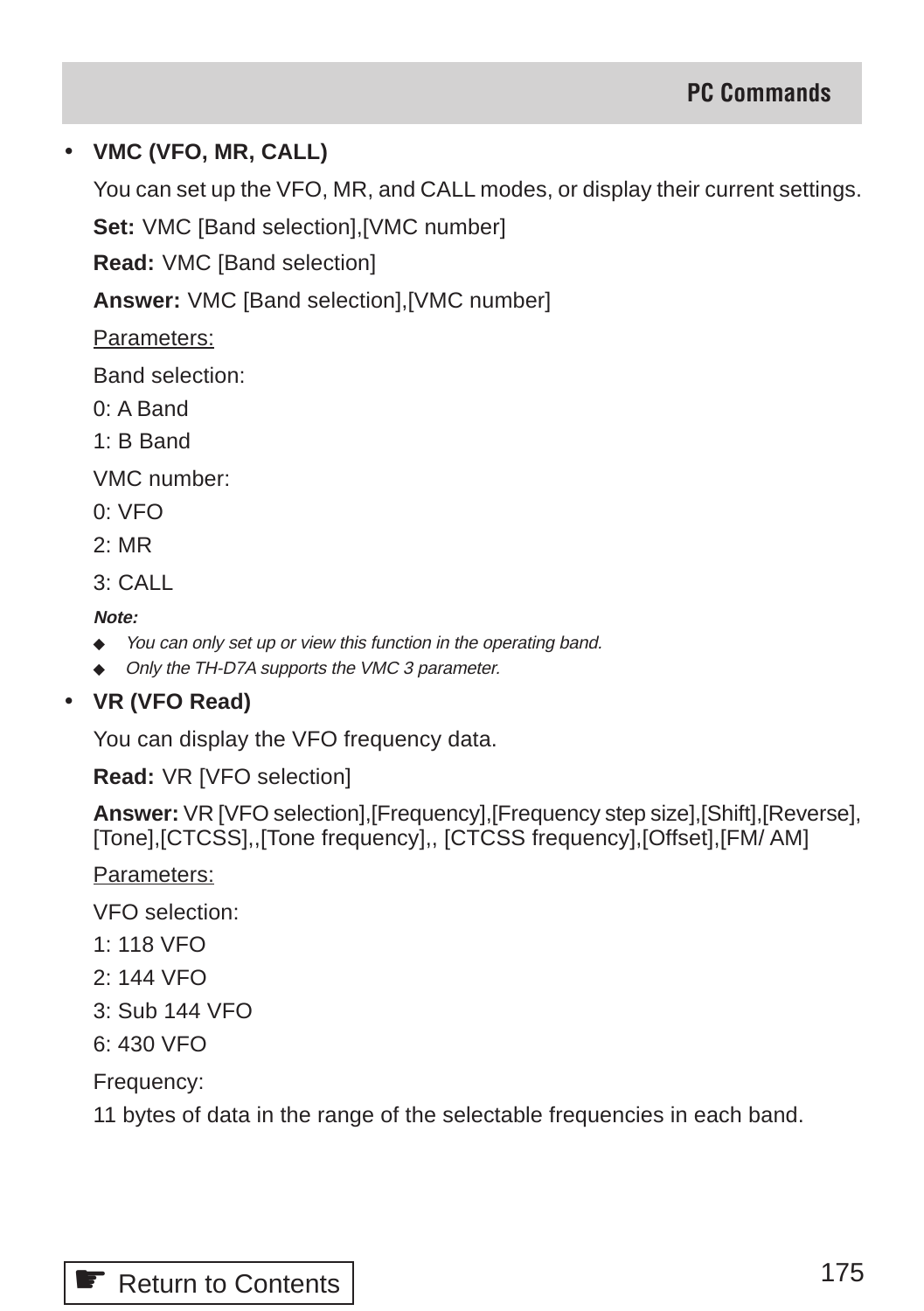Frequency step size (in kHz):

- $0: 5$  5: 20
- 1: 6.25 6: 25
- 2: 10 7: 30
- 3: 12.5 8: 50
- 4: 15 9: 100

Shift:

- 0: Simplex
- 1: + offset direction
- 2: offset direction
- 3: -7.6 MHz offset direction

Reverse:

- 0: OFF
- $1:ON$

Tone:

- 0: OFF
- $1:ON$

CTCSS:

0: OFF

1: ON

Tone frequency:

```
01, 03 ~ 39 (Refer to TN.)
```
CTCSS Frequency:

```
01, 03 ~ 39 (Refer to CTN.)
```
Offset:

9 bytes of ASCII data ranging from 000000000 Hz ~ 029950000 Hz in steps of 50 kHz

FM/ AM:

 $0.$  FM

 $1. A M$ 

**Note:**

- ◆ Only the TH-D7E supports the -7.6 MHz offset direction.
- ◆ Only the TH-D7A supports the 118 VFO parameter.
- ◆ Only the TH-D7A supports the FM/AM parameter. Use the Parameter "0" for the TH-D7E.

**■ [Return to Contents](#page-3-0)**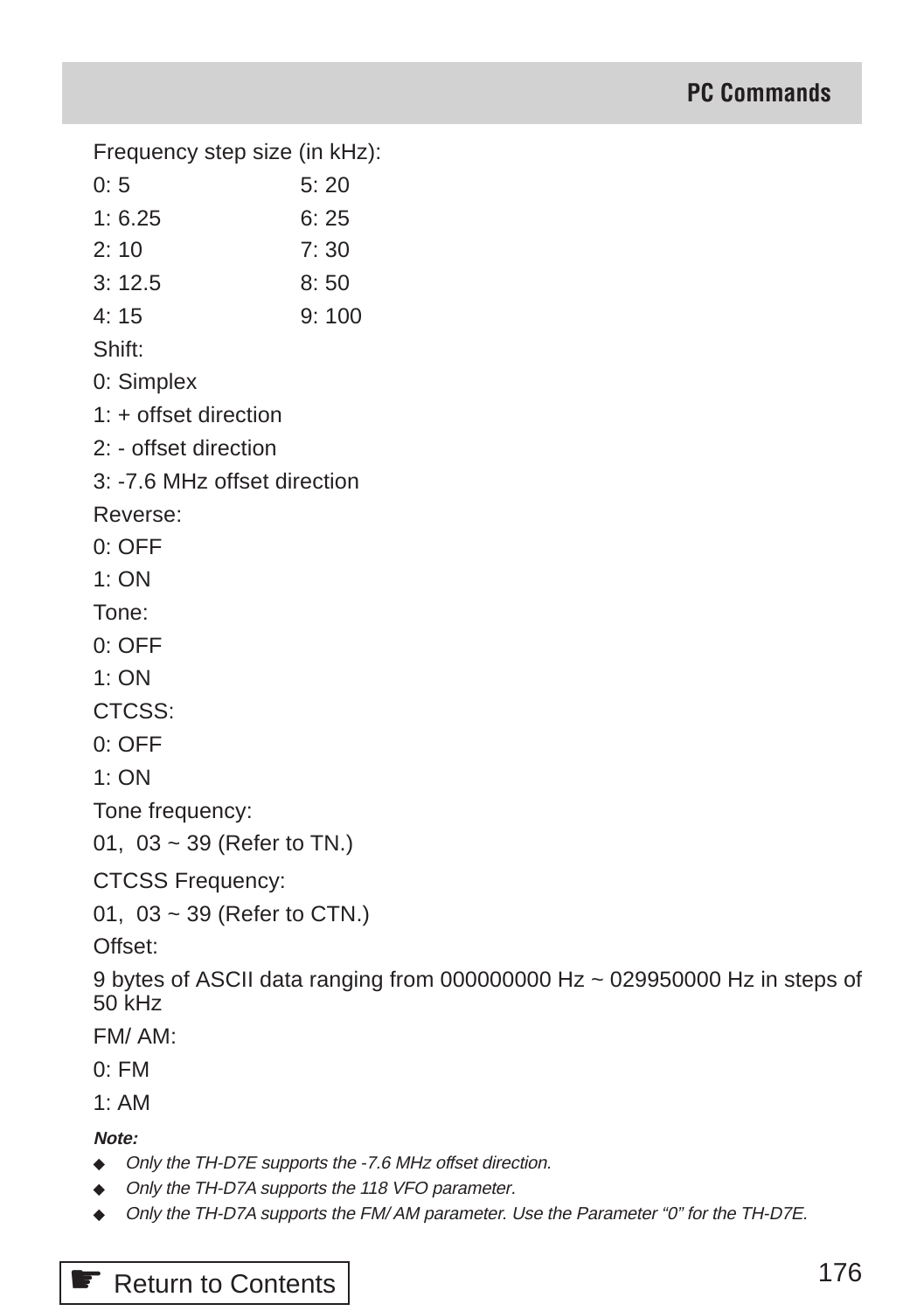## • **VW (VFO Write)**

You can enter VFO frequency data.

Set: VR [VFO selection], [Frequency], [Frequency step size], [Shift], [Reverse], [Tone],[CTCSS],,[Tone frequency],,[CTCSS frequency],[Offset],[FM/ AM]

**Answer:** VR [VFO selection]

Parameters:

VFO selection:

- 1: 118 VFO
- 2: 144 VFO
- 3: Sub 144 VFO

6: 430 VFO

Frequency:

11 bytes of data in the range of the selectable frequencies in each band.

Frequency step size (in kHz):

| 0:5    | 5:20  |
|--------|-------|
| 1:6.25 | 6:25  |
| 2:10   | 7: 30 |
| 3:12.5 | 8:50  |
| 4: 15  | 9:100 |

Shift:

0: Simplex

1: + offset direction

2: - offset direction

3: -7.6 MHz offset direction

Reverse:

0: OFF

1: ON

Tone:

- 0: OFF
- 1: ON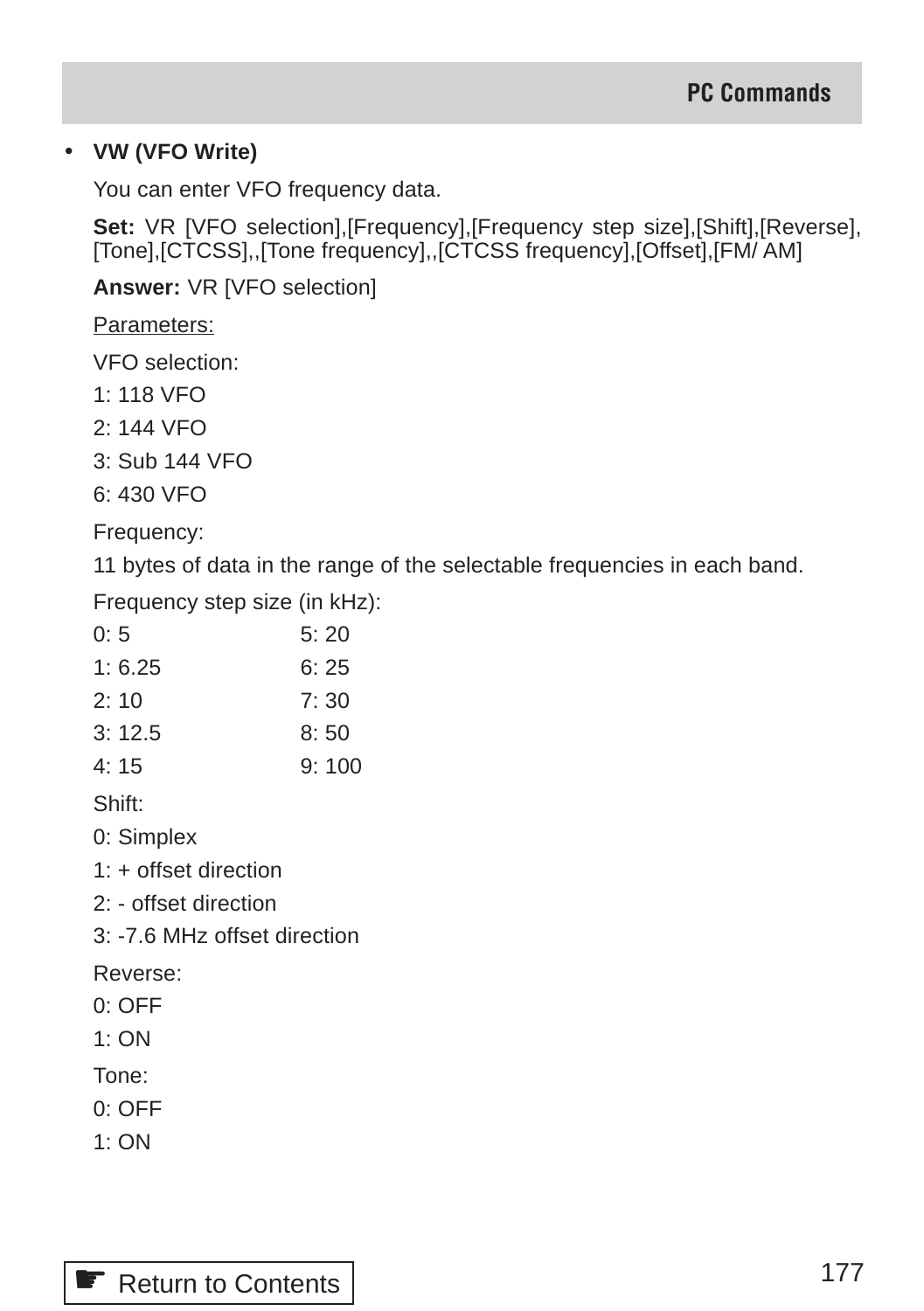CTCSS:

0: OFF

1: ON

Tone frequency:

01, 03 ~ 39 (Refer to TN.)

CTCSS Frequency:

01, 03 ~ 39 (Refer to CTN.)

Offset:

9 bytes of ASCII data ranging from 000000000 Hz ~ 029950000 Hz in steps of 50 kHz

FM/ AM:

 $0.$  FM

 $1. A M$ 

- ◆ Only the TH-D7E supports the -7.6 MHz offset direction.
- ◆ Only the TH-D7A supports the 118 VFO parameter.
- ◆ Only the TH-D7A supports the FM/AM parameter. Use the parameter "0" for the TH-D7E.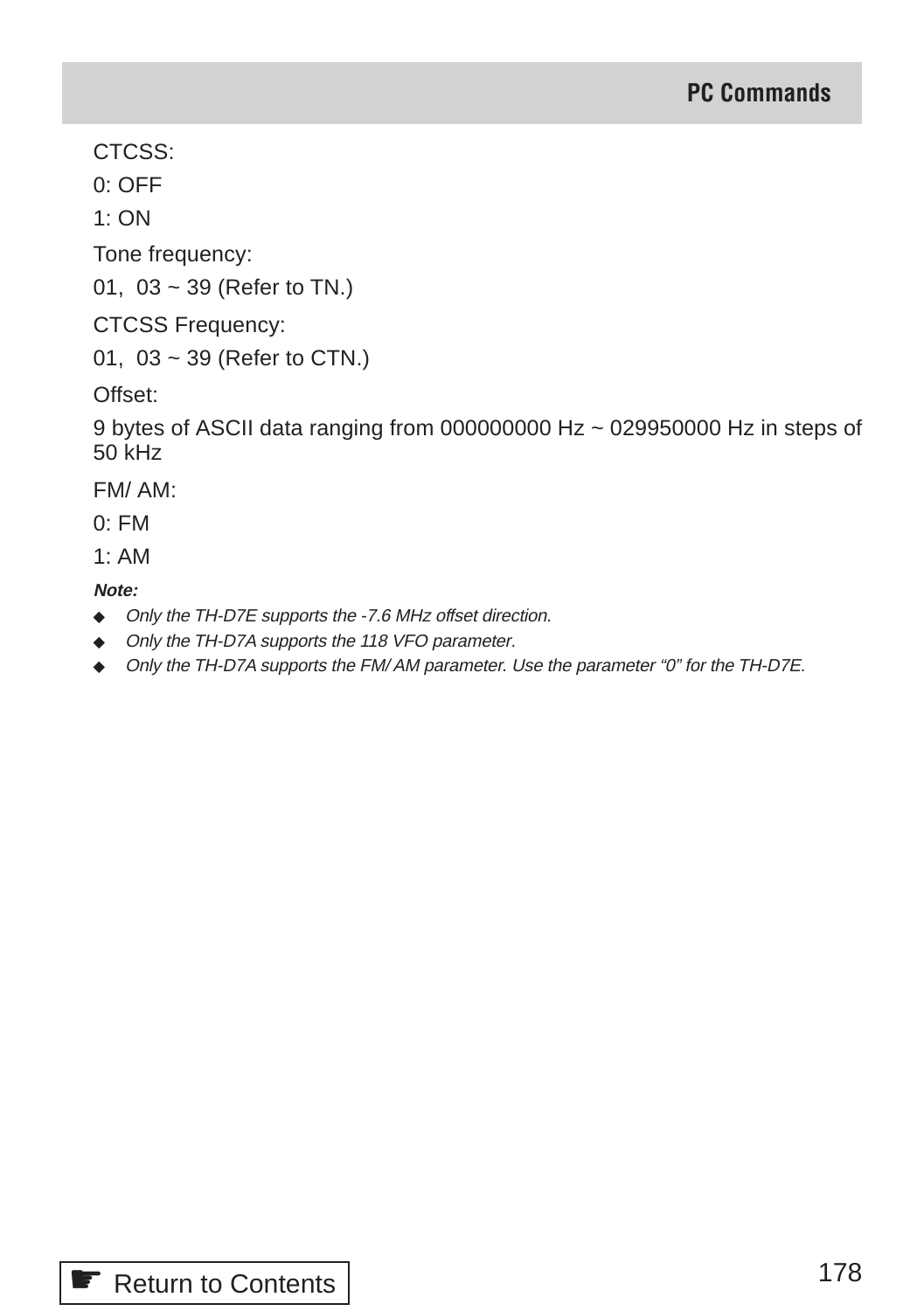# **CHARACTER LISTS**

# Character List 1:

|              |   | Upper 4 bits             |        |   |        |                               |        |   |   |   |   |   |   |                           |    |
|--------------|---|--------------------------|--------|---|--------|-------------------------------|--------|---|---|---|---|---|---|---------------------------|----|
|              |   | 2                        | 3      | 4 | 5      | 6                             | 7      | 8 | 9 | A | B | С | D | Ε                         | F  |
|              | 0 | sp                       | 0      | ® | P      | ٠                             | P      |   |   |   |   | Á | Ð | à                         | ð  |
|              |   |                          | 1      | A | Q      | a                             | q      |   |   |   |   | Á | Ñ | á                         | ň  |
|              | 2 | $\alpha$                 | 2      | B | R      | Ъ                             | r      |   |   |   |   | Á | Ó | â                         | ò  |
| L            | 3 | #                        | 3      | C | S      | с                             | s      |   |   |   |   | Ā | Ó | ã                         | Ď. |
| $\mathbf{o}$ | 4 | \$                       | 4      | D | T      | d                             | t      |   |   |   |   | Ä | Ó | ä                         | ô  |
| w            | 5 | $\chi$                   | 5      | Ε | U      | е                             | u      |   |   |   |   | A | Ô | à                         | ŏ  |
| е<br>г       | 6 | &                        | 6      | F | V      | £                             | v      |   |   |   |   | Æ | Ő | æ                         | ö  |
|              | 7 | ,                        | 7      | G | ₩      | g                             | w      |   |   |   |   | Ç |   | ę                         |    |
| 4            | 8 |                          | 8      | H | X      | h                             | x      |   |   |   |   | Ė | Ø | è                         | ₫  |
| b            | 9 | ĭ                        | 9      | I | Y      | i                             | у      |   |   |   |   | Ė | Ù | é                         | ù  |
| İ            | Α | *                        | ÷      | J | Z      | $\overline{\phantom{a}}$<br>j | z      | Ŝ | š |   |   | Ė | Ú | ê                         | ú  |
|              | В | $^{+}$                   | ٠<br>÷ | K | L      | k                             |        |   |   |   |   | Ë | ú | ë                         | û  |
| s            | C | ,                        | ≺      | L | ١      | 1                             |        | Œ | œ |   |   |   | ű | ĩ                         | ü  |
|              | D | $\overline{\phantom{m}}$ | $=$    | M | ٦      | $\mathbf{m}$                  | ł      |   |   |   |   |   | Ý | $\bullet$<br>$\mathbf{I}$ | ŷ  |
|              | Ε | ٠                        | ⋋      | N | $\sim$ | n                             | $\sim$ |   |   |   |   | ٠ |   | î                         |    |
|              | F |                          | 2      | 0 | -      | $\circ$                       |        |   | Ÿ |   |   | ÷ | ß | ï                         | ÿ  |

Character List 2:

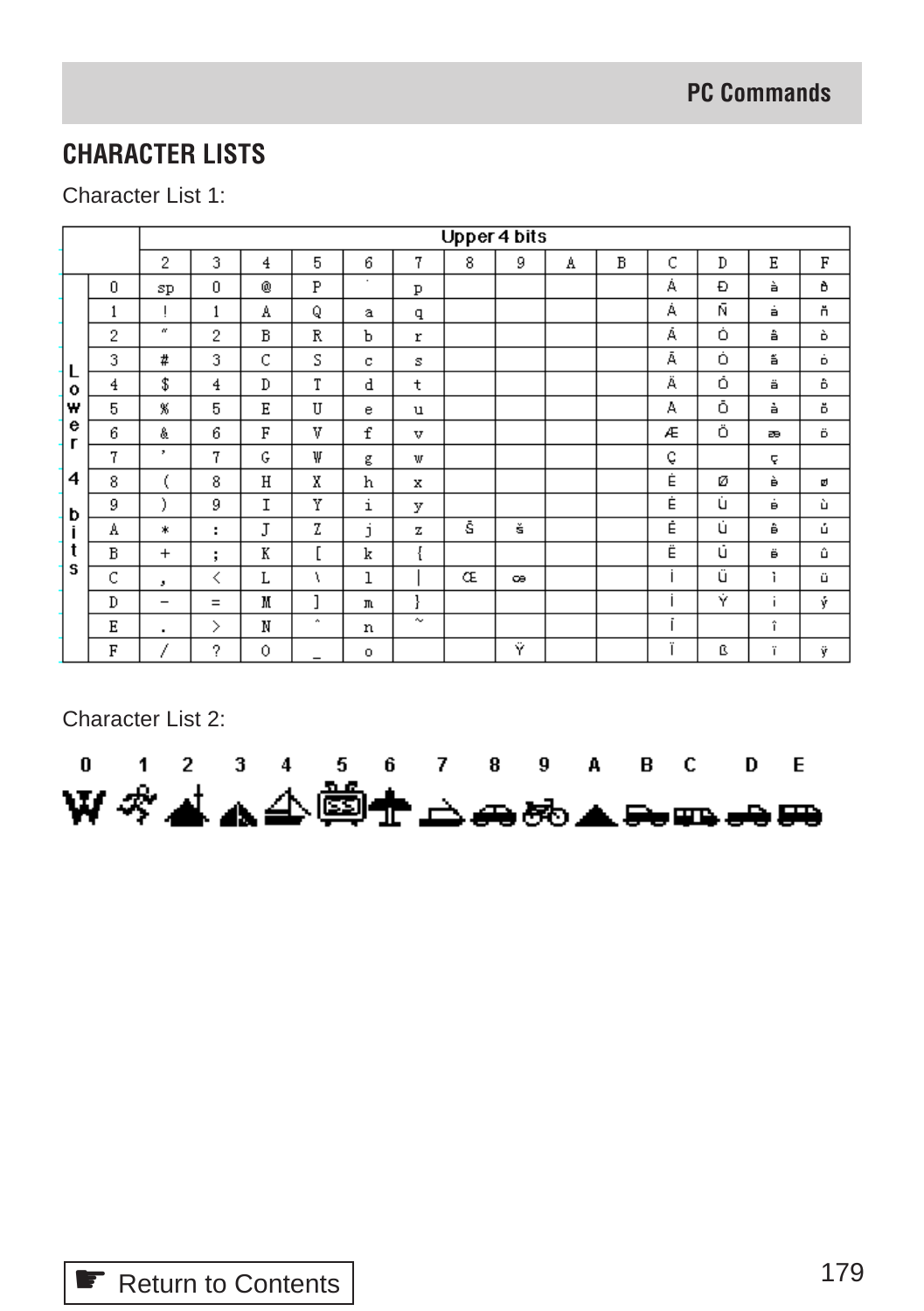# **TIPS**

# **RECOMMENDED BATTERY SAVER SETUP**

The battery saver repeats switching the receive circuit ON and OFF at certain intervals when no signal is present and no key is pressed for approximately 10 seconds.

While you are using APRS or packet communications, you may miss the first packet. In this case you should switch the Battery Save function OFF. However, when it is not important to receive data from other stations, or when you only transmit APRS position data for a long period of time, (hiking, climbing, etc.), you should activate the Battery Save function to allow longer operation time.

# **WHEN YOU ARE WORRIED ABOUT THE BATTERY LIFE**

Operate the transceiver in single-band mode. When you are only using APRS and not voice communication, set the transceiver to single-band operation by switching the non-data band OFF.

# **HINTS ON ENTERING TEXT**

When you enter text in various settings, you can use the 10-key keypad, the multi-scroll key, or the encoder. If you are not familiar with entering characters by using this type of keypad, you will find it easier to use the encoder. However, once you become accustomed to the keypad, the keypad will be easier and faster to use than the encoder.

# **THE BEEP TONES WHEN APRS DATA IS RECEIVED IS IRRITATING**

• Set "BEEP" in AUX in the RADIO menu to KEY+NEW DATA.

In areas where APRS data is frequently received, TH-D7 beep tones may become irritating. Change the setting of "BEEP" in AUX in the RADIO menu.

| OFF:          | Switch all beep tones off.                                                              |
|---------------|-----------------------------------------------------------------------------------------|
| KEY:          | A beep tone sounds when a key is pressed.                                               |
| KEY+NEW DATA: | A beep tone sounds when a key is pressed and when new<br>data is received.              |
| ALL:          | A beep tone sounds when a key is pressed and when new<br>or duplicate data is received. |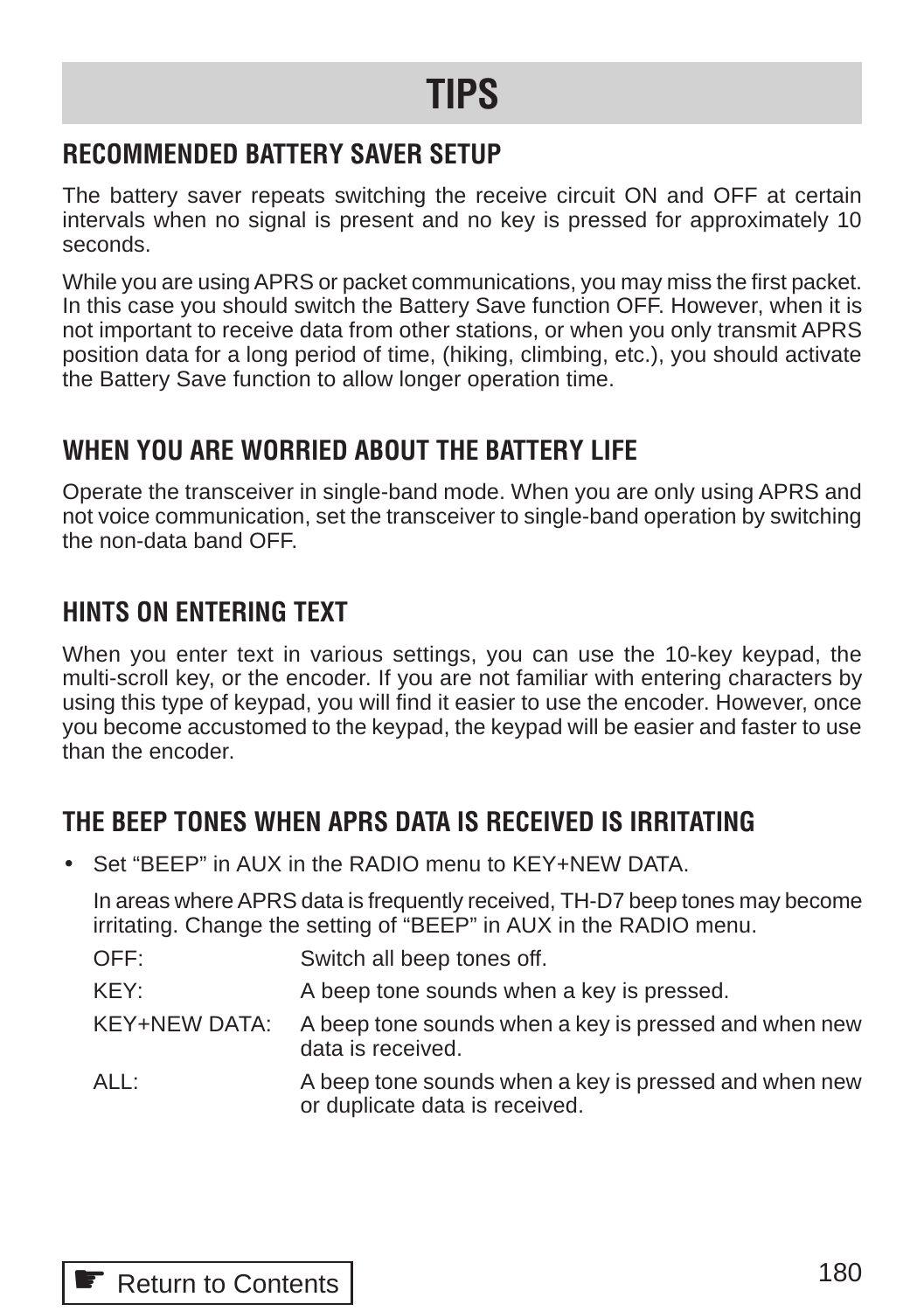## **THE BEST APRS DATA TRANSMISSION INTERVAL TIME**

Walking: 3 minutes Bicycle:  $1 \approx 3$  minutes

Car:  $0.5 \sim 3$  minutes Fixed station:  $20 \sim 30$  minutes

Do not transmit data more frequently than necessary. For a mobile station, transmit data at an interval appropriate for notifying others.

## **DOES NOT TRANSMIT APRS DATA AUTOMATICALLY**

- Make sure the TNC function is ON. The display should read TNC, not Packet.
- Check the "MY CALL" setting in the APRS menu. It should read your call sign.
- Check the "DATA TX" setting in the APRS menu. It should read AUTO or PTT.
- Press **[BCON]** to turn the AUTO or PTT function ON.
- Check the "TX INTERVAL" setting in the APRS menu. It may be set too high.
- Check the TNC's "DCD SENSE" setting in the RADIO menu. If it is set to "BOTH BANDS", the TNC does not transmit when signals are present on both bands.

## **APRS DATA IS TRANSMITTED DURING VOICE COMMUNICATION**

Set "DCD SENCE" in TNC in the RADIO menu to "BOTH BANDS".

This selects both the data band and the voice communication band as the signal source for determining whether packet data transmission is permitted.

On the TH-D7, packet data transmission is prohibited during transmission using the **[PTT]** switch and while the busy signal is detected. Packet data transmission is also prohibited for 2 seconds after either of these status ends. If you set "DCD SENSE" to "D BAND ONLY", the data band is the only source for determining whether the busy signal is detected. The APRS data will be sent while the other party is speaking on the voice band so you cannot hear the incoming voice. When you are using both voice communication and APRS, you should select "BOTH BANDS".